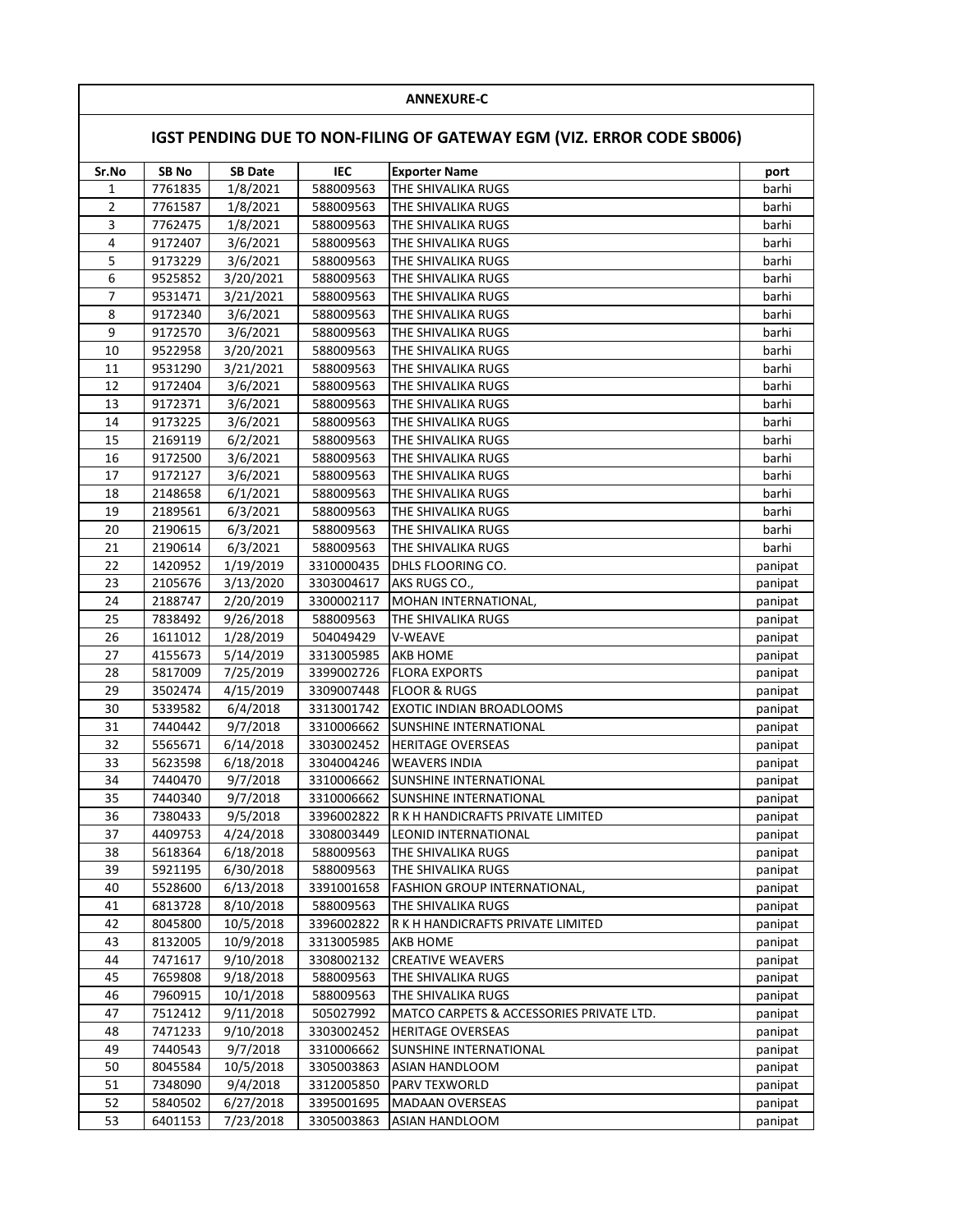| 54  | 7136629 | 8/25/2018  |            | 3306001155 SAS EXPORTS                         | panipat |
|-----|---------|------------|------------|------------------------------------------------|---------|
| 55  | 1333537 | 1/15/2019  | 504049429  | V-WEAVE                                        | panipat |
| 56  | 7576698 | 9/14/2018  | 3306001155 | <b>SAS EXPORTS</b>                             | panipat |
| 57  | 9074661 | 11/23/2018 | 3303002452 | <b>HERITAGE OVERSEAS</b>                       | panipat |
| 58  | 6411016 | 7/23/2018  | 3315007217 | <b>INDESIGN RUGS AND CARPETS</b>               | panipat |
| 59  | 6424928 | 7/24/2018  | 3301001122 | <b>REED AND PICK</b>                           | panipat |
| 60  | 6959182 | 8/17/2018  | 3303004617 | AKS RUGS CO.,                                  | panipat |
| 61  | 9606233 | 12/13/2018 | 3399002726 | <b>FLORA EXPORTS</b>                           | panipat |
| 62  | 7560235 | 9/14/2018  | 3304004246 | <b>WEAVERS INDIA</b>                           | panipat |
| 63  | 4937943 | 5/17/2018  | 3304004246 | <b>WEAVERS INDIA</b>                           | panipat |
| 64  | 4667356 | 5/5/2018   | 3396000285 | <b>KUBER CARPETS</b>                           | panipat |
| 65  | 5957572 | 7/2/2018   | 1300011858 | MALANI IMPEX INC                               | gh      |
| 66  | 8603714 | 10/30/2018 | 594048923  | RELAXO FOOTWEARS LIMITED                       | gh      |
| 67  | 6982480 | 8/18/2018  | AAHCG3026A | <b>GHLK EXIM PRIVATE LIMITED</b>               | gh      |
| 68  | 7667324 | 9/19/2018  | 594048923  | RELAXO FOOTWEARS LIMITED                       | gh      |
| 69  | 8071632 | 10/6/2018  | 2996001362 | <b>VENUS INDIA</b>                             | gh      |
| 70  | 2455077 | 3/2/2019   | 512000549  | AISIN AUTOMOTIVE HARYANA PRIVATE LIMITED       | gh      |
| 71  | 9958519 | 12/28/2018 | 594048923  | RELAXO FOOTWEARS LIMITED                       | gh      |
| 72  | 6665721 | 9/2/2019   | AAQCA1351D | ASK FRAS-LE FRICTION PRIVATE LIMITED           | gh      |
| 73  | 6894592 | 9/12/2019  | 597073872  | <b>THAKAR EXPORTS</b>                          | gh      |
| 74  | 7371768 | 10/3/2019  | 588023299  | R L KHANNA & CO (OVERSEAS)                     | gh      |
| 75  | 6623665 | 8/30/2019  | 588023299  | R L KHANNA & CO (OVERSEAS)                     | gh      |
| 76  | 6623703 | 8/30/2019  | 588023299  | R L KHANNA & CO (OVERSEAS)                     | gh      |
| 77  | 7012369 | 9/18/2019  | 592023052  | <b>AMTEK AUTO LIMITED</b>                      | gh      |
| 78  | 5831872 | 7/26/2019  | 592023052  | AMTEK AUTO LTD.                                | gh      |
| 79  | 8589031 | 11/28/2019 | 588023299  | R L KHANNA & CO (OVERSEAS)                     | gh      |
| 80  | 3569866 | 7/2/2020   | 504047655  | SUPERON SCHWEISSTECHNIK INDIA LIMITED          | gh      |
| 81  | 3023157 | 6/5/2020   | 516952811  | <b>BAHRI PAPER INDUSTRIES</b>                  | gh      |
| 82  | 2697320 | 5/16/2020  | 505099705  | SIEGWERK INDIA PRIVATE LIMITED                 | gh      |
| 83  | 2696945 | 5/16/2020  | 505099705  | SIEGWERK INDIA PRIVATE LIMITED                 | gh      |
| 84  | 3370521 | 6/23/2020  | 406014027  | PANASONIC INDIA PRIVATE LIMITED                | gh      |
| 85  | 2467699 | 4/24/2020  | 512000549  | AISIN AUTOMOTIVE HARYANA PRIVATE LIMITED       | gh      |
| 86  | 2489106 | 4/27/2020  | 502015233  | A2Z FILTRATION SPECIALITIES PRIVATE LIMITED    | gh      |
| 87  | 2467761 | 4/24/2020  | 512000549  | AISIN AUTOMOTIVE HARYANA PRIVATE LIMITED       | gh      |
| 88  | 3411355 | 6/25/2020  | 512000549  | AISIN AUTOMOTIVE HARYANA PRIVATE LIMITED       | gh      |
| 89  | 3528705 | 6/30/2020  | 406014027  | PANASONIC INDIA PRIVATE LIMITED                | gh      |
| 90  | 3278169 | 6/18/2020  | 588001121  | RICO AUTO INDUSTRIES LTD                       | gh      |
| 91  | 3278042 | 6/18/2020  | 588001121  | RICO AUTO INDUSTRIES LTD                       | gh      |
| 92  | 3278840 | 6/18/2020  | 588001121  | RICO AUTO INDUSTRIES LTD                       | gh      |
| 93  | 3278058 | 6/18/2020  | 588001121  | RICO AUTO INDUSTRIES LTD                       | gh      |
| 94  | 2711839 | 5/18/2020  | 512000549  | AISIN AUTOMOTIVE HARYANA PRIVATE LIMITED       | gh      |
| 95  | 2766981 | 5/21/2020  | 505099705  | SIEGWERK INDIA PRIVATE LIMITED                 | gh      |
| 96  | 3302204 | 6/19/2020  | 588023299  | R L KHANNA & CO (OVERSEAS)                     | gh      |
| 97  | 3438438 | 6/26/2020  | 595023151  | <b>ELECTROSPARK</b>                            | gh      |
| 98  | 2562793 | 5/5/2020   | 597046972  | SWASTIC AUTO INDUSTRIES                        | gh      |
| 99  | 3346984 | 6/22/2020  | 516952811  | <b>BAHRI PAPER INDUSTRIES</b>                  | gh      |
| 100 | 3168052 | 6/13/2020  | 595023151  | <b>ELECTROSPARK</b>                            | gh      |
| 101 | 3236833 | 6/17/2020  | 597073872  | <b>THAKAR EXPORTS</b>                          | gh      |
|     |         |            |            |                                                |         |
| 102 | 1739771 | 2/27/2020  | 515920576  | FORECH MINING & CONSTRUCTION INTERNATIONAL LLP | gh      |
| 103 | 2528157 | 5/1/2020   | 596045875  | SUNFLAG CHEMICALS PVT.LTD.                     | gh      |
| 104 | 2229412 | 3/18/2020  | 592023052  | AMTEK AUTO LIMITED                             | gh      |
| 105 | 2187055 | 3/17/2020  | 516952811  | <b>BAHRI PAPER INDUSTRIES</b>                  | gh      |
| 106 | 3690083 | 7/8/2020   | 588023299  | R L KHANNA & CO (OVERSEAS)                     | gh      |
| 107 | 3776298 | 7/13/2020  | AAHCG1238N | GLUHEND INDIA PRIVATE LIMITED                  | gh      |
| 108 | 4218955 | 8/1/2020   | 594070813  | <b>SUNBEAM ENTERPRISES</b>                     | gh      |
| 109 | 5964340 | 10/19/2020 | 588001121  | RICO AUTO INDUSTRIES LIMITED                   | gh      |
| 110 | 4375795 | 8/10/2020  | 504047655  | SUPERON SCHWEISSTECHNIK INDIA LIMITED          | gh      |
| 111 | 4890504 | 9/2/2020   | 510098894  | SV STEELAGE PVT. LTD                           | gh      |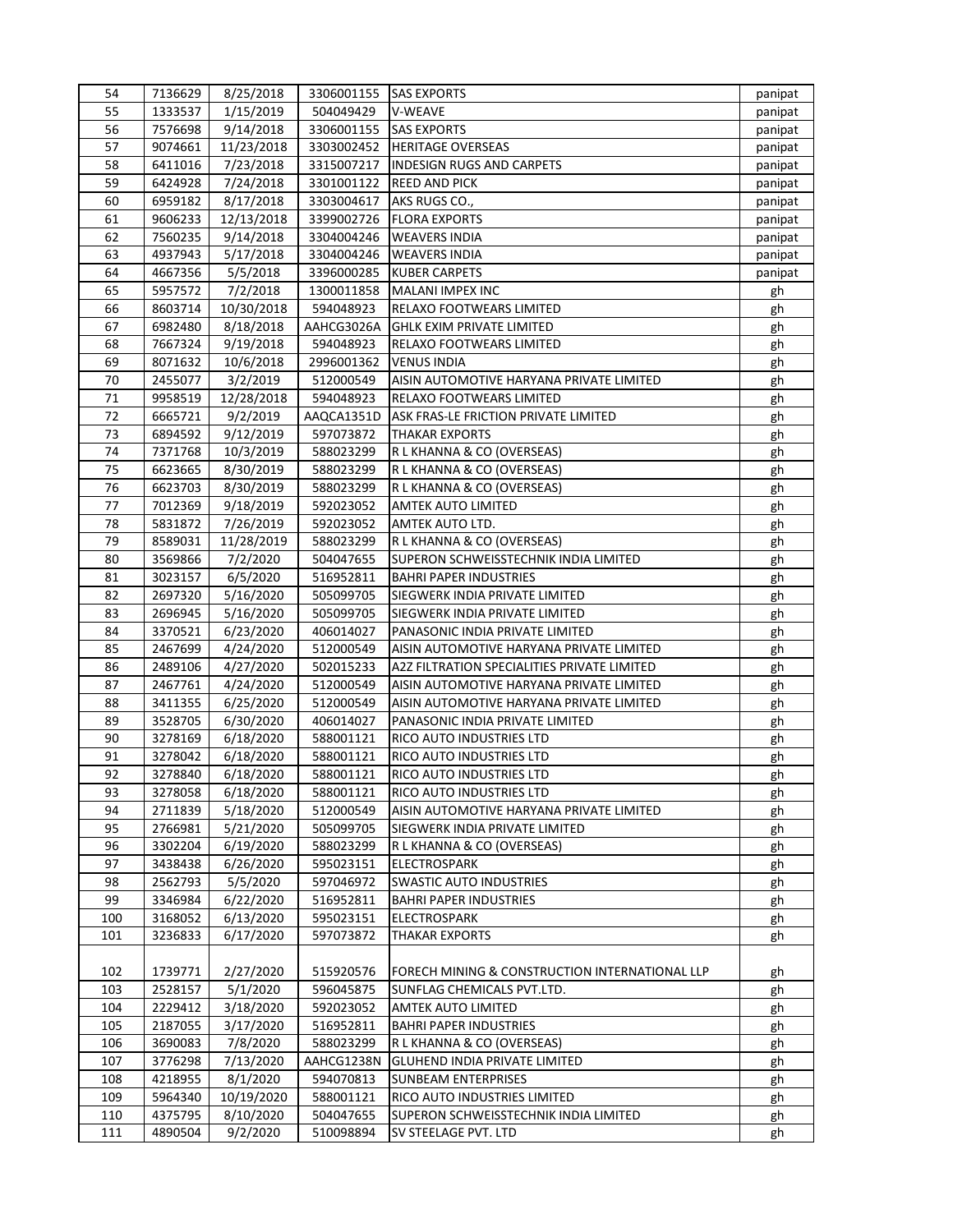| 112 | 5008659 | 9/7/2020   | 504047655  | SUPERON SCHWEISSTECHNIK INDIA LIMITED              | gh |
|-----|---------|------------|------------|----------------------------------------------------|----|
| 113 | 4668393 | 8/24/2020  | 513018271  | <b>BACATI ASIA</b>                                 | gh |
| 114 | 5448022 | 9/26/2020  | 588023299  | R L KHANNA & CO (OVERSEAS)                         | gh |
| 115 | 5453083 | 9/26/2020  | 588023299  | R L KHANNA & CO (OVERSEAS)                         | gh |
| 116 | 3905854 | 7/18/2020  | 588001121  | RICO AUTO INDUSTRIES LTD                           | gh |
| 117 | 7504662 | 12/28/2020 | 588062618  | TREND SETTERS INTERNATIONAL                        | gh |
| 118 | 7776185 | 1/8/2021   | 505033062  | RICHA GLOBAL EXPORTS PRIVATE LIMITED               | gh |
| 119 | 7567112 | 12/30/2020 | 588046647  | MATRIX CLOTHING PVT. LTD.                          | gh |
|     |         |            |            |                                                    |    |
| 120 | 7125340 | 12/10/2020 | AAECJ5580D | JASHWI EXIM PRIVATE LIMITED                        | gh |
| 121 | 7125556 | 12/10/2020 | AAECJ5580D | JASHWI EXIM PRIVATE LIMITED                        | gh |
| 122 | 7125567 | 12/10/2020 | AAECJ5580D | JASHWI EXIM PRIVATE LIMITED                        | gh |
|     |         |            |            |                                                    |    |
| 123 | 7748365 | 1/7/2021   | 506002918  | ROSENBERGER ELECTRONIC COMPANY (INDIA) PRIVATE LIM | gh |
| 124 | 7751398 | 1/7/2021   | 588062618  | TREND SETTERS INTERNATIONAL                        | gh |
| 125 | 7125344 | 12/10/2020 | AAECJ5580D | JASHWI EXIM PRIVATE LIMITED                        | gh |
| 126 | 6340034 | 11/4/2020  | 3095006021 | <b>CEELA INTERNATIONAL</b>                         | gh |
| 127 | 7326738 | 12/19/2020 | 592052150  | <b>H.R.ARORA &amp; SONS</b>                        | gh |
| 128 | 7429697 | 12/24/2020 | 588001121  | RICO AUTO INDUSTRIES LIMITED                       | gh |
| 129 | 7302467 | 12/18/2020 | 588062618  | TREND SETTERS INTERNATIONAL                        | gh |
| 130 | 7316009 | 12/19/2020 | 505033062  | RICHA GLOBAL EXPORTS PRIVATE LIMITED               | gh |
| 131 | 7328838 | 12/19/2020 | 588045055  | ORIENT CRAFT LIMITED                               | gh |
| 132 | 7301495 | 12/18/2020 | 588062618  | TREND SETTERS INTERNATIONAL                        | gh |
| 133 | 7256725 | 12/16/2020 | 406014027  | PANASONIC INDIA PRIVATE LIMITED                    | gh |
| 134 | 6248020 | 10/31/2020 | AAHCG1238N | <b>GLUHEND INDIA PRIVATE LIMITED</b>               | gh |
| 135 | 7069438 | 12/8/2020  | 513013784  | <b>GREENHECK INDIA PRIVATE LIMITED</b>             | gh |
| 136 | 7253002 | 12/16/2020 | 406014027  | PANASONIC INDIA PRIVATE LIMITED                    | gh |
| 137 | 6503530 | 11/11/2020 | 592064247  | METSO INDIA PRIVATE LIMITED                        | gh |
| 138 | 6121193 |            | 588023299  |                                                    |    |
| 139 |         | 10/26/2020 |            | R L KHANNA & CO (OVERSEAS)                         | gh |
|     | 7411829 | 12/23/2020 | 505033062  | RICHA GLOBAL EXPORTS PRIVATE LIMITED               | gh |
| 140 | 6590013 | 11/17/2020 | 505061911  | MAJA HEALTH CARE DIVISION                          | gh |
| 141 | 7302531 | 12/18/2020 | 588045055  | ORIENT CRAFT LIMITED                               | gh |
| 142 | 6375186 | 11/6/2020  | AAECJ5580D | JASHWI EXIM PRIVATE LIMITED                        | gh |
| 143 | 6098658 | 10/24/2020 | 588001121  | RICO AUTO INDUSTRIES LIMITED                       | gh |
| 144 | 6146290 | 10/27/2020 | 588001121  | RICO AUTO INDUSTRIES LIMITED                       | gh |
| 145 | 2543783 | 6/19/2021  | 588001121  | RICO AUTO INDUSTRIES LIMITED                       | gh |
| 146 | 2818186 | 7/1/2021   | 588046647  | MATRIX CLOTHING PRIVATE LIMITED                    | gh |
| 147 | 2824764 | 7/1/2021   | 503063843  | SUPER OVERSEAS PRIVATE LIMITED                     | gh |
| 148 | 2648028 | 6/24/2021  | 588013447  | <b>GOEL EXPORTS</b>                                | gh |
| 149 | 7543171 | 12/29/2020 | 588046647  | MATRIX CLOTHING PVT. LTD.                          | gh |
| 150 | 1637331 | 5/7/2021   | 592052150  | <b>H.R.ARORA &amp; SONS</b>                        | gh |
| 151 | 7750324 | 1/7/2021   | 596045875  | SUNFLAG CHEMICALS PVT.LTD.                         | gh |
| 152 | 2858031 | 7/2/2021   | 504071602  | <b>CUIR INDE</b>                                   | gh |
| 153 | 5882810 | 10/15/2020 | 1588000257 | <b>CRAFTEX INDIA</b>                               | gh |
| 154 | 8537649 | 2/10/2021  | 515053597  | ACE SCAFFOLDINGS                                   | gh |
| 155 | 8462332 | 2/6/2021   | 509046746  | ROYAL TECH ENGINEERS                               | gh |
| 156 | 8586128 | 2/11/2021  | 509070426  | PEARL EXPORTS                                      | gh |
| 157 | 8275683 | 1/30/2021  | 515053597  | ACE SCAFFOLDINGS                                   | gh |
| 158 | 7951902 | 1/16/2021  | 515053597  | ACE SCAFFOLDINGS                                   | gh |
| 159 | 8419286 | 2/5/2021   | 511063865  | MI TORICA INDIA PRIVATE LIMITED                    |    |
| 160 | 6565361 | 11/13/2020 | AAFCD8921M | DCM NOUVELLE LIMITED                               | gh |
| 161 |         |            |            |                                                    | gh |
|     | 8372710 | 2/3/2021   | 588062618  | TREND SETTERS INTERNATIONAL                        | gh |
| 162 | 8372664 | 2/3/2021   | 588062618  | TREND SETTERS INTERNATIONAL                        | gh |
| 163 | 8372668 | 2/3/2021   | 588062618  | TREND SETTERS INTERNATIONAL                        | gh |
| 164 | 8372660 | 2/3/2021   | 588062618  | TREND SETTERS INTERNATIONAL                        | gh |
| 165 | 8352697 | 2/2/2021   | 503063843  | SUPER OVERSEAS PVT.LTD.                            | gh |
| 166 | 8246683 | 1/29/2021  | 588046647  | MATRIX CLOTHING PVT. LTD.                          | gh |
| 167 | 8372674 | 2/3/2021   | 588062618  | TREND SETTERS INTERNATIONAL                        | gh |
|     |         |            |            |                                                    |    |
| 168 | 9289883 | 3/11/2021  | 501063072  | ORIENT FASHION EXPORTS (INDIA) PRIVATE LIMITED     | gh |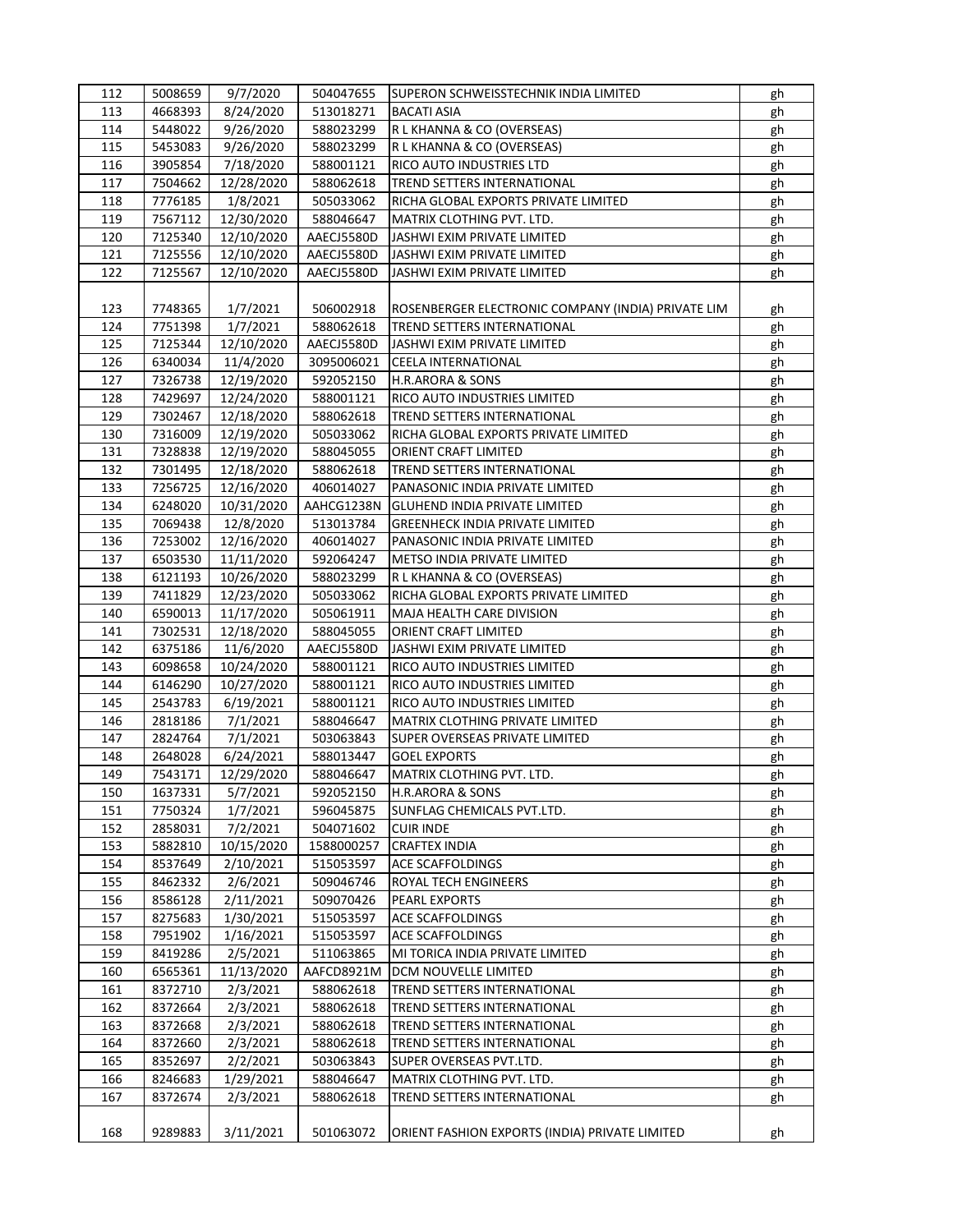| 169 | 9289928 | 3/11/2021  | 501063072  | ORIENT FASHION EXPORTS (INDIA) PRIVATE LIMITED     | gh |
|-----|---------|------------|------------|----------------------------------------------------|----|
| 170 | 8182346 | 1/27/2021  | 588045055  | ORIENT CRAFT LIMITED                               | gh |
| 171 | 9485051 | 3/19/2021  | AAQCA1351D | ASK FRAS-LE FRICTION PRIVATE LIMITED               | gh |
| 172 | 8321570 | 2/1/2021   | 1305015053 | <b>GANESH KHANIJ UDYOG</b>                         | gh |
| 173 | 8751268 | 2/18/2021  | AAHCG1238N | <b>GLUHEND INDIA PRIVATE LIMITED</b>               | gh |
|     |         |            |            | AUTOMOTIVE COMPONENTS TECHNOLOGY INDIA PRIVATE     |    |
| 174 | 8481929 | 2/8/2021   | 411027328  | LIM                                                | gh |
| 175 | 8481204 | 2/8/2021   | 596045875  | SUNFLAG CHEMICALS PVT.LTD.                         | gh |
| 176 | 8860690 | 2/23/2021  | 596045875  | SUNFLAG CHEMICALS PVT.LTD.                         | gh |
| 177 | 7573752 | 12/30/2020 | 595023151  | <b>ELECTROSPARK</b>                                | gh |
| 178 | 7472833 | 12/26/2020 | 596045875  | SUNFLAG CHEMICALS PVT.LTD.                         | gh |
| 179 | 9221274 | 3/9/2021   | 592064247  | METSO INDIA PRIVATE LIMITED                        | gh |
| 180 | 1232362 | 4/20/2021  | 406014027  | PANASONIC INDIA PRIVATE LIMITED                    | gh |
| 181 | 7471441 | 12/26/2020 | 588046647  | MATRIX CLOTHING PVT. LTD.                          | gh |
| 182 | 7543487 | 12/29/2020 | 588046647  | MATRIX CLOTHING PVT. LTD.                          | gh |
| 183 | 6375190 | 11/6/2020  | AAECJ5580D | JASHWI EXIM PRIVATE LIMITED                        | gh |
| 184 | 8833753 | 2/22/2021  | 516517911  | MITIL POLYMER PRIVATE LIMITED                      | gh |
| 185 | 5515463 | 9/29/2020  | 588001121  | RICO AUTO INDUSTRIES LTD                           | gh |
| 186 | 9417586 | 3/17/2021  | 504047655  | SUPERON SCHWEISSTECHNIK INDIA LIMITED              |    |
| 187 | 6270790 | 11/2/2020  | 588023299  | R L KHANNA & CO (OVERSEAS)                         | gh |
| 188 | 6955544 |            | 596045875  | SUNFLAG CHEMICALS PVT.LTD.                         | gh |
| 189 |         | 12/3/2020  |            |                                                    | gh |
|     | 6691721 | 11/21/2020 | 588023299  | R L KHANNA & CO (OVERSEAS)                         | gh |
| 190 | 6956163 | 12/3/2020  | 596045875  | SUNFLAG CHEMICALS PVT.LTD.                         | gh |
| 191 | 6506582 | 11/11/2020 | 594070813  | <b>SUNBEAM ENTERPRISES</b>                         | gh |
| 192 | 2091936 | 5/29/2021  | 588023299  | R L KHANNA & CO(OVERSEAS)                          | gh |
| 193 | 7424863 | 12/23/2020 | 504001132  | NARANG MEDICAL LIMITED                             | gh |
| 194 | 7424880 | 12/23/2020 | 504001132  | NARANG MEDICAL LIMITED                             | gh |
| 195 | 1007700 | 4/9/2021   | 588069370  | ANAND MOTOR PRODUCTS PRIVATE LTD.                  | gh |
| 196 | 6142806 | 10/27/2020 | 517542625  | LM IMPEX                                           | gh |
| 197 | 2561941 | 6/21/2021  | 588080942  | HINDUSTAN GUM AND CHEMICALS LIMITED                | gh |
|     |         |            |            |                                                    |    |
| 198 | 2424389 | 6/15/2021  | 596066431  | CLASSIC ENTERPRISES PRIVATE LIMITED (TRANSFER FROM | gh |
| 199 | 6089455 | 10/24/2020 | AAHCB1581D | BARNEC BRAKE SYSTEM PRIVATE LIMITED                | gh |
| 200 | 8002590 | 1/19/2021  | AWYPS8249M | <b>JUPITER MACHINERIES AND AUTOMATION</b>          | gh |
| 201 | 7901368 | 1/14/2021  | 515053597  | ACE SCAFFOLDINGS                                   | gh |
| 202 | 8253724 | 1/29/2021  | AAECJ5580D | JASHWI EXIM PRIVATE LIMITED                        | gh |
| 203 | 7303169 | 12/18/2020 | DYJPR6703K | <b>S.R INDUSTRIES</b>                              | gh |
| 204 | 1781521 | 5/14/2021  | 588119717  | RACL GEARTECH LIMITED                              | gh |
| 205 | 9947812 | 4/7/2021   | 509046746  | ROYAL TECH ENGINEERS                               | gh |
| 206 | 8319441 | 2/1/2021   | ACPFS1868P | SHRI RAM APPLIANCES                                | gh |
| 207 | 3259090 | 7/20/2021  | 411027328  | LIM                                                | gh |
| 208 | 2798804 | 6/30/2021  | 596045875  | SUNFLAG CHEMICALS PVT.LTD.                         | gh |
| 209 | 3519608 | 7/31/2021  | 505033062  | RICHA GLOBAL EXPORTS PRIVATE LIMITED               | gh |
| 210 | 3276480 | 7/21/2021  | 505032384  | MUSKAAN TRADEX PRIVATE LIMITED                     | gh |
| 211 | 3072582 | 7/12/2021  | 589043528  | PEARL GLOBAL INDUSTRIES LIMITED                    | gh |
| 212 | 3042791 | 7/10/2021  | 406014027  | PANASONIC INDIA PRIVATE LIMITED                    | gh |
| 213 | 3440237 | 7/28/2021  | 516973266  | <b>INTEC TOOLS PRIVATE LIMITED</b>                 | gh |
| 214 | 3467788 | 7/29/2021  | 594068096  | <b>ELEGANT OVERSEAS</b>                            | gh |
| 215 | 3389398 | 7/26/2021  | 588062618  | TREND SETTERS INTERNATIONAL                        | gh |
| 216 | 3447502 | 7/28/2021  | 588062618  | TREND SETTERS INTERNATIONAL                        |    |
| 217 |         |            |            | TREND SETTERS INTERNATIONAL                        | gh |
|     | 3431820 | 7/28/2021  | 588062618  |                                                    | gh |
| 218 | 3396222 | 7/26/2021  | 588045055  | ORIENT CRAFT LIMITED                               | gh |
| 219 | 3336093 | 7/23/2021  | 592028127  | <b>BHARAT ENTERPRISES</b>                          | gh |
| 220 | 3467805 | 7/29/2021  | 594068096  | ELEGANT OVERSEAS                                   | gh |
| 221 | 3446288 | 7/28/2021  | 505033062  | RICHA GLOBAL EXPORTS PRIVATE LIMITED               | gh |
| 222 | 3431810 | 7/28/2021  | 505033062  | RICHA GLOBAL EXPORTS PRIVATE LIMITED               | gh |
| 223 | 3431892 | 7/28/2021  | 588062618  | TREND SETTERS INTERNATIONAL                        | gh |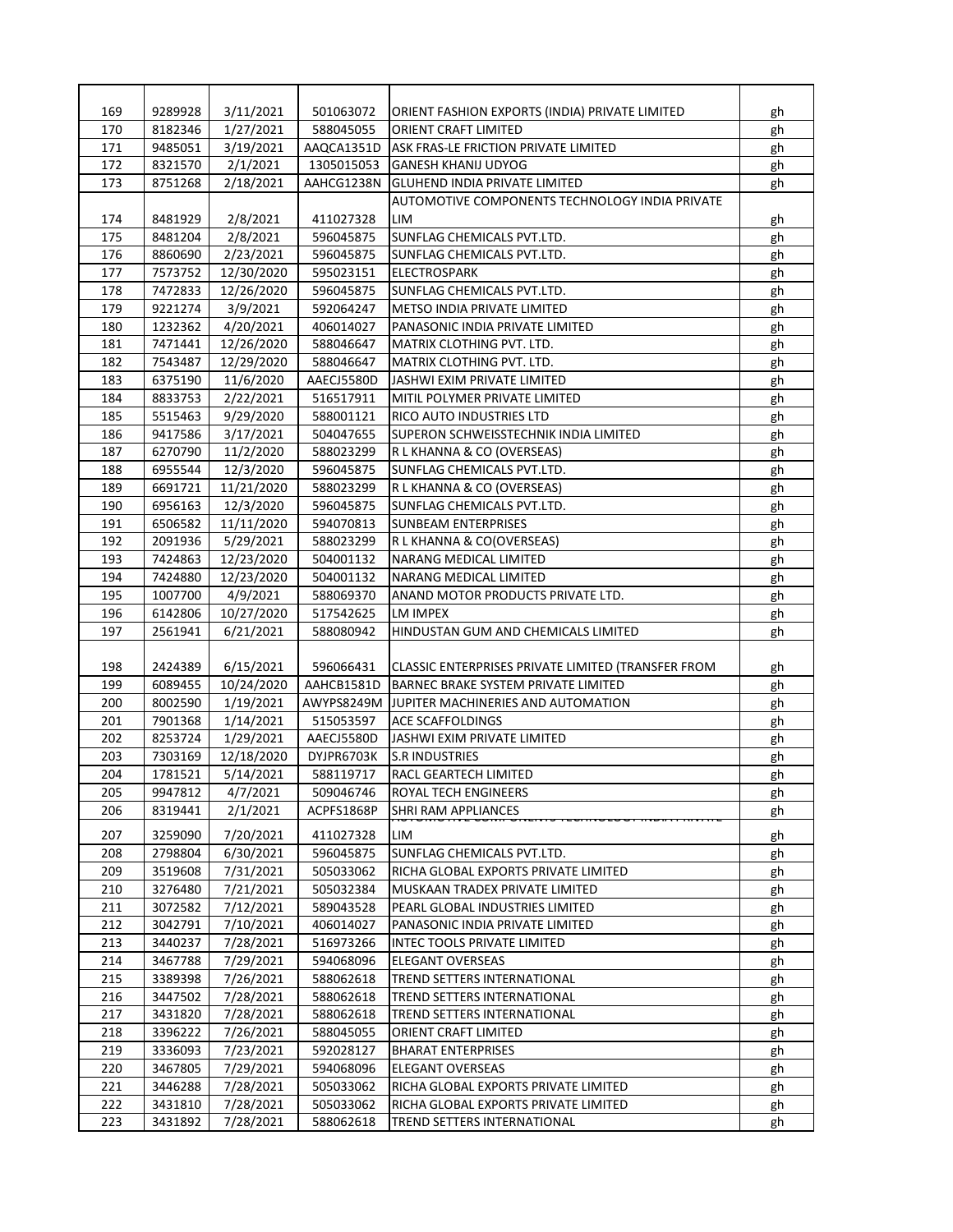| 224 | 3332368 | 7/23/2021              | 588045055  | ORIENT CRAFT LIMITED                             | gh       |
|-----|---------|------------------------|------------|--------------------------------------------------|----------|
| 225 | 3325562 | 7/23/2021              | 505033062  | RICHA GLOBAL EXPORTS PRIVATE LIMITED             | gh       |
| 226 | 3431806 | 7/28/2021              | 594068096  | <b>ELEGANT OVERSEAS</b>                          | gh       |
| 227 | 3431800 | 7/28/2021              | 505033062  | RICHA GLOBAL EXPORTS PRIVATE LIMITED             | gh       |
| 228 | 3431801 | 7/28/2021              | 505033062  | RICHA GLOBAL EXPORTS PRIVATE LIMITED             | gh       |
| 229 | 3343103 | 7/23/2021              | 594068096  | <b>ELEGANT OVERSEAS</b>                          | gh       |
| 230 | 3019785 | 7/9/2021               | AAQCA1351D | ASK FRAS-LE FRICTION PRIVATE LIMITED             | gh       |
| 231 | 3482540 | 7/29/2021              | 513080678  | <b>GUARAN CHEMICALS PRIVATE LIMITED</b>          | gh       |
| 232 | 3463481 | 7/29/2021              | 513080678  | <b>GUARAN CHEMICALS PRIVATE LIMITED</b>          | gh       |
| 233 | 3450594 | 7/28/2021              | 513080678  | <b>GUARAN CHEMICALS PRIVATE LIMITED</b>          | gh       |
| 234 | 3446309 | 7/28/2021              | 505033062  | RICHA GLOBAL EXPORTS PRIVATE LIMITED             | gh       |
| 235 | 3489277 | 7/30/2021              | 588045055  | ORIENT CRAFT LIMITED                             | gh       |
| 236 | 3446282 | 7/28/2021              | 505033062  | RICHA GLOBAL EXPORTS PRIVATE LIMITED             | gh       |
| 237 | 3392712 | 7/26/2021              | 594068096  | ELEGANT OVERSEAS                                 | gh       |
| 238 | 3363140 | 7/24/2021              | 594068096  | ELEGANT OVERSEAS                                 | gh       |
| 239 | 3489271 | 7/30/2021              | 588045055  | ORIENT CRAFT LIMITED                             | gh       |
| 240 | 3467751 | 7/29/2021              | 594068096  | <b>ELEGANT OVERSEAS</b>                          | gh       |
| 241 | 3490206 | 7/30/2021              | 505033062  | RICHA GLOBAL EXPORTS PRIVATE LIMITED             | gh       |
| 242 | 3487176 | 7/29/2021              | AAFCD8921M | <b>DCM NOUVELLE LIMITED</b>                      | gh       |
| 243 | 3467840 | 7/29/2021              | 594068096  | ELEGANT OVERSEAS                                 | gh       |
| 244 | 3363149 | 7/24/2021              | 594068096  | <b>ELEGANT OVERSEAS</b>                          |          |
| 245 | 3389396 | 7/26/2021              | 588062618  | TREND SETTERS INTERNATIONAL                      | gh<br>gh |
| 246 | 3396361 | 7/26/2021              | 588045055  | ORIENT CRAFT LIMITED                             |          |
| 247 | 3438262 |                        | 505033062  | RICHA GLOBAL EXPORTS PRIVATE LIMITED             | gh       |
| 248 | 3446276 | 7/28/2021              | 505033062  | RICHA GLOBAL EXPORTS PRIVATE LIMITED             | gh       |
| 249 | 3446277 | 7/28/2021<br>7/28/2021 | 505033062  | RICHA GLOBAL EXPORTS PRIVATE LIMITED             | gh<br>gh |
| 250 | 3431817 | 7/28/2021              | 505033062  | RICHA GLOBAL EXPORTS PRIVATE LIMITED             | gh       |
| 251 | 3467752 | 7/29/2021              | 594068096  | <b>ELEGANT OVERSEAS</b>                          | gh       |
| 252 | 3431799 | 7/28/2021              | 505033062  | RICHA GLOBAL EXPORTS PRIVATE LIMITED             | gh       |
| 253 | 3446286 | 7/28/2021              | 505033062  | RICHA GLOBAL EXPORTS PRIVATE LIMITED             | gh       |
| 254 | 3446343 | 7/28/2021              | 505033062  | RICHA GLOBAL EXPORTS PRIVATE LIMITED             | gh       |
| 255 | 3420061 | 7/27/2021              | 588045055  | ORIENT CRAFT LIMITED                             | gh       |
| 256 | 3489297 | 7/30/2021              | 588045055  | ORIENT CRAFT LIMITED                             | gh       |
| 257 | 3467759 | 7/29/2021              | 594068096  | ELEGANT OVERSEAS                                 | gh       |
| 258 | 3396225 | 7/26/2021              | 588045055  | ORIENT CRAFT LIMITED                             | gh       |
| 259 | 3431824 | 7/28/2021              | 594068096  | ELEGANT OVERSEAS                                 | gh       |
| 260 | 3243152 | 7/19/2021              | 592052150  | H.R. ARORA & SONS                                | gh       |
| 261 | 3519602 | 7/31/2021              | 505033062  | RICHA GLOBAL EXPORTS PRIVATE LIMITED             | gh       |
| 262 | 3519609 | 7/31/2021              | 505033062  | RICHA GLOBAL EXPORTS PRIVATE LIMITED             | gh       |
| 263 | 3267008 | 7/20/2021              | AAFCD8921M | DCM NOUVELLE LIMITED                             | gh       |
| 264 | 3224539 | 7/19/2021              | AAFCD8921M | DCM NOUVELLE LIMITED                             | gh       |
|     |         |                        |            |                                                  |          |
| 265 | 3485900 | 7/29/2021              | 515920576  | FORECH MINING & CONSTRUCTION INTERNATIONAL LLP   | gh       |
| 266 | 3514829 | 7/30/2021              | AAHCB1581D | BARNEC BRAKE SYSTEM PRIVATE LIMITED              | gh       |
| 267 | 3047108 | 7/11/2021              | AAFCD8921M | DCM NOUVELLE LIMITED                             | gh       |
| 268 | 7893766 | 1/13/2021              | 588023299  | R L KHANNA & CO (OVERSEAS)                       | gh       |
| 269 | 7899503 | 1/14/2021              | 588023299  | R L KHANNA & CO (OVERSEAS)                       | gh       |
| 270 | 8084311 | 1/22/2021              | 504047655  | SUPERON SCHWEISSTECHNIK INDIA LIMITED            | gh       |
| 271 | 4642858 | 5/4/2018               | 595021255  | MARATHON ELECTRIC INDIA PVT. LTD                 | bbg      |
| 272 | 6117459 | 7/9/2018               | 588062359  | <b>RADNIK EXPORTS</b>                            | bbg      |
| 273 | 5386605 | 6/6/2018               | 510034829  | SIAC SKH INDIA CABS MANUFACTURING PVT LTD        | bbg      |
| 274 | 5622484 | 6/18/2018              | 510034829  | SIAC SKH INDIA CABS MANUFACTURING PVT LTD        | bbg      |
| 275 | 5685780 | 6/20/2018              | 595062393  | B.J.K. OVERSEAS                                  | bbg      |
| 276 | 5513359 | 6/12/2018              | 510034829  | SIAC SKH INDIA CABS MANUFACTURING PVT LTD        | bbg      |
|     |         |                        |            |                                                  |          |
| 277 | 5919040 | 6/30/2018              | 388136545  | INGERSOLL-RAND TECHNOLOGIES & SERVICES PVT. LTD. | bbg      |
| 278 | 6014734 | 7/4/2018               | 591004020  | <b>CENTURY OVERSEAS</b>                          | bbg      |
| 279 | 5890806 | 6/29/2018              | 510039201  | DAYCO POWER TRANSMISSION PVT. LTD.               | bbg      |
| 280 | 5890816 | 6/29/2018              | 510039201  | DAYCO POWER TRANSMISSION PVT. LTD.               | bbg      |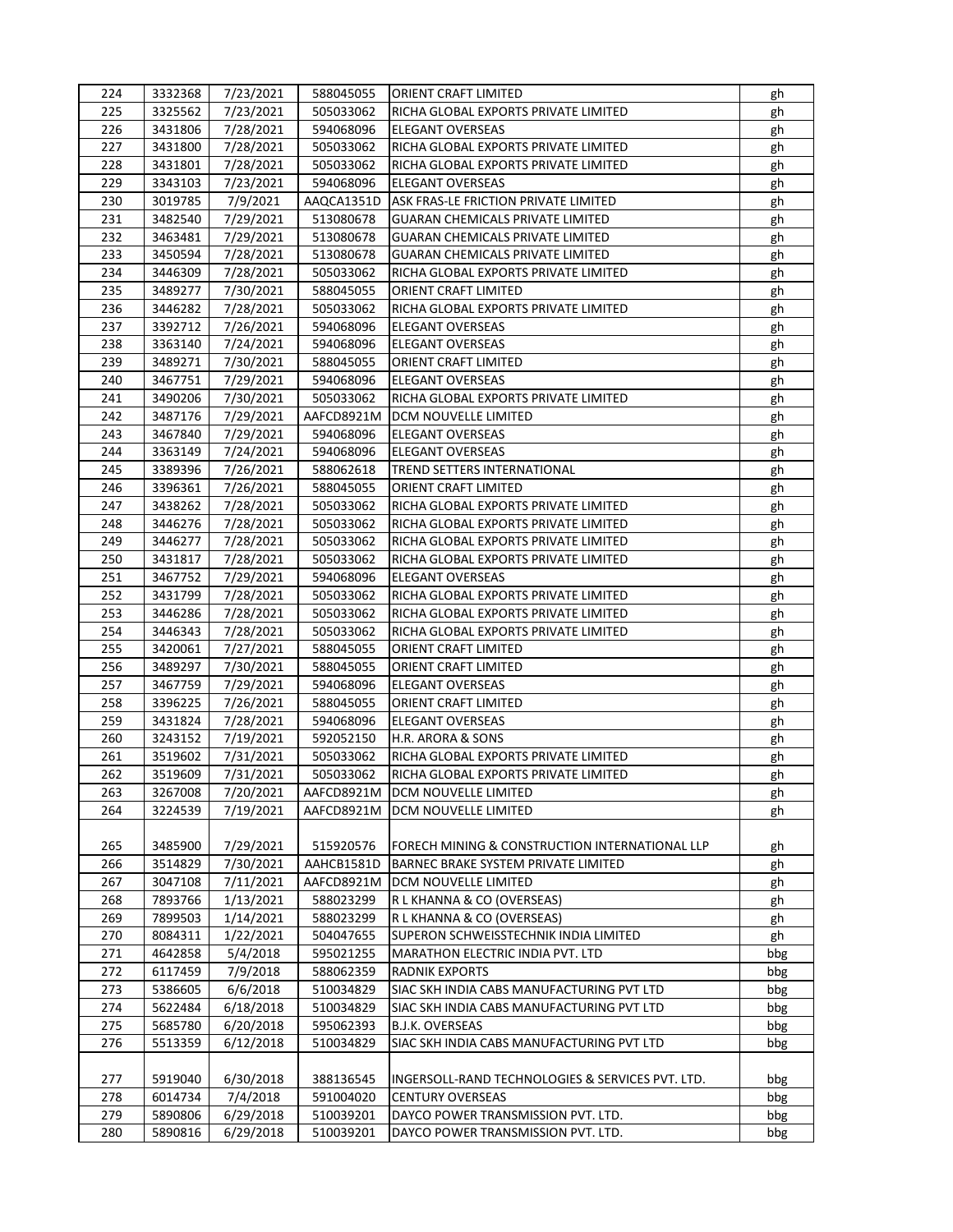| 281 | 6109064 | 7/9/2018   | 510034829  | SIAC SKH INDIA CABS MANUFACTURING PVT LTD                  | bbg |
|-----|---------|------------|------------|------------------------------------------------------------|-----|
|     |         |            |            |                                                            |     |
| 282 | 5899940 | 6/29/2018  | 588065153  | HINDUSTAN SYRINGES AND MEDICAL DEVICES LTD                 | bbg |
| 283 | 5781718 | 6/25/2018  | 510034829  | SIAC SKH INDIA CABS MANUFACTURING PVT LTD                  | bbg |
|     |         |            |            |                                                            |     |
| 284 | 4226359 | 4/16/2018  | 588065153  | HINDUSTAN SYRINGES AND MEDICAL DEVICES LTD                 | bbg |
| 285 | 6768115 | 8/8/2018   | 594053943  | AHUJAS WEB PVT.LTD.,                                       | bbg |
| 286 | 6423278 | 7/24/2018  | 596064586  | R.K. & COMPANY                                             | bbg |
| 287 | 6548051 | 7/30/2018  | 595062393  | B.J.K. OVERSEAS                                            | bbg |
| 288 | 6240284 | 7/16/2018  | 588014133  | MAHAJAN OVERSEAS PRIVATE LIMITED                           |     |
| 289 |         | 8/8/2018   |            |                                                            | bbg |
|     | 6770195 |            | 588046647  | MATRIX CLOTHING PVT. LTD.<br><b>BOUTIQUE INTERNATIONAL</b> | bbg |
| 290 | 7073597 | 8/23/2018  | 588094064  |                                                            | bbg |
| 291 | 7064924 | 8/22/2018  | 588060763  | DIMPLE CREATIONS PVT. LTD.                                 | bbg |
| 292 | 7485383 | 9/10/2018  | 588126179  | <b>RUPY FASHIONS</b>                                       | bbg |
| 293 | 9175375 | 11/27/2018 | 588094064  | <b>BOUTIQUE INTERNATIONAL</b>                              | bbg |
| 294 | 8714866 | 11/3/2018  | 595046967  | <b>SABS EXPORTS</b>                                        | bbg |
| 295 | 7010029 | 8/20/2018  | 595051324  | <b>BHARAT EXPORTS</b>                                      | bbg |
| 296 | 7003329 | 8/20/2018  | 595051324  | <b>BHARAT EXPORTS</b>                                      | bbg |
| 297 | 9270831 | 12/1/2018  | 588046647  | MATRIX CLOTHING PVT. LTD.                                  | bbg |
| 298 | 8663201 | 11/1/2018  | 588046647  | MATRIX CLOTHING PVT. LTD.                                  | bbg |
| 299 | 8765340 | 11/6/2018  | 597071403  | <b>GINNIS COLLECTIONS</b>                                  | bbg |
| 300 | 8501063 | 10/26/2018 | 588046647  | MATRIX CLOTHING PVT. LTD.                                  | bbg |
| 301 | 8622900 | 10/31/2018 | 594068096  | ELEGANT OVERSEAS                                           | bbg |
| 302 | 8609510 | 10/31/2018 | 588046647  | MATRIX CLOTHING PVT. LTD.                                  | bbg |
| 303 | 8438189 | 10/24/2018 | 588046647  | MATRIX CLOTHING PVT. LTD.                                  | bbg |
| 304 | 8397297 | 10/22/2018 | 588087572  | <b>PRAKASH TEXTILES</b>                                    | bbg |
| 305 | 8140846 | 10/9/2018  | 505021561  | PRECISE SEAMLESS APPARELS PVT LTD                          | bbg |
| 306 | 7841980 | 9/26/2018  | 588094064  | <b>BOUTIQUE INTERNATIONAL</b>                              | bbg |
| 307 | 8355643 | 10/20/2018 | 588046647  | MATRIX CLOTHING PVT. LTD.                                  | bbg |
| 308 | 8277149 | 10/16/2018 | 588046647  | MATRIX CLOTHING PVT. LTD.                                  | bbg |
| 309 | 8368516 | 10/20/2018 | 588046647  | MATRIX CLOTHING PVT. LTD.                                  | bbg |
| 310 | 9300132 | 12/3/2018  | 598000984  | <b>GAURAV INTERNATIONAL</b>                                | bbg |
| 311 | 9348978 | 12/4/2018  | 588094064  | <b>BOUTIQUE INTERNATIONAL</b>                              | bbg |
| 312 | 9190970 | 11/28/2018 | 588126179  | <b>RUPY FASHIONS</b>                                       | bbg |
| 313 | 9358138 | 12/5/2018  | 591004020  | <b>CENTURY OVERSEAS</b>                                    | bbg |
| 314 | 9202859 | 11/28/2018 | 688001815  | <b>ACHAL AMIT &amp; COMPANY</b>                            | bbg |
| 315 | 9369146 | 12/5/2018  | 588046647  | MATRIX CLOTHING PVT. LTD.                                  | bbg |
|     |         |            |            |                                                            |     |
| 316 | 7889157 | 9/28/2018  | 588065153  | HINDUSTAN SYRINGES AND MEDICAL DEVICES LTD                 | bbg |
| 317 | 7550663 | 9/13/2018  | 503063843  | SUPER OVERSEAS PVT.LTD.                                    | bbg |
| 318 | 8881972 | 11/14/2018 | 588087572  | PRAKASH TEXTILES                                           | bbg |
| 319 |         |            |            | PRAKASH TEXTILES                                           |     |
|     | 8881983 | 11/14/2018 | 588087572  |                                                            | bbg |
| 320 | 9375392 | 12/5/2018  | 588002721  | RICHA & CO                                                 | bbg |
| 321 | 9323745 | 12/3/2018  | 1300007699 | AMAN EXPORTS INTERNATIONAL                                 | bbg |
| 322 | 9323750 | 12/3/2018  | 1300007699 | AMAN EXPORTS INTERNATIONAL                                 | bbg |
| 323 | 9323753 | 12/3/2018  | 1300007699 | AMAN EXPORTS INTERNATIONAL                                 | bbg |
| 324 | 9323755 | 12/3/2018  | 1300007699 | AMAN EXPORTS INTERNATIONAL                                 | bbg |
| 325 | 9055407 | 11/22/2018 | 596064586  | R.K. & COMPANY                                             | bbg |
| 326 | 8130538 | 10/9/2018  | 588046647  | MATRIX CLOTHING PVT. LTD.                                  | bbg |
| 327 | 8010656 | 10/3/2018  | 588094064  | <b>BOUTIQUE INTERNATIONAL</b>                              | bbg |
| 328 | 8441136 | 10/24/2018 | 588094064  | <b>BOUTIQUE INTERNATIONAL</b>                              | bbg |
| 329 | 7800387 | 9/25/2018  | 590028448  | RAJ KNITTERS                                               | bbg |
| 330 | 8439646 | 10/24/2018 | 588046647  | MATRIX CLOTHING PVT. LTD.                                  | bbg |
| 331 | 8767993 | 11/6/2018  | 2904000534 | P.M.OVERSEAS                                               | bbg |
| 332 | 7795709 | 9/25/2018  | 1300007699 | AMAN EXPORTS INTERNATIONAL                                 | bbg |
| 333 | 9514378 | 12/10/2018 | 503063843  | SUPER OVERSEAS PVT.LTD.                                    | bbg |
| 334 | 9311045 | 12/3/2018  | 588046647  | MATRIX CLOTHING PVT. LTD.                                  | bbg |
| 335 | 8247651 | 10/15/2018 | 1300007699 | AMAN EXPORTS INTERNATIONAL                                 | bbg |
| 336 | 7621709 | 9/17/2018  | 595051324  | <b>BHARAT EXPORTS</b>                                      | bbg |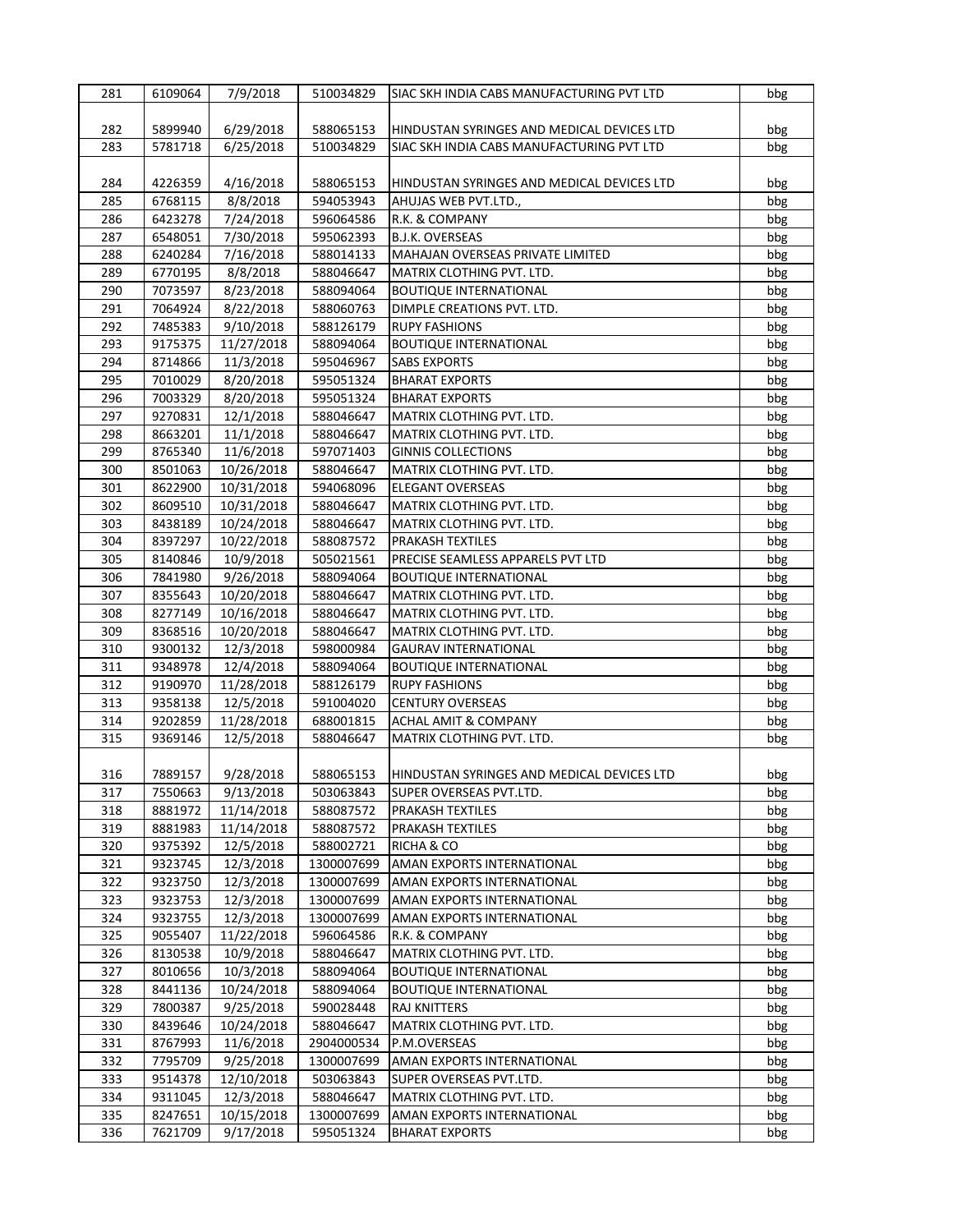| 337 | 8732300 | 11/5/2018              | 508014417  | HOME AND WE HANDICRAFTS P.LTD                    | bbg             |
|-----|---------|------------------------|------------|--------------------------------------------------|-----------------|
| 338 | 7490261 | $\frac{1}{9}$ /10/2018 | 595051324  | <b>BHARAT EXPORTS</b>                            | bbg             |
| 339 | 7558373 | 9/13/2018              | 511019181  | DHARAM STAINLESS STEEL PVT LTD                   | bbg             |
|     |         |                        |            |                                                  |                 |
| 340 | 9106915 | 11/24/2018             | 388136545  | INGERSOLL-RAND TECHNOLOGIES & SERVICES PVT. LTD. | bbg             |
| 341 | 8855736 | 11/13/2018             | 588087572  | PRAKASH TEXTILES                                 | bbg             |
| 342 | 8889513 | 11/14/2018             | 504011588  | DIVINE COLLECTION EXPORTS PRIVATE LIMITED        | bbg             |
|     |         |                        |            |                                                  |                 |
|     |         |                        |            |                                                  |                 |
| 343 | 8306571 | 10/17/2018             | 388136545  | INGERSOLL-RAND TECHNOLOGIES & SERVICES PVT. LTD. | bbg             |
|     |         |                        |            |                                                  |                 |
| 344 | 8336406 | 10/18/2018             | 388136545  | INGERSOLL-RAND TECHNOLOGIES & SERVICES PVT. LTD. | bbg             |
| 345 | 8361447 | 10/20/2018             | 598006389  | <b>PRATI KREATION S</b>                          | bbg             |
| 346 | 7208442 | 8/29/2018              | 501000984  | TRIM INDIA P.LTD.                                | bbg             |
| 347 | 9845986 | 12/24/2018             | 590017250  | <b>CONTINENTAL HOME FURNISHINGS</b>              | bbg             |
|     |         |                        |            |                                                  |                 |
| 348 | 9779829 | 12/20/2018             | 388136545  | INGERSOLL-RAND TECHNOLOGIES & SERVICES PVT. LTD. | bbg             |
| 349 | 9899569 | 12/26/2018             | 597067074  | IN TIME GARMENTS PVT. LTD.                       | bbg             |
| 350 | 9957827 | 12/28/2018             | 588087572  | <b>PRAKASH TEXTILES</b>                          | bbg             |
| 351 | 1602581 | 1/28/2019              | 588023396  | ORCHID OVERSEAS P.LTD.                           | bbg             |
| 352 | 1628706 | 1/29/2019              | 588023396  | ORCHID OVERSEAS P.LTD.                           | bbg             |
| 353 | 1628699 | 1/29/2019              | 588023396  | ORCHID OVERSEAS P.LTD.                           | bbg             |
| 354 | 2173852 | 2/20/2019              | 588046647  | MATRIX CLOTHING PVT. LTD.                        | bbg             |
| 355 | 1601738 | 1/28/2019              | 588023396  | ORCHID OVERSEAS P.LTD.                           | bbg             |
| 356 | 1600618 | 1/28/2019              | 588023396  | ORCHID OVERSEAS P.LTD.                           | bbg             |
|     |         |                        |            |                                                  | bbg             |
| 357 | 1601704 | 1/28/2019              | 588023396  | ORCHID OVERSEAS P.LTD.                           |                 |
| 358 | 9754173 | 12/20/2018             | 588094064  | <b>BOUTIQUE INTERNATIONAL</b>                    | $_{\text{bbg}}$ |
| 359 | 9738252 | 12/19/2018             | 588094064  | <b>BOUTIQUE INTERNATIONAL</b>                    | bbg             |
|     |         |                        |            |                                                  |                 |
| 360 | 9605845 | 12/13/2018             | 388136545  | INGERSOLL-RAND TECHNOLOGIES & SERVICES PVT. LTD. | bbg             |
| 361 | 9701465 | 12/18/2018             | 591004020  | <b>CENTURY OVERSEAS</b>                          | bbg             |
| 362 | 1181391 | 1/8/2019               | 588046647  | MATRIX CLOTHING PVT. LTD.                        | bbg             |
| 363 | 9881272 | 12/26/2018             | 590017250  | <b>CONTINENTAL HOME FURNISHINGS</b>              | bbg             |
| 364 | 1287141 | 1/12/2019              | 588060763  | DIMPLE CREATIONS PVT. LTD.                       | bbg             |
|     |         |                        |            |                                                  |                 |
| 365 | 1331294 | 1/15/2019              | 588111031  | INDOPOL FOOD PROCESSING MACHINERY (P) LTD        | bbg             |
| 366 | 9830943 | 12/22/2018             | 1300007699 | AMAN EXPORTS INTERNATIONAL                       | bbg             |
| 367 | 9857983 | 12/24/2018             | 597071403  | <b>GINNIS COLLECTIONS</b>                        | bbg             |
|     |         |                        |            |                                                  |                 |
| 368 | 9719223 | 12/18/2018             | 588111031  | INDOPOL FOOD PROCESSING MACHINERY (P) LTD        | bbg             |
| 369 | 9842345 | 12/24/2018             | 588087572  | PRAKASH TEXTILES                                 | bbg             |
| 370 | 9458405 | 12/8/2018              | 591004020  | <b>CENTURY OVERSEAS</b>                          | bbg             |
| 371 | 9574718 | 12/12/2018             | 588002721  | RICHA & CO                                       | bbg             |
| 372 | 9905212 | 12/26/2018             | 588094064  | <b>BOUTIQUE INTERNATIONAL</b>                    | bbg             |
| 373 | 1482992 | 1/22/2019              | 588046647  | MATRIX CLOTHING PVT. LTD.                        | bbg             |
| 374 | 9356063 | 12/5/2018              | 597067074  | IN TIME GARMENTS PVT. LTD.                       | bbg             |
| 375 | 9961923 |                        |            |                                                  |                 |
|     |         | 12/28/2018             | 2903000280 | SHREE KRISHNA IMPEX                              | bbg             |
| 376 | 1378418 | 1/17/2019              | 588046647  | MATRIX CLOTHING PVT. LTD.                        | bbg             |
| 377 | 1314285 | 1/14/2019              | 588087572  | <b>PRAKASH TEXTILES</b>                          | bbg             |
| 378 | 9526890 | 12/10/2018             | 588087572  | PRAKASH TEXTILES                                 | bbg             |
| 379 | 1547087 | 1/24/2019              | 588018147  | POOJA INTERNATIONAL                              | bbg             |
| 380 | 1940770 | 2/11/2019              | 589043528  | PEARL GLOBAL INDUSTRIES LIMITED                  | bbg             |
| 381 | 2338060 | 2/26/2019              | 589043528  | PEARL GLOBAL INDUSTRIES LIMITED                  | bbg             |
|     |         |                        |            |                                                  |                 |
| 382 | 9845760 | 12/24/2018             | 588111031  | INDOPOL FOOD PROCESSING MACHINERY (P) LTD        | bbg             |
|     |         |                        |            |                                                  |                 |
| 383 | 2111998 | 2/18/2019              | 588111031  | INDOPOL FOOD PROCESSING MACHINERY (P) LTD        | bbg             |
| 384 | 2338141 | 2/26/2019              | 589043528  | PEARL GLOBAL INDUSTRIES LIMITED                  | bbg             |
| 385 | 2316503 | 2/26/2019              | 2904000534 | P.M.OVERSEAS                                     | bbg             |
| 386 | 1406468 | 1/18/2019              | 588018147  | POOJA INTERNATIONAL                              | bbg             |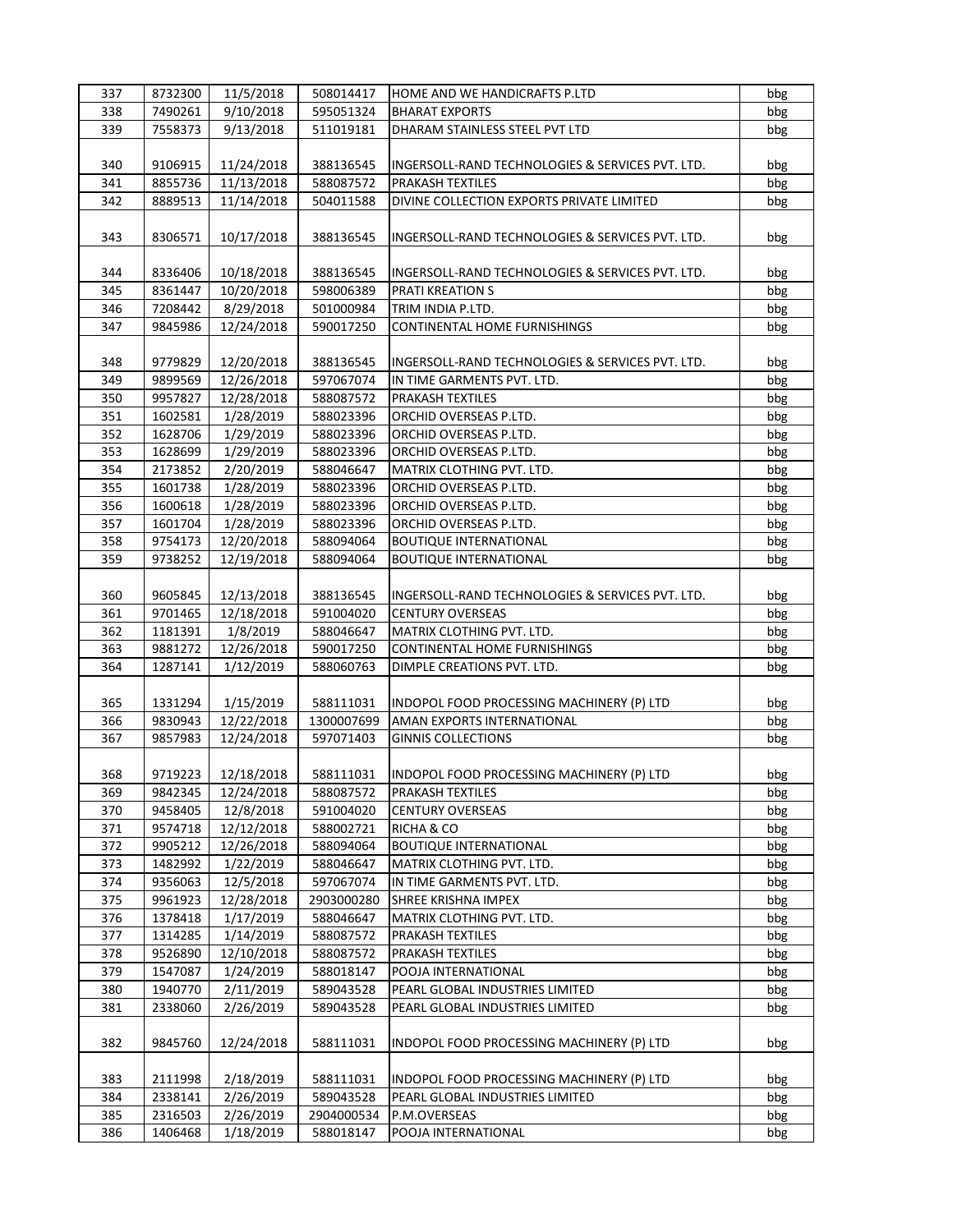| 387 | 9627458 | 12/14/2018 | 588004359  | AKRITI CREATIONS PVT. LTD.                       | bbg |
|-----|---------|------------|------------|--------------------------------------------------|-----|
| 388 | 1595490 | 1/28/2019  | 588087572  | <b>PRAKASH TEXTILES</b>                          | bbg |
| 389 | 1595852 | 1/28/2019  | 588087572  | <b>PRAKASH TEXTILES</b>                          | bbg |
| 390 | 1684390 | 1/30/2019  | 214024067  | <b>VEDAS EXPORTS PRIVATE LIMITED</b>             | bbg |
| 391 | 4626583 | 6/3/2019   | 594057906  | <b>WEAVETEX OVERSEAS</b>                         | bbg |
| 392 | 4626710 | 6/3/2019   | 594057906  | <b>WEAVETEX OVERSEAS</b>                         | bbg |
| 393 | 4630637 | 6/3/2019   | 594057906  | <b>WEAVETEX OVERSEAS</b>                         | bbg |
| 394 | 4626591 | 6/3/2019   | 594057906  | <b>WEAVETEX OVERSEAS</b>                         | bbg |
| 395 | 3890762 | 5/2/2019   | 315020466  | BOMBAY METRICS SUPPLY CHAIN PVT LTD              | bbg |
| 396 | 4506803 | 5/29/2019  | 589043528  | PEARL GLOBAL INDUSTRIES LIMITED                  | bbg |
|     |         |            |            |                                                  |     |
| 397 | 4547038 | 5/30/2019  | 588065153  | HINDUSTAN SYRINGES AND MEDICAL DEVICES LTD       | bbg |
| 398 | 3089986 | 3/28/2019  | 588018147  | POOJA INTERNATIONAL                              | bbg |
| 399 | 2708739 | 3/13/2019  | 315020466  | BOMBAY METRICS SUPPLY CHAIN PVT LTD              | bbg |
| 400 | 2887259 | 3/20/2019  | 2901001360 | DYNAMIC EXPORTS                                  | bbg |
|     |         |            |            |                                                  |     |
| 401 | 5924423 | 7/30/2019  | 588065153  | HINDUSTAN SYRINGES AND MEDICAL DEVICES LTD       | bbg |
|     |         |            |            |                                                  |     |
| 402 | 5924562 | 7/30/2019  | 588065153  | HINDUSTAN SYRINGES AND MEDICAL DEVICES LTD       | bbg |
| 403 | 5739984 | 7/22/2019  | 513050299  | PALA DECOR PVT. LTD                              | bbg |
| 404 | 6103932 | 8/7/2019   | 589043528  | PEARL GLOBAL INDUSTRIES LIMITED                  | bbg |
| 405 | 6250316 | 8/14/2019  | 588094064  | <b>BOUTIQUE INTERNATIONAL</b>                    | bbg |
|     |         |            |            |                                                  |     |
| 406 | 5432767 | 7/9/2019   | 388136545  | INGERSOLL-RAND TECHNOLOGIES & SERVICES PVT. LTD. | bbg |
| 407 | 6012145 | 8/2/2019   | 516937103  | <b>RIA HARDWARE</b>                              | bbg |
| 408 | 7178153 | 9/25/2019  | 504011588  | DIVINE COLLECTION EXPORTS PRIVATE LIMITED        | bbg |
| 409 | 7178364 | 9/25/2019  | 504011588  | DIVINE COLLECTION EXPORTS PRIVATE LIMITED        | bbg |
| 410 | 7178093 | 9/25/2019  | 504011588  | DIVINE COLLECTION EXPORTS PRIVATE LIMITED        | bbg |
| 411 | 7177877 | 9/25/2019  | 504011588  | DIVINE COLLECTION EXPORTS PRIVATE LIMITED        | bbg |
| 412 | 7204662 | 9/26/2019  | ASOPS6213R | PROSOURCE FASHION AND LIFESTYLES                 | bbg |
| 413 | 7178097 | 9/25/2019  | 504011588  | DIVINE COLLECTION EXPORTS PRIVATE LIMITED        | bbg |
| 414 | 7178100 | 9/25/2019  | 504011588  | DIVINE COLLECTION EXPORTS PRIVATE LIMITED        | bbg |
| 415 | 7204703 | 9/26/2019  | ASOPS6213R | PROSOURCE FASHION AND LIFESTYLES                 | bbg |
| 416 | 7178098 | 9/25/2019  | 504011588  | DIVINE COLLECTION EXPORTS PRIVATE LIMITED        | bbg |
| 417 | 7178076 | 9/25/2019  | 504011588  | DIVINE COLLECTION EXPORTS PRIVATE LIMITED        | bbg |
| 418 | 7178094 | 9/25/2019  | 504011588  | DIVINE COLLECTION EXPORTS PRIVATE LIMITED        | bbg |
| 419 | 7204692 | 9/26/2019  | ASOPS6213R | PROSOURCE FASHION AND LIFESTYLES                 | bbg |
| 420 | 7178175 | 9/25/2019  | 504011588  | DIVINE COLLECTION EXPORTS PRIVATE LIMITED        | bbg |
| 421 | 6288197 | 8/16/2019  | 504011588  | DIVINE COLLECTION EXPORTS PRIVATE LIMITED        | bbg |
| 422 | 6328260 | 8/19/2019  | 588002721  | RICHA & CO                                       | bbg |
| 423 | 7022105 | 9/18/2019  | 588095001  | <b>ESCORTS LTD.</b>                              | bbg |
| 424 | 5362820 | 7/5/2019   | 592056546  | DYNATECH CONTROLS PVT. LTD.                      | bbg |
| 425 | 4695791 | 6/6/2019   | 1393003397 | EXMART INTERNATIONAL PVT. LTD.,                  | bbg |
| 426 | 7641078 | 10/17/2019 | 3010006292 | MSRS EXPORTS PRIVATE LIMITED                     | bbg |
| 427 | 7617617 | 10/16/2019 | 599051949  | <b>FASHION ACCESSORIES</b>                       | bbg |
| 428 | 8563685 | 11/28/2019 | 588094064  | <b>BOUTIQUE INTERNATIONAL</b>                    | bbg |
| 429 | 8563692 | 11/28/2019 | 588094064  | <b>BOUTIQUE INTERNATIONAL</b>                    | bbg |
| 430 | 9375612 | 1/2/2020   | 1588001741 | J R EXPORTS PRIVATE LIMITED                      | bbg |
| 431 | 9391848 | 1/2/2020   | 589043528  | PEARL GLOBAL INDUSTRIES LIMITED                  | bbg |
| 432 | 2028282 | 2/14/2019  | 588085481  | SHAHI EXPORTS PVT. LTD.                          | bbg |
| 433 | 9192916 | 12/24/2019 | 588094064  | <b>BOUTIQUE INTERNATIONAL</b>                    | bbg |
| 434 | 1209942 | 2/6/2020   | 588046647  | MATRIX CLOTHING PVT. LTD.                        | bbg |
| 435 | 1209961 | 2/6/2020   | 588046647  | MATRIX CLOTHING PVT. LTD.                        | bbg |
| 436 | 1225468 | 2/7/2020   | 588046647  | MATRIX CLOTHING PVT. LTD.                        | bbg |
| 437 | 1468271 | 2/18/2020  | 513050299  | PALA DECOR PVT. LTD                              | bbg |
| 438 | 1517996 | 2/19/2020  | 501063072  | ORIENT FASHION EXPORTS(INDIA) PVT.LTD.           | bbg |
| 439 | 1685871 | 2/26/2020  | 588094064  | <b>BOUTIQUE INTERNATIONAL</b>                    | bbg |
| 440 | 5001911 | 6/20/2019  | 501036636  | SARITA HANDA EXPORTS PVT LTD                     | bbg |
| 441 | 1406430 | 2/14/2020  | 588046647  | MATRIX CLOTHING PVT. LTD.                        | bbg |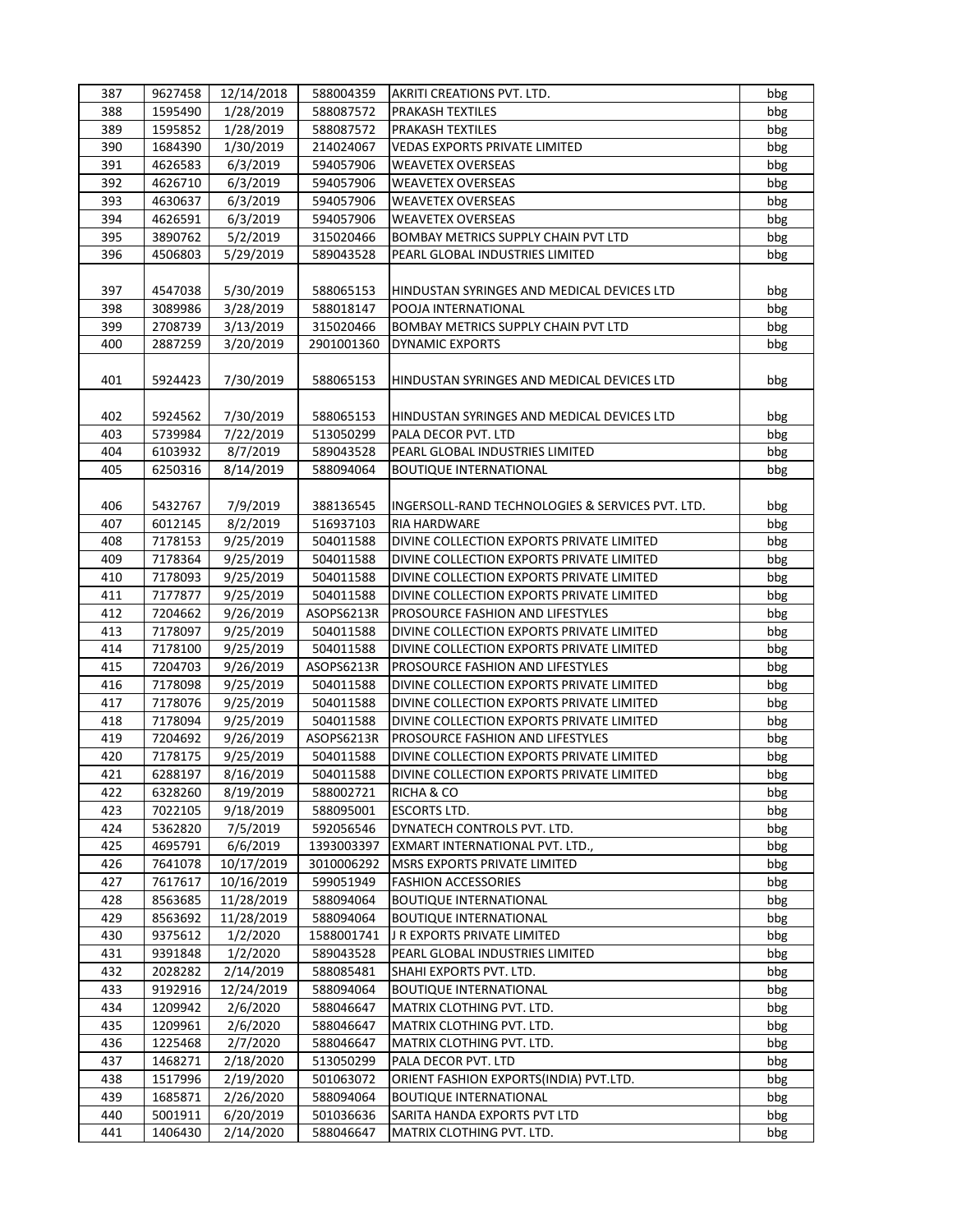| 442 | 1521041 | 2/19/2020 | 588046647  | MATRIX CLOTHING PVT. LTD.                  | bbg |
|-----|---------|-----------|------------|--------------------------------------------|-----|
| 443 | 1443785 | 2/17/2020 | 588046647  | MATRIX CLOTHING PVT. LTD.                  | bbg |
| 444 | 1521350 | 2/19/2020 | 588046647  | MATRIX CLOTHING PVT. LTD.                  | bbg |
| 445 | 1439440 | 2/17/2020 | 588046647  | MATRIX CLOTHING PVT. LTD.                  | bbg |
| 446 | 1406450 | 2/14/2020 | 588046647  | MATRIX CLOTHING PVT. LTD.                  | bbg |
| 447 | 1521344 | 2/19/2020 | 588046647  | MATRIX CLOTHING PVT. LTD.                  | bbg |
| 448 | 1439957 | 2/17/2020 | 588046647  | MATRIX CLOTHING PVT. LTD.                  | bbg |
| 449 | 1439429 | 2/17/2020 | 588046647  | MATRIX CLOTHING PVT. LTD.                  |     |
|     |         |           |            |                                            | bbg |
| 450 | 1955936 | 3/6/2020  | 588065153  | HINDUSTAN SYRINGES AND MEDICAL DEVICES LTD | bbg |
| 451 | 1538402 | 2/20/2020 | 1501000233 | <b>CHAMPO CARPETS</b>                      | bbg |
| 452 | 1928897 | 3/5/2020  | 588046647  | MATRIX CLOTHING PVT. LTD.                  | bbg |
| 453 | 1296554 | 2/10/2020 | 588046647  | MATRIX CLOTHING PVT. LTD.                  | bbg |
| 454 | 1035688 | 1/30/2020 | 589043528  | PEARL GLOBAL INDUSTRIES LIMITED            | bbg |
|     |         |           |            |                                            |     |
|     |         |           |            |                                            |     |
| 455 | 1422192 | 2/15/2020 | 588065153  | HINDUSTAN SYRINGES AND MEDICAL DEVICES LTD | bbg |
| 456 | 6958540 | 9/16/2019 | 513005421  | MODINDIA EXIM PVT. LTD.,                   | bbg |
| 457 | 1131635 | 2/3/2020  | 501026959  | SHARMA INTERNATIONAL                       | bbg |
|     |         |           |            |                                            |     |
| 458 | 1147843 | 2/4/2020  | 588065153  | HINDUSTAN SYRINGES AND MEDICAL DEVICES LTD | bbg |
| 459 | 9935174 | 1/27/2020 | 507060750  | CELINA PROJECTS PRIVATE LIMITED,           | bbg |
| 460 | 9675079 | 1/15/2020 | 588002721  | RICHA & CO                                 | bbg |
| 461 | 1349738 | 2/12/2020 | 510074588  | JAVI HOME PRIVATE LIMITED                  | bbg |
| 462 | 9913744 | 1/25/2020 | 590017250  | <b>CONTINENTAL HOME FURNISHINGS</b>        | bbg |
| 463 | 9913713 | 1/25/2020 | 590017250  | CONTINENTAL HOME FURNISHINGS               | bbg |
| 464 | 2283661 | 3/20/2020 | 588046647  | MATRIX CLOTHING PVT. LTD.                  | bbg |
| 465 | 3216843 | 6/16/2020 | 588094064  | <b>BOUTIQUE INTERNATIONAL</b>              | bbg |
| 466 | 2731453 | 5/19/2020 | 3300003164 | <b>SHIV SHAKTI EXPORTS</b>                 | bbg |
| 467 | 2279541 | 3/20/2020 | 588046647  | MATRIX CLOTHING PVT. LTD.                  | bbg |
| 468 | 2621471 | 5/11/2020 | 1393003397 | EXMART INTERNATIONAL PVT. LTD.,            | bbg |
| 469 | 3297546 | 6/19/2020 | 503068675  | WORLDFA EXPORTS PRIVATE LIMITED            | bbg |
| 470 | 2710630 | 5/18/2020 | 588014133  | MAHAJAN OVERSEAS PRIVATE LIMITED           |     |
| 471 |         |           |            |                                            | bbg |
|     | 2695211 | 5/16/2020 | 595021255  | MARATHON ELECTRIC INDIA PRIVATE LIMITED    | bbg |
|     |         |           |            |                                            |     |
| 472 | 2701067 | 5/17/2020 | 588065153  | HINDUSTAN SYRINGES AND MEDICAL DEVICES LTD | bbg |
|     |         |           |            |                                            |     |
| 473 | 2701069 | 5/17/2020 | 588065153  | HINDUSTAN SYRINGES AND MEDICAL DEVICES LTD | bbg |
| 474 | 2720421 | 5/19/2020 | 1305001125 | DILEEP INDUSTRIES PRIVATE LIMITED          | bbg |
| 475 | 2279201 | 3/20/2020 | 588046647  | MATRIX CLOTHING PVT. LTD.                  | bbg |
| 476 | 3230659 | 6/16/2020 | 588085481  | SHAHI EXPORTS PVT. LTD.                    | bbg |
| 477 | 3230658 | 6/16/2020 | 588085481  | SHAHI EXPORTS PVT. LTD.                    | bbg |
| 478 | 3230667 | 6/16/2020 | 588085481  | SHAHI EXPORTS PVT. LTD.                    | bbg |
| 479 | 3230762 | 6/16/2020 | 588085481  | SHAHI EXPORTS PVT. LTD.                    | bbg |
| 480 | 3164846 | 6/13/2020 | 588046647  | MATRIX CLOTHING PVT. LTD.                  | bbg |
| 481 | 3459249 | 6/27/2020 | 588046647  | MATRIX CLOTHING PVT. LTD.                  | bbg |
| 482 | 3459256 | 6/27/2020 | 588046647  | MATRIX CLOTHING PVT. LTD.                  | bbg |
| 483 | 3416238 | 6/25/2020 | 588046647  | MATRIX CLOTHING PVT. LTD.                  | bbg |
| 484 | 3164719 | 6/13/2020 | 588046647  | MATRIX CLOTHING PVT. LTD.                  | bbg |
| 485 | 2189575 | 3/17/2020 | 588046647  | MATRIX CLOTHING PVT. LTD.                  | bbg |
| 486 | 2279195 | 3/20/2020 | 588046647  | MATRIX CLOTHING PVT. LTD.                  | bbg |
| 487 | 2259194 | 3/19/2020 | 595020283  | LNM AUTO INDUSTRIES PVT.LTD.               | bbg |
| 488 | 2221892 | 3/18/2020 | 588046647  | MATRIX CLOTHING PVT. LTD.                  | bbg |
| 489 |         |           |            |                                            |     |
|     | 2220485 | 3/18/2020 | 588046647  | MATRIX CLOTHING PVT. LTD.                  | bbg |
| 490 | 2280300 | 3/20/2020 | 588046647  | MATRIX CLOTHING PVT. LTD.                  | bbg |
| 491 | 2283624 | 3/20/2020 | 588046647  | MATRIX CLOTHING PVT. LTD.                  | bbg |
| 492 | 2974924 | 6/3/2020  | 3300003164 | <b>SHIV SHAKTI EXPORTS</b>                 | bbg |
| 493 | 2062372 | 3/12/2020 | 1300011858 | MALANI IMPEX INC                           | bbg |
| 494 | 2094246 | 3/13/2020 | 2988001031 | DESIGNCO,                                  | bbg |
| 495 | 2283951 | 3/20/2020 | 588046647  | MATRIX CLOTHING PVT. LTD.                  | bbg |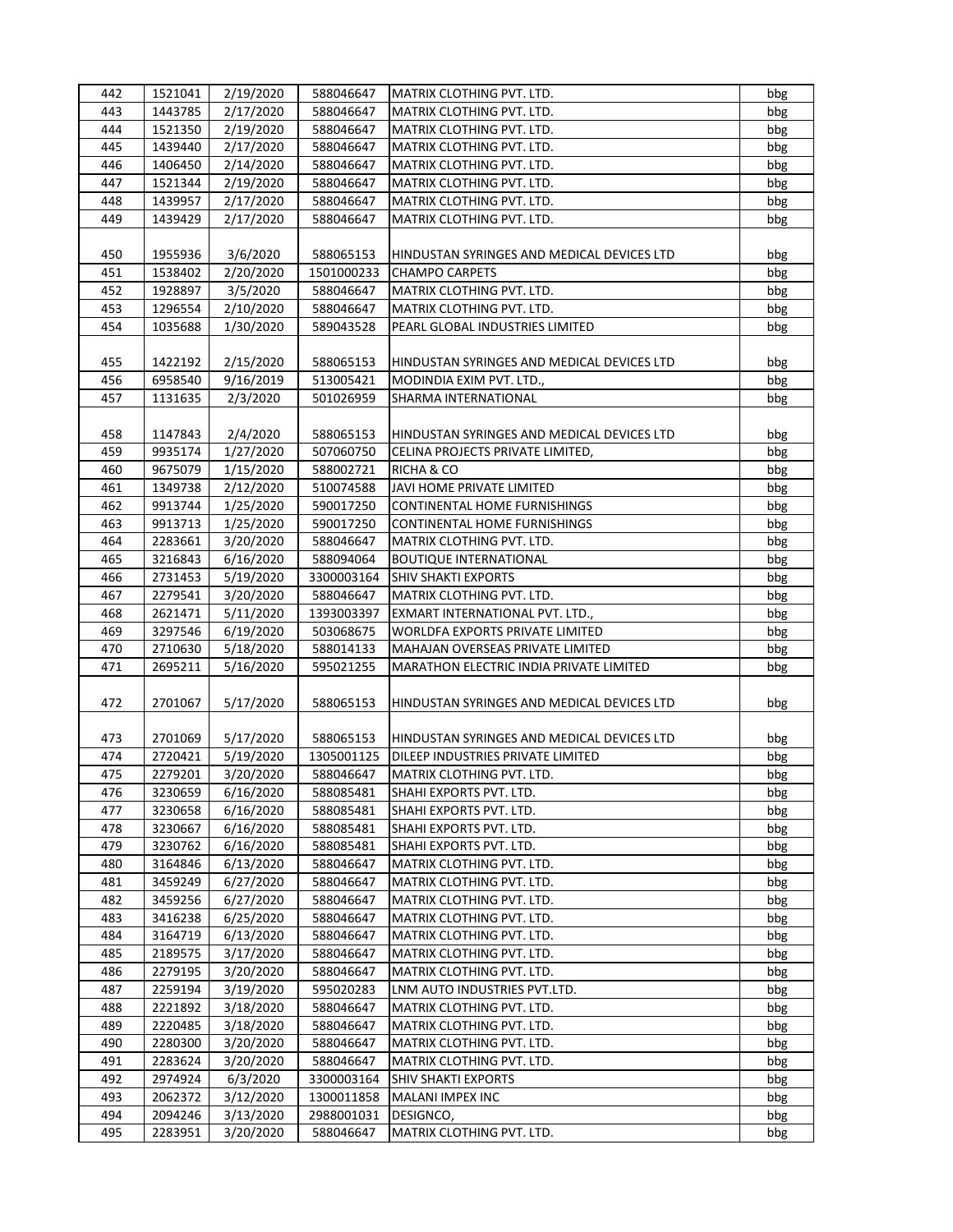| 496 | 2285080 | 3/20/2020 | 588046647  | MATRIX CLOTHING PVT. LTD.                  | bbg |
|-----|---------|-----------|------------|--------------------------------------------|-----|
| 497 | 2189558 | 3/17/2020 | 588046647  | MATRIX CLOTHING PVT. LTD.                  | bbg |
| 498 | 2280741 | 3/20/2020 | 588046647  | MATRIX CLOTHING PVT. LTD.                  | bbg |
| 499 | 2244592 | 3/19/2020 | 588046647  | MATRIX CLOTHING PVT. LTD.                  | bbg |
| 500 | 2188957 | 3/17/2020 | 2904000534 | P.M.OVERSEAS                               | bbg |
| 501 | 2222024 | 3/18/2020 | 588046647  | MATRIX CLOTHING PVT. LTD.                  | bbg |
|     |         |           |            |                                            |     |
| 502 | 2391898 | 4/11/2020 | 588065153  | HINDUSTAN SYRINGES AND MEDICAL DEVICES LTD | bbg |
| 503 | 3388094 | 6/24/2020 | 588046647  | MATRIX CLOTHING PVT. LTD.                  | bbg |
| 504 | 3388235 | 6/24/2020 | 588046647  | MATRIX CLOTHING PVT. LTD.                  | bbg |
| 505 | 3342740 | 6/22/2020 | 588046647  | MATRIX CLOTHING PVT. LTD.                  | bbg |
| 506 | 3342728 | 6/22/2020 | 588046647  | MATRIX CLOTHING PVT. LTD.                  | bbg |
| 507 | 3311829 | 6/20/2020 | 588046647  | MATRIX CLOTHING PVT. LTD.                  | bbg |
| 508 | 3485835 | 6/29/2020 | 588046647  | MATRIX CLOTHING PVT. LTD.                  | bbg |
| 509 | 3388211 | 6/24/2020 | 588046647  | MATRIX CLOTHING PVT. LTD.                  | bbg |
|     |         |           |            |                                            |     |
| 510 | 3489672 | 6/29/2020 | 588046647  | MATRIX CLOTHING PVT. LTD.                  | bbg |
| 511 | 2797109 | 5/23/2020 | 2988001031 | DESIGNCO,                                  | bbg |
| 512 | 2730274 | 5/19/2020 | 4199001433 | <b>NOBLE ART &amp; CRAFT HOUSE</b>         | bbg |
| 513 | 2771446 | 5/21/2020 | 588009563  | THE SHIVALIKA RUGS                         | bbg |
| 514 | 2867206 | 5/28/2020 | 3392000493 | RAJ OVERSEAS                               | bbg |
| 515 | 2862324 | 5/27/2020 | 699000149  | <b>AMIT EXPORTS</b>                        | bbg |
| 516 | 2621592 | 5/11/2020 | 1393003397 | EXMART INTERNATIONAL PVT. LTD.,            | bbg |
| 517 | 2704233 | 5/18/2020 | 1501000233 | <b>CHAMPO CARPETS</b>                      | bbg |
| 518 | 2621974 | 5/11/2020 | 1393003397 | EXMART INTERNATIONAL PVT. LTD.,            | bbg |
| 519 | 3415526 | 6/25/2020 | 588046647  | MATRIX CLOTHING PVT. LTD.                  | bbg |
| 520 | 3439547 | 6/26/2020 | 588061522  | PARAMOUNT PRODUCTS PRIVATE LIMITED         | bbg |
| 521 | 3416515 | 6/25/2020 | 588046647  | MATRIX CLOTHING PVT. LTD.                  | bbg |
| 522 | 2796936 | 5/23/2020 | 3392000493 | RAJ OVERSEAS                               | bbg |
| 523 | 3101964 | 6/10/2020 | 588094064  | <b>BOUTIQUE INTERNATIONAL</b>              | bbg |
| 524 | 2862332 | 5/27/2020 | 699000149  | <b>AMIT EXPORTS</b>                        | bbg |
| 525 | 3506922 | 6/30/2020 | 588094064  | <b>BOUTIQUE INTERNATIONAL</b>              | bbg |
| 526 | 2969281 | 6/2/2020  | 599029731  | <b>COTTON CRAFTERS</b>                     | bbg |
| 527 | 2860522 | 5/27/2020 | 588094064  | <b>BOUTIQUE INTERNATIONAL</b>              | bbg |
| 528 | 2984308 | 6/3/2020  | 288010027  | RITIKA PRIVATE LIMITED                     | bbg |
| 529 | 3383078 | 6/24/2020 | 2901001360 | DYNAMIC EXPORTS                            | bbg |
| 530 | 3119548 | 6/11/2020 | 1305001125 | DILEEP INDUSTRIES PRIVATE LIMITED          | bbg |
| 531 | 3064431 | 6/8/2020  | 4199001433 | <b>NOBLE ART &amp; CRAFT HOUSE</b>         | bbg |
| 532 | 2881623 | 5/28/2020 | 597024561  | ELOFIC INDUSTRIES LTD.                     | bbg |
| 533 | 2937537 | 6/1/2020  | 597028044  | SANAUTO ENGINEERS INDIA PVT LTD            | bbg |
| 534 | 2881655 | 5/28/2020 | 597024561  | ELOFIC INDUSTRIES LTD.                     | bbg |
| 535 | 2984325 |           |            |                                            |     |
|     |         | 6/3/2020  | 288010027  | RITIKA PRIVATE LIMITED                     | bbg |
| 536 | 2331272 | 3/23/2020 | 594050880  | DHRUV GLOBALS LTD.                         | bbg |
| 537 | 2315016 | 3/21/2020 | 594050880  | DHRUV GLOBALS LTD.                         | bbg |
| 538 | 2303049 | 3/21/2020 | 588094064  | <b>BOUTIQUE INTERNATIONAL</b>              | bbg |
| 539 | 2332514 | 3/23/2020 | 594050880  | DHRUV GLOBALS LTD.                         | bbg |
| 540 | 2314977 | 3/21/2020 | 594050880  | DHRUV GLOBALS LTD.                         | bbg |
| 541 | 3214609 | 6/16/2020 | 588094064  | <b>BOUTIQUE INTERNATIONAL</b>              | bbg |
| 542 | 2613055 | 5/11/2020 | 510073034  | CENTEX INTERNATIONAL PVT LTD               | bbg |
| 543 | 3258019 | 6/18/2020 | 505033062  | RICHA GLOBAL EXPORTS PRIVATE LIMITED       | bbg |
| 544 | 3124905 | 6/11/2020 | 3300003164 | SHIV SHAKTI EXPORTS                        | bbg |
|     |         |           |            |                                            |     |
| 545 | 2126939 | 3/14/2020 | 588065153  | HINDUSTAN SYRINGES AND MEDICAL DEVICES LTD | bbg |
| 546 | 3121480 | 6/11/2020 | 1501000233 | <b>CHAMPO CARPETS</b>                      | bbg |
| 547 | 3065852 | 6/8/2020  | 4199001433 | <b>NOBLE ART &amp; CRAFT HOUSE</b>         | bbg |
| 548 | 2982033 | 6/3/2020  | 315020466  | BOMBAY METRICS SUPPLY CHAIN PVT LTD        | bbg |
| 549 | 2998055 | 6/4/2020  | 1592002293 | TULSIRAM GAYAPRASAD PVT.LTD.               | bbg |
| 550 | 3037914 | 6/6/2020  | 315020466  | BOMBAY METRICS SUPPLY CHAIN PVT LTD        | bbg |
| 551 | 3037556 | 6/6/2020  | 315020466  | BOMBAY METRICS SUPPLY CHAIN PVT LTD        | bbg |
|     |         |           |            |                                            |     |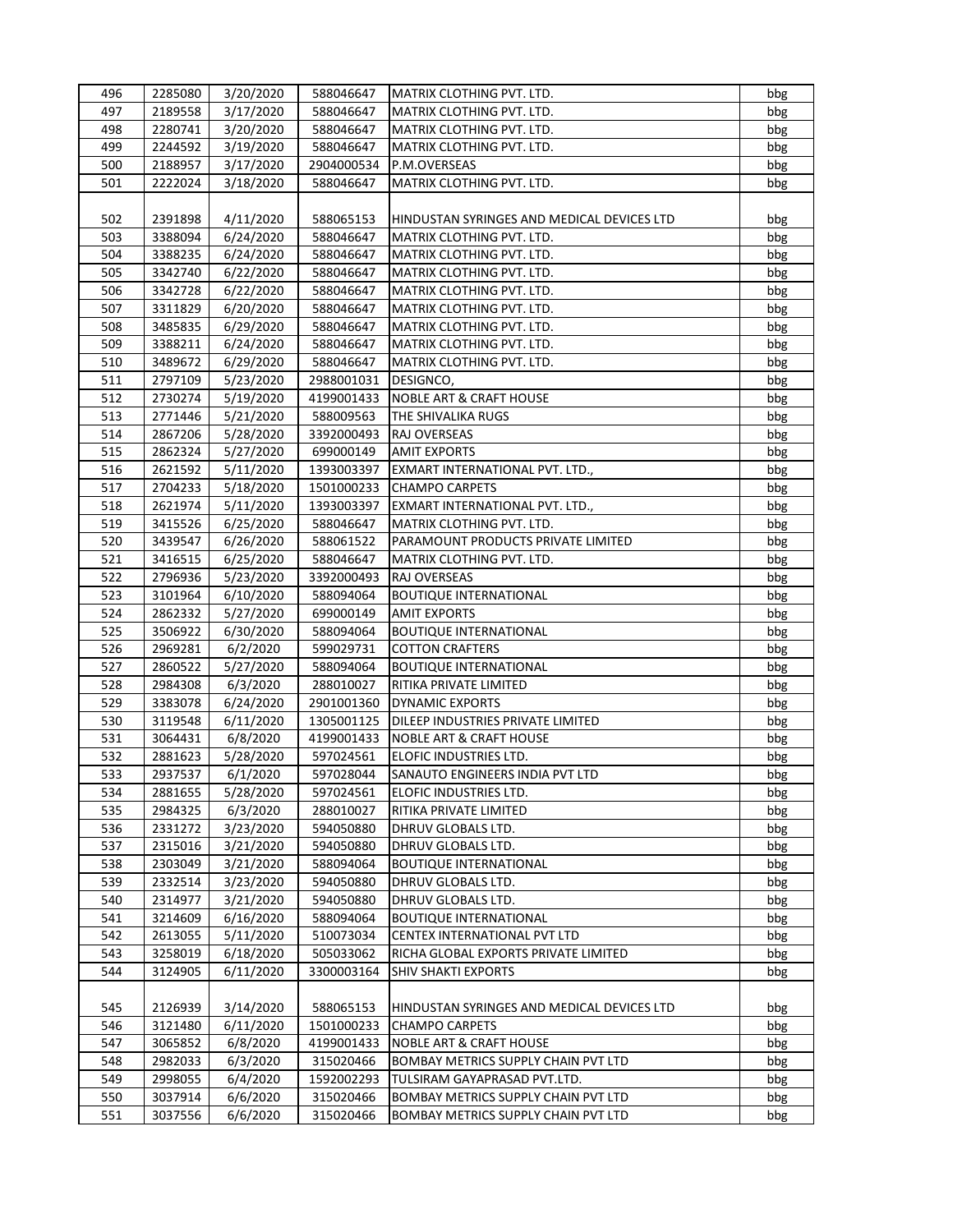| 552 | 2360556 | 4/3/2020  | 588065153  | HINDUSTAN SYRINGES AND MEDICAL DEVICES LTD | bbg |
|-----|---------|-----------|------------|--------------------------------------------|-----|
| 553 | 2363036 | 4/4/2020  | 588019747  | NIRAJ INDUSTRIES PVT LTD                   | bbg |
| 554 | 2511669 | 4/29/2020 | 901010618  | TECUMSEH PRODUCTS INDIA PRIVATE LIMITED    | bbg |
| 555 | 3129649 | 6/11/2020 | 588027596  | <b>PARVEZ EXPORTS</b>                      | bbg |
| 556 | 3167751 | 6/13/2020 | 510074588  | JAVI HOME PRIVATE LIMITED                  | bbg |
| 557 | 2974911 | 6/3/2020  | 3300003164 | SHIV SHAKTI EXPORTS                        | bbg |
| 558 | 2974887 | 6/3/2020  | 3300003164 | <b>SHIV SHAKTI EXPORTS</b>                 | bbg |
| 559 | 2158363 | 3/16/2020 | 507040635  | KAVSET EXPORTS PRIVATE LIMITED             | bbg |
| 560 | 2194781 | 3/17/2020 | 507060750  | CELINA PROJECTS PRIVATE LIMITED,           | bbg |
| 561 | 2183664 | 3/17/2020 | 589043528  | PEARL GLOBAL INDUSTRIES LIMITED            | bbg |
| 562 | 2183558 | 3/17/2020 | 589043528  | PEARL GLOBAL INDUSTRIES LIMITED            | bbg |
| 563 | 2108000 | 3/13/2020 | 599051949  | <b>FASHION ACCESSORIES</b>                 | bbg |
| 564 | 2175065 | 3/16/2020 | 507060750  | CELINA PROJECTS PRIVATE LIMITED,           | bbg |
| 565 | 2193941 | 3/17/2020 | 507060750  | CELINA PROJECTS PRIVATE LIMITED,           | bbg |
| 566 | 3199273 | 6/16/2020 | 507060750  | CELINA PROJECTS PRIVATE LIMITED,           | bbg |
| 567 | 3199712 | 6/16/2020 | 594050880  | DHRUV GLOBALS LTD.                         | bbg |
| 568 | 2280326 | 3/20/2020 | 588046647  | MATRIX CLOTHING PVT. LTD.                  | bbg |
| 569 | 3078745 | 6/9/2020  | 2901001360 | <b>DYNAMIC EXPORTS</b>                     | bbg |
| 570 | 3134492 | 6/11/2020 | 3392000493 | RAJ OVERSEAS                               | bbg |
| 571 | 2394773 | 4/11/2020 | 901010618  | TECUMSEH PRODUCTS INDIA PRIVATE LIMITED    | bbg |
| 572 | 2696321 | 5/16/2020 | 901010618  | TECUMSEH PRODUCTS INDIA PRIVATE LIMITED    | bbg |
| 573 | 4025554 | 7/23/2020 | 588027596  |                                            |     |
|     |         |           |            | <b>PARVEZ EXPORTS</b>                      | bbg |
| 574 | 4020840 | 7/23/2020 | 699000149  | <b>AMIT EXPORTS</b>                        | bbg |
| 575 | 4042752 | 7/24/2020 | 1393003397 | EXMART INTERNATIONAL PVT. LTD.,            | bbg |
| 576 | 4025546 | 7/23/2020 | 588027596  | <b>PARVEZ EXPORTS</b>                      | bbg |
| 577 | 3004062 | 6/4/2020  | 503068675  | <b>WORLDFA EXPORTS PRIVATE LIMITED</b>     | bbg |
| 578 | 3776189 | 7/13/2020 | 596049064  | INDO-BRITISH GARMENTS PVT.LTD.             | bbg |
| 579 | 3792606 | 7/14/2020 | 1388001225 | <b>AHUJA OVERSEAS</b>                      | bbg |
| 580 | 3441039 | 6/26/2020 | 501036636  | SARITA HANDA EXPORTS PRIVATE LIMITED       | bbg |
| 581 | 3458224 | 6/27/2020 | 588046647  | MATRIX CLOTHING PVT. LTD.                  | bbg |
| 582 | 2189316 | 3/17/2020 | 588046647  | MATRIX CLOTHING PVT. LTD.                  | bbg |
| 583 | 2113420 | 3/13/2020 | 510073034  | CENTEX INTERNATIONAL PVT LTD               | bbg |
| 584 | 2215519 | 3/18/2020 | 598000984  | <b>GAURAV INTERNATIONAL</b>                | bbg |
|     |         |           |            |                                            |     |
| 585 | 2193942 | 3/17/2020 | 588065153  | HINDUSTAN SYRINGES AND MEDICAL DEVICES LTD | bbg |
| 586 | 3636509 | 7/6/2020  | 1201001803 | <b>KAY EXPORTS</b>                         | bbg |
| 587 | 3636517 | 7/6/2020  | 1201001803 | <b>KAY EXPORTS</b>                         | bbg |
| 588 | 3594964 | 7/3/2020  | 3099001872 | <b>JAIN SHAWLS</b>                         | bbg |
| 589 | 3672987 | 7/8/2020  | 1388001225 | AHUJA OVERSEAS                             | bbg |
| 590 | 2853421 | 5/27/2020 | 588094064  | <b>BOUTIQUE INTERNATIONAL</b>              | bbg |
| 591 | 2804815 | 5/23/2020 | 588094064  | <b>BOUTIQUE INTERNATIONAL</b>              | bbg |
|     |         |           |            |                                            |     |
| 592 | 2127009 | 3/14/2020 | 588065153  | HINDUSTAN SYRINGES AND MEDICAL DEVICES LTD | bbg |
| 593 | 2866723 | 5/28/2020 | 588094064  | <b>BOUTIQUE INTERNATIONAL</b>              | bbg |
| 594 | 2828948 | 5/26/2020 | 505033062  | RICHA GLOBAL EXPORTS PRIVATE LIMITED       | bbg |
| 595 | 2829330 | 5/26/2020 | 1288010770 | LEISURE EXPORT WORLDWIDE                   | bbg |
| 596 | 2858657 | 5/27/2020 | 594050880  | DHRUV GLOBALS LTD.                         | bbg |
| 597 | 2686538 | 5/16/2020 | 504011588  | DIVINE COLLECTION EXPORTS PRIVATE LIMITED  | bbg |
| 598 | 2620440 | 5/11/2020 | 592023052  | <b>AMTEK AUTO LIMITED</b>                  | bbg |
| 599 | 3384560 | 6/24/2020 | 588094064  | <b>BOUTIQUE INTERNATIONAL</b>              | bbg |
| 600 | 2278911 | 3/20/2020 | 588046647  | MATRIX CLOTHING PVT. LTD.                  | bbg |
| 601 | 2283602 | 3/20/2020 | 588046647  | MATRIX CLOTHING PVT. LTD.                  | bbg |
| 602 | 2280349 | 3/20/2020 | 588046647  | MATRIX CLOTHING PVT. LTD.                  | bbg |
| 603 | 3300585 | 6/19/2020 | 592056546  | DYNATECH CONTROLS PVT. LTD.                | bbg |
| 604 | 3367722 | 6/23/2020 | 288010027  | RITIKA PRIVATE LIMITED                     | bbg |
| 605 | 3379332 | 6/24/2020 | 588094064  | <b>BOUTIQUE INTERNATIONAL</b>              | bbg |
| 606 | 3383318 | 6/24/2020 | 594050880  | DHRUV GLOBALS LTD.                         | bbg |
| 607 | 2280278 | 3/20/2020 | 588046647  | MATRIX CLOTHING PVT. LTD.                  | bbg |
|     |         |           |            |                                            |     |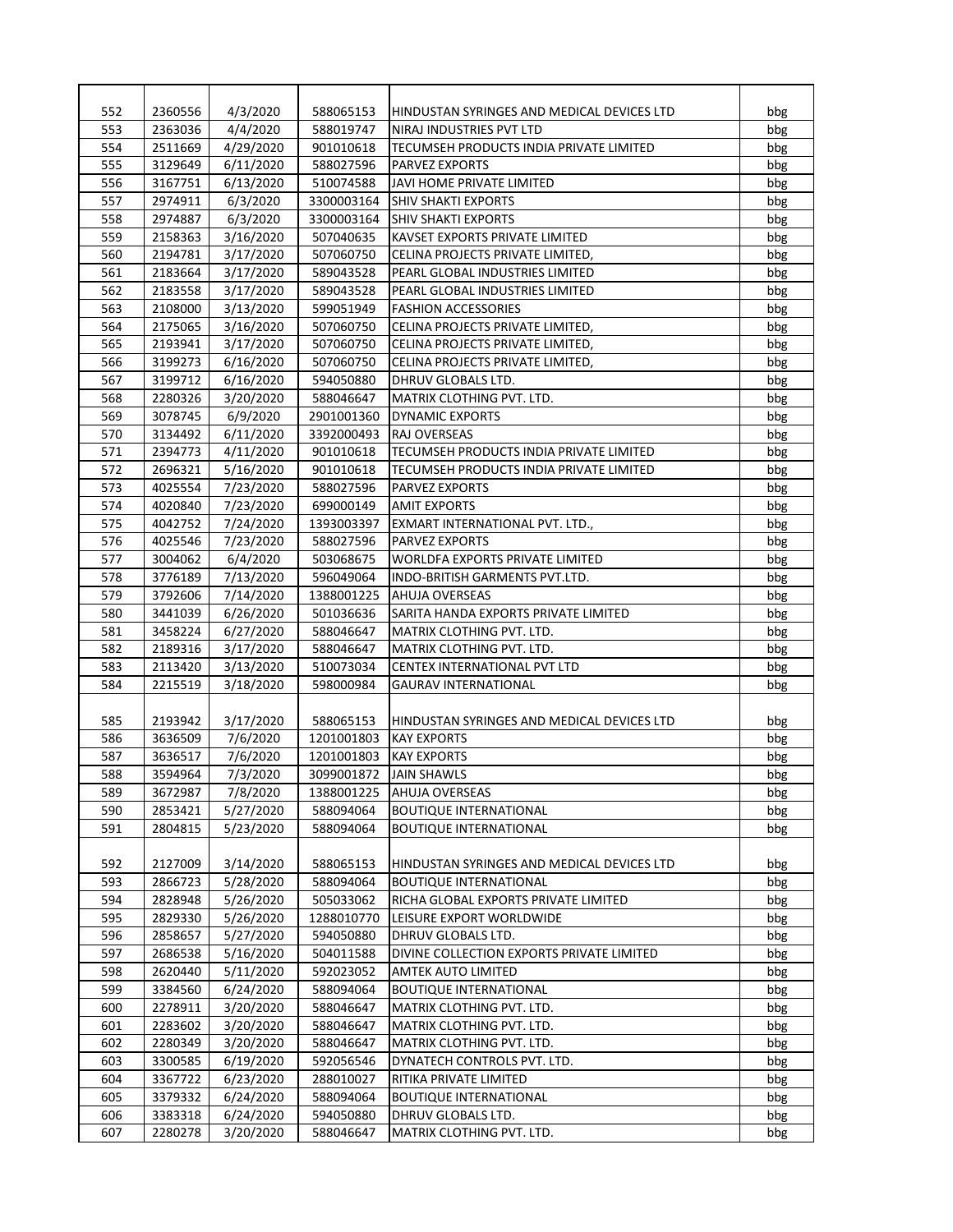| 608        | 2280354 | 3/20/2020              | 588046647              | MATRIX CLOTHING PVT. LTD.                                       | bbg |
|------------|---------|------------------------|------------------------|-----------------------------------------------------------------|-----|
| 609        | 2279539 | 3/20/2020              | 588046647              | MATRIX CLOTHING PVT. LTD.                                       | bbg |
| 610        | 2280271 | 3/20/2020              | 588046647              | MATRIX CLOTHING PVT. LTD.                                       | bbg |
| 611        | 3585425 | 7/3/2020               | 595020283              | LNM AUTO INDUSTRIES PVT.LTD.                                    | bbg |
| 612        | 3585365 | 7/3/2020               | 595020283              | LNM AUTO INDUSTRIES PVT.LTD.                                    | bbg |
| 613        | 2710786 | 5/18/2020              | 588014133              | MAHAJAN OVERSEAS PRIVATE LIMITED                                | bbg |
| 614        | 3312042 | 6/20/2020              | 588046647              | MATRIX CLOTHING PVT. LTD.                                       | bbg |
| 615        | 3311793 | 6/20/2020              | 588046647              | MATRIX CLOTHING PVT. LTD.                                       | bbg |
| 616        | 2629103 | 5/12/2020              | 712034145              | DILEEP POTTERIES PRIVATE LIMITED                                | bbg |
| 617        | 2654733 | 5/14/2020              | 588009563              | THE SHIVALIKA RUGS                                              | bbg |
| 618        | 2622419 | 5/11/2020              | AATCA2045B             | AVON PACFO SERVICES PRIVATE LIMITED                             | bbg |
| 619        | 2688625 | 5/16/2020              | 595020283              | LNM AUTO INDUSTRIES PVT.LTD.                                    | bbg |
| 620        | 2974690 | 6/3/2020               | 1388001225             | AHUJA OVERSEAS                                                  | bbg |
| 621        | 2950138 | 6/1/2020               | 1388001225             | AHUJA OVERSEAS                                                  | bbg |
| 622        | 2938467 | 6/1/2020               | 1388001225             | AHUJA OVERSEAS                                                  | bbg |
| 623        | 3297763 | 6/19/2020              | 590010883              | STUDDS ACCESSORIES LIMITED                                      | bbg |
| 624        | 3989694 | 7/22/2020              | 597071403              | <b>GINNIS COLLECTIONS</b>                                       | bbg |
| 625        | 4025532 | 7/23/2020              | 588027596              | PARVEZ EXPORTS                                                  | bbg |
| 626        | 2756795 | 5/21/2020              | 588094064              | <b>BOUTIQUE INTERNATIONAL</b>                                   | bbg |
| 627        | 2804837 | 5/23/2020              | 588094064              | <b>BOUTIQUE INTERNATIONAL</b>                                   | bbg |
| 628        | 2730715 | 5/19/2020              | 588094064              | <b>BOUTIQUE INTERNATIONAL</b>                                   | bbg |
| 629        | 2860309 | 5/27/2020              | 588094064              | <b>BOUTIQUE INTERNATIONAL</b>                                   | bbg |
| 630        | 2853002 | 5/27/2020              | 588094064              | <b>BOUTIQUE INTERNATIONAL</b>                                   | bbg |
| 631        | 2853402 | 5/27/2020              | 588094064              | <b>BOUTIQUE INTERNATIONAL</b>                                   | bbg |
| 632        | 2640199 | 5/13/2020              | 588094064              | <b>BOUTIQUE INTERNATIONAL</b>                                   | bbg |
| 633        | 2738763 | 5/20/2020              | 588094064              | <b>BOUTIQUE INTERNATIONAL</b>                                   | bbg |
| 634        | 4045585 | 7/24/2020              | 605009058              | TIRUBALA INTERNATIONAL PRIVATE LIMITED                          | bbg |
| 635        | 4071486 | 7/25/2020              | 605009058              | TIRUBALA INTERNATIONAL PRIVATE LIMITED                          | bbg |
| 636        | 3934075 | 7/20/2020              | 1393003397             | EXMART INTERNATIONAL PVT. LTD.,                                 | bbg |
| 637        | 3004024 | 6/4/2020               | 503068675              | <b>WORLDFA EXPORTS PRIVATE LIMITED</b>                          | bbg |
|            |         |                        |                        |                                                                 |     |
| 638        | 2624878 | 5/12/2020              | 588065153              | HINDUSTAN SYRINGES AND MEDICAL DEVICES LTD                      | bbg |
| 639        | 3004002 | 6/4/2020               | 503068675              | WORLDFA EXPORTS PRIVATE LIMITED                                 | bbg |
| 640        | 4108929 | 7/28/2020              | 504013793              | JAK GROUP PVT.LTD.                                              | bbg |
| 641        | 5214712 | 9/16/2020              | 588085481              | SHAHI EXPORTS PVT. LTD.                                         | bbg |
| 642        | 5214755 | 9/16/2020              |                        |                                                                 |     |
|            | 5214735 |                        | 588085481              | SHAHI EXPORTS PVT. LTD.                                         | bbg |
| 643<br>644 |         | 9/16/2020              | 588085481<br>588085481 | SHAHI EXPORTS PVT. LTD.                                         | bbg |
| 645        | 5214731 | 9/16/2020<br>8/18/2020 |                        | SHAHI EXPORTS PVT. LTD.<br>RICHA GLOBAL EXPORTS PRIVATE LIMITED | bbg |
|            | 4532396 |                        | 505033062              |                                                                 | bbg |
| 646        | 3618773 | 7/4/2020               | 594012392<br>503063843 | SHRUTEE EXPORTS (P) LTD.<br>SUPER OVERSEAS PVT.LTD.             | bbg |
| 647        | 4718101 | 8/26/2020              |                        |                                                                 | bbg |
| 648        | 4701337 | 8/25/2020              | 503063843              | SUPER OVERSEAS PVT.LTD.                                         | bbg |
| 649        | 4695493 | 8/25/2020              | 513031278              | TANGERINE DESIGN PVT. LTD.                                      | bbg |
| 650        | 4518302 | 8/17/2020              | 315020466              | BOMBAY METRICS SUPPLY CHAIN PVT LTD                             | bbg |
| 651        | 5213244 | 9/16/2020              | 288010027              | RITIKA PRIVATE LIMITED                                          | bbg |
| 652        | 5212921 | 9/16/2020              | 588062618              | TREND SETTERS INTERNATIONAL                                     | bbg |
| 653        | 4626468 | 8/21/2020              | 504013793              | JAK GROUP PVT.LTD.                                              | bbg |
| 654        | 5325132 | 9/21/2020              | 1393003397             | EXMART INTERNATIONAL PRIVATE LIMITED                            | bbg |
| 655        | 3881123 | 7/17/2020              | 2988001031             | <b>DESIGNCO</b>                                                 | bbg |
| 656        | 3809480 | 7/15/2020              | 3300003164             | SHIV SHAKTI EXPORTS                                             | bbg |
| 657        | 3898043 | 7/18/2020              | 590010883              | STUDDS ACCESSORIES LIMITED                                      | bbg |
| 658        | 5147999 | 9/13/2020              | 505033062              | RICHA GLOBAL EXPORTS PRIVATE LIMITED                            | bbg |
| 659        | 4160997 | 7/30/2020              | 2903002169             | <b>CENTURY EXPORTS INDIA</b>                                    | bbg |
| 660        | 4091613 | 7/27/2020              | 588046647              | MATRIX CLOTHING PVT. LTD.                                       | bbg |
| 661        | 4116702 | 7/28/2020              | 588046647              | MATRIX CLOTHING PVT. LTD.                                       | bbg |
| 662        | 4094901 | 7/27/2020              | 588046647              | MATRIX CLOTHING PVT. LTD.                                       | bbg |
| 663        | 4145603 | 7/29/2020              | 288010027              | RITIKA PRIVATE LIMITED                                          | bbg |
| 664        | 4889599 | 9/2/2020               | 594068096              | <b>ELEGANT OVERSEAS</b>                                         | bbg |
| 665        | 4114835 | 7/28/2020              | 588046647              | MATRIX CLOTHING PVT. LTD.                                       | bbg |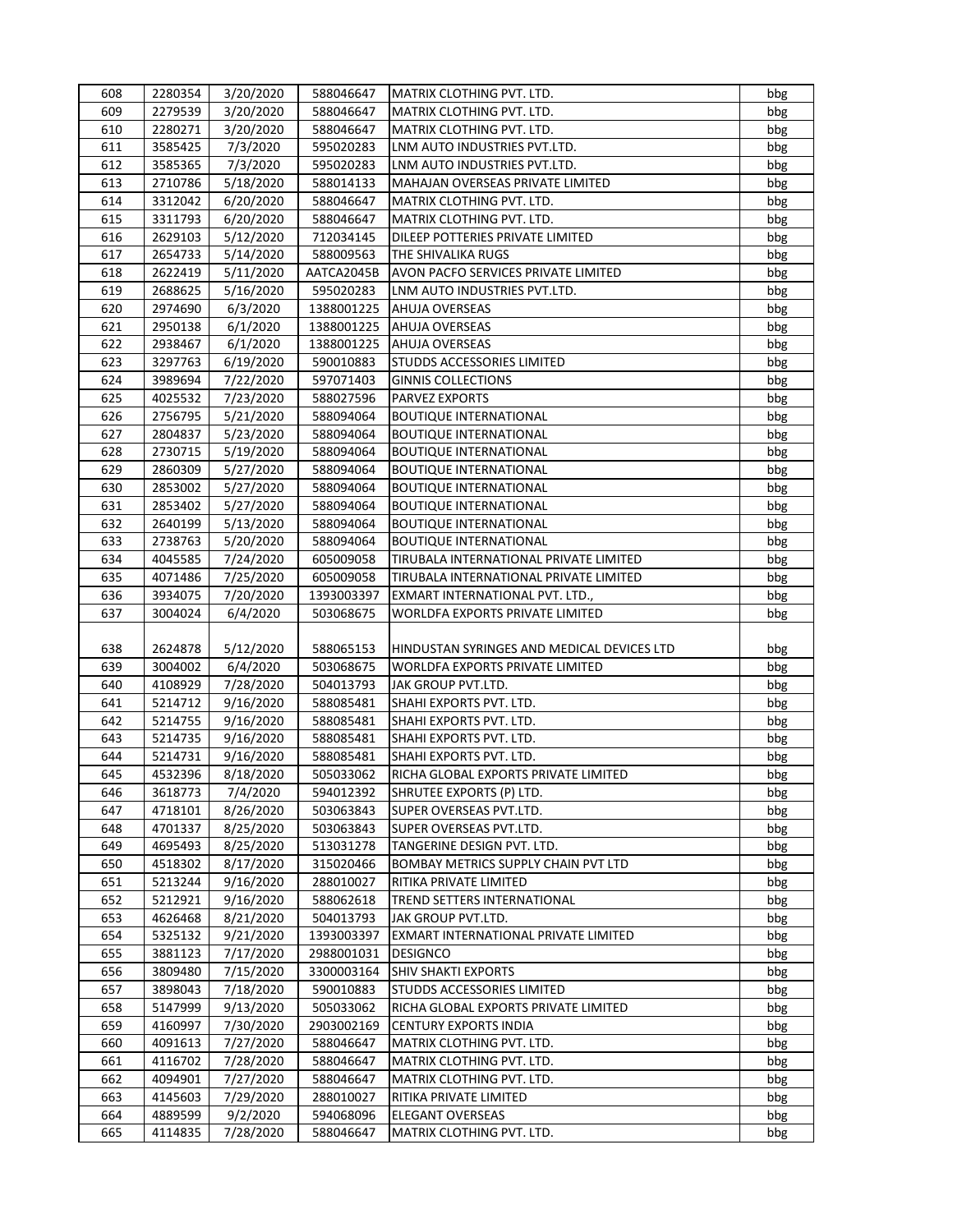| 666        | 5122206            | 9/11/2020  | 588019747  | NIRAJ INDUSTRIES PVT LTD                               | bbg |
|------------|--------------------|------------|------------|--------------------------------------------------------|-----|
| 667        | 4059409            | 7/25/2020  | 599051949  | <b>FASHION ACCESSORIES</b>                             | bbg |
| 668        | 4857230            | 9/1/2020   | 503063843  | SUPER OVERSEAS PVT.LTD.                                | bbg |
| 669        | 4972681            | 9/5/2020   | 588062618  | TREND SETTERS INTERNATIONAL                            | bbg |
| 670        | 5748633            | 10/9/2020  | 588085481  | SHAHI EXPORTS PVT. LTD.                                | bbg |
| 671        | 4857182            | 9/1/2020   | 503063843  | SUPER OVERSEAS PVT.LTD.                                | bbg |
| 672        | 4969088            | 9/4/2020   | 594068096  | <b>ELEGANT OVERSEAS</b>                                | bbg |
| 673        | 5670674            | 10/6/2020  | 315020466  | BOMBAY METRICS SUPPLY CHAIN PVT LTD                    | bbg |
| 674        | 5779576            | 10/12/2020 | 510073034  | CENTEX INTERNATIONAL PRIVATE LIMITED                   | bbg |
| 675        | 4338025            | 8/7/2020   | 590010883  | STUDDS ACCESSORIES LIMITED                             | bbg |
| 676        | 4348466            | 8/8/2020   | 588046647  | MATRIX CLOTHING PVT. LTD.                              | bbg |
| 677        | 4581266            | 8/19/2020  | 595020283  | LNM AUTO INDUSTRIES PVT.LTD.                           | bbg |
| 678        | 4621982            | 8/21/2020  | 3300003164 | <b>SHIV SHAKTI EXPORTS</b>                             | bbg |
| 679        | 4670276            | 8/24/2020  | 1201001803 | <b>KAY EXPORTS</b>                                     | bbg |
| 680        | 4536092            | 8/18/2020  | 588046647  | MATRIX CLOTHING PVT. LTD.                              | bbg |
| 681        | 5822708            | 10/13/2020 | 594050880  | DHRUV GLOBALS LTD.                                     | bbg |
| 682        | 4969048            | 9/4/2020   | 594068096  | <b>ELEGANT OVERSEAS</b>                                | bbg |
| 683        | 4951691            | 9/4/2020   | 503063843  | SUPER OVERSEAS PVT.LTD.                                | bbg |
| 684        | 4969089            | 9/4/2020   | 594068096  | <b>ELEGANT OVERSEAS</b>                                | bbg |
| 685        | 5214764            | 9/16/2020  | 588085481  | SHAHI EXPORTS PVT. LTD.                                | bbg |
| 686        | 5028135            | 9/8/2020   | 594050880  | DHRUV GLOBALS LTD.                                     | bbg |
| 687        | 5046850            | 9/8/2020   | 594050880  | DHRUV GLOBALS LTD.                                     | bbg |
| 688        | 5046843            | 9/8/2020   | 594050880  | DHRUV GLOBALS LTD.                                     | bbg |
| 689        | 4680600            | 8/25/2020  | 2988001031 | <b>DESIGNCO</b>                                        | bbg |
| 690        | 5028354            | 9/8/2020   | 594050880  | DHRUV GLOBALS LTD.                                     | bbg |
| 691        | 5212966            | 9/16/2020  | 588062618  | TREND SETTERS INTERNATIONAL                            | bbg |
| 692        | 4428271            | 8/12/2020  | 588046647  | MATRIX CLOTHING PVT. LTD.                              | bbg |
|            |                    |            |            |                                                        |     |
| 693<br>694 | 4427908<br>4429788 | 8/12/2020  | 588046647  | MATRIX CLOTHING PVT. LTD.<br>MATRIX CLOTHING PVT. LTD. | bbg |
|            |                    | 8/12/2020  | 588046647  |                                                        | bbg |
| 695        | 4427881            | 8/12/2020  | 588046647  | MATRIX CLOTHING PVT. LTD.                              | bbg |
| 696        | 4441176            | 8/13/2020  | 594068096  | <b>ELEGANT OVERSEAS</b>                                | bbg |
| 697        | 4349945            | 8/8/2020   | 588061522  | PARAMOUNT PRODUCTS PRIVATE LIMITED                     | bbg |
| 698        | 4951733            | 9/4/2020   | 503063843  | SUPER OVERSEAS PVT.LTD.                                | bbg |
| 699<br>700 | 4402474            | 8/11/2020  | 503063843  | SUPER OVERSEAS PVT.LTD.                                | bbg |
|            | 4429810            | 8/12/2020  | 588046647  | MATRIX CLOTHING PVT. LTD.                              | bbg |
| 701<br>702 | 4427903            | 8/12/2020  | 588046647  | MATRIX CLOTHING PVT. LTD.                              | bbg |
|            | 4369207            | 8/10/2020  | 505033062  | RICHA GLOBAL EXPORTS PRIVATE LIMITED                   | bbg |
| 703        | 5024991            | 9/8/2020   | 594068096  | <b>ELEGANT OVERSEAS</b>                                | bbg |
| 704        | 5236363            | 9/17/2020  | 588062359  | <b>RADNIK EXPORTS</b>                                  | bbg |
| 705        | 5258435            | 9/18/2020  | 588062618  | TREND SETTERS INTERNATIONAL                            | bbg |
| 706        | 5382175            | 9/23/2020  | 588085481  | SHAHI EXPORTS PVT. LTD.                                | bbg |
| 707        | 4333887            | 8/7/2020   | 3300003164 | SHIV SHAKTI EXPORTS                                    | bbg |
| 708        | 4333818            | 8/7/2020   | 3300003164 | SHIV SHAKTI EXPORTS                                    | bbg |
| 709        | 4215648            | 8/1/2020   | 2905002344 | <b>VENUS GIFT</b>                                      | bbg |
| 710        | 4333796            | 8/7/2020   | 3300003164 | SHIV SHAKTI EXPORTS                                    | bbg |
| 711        | 5667606            | 10/6/2020  | 595021255  | MARATHON ELECTRIC INDIA PRIVATE LIMITED                | bbg |
| 712        | 3759836            | 7/12/2020  | 594068096  | <b>ELEGANT OVERSEAS</b>                                | bbg |
| 713        | 4092268            | 7/27/2020  | 588046647  | MATRIX CLOTHING PVT. LTD.                              | bbg |
| 714        | 4857083            | 9/1/2020   | 594050880  | DHRUV GLOBALS LTD.                                     | bbg |
| 715        | 4883261            | 9/1/2020   | 588094064  | <b>BOUTIQUE INTERNATIONAL</b>                          | bbg |
| 716        | 5421702            | 9/25/2020  | 589043528  | PEARL GLOBAL INDUSTRIES LIMITED                        | bbg |
| 717        | 4122250            | 7/28/2020  | 588046647  | MATRIX CLOTHING PVT. LTD.                              | bbg |
| 718        | 4279350            | 8/5/2020   | 588046647  | MATRIX CLOTHING PVT. LTD.                              | bbg |
| 719        | 3869812            | 7/17/2020  | 505033062  | RICHA GLOBAL EXPORTS PRIVATE LIMITED                   | bbg |
| 720        | 4175332            | 7/30/2020  | 597024561  | ELOFIC INDUSTRIES LTD.                                 | bbg |
| 721        | 5314241            | 9/21/2020  | 1305001125 | DILEEP INDUSTRIES PRIVATE LIMITED                      | bbg |
| 722        | 4279388            | 8/5/2020   | 588046647  | MATRIX CLOTHING PVT. LTD.                              | bbg |
| 723        | 4273659            | 8/4/2020   | 505033062  | RICHA GLOBAL EXPORTS PRIVATE LIMITED                   | bbg |
| 724        | 4909301            | 9/2/2020   | 594050880  | DHRUV GLOBALS LTD.                                     | bbg |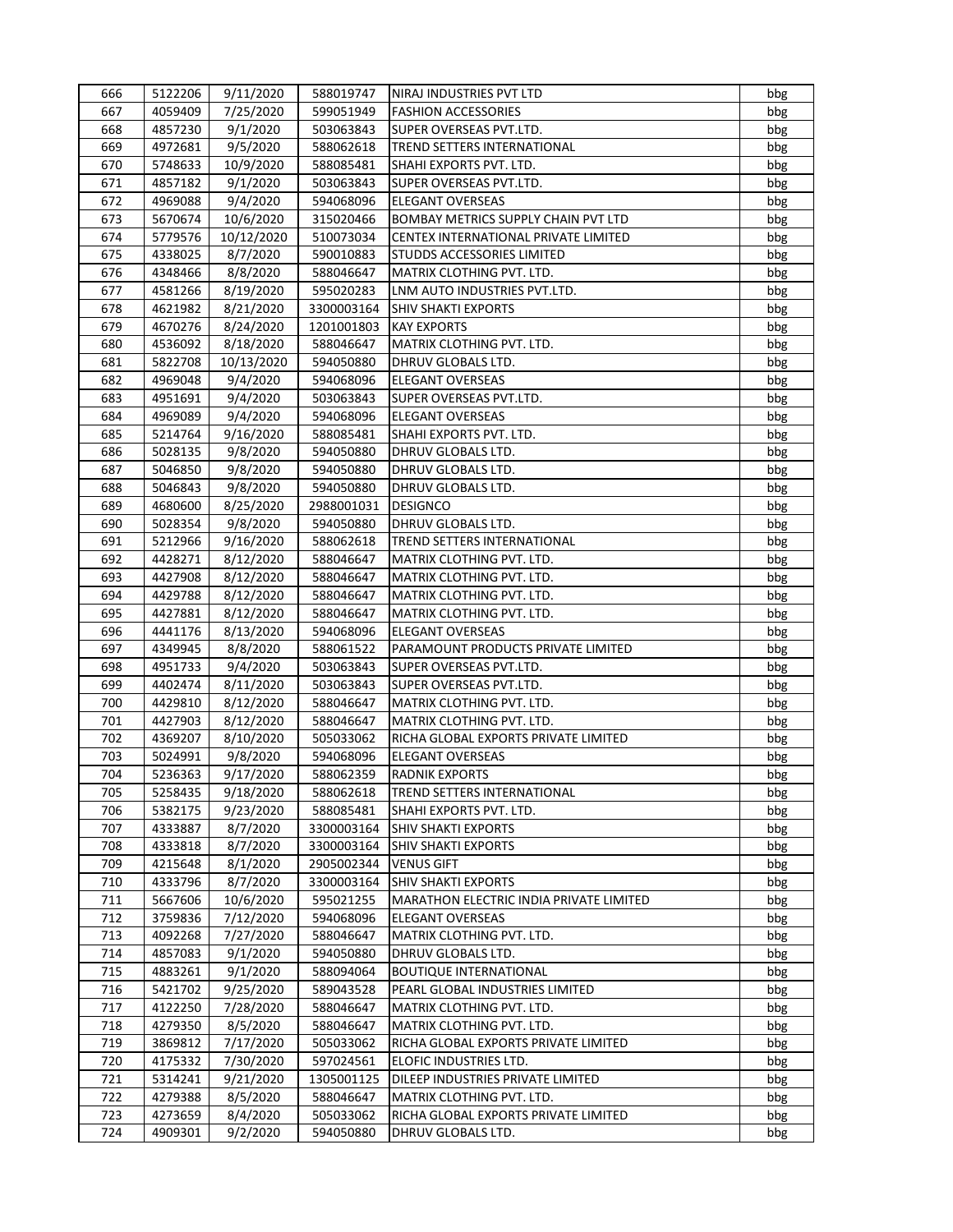| 725        | 4883167            | 9/1/2020   | 588094064              | <b>BOUTIQUE INTERNATIONAL</b>              | bbg |
|------------|--------------------|------------|------------------------|--------------------------------------------|-----|
| 726        | 5342619            | 9/22/2020  | 1393003397             | EXMART INTERNATIONAL PRIVATE LIMITED       | bbg |
| 727        | 3957873            | 7/21/2020  | 3300003164             | <b>SHIV SHAKTI EXPORTS</b>                 | bbg |
|            |                    |            |                        |                                            |     |
| 728        | 5066259            | 9/9/2020   | 588144436              | SHREE BHARAT INTERNATIONAL PRIVATE LIMITED | bbg |
| 729        | 5489734            | 9/28/2020  | 513031278              | TANGERINE DESIGN PVT. LTD.                 | bbg |
| 730        | 5713062            | 10/8/2020  | 508011698              | HOLLISTER MEDICAL INDIA PVT. LTD           | bbg |
| 731        | 5477905            | 9/28/2020  | 503063843              | SUPER OVERSEAS PVT.LTD.                    | bbg |
| 732        | 4411123            | 8/11/2020  | 505033062              | RICHA GLOBAL EXPORTS PRIVATE LIMITED       | bbg |
| 733        | 4411251            | 8/11/2020  | 510073034              | CENTEX INTERNATIONAL PRIVATE LIMITED       | bbg |
| 734        | 4411256            | 8/11/2020  | 510073034              | CENTEX INTERNATIONAL PRIVATE LIMITED       | bbg |
| 735        | 5150523            | 9/14/2020  | 510073034              | CENTEX INTERNATIONAL PRIVATE LIMITED       | bbg |
| 736        | 4411102            | 8/11/2020  | 505033062              | RICHA GLOBAL EXPORTS PRIVATE LIMITED       | bbg |
| 737        | 4411119            |            |                        |                                            |     |
|            |                    | 8/11/2020  | 505033062              | RICHA GLOBAL EXPORTS PRIVATE LIMITED       | bbg |
| 738        | 4200038            | 7/31/2020  | 510002498              | MILLENNIUM TECHNOTOOLS PRIVATE LIMITED     | bbg |
| 739        | 4401698            | 8/11/2020  | 505033062              | RICHA GLOBAL EXPORTS PRIVATE LIMITED       | bbg |
| 740        | 4444969            | 8/13/2020  | 505033062              | RICHA GLOBAL EXPORTS PRIVATE LIMITED       | bbg |
| 741        | 4445941            | 8/13/2020  | 505033062              | RICHA GLOBAL EXPORTS PRIVATE LIMITED       | bbg |
| 742        | 4807851            | 8/29/2020  | 588030481              | <b>GLOBE CAPACITORS LIMITED</b>            | bbg |
| 743        | 4808127            | 8/29/2020  | 588030481              | <b>GLOBE CAPACITORS LIMITED</b>            | bbg |
| 744        | 5212237            | 9/16/2020  | 1393003397             | EXMART INTERNATIONAL PRIVATE LIMITED       | bbg |
| 745        | 5191925            | 9/15/2020  | 596064586              | R.K. & COMPANY                             | bbg |
| 746        | 5326389            | 9/21/2020  | 315020466              | <b>BOMBAY METRICS SUPPLY CHAIN PVT LTD</b> | bbg |
| 747        | 5039284            | 9/8/2020   | 595035078              | POLY MEDICURE LTD.                         | bbg |
| 748        | 9057762            | 3/2/2021   | 510074588              | JAVI HOME PRIVATE LIMITED                  | bbg |
| 749        | 9913156            | 4/6/2021   | 1394000316             | K G PETROCHEM LTD.                         | bbg |
| 750        | 9068036            | 3/3/2021   | 588009563              | THE SHIVALIKA RUGS                         | bbg |
| 751        | 9913303            | 4/6/2021   | 594050880              | DHRUV GLOBALS LTD.                         | bbg |
| 752        | 9622496            | 3/24/2021  | 594050880              | DHRUV GLOBALS LTD.                         | bbg |
| 753        | 9543112            | 3/22/2021  | 1394000316             | K G PETROCHEM LTD.                         | bbg |
| 754        | 9579255            | 3/23/2021  | 288010027              | RITIKA PRIVATE LIMITED                     | bbg |
| 755        | 7913286            | 1/14/2021  | ABLPL7029G             | <b>ROMA EXPORTS</b>                        | bbg |
| 756        | 7548468            | 12/29/2020 | 591037980              | CORNELL OVERSEAS PRIVATE LIMITED           | bbg |
| 757        | 5990249            | 10/20/2020 | 588085481              | SHAHI EXPORTS PVT. LTD.                    | bbg |
| 758        | 7729374            | 1/6/2021   | 510074588              | JAVI HOME PRIVATE LIMITED                  | bbg |
| 759        | 9393642            | 3/16/2021  | 3300003164             | <b>SHIV SHAKTI EXPORTS</b>                 | bbg |
| 760        | 7102998            | 12/10/2020 | 2905002344             | <b>VENUS GIFT</b>                          | bbg |
| 761        | 9435986            | 3/17/2021  | 589043528              | PEARL GLOBAL INDUSTRIES LIMITED            | bbg |
| 762        | 9421408            | 3/17/2021  | 588094064              | <b>BOUTIQUE INTERNATIONAL</b>              | bbg |
| 763        | 9382880            | 3/16/2021  | 594050880              | DHRUV GLOBALS LTD.                         | bbg |
| 764        | 9434254            | 3/17/2021  | 589043528              | PEARL GLOBAL INDUSTRIES LIMITED            | bbg |
| 765        | 9386004            | 3/16/2021  | 500073082              | MODELAMA EXPORTS PRIVATE LIMITED           | bbg |
| 766        | 9382981            | 3/16/2021  | 594050880              | DHRUV GLOBALS LTD.                         | bbg |
| 767        | 6756866            | 11/25/2020 | 505033062              | RICHA GLOBAL EXPORTS PRIVATE LIMITED       | bbg |
| 768        | 6831003            | 11/28/2020 | 505033062              | RICHA GLOBAL EXPORTS PRIVATE LIMITED       | bbg |
| 769        | 6895213            | 12/1/2020  | 505033062              | RICHA GLOBAL EXPORTS PRIVATE LIMITED       | bbg |
| 770        | 7241349            | 12/16/2020 | 616907532              | <b>MAINGI &amp; COMPANY</b>                | bbg |
| 771        | 7241815            | 12/16/2020 | 616907532              | <b>MAINGI &amp; COMPANY</b>                | bbg |
| 772        | 9649076            | 3/25/2021  | 288010027              | RITIKA PRIVATE LIMITED                     | bbg |
|            |                    |            |                        |                                            |     |
| 773<br>774 | 9648460<br>9747725 | 3/25/2021  | 288010027<br>507040091 | RITIKA PRIVATE LIMITED<br><b>RGC IMPEX</b> | bbg |
|            |                    | 3/30/2021  |                        |                                            | bbg |
| 775        | 9777049            | 3/31/2021  | 288010027              | RITIKA PRIVATE LIMITED                     | bbg |
| 776        | 9648497            | 3/25/2021  | 288010027              | RITIKA PRIVATE LIMITED                     | bbg |
| 777        | 8283334            | 1/30/2021  | 2905002344             | <b>VENUS GIFT</b>                          | bbg |
| 778        | 8237330            | 1/29/2021  | 1394010664             | <b>GOODWILL IMPEX LIMITED</b>              | bbg |
| 779        | 9776345            | 3/31/2021  | 288010027              | RITIKA PRIVATE LIMITED                     | bbg |
| 780        | 9709880            | 3/27/2021  | 1393003397             | EXMART INTERNATIONAL PRIVATE LIMITED       | bbg |
| 781        | 9776349            | 3/31/2021  | 288010027              | RITIKA PRIVATE LIMITED                     | bbg |
| 782        | 9773998            | 3/31/2021  | 503063843              | SUPER OVERSEAS PRIVATE LIMITED             | bbg |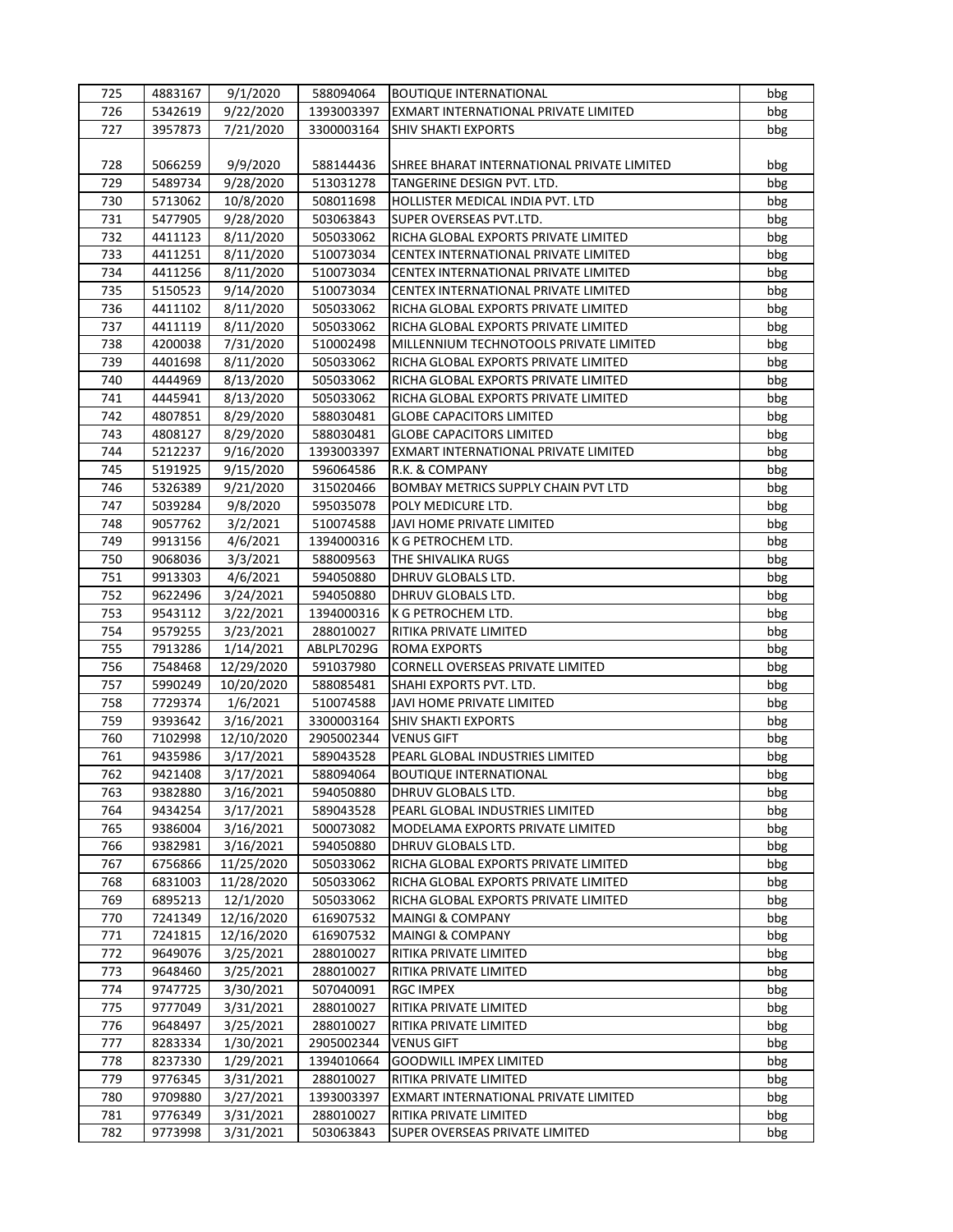| 783        | 9753403            | 3/30/2021  | 507040091  | <b>RGC IMPEX</b>                                    | bbg |
|------------|--------------------|------------|------------|-----------------------------------------------------|-----|
| 784        | 9689217            | 3/26/2021  | 2988001031 | <b>DESIGNCO</b>                                     | bbg |
| 785        | 9086569            | 3/3/2021   | 505033062  | RICHA GLOBAL EXPORTS PRIVATE LIMITED                | bbg |
| 786        | 8377768            | 2/3/2021   | 594050880  | DHRUV GLOBALS LTD.                                  | bbg |
| 787        | 5819867            | 10/13/2020 | 594050880  | DHRUV GLOBALS LTD.                                  | bbg |
| 788        | 5819870            | 10/13/2020 | 594050880  | DHRUV GLOBALS LTD.                                  | bbg |
| 789        | 7160821            | 12/12/2020 | 588014133  | MAHAJAN OVERSEAS PRIVATE LIMITED                    | bbg |
| 790        | 7548043            | 12/29/2020 | 594050880  | DHRUV GLOBALS LTD.                                  | bbg |
| 791        | 6708158            | 11/23/2020 | 1300011858 | MALANI IMPEX INC                                    | bbg |
| 792        | 6292456            | 11/2/2020  | 594050880  | DHRUV GLOBALS LTD.                                  | bbg |
| 793        | 6468899            | 11/10/2020 | 616907532  | <b>MAINGI &amp; COMPANY</b>                         | bbg |
| 794        | 6666664            | 11/20/2020 | 588014133  | MAHAJAN OVERSEAS PRIVATE LIMITED                    | bbg |
| 795        | 6532265            | 11/12/2020 | 1501000233 | <b>CHAMPO CARPETS</b>                               | bbg |
| 796        | 6662219            | 11/20/2020 | 2901001360 | DYNAMIC EXPORTS                                     | bbg |
| 797        | 6581442            | 11/16/2020 | 3300003164 | <b>SHIV SHAKTI EXPORTS</b>                          | bbg |
| 798        | 6108020            | 10/26/2020 | 510002498  | MILLENNIUM TECHNOTOOLS PRIVATE LIMITED              | bbg |
| 799        | 7801326            | 1/9/2021   | 505033062  | RICHA GLOBAL EXPORTS PRIVATE LIMITED                | bbg |
| 800        | 7852152            | 1/12/2021  | 594050880  | DHRUV GLOBALS LTD.                                  | bbg |
| 801        | 7801342            | 1/9/2021   | 505033062  | RICHA GLOBAL EXPORTS PRIVATE LIMITED                | bbg |
| 802        | 8195737            | 1/27/2021  | 594050880  | DHRUV GLOBALS LTD.                                  | bbg |
| 803        | 7548762            | 12/29/2020 | 594050880  | DHRUV GLOBALS LTD.                                  | bbg |
| 804        | 7548641            | 12/29/2020 | 594050880  | DHRUV GLOBALS LTD.                                  | bbg |
| 805        | 6907983            | 12/1/2020  | 3300003164 | <b>SHIV SHAKTI EXPORTS</b>                          | bbg |
| 806        | 6830417            | 11/28/2020 | 2901001360 | <b>DYNAMIC EXPORTS</b>                              | bbg |
| 807        | 6168112            | 10/28/2020 | 594053943  | AHUJAS WEB PRIVATE LIMITED                          | bbg |
| 808        | 6129224            | 10/27/2020 | 503063843  | SUPER OVERSEAS PVT.LTD.                             | bbg |
| 809        |                    |            |            | AHUJAS WEB PRIVATE LIMITED                          |     |
|            | 6170259            | 10/28/2020 | 594053943  |                                                     | bbg |
| 810        | 6089882            |            | 588144436  |                                                     |     |
|            |                    | 10/24/2020 |            | SHREE BHARAT INTERNATIONAL PRIVATE LIMITED          | bbg |
| 811        | 6150681            | 10/28/2020 | 503063843  | SUPER OVERSEAS PVT.LTD.                             | bbg |
| 812        | 7406918            | 12/23/2020 | 2901001360 | <b>DYNAMIC EXPORTS</b>                              | bbg |
| 813<br>814 | 7543298<br>7401213 | 12/29/2020 | 2917501588 | <b>BHARTI ARTS</b><br>SHAHI EXPORTS PRIVATE LIMITED | bbg |
|            |                    | 12/23/2020 | 588085481  |                                                     | bbg |
| 815        | 9767568            | 3/30/2021  | 594050880  | DHRUV GLOBALS LTD.                                  | bbg |
| 816        | 7864190            | 1/12/2021  | 1288010770 | LEISURE EXPORT WORLDWIDE                            | bbg |
| 817        | 7819326            | 1/11/2021  | 505033062  | RICHA GLOBAL EXPORTS PRIVATE LIMITED                | bbg |
| 818        | 8819837            | 2/22/2021  | 595020283  | LNM AUTO INDUSTRIES PVT.LTD.                        | bbg |
| 819        | 7822367            | 1/11/2021  | AHDPA8079K | <b>BJK FURNITURE INDIA</b>                          | bbg |
| 820        | 9749125            | 3/30/2021  | 594050880  | DHRUV GLOBALS LTD.                                  | bbg |
| 821        | 9749143            | 3/30/2021  | 594050880  | DHRUV GLOBALS LTD.                                  | bbg |
| 822        | 9748881            | 3/30/2021  | 594050880  | DHRUV GLOBALS LTD.                                  | bbg |
| 823        | 9792020            | 3/31/2021  | 594050880  | DHRUV GLOBALS LTD.                                  | bbg |
| 824        | 9682008            | 3/26/2021  | 508011698  | HOLLISTER MEDICAL INDIA PVT. LTD                    | bbg |
| 825        | 8694345            | 2/16/2021  | 594050880  | DHRUV GLOBALS LTD.                                  | bbg |
| 826        | 8694341            | 2/16/2021  | 594050880  | DHRUV GLOBALS LTD.                                  | bbg |
| 827        | 8695417            | 2/16/2021  | 594050880  | DHRUV GLOBALS LTD.                                  | bbg |
| 828        | 8694344            | 2/16/2021  | 594050880  | DHRUV GLOBALS LTD.                                  | bbg |
| 829        | 9598640            | 3/24/2021  | 2907000438 | SRINATH JI EXPORTS                                  | bbg |
| 830        | 9554336            | 3/22/2021  | 511040385  | DELTA EXPORTS INTERNATIONAL                         | bbg |
| 831        | 9540384            | 3/22/2021  | 699000149  | <b>AMIT EXPORTS</b>                                 | bbg |
| 832        | 7729177            | 1/6/2021   | 510074588  | JAVI HOME PRIVATE LIMITED                           | bbg |
| 833        | 9748866            | 3/30/2021  | 594050880  | DHRUV GLOBALS LTD.                                  | bbg |
| 834        | 9749148            | 3/30/2021  | 594050880  | DHRUV GLOBALS LTD.                                  | bbg |
| 835        | 9768565            | 3/30/2021  | 594050880  | DHRUV GLOBALS LTD.                                  | bbg |
| 836        | 9749137            | 3/30/2021  | 594050880  | DHRUV GLOBALS LTD.                                  | bbg |
| 837        | 9608733            | 3/24/2021  | 288010027  | RITIKA PRIVATE LIMITED                              | bbg |
| 838        | 9749142            | 3/30/2021  | 594050880  | DHRUV GLOBALS LTD.                                  | bbg |
| 839        | 9768599            | 3/30/2021  | 594050880  | DHRUV GLOBALS LTD.                                  | bbg |
| 840        | 9084573            | 3/3/2021   | 288010027  | RITIKA PRIVATE LIMITED                              | bbg |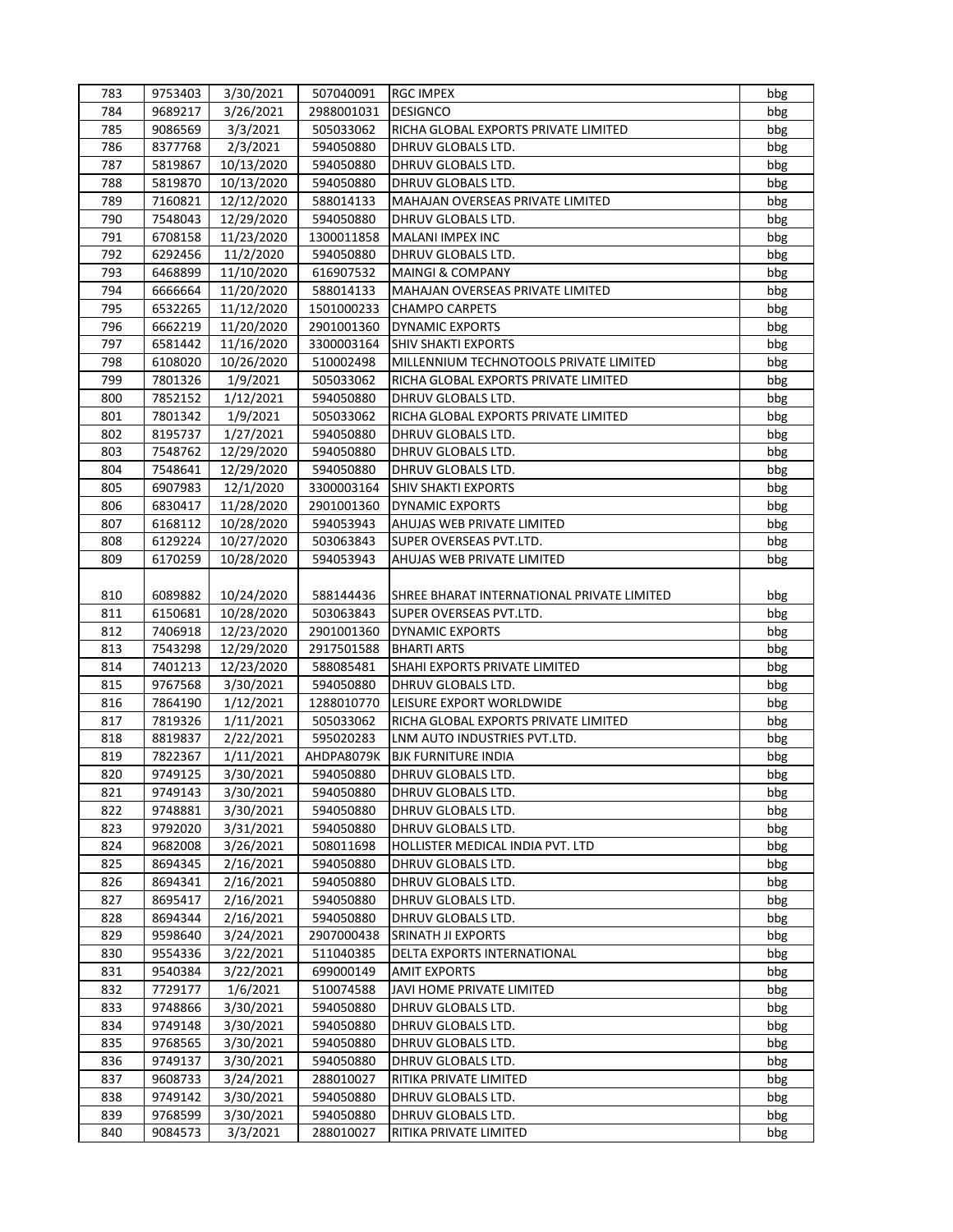| 841        | 9253898 | 3/10/2021              | 593008855  | <b>IZENITH RUBBER PRIVATE LIMITED</b>             | bbg |
|------------|---------|------------------------|------------|---------------------------------------------------|-----|
| 842        | 5848613 | 10/14/2020             | 616907532  | <b>MAINGI &amp; COMPANY</b>                       | bbg |
| 843        | 6790343 | 11/26/2020             | 593067533  | SHIVANK UDYOG LTD.                                | bbg |
| 844        | 6756992 | 11/25/2020             | 2302000030 | <b>MARVEL EXPORTS</b>                             | bbg |
| 845        | 9392438 | 3/16/2021              | 505033062  | RICHA GLOBAL EXPORTS PRIVATE LIMITED              | bbg |
| 846        | 9392710 | 3/16/2021              | 505033062  | RICHA GLOBAL EXPORTS PRIVATE LIMITED              | bbg |
| 847        | 9060227 | 3/2/2021               | 594050880  | DHRUV GLOBALS LTD.                                | bbg |
| 848        | 9913188 | 4/6/2021               | 1394000316 | K G PETROCHEM LTD.                                | bbg |
| 849        | 6600729 | 11/17/2020             | 1288010770 | LEISURE EXPORT WORLDWIDE                          | bbg |
| 850        | 7249668 | 12/16/2020             | 288010027  | RITIKA PRIVATE LIMITED                            | bbg |
| 851        | 7262045 | 12/17/2020             | 503063843  | SUPER OVERSEAS PVT.LTD.                           | bbg |
| 852        | 7391895 | 12/22/2020             | 588085481  | SHAHI EXPORTS PRIVATE LIMITED                     | bbg |
| 853        | 7409061 | 12/23/2020             | 288010027  | RITIKA PRIVATE LIMITED                            | bbg |
| 854        | 8858430 | 2/23/2021              | 511011105  | MOISSANITE APPARELS PRIVATE LIMITED               | bbg |
| 855        | 9780702 | 3/31/2021              | 594050880  | DHRUV GLOBALS LTD.                                | bbg |
| 856        | 9795920 | 3/31/2021              | 594050880  | DHRUV GLOBALS LTD.                                | bbg |
| 857        | 5855034 | 10/14/2020             | 505033062  | RICHA GLOBAL EXPORTS PRIVATE LIMITED              | bbg |
| 858        | 5891635 | 10/16/2020             | 505033062  | RICHA GLOBAL EXPORTS PRIVATE LIMITED              | bbg |
| 859        | 7934201 | 1/15/2021              | 510074588  | JAVI HOME PRIVATE LIMITED                         | bbg |
| 860        | 7926238 | 1/15/2021              | 1393003397 | EXMART INTERNATIONAL PRIVATE LIMITED              | bbg |
| 861        | 7885530 | 1/13/2021              | 2905002344 | <b>VENUS GIFT</b>                                 | bbg |
| 862        | 9434238 | 3/17/2021              | 589043528  | PEARL GLOBAL INDUSTRIES LIMITED                   | bbg |
| 863        | 9434256 | 3/17/2021              | 589043528  | PEARL GLOBAL INDUSTRIES LIMITED                   | bbg |
| 864        | 9434148 | 3/17/2021              | 589043528  | PEARL GLOBAL INDUSTRIES LIMITED                   | bbg |
| 865        | 9434151 | 3/17/2021              | 589043528  | PEARL GLOBAL INDUSTRIES LIMITED                   | bbg |
| 866        | 8895626 | 2/24/2021              | 288010027  | RITIKA PRIVATE LIMITED                            | bbg |
| 867        | 9240056 | 3/10/2021              | 2907000438 | SRINATH JI EXPORTS                                | bbg |
| 868        | 9540360 |                        | 699000149  |                                                   |     |
| 869        | 6378116 | 3/22/2021              | 3300003164 | <b>AMIT EXPORTS</b><br><b>SHIV SHAKTI EXPORTS</b> | bbg |
| 870        | 6546500 | 11/6/2020              | 699000149  | <b>AMIT EXPORTS</b>                               | bbg |
| 871        | 6459884 | 11/13/2020             | 1300011858 | MALANI IMPEX INC                                  | bbg |
| 872        | 8186156 | 11/10/2020             | 594050880  | DHRUV GLOBALS LTD.                                | bbg |
| 873        | 8182976 | 1/27/2021<br>1/27/2021 | 500073082  | MODELAMA EXPORTS PRIVATE LIMITED                  | bbg |
| 874        | 8169824 | 1/27/2021              | 588094064  | <b>BOUTIQUE INTERNATIONAL</b>                     | bbg |
| 875        |         | 1/28/2021              |            | PEARL GLOBAL INDUSTRIES LIMITED                   | bbg |
|            | 8225888 |                        | 589043528  |                                                   | bbg |
| 876<br>877 | 6502842 | 11/11/2020             | 510074588  | JAVI HOME PRIVATE LIMITED                         | bbg |
|            | 8173220 | 1/27/2021              | 594050880  | DHRUV GLOBALS LTD.                                | bbg |
| 878        | 8290992 | 1/30/2021              | 588014133  | MAHAJAN OVERSEAS PRIVATE LIMITED                  | bbg |
| 879        | 9599756 | 3/24/2021              | 605016852  | <b>HIMANSHU PRODUCTS</b>                          | bbg |
| 880        | 8573943 | 2/11/2021              | 595020283  | LNM AUTO INDUSTRIES PVT.LTD.                      | bbg |
| 881        | 6534368 | 11/12/2020             | 588002721  | RICHA & CO                                        | bbg |
| 882        | 6606745 | 11/18/2020             | 594050880  | DHRUV GLOBALS LTD.                                | bbg |
| 883        | 6554342 | 11/13/2020             | 588002721  | RICHA & CO                                        | bbg |
| 884        | 6589972 | 11/17/2020             | 594050880  | DHRUV GLOBALS LTD.                                | bbg |
| 885        | 6589966 | 11/17/2020             | 594050880  | DHRUV GLOBALS LTD.                                | bbg |
| 886        | 8699633 | 2/17/2021              | 3300003164 | SHIV SHAKTI EXPORTS                               | bbg |
| 887        | 8699629 | 2/17/2021              | 3300003164 | SHIV SHAKTI EXPORTS                               | bbg |
| 888        | 8759656 | 2/19/2021              | 3300003164 | SHIV SHAKTI EXPORTS                               | bbg |
| 889        | 8790747 | 2/20/2021              | AFYPK2682P | SHEEN TEX INDIA                                   | bbg |
| 890        | 8785273 | 2/20/2021              | 2901001360 | <b>DYNAMIC EXPORTS</b>                            | bbg |
| 891        | 6110457 | 10/26/2020             | 3300003164 | <b>SHIV SHAKTI EXPORTS</b>                        | bbg |
| 892        | 6108629 | 10/26/2020             | 3300003164 | SHIV SHAKTI EXPORTS                               | bbg |
| 893        | 9231038 | 3/9/2021               | 594050880  | DHRUV GLOBALS LTD.                                | bbg |
| 894        | 9230598 | 3/9/2021               | 594050880  | DHRUV GLOBALS LTD.                                | bbg |
| 895        | 8778558 | 2/19/2021              | 2907000438 | SRINATH JI EXPORTS                                | bbg |
| 896        | 8762014 | 2/19/2021              | 597071403  | <b>GINNIS COLLECTIONS</b>                         | bbg |
| 897        | 8687383 | 2/16/2021              | 2901001360 | DYNAMIC EXPORTS                                   | bbg |
| 898        | 8757159 | 2/19/2021              | 591037980  | CORNELL OVERSEAS PRIVATE LIMITED                  | bbg |
| 899        | 4914898 | 9/2/2020               | AAHCB3319F | BJK DESIGNS PRIVATE LIMITED                       | bbg |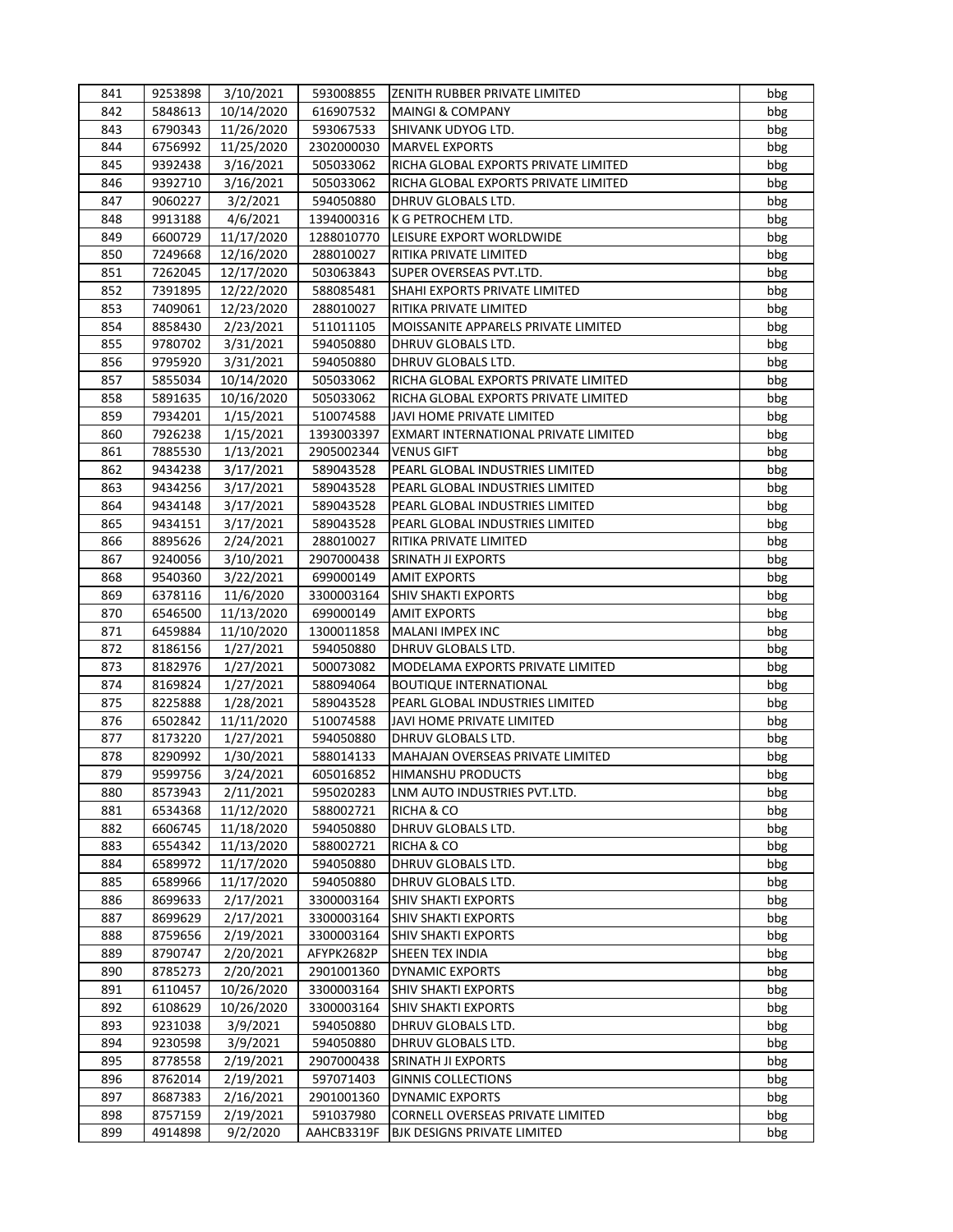| 900 | 9434235 | 3/17/2021              | 589043528  | PEARL GLOBAL INDUSTRIES LIMITED                | bbg |
|-----|---------|------------------------|------------|------------------------------------------------|-----|
| 901 | 9172303 | 3/6/2021               | 588002721  | RICHA & CO                                     | bbg |
| 902 | 9230289 | 3/9/2021               | 594050880  | DHRUV GLOBALS LTD.                             | bbg |
| 903 | 5885790 | 10/15/2020             | 588014133  | MAHAJAN OVERSEAS PRIVATE LIMITED               | bbg |
| 904 | 8625344 | 2/13/2021              | 616907532  | <b>MAINGI &amp; COMPANY</b>                    | bbg |
| 905 | 7726460 | 1/6/2021               | 588085481  | SHAHI EXPORTS PRIVATE LIMITED                  | bbg |
| 906 | 5885618 | 10/15/2020             | 588014133  | MAHAJAN OVERSEAS PRIVATE LIMITED               | bbg |
| 907 | 5816882 | 10/13/2020             | 596064586  | R.K. & COMPANY                                 | bbg |
| 908 | 8029210 | 1/20/2021              | 511011105  | MOISSANITE APPARELS PRIVATE LIMITED            | bbg |
| 909 | 8029150 | 1/20/2021              | 511011105  | MOISSANITE APPARELS PRIVATE LIMITED            | bbg |
| 910 | 8029263 | 1/20/2021              | 511011105  | MOISSANITE APPARELS PRIVATE LIMITED            | bbg |
| 911 | 8029268 | 1/20/2021              | 511011105  | MOISSANITE APPARELS PRIVATE LIMITED            | bbg |
| 912 | 8029223 | 1/20/2021              | 511011105  | MOISSANITE APPARELS PRIVATE LIMITED            | bbg |
| 913 | 6126659 | 10/27/2020             | 588014133  | MAHAJAN OVERSEAS PRIVATE LIMITED               | bbg |
| 914 | 6129655 | 10/27/2020             | 1393003397 | EXMART INTERNATIONAL PRIVATE LIMITED           | bbg |
| 915 | 6110498 | 10/26/2020             | 596064586  | R.K. & COMPANY                                 | bbg |
| 916 | 5721084 | 10/8/2020              | 3316901612 | <b>LOOMS &amp; KNOTS</b>                       | bbg |
| 917 | 5847327 | 10/14/2020             | 1501000233 | <b>CHAMPO CARPETS</b>                          | bbg |
| 918 | 8029220 | 1/20/2021              | 511011105  | MOISSANITE APPARELS PRIVATE LIMITED            | bbg |
| 919 | 6762969 | 11/25/2020             | 594050880  | DHRUV GLOBALS LTD.                             | bbg |
| 920 | 6735834 | 11/24/2020             | 588056138  | PEE EMPRO EXPORTS P LTD                        | bbg |
| 921 | 6735835 | 11/24/2020             | 588056138  | PEE EMPRO EXPORTS P LTD                        | bbg |
| 922 | 5809404 | 10/13/2020             | 589043528  | PEARL GLOBAL INDUSTRIES LIMITED                | bbg |
| 923 | 8310282 | 2/1/2021               | 1201001803 | <b>KAY EXPORTS</b>                             | bbg |
| 924 | 8367216 | 2/3/2021               | 2905002344 | <b>VENUS GIFT</b>                              | bbg |
| 925 | 1199876 | 4/19/2021              | 594050880  | DHRUV GLOBALS LTD.                             | bbg |
| 926 | 1230876 | 4/20/2021              | 3010006292 | MSRS EXPORTS PRIVATE LIMITED                   | bbg |
| 927 | 1241621 | 4/20/2021              | 594050880  | DHRUV GLOBALS LTD.                             | bbg |
| 928 | 1242609 | 4/20/2021              | 594050880  | DHRUV GLOBALS LTD.                             | bbg |
| 929 | 1242611 | 4/20/2021              | 594050880  | DHRUV GLOBALS LTD.                             | bbg |
| 930 | 1270638 | 4/21/2021              | 594050880  | DHRUV GLOBALS LTD.                             | bbg |
| 931 | 1185602 | 4/17/2021              | 594050880  | DHRUV GLOBALS LTD.                             | bbg |
| 932 | 1203684 | 4/19/2021              | 594050880  | DHRUV GLOBALS LTD.                             | bbg |
| 933 | 1216354 | 4/19/2021              | 594050880  | DHRUV GLOBALS LTD.                             | bbg |
| 934 | 1204035 | 4/19/2021              | 594050880  | DHRUV GLOBALS LTD.                             | bbg |
| 935 | 1204127 | 4/19/2021              | 594050880  | DHRUV GLOBALS LTD.                             | bbg |
| 936 | 1230873 | 4/20/2021              | 3010006292 | MSRS EXPORTS PRIVATE LIMITED                   | bbg |
| 937 | 1241508 | 4/20/2021              | 594050880  | DHRUV GLOBALS LTD.                             | bbg |
| 938 | 1242610 | 4/20/2021              | 594050880  | DHRUV GLOBALS LTD.                             | bbg |
| 939 | 1057236 | 4/12/2021              | 588009563  | THE SHIVALIKA RUGS                             | bbg |
| 940 | 1113018 | 4/15/2021              | 510074588  | JAVI HOME PRIVATE LIMITED                      | bbg |
| 941 | 1047883 | 4/12/2021              | AFYPK2682P | SHEEN TEX INDIA                                | bbg |
| 942 | 1265066 | 4/21/2021              | 594050880  | DHRUV GLOBALS LTD.                             | bbg |
| 943 | 1216500 | 4/19/2021              | 594050880  | DHRUV GLOBALS LTD.                             | bbg |
| 944 | 1227199 | 4/20/2021              | 588055743  | <b>MAGSONS EXPORTS</b>                         | bbg |
| 945 | 1266769 | 4/21/2021              | 594050880  | DHRUV GLOBALS LTD.                             | bbg |
| 946 | 6075675 | 10/23/2020             | 595021255  | <b>MARATHON ELECTRIC INDIA PRIVATE LIMITED</b> | bbg |
| 947 |         |                        |            | MSRS EXPORTS PRIVATE LIMITED                   |     |
|     | 1230806 | 4/20/2021<br>4/20/2021 | 3010006292 |                                                | bbg |
| 948 | 1241310 |                        | 594050880  | DHRUV GLOBALS LTD.                             | bbg |
| 949 | 1241440 | 4/20/2021              | 594050880  | DHRUV GLOBALS LTD.                             | bbg |
| 950 | 1241144 | 4/20/2021              | 594050880  | DHRUV GLOBALS LTD.                             | bbg |
| 951 | 1303829 | 4/23/2021              | 589043528  | PEARL GLOBAL INDUSTRIES LIMITED                | bbg |
| 952 | 1316675 | 4/23/2021              | 589043528  | PEARL GLOBAL INDUSTRIES LIMITED                | bbg |
| 953 | 1200305 | 4/19/2021              | 594050880  | DHRUV GLOBALS LTD.                             | bbg |
| 954 | 1241439 | 4/20/2021              | 594050880  | DHRUV GLOBALS LTD.                             | bbg |
| 955 | 1242962 | 4/20/2021              | 594050880  | DHRUV GLOBALS LTD.                             | bbg |
| 956 | 1241272 | 4/20/2021              | 1288038861 | HIMACHAL WOOLLEN MILLS                         | bbg |
| 957 | 1069809 | 4/13/2021              | 3099001872 | <b>JAIN SHAWLS</b>                             | bbg |
| 958 | 9976839 | 4/8/2021               | 505033062  | RICHA GLOBAL EXPORTS PRIVATE LIMITED           | bbg |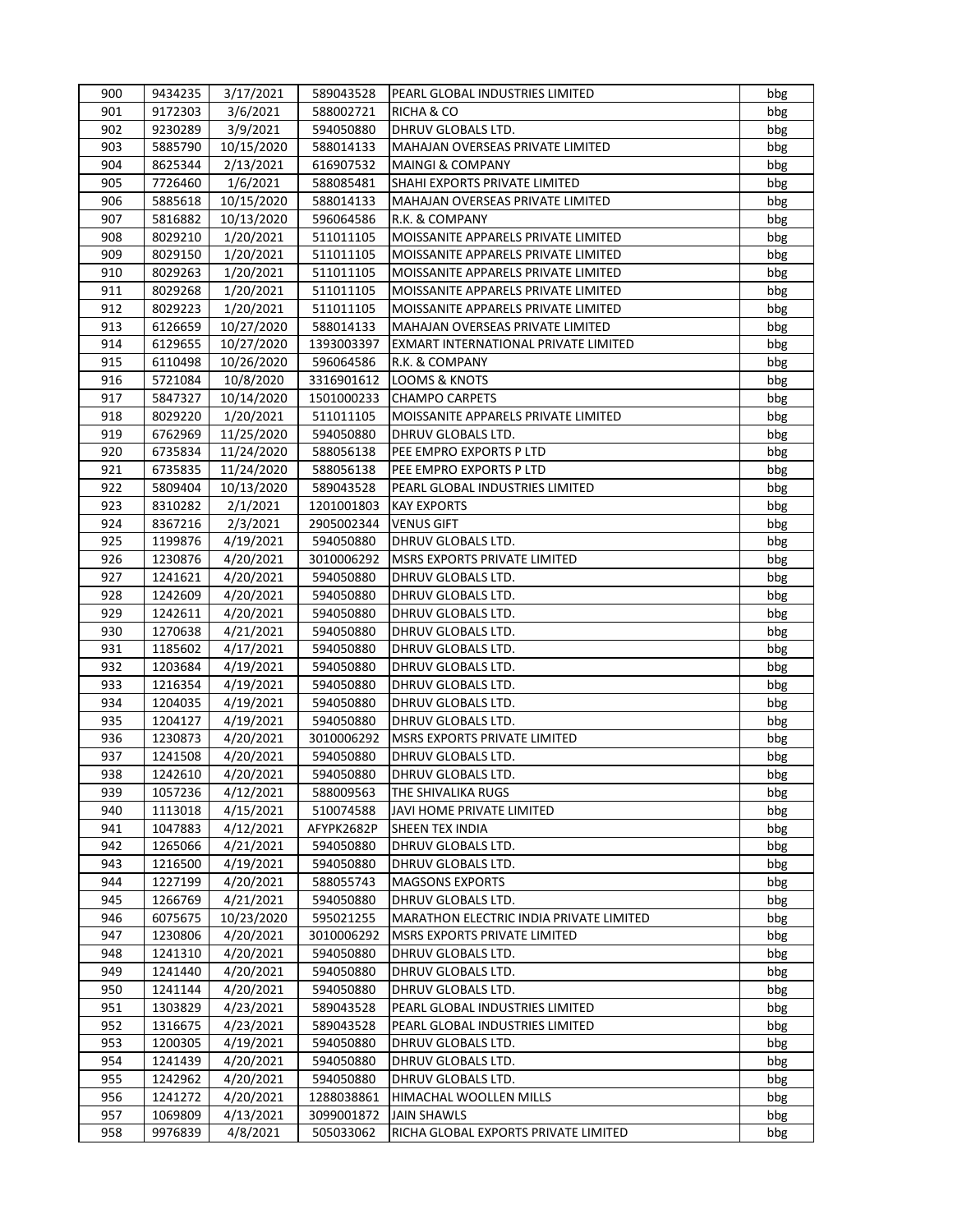| 959  | 1003747 | 4/9/2021   | ABQFA0113R   AT PANACHE |                                                | bbg |
|------|---------|------------|-------------------------|------------------------------------------------|-----|
| 960  | 1274421 | 4/22/2021  | 510073034               | CENTEX INTERNATIONAL PRIVATE LIMITED           | bbg |
| 961  | 1274423 | 4/22/2021  | 510073034               | CENTEX INTERNATIONAL PRIVATE LIMITED           | bbg |
| 962  | 1307728 | 4/23/2021  | 598000984               | <b>GAURAV INTERNATIONAL</b>                    | bbg |
| 963  | 1261373 | 4/21/2021  | 598000984               | <b>GAURAV INTERNATIONAL</b>                    | bbg |
| 964  | 1307849 | 4/23/2021  | 598000984               | <b>GAURAV INTERNATIONAL</b>                    | bbg |
| 965  | 9914672 | 4/6/2021   | 597071403               | <b>GINNIS COLLECTIONS</b>                      | bbg |
| 966  | 1085998 | 4/13/2021  | AAHCB3319F              | <b>BJK DESIGNS PRIVATE LIMITED</b>             | bbg |
| 967  | 1301316 | 4/22/2021  | 1393003397              | EXMART INTERNATIONAL PRIVATE LIMITED           | bbg |
| 968  | 1313255 | 4/23/2021  | 591037980               | CORNELL OVERSEAS PRIVATE LIMITED               | bbg |
| 969  | 1130905 | 4/15/2021  | 594050880               | DHRUV GLOBALS LTD.                             | bbg |
| 970  | 1100660 | 4/14/2021  | 594050880               | DHRUV GLOBALS LTD.                             | bbg |
| 971  | 9749164 | 3/30/2021  | 594050880               | DHRUV GLOBALS LTD.                             | bbg |
| 972  | 9998619 | 4/9/2021   | 588009563               | THE SHIVALIKA RUGS                             | bbg |
| 973  | 9898775 | 4/5/2021   | 1396006443              | <b>DEVGIRI EXPORTS</b>                         | bbg |
| 974  | 6119859 | 10/26/2020 | 505033062               | RICHA GLOBAL EXPORTS PRIVATE LIMITED           | bbg |
| 975  | 1051711 | 4/12/2021  | 1393003397              | EXMART INTERNATIONAL PRIVATE LIMITED           | bbg |
| 976  | 1102828 | 4/14/2021  | 288010027               | RITIKA PRIVATE LIMITED                         | bbg |
| 977  | 9785454 | 3/31/2021  | 504013807               | JIVA DESIGNS PVT LTD                           | bbg |
| 978  | 1102867 | 4/14/2021  | 288010027               | RITIKA PRIVATE LIMITED                         | bbg |
| 979  | 1061920 | 4/12/2021  | 597033013               | D.R. EXPORTS                                   | bbg |
| 980  | 1100900 | 4/14/2021  | 1388001225              | AHUJA OVERSEAS                                 | bbg |
| 981  | 9793206 | 3/31/2021  | 504013807               | <b>JIVA DESIGNS PVT LTD</b>                    | bbg |
| 982  | 1051698 | 4/12/2021  | 1393003397              | EXMART INTERNATIONAL PRIVATE LIMITED           | bbg |
| 983  | 9785628 | 3/31/2021  | 504013807               | <b>JIVA DESIGNS PVT LTD</b>                    | bbg |
| 984  | 1303832 | 4/23/2021  | 589043528               | PEARL GLOBAL INDUSTRIES LIMITED                | bbg |
| 985  | 2033700 | 5/27/2021  | 1393003397              | EXMART INTERNATIONAL PRIVATE LIMITED           | bbg |
| 986  | 2031386 | 5/27/2021  | 1393003397              | EXMART INTERNATIONAL PRIVATE LIMITED           | bbg |
| 987  | 2141928 | 6/1/2021   | 1393003397              | EXMART INTERNATIONAL PRIVATE LIMITED           | bbg |
| 988  | 8879801 | 2/24/2021  | 588085481               | SHAHI EXPORTS PRIVATE LIMITED                  | bbg |
| 989  | 2561398 | 6/21/2021  | 594050880               | DHRUV GLOBALS LIMITED                          | bbg |
| 990  | 2572810 | 6/21/2021  | 594050880               | DHRUV GLOBALS LIMITED                          | bbg |
| 991  | 2572861 | 6/21/2021  | 594050880               | DHRUV GLOBALS LIMITED                          | bbg |
| 992  | 2417589 | 6/14/2021  | 504013807               | <b>JIVA DESIGNS PVT LTD</b>                    | bbg |
| 993  | 2544961 | 6/19/2021  | 500075140               | DAPPER EXPORTS PRIVATE LIMITED                 | bbg |
| 994  | 2182554 | 6/3/2021   | 588009831               | ASIAN HANDICRAFTS PRIVATE LIMITED              | bbg |
| 995  | 2585683 | 6/22/2021  | 588002721               | RICHA & CO                                     | bbg |
| 996  | 2810800 | 6/30/2021  | 388032685               | <b>BHARAT GEARS LIMITED</b>                    | bbg |
| 997  | 2541340 | 6/19/2021  | 507068513               | <b>MARK INDUSTRIES</b>                         | bbg |
| 998  | 2958394 | 7/7/2021   | 588085481               | SHAHI EXPORTS PRIVATE LIMITED                  | bbg |
| 999  | 2958504 | 7/7/2021   | 588085481               | SHAHI EXPORTS PRIVATE LIMITED                  | bbg |
| 1000 | 2379115 | 6/12/2021  | 596056257               | JAY PEE KNIT FAB                               | bbg |
| 1001 | 2436250 | 6/15/2021  | 594050880               | DHRUV GLOBALS LIMITED                          | bbg |
| 1002 | 2413127 | 6/14/2021  | 594050880               | DHRUV GLOBALS LIMITED                          | bbg |
| 1003 | 2433952 | 6/15/2021  | 414023137               | FULL SEA EXPORTS PRIVATE LIMITED               | bbg |
| 1004 | 2379470 | 6/12/2021  | 596056257               | JAY PEE KNIT FAB                               | bbg |
| 1005 | 2167084 | 6/2/2021   | 507068513               | <b>MARK INDUSTRIES</b>                         | bbg |
| 1006 | 2424860 | 6/15/2021  | 594050880               | DHRUV GLOBALS LIMITED                          | bbg |
| 1007 | 2467317 | 6/16/2021  | ABWPL0881B              | <b>BOKETTO LIFE</b>                            | bbg |
|      |         |            |                         |                                                |     |
| 1008 | 1994255 | 5/25/2021  | 588065153               | HINDUSTAN SYRINGES AND MEDICAL DEVICES LIMITED | bbg |
| 1009 | 2408143 | 6/14/2021  | 594050880               | DHRUV GLOBALS LIMITED                          | bbg |
| 1010 | 2424803 | 6/15/2021  | 594050880               | DHRUV GLOBALS LIMITED                          | bbg |
| 1011 | 2424798 | 6/15/2021  | 594050880               | DHRUV GLOBALS LIMITED                          | bbg |
| 1012 | 2450583 | 6/16/2021  | 500073082               | MODELAMA EXPORTS PRIVATE LIMITED               | bbg |
| 1013 | 2450654 | 6/16/2021  | 500073082               | MODELAMA EXPORTS PRIVATE LIMITED               | bbg |
| 1014 | 2316102 | 6/9/2021   | 507068513               | <b>MARK INDUSTRIES</b>                         | bbg |
| 1015 | 2960718 | 7/7/2021   | 588085481               | SHAHI EXPORTS PRIVATE LIMITED                  | bbg |
| 1016 | 2306353 | 6/9/2021   | 588085481               | SHAHI EXPORTS PRIVATE LIMITED                  | bbg |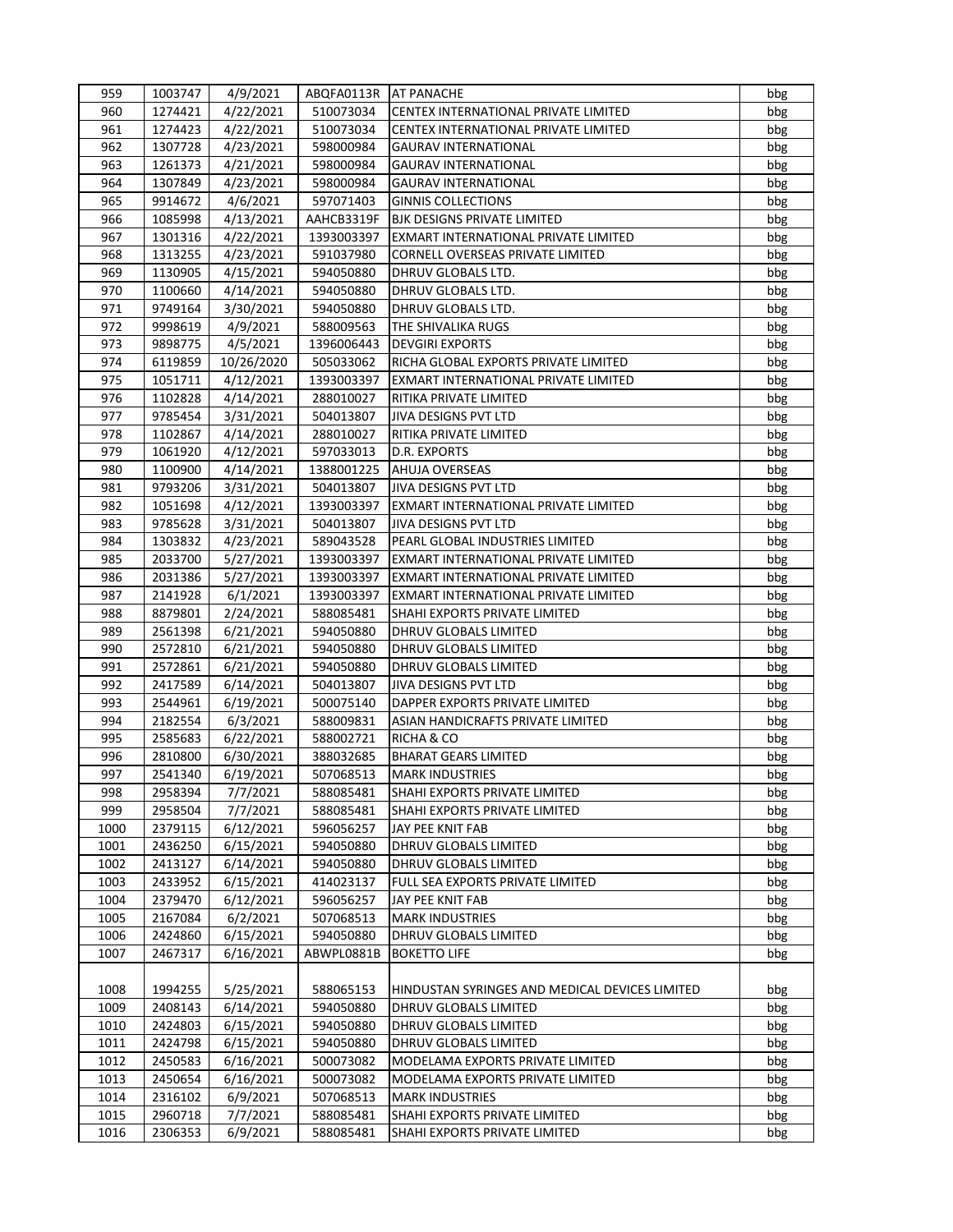| 1017         | 2306531            | 6/9/2021               | 588085481              | SHAHI EXPORTS PRIVATE LIMITED        | bbg        |
|--------------|--------------------|------------------------|------------------------|--------------------------------------|------------|
| 1018         | 2964925            | 7/7/2021               | 588095001              | <b>ESCORTS LIMITED</b>               | bbg        |
| 1019         | 2937184            | 7/6/2021               | 1393003397             | EXMART INTERNATIONAL PRIVATE LIMITED | bbg        |
| 1020         | 1268271            | 4/21/2021              | 1392004187             | SEET KAMAL INTERNATIONAL             | bbg        |
| 1021         | 1253100            | 4/21/2021              | 588057550              | MITTAL INTERNATIONAL                 | bbg        |
| 1022         | 1268232            | 4/21/2021              | 588001121              | RICO AUTO INDUSTRIES LIMITED         | bbg        |
| 1023         | 1295316            | 4/22/2021              | 507040091              | <b>RGC IMPEX</b>                     | bbg        |
| 1024         | 2615745            | 6/23/2021              | 1393003397             | EXMART INTERNATIONAL PRIVATE LIMITED | bbg        |
| 1025         | 1409829            | 4/27/2021              | 588055743              | <b>MAGSONS EXPORTS</b>               | bbg        |
| 1026         | 1155822            | 4/16/2021              | 596030151              | ARGL LIMITED                         | bbg        |
| 1027         | 1427245            | 4/28/2021              | 500073082              | MODELAMA EXPORTS PRIVATE LIMITED     | bbg        |
| 1028         | 1409817            | 4/27/2021              | 588055743              | <b>MAGSONS EXPORTS</b>               | bbg        |
| 1029         | 2677694            | 6/25/2021              | 589043528              | PEARL GLOBAL INDUSTRIES LIMITED      | bbg        |
| 1030         | 2677758            | 6/25/2021              | 589043528              | PEARL GLOBAL INDUSTRIES LIMITED      | bbg        |
| 1031         | 2772055            | 6/29/2021              | 594050880              | DHRUV GLOBALS LIMITED                | bbg        |
| 1032         | 2167380            | 6/2/2021               | 594050880              | DHRUV GLOBALS LIMITED                | bbg        |
| 1033         | 2508065            | 6/18/2021              | 589043528              | PEARL GLOBAL INDUSTRIES LIMITED      | bbg        |
| 1034         | 2508066            | 6/18/2021              | 589043528              | PEARL GLOBAL INDUSTRIES LIMITED      | bbg        |
| 1035         | 2508081            | 6/18/2021              | 589043528              | PEARL GLOBAL INDUSTRIES LIMITED      | bbg        |
| 1036         | 2508087            | 6/18/2021              | 589043528              | PEARL GLOBAL INDUSTRIES LIMITED      | bbg        |
| 1037         | 2508056            | 6/18/2021              | 589043528              | PEARL GLOBAL INDUSTRIES LIMITED      | bbg        |
| 1038         | 2508053            | 6/18/2021              | 589043528              | PEARL GLOBAL INDUSTRIES LIMITED      | bbg        |
| 1039         | 3126080            | 7/14/2021              | 1393003397             | EXMART INTERNATIONAL PRIVATE LIMITED | bbg        |
| 1040         | 2148954            | 6/1/2021               | 594050880              | DHRUV GLOBALS LIMITED                | bbg        |
| 1041         | 2167354            | 6/2/2021               | 594050880              | <b>DHRUV GLOBALS LIMITED</b>         | bbg        |
| 1042         | 2167429            | 6/2/2021               | 594050880              | DHRUV GLOBALS LIMITED                | bbg        |
| 1043         | 1941108            | 5/22/2021              | 588095001              | <b>ESCORTS LIMITED</b>               | bbg        |
| 1044         | 2173520            | 6/2/2021               | 594050880              | DHRUV GLOBALS LIMITED                | bbg        |
| 1045         | 1566417            | 5/4/2021               | 1388001225             | <b>AHUJA OVERSEAS</b>                | bbg        |
| 1046         | 1572118            | 5/5/2021               | 699000149              | <b>AMIT EXPORTS</b>                  | bbg        |
| 1047         | 1554365            | 5/4/2021               | 500073082              | MODELAMA EXPORTS PRIVATE LIMITED     | bbg        |
| 1048         | 2802239            | 6/30/2021              | 288010027              | RITIKA PRIVATE LIMITED               | bbg        |
| 1049         | 2764363            | 6/29/2021              | 594050880              | DHRUV GLOBALS LIMITED                | bbg        |
| 1050         | 2773849            | 6/29/2021              | 594050880              | DHRUV GLOBALS LIMITED                | bbg        |
| 1051         | 2758408            | 6/29/2021              | 594050880              | DHRUV GLOBALS LIMITED                | bbg        |
| 1052         | 2805592            | 6/30/2021              | 594050880              | DHRUV GLOBALS LIMITED                | bbg        |
| 1053         | 2753724            | 6/29/2021              | 594050880              | DHRUV GLOBALS LIMITED                | bbg        |
| 1054         | 1406848            | 4/27/2021              | 1303015820             | R.K. EXPORTS                         | bbg        |
| 1055         | 1554370            | 5/4/2021               | 596001568              | M.M.CASTINGS PRIVATE LIMITED         | bbg        |
| 1056         | 1704180            | 5/11/2021              | 3300003164             | <b>SHIV SHAKTI EXPORTS</b>           | bbg        |
| 1057         | 1726839            | 5/12/2021              | 1393003397             | EXMART INTERNATIONAL PRIVATE LIMITED | bbg        |
| 1058         | 1714543            | 5/11/2021              | 1505003253             | <b>AGNI</b>                          | bbg        |
| 1059         | 2395687            | 6/14/2021              | 588095001              | <b>ESCORTS LIMITED</b>               | bbg        |
| 1060         | 2328163            | 6/10/2021              | 588095001              | <b>ESCORTS LIMITED</b>               | bbg        |
| 1061         | 2984000            | 7/8/2021               | 504013807              | JIVA DESIGNS PVT. LTD.               | bbg        |
| 1062         | 1756307            | 5/13/2021              | 596001568              | M.M.CASTINGS PRIVATE LIMITED         | bbg        |
| 1063         | 1758006            | 5/13/2021              | 596001568              | M.M.CASTINGS PRIVATE LIMITED         | bbg        |
| 1064         | 3314705            | 7/22/2021              | 596030151              | ARGL LIMITED                         | bbg        |
| 1065         | 3314633            | 7/22/2021              | 596030151              | ARGL LIMITED                         | bbg        |
| 1066         | 3289554            | 7/22/2021              | 596030151              | ARGL LIMITED                         | bbg        |
| 1067         | 3248462            | 7/20/2021              | 596030151              | <b>ARGL LIMITED</b>                  | bbg        |
| 1068         | 3248291            | 7/20/2021              | 596030151              | ARGL LIMITED                         | bbg        |
| 1069         | 3474476            | 7/29/2021              | 595035078              | POLY MEDICURE LIMITED                | bbg        |
| 1070         | 3342347            | 7/23/2021              | 595039561              | INDIA INTERNATIONAL HOUSE LIMITED    | bbg        |
| 1071         | 2932006            | 7/6/2021               | 505033062              | RICHA GLOBAL EXPORTS PRIVATE LIMITED | bbg        |
| 1072         | 3090262            | 7/13/2021              | 594050880              | DHRUV GLOBALS LIMITED                | bbg        |
| 1073<br>1074 | 3095884<br>3125986 | 7/13/2021<br>7/14/2021 | 588002721<br>588002721 | RICHA & CO<br>RICHA & CO             | bbg<br>bbg |
| 1075         | 2682770            | 6/25/2021              | 595035078              | POLY MEDICURE LIMITED                | bbg        |
|              |                    |                        |                        |                                      |            |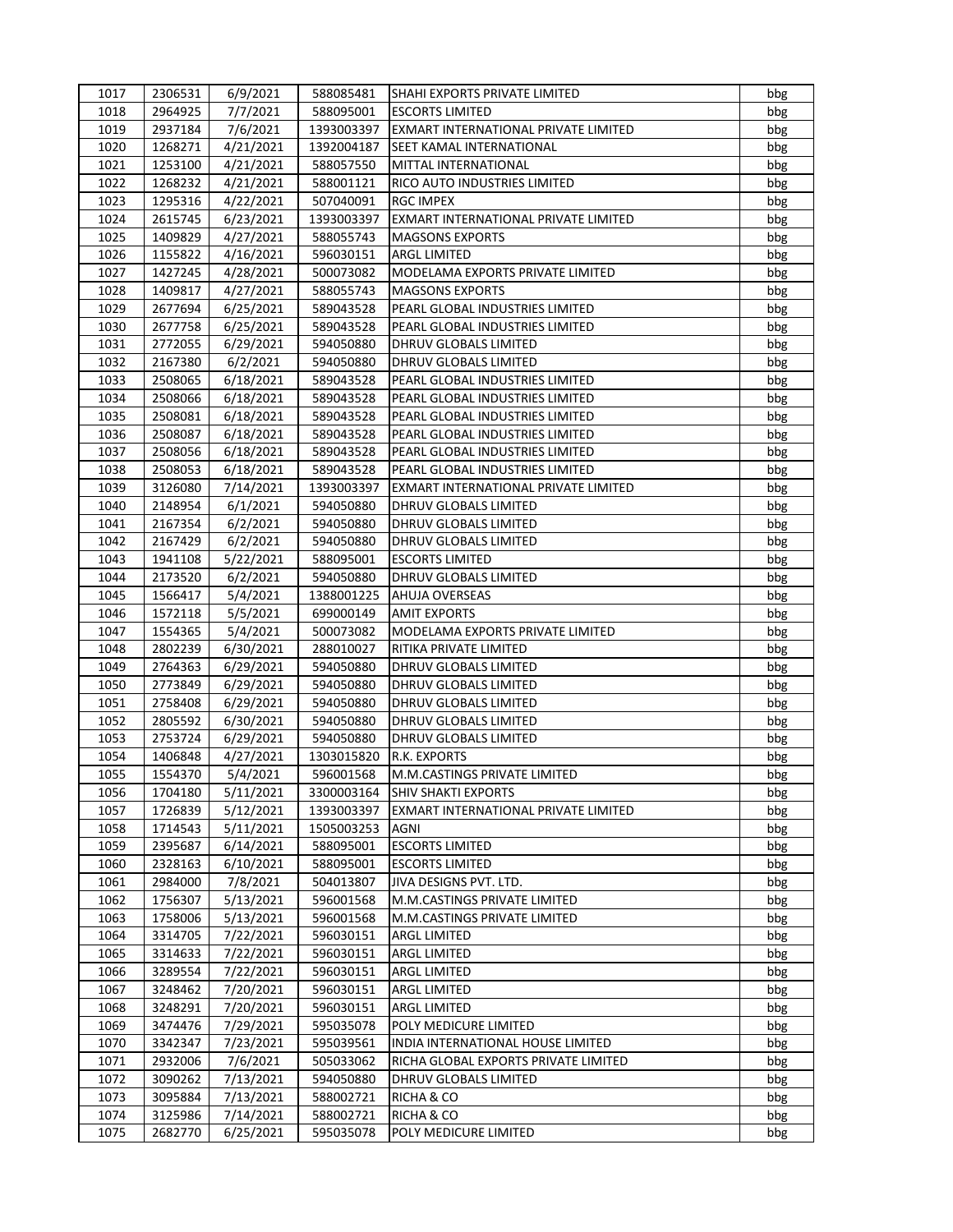| 1076 | 3424220 | 7/27/2021  | 599051949  | <b>FASHION ACCESSORIES</b>                     | bbg      |
|------|---------|------------|------------|------------------------------------------------|----------|
| 1077 | 3290910 | 7/22/2021  | 588119717  | RACL GEARTECH LIMITED                          | bbg      |
| 1078 | 2762161 | 6/29/2021  | 595035078  | POLY MEDICURE LIMITED                          | bbg      |
| 1079 | 3513588 | 7/30/2021  | 588095001  | <b>ESCORTS LIMITED</b>                         | bbg      |
| 1080 | 3524712 | 7/31/2021  | 588009831  | ASIAN HANDICRAFTS PRIVATE LIMITED              | bbg      |
| 1081 | 2732694 | 6/28/2021  | 595035078  | POLY MEDICURE LIMITED                          | bbg      |
| 1082 | 3159586 | 7/15/2021  | 1307000975 | SANJEEV KAHALI                                 | bbg      |
| 1083 | 2658642 | 6/24/2021  | 3392000493 | RAJ OVERSEAS                                   | bbg      |
| 1084 | 2658569 | 6/24/2021  | 3392000493 | RAJ OVERSEAS                                   | bbg      |
| 1085 | 2576926 | 6/21/2021  | 1303015820 | R.K. EXPORTS                                   | bbg      |
| 1086 | 2621105 | 6/23/2021  | 594074801  | <b>BLUE PEARL</b>                              | bbg      |
| 1087 | 2656207 | 6/24/2021  | 597071403  | <b>GINNIS COLLECTIONS</b>                      | bbg      |
| 1088 | 2697264 | 6/26/2021  | 2988001031 | <b>DESIGNCO</b>                                | bbg      |
| 1089 | 2658321 | 6/24/2021  | 3392000493 | RAJ OVERSEAS                                   | bbg      |
| 1090 | 3261662 | 7/20/2021  | 595020283  | LNM AUTO INDUSTRIES PVT.LTD.                   | bbg      |
|      |         |            |            |                                                |          |
| 1091 | 2812283 | 6/30/2021  | 503041661  | SRIHANS TECHNOLOGIES EXPORTS PRIVATE LIMITED   | bbg      |
| 1092 | 3146394 | 7/15/2021  | 595021255  | <b>MARATHON ELECTRIC INDIA PRIVATE LIMITED</b> | bbg      |
| 1093 | 3118853 | 7/14/2021  | 594050880  | DHRUV GLOBALS LIMITED                          | bbg      |
| 1094 | 2714244 | 6/26/2021  | 503001678  | VAMANI OVERSEAS PRIVATE LIMITED                | bbg      |
| 1095 | 2910125 | 7/5/2021   | 513005421  | MODINDIA EXIM PRIVATE LIMITED                  | bbg      |
| 1096 | 2714004 | 6/26/2021  | 503001678  | VAMANI OVERSEAS PRIVATE LIMITED                | bbg      |
| 1097 | 2834884 | 7/1/2021   | 2988001031 | <b>DESIGNCO</b>                                | bbg      |
| 1098 | 2337479 | 6/10/2021  | 3300003164 | <b>SHIV SHAKTI EXPORTS</b>                     | bbg      |
| 1099 | 2964638 | 7/7/2021   | 688001815  | <b>ACHAL AMIT &amp; COMPANY</b>                | bbg      |
| 1100 | 2819409 | 7/1/2021   | AFYPK2682P | <b>SHEEN TEX INDIA</b>                         | bbg      |
| 1101 | 3468535 | 7/29/2021  | 594057906  | <b>WEAVETEX OVERSEAS</b>                       | bbg      |
| 1102 | 3467779 | 7/29/2021  | 594057906  | <b>WEAVETEX OVERSEAS</b>                       | bbg      |
| 1103 | 3442226 | 7/28/2021  | 507040635  | KAVSET EXPORTS PRIVATE LIMITED                 | bbg      |
| 1104 | 3248438 | 7/20/2021  | 596030151  | <b>ARGL LIMITED</b>                            | bbg      |
| 1105 | 3349758 | 7/24/2021  | 588119717  | RACL GEARTECH LIMITED                          | bbg      |
| 1106 | 3349795 | 7/24/2021  | 588119717  | RACL GEARTECH LIMITED                          | bbg      |
| 1107 | 3183836 | 7/16/2021  | 595021255  | <b>MARATHON ELECTRIC INDIA PRIVATE LIMITED</b> | bbg      |
| 1108 | 3523082 | 7/31/2021  | 594057906  | <b>WEAVETEX OVERSEAS</b>                       | bbg      |
| 1109 | 3405544 | 7/27/2021  | 594074801  | <b>BLUE PEARL</b>                              | bbg      |
| 1110 | 1141066 | 4/16/2021  | AFYPK2682P | SHEEN TEX INDIA                                | bbg      |
| 1111 | 3069599 | 7/12/2021  | 1393003397 | EXMART INTERNATIONAL PRIVATE LIMITED           | bbg      |
| 1112 | 3308270 | 7/22/2021  | 288008901  | STAR WIRE (INDIA) LIMITED                      | bbg      |
| 1113 | 4000485 | 5/7/2019   | 505033062  | RICHA GLOBAL EXPORTS PRIVATE LIMITED           | bbg      |
| 1114 | 4925262 | 9/3/2020   | 3312006996 | <b>MPG STONE PRIVATE LIMITED</b>               | pali     |
| 1115 | 4630772 | 8/21/2020  | 3312006996 | MPG STONE PRIVATE LIMITED                      | pali     |
| 1116 | 3070443 | 7/12/2021  | 502012609  | SYNERGY STEELS LIMITED                         | pali     |
| 1117 | 4872682 | 5/15/2018  | 3310005968 | <b>KESHAV OVERSEAS</b>                         | jattipur |
| 1118 | 6930630 | 8/16/2018  | 3395001016 | A S SPINNERS PVT.LTD.                          | jattipur |
| 1119 | 7137336 | 8/25/2018  | 3305003766 | HOME CREATION INDIA                            | jattipur |
| 1120 | 7730896 | 9/21/2018  | 3304004246 | <b>WEAVERS INDIA</b>                           | jattipur |
| 1121 | 7957162 | 10/1/2018  | 3311004574 | DURGA IMPEX                                    | jattipur |
| 1122 | 7688340 | 9/19/2018  | 3304004246 | <b>WEAVERS INDIA</b>                           | jattipur |
| 1123 | 8065537 | 10/5/2018  | 3304004246 | <b>WEAVERS INDIA</b>                           | jattipur |
| 1124 | 7981519 | 10/2/2018  | 3304004246 | <b>WEAVERS INDIA</b>                           | jattipur |
| 1125 | 1106675 | 1/4/2019   | 3399001851 | DECOFLOOR INDIA                                | jattipur |
| 1126 | 4429631 | 5/25/2019  | 908006098  | OLAM AGRO INDIA PRIVATE LIMITED                | jattipur |
| 1127 | 7218018 | 12/15/2020 | 3309004155 | FLORA INTERNATIONAL                            | jattipur |
| 1128 | 8950679 | 2/26/2021  | 3300002117 | MOHAN INTERNATIONAL                            | jattipur |
| 1129 | 3107264 | 6/10/2020  | 3310002217 | JASLEEN OVERSEAS                               | jattipur |
| 1130 | 7474812 | 12/26/2020 | 2209000319 | THREE ANGELS EXPORT PVT.LTD                    | jattipur |
| 1131 | 5457035 | 9/26/2020  | 1288036868 | CHAMAN LAL SETIA EXPORTS LTD.                  | jattipur |
| 1132 | 4669172 | 8/24/2020  | 3394000512 | WEAVEWELL EXPORTS PRIVATE LIMITED              | jattipur |
| 1133 | 4075425 | 7/26/2020  | AWHPG3117F | CHARVI INTERNATIONAL                           | jattipur |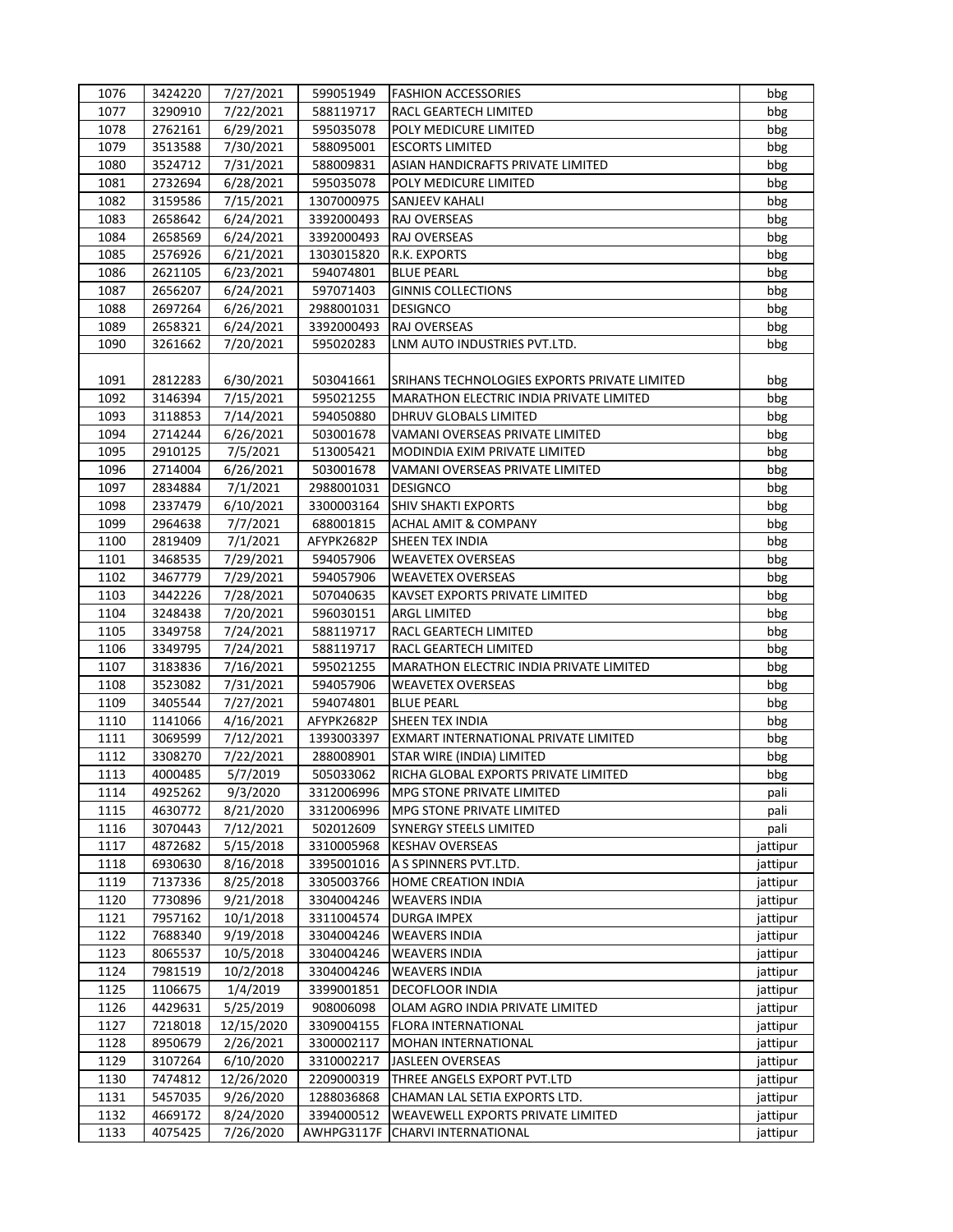| 1134 | 9855344 | 4/3/2021   | 3305001879 | <b>GUPTA RUGS INDIA</b>           | jattipur |
|------|---------|------------|------------|-----------------------------------|----------|
| 1135 | 9142801 | 3/5/2021   | AVWPG8541K | <b>ARADHYA OVERSEAS</b>           | jattipur |
| 1136 | 3895552 | 7/18/2020  | 3397003679 | <b>DUNAR FOODS LIMITED</b>        | jattipur |
| 1137 | 3895533 | 7/18/2020  | 3397003679 | DUNAR FOODS LIMITED               | jattipur |
| 1138 | 3436465 | 6/26/2020  | 3395002047 | <b>GUPTA INTERNATIONAL</b>        | jattipur |
| 1139 | 7343271 | 12/20/2020 | 3311004159 | KRISHNA STEEL INDUSTRIES          | jattipur |
| 1140 | 7327474 | 12/19/2020 | 501057986  | PACHRANGA INTERNATIONAL PVT.LTD.  | jattipur |
| 1141 | 4036249 | 7/24/2020  | 589014641  | <b>AVANTI OVERSEAS PVT LTD</b>    | jattipur |
| 1142 | 9813395 | 4/1/2021   | 3312000017 | <b>JAGDISH EXPORTS</b>            | jattipur |
| 1143 | 2451922 | 6/16/2021  | BXQPG6318H | RUDRA INTERNATIONAL               | jattipur |
| 1144 | 2775244 | 6/29/2021  | 3315007250 | TRISHUL OVERSEAS                  | jattipur |
| 1145 | 3241868 | 7/19/2021  | 3392000493 | RAJ OVERSEAS                      | jattipur |
| 1146 | 3241822 | 7/19/2021  | 3392000493 | RAJ OVERSEAS                      | jattipur |
| 1147 | 3567237 | 7/2/2020   | 1288036868 | CHAMAN LAL SETIA EXPORTS LTD.     | jattipur |
| 1148 | 3241825 | 7/19/2021  | 3392000493 | RAJ OVERSEAS                      | jattipur |
| 1149 | 3241829 | 7/19/2021  | 3392000493 | RAJ OVERSEAS                      | jattipur |
| 1150 | 6742633 | 11/24/2020 | 510047181  | IMPACT HEALTHCARE PRIVATE LIMITED | jattipur |
| 1151 | 3250574 | 6/17/2020  | 1288036868 | CHAMAN LAL SETIA EXPORTS LTD.     | jattipur |
| 1152 | 3273403 | 6/18/2020  | 1288036868 | CHAMAN LAL SETIA EXPORTS LTD.     | jattipur |
| 1153 | 1675123 | 5/10/2021  | 3396002423 | BERI UDYOG PRIVATE LIMITED        | jattipur |
| 1154 | 8478579 | 2/8/2021   | 591016184  | <b>VEER OVERSEAS LTD</b>          | jattipur |
| 1155 | 2544814 | 6/19/2021  | 3311004159 | <b>KRISHNA STEEL INDUSTRIES</b>   | jattipur |
| 1156 | 2850611 | 7/2/2021   | 3392000477 | GABA OVERSEAS PVT LTD             | jattipur |
| 1157 | 1504468 | 5/1/2021   | 3305001879 | <b>GUPTA RUGS INDIA</b>           | jattipur |
| 1158 | 2139289 | 3/14/2020  | 3394002213 | <b>ESSCO INTERNATIONAL</b>        | jattipur |
| 1159 | 3259626 | 6/18/2020  | 588009563  | THE SHIVALIKA RUGS                | jattipur |
| 1160 | 3211582 | 6/16/2020  | 3312000301 | <b>GANESH TEXTILES</b>            | jattipur |
| 1161 | 3209809 | 6/16/2020  | 3306002771 | <b>VARDHMAN ENTERPRISES</b>       | jattipur |
| 1162 | 3829990 | 7/15/2020  | 3396002784 | NIRMAL INTERNATIONAL              | jattipur |
| 1163 | 1608106 | 2/22/2020  | 3394000512 | WEAVEWELL EXPORTS PRIVATE LIMITED | jattipur |
| 1164 | 1132573 | 4/15/2021  | 588013421  | <b>GUPTA TEXTILES</b>             | jattipur |
| 1165 | 1069330 | 4/13/2021  | 588013421  | <b>GUPTA TEXTILES</b>             | jattipur |
| 1166 | 1239518 | 4/20/2021  | 1288036868 | CHAMAN LAL SETIA EXPORTS LIMITED  | jattipur |
| 1167 | 1286346 | 4/22/2021  | 3392000477 | GABA OVERSEAS PVT.LTD.            | jattipur |
| 1168 | 6865221 | 11/30/2020 | 1288036868 | CHAMAN LAL SETIA EXPORTS LTD.     | jattipur |
| 1169 | 6736516 | 11/24/2020 | 510047181  | IMPACT HEALTHCARE PRIVATE LIMITED | jattipur |
| 1170 | 1964916 | 5/24/2021  | 3313000304 | <b>SOURABH TEXTILE</b>            | jattipur |
| 1171 | 8479615 | 2/8/2021   | ADMFS1615A | <b>SHASHI EXPORTS</b>             | jattipur |
| 1172 | 8240035 | 1/29/2021  | 1288036868 | CHAMAN LAL SETIA EXPORTS LTD.     | jattipur |
| 1173 | 8509001 | 2/9/2021   | 3311003322 | <b>VAIBHAV OVERSEAS</b>           | jattipur |
| 1174 | 3102850 | 7/13/2021  | 3311004159 | KRISHNA STEEL INDUSTRIES          | jattipur |
| 1175 | 6642995 | 8/2/2018   | 3396002857 | SAHIL INTERNATIONAL (PNP),        | snp      |
| 1176 | 8337188 | 10/18/2018 | 3396003497 | GOLDEN TERRY TOWEL PVT.LTD.       | snp      |
| 1177 | 5928183 | 6/30/2018  | 595019854  | PARAMOUNT IMPEX PVT LTD.          | snp      |
| 1178 | 8117136 | 10/8/2018  | 3309006239 | ROYAL HOME CREATIONS              | snp      |
| 1179 | 4857796 | 6/13/2019  | 514041218  | TILDA HAIN INDIA PRIVATE LIMITED  | snp      |
| 1180 | 7122831 | 9/23/2019  | 596049510  | ARJAN IMPEX PRIVATE LIMITED       | snp      |
| 1181 | 7241963 | 9/27/2019  | 3300001790 | AAYNA OVERSEAS                    | snp      |
| 1182 | 6244787 | 8/14/2019  | 594057906  | <b>WEAVETEX OVERSEAS</b>          | snp      |
| 1183 | 5790463 | 7/24/2019  | 596049510  | ARJAN IMPEX PRIVATE LIMITED       | snp      |
| 1184 | 6886966 | 9/12/2019  | 588009563  | THE SHIVALIKA RUGS                | snp      |
| 1185 | 2234258 | 2/22/2019  | 3313004636 | <b>KANSALS CREATION</b>           | snp      |
| 1186 | 9581254 | 12/12/2018 | 1396006443 | <b>DEVGIRI EXPORTS</b>            | snp      |
| 1187 | 1101969 | 2/1/2020   | 510010288  | RIBA TEXTILES LTD                 | snp      |
| 1188 | 2230214 | 3/18/2020  | 3396002822 | R K H HANDICRAFTS PRIVATE LIMITED | snp      |
| 1189 | 7210301 | 9/26/2019  | 589014641  | AVANTI OVERSEAS PVT LTD           | snp      |
| 1190 | 1491584 | 2/18/2020  | 3304002529 | BALA JI INDS.                     | snp      |
| 1191 | 2280855 | 3/20/2020  | 3303002452 | <b>HERITAGE OVERSEAS</b>          | snp      |
| 1192 | 2397340 | 4/12/2020  | 505001179  | TAPOVAN IMPEX PRIVATE LIMITED     | snp      |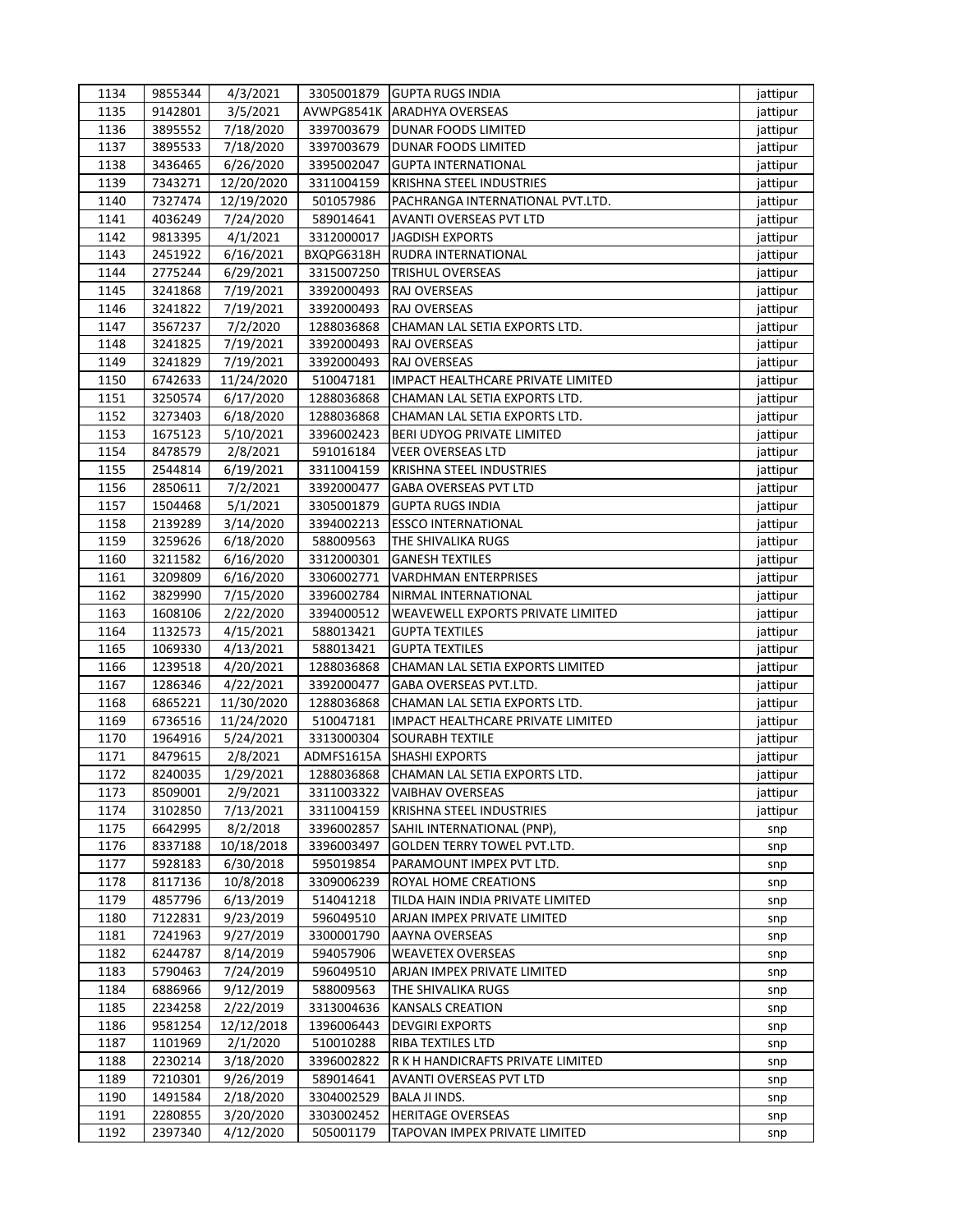| 1193         | 2485210            | 4/26/2020               | 503068675                | <b>WORLDFA EXPORTS PRIVATE LIMITED</b>                                   | snp |
|--------------|--------------------|-------------------------|--------------------------|--------------------------------------------------------------------------|-----|
| 1194         | 2485212            | 4/26/2020               | 503068675                | <b>WORLDFA EXPORTS PRIVATE LIMITED</b>                                   | snp |
| 1195         | 7932335            | 10/30/2019              | 3306001953               | SHREE SHYAM EXPORTS                                                      | snp |
| 1196         | 1276730            | 2/10/2020               | 3392000493               | RAJ OVERSEAS                                                             | snp |
| 1197         | 2524201            | 4/30/2020               | 503068675                | WORLDFA EXPORTS PRIVATE LIMITED                                          | snp |
| 1198         | 2581830            | 5/7/2020                | 3303002452               | <b>HERITAGE OVERSEAS</b>                                                 | snp |
| 1199         | 2524195            | 4/30/2020               | 503068675                | WORLDFA EXPORTS PRIVATE LIMITED                                          | snp |
| 1200         | 2524190            | 4/30/2020               | 503068675                | WORLDFA EXPORTS PRIVATE LIMITED                                          | snp |
| 1201         | 2524191            | 4/30/2020               | 503068675                | WORLDFA EXPORTS PRIVATE LIMITED                                          | snp |
| 1202         | 2524189            | 4/30/2020               | 503068675                | WORLDFA EXPORTS PRIVATE LIMITED                                          | snp |
| 1203         | 1402019            | 2/14/2020               | 596049510                | ARJAN IMPEX PRIVATE LIMITED                                              | snp |
| 1204         | 8100019            | 11/7/2019               | 3395001016               | A S SPINNERS PVT.LTD.                                                    | snp |
| 1205         | 1253979            | 2/8/2020                | 3303002452               | <b>HERITAGE OVERSEAS</b>                                                 | snp |
| 1206         | 1312675            | 2/11/2020               | 3303002452               | <b>HERITAGE OVERSEAS</b>                                                 | snp |
| 1207         | 4571641            | 8/19/2020               | 593059077                | <b>CHINAR INTERNATIONAL</b>                                              | snp |
| 1208         | 2532154            | 5/1/2020                | 514041218                | EBRO TILDA PRIVATE LIMITED                                               | snp |
| 1209         | 3107178            | 6/10/2020               | 3392000426               | VARDHMAN CREATIONS PRIVATE LIMITED                                       | snp |
| 1210         | 4320216            | 8/6/2020                | 3392000426               | VARDHMAN CREATIONS PRIVATE LIMITED                                       | snp |
| 1211         | 3056114            | 6/8/2020                | 3303004617               | AKS RUGS CO.,                                                            | snp |
| 1212         | 4294877            | 8/5/2020                | 591016184                | <b>VEER OVERSEAS LTD</b>                                                 |     |
| 1213         | 2932120            | 5/31/2020               | 3307001078               | A.N.G. EXPORTS                                                           | snp |
| 1214         | 4247369            | 8/3/2020                | 588009563                | THE SHIVALIKA RUGS                                                       | snp |
|              |                    |                         |                          |                                                                          | snp |
| 1215         | 2698662            | 5/16/2020               | 3314004389               | KANISHK INDUSTRIES                                                       | snp |
| 1216         | 4320200            | 8/6/2020                | 3392000426               | <b>VARDHMAN CREATIONS PRIVATE LIMITED</b>                                | snp |
| 1217         | 4335053            | 8/7/2020                | 502035609                | ZEE LABORATORIES LIMITED                                                 | snp |
| 1218         | 2546491            | 5/4/2020                | 3314004389               | <b>KANISHK INDUSTRIES</b>                                                | snp |
| 1219         | 4414352            | 8/11/2020               | 1396006443               | <b>DEVGIRI EXPORTS</b>                                                   | snp |
| 1220         | 4100326            | 7/27/2020               | 3392000493               | RAJ OVERSEAS                                                             | snp |
| 1221         | 3027144            | 6/5/2020                | 588009563                | THE SHIVALIKA RUGS                                                       | snp |
| 1222         | 4211826            | 7/31/2020               | 510034675                | <b>K.K.PAPER PRODUCTS</b>                                                | snp |
| 1223         | 4263104            | 8/4/2020                | AAGFE4152R               | <b>ELEGANT HOME</b>                                                      | snp |
| 1224         | 2730408            | 5/19/2020               | 3396002857               | SAHIL INTERNATIONAL (PNP)                                                | snp |
| 1225         | 3225481            | 6/16/2020               | 3391000511               | SARLA HANDICRAFTS PRIVATE LIMITED                                        | snp |
| 1226<br>1227 | 3249420<br>4857636 | 6/17/2020<br>9/1/2020   | 3395002047<br>3392000493 | <b>GUPTA INTERNATIONAL</b>                                               | snp |
|              |                    |                         |                          | RAJ OVERSEAS                                                             | snp |
| 1228         | 4489446            | 8/14/2020               | 510034675                | K.K.PAPER PRODUCTS                                                       | snp |
| 1229         | 3465994            | 6/27/2020               | 3391001658               | <b>FASHION GROUP INTERNATIONAL,</b><br>SARLA HANDICRAFTS PRIVATE LIMITED | snp |
| 1230         | 4171275            | 7/30/2020               | 3391000511               |                                                                          | snp |
| 1231         | 3807018            | 7/14/2020               | 3396002857               | SAHIL INTERNATIONAL (PNP)                                                | snp |
| 1232         | 3883109            | 7/17/2020               | 3308004712               | <b>RUGS CREATION</b>                                                     | snp |
| 1233         | 3852768            | 7/16/2020               | 3391001658               | FASHION GROUP INTERNATIONAL,                                             | snp |
| 1234         | 3815125            | 7/15/2020               | 506059928                | RIVIERA HOME FURNISHINGS PRIVATE LIMITED                                 | snp |
| 1235         | 3666529            | 7/7/2020                | 510034675                | <b>K.K.PAPER PRODUCTS</b>                                                | snp |
| 1236         | 3829389            | 7/15/2020               | 3391000511               | SARLA HANDICRAFTS PRIVATE LIMITED                                        | snp |
| 1237         | 5336540            | 9/21/2020               | 515058246                | LUMATEX INDIA (P) LTD.                                                   | snp |
| 1238         | 5880162            | 10/15/2020              | AAVFG1205A               | <b>GOYAL INC</b>                                                         | snp |
| 1239         | 4339744            | 8/7/2020                | 3395002047               | <b>GUPTA INTERNATIONAL</b>                                               | snp |
| 1240         | 6239013            | 10/31/2020              | BCQPM9170C               | <b>KABEER INDUSTRIES</b>                                                 | snp |
| 1241         | 5555250            | 9/30/2020               | 3310008258               | <b>SHYAM INDUSTRIES</b>                                                  | snp |
| 1242         | 4935341            | 9/3/2020                | 511095015                | EUROSPA TERRYTOWELS PRIVATE LIMITED                                      | snp |
| 1243         | 8320725            | 2/1/2021                | 1288036868               | CHAMAN LAL SETIA EXPORTS LTD.                                            | snp |
| 1244         | 8320726            | 2/1/2021                | 1288036868               | CHAMAN LAL SETIA EXPORTS LTD.                                            | snp |
| 1245         | 8522940            | 2/9/2021                | 514010363                | BHAJANA HOME DECOR PRIVATE LIMITED                                       | snp |
| 1246         | 7994965            | 1/19/2021               | 506059928                | RIVIERA HOME FURNISHINGS PRIVATE LIMITED                                 | snp |
| 1247         | 7781064            | 1/8/2021                | 1288036868               | CHAMAN LAL SETIA EXPORTS LTD.                                            | snp |
| 1248         | 7754632            | 1/7/2021                | 1288036868               | CHAMAN LAL SETIA EXPORTS LTD.                                            | snp |
| 1249<br>1250 | 7083769<br>7143115 | 12/9/2020<br>12/11/2020 | 1288036868               | CHAMAN LAL SETIA EXPORTS LTD.                                            | snp |
|              |                    |                         | 1288036868               | CHAMAN LAL SETIA EXPORTS LTD.                                            | snp |
| 1251         | 7302417            | 12/18/2020              | 3316902899               | SUNRISE AUTO PARTS                                                       | snp |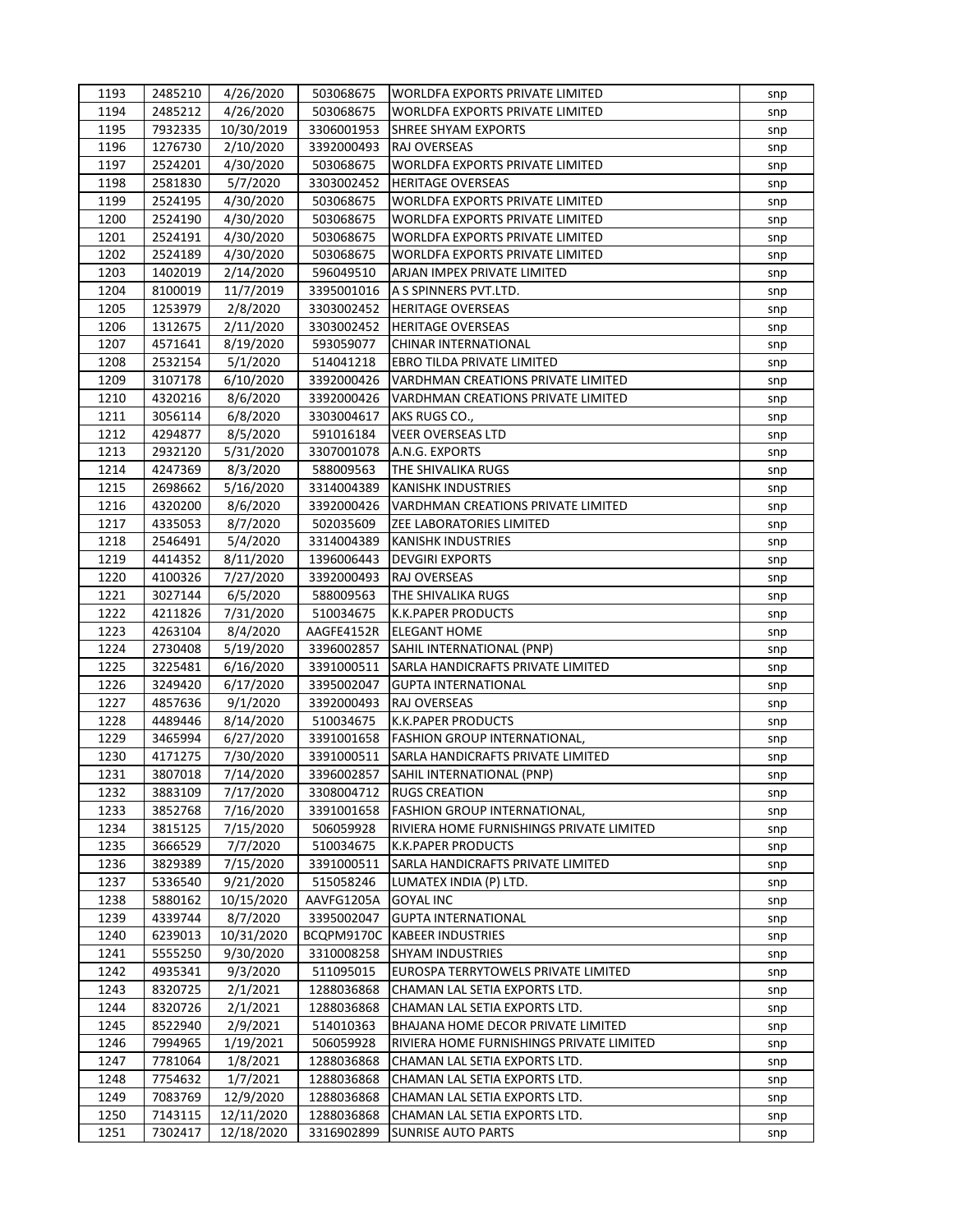| 1252 | 8645213            | 2/15/2021  | 3399001371 | <b>CROWN INTERNATIONAL</b>                      | snp        |
|------|--------------------|------------|------------|-------------------------------------------------|------------|
| 1253 | 7629995            | 1/2/2021   | 1288036868 | CHAMAN LAL SETIA EXPORTS LTD.                   | snp        |
| 1254 | 7591654            | 12/31/2020 | 3398001165 | VEER OIL & GENL.MILLS,                          | snp        |
| 1255 | 6962744            | 12/3/2020  | 3305004398 | <b>IMPERIAL EXPORT INDIA</b>                    | snp        |
| 1256 | 7063390            | 12/8/2020  | 3305004398 | <b>IMPERIAL EXPORT INDIA</b>                    | snp        |
| 1257 | 7166624            | 12/12/2020 | 507092741  | APIS INDIA LIMITED                              | snp        |
| 1258 | 6746302            | 11/24/2020 | 3008013996 | <b>SUN EXIM</b>                                 | snp        |
| 1259 | 7365517            | 12/21/2020 | 596034814  | ADHUNIK NIRYAT ISPAT LIMITED                    | snp        |
| 1260 | 6850655            | 11/28/2020 | 507092741  | APIS INDIA LIMITED                              | snp        |
| 1261 | 2034636            | 5/27/2021  | 1396006443 | <b>DEVGIRI EXPORTS</b>                          | snp        |
| 1262 | 6575489            | 11/16/2020 | 3309006239 | ROYAL HOME CREATIONS                            | snp        |
| 1263 | 6575518            | 11/16/2020 | 3309006239 | ROYAL HOME CREATIONS                            | snp        |
| 1264 | 6823470            | 11/27/2020 | 507092741  | APIS INDIA LIMITED                              | snp        |
| 1265 | 6848876            | 11/28/2020 | 505005204  | SULSON OVERSEAS PRIVATE LIMITED                 | snp        |
| 1266 | 6988818            | 12/4/2020  | 1288036868 | CHAMAN LAL SETIA EXPORTS LTD.                   | snp        |
| 1267 | 6645665            | 11/19/2020 | 3311003276 | SHREE LAXMI UDYOG                               | snp        |
| 1268 | 9020109            | 3/1/2021   | 3308004712 | <b>RUGS CREATION</b>                            | snp        |
| 1269 | 6924253            | 12/2/2020  | 1288036868 | CHAMAN LAL SETIA EXPORTS LTD.                   | snp        |
| 1270 | 6981885            | 12/4/2020  | 3306000442 | PEERLESS INTERNATIONAL                          | snp        |
| 1271 | 7086206            | 12/9/2020  | 3313005080 | <b>ZOYA HOME</b>                                | snp        |
|      |                    |            |            |                                                 |            |
| 1272 | 6999180            | 12/5/2020  | 511026986  | KOHINOOR SPECIALITY FOODS INDIA PRIVATE LIMITED | snp        |
| 1273 | 7081106            | 12/9/2020  | 3391000511 | SARLA HANDICRAFTS PRIVATE LIMITED               | snp        |
| 1274 | 6957012            | 12/3/2020  | 1288036868 | CHAMAN LAL SETIA EXPORTS LTD.                   | snp        |
| 1275 | 9166786            | 3/6/2021   | 1396006443 | <b>DEVGIRI EXPORTS</b>                          | snp        |
| 1276 | 1521973            | 5/3/2021   | 3392000493 | RAJ OVERSEAS                                    | snp        |
| 1277 | 1436070            | 4/28/2021  | 2288001305 | <b>IND SWIFT LIMITED</b>                        | snp        |
| 1278 | 9068342            | 3/3/2021   | 3308004712 | <b>RUGS CREATION</b>                            | snp        |
| 1279 | 7098277            | 12/9/2020  | 508034698  | S.N.J. TRADE LINK P.LTD                         | snp        |
| 1280 | 7012351            | 12/5/2020  | 1288036868 | CHAMAN LAL SETIA EXPORTS LTD.                   |            |
| 1281 | 6612175            | 11/18/2020 | 514041218  | EBRO TILDA PRIVATE LIMITED                      | snp        |
| 1282 | 6849956            | 11/28/2020 | 507092741  | APIS INDIA LIMITED                              | snp<br>snp |
| 1283 | 1521949            | 5/3/2021   | 3392000493 | RAJ OVERSEAS                                    | snp        |
| 1284 | 6956983            | 12/3/2020  | 1288036868 | CHAMAN LAL SETIA EXPORTS LTD.                   | snp        |
| 1285 | 7053058            | 12/8/2020  | 507092741  | APIS INDIA LIMITED                              | snp        |
|      |                    |            |            |                                                 |            |
| 1286 | 7105012            | 12/10/2020 | 511026986  | KOHINOOR SPECIALITY FOODS INDIA PRIVATE LIMITED | snp        |
| 1287 | 9012009            | 3/1/2021   | 589014641  | AVANTI OVERSEAS PRIVATE LIMITED                 |            |
| 1288 | 7082501            | 12/9/2020  | 3315002878 | THE METALS                                      | snp        |
| 1289 | 7080924            | 12/9/2020  | 507092741  | APIS INDIA LIMITED                              | snp        |
| 1290 | 7012793            |            | 1288036868 | CHAMAN LAL SETIA EXPORTS LTD.                   | snp        |
| 1291 | 9056725            | 12/5/2020  | 589014641  | AVANTI OVERSEAS PRIVATE LIMITED                 | snp        |
|      |                    | 3/2/2021   |            |                                                 | snp        |
| 1292 | 5527571            | 9/29/2020  | 1396006443 | <b>DEVGIRI EXPORTS</b>                          | snp        |
| 1293 | 6676785<br>7010959 | 11/21/2020 | 3312000572 | SHREE LAXMI THREADS                             | snp        |
| 1294 |                    | 12/5/2020  | 514041218  | EBRO TILDA PRIVATE LIMITED                      | snp        |
| 1295 | 6553190            | 11/13/2020 | 514041218  | EBRO TILDA PRIVATE LIMITED                      | snp        |
| 1296 | 8898884            | 2/24/2021  | 589014641  | AVANTI OVERSEAS PRIVATE LIMITED                 | snp        |
| 1297 | 7683795            | 1/5/2021   | 3307001078 | A.N.G. EXPORTS                                  | snp        |
| 1298 | 6892981            | 12/1/2020  | 515019771  | <b>INDOCAN HONEY PVT LTD</b>                    | snp        |
| 1299 | 6989179            | 12/4/2020  | 1288036868 | CHAMAN LAL SETIA EXPORTS LTD.                   | snp        |
| 1300 | 7065137            | 12/8/2020  | 1288036868 | CHAMAN LAL SETIA EXPORTS LTD.                   | snp        |
| 1301 | 1813333            | 5/17/2021  | 3392000493 | RAJ OVERSEAS                                    | snp        |
| 1302 | 6848964            | 11/28/2020 | 514041218  | EBRO TILDA PRIVATE LIMITED                      | snp        |
| 1303 | 7122536            | 12/10/2020 | 3313005080 | ZOYA HOME                                       | snp        |
| 1304 | 8966097            | 2/26/2021  | 514019786  | DREAM HOME CARPETS PRIVATE LIMITED              | snp        |
| 1305 | 6057337            | 10/23/2020 | 510034675  | <b>K.K.PAPER PRODUCTS</b>                       | snp        |
| 1306 | 1234753            | 4/20/2021  | 3392000426 | VARDHMAN CREATIONS PRIVATE LIMITED              | snp        |
| 1307 | 7931618            | 1/15/2021  | 3392000426 | VARDHMAN CREATIONS PRIVATE LIMITED              | snp        |
| 1308 | 1888616            | 5/20/2021  | 1396006443 | <b>DEVGIRI EXPORTS</b>                          | snp        |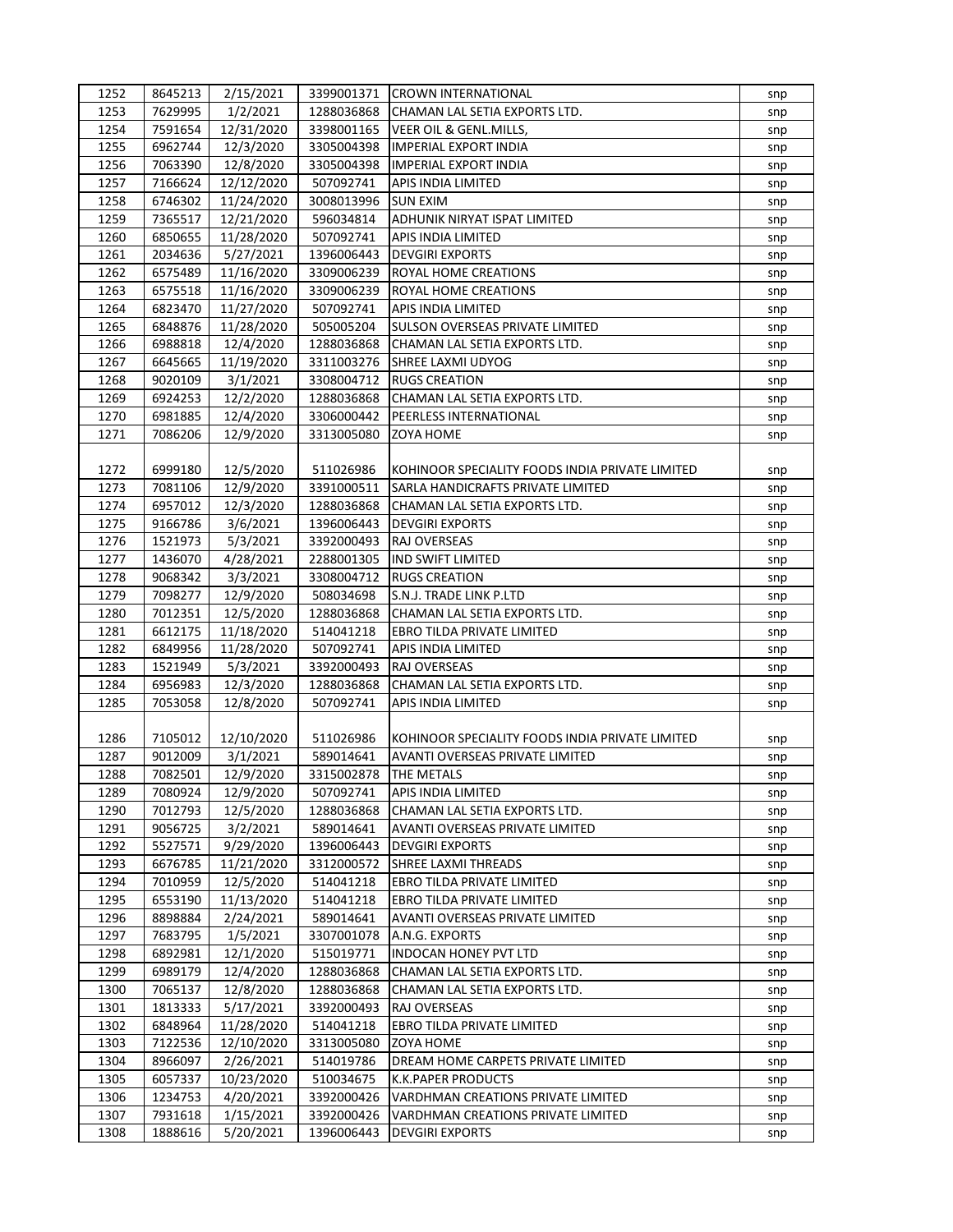| 1309 | 1889873 | 5/20/2021  |            | 1396006443   DEVGIRI EXPORTS                                    | snp |
|------|---------|------------|------------|-----------------------------------------------------------------|-----|
| 1310 | 9140525 | 3/5/2021   | 3316902899 | <b>SUNRISE AUTO PARTS</b>                                       | snp |
| 1311 | 9103309 | 3/4/2021   | 3395001016 | A S SPINNERS PRIVATE LIMITED                                    | snp |
| 1312 | 7676234 | 1/4/2021   | AFYPK2682P | <b>SHEEN TEX INDIA</b>                                          | snp |
| 1313 | 2256960 | 6/7/2021   | 588009563  | THE SHIVALIKA RUGS                                              | snp |
| 1314 | 2254972 | 6/7/2021   | 588009563  | THE SHIVALIKA RUGS                                              | snp |
| 1315 | 2267937 | 6/7/2021   | 388078375  | ALLANASONS PRIVATE LIMITED                                      | snp |
| 1316 | 7663434 | 1/4/2021   | 3306000442 | PEERLESS INTERNATIONAL                                          | snp |
| 1317 | 8456576 | 2/6/2021   | 3397002346 | <b>SHARAD EXPORTS</b>                                           | snp |
| 1318 | 7928668 | 1/15/2021  | 3397002346 | <b>SHARAD EXPORTS</b>                                           | snp |
| 1319 | 1991520 | 5/25/2021  | 3391000511 | SARLA HANDICRAFTS PRIVATE LIMITED                               | snp |
| 1320 | 8399890 | 2/4/2021   | 501057986  | PACHRANGA INTERNATIONAL PVT.LTD.                                | snp |
| 1321 | 9976402 | 4/8/2021   | 1288036868 | CHAMAN LAL SETIA EXPORTS LIMITED                                | snp |
| 1322 | 1008404 | 4/9/2021   | 3392000493 | RAJ OVERSEAS                                                    | snp |
| 1323 | 7654508 | 1/4/2021   | 3308004712 | <b>RUGS CREATION</b>                                            | snp |
| 1324 | 2163595 | 6/2/2021   | 588001503  | HINDUSTAN TIN WORKS LTD.                                        | snp |
| 1325 | 9847696 | 4/2/2021   | 3392000493 | RAJ OVERSEAS                                                    | snp |
| 1326 | 6439098 | 11/9/2020  | 2288001305 | <b>IND SWIFT LIMITED</b>                                        | snp |
| 1327 | 9900375 | 4/5/2021   | 588009563  | THE SHIVALIKA RUGS                                              | snp |
| 1328 | 8007018 | 1/19/2021  | 596034814  | ADHUNIK NIRYAT ISPAT LIMITED                                    | snp |
| 1329 | 1660128 | 5/8/2021   | 502035609  | <b>ZEE LABORATORIES LIMITED</b>                                 | snp |
| 1330 | 1438529 | 4/28/2021  | 3392000426 | VARDHMAN CREATIONS PRIVATE LIMITED                              | snp |
| 1331 | 6922277 | 12/2/2020  | 3399000341 | SPARTAN TRENDS INC.                                             | snp |
| 1332 | 6763156 | 11/25/2020 | 3305002131 | SHREE GIRNAR TEXTILES                                           | snp |
| 1333 | 2268576 | 6/7/2021   | 1288036868 | CHAMAN LAL SETIA EXPORTS LIMITED                                | snp |
| 1334 | 8256700 | 1/29/2021  | 594011183  | <b>ANK EXPORTS</b>                                              | snp |
| 1335 | 2304439 | 6/9/2021   | 3395002047 | <b>GUPTA INTERNATIONAL</b>                                      |     |
| 1336 | 2383635 |            | 3391000511 | SARLA HANDICRAFTS PRIVATE LIMITED                               | snp |
| 1337 | 2315275 | 6/12/2021  | 588009563  |                                                                 | snp |
|      |         | 6/9/2021   |            | THE SHIVALIKA RUGS                                              | snp |
| 1338 | 8951125 | 2/26/2021  | 1396006443 | <b>DEVGIRI EXPORTS</b>                                          | snp |
| 1339 | 2143669 | 6/1/2021   | 1396006443 | <b>DEVGIRI EXPORTS</b>                                          | snp |
| 1340 | 6028303 | 10/22/2020 | 3395002047 | <b>GUPTA INTERNATIONAL</b><br>SARLA HANDICRAFTS PRIVATE LIMITED | snp |
| 1341 | 1148709 | 4/16/2021  | 3391000511 |                                                                 | snp |
| 1342 | 1319717 | 4/23/2021  | 3395002047 | <b>GUPTA INTERNATIONAL</b>                                      | snp |
| 1343 | 1350381 | 4/24/2021  | 3395003094 | <b>CHETNA EXPORTS</b>                                           | snp |
| 1344 | 6243410 | 10/31/2020 | 3305003308 | SAHIB INTERNATIONAL                                             | snp |
| 1345 | 6069592 | 10/23/2020 | 3301000711 | SHAKTIMAN RUB ROLLS PVT LTD                                     | snp |
| 1346 | 6099068 | 10/24/2020 | 3392000426 | VARDHMAN CREATIONS PRIVATE LIMITED                              | snp |
| 1347 | 6252049 | 10/31/2020 | 3315006741 | <b>CONCEPT CREATIONS GROUP</b>                                  | snp |
| 1348 | 6042042 | 10/22/2020 | 3308004712 | <b>RUGS CREATION</b>                                            | snp |
| 1349 | 6406427 | 11/7/2020  | 3311007409 | MITTAL OVERSEAS INDIA                                           | snp |
| 1350 | 6507512 | 11/11/2020 | 2204004791 | <b>BROHAWK EXPORTS,</b>                                         | snp |
| 1351 | 6166018 | 10/28/2020 | 3396003497 | GOLDEN TERRY TOWEL PVT.LTD.                                     | snp |
| 1352 | 6279160 | 11/2/2020  | 3391000511 | SARLA HANDICRAFTS PRIVATE LIMITED                               | snp |
| 1353 | 6402375 | 11/7/2020  | 3395002047 | <b>GUPTA INTERNATIONAL</b>                                      | snp |
| 1354 | 2398810 | 6/14/2021  | 3308004712 | <b>RUGS CREATION</b>                                            | snp |
| 1355 | 7975202 | 1/18/2021  | 501049185  | <b>ZEE LABORATORIES</b>                                         | snp |
| 1356 | 8934312 | 2/25/2021  | 596034814  | ADHUNIK NIRYAT ISPAT LIMITED                                    | snp |
| 1357 | 8105984 | 1/23/2021  | 3300001790 | AAYNA OVERSEAS                                                  | snp |
| 1358 | 2142975 | 6/1/2021   | 589035533  | <b>SHYAM EXPORTS</b>                                            | snp |
| 1359 | 6691096 | 11/21/2020 | 3396003497 | <b>GOLDEN TERRY TOWEL PVT.LTD.</b>                              | snp |
| 1360 | 6540461 | 11/12/2020 | 2209005434 | VISHWAS TUBES INDIA LTD.,                                       | snp |
| 1361 | 6250182 | 10/31/2020 | 589014641  | AVANTI OVERSEAS PVT LTD                                         | snp |
| 1362 | 8476048 | 2/8/2021   | 3308004712 | <b>RUGS CREATION</b>                                            | snp |
| 1363 | 8516592 | 2/9/2021   | 1306004390 | SUTLEJ TEXTILES AND INDUSTRIES LIMITED                          | snp |
| 1364 | 8003208 | 1/19/2021  | 1288036868 | CHAMAN LAL SETIA EXPORTS LTD.                                   | snp |
| 1365 | 9976651 | 4/8/2021   | 1288036868 | CHAMAN LAL SETIA EXPORTS LIMITED                                | snp |
| 1366 | 1326385 | 4/23/2021  | 3315007217 | <b>INDESIGN RUGS AND CARPETS</b>                                | snp |
| 1367 | 8256987 | 1/29/2021  | 3308004712 | <b>RUGS CREATION</b>                                            | snp |
|      |         |            |            |                                                                 |     |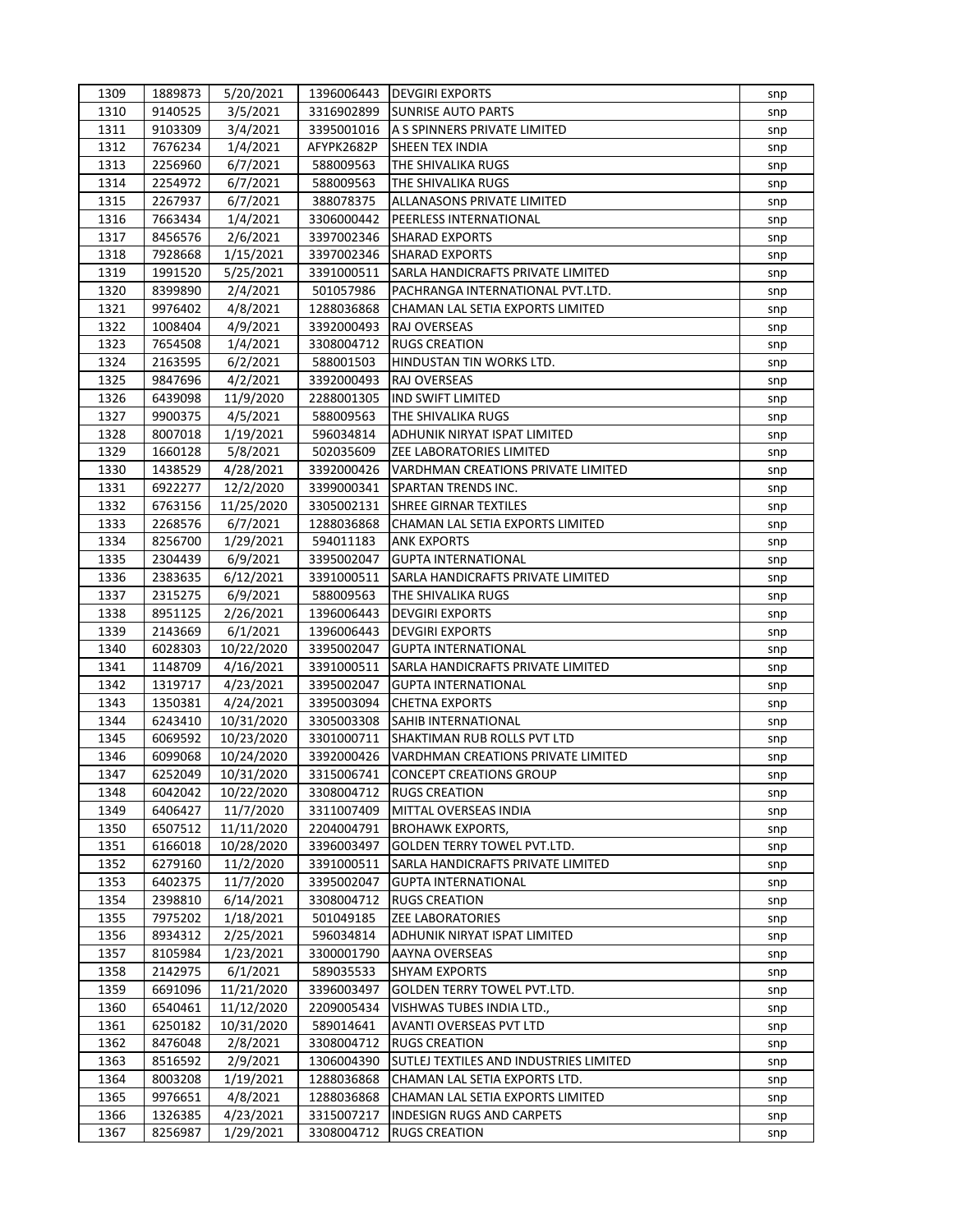| 1368 | 6988817 | 12/4/2020               | 1288036868              | CHAMAN LAL SETIA EXPORTS LTD.                  | snp |
|------|---------|-------------------------|-------------------------|------------------------------------------------|-----|
| 1369 | 1402209 | 4/27/2021               | 3395002047              | <b>GUPTA INTERNATIONAL</b>                     | snp |
| 1370 | 9241454 | 3/10/2021               | AFYPK2682P              | SHEEN TEX INDIA                                | snp |
| 1371 | 9171557 | 3/6/2021                | 3300002541              | <b>TEXTILE WORLD</b>                           | snp |
| 1372 | 9576732 | 3/23/2021               | AFYPK2682P              | SHEEN TEX INDIA                                | snp |
| 1373 | 1368103 | 4/26/2021               | 3399001371              | <b>CROWN INTERNATIONAL</b>                     | snp |
| 1374 | 1369332 | 4/26/2021               | 3399001371              | <b>CROWN INTERNATIONAL</b>                     | snp |
| 1375 | 7340626 | 12/20/2020              | 3395001016              | A S SPINNERS PVT.LTD.                          | snp |
| 1376 | 9065707 | 3/3/2021                | 3312000572              | SHREE LAXMI THREADS                            | snp |
| 1377 | 9166003 | 3/6/2021                | 3395002047              | <b>GUPTA INTERNATIONAL</b>                     | snp |
| 1378 | 6968303 | 12/4/2020               | 2209005434              | VISHWAS TUBES INDIA LTD.,                      | snp |
| 1379 | 3272059 | 7/21/2021               | 390016390               | <b>MARUDHAR FASHIONS</b>                       | snp |
| 1380 | 8237797 | 1/29/2021               | 588001503               | HINDUSTAN TIN WORKS LTD.                       | snp |
| 1381 | 8239853 | 1/29/2021               | 3303004617              | AKS RUGS CO.,                                  | snp |
| 1382 | 8568132 | 2/11/2021               | 388078375               | ALLANASONS PRIVATE LIMITED                     | snp |
| 1383 | 7915514 | 1/15/2021               | BCQPM9170C              | <b>KABEER INDUSTRIES</b>                       | snp |
| 1384 | 7511108 | 12/28/2020              | CLYPK9557R              | <b>DEVOM INDIA</b>                             | snp |
| 1385 | 7519955 | 12/28/2020              | 3317500531              | DAYAL OVERSEAS                                 | snp |
| 1386 | 3094298 | 7/13/2021               | 3391000317              | <b>KOHINOOR CARPETS</b>                        | snp |
| 1387 | 3094300 | 7/13/2021               | 3391000317              | <b>KOHINOOR CARPETS</b>                        | snp |
| 1388 | 3094315 | 7/13/2021               | 3391000317              | <b>KOHINOOR CARPETS</b>                        | snp |
| 1389 | 3094312 | 7/13/2021               | 3391000317              | <b>KOHINOOR CARPETS</b>                        | snp |
| 1390 | 3094304 | 7/13/2021               | 3391000317              | <b>KOHINOOR CARPETS</b>                        | snp |
| 1391 | 3093998 | 7/13/2021               | 3391000317              | KOHINOOR CARPETS                               | snp |
| 1392 | 3093997 | 7/13/2021               | 3391000317              | <b>KOHINOOR CARPETS</b>                        | snp |
| 1393 | 1979455 | 5/25/2021               | 598029419               | MASU INTERNATIONAL PRODUCTS                    | snp |
|      |         |                         |                         |                                                |     |
| 1394 | 2333427 | 6/10/2021               | AAICC6418K              | CROWN INTERNATIONAL TEXTILES PRIVATE LIMITED   | snp |
| 1395 | 2000125 | 5/26/2021               | 588001503               | HINDUSTAN TIN WORKS LTD.                       | snp |
| 1396 | 2084766 | 5/29/2021               | 501049185               | <b>ZEE LABORATORIES</b>                        | snp |
| 1397 | 8655853 | 2/15/2021               | 3306000621              | <b>BABA FABRICS</b>                            | snp |
| 1398 | 8401045 | 2/4/2021                | 1288036868              | CHAMAN LAL SETIA EXPORTS LIMITED               | snp |
| 1399 | 7391175 | 12/22/2020              | 3315006741              | <b>CONCEPT CREATIONS GROUP</b>                 | snp |
| 1400 | 6850013 | 11/28/2020              | 507092741               | APIS INDIA LIMITED                             | snp |
| 1401 | 6865039 | 11/30/2020              | 1288036868              | CHAMAN LAL SETIA EXPORTS LTD.                  | snp |
| 1402 | 7311597 | 12/18/2020              | 505005204               | SULSON OVERSEAS PRIVATE LIMITED                |     |
| 1403 | 8576058 | 2/11/2021               | 501057986               | PACHRANGA INTERNATIONAL PVT.LTD.               | snp |
| 1404 |         |                         |                         |                                                | snp |
|      | 7269937 | 12/17/2020<br>2/26/2021 | 588009563               | THE SHIVALIKA RUGS<br><b>HERITAGE OVERSEAS</b> | snp |
| 1405 | 8938843 |                         | 3303002452<br>501049185 | <b>ZEE LABORATORIES</b>                        | snp |
| 1406 | 8544592 | 2/10/2021               |                         | <b>K.K.PAPER PRODUCTS</b>                      | snp |
| 1407 | 7120203 | 12/10/2020              | 510034675               |                                                | snp |
| 1408 | 7194859 | 12/14/2020              | 3303005524              | <b>RUG TEX</b>                                 | snp |
| 1409 | 7610413 | 12/31/2020              | 507092741               | APIS INDIA LIMITED                             | snp |
| 1410 | 8455425 | 2/6/2021                | 3391000511              | SARLA HANDICRAFTS PRIVATE LIMITED              | snp |
| 1411 | 8780103 | 2/19/2021               | 3304002529              | <b>BALA JI INDS.</b>                           | snp |
| 1412 | 1889900 | 5/20/2021               | 1396006443              | <b>DEVGIRI EXPORTS</b>                         | snp |
| 1413 | 2686813 | 6/25/2021               | AAWFB3335M              | BETTERSLEEP SOLUTIONS LLP                      | snp |
| 1414 | 2659634 | 6/24/2021               | AAWFB3335M              | <b>BETTERSLEEP SOLUTIONS LLP</b>               | snp |
| 1415 | 8781657 | 2/19/2021               | AAWFB3335M              | <b>BETTERSLEEP SOLUTIONS LLP</b>               | snp |
| 1416 | 8795740 | 2/20/2021               | 512019932               | SHRI NATHJI OVERSEAS                           | snp |
| 1417 | 1998163 | 5/25/2021               | 3317503688              | <b>FARMBURG AGRO</b>                           | snp |
| 1418 | 2496662 | 6/17/2021               | AAFCI9686J              | INDOAFRI INDUSTRIES PRIVATE LIMITED            | snp |
| 1419 | 2070719 | 5/28/2021               | 516977130               | M.N.T ENTERPRISES                              | snp |
| 1420 | 3240960 | 7/19/2021               | 3391000511              | SARLA HANDICRAFTS PRIVATE LIMITED              | snp |
| 1421 | 2469445 | 6/16/2021               | AAWFB3335M              | <b>BETTERSLEEP SOLUTIONS LLP</b>               | snp |
| 1422 | 3007900 | 7/9/2021                | 1396006443              | <b>DEVGIRI EXPORTS</b>                         | snp |
| 1423 | 2605156 | 6/22/2021               | AAWFB3335M              | <b>BETTERSLEEP SOLUTIONS LLP</b>               | snp |
| 1424 | 2633914 | 6/23/2021               | AAWFB3335M              | <b>BETTERSLEEP SOLUTIONS LLP</b>               | snp |
| 1425 | 2619639 | 6/23/2021               |                         | AAWFB3335M BETTERSLEEP SOLUTIONS LLP           | snp |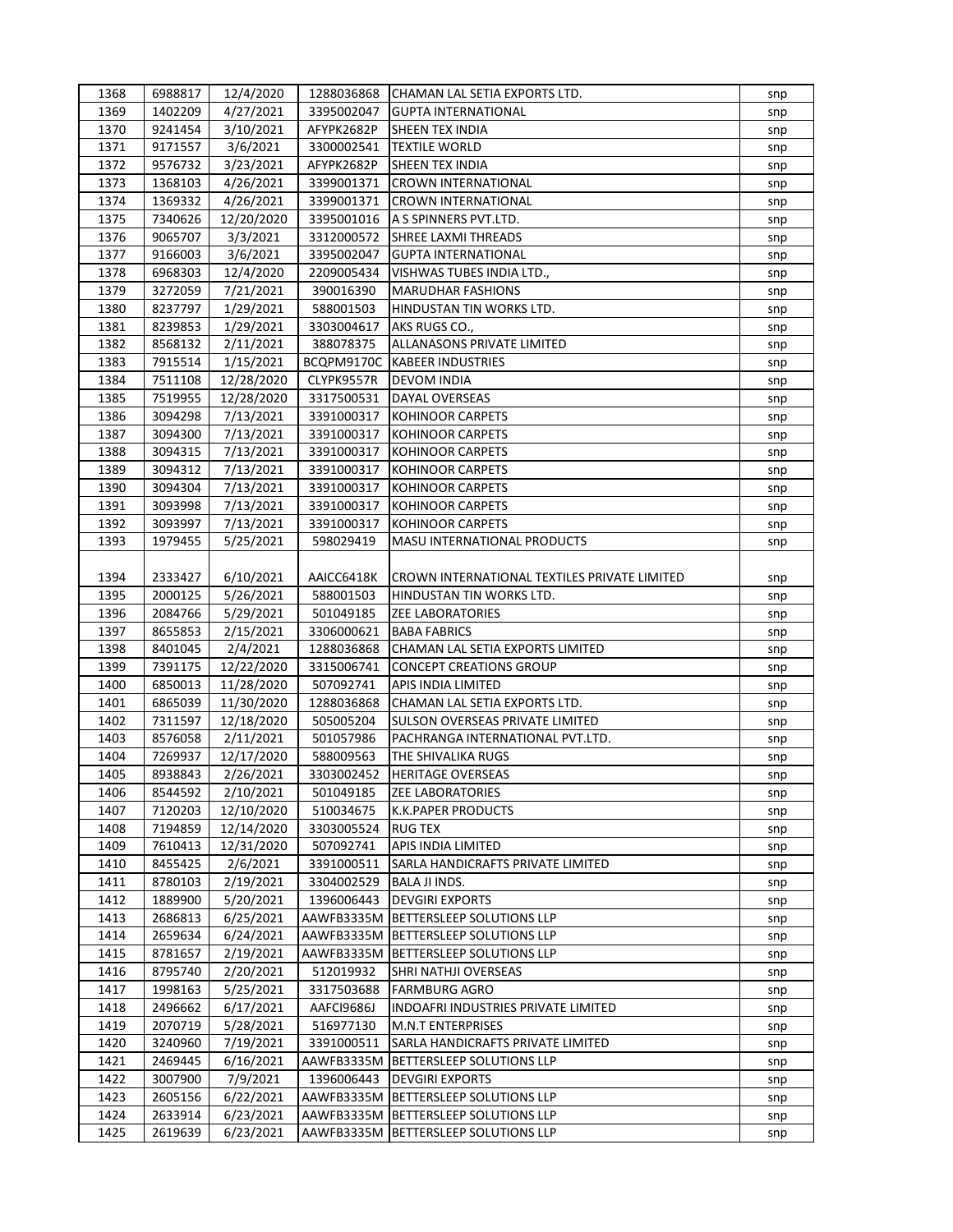| 1426 | 8803616            | 2/20/2021  | 388078375              | <b>ALLANASONS PRIVATE LIMITED</b>                 | snp |
|------|--------------------|------------|------------------------|---------------------------------------------------|-----|
| 1427 | 6252739            | 10/31/2020 | 507092741              | APIS INDIA LIMITED                                | snp |
| 1428 | 2017118            | 5/26/2021  | AAWFB3335M             | <b>BETTERSLEEP SOLUTIONS LLP</b>                  | snp |
| 1429 | 2689511            | 6/25/2021  | AAWFB3335M             | <b>BETTERSLEEP SOLUTIONS LLP</b>                  | snp |
| 1430 | 2602889            | 6/22/2021  | AAWFB3335M             | BETTERSLEEP SOLUTIONS LLP                         | snp |
| 1431 | 2631795            | 6/23/2021  | AAWFB3335M             | <b>BETTERSLEEP SOLUTIONS LLP</b>                  | snp |
| 1432 | 7122818            | 12/10/2020 | 3302001622             | OSWAL PUMPS LIMITED                               | snp |
| 1433 | 7414479            | 12/23/2020 | ABOFA3316N             | AMAR SINGH AND SONS TREE NUTS LLP                 | snp |
| 1434 | 3007880            | 7/9/2021   | 1396006443             | <b>DEVGIRI EXPORTS</b>                            | snp |
| 1435 | 8195712            | 1/27/2021  | 3313003508             | <b>PARAS TEXTILES</b>                             | snp |
|      |                    |            |                        |                                                   |     |
| 1436 | 2830245            | 7/1/2021   | AAICC6418K             | CROWN INTERNATIONAL TEXTILES PRIVATE LIMITED      | snp |
| 1437 | 1796704            | 5/15/2021  | 514041218              | <b>EBRO TILDA PRIVATE LIMITED</b>                 | snp |
| 1438 | 2775762            | 6/29/2021  | 501024131              | YATI OVERSEAS PRIVATE LIMITED                     | snp |
| 1439 | 2539402            | 6/19/2021  | AATFK6751D             | <b>KRISHNA TEXTILES</b>                           | snp |
| 1440 | 9404790            | 3/16/2021  | 3396002423             | BERI UDYOG PRIVATE LIMITED                        | snp |
| 1441 | 8651564            | 2/15/2021  | 3316902201             | <b>SUBHASH STEELS</b>                             |     |
| 1442 |                    | 6/22/2021  |                        | RIVIERA HOME FURNISHINGS PRIVATE LIMITED          | snp |
| 1443 | 2590913<br>2541580 |            | 506059928<br>506059928 | RIVIERA HOME FURNISHINGS PRIVATE LIMITED          | snp |
| 1444 |                    | 6/19/2021  |                        |                                                   | snp |
|      | 8515158            | 2/9/2021   | 3300001790             | AAYNA OVERSEAS                                    | snp |
| 1445 | 8150910            | 1/25/2021  | 515075451              | WARMER WORLD LLP                                  | snp |
| 1446 | 6419971            | 11/7/2020  | 510011896              | H.R.EXPORTS PVT.LTD.,                             | snp |
| 1447 | 2455786            | 6/16/2021  | AAFCI9686J             | INDOAFRI INDUSTRIES PRIVATE LIMITED               | snp |
| 1448 | 2894615            | 7/4/2021   | 3395001016             | A S SPINNERS PRIVATE LIMITED                      | snp |
| 1449 | 2894502            | 7/4/2021   | 3395001016             | A S SPINNERS PRIVATE LIMITED                      | snp |
| 1450 | 8354286            | 2/2/2021   | 510074588              | JAVI HOME PRIVATE LIMITED                         | snp |
| 1451 | 8350855            | 2/2/2021   | 1288036868             | CHAMAN LAL SETIA EXPORTS LTD.                     | snp |
| 1452 | 8351100            | 2/2/2021   | 1288036868             | CHAMAN LAL SETIA EXPORTS LTD.                     | snp |
| 1453 | 8026578            | 1/20/2021  | 1288036868             | CHAMAN LAL SETIA EXPORTS LTD.                     | snp |
| 1454 | 7951829            | 1/16/2021  | 3391000511             | SARLA HANDICRAFTS PRIVATE LIMITED                 | snp |
| 1455 | 2614560            | 6/23/2021  | 3392000493             | RAJ OVERSEAS                                      | snp |
| 1456 | 2614632            | 6/23/2021  | 3392000493             | RAJ OVERSEAS                                      | snp |
| 1457 | 3133392            | 7/14/2021  | 3313004059             | PARVEEN WOOLLEN & SPINNING MILLS                  | snp |
| 1458 | 3179590            | 7/16/2021  | 3396002237             | BALDEV WOOLLEN INTERNATIONAL                      | snp |
|      |                    |            |                        |                                                   |     |
| 1459 | 2568973            | 6/21/2021  | AAICC6418K             | CROWN INTERNATIONAL TEXTILES PRIVATE LIMITED      | snp |
| 1460 | 2774457            | 6/29/2021  | 3303002452             | <b>HERITAGE OVERSEAS</b>                          | snp |
| 1461 | 2774480            | 6/29/2021  | 3303002452             | <b>HERITAGE OVERSEAS</b>                          | snp |
| 1462 | 2631137            | 6/23/2021  | EMCPS7639D             | <b>TRIMURTI SPORTS</b>                            | snp |
| 1463 | 2808635            | 6/30/2021  | 3303002452             | <b>HERITAGE OVERSEAS</b>                          | snp |
| 1464 | 2808293            | 6/30/2021  | 3303002452             | <b>HERITAGE OVERSEAS</b>                          | snp |
| 1465 | 2603847            | 6/22/2021  | 3312001480             | SHAHI EXPORTS                                     | snp |
| 1466 | 2576413            | 6/21/2021  | 3315004595             | RAJ TEXTILE                                       | snp |
| 1467 | 2808662            | 6/30/2021  | 3303002452             | <b>HERITAGE OVERSEAS</b>                          | snp |
| 1468 | 2654678            | 6/24/2021  | AAFCI7999J             | INDI RUGS PRIVATE LIMITED                         | snp |
| 1469 | 3049263            | 7/11/2021  | 3395003094             | <b>CHETNA EXPORTS</b>                             | snp |
| 1470 | 7512469            | 12/28/2020 | 3313004636             | <b>KANSALS CREATION</b>                           | snp |
| 1471 | 7513692            | 12/28/2020 | 3313004636             | <b>KANSALS CREATION</b>                           | snp |
| 1472 | 7527029            | 12/29/2020 | 3310003124             | SUNSHINE INTERNATIONAL                            | snp |
| 1473 | 7555824            | 12/30/2020 | CLYPK9557R             | <b>DEVOM INDIA</b>                                | snp |
| 1474 | 3016042            | 7/9/2021   | 1396006443             | <b>DEVGIRI EXPORTS</b>                            | snp |
| 1475 | 3018651            | 7/9/2021   | 1396006443             | <b>DEVGIRI EXPORTS</b>                            | snp |
| 1476 | 7418476            | 12/23/2020 | 3314004389             | KANISHK INDUSTRIES                                | snp |
|      |                    |            |                        |                                                   |     |
| 1477 | 7162092            | 12/12/2020 | 510080481              | TROPICAL INDUSTRIES INTERNATIONAL PRIVATE LIMITED | snp |
| 1478 | 3398071            | 7/26/2021  | 3300001790             | AAYNA OVERSEAS                                    | snp |
| 1479 | 2314601            | 6/9/2021   | 2210001854             | KNAM MARKETING PRIVATE LIMITED                    | snp |
| 1480 | 8964826            | 2/26/2021  | 2403004901             | D M L EXIM PRIVATE LIMITED                        | snp |
| 1481 | 8964979            | 2/26/2021  | 2403004901             | D M L EXIM PRIVATE LIMITED                        | snp |
|      |                    |            |                        |                                                   |     |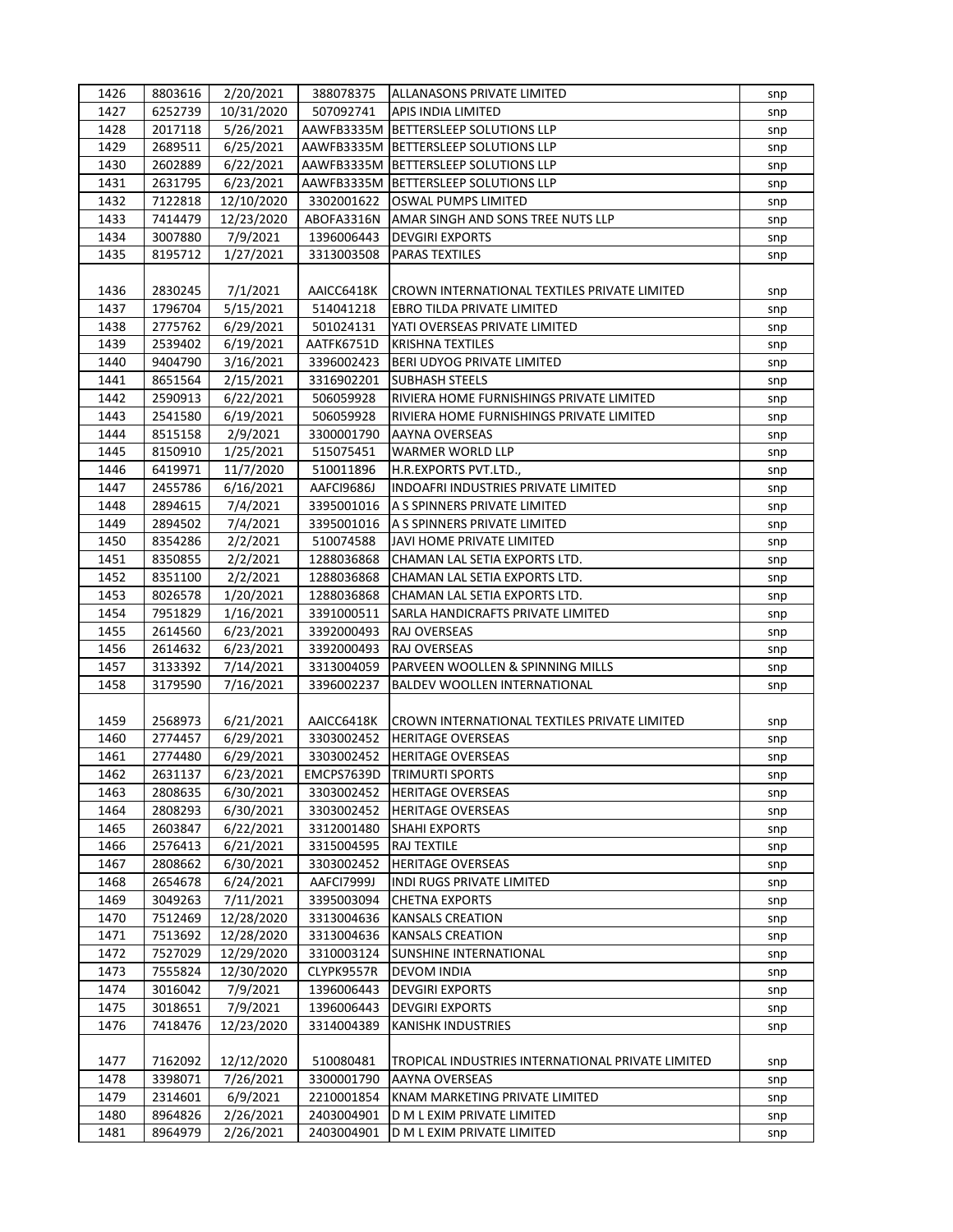| 1482 | 3178722 | 7/16/2021  | 505005204  | <b>SULSON OVERSEAS PRIVATE LIMITED</b>          | snp    |
|------|---------|------------|------------|-------------------------------------------------|--------|
| 1483 | 3211500 | 7/17/2021  | 1396006443 | <b>DEVGIRI EXPORTS</b>                          | snp    |
|      |         |            |            |                                                 |        |
| 1484 | 9748488 | 3/30/2021  | 511026986  | KOHINOOR SPECIALITY FOODS INDIA PRIVATE LIMITED | snp    |
| 1485 | 3007928 | 7/9/2021   | 1396006443 | <b>DEVGIRI EXPORTS</b>                          | snp    |
| 1486 | 7312197 | 12/18/2020 | 3395003078 | <b>SEVEN SEAS EXPORTERS</b>                     | snp    |
| 1487 | 1101435 | 4/14/2021  | 502035609  | ZEE LABORATORIES LIMITED                        | snp    |
| 1488 | 9871421 | 4/3/2021   | 3396002237 | <b>BALDEV WOOLLEN INTERNATIONAL</b>             |        |
|      |         |            |            |                                                 | snp    |
| 1489 | 9981986 | 4/8/2021   | 3304002529 | BALA JI INDS.                                   | snp    |
| 1490 | 9473030 | 3/19/2021  | 3303002789 | <b>ARTEX HOME FASHIONS</b>                      | snp    |
|      |         |            |            |                                                 |        |
| 1491 | 2208775 | 6/4/2021   | AAICC6418K | CROWN INTERNATIONAL TEXTILES PRIVATE LIMITED    | snp    |
|      |         |            |            |                                                 |        |
| 1492 | 2325286 | 6/10/2021  | AAICC6418K | CROWN INTERNATIONAL TEXTILES PRIVATE LIMITED    | snp    |
| 1493 | 3224893 | 7/19/2021  | 3300001790 | AAYNA OVERSEAS                                  | snp    |
| 1494 | 3203202 | 7/17/2021  | 1288036868 | CHAMAN LAL SETIA EXPORTS LIMITED                | snp    |
| 1495 | 3203400 | 7/17/2021  | 388078375  | ALLANASONS PRIVATE LIMITED                      | snp    |
| 1496 | 3077027 | 7/12/2021  | 1396006443 | <b>DEVGIRI EXPORTS</b>                          | snp    |
|      |         |            |            | SINGHANIA ALU FOIL CONTAINERS MANUFACTURING     |        |
| 1497 | 3413796 | 7/27/2021  | 506046231  | <b>COMPAN</b>                                   | snp    |
| 1498 | 7533976 | 12/29/2020 | 3314003285 | <b>STAR EXPORTS</b>                             | snp    |
|      |         |            |            |                                                 |        |
| 1499 | 6840065 | 11/28/2020 | 511026986  | KOHINOOR SPECIALITY FOODS INDIA PRIVATE LIMITED | snp    |
| 1500 | 7435235 | 12/24/2020 | 588009563  | THE SHIVALIKA RUGS                              | snp    |
| 1501 | 7568997 | 12/30/2020 | AAPFT0572R | THREE HANDS CORPORATION                         |        |
| 1502 | 9924681 | 4/6/2021   | 501049185  | <b>ZEE LABORATORIES</b>                         | snp    |
|      |         |            |            |                                                 | snp    |
| 1503 | 8560832 | 2/11/2021  | 501049185  | <b>ZEE LABORATORIES</b>                         | snp    |
| 1504 | 2919754 | 7/5/2021   | 1396006443 | <b>DEVGIRI EXPORTS</b>                          | snp    |
| 1505 | 3007693 | 7/9/2021   | 1396006443 | <b>DEVGIRI EXPORTS</b>                          | snp    |
| 1506 | 7666614 | 1/4/2021   | 503051497  | LDDN IMPEX                                      | snp    |
| 1507 | 6125455 | 10/27/2020 | 3301002790 | SHIVAM INTERNATIONAL                            | snp    |
|      |         |            |            |                                                 |        |
| 1508 | 4753996 | 5/9/2018   | 588065153  | HINDUSTAN SYRINGES AND MEDICAL DEVICES LTD      | piyala |
|      |         |            |            |                                                 |        |
| 1509 | 4753977 | 5/9/2018   | 588065153  | HINDUSTAN SYRINGES AND MEDICAL DEVICES LTD      | piyala |
|      |         |            |            |                                                 |        |
| 1510 | 4754007 | 5/9/2018   | 588065153  | HINDUSTAN SYRINGES AND MEDICAL DEVICES LTD      | piyala |
|      |         |            |            |                                                 |        |
| 1511 | 4754039 | 5/9/2018   | 588065153  | HINDUSTAN SYRINGES AND MEDICAL DEVICES LTD      | piyala |
|      |         |            |            |                                                 |        |
| 1512 | 4754019 | 5/9/2018   | 588065153  | HINDUSTAN SYRINGES AND MEDICAL DEVICES LTD      | piyala |
|      |         |            |            |                                                 |        |
| 1513 | 4754047 | 5/9/2018   | 588065153  | HINDUSTAN SYRINGES AND MEDICAL DEVICES LTD      | piyala |
| 1514 | 5138092 | 5/26/2018  | 2996002148 | RAJAN OVERSEAS INC.,                            | piyala |
| 1515 | 5918084 | 6/30/2018  | 510073034  | CENTEX INTERNATIONAL PVT LTD                    | piyala |
| 1516 | 5160356 | 5/28/2018  | 501036636  | SARITA HANDA EXPORTS PVT LTD                    | piyala |
| 1517 | 5129662 |            | 588014133  | MAHAJAN OVERSEAS PRIVATE LIMITED                | piyala |
|      |         | 5/26/2018  |            |                                                 |        |
| 1518 | 5932631 | 6/30/2018  | 589053850  | TRINITY TOUCH PVT.LTD.                          | piyala |
| 1519 | 5899046 | 6/29/2018  | 588045055  | ORIENT CRAFT LIMITED                            | piyala |
| 1520 | 5930676 | 6/30/2018  | 502049707  | WEAR WELL INDIA PVT. LTD.,                      | piyala |
| 1521 | 4894859 | 5/16/2018  | 589053850  | TRINITY TOUCH PVT.LTD.                          | piyala |
|      |         |            |            |                                                 |        |
| 1522 | 4321357 | 4/19/2018  | 588065153  | HINDUSTAN SYRINGES AND MEDICAL DEVICES LTD      | piyala |
| 1523 | 4536294 | 4/28/2018  | 1004000570 | CLASSIC CONCEPTS HOME INDIA PVT.LTD             | piyala |
| 1524 | 4489347 | 4/27/2018  | 501036636  | SARITA HANDA EXPORTS PVT LTD                    | piyala |
| 1525 | 4495490 | 4/27/2018  | 1004000570 | CLASSIC CONCEPTS HOME INDIA PVT.LTD             | piyala |
| 1526 | 4495536 | 4/27/2018  | 1004000570 | CLASSIC CONCEPTS HOME INDIA PVT.LTD             | piyala |
| 1527 | 4510090 | 4/27/2018  | 1004000570 | CLASSIC CONCEPTS HOME INDIA PVT.LTD             | piyala |
| 1528 | 4535563 | 4/28/2018  | 1004000570 | CLASSIC CONCEPTS HOME INDIA PVT.LTD             | piyala |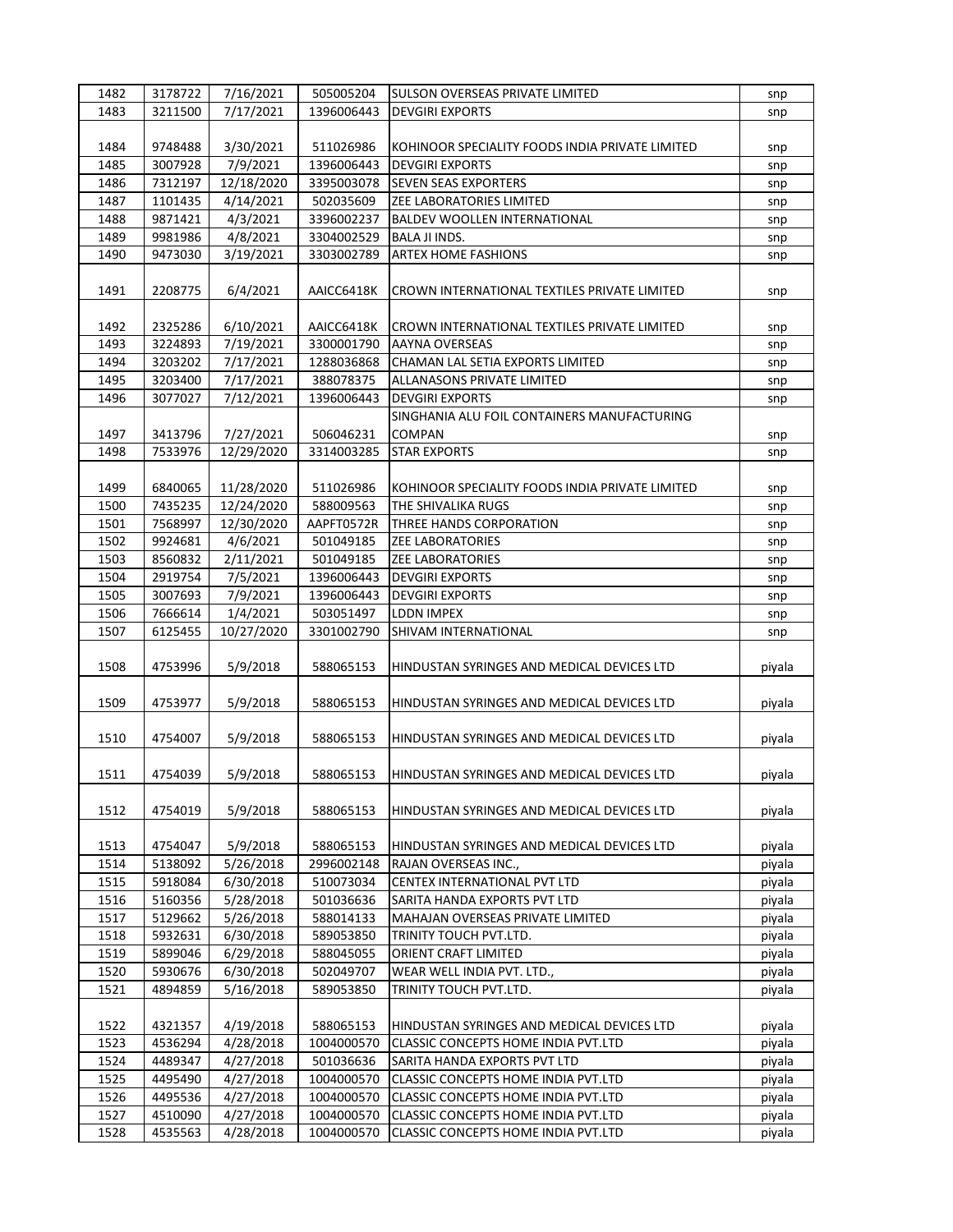| 1529 | 4518122 | 4/28/2018              | 1004000570 | <b>CLASSIC CONCEPTS HOME INDIA PVT.LTD</b> | piyala |
|------|---------|------------------------|------------|--------------------------------------------|--------|
| 1530 | 4518408 | 4/28/2018              | 1004000570 | <b>CLASSIC CONCEPTS HOME INDIA PVT.LTD</b> | piyala |
|      |         |                        |            |                                            |        |
| 1531 | 4523567 | 4/28/2018              | 588004278  | GYANESHWAR SARAN SUDESHWAR SARAN & CO.     | piyala |
| 1532 | 4535905 | 4/28/2018              | 1004000570 | CLASSIC CONCEPTS HOME INDIA PVT.LTD        | piyala |
| 1533 | 4517164 | 4/28/2018              | 1004000570 | CLASSIC CONCEPTS HOME INDIA PVT.LTD        | piyala |
| 1534 | 5997829 | 7/4/2018               | 507040635  | KAVSET EXPORTS PVT.LTD.                    | piyala |
| 1535 | 5993535 | 7/3/2018               | 2993001221 | A.C. BROTHERS                              | piyala |
| 1536 | 6572464 | 7/31/2018              | 2997000483 | <b>GANGA HANDICRAFTS</b>                   | piyala |
| 1537 | 6298467 | 7/18/2018              | 691000107  | <b>UNIQUE EXPORTS</b>                      | piyala |
| 1538 | 6421966 | 7/24/2018              | 588126179  | <b>RUPY FASHIONS</b>                       |        |
| 1539 |         |                        | 588045055  | ORIENT CRAFT LIMITED                       | piyala |
|      | 5892274 | 6/29/2018              |            |                                            | piyala |
| 1540 | 6806549 | 8/10/2018              | 3392000493 | RAJ OVERSEAS                               | piyala |
| 1541 | 6884317 | 8/14/2018              | 588014133  | MAHAJAN OVERSEAS PRIVATE LIMITED           | piyala |
| 1542 | 6883932 | 8/14/2018              | 588014133  | MAHAJAN OVERSEAS PRIVATE LIMITED           | piyala |
| 1543 | 6698185 | 8/4/2018               | 589053850  | TRINITY TOUCH PVT.LTD.                     | piyala |
| 1544 | 7005041 | 8/20/2018              | 588062341  | LASTANGO TREASURES                         | piyala |
| 1545 | 7005045 | 8/20/2018              | 588062341  | <b>LASTANGO TREASURES</b>                  | piyala |
| 1546 | 7797817 | 9/25/2018              | 1288038861 | HIMACHAL WOOLLEN MILLS                     | piyala |
| 1547 | 7015383 | 8/20/2018              | 588126179  | <b>RUPY FASHIONS</b>                       | piyala |
| 1548 | 7015556 | 8/20/2018              | 588126179  | <b>RUPY FASHIONS</b>                       | piyala |
| 1549 | 6949022 | 8/17/2018              | AJSPJ7658L | ALLIED THERMAL                             | piyala |
| 1550 | 6897382 | 8/14/2018              | 3392000493 | RAJ OVERSEAS                               | piyala |
| 1551 | 6987618 | 8/18/2018              | 512016992  | ROHIT AUTOMOTIVE                           | piyala |
| 1552 | 7030073 | 8/21/2018              | AAEFO8261B | O.C. SWEATERS LLP                          | piyala |
| 1553 | 7018688 | 8/20/2018              | 512015473  | <b>GUDI EXPORTS PVT LTD</b>                | piyala |
| 1554 | 6592038 | 7/31/2018              | 1394004699 | <b>ARTASIA</b>                             | piyala |
| 1555 | 6568856 | 7/31/2018              | 588126179  | <b>RUPY FASHIONS</b>                       | piyala |
| 1556 | 7015359 | 8/20/2018              | 588126179  | <b>RUPY FASHIONS</b>                       | piyala |
| 1557 | 7190136 | 8/28/2018              | 599051949  | <b>FASHION ACCESSORIES</b>                 | piyala |
| 1558 | 6572463 | 7/31/2018              | 2997000483 | <b>GANGA HANDICRAFTS</b>                   | piyala |
| 1559 | 9859025 | 12/24/2018             | 595035078  | POLY MEDICURE LTD.                         | piyala |
| 1560 | 8141445 | 10/9/2018              | 510073034  | CENTEX INTERNATIONAL PVT LTD               | piyala |
| 1561 | 8074998 | 10/6/2018              | 588014133  | MAHAJAN OVERSEAS PRIVATE LIMITED           | piyala |
| 1562 | 7763969 | 9/24/2018              | 1004000570 | CLASSIC CONCEPTS HOME INDIA PVT.LTD        | piyala |
| 1563 | 7791934 | 9/24/2018              | 2993001221 | A.C. BROTHERS                              | piyala |
|      |         |                        |            |                                            |        |
| 1564 | 7635620 | 9/17/2018              | 588065153  | HINDUSTAN SYRINGES AND MEDICAL DEVICES LTD | piyala |
| 1565 | 7768129 | 9/24/2018              | 588126179  | <b>RUPY FASHIONS</b>                       |        |
| 1566 | 7452810 |                        | 1004000570 | CLASSIC CONCEPTS HOME INDIA PVT.LTD        | piyala |
|      | 8339040 | 9/8/2018<br>10/18/2018 |            |                                            | piyala |
| 1567 |         |                        | AECPV1520L | <b>OCEAN IMPEX</b>                         | piyala |
| 1568 | 8434773 | 10/24/2018             | 598055665  | CONTRADE                                   | piyala |
| 1569 | 2358585 | 2/27/2019              | 1004000570 | <b>CLASSIC CONCEPTS HOME INDIA PVT.LTD</b> | piyala |
| 1570 | 2215938 | 2/21/2019              | 504049429  | V-WEAVE                                    | piyala |
| 1571 | 2305700 | 2/25/2019              | 588018147  | POOJA INTERNATIONAL                        | piyala |
| 1572 | 2359671 | 2/27/2019              | 1004000570 | CLASSIC CONCEPTS HOME INDIA PVT.LTD        | piyala |
| 1573 | 1374523 | 1/17/2019              | 588089231  | PANORAMA EXPORTS P LTD                     | piyala |
| 1574 | 1436239 | 1/19/2019              | AAEFO8261B | O.C. SWEATERS LLP                          | piyala |
| 1575 | 1912914 | 2/8/2019               | 505033062  | RICHA GLOBAL EXPORTS PRIVATE LIMITED       | piyala |
|      |         |                        |            |                                            |        |
| 1576 | 3252295 | 4/3/2019               | 588065153  | HINDUSTAN SYRINGES AND MEDICAL DEVICES LTD | piyala |
| 1577 | 3265225 | 4/4/2019               | 1004000570 | CLASSIC CONCEPTS HOME INDIA PVT.LTD        | piyala |
| 1578 | 2998034 | 3/26/2019              | 1004000570 | CLASSIC CONCEPTS HOME INDIA PVT.LTD        | piyala |
| 1579 | 3264727 | 4/4/2019               | 1004000570 | CLASSIC CONCEPTS HOME INDIA PVT.LTD        | piyala |
| 1580 | 3706540 | 4/24/2019              | 1004000570 | CLASSIC CONCEPTS HOME INDIA PVT.LTD        | piyala |
| 1581 | 3562336 | 4/17/2019              | 1004000570 | CLASSIC CONCEPTS HOME INDIA PVT.LTD        | piyala |
| 1582 | 3264894 | 4/4/2019               | 1004000570 | CLASSIC CONCEPTS HOME INDIA PVT.LTD        | piyala |
| 1583 | 2940209 | 3/23/2019              | 388023724  | <b>FAZE THREE LIMITED</b>                  | piyala |
| 1584 | 3821490 | 4/29/2019              | 696000679  | STONEMEN CRAFTS INDIA PRIVATE LIMITED      | piyala |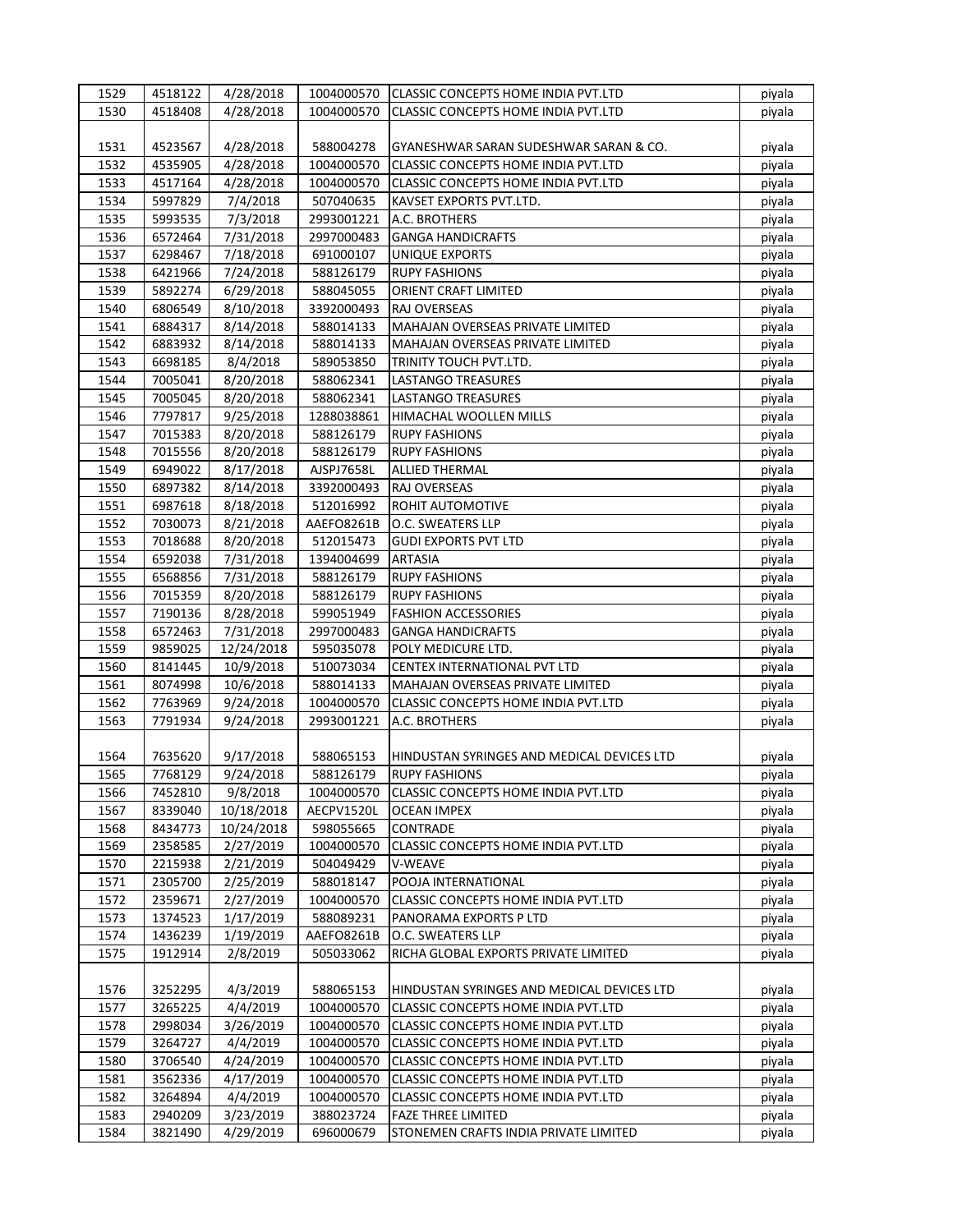| 1585 | 3388896 | 4/10/2019  | 699000149  | <b>AMIT EXPORTS</b>                        | piyala           |
|------|---------|------------|------------|--------------------------------------------|------------------|
| 1586 | 3433067 | 4/11/2019  | 696000679  | STONEMEN CRAFTS INDIA PRIVATE LIMITED      | piyala           |
| 1587 | 2957416 | 3/23/2019  | 588018147  | POOJA INTERNATIONAL                        | piyala           |
| 1588 | 2957515 | 3/23/2019  | 588018147  | POOJA INTERNATIONAL                        | piyala           |
| 1589 | 2957534 | 3/23/2019  | 588018147  | POOJA INTERNATIONAL                        | piyala           |
| 1590 | 2957494 | 3/23/2019  | 588018147  | POOJA INTERNATIONAL                        | piyala           |
| 1591 | 2957537 | 3/23/2019  | 588018147  | POOJA INTERNATIONAL                        | piyala           |
| 1592 | 3693068 | 4/24/2019  | 1004000570 | CLASSIC CONCEPTS HOME INDIA PVT.LTD        | piyala           |
| 1593 | 3405308 | 4/10/2019  | 591012146  | SPECIALISED CREATIONS                      | piyala           |
| 1594 | 3483349 | 4/15/2019  | 2911001494 | <b>VISION EXPORTS</b>                      | piyala           |
| 1595 | 3392463 | 4/10/2019  | 2997000483 | <b>GANGA HANDICRAFTS</b>                   | piyala           |
| 1596 | 3217432 | 4/2/2019   | 598000984  | <b>GAURAV INTERNATIONAL</b>                | piyala           |
| 1597 | 2846034 | 3/19/2019  | 2997000483 | <b>GANGA HANDICRAFTS</b>                   | piyala           |
| 1598 | 3964109 | 5/6/2019   | 1004000570 | CLASSIC CONCEPTS HOME INDIA PVT.LTD        | piyala           |
| 1599 | 2419327 | 3/1/2019   | 1501001485 | <b>ABC INDUSTRIES</b>                      | piyala           |
| 1600 | 2596753 | 3/8/2019   | 1004000570 | CLASSIC CONCEPTS HOME INDIA PVT.LTD        | piyala           |
| 1601 | 2298621 | 2/25/2019  | 1004000570 | CLASSIC CONCEPTS HOME INDIA PVT.LTD        | piyala           |
| 1602 | 3091475 | 3/28/2019  | 1004000570 | CLASSIC CONCEPTS HOME INDIA PVT.LTD        | piyala           |
| 1603 | 3053996 | 3/27/2019  | 699000149  | <b>AMIT EXPORTS</b>                        | piyala           |
| 1604 | 6202690 | 8/12/2019  | 501036636  | SARITA HANDA EXPORTS PVT LTD               | piyala           |
| 1605 | 6848980 | 9/11/2019  | 2911001494 | <b>VISION EXPORTS</b>                      | piyala           |
| 1606 | 6385076 | 8/21/2019  | AAEFO8261B | O.C. SWEATERS LLP                          | piyala           |
| 1607 | 6694871 | 9/3/2019   | 2911001494 | <b>VISION EXPORTS</b>                      | piyala           |
|      |         |            |            |                                            |                  |
| 1608 | 4407992 | 5/24/2019  | 588004278  | GYANESHWAR SARAN SUDESHWAR SARAN & CO.     | piyala           |
| 1609 | 6248413 | 8/14/2019  | 696000679  | STONEMEN CRAFTS INDIA PRIVATE LIMITED      | piyala           |
| 1610 | 5756446 | 7/23/2019  | 1397009152 | <b>BALAJI EXPORTS</b>                      | piyala           |
| 1611 | 5130905 | 6/25/2019  | 2911001494 | <b>VISION EXPORTS</b>                      |                  |
| 1612 | 5105240 | 6/25/2019  | 696000679  | STONEMEN CRAFTS INDIA PRIVATE LIMITED      | piyala<br>piyala |
| 1613 | 4725327 | 6/7/2019   | 1004000570 | CLASSIC CONCEPTS HOME INDIA PVT.LTD        |                  |
| 1614 | 5668306 | 7/19/2019  | 1004000570 | CLASSIC CONCEPTS HOME INDIA PVT.LTD        | piyala<br>piyala |
| 1615 | 5376281 | 7/5/2019   | 1004000570 | CLASSIC CONCEPTS HOME INDIA PVT.LTD        | piyala           |
| 1616 | 4953699 | 6/18/2019  | 696000679  | STONEMEN CRAFTS INDIA PRIVATE LIMITED      | piyala           |
| 1617 | 5369605 | 7/5/2019   | 1004000570 | <b>CLASSIC CONCEPTS HOME INDIA PVT.LTD</b> | piyala           |
| 1618 | 4569381 | 5/31/2019  | 599051949  | <b>FASHION ACCESSORIES</b>                 | piyala           |
| 1619 | 5850535 | 7/26/2019  | 2911001494 | <b>VISION EXPORTS</b>                      |                  |
| 1620 | 4743719 | 6/8/2019   | 696000679  | STONEMEN CRAFTS INDIA PRIVATE LIMITED      | piyala           |
| 1621 |         |            |            |                                            | piyala           |
|      | 5043587 | 6/21/2019  | 504049429  | V-WEAVE                                    | piyala           |
| 1622 | 4084647 | 5/10/2019  | 503058670  | AESTHETIC LIVING MERCHANTS PVT. LTD.       | piyala           |
| 1623 | 6037542 | 8/3/2019   | 1004000570 | <b>CLASSIC CONCEPTS HOME INDIA PVT.LTD</b> | piyala           |
| 1624 | 6013747 | 8/2/2019   | 696000679  | STONEMEN CRAFTS INDIA PRIVATE LIMITED      | piyala           |
| 1625 | 9118772 | 12/21/2019 | 388023724  | <b>FAZE THREE LIMITED</b>                  | piyala           |
| 1626 | 7392602 | 10/4/2019  | 1004000570 | CLASSIC CONCEPTS HOME INDIA PVT.LTD        | piyala           |
| 1627 | 6961069 | 9/16/2019  | 1004000570 | CLASSIC CONCEPTS HOME INDIA PVT.LTD        | piyala           |
| 1628 | 6984286 | 9/17/2019  | 2997000483 | <b>GANGA HANDICRAFTS</b>                   | piyala           |
| 1629 | 9097714 | 12/20/2019 | 504049429  | V-WEAVE                                    | piyala           |
| 1630 | 6784478 | 9/7/2019   | 1004000570 | CLASSIC CONCEPTS HOME INDIA PVT.LTD        | piyala           |
|      |         |            |            |                                            |                  |
| 1631 | 7406025 | 10/5/2019  | 588065153  | HINDUSTAN SYRINGES AND MEDICAL DEVICES LTD | piyala           |
| 1632 | 8930091 | 12/13/2019 | 507061721  | ECO TASAR SILK PRIVATE LIMITED             | piyala           |
|      |         |            |            |                                            |                  |
| 1633 | 7283708 | 9/30/2019  | 588065153  | HINDUSTAN SYRINGES AND MEDICAL DEVICES LTD | piyala           |
| 1634 | 7336266 | 10/1/2019  | 696000679  | STONEMEN CRAFTS INDIA PRIVATE LIMITED      | piyala           |
| 1635 | 7371946 | 10/3/2019  | 699000149  | <b>AMIT EXPORTS</b>                        | piyala           |
| 1636 | 8140239 | 11/9/2019  | 504049429  | V-WEAVE                                    | piyala           |
| 1637 | 8937629 | 12/13/2019 | 507061721  | ECO TASAR SILK PRIVATE LIMITED             | piyala           |
| 1638 | 7335342 | 10/1/2019  | 696000679  | STONEMEN CRAFTS INDIA PRIVATE LIMITED      | piyala           |
| 1639 | 7337247 | 10/1/2019  | 696000679  | STONEMEN CRAFTS INDIA PRIVATE LIMITED      | piyala           |
| 1640 | 9203930 | 12/25/2019 | 588056138  | PEE EMPRO EXPORTS P LTD                    | piyala           |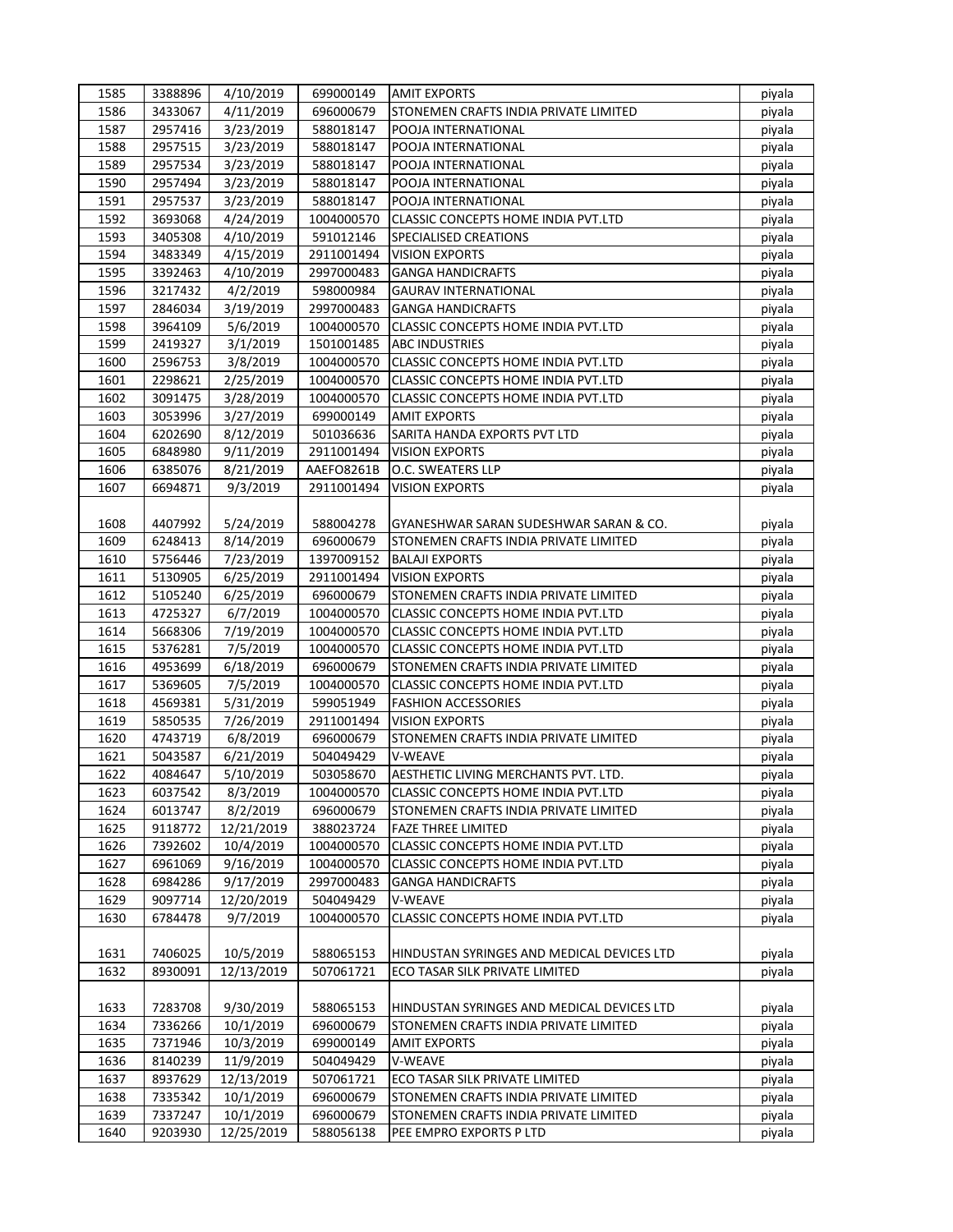| 1641 | 8213520 | 11/13/2019             | 3392000493 | <b>IRAJ OVERSEAS</b>                       | piyala |
|------|---------|------------------------|------------|--------------------------------------------|--------|
| 1642 | 9011079 | 12/17/2019             | 588009831  | ASIAN HANDICRAFTS PVT. LTD.                | piyala |
| 1643 | 8929613 | 12/13/2019             | 507061721  | ECO TASAR SILK PRIVATE LIMITED             | piyala |
| 1644 | 7746166 | 10/21/2019             | 2990000691 | <b>KISHORIJI EXPORTS</b>                   | piyala |
| 1645 | 8437995 | 11/22/2019             | 1004000570 | <b>CLASSIC CONCEPTS HOME INDIA PVT.LTD</b> | piyala |
| 1646 | 8663986 | 12/2/2019              | 588056138  | PEE EMPRO EXPORTS P LTD                    | piyala |
| 1647 | 9274123 | 12/28/2019             | 2996001541 | <b>BRASSEX INDIA</b>                       | piyala |
| 1648 | 6712060 | 9/4/2019               | 2996000307 | <b>MARQUE IMPEX</b>                        | piyala |
| 1649 | 7887987 | 10/26/2019             | 504049429  | V-WEAVE                                    | piyala |
| 1650 | 8925008 | 12/13/2019             | 507061721  | ECO TASAR SILK PRIVATE LIMITED             | piyala |
| 1651 | 8929782 | 12/13/2019             | 507061721  | ECO TASAR SILK PRIVATE LIMITED             | piyala |
| 1652 | 9232498 | 12/26/2019             | 1004000570 | CLASSIC CONCEPTS HOME INDIA PVT.LTD        | piyala |
| 1653 | 9366853 | 1/1/2020               | 3392000493 | RAJ OVERSEAS                               | piyala |
| 1654 | 8709065 | 12/4/2019              | 1004000570 | CLASSIC CONCEPTS HOME INDIA PVT.LTD        | piyala |
| 1655 | 8519504 | 11/26/2019             | 1004000570 | CLASSIC CONCEPTS HOME INDIA PVT.LTD        | piyala |
| 1656 | 8522760 | 11/26/2019             | 1004000570 | CLASSIC CONCEPTS HOME INDIA PVT.LTD        | piyala |
| 1657 | 8819300 | 12/9/2019              | 2996002148 | RAJAN OVERSEAS INC.,                       | piyala |
| 1658 | 6378998 | 8/21/2019              | 595023916  | VENUS HOTELWARE PRIVATE LIMITED            | piyala |
| 1659 | 8990831 | 12/16/2019             | 599030208  | MARWAR CARPETS INTERNATIONAL               | piyala |
| 1660 | 8292101 | 11/16/2019             | 1004000570 | CLASSIC CONCEPTS HOME INDIA PVT.LTD        | piyala |
| 1661 | 8932352 | 12/13/2019             | 1004000570 | CLASSIC CONCEPTS HOME INDIA PVT.LTD        | piyala |
| 1662 | 8711344 | 12/4/2019              | 696000679  | STONEMEN CRAFTS INDIA PRIVATE LIMITED      | piyala |
| 1663 | 8916969 | 12/12/2019             | 1004000570 | CLASSIC CONCEPTS HOME INDIA PVT.LTD        | piyala |
| 1664 | 8511479 | 11/26/2019             | 598000984  | <b>GAURAV INTERNATIONAL</b>                | piyala |
| 1665 | 8711358 |                        | 696000679  | STONEMEN CRAFTS INDIA PRIVATE LIMITED      |        |
| 1666 | 8711341 | 12/4/2019<br>12/4/2019 | 696000679  | STONEMEN CRAFTS INDIA PRIVATE LIMITED      | piyala |
|      |         |                        |            |                                            | piyala |
| 1667 | 8776081 | 12/6/2019              | 2990000691 | <b>KISHORI JI EXPORTS</b>                  | piyala |
| 1668 | 8926100 | 12/13/2019             | 507061721  | ECO TASAR SILK PRIVATE LIMITED             | piyala |
| 1669 | 7261187 | 9/28/2019              | 3392000493 | <b>RAJ OVERSEAS</b>                        | piyala |
| 1670 | 7336421 | 10/1/2019              | 696000679  | STONEMEN CRAFTS INDIA PRIVATE LIMITED      | piyala |
| 1671 | 7605232 | 10/15/2019             | 1501001485 | A B C INDUSTRIES                           | piyala |
| 1672 | 7721519 | 10/19/2019             | 2990000691 | <b>KISHORIJI EXPORTS</b>                   | piyala |
| 1673 | 7631535 | 10/16/2019             | 507061721  | ECO TASAR SILK PRIVATE LIMITED             | piyala |
| 1674 | 7956048 | 10/31/2019             | 507061721  | ECO TASAR SILK PRIVATE LIMITED             | piyala |
| 1675 | 1416483 | 2/14/2020              | 599030208  | MARWAR CARPETS INTERNATIONAL               | piyala |
| 1676 | 9450566 | 1/6/2020               | 2996001541 | <b>BRASSEX INDIA</b>                       | piyala |
| 1677 | 8799816 | 12/7/2019              | 505033062  | RICHA GLOBAL EXPORTS PRIVATE LIMITED       | piyala |
| 1678 | 8799815 | 12/7/2019              | 505033062  | RICHA GLOBAL EXPORTS PRIVATE LIMITED       | piyala |
| 1679 | 9636685 | 1/14/2020              | 2994002981 | R.H.INTERNATIONAL                          | piyala |
| 1680 | 1316941 | 2/11/2020              | 510074588  | JAVI HOME PRIVATE LIMITED                  | piyala |
| 1681 | 1369738 | 2/13/2020              | 514078600  | ADHYA DESIGN PRIVATE LIMITED               | piyala |
| 1682 | 9285771 | 12/28/2019             | 507061721  | ECO TASAR SILK PRIVATE LIMITED             | piyala |
| 1683 | 1209628 | 2/6/2020               | 1004000570 | CLASSIC CONCEPTS HOME INDIA PVT.LTD        | piyala |
| 1684 | 1393441 | 2/14/2020              | 696000679  | STONEMEN CRAFTS INDIA PRIVATE LIMITED      | piyala |
| 1685 | 1393116 | 2/14/2020              | 696000679  | STONEMEN CRAFTS INDIA PRIVATE LIMITED      | piyala |
| 1686 | 1281353 | 2/10/2020              | 504049429  | V-WEAVE                                    | piyala |
| 1687 | 1209826 | 2/6/2020               | 1004000570 | CLASSIC CONCEPTS HOME INDIA PVT.LTD        | piyala |
| 1688 | 1377286 | 2/13/2020              | 594028663  | LTS INTERNATIONAL                          | piyala |
| 1689 | 1393413 | 2/14/2020              | 696000679  | STONEMEN CRAFTS INDIA PRIVATE LIMITED      | piyala |
| 1690 | 1390141 | 2/13/2020              | 1004000570 | CLASSIC CONCEPTS HOME INDIA PVT.LTD        | piyala |
| 1691 | 9418084 | 1/3/2020               | 2996001541 | <b>BRASSEX INDIA</b>                       | piyala |
| 1692 | 8929741 | 12/13/2019             | 507061721  | ECO TASAR SILK PRIVATE LIMITED             | piyala |
| 1693 | 1128695 | 2/3/2020               | 388023724  | <b>FAZE THREE LIMITED</b>                  | piyala |
| 1694 | 1388978 | 2/13/2020              | 1004000570 | CLASSIC CONCEPTS HOME INDIA PVT.LTD        | piyala |
| 1695 | 1209783 | 2/6/2020               | 1004000570 | CLASSIC CONCEPTS HOME INDIA PVT.LTD        | piyala |
| 1696 | 1209662 | 2/6/2020               | 696000679  | STONEMEN CRAFTS INDIA PRIVATE LIMITED      | piyala |
| 1697 | 1209858 | 2/6/2020               | 696000679  | STONEMEN CRAFTS INDIA PRIVATE LIMITED      | piyala |
| 1698 | 1218004 | 2/6/2020               | 696000679  | STONEMEN CRAFTS INDIA PRIVATE LIMITED      | piyala |
|      |         |                        |            |                                            |        |
| 1699 | 9729145 | 1/18/2020              | 504049429  | V-WEAVE                                    | piyala |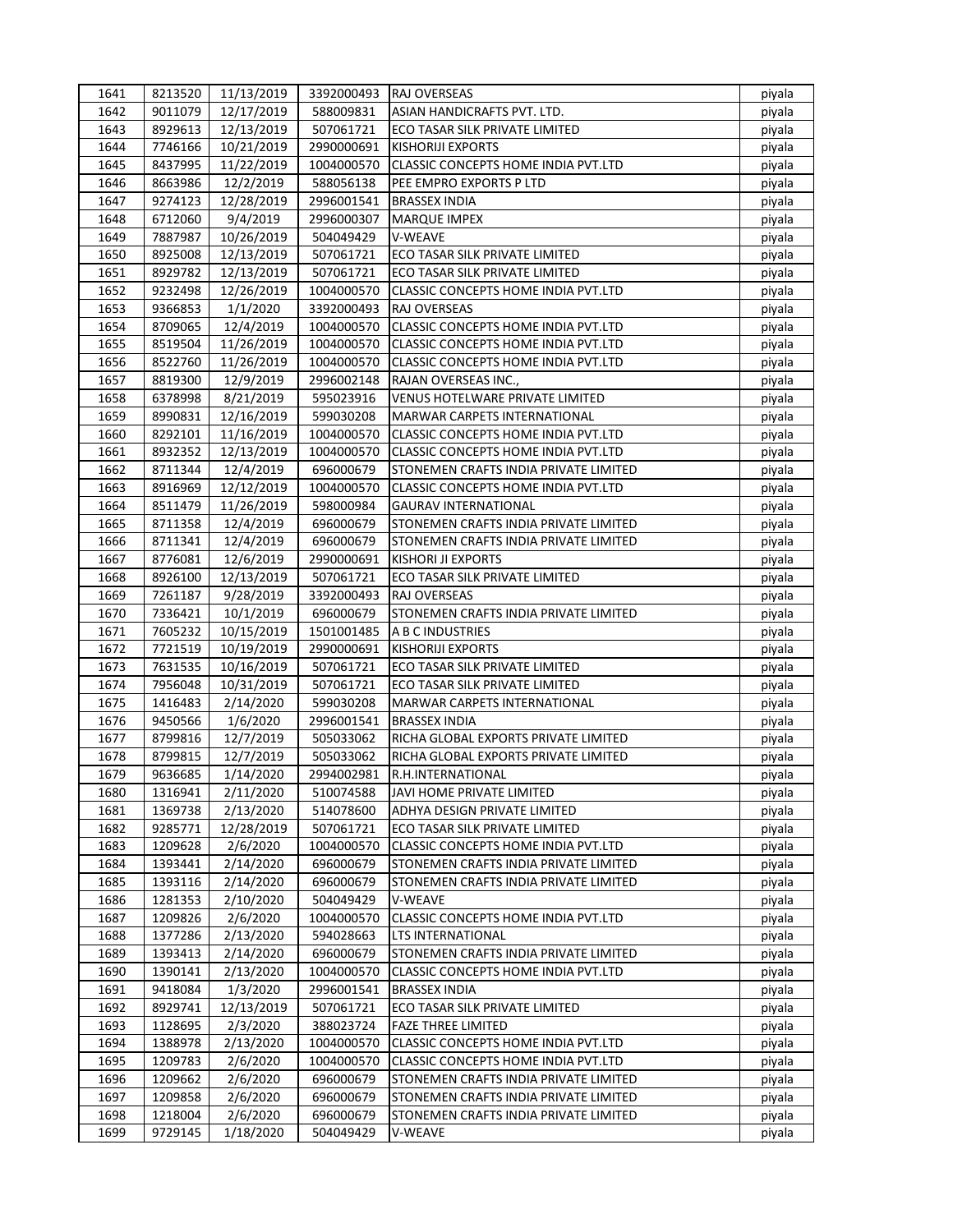| 1700         | 9873025 | 1/24/2020              | 507061721  | <b>ECO TASAR SILK PRIVATE LIMITED</b>      | piyala           |
|--------------|---------|------------------------|------------|--------------------------------------------|------------------|
| 1701         | 9722316 | 1/17/2020              | 696000679  | STONEMEN CRAFTS INDIA PRIVATE LIMITED      | piyala           |
| 1702         | 9804550 | 1/21/2020              | 1004000570 | CLASSIC CONCEPTS HOME INDIA PVT.LTD        | piyala           |
| 1703         | 1112751 | 2/3/2020               | 696000679  | STONEMEN CRAFTS INDIA PRIVATE LIMITED      | piyala           |
| 1704         | 9813752 | 1/22/2020              | 1004000570 | CLASSIC CONCEPTS HOME INDIA PVT.LTD        | piyala           |
| 1705         | 9497069 | 1/7/2020               | 1004000570 | CLASSIC CONCEPTS HOME INDIA PVT.LTD        | piyala           |
| 1706         | 9486596 | 1/7/2020               | 507061721  | ECO TASAR SILK PRIVATE LIMITED             | piyala           |
| 1707         | 1076749 | 1/31/2020              | 1596001593 | R.M.C. COLLECTIONS                         | piyala           |
| 1708         | 9486312 | 1/7/2020               | 3392000493 | RAJ OVERSEAS                               | piyala           |
| 1709         | 1190614 | 2/5/2020               | 696000679  | STONEMEN CRAFTS INDIA PRIVATE LIMITED      | piyala           |
| 1710         | 9813682 | 1/22/2020              | 1004000570 | CLASSIC CONCEPTS HOME INDIA PVT.LTD        | piyala           |
| 1711         | 1207972 | 2/6/2020               | 699002281  | <b>GLASSCRAFT EXPORT</b>                   | piyala           |
| 1712         | 9359622 | 12/31/2019             | 2996001541 | <b>BRASSEX INDIA</b>                       | piyala           |
| 1713         | 2801363 | 5/23/2020              | 588056138  | PEE EMPRO EXPORTS P LTD                    | piyala           |
| 1714         | 2748212 | 5/20/2020              | 588045055  | ORIENT CRAFT LIMITED                       | piyala           |
| 1715         | 1762722 | 2/28/2020              | 508080568  | <b>APAAR EXPORTS</b>                       | piyala           |
| 1716         | 2850902 | 5/27/2020              | 588002721  | RICHA & CO                                 | piyala           |
| 1717         | 1925610 | 3/5/2020               | 507061721  | <b>ECO TASAR SILK PRIVATE LIMITED</b>      | piyala           |
| 1718         | 1959093 | 3/6/2020               | 1508000841 | <b>MALTI RUGS</b>                          | piyala           |
| 1719         | 1561869 | 2/20/2020              | 3392000493 | RAJ OVERSEAS                               | piyala           |
| 1720         | 2209933 | 3/17/2020              | 3392000493 | <b>RAJ OVERSEAS</b>                        | piyala           |
| 1721         | 2083508 | 3/12/2020              | 1004000570 | CLASSIC CONCEPTS HOME INDIA PVT.LTD        | piyala           |
| 1722         | 2207042 | 3/17/2020              | 504049429  | V-WEAVE                                    | piyala           |
| 1723         | 2111940 | 3/13/2020              | 696000679  | STONEMEN CRAFTS INDIA PRIVATE LIMITED      | piyala           |
| 1724         | 2657585 | 5/14/2020              | 1004000570 | CLASSIC CONCEPTS HOME INDIA PVT.LTD        | piyala           |
| 1725         | 2237442 | 3/18/2020              | 696000679  | STONEMEN CRAFTS INDIA PRIVATE LIMITED      | piyala           |
| 1726         | 1709342 | 2/26/2020              | 1004000570 | CLASSIC CONCEPTS HOME INDIA PVT.LTD        | piyala           |
| 1727         | 2171618 |                        | 591024128  | <b>RADIANT EXPORTS</b>                     |                  |
| 1728         | 2237469 | 3/16/2020              | 696000679  | STONEMEN CRAFTS INDIA PRIVATE LIMITED      | piyala           |
| 1729         | 1660356 | 3/18/2020<br>2/25/2020 | 696000679  | STONEMEN CRAFTS INDIA PRIVATE LIMITED      | piyala<br>piyala |
| 1730         | 2525634 | 5/1/2020               | 504049429  | V-WEAVE                                    | piyala           |
| 1731         | 2525635 | 5/1/2020               | 504049429  | V-WEAVE                                    |                  |
|              |         |                        |            |                                            | piyala           |
| 1732         | 2442567 | 4/20/2020              | 588065153  | HINDUSTAN SYRINGES AND MEDICAL DEVICES LTD | piyala           |
| 1733         | 1723636 | 2/27/2020              | 1004000570 | CLASSIC CONCEPTS HOME INDIA PVT.LTD        |                  |
|              |         |                        |            |                                            | piyala           |
| 1734<br>1735 | 2112562 | 3/13/2020              | 696000679  | STONEMEN CRAFTS INDIA PRIVATE LIMITED      | piyala           |
|              | 1899465 | 3/4/2020               | 1004000570 | CLASSIC CONCEPTS HOME INDIA PVT.LTD        | piyala           |
| 1736         | 1690316 | 2/26/2020              | 588045055  | ORIENT CRAFT LIMITED                       | piyala           |
| 1737         | 2657939 | 5/14/2020              | 1004000570 | CLASSIC CONCEPTS HOME INDIA PVT.LTD        | piyala           |
| 1738         | 2647882 | 5/13/2020              | 1397009152 | <b>BALAJI EXPORTS</b>                      | piyala           |
| 1739         | 2652756 | 5/14/2020              | 1004000570 | CLASSIC CONCEPTS HOME INDIA PVT.LTD        | piyala           |
| 1740         | 2687768 | 5/16/2020              | 3392000493 | RAJ OVERSEAS                               | piyala           |
| 1741         | 2118376 | 3/13/2020              | 1004000570 | CLASSIC CONCEPTS HOME INDIA PVT.LTD        | piyala           |
| 1742         | 2264131 | 3/19/2020              | 696000679  | STONEMEN CRAFTS INDIA PRIVATE LIMITED      | piyala           |
| 1743         | 2207013 | 3/17/2020              | 504049429  | V-WEAVE                                    | piyala           |
| 1744         | 2214371 | 3/18/2020              | 504049429  | V-WEAVE                                    | piyala           |
| 1745         | 2238923 | 3/18/2020              | 696000679  | STONEMEN CRAFTS INDIA PRIVATE LIMITED      | piyala           |
| 1746         | 1899877 | 3/4/2020               | 1004000570 | CLASSIC CONCEPTS HOME INDIA PVT.LTD        | piyala           |
| 1747         | 2216146 | 3/18/2020              | 504049429  | V-WEAVE                                    | piyala           |
| 1748         | 2117771 | 3/13/2020              | 696000679  | STONEMEN CRAFTS INDIA PRIVATE LIMITED      | piyala           |
| 1749         | 1722419 | 2/27/2020              | 1004000570 | CLASSIC CONCEPTS HOME INDIA PVT.LTD        | piyala           |
| 1750         | 2621445 | 5/11/2020              | 507061721  | ECO TASAR SILK PRIVATE LIMITED             | piyala           |
| 1751         | 2237510 | 3/18/2020              | 696000679  | STONEMEN CRAFTS INDIA PRIVATE LIMITED      | piyala           |
| 1752         | 2236839 | 3/18/2020              | 696000679  | STONEMEN CRAFTS INDIA PRIVATE LIMITED      | piyala           |
| 1753         | 2076795 | 3/12/2020              | 1501001485 | A B C INDUSTRIES                           | piyala           |
| 1754         | 1900398 | 3/4/2020               | 1004000570 | CLASSIC CONCEPTS HOME INDIA PVT.LTD        | piyala           |
| 1755         | 2657772 | 5/14/2020              | 1004000570 | CLASSIC CONCEPTS HOME INDIA PVT.LTD        | piyala           |
| 1756         | 2729553 | 5/19/2020              | 501036636  | SARITA HANDA EXPORTS PRIVATE LIMITED       | piyala           |
| 1757         | 2729607 | 5/19/2020              | 501036636  | SARITA HANDA EXPORTS PRIVATE LIMITED       | piyala           |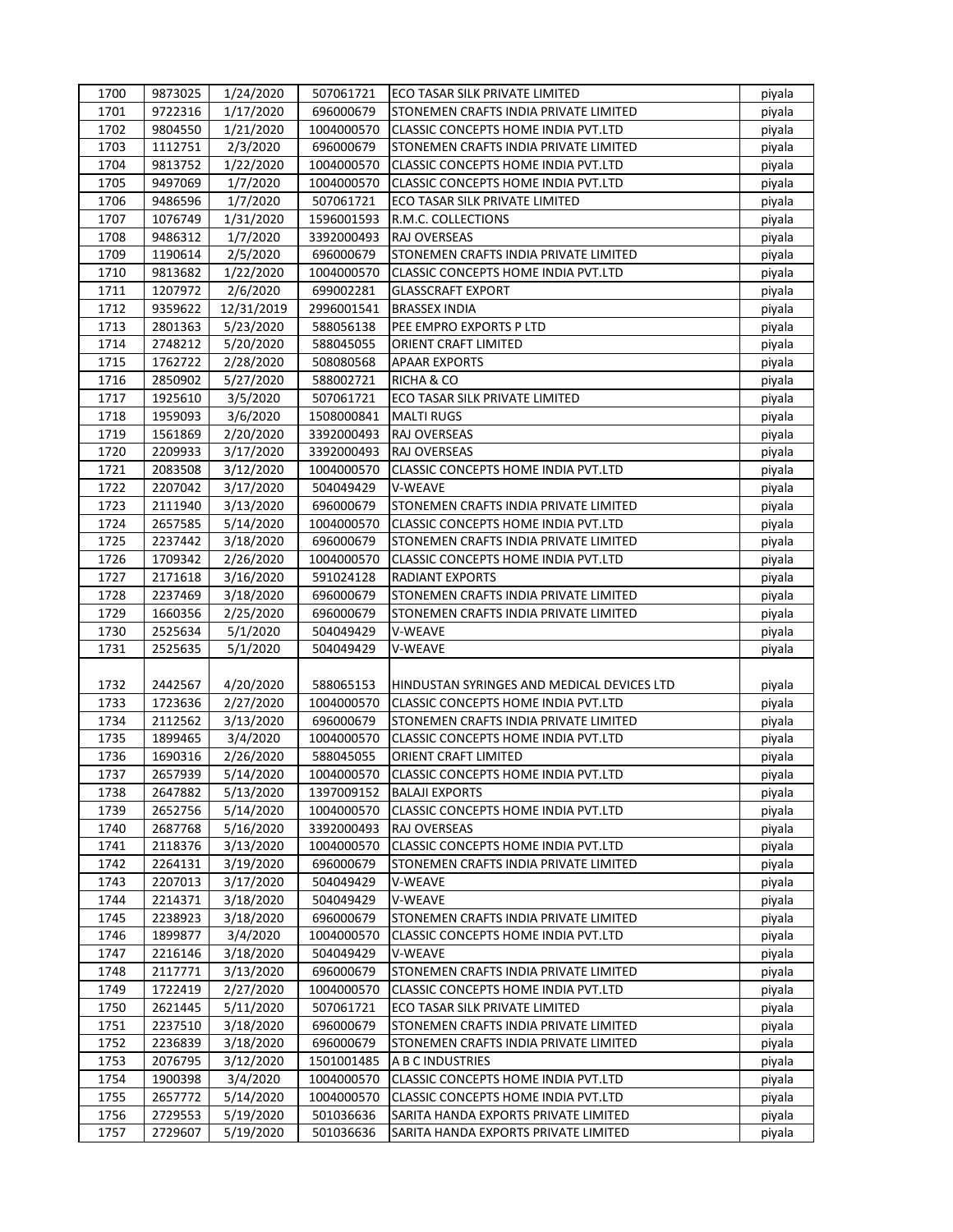| 1758 | 2614443 | 5/11/2020 | 507061721  | ECO TASAR SILK PRIVATE LIMITED             | piyala |
|------|---------|-----------|------------|--------------------------------------------|--------|
| 1759 | 1709039 | 2/26/2020 | 1004000570 | <b>CLASSIC CONCEPTS HOME INDIA PVT.LTD</b> | piyala |
| 1760 | 2114711 | 3/13/2020 | 1004000570 | CLASSIC CONCEPTS HOME INDIA PVT.LTD        | piyala |
| 1761 | 2237287 | 3/18/2020 | 696000679  | STONEMEN CRAFTS INDIA PRIVATE LIMITED      | piyala |
| 1762 | 2237397 | 3/18/2020 | 696000679  | STONEMEN CRAFTS INDIA PRIVATE LIMITED      | piyala |
| 1763 | 2237512 | 3/18/2020 | 696000679  | STONEMEN CRAFTS INDIA PRIVATE LIMITED      | piyala |
| 1764 | 2088074 | 3/12/2020 | 3392000493 | <b>RAJ OVERSEAS</b>                        | piyala |
| 1765 | 1483488 | 2/18/2020 | 510074588  | JAVI HOME PRIVATE LIMITED                  | piyala |
|      |         |           |            |                                            |        |
| 1766 | 2448567 | 4/21/2020 | 588065153  | HINDUSTAN SYRINGES AND MEDICAL DEVICES LTD | piyala |
|      |         |           |            |                                            |        |
| 1767 | 2448516 | 4/21/2020 | 588065153  | HINDUSTAN SYRINGES AND MEDICAL DEVICES LTD | piyala |
|      |         |           |            |                                            |        |
| 1768 | 2448599 | 4/21/2020 | 588065153  | HINDUSTAN SYRINGES AND MEDICAL DEVICES LTD | piyala |
|      |         |           |            |                                            |        |
| 1769 | 2442238 | 4/20/2020 | 588065153  | HINDUSTAN SYRINGES AND MEDICAL DEVICES LTD | piyala |
|      |         |           |            |                                            |        |
| 1770 | 2473729 | 4/24/2020 | 588065153  | HINDUSTAN SYRINGES AND MEDICAL DEVICES LTD | piyala |
|      |         |           |            |                                            |        |
| 1771 | 2442621 | 4/20/2020 | 588065153  | HINDUSTAN SYRINGES AND MEDICAL DEVICES LTD | piyala |
|      |         |           |            |                                            |        |
| 1772 | 2464298 | 4/23/2020 | 588065153  | HINDUSTAN SYRINGES AND MEDICAL DEVICES LTD | piyala |
| 1773 | 2512288 | 4/29/2020 | 512056081  | EZOCHEM ORGANICS (INDIA) PRIVATE LIMITED   | piyala |
|      |         |           |            |                                            |        |
| 1774 | 2517341 | 4/30/2020 | 588065153  | HINDUSTAN SYRINGES AND MEDICAL DEVICES LTD | piyala |
| 1775 | 2260378 | 3/19/2020 | 699000149  | <b>AMIT EXPORTS</b>                        | piyala |
| 1776 | 2166115 | 3/16/2020 | 588056138  | PEE EMPRO EXPORTS P LTD                    | piyala |
|      |         |           |            |                                            |        |
| 1777 | 2369124 | 4/6/2020  | 588065153  | HINDUSTAN SYRINGES AND MEDICAL DEVICES LTD | piyala |
| 1778 | 2276580 | 3/20/2020 | 696000679  | STONEMEN CRAFTS INDIA PRIVATE LIMITED      | piyala |
| 1779 | 1612088 | 2/22/2020 | 504049429  | V-WEAVE                                    | piyala |
|      |         |           |            |                                            |        |
| 1780 | 2369144 | 4/6/2020  | 588065153  | HINDUSTAN SYRINGES AND MEDICAL DEVICES LTD | piyala |
| 1781 | 2263386 | 3/19/2020 | 507061721  | ECO TASAR SILK PRIVATE LIMITED             | piyala |
| 1782 | 2276644 | 3/20/2020 | 3392000493 | RAJ OVERSEAS                               | piyala |
| 1783 | 2116567 | 3/13/2020 | 1004000570 | CLASSIC CONCEPTS HOME INDIA PVT.LTD        | piyala |
| 1784 | 2268516 | 3/19/2020 | 696000679  | STONEMEN CRAFTS INDIA PRIVATE LIMITED      | piyala |
| 1785 | 2260209 | 3/19/2020 | 696000679  | STONEMEN CRAFTS INDIA PRIVATE LIMITED      | piyala |
| 1786 | 2260851 | 3/19/2020 | 696000679  | STONEMEN CRAFTS INDIA PRIVATE LIMITED      | piyala |
| 1787 | 2276601 | 3/20/2020 | 696000679  | STONEMEN CRAFTS INDIA PRIVATE LIMITED      | piyala |
| 1788 | 2278451 | 3/20/2020 | 1507003153 | ART PALACE EXPORTPRIVATE LIMITED           | piyala |
| 1789 | 2308300 | 3/21/2020 | 1598001124 | <b>SUN-DEEP EXPORTS</b>                    | piyala |
| 1790 | 2656506 | 5/14/2020 | 1004000570 | <b>CLASSIC CONCEPTS HOME INDIA PVT.LTD</b> | piyala |
| 1791 | 2657366 | 5/14/2020 | 1004000570 | CLASSIC CONCEPTS HOME INDIA PVT.LTD        | piyala |
| 1792 | 2657584 | 5/14/2020 | 1004000570 | CLASSIC CONCEPTS HOME INDIA PVT.LTD        | piyala |
| 1793 | 2614626 | 5/11/2020 | 507061721  | ECO TASAR SILK PRIVATE LIMITED             | piyala |
| 1794 | 2268932 | 3/19/2020 | 696000679  | STONEMEN CRAFTS INDIA PRIVATE LIMITED      | piyala |
| 1795 | 2237473 | 3/18/2020 | 696000679  | STONEMEN CRAFTS INDIA PRIVATE LIMITED      | piyala |
| 1796 | 2248287 | 3/19/2020 | 510074588  | JAVI HOME PRIVATE LIMITED                  | piyala |
| 1797 | 2278533 | 3/20/2020 | 1507003153 | ART PALACE EXPORTPRIVATE LIMITED           | piyala |
| 1798 | 2119091 | 3/13/2020 | 1004000570 | CLASSIC CONCEPTS HOME INDIA PVT.LTD        | piyala |
| 1799 | 2275310 | 3/20/2020 | 696000679  | STONEMEN CRAFTS INDIA PRIVATE LIMITED      | piyala |
| 1800 | 2497434 | 4/28/2020 | 388023724  | <b>FAZE THREE LIMITED</b>                  | piyala |
| 1801 | 2248193 | 3/19/2020 | 510074588  | JAVI HOME PRIVATE LIMITED                  | piyala |
| 1802 | 2116586 | 3/13/2020 | 1004000570 | CLASSIC CONCEPTS HOME INDIA PVT.LTD        | piyala |
| 1803 | 2237874 | 3/18/2020 | 696000679  | STONEMEN CRAFTS INDIA PRIVATE LIMITED      | piyala |
|      |         |           |            |                                            |        |
| 1804 | 2369132 | 4/6/2020  | 588065153  | HINDUSTAN SYRINGES AND MEDICAL DEVICES LTD | piyala |
|      |         |           |            |                                            |        |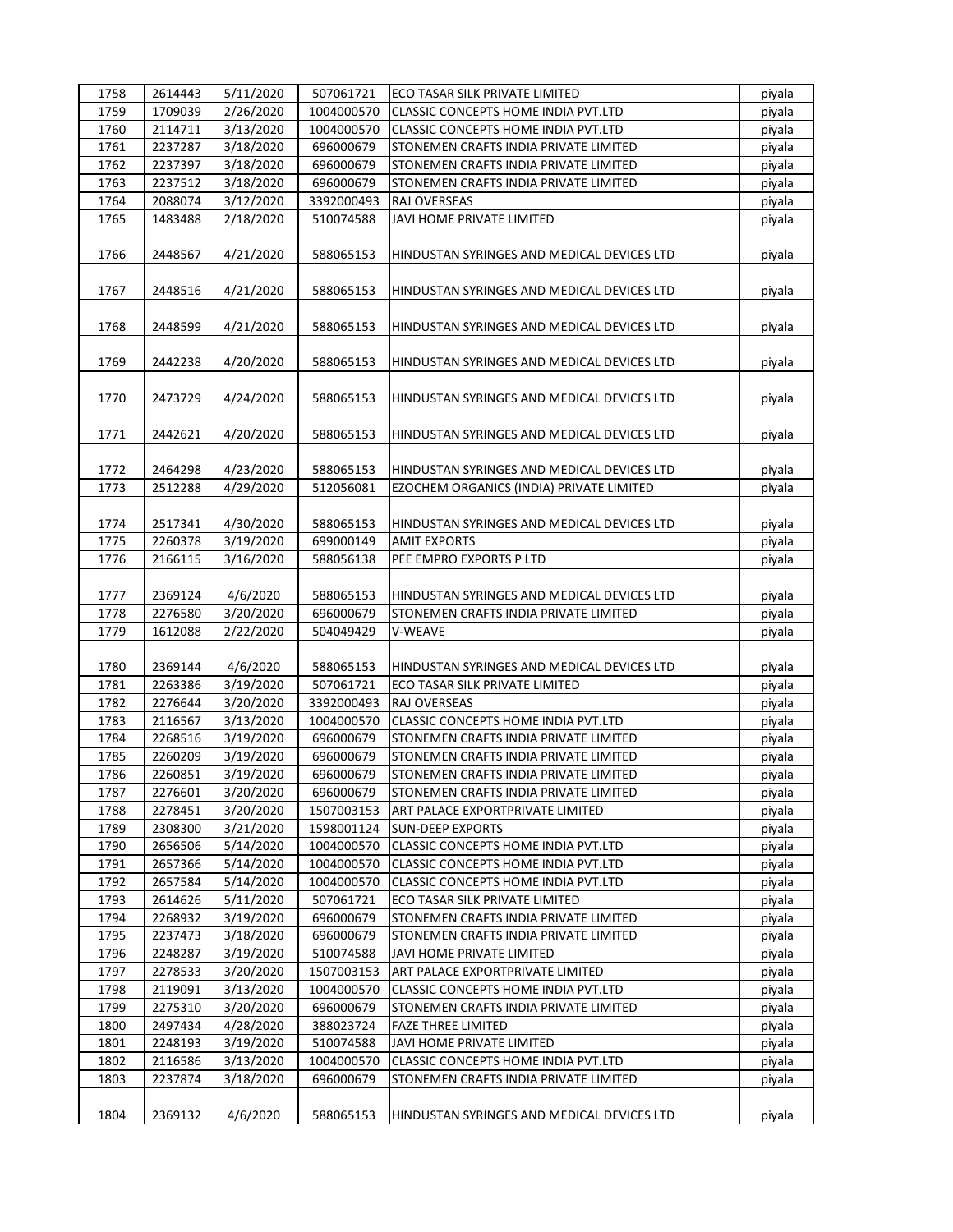| 1805 | 2369157 | 4/6/2020   | 588065153  | HINDUSTAN SYRINGES AND MEDICAL DEVICES LTD | piyala |
|------|---------|------------|------------|--------------------------------------------|--------|
| 1806 | 2201217 | 3/17/2020  | 504049429  | <b>V-WEAVE</b>                             | piyala |
|      |         |            |            |                                            |        |
| 1807 | 2438150 | 4/20/2020  | 588065153  | HINDUSTAN SYRINGES AND MEDICAL DEVICES LTD | piyala |
|      |         |            |            |                                            |        |
| 1808 | 2438033 | 4/20/2020  | 588065153  | HINDUSTAN SYRINGES AND MEDICAL DEVICES LTD | piyala |
| 1809 | 2719213 | 5/19/2020  | 589043528  | PEARL GLOBAL INDUSTRIES LIMITED            | piyala |
| 1810 | 2828263 | 5/26/2020  | 588018147  | POOJA INTERNATIONAL                        | piyala |
| 1811 | 1873730 | 3/3/2020   | 1004000570 | <b>CLASSIC CONCEPTS HOME INDIA PVT.LTD</b> | piyala |
| 1812 | 2689422 | 5/16/2020  | 1004000570 | CLASSIC CONCEPTS HOME INDIA PVT.LTD        | piyala |
| 1813 | 2665631 | 5/14/2020  | 507061721  | ECO TASAR SILK PRIVATE LIMITED             | piyala |
| 1814 | 2806772 | 5/23/2020  | 3392000493 | <b>RAJ OVERSEAS</b>                        |        |
|      |         |            |            |                                            | piyala |
| 1815 | 2285981 | 3/20/2020  | 696000679  | STONEMEN CRAFTS INDIA PRIVATE LIMITED      | piyala |
|      |         |            |            |                                            |        |
| 1816 | 2266393 | 3/19/2020  | 588065153  | HINDUSTAN SYRINGES AND MEDICAL DEVICES LTD | piyala |
| 1817 | 1899461 | 3/4/2020   | 1004000570 | CLASSIC CONCEPTS HOME INDIA PVT.LTD        | piyala |
| 1818 | 2252669 | 3/19/2020  | 1397009152 | <b>BALAJI EXPORTS</b>                      | piyala |
| 1819 | 2260831 | 3/19/2020  | 696000679  | STONEMEN CRAFTS INDIA PRIVATE LIMITED      | piyala |
|      |         |            |            |                                            |        |
| 1820 | 2210922 | 3/17/2020  | 588065153  | HINDUSTAN SYRINGES AND MEDICAL DEVICES LTD | piyala |
|      |         |            |            |                                            |        |
| 1821 | 2266518 | 3/19/2020  | 588065153  | HINDUSTAN SYRINGES AND MEDICAL DEVICES LTD | piyala |
| 1822 | 2260315 | 3/19/2020  | 507061721  | ECO TASAR SILK PRIVATE LIMITED             | piyala |
| 1823 | 2237762 | 3/18/2020  | 696000679  | STONEMEN CRAFTS INDIA PRIVATE LIMITED      | piyala |
| 1824 | 2207584 | 3/17/2020  | 504049429  | V-WEAVE                                    | piyala |
| 1825 | 2084008 | 3/12/2020  | 1004000570 | CLASSIC CONCEPTS HOME INDIA PVT.LTD        | piyala |
| 1826 | 2236731 | 3/18/2020  | 696000679  | STONEMEN CRAFTS INDIA PRIVATE LIMITED      | piyala |
| 1827 | 6371926 | 8/20/2019  | 2996001362 | <b>VENUS INDIA</b>                         | piyala |
| 1828 | 2900934 | 5/29/2020  | 589043528  | PEARL GLOBAL INDUSTRIES LIMITED            | piyala |
| 1829 | 2949714 | 6/1/2020   | 589043528  | PEARL GLOBAL INDUSTRIES LIMITED            | piyala |
| 1830 | 2858277 | 5/27/2020  | 1004000570 | CLASSIC CONCEPTS HOME INDIA PVT.LTD        | piyala |
| 1831 | 2889069 | 5/29/2020  | 1508000841 | <b>MALTI RUGS</b>                          | piyala |
| 1832 | 2525622 | 5/1/2020   | 504049429  | V-WEAVE                                    | piyala |
| 1833 | 2413851 | 4/16/2020  | 1508000841 | <b>MALTI RUGS</b>                          | piyala |
| 1834 | 2904681 |            | 589043528  | PEARL GLOBAL INDUSTRIES LIMITED            |        |
| 1835 | 2858199 | 5/29/2020  | 1004000570 | <b>CLASSIC CONCEPTS HOME INDIA PVT.LTD</b> | piyala |
|      |         | 5/27/2020  |            |                                            | piyala |
| 1836 | 2858270 | 5/27/2020  | 1004000570 | CLASSIC CONCEPTS HOME INDIA PVT.LTD        | piyala |
| 1837 | 2900938 | 5/29/2020  | 589043528  | PEARL GLOBAL INDUSTRIES LIMITED            | piyala |
| 1838 | 2744621 | 5/20/2020  | 1004000570 | <b>CLASSIC CONCEPTS HOME INDIA PVT.LTD</b> | piyala |
| 1839 | 2858259 | 5/27/2020  | 1004000570 | CLASSIC CONCEPTS HOME INDIA PVT.LTD        | piyala |
| 1840 | 2949711 | 6/1/2020   | 589043528  | PEARL GLOBAL INDUSTRIES LIMITED            | piyala |
| 1841 | 2946492 | 6/1/2020   | 696000679  | STONEMEN CRAFTS INDIA PRIVATE LIMITED      | piyala |
| 1842 | 2237433 | 3/18/2020  | 696000679  | STONEMEN CRAFTS INDIA PRIVATE LIMITED      | piyala |
| 1843 | 2525632 | 5/1/2020   | 504049429  | V-WEAVE                                    | piyala |
| 1844 | 2944858 | 6/1/2020   | 588062341  | <b>LASTANGO TREASURES</b>                  | piyala |
| 1845 | 2789109 | 5/22/2020  | 1004000570 | <b>CLASSIC CONCEPTS HOME INDIA PVT.LTD</b> | piyala |
| 1846 | 2413854 | 4/16/2020  | 1508000841 | <b>MALTI RUGS</b>                          | piyala |
| 1847 | 2692128 | 5/16/2020  | 1004000570 | CLASSIC CONCEPTS HOME INDIA PVT.LTD        | piyala |
| 1848 | 6968494 | 9/16/2019  | 2911001494 | <b>VISION EXPORTS</b>                      | piyala |
| 1849 | 6859594 | 9/11/2019  | 1398010910 | BASANT                                     | piyala |
| 1850 | 4749768 | 6/8/2019   | 2993001221 | A.C. BROTHERS                              | piyala |
| 1851 | 7876803 | 10/25/2019 | 2990000691 | <b>KISHORIJI EXPORTS</b>                   | piyala |
| 1852 | 2656859 | 5/14/2020  | 1004000570 | CLASSIC CONCEPTS HOME INDIA PVT.LTD        | piyala |
|      |         |            |            |                                            |        |
| 1853 | 1304843 | 2/11/2020  | 588065153  | HINDUSTAN SYRINGES AND MEDICAL DEVICES LTD | piyala |
| 1854 | 1416625 | 2/14/2020  | 599030208  | MARWAR CARPETS INTERNATIONAL               | piyala |
| 1855 | 1709047 | 2/26/2020  | 1004000570 | CLASSIC CONCEPTS HOME INDIA PVT.LTD        | piyala |
| 1856 | 1833517 | 3/2/2020   | 696000679  | STONEMEN CRAFTS INDIA PRIVATE LIMITED      | piyala |
|      |         |            |            |                                            |        |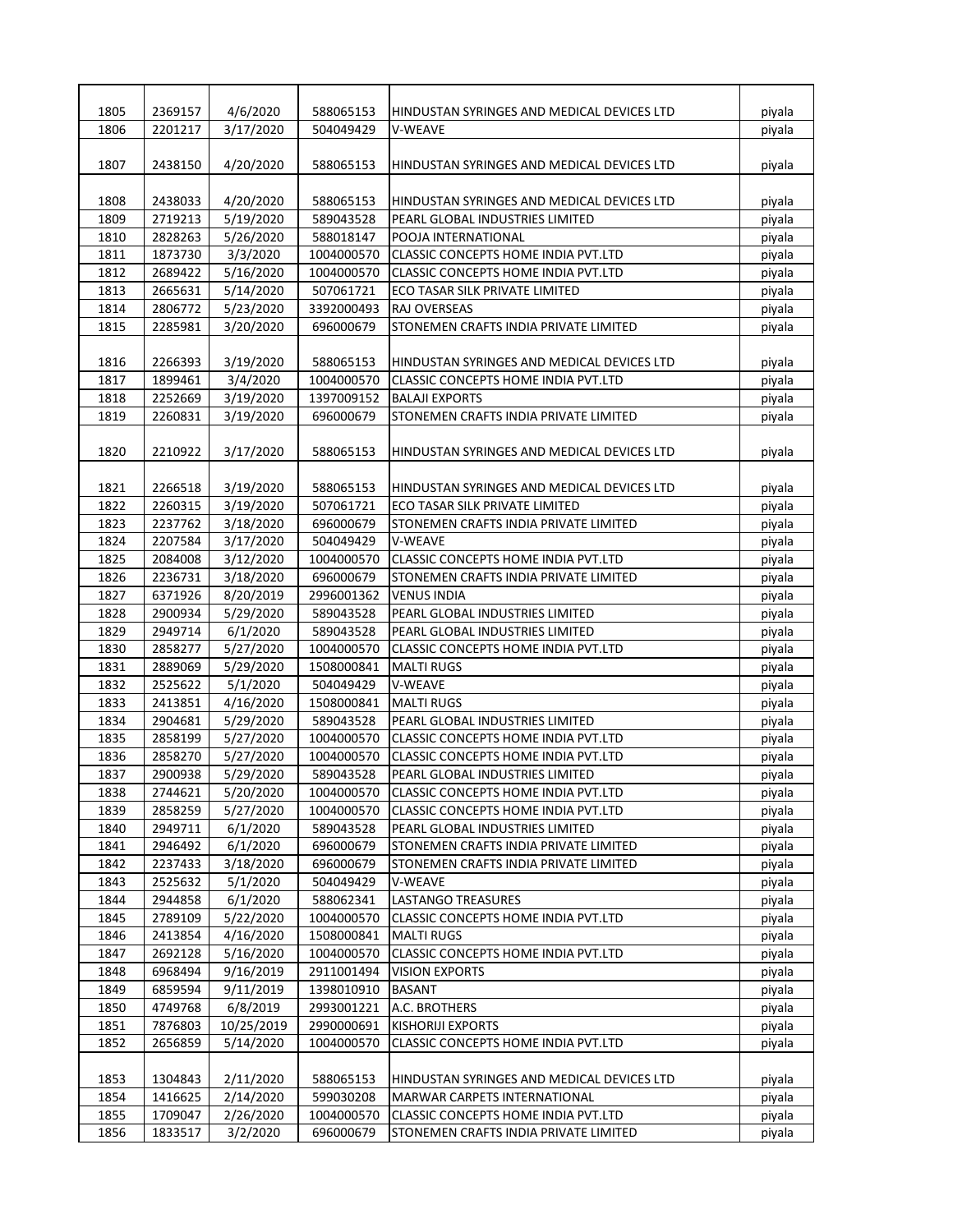| 1857 | 2828284 | 5/26/2020 | 588018147  | POOJA INTERNATIONAL                        | piyala |
|------|---------|-----------|------------|--------------------------------------------|--------|
| 1858 | 2714602 | 5/18/2020 | 589043528  | PEARL GLOBAL INDUSTRIES LIMITED            | piyala |
| 1859 | 2792500 | 5/22/2020 | 504049429  | V-WEAVE                                    | piyala |
| 1860 | 2804711 | 5/23/2020 | AAEFO8261B | O.C. SWEATERS LLP                          | piyala |
| 1861 | 2828286 | 5/26/2020 | 588018147  | POOJA INTERNATIONAL                        | piyala |
| 1862 | 2673308 | 5/15/2020 | 512015473  | <b>GUDI EXPORTS PVT LTD</b>                | piyala |
| 1863 | 1709184 | 2/26/2020 | 1004000570 | CLASSIC CONCEPTS HOME INDIA PVT.LTD        | piyala |
|      |         |           |            |                                            |        |
| 1864 | 2361531 | 4/3/2020  | 588065153  | HINDUSTAN SYRINGES AND MEDICAL DEVICES LTD | piyala |
| 1865 | 2665650 | 5/14/2020 | 507061721  | ECO TASAR SILK PRIVATE LIMITED             | piyala |
| 1866 | 2256476 | 3/19/2020 | 1397009152 | <b>BALAJI EXPORTS</b>                      | piyala |
| 1867 | 2275705 | 3/20/2020 | 312059981  | <b>VERVE OVERSEAS</b>                      | piyala |
| 1868 | 2206994 | 3/17/2020 | 504049429  | V-WEAVE                                    | piyala |
| 1869 | 2237679 | 3/18/2020 | 696000679  | STONEMEN CRAFTS INDIA PRIVATE LIMITED      | piyala |
|      |         |           |            |                                            |        |
| 1870 | 2266281 | 3/19/2020 | 588065153  | HINDUSTAN SYRINGES AND MEDICAL DEVICES LTD | piyala |
|      |         |           |            |                                            |        |
| 1871 | 2804680 | 5/23/2020 | AAEFO8261B | O.C. SWEATERS LLP                          | piyala |
| 1872 | 1893164 | 3/4/2020  | 696000679  | STONEMEN CRAFTS INDIA PRIVATE LIMITED      | piyala |
| 1873 | 1900183 | 3/4/2020  | 696000679  | STONEMEN CRAFTS INDIA PRIVATE LIMITED      | piyala |
|      |         |           |            |                                            |        |
| 1874 | 2253507 | 3/19/2020 | 588065153  | HINDUSTAN SYRINGES AND MEDICAL DEVICES LTD | piyala |
| 1875 | 1051753 | 1/31/2020 | 588160385  | <b>HAVELLS INDIA LIMITED</b>               | piyala |
| 1876 | 2260317 | 3/19/2020 | 507061721  | ECO TASAR SILK PRIVATE LIMITED             | piyala |
| 1877 | 2268184 | 3/19/2020 | 696000679  | STONEMEN CRAFTS INDIA PRIVATE LIMITED      | piyala |
| 1878 | 2268302 | 3/19/2020 | 696000679  | STONEMEN CRAFTS INDIA PRIVATE LIMITED      | piyala |
| 1879 | 2275211 | 3/20/2020 | 696000679  | STONEMEN CRAFTS INDIA PRIVATE LIMITED      | piyala |
| 1880 | 2646115 | 5/13/2020 | 3392000493 | <b>RAJ OVERSEAS</b>                        | piyala |
|      |         |           |            |                                            |        |
| 1881 | 2266538 | 3/19/2020 | 588065153  | HINDUSTAN SYRINGES AND MEDICAL DEVICES LTD | piyala |
| 1882 | 2114678 | 3/13/2020 | 1004000570 | CLASSIC CONCEPTS HOME INDIA PVT.LTD        | piyala |
| 1883 | 2236550 | 3/18/2020 | 696000679  | STONEMEN CRAFTS INDIA PRIVATE LIMITED      | piyala |
| 1884 | 2237880 | 3/18/2020 | 696000679  | STONEMEN CRAFTS INDIA PRIVATE LIMITED      | piyala |
|      |         |           |            |                                            |        |
| 1885 | 2249116 | 3/19/2020 | 588004278  | GYANESHWAR SARAN SUDESHWAR SARAN & CO.     | piyala |
| 1886 | 2207524 | 3/17/2020 | 504049429  | V-WEAVE                                    | piyala |
| 1887 | 2083279 | 3/12/2020 | 1004000570 | CLASSIC CONCEPTS HOME INDIA PVT.LTD        | piyala |
| 1888 | 2237548 | 3/18/2020 | 696000679  | STONEMEN CRAFTS INDIA PRIVATE LIMITED      | piyala |
|      |         |           |            |                                            |        |
| 1889 | 2210896 | 3/17/2020 | 588065153  | HINDUSTAN SYRINGES AND MEDICAL DEVICES LTD | piyala |
| 1890 | 2117723 | 3/13/2020 | 1004000570 | <b>CLASSIC CONCEPTS HOME INDIA PVT.LTD</b> | piyala |
| 1891 | 2164742 | 3/16/2020 | 1507003153 | ART PALACE EXPORTPRIVATE LIMITED           | piyala |
| 1892 | 2828269 | 5/26/2020 | 588018147  | POOJA INTERNATIONAL                        | piyala |
| 1893 | 2673309 | 5/15/2020 | 512015473  | <b>GUDI EXPORTS PVT LTD</b>                | piyala |
| 1894 | 2278474 | 3/20/2020 | 1507003153 | ART PALACE EXPORTPRIVATE LIMITED           |        |
| 1895 |         |           | 1598001124 |                                            | piyala |
|      | 2307777 | 3/21/2020 |            | <b>SUN-DEEP EXPORTS</b>                    | piyala |
| 1896 | 2248292 | 3/19/2020 | 510074588  | JAVI HOME PRIVATE LIMITED                  | piyala |
|      |         |           |            |                                            |        |
| 1897 | 2388649 | 4/10/2020 | 588065153  | HINDUSTAN SYRINGES AND MEDICAL DEVICES LTD | piyala |
| 1898 | 2647915 | 5/13/2020 | 1397009152 | <b>BALAJI EXPORTS</b>                      | piyala |
| 1899 | 2673371 | 5/15/2020 | 512015473  | <b>GUDI EXPORTS PVT LTD</b>                | piyala |
| 1900 | 2657587 | 5/14/2020 | 1004000570 | CLASSIC CONCEPTS HOME INDIA PVT.LTD        | piyala |
|      |         |           |            |                                            |        |
| 1901 | 2405849 | 4/14/2020 | 588065153  | HINDUSTAN SYRINGES AND MEDICAL DEVICES LTD | piyala |
| 1902 | 2828364 | 5/26/2020 | 588056138  | PEE EMPRO EXPORTS P LTD                    | piyala |
| 1903 | 2828266 | 5/26/2020 | 588018147  | POOJA INTERNATIONAL                        | piyala |
| 1904 | 2828268 | 5/26/2020 | 588018147  | POOJA INTERNATIONAL                        | piyala |
| 1905 | 2828369 | 5/26/2020 | 589043528  | PEARL GLOBAL INDUSTRIES LIMITED            | piyala |
| 1906 | 2828366 | 5/26/2020 | 589043528  | PEARL GLOBAL INDUSTRIES LIMITED            | piyala |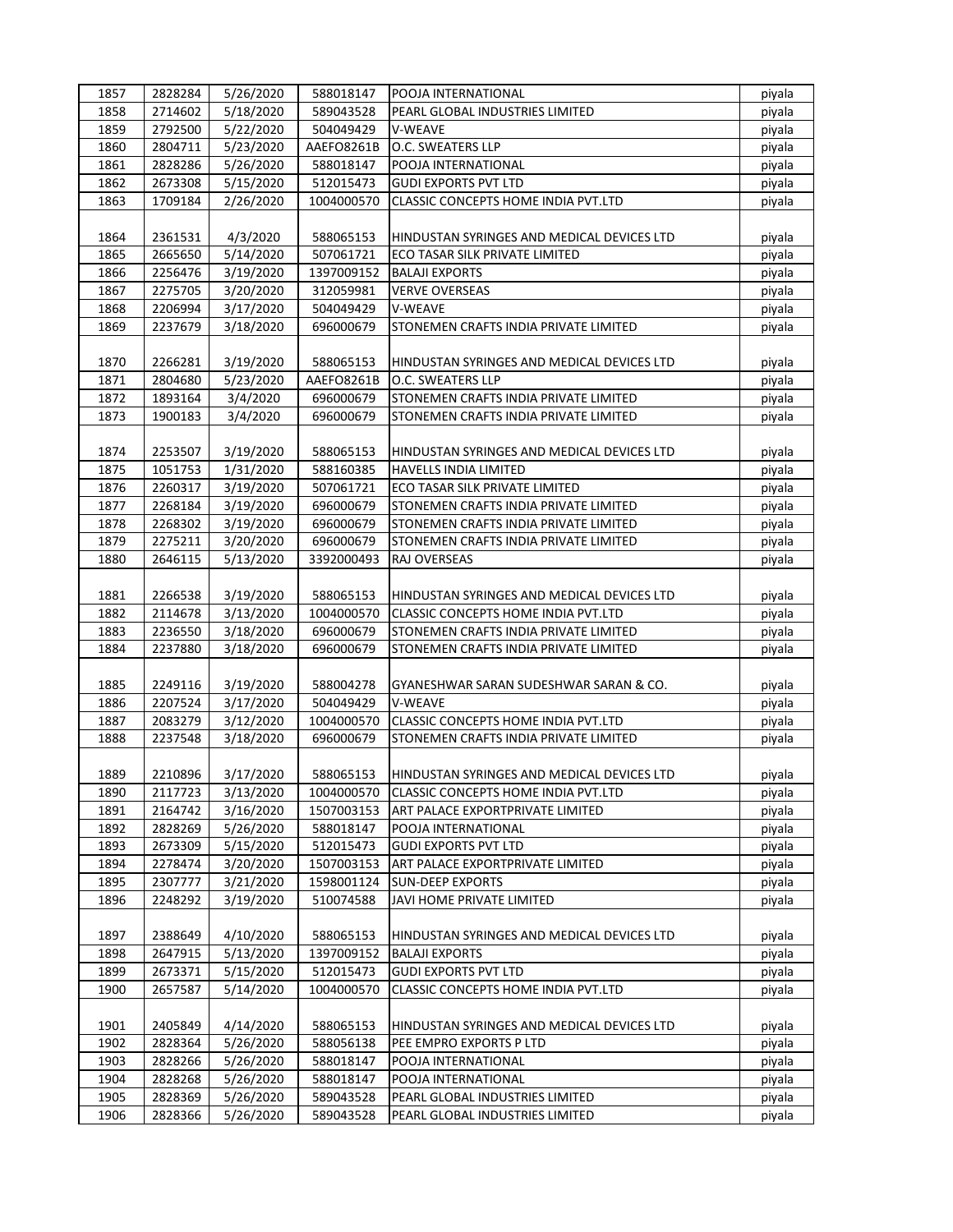| 1907 | 2430619 | 4/18/2020 | 588065153  | HINDUSTAN SYRINGES AND MEDICAL DEVICES LTD    | piyala |
|------|---------|-----------|------------|-----------------------------------------------|--------|
| 1908 | 2405853 | 4/14/2020 | 588065153  | HINDUSTAN SYRINGES AND MEDICAL DEVICES LTD    | piyala |
| 1909 | 2430633 | 4/18/2020 | 588065153  | HINDUSTAN SYRINGES AND MEDICAL DEVICES LTD    | piyala |
| 1910 | 2388670 | 4/10/2020 | 588065153  | HINDUSTAN SYRINGES AND MEDICAL DEVICES LTD    | piyala |
| 1911 | 2438024 | 4/20/2020 | 588065153  | HINDUSTAN SYRINGES AND MEDICAL DEVICES LTD    | piyala |
| 1912 | 3711923 | 7/9/2020  | 1507003153 | ART PALACE EXPORTPRIVATE LIMITED              | piyala |
| 1913 | 3741099 | 7/10/2020 | 312059981  | <b>VERVE OVERSEAS</b>                         | piyala |
| 1914 | 3733131 | 7/10/2020 | 510074588  | JAVI HOME PRIVATE LIMITED                     | piyala |
| 1915 | 3794262 | 7/14/2020 | 599030208  | MARWAR CARPETS INTERNATIONAL                  | piyala |
| 1916 | 3741081 | 7/10/2020 | 312059981  | <b>VERVE OVERSEAS</b>                         | piyala |
| 1917 | 3732734 | 7/10/2020 | 599030208  | MARWAR CARPETS INTERNATIONAL                  | piyala |
| 1918 | 3569631 | 7/2/2020  | 1004000570 | CLASSIC CONCEPTS HOME INDIA PVT.LTD           | piyala |
| 1919 | 3731819 | 7/10/2020 | 3392000493 | RAJ OVERSEAS                                  | piyala |
| 1920 | 3734676 | 7/10/2020 | 696000679  | STONEMEN CRAFTS INDIA PRIVATE LIMITED         | piyala |
| 1921 | 3567981 | 7/2/2020  | 1004000570 | CLASSIC CONCEPTS HOME INDIA PVT.LTD           | piyala |
| 1922 | 3761301 | 7/12/2020 | 1004000570 | <b>CLASSIC CONCEPTS HOME INDIA PVT.LTD</b>    | piyala |
| 1923 | 3761485 | 7/12/2020 | 1004000570 | CLASSIC CONCEPTS HOME INDIA PVT.LTD           | piyala |
| 1924 | 3762001 | 7/12/2020 | 1004000570 | CLASSIC CONCEPTS HOME INDIA PVT.LTD           | piyala |
| 1925 | 3901920 | 7/18/2020 | 696000679  | STONEMEN CRAFTS INDIA PRIVATE LIMITED         | piyala |
| 1926 | 3567704 | 7/2/2020  | 1004000570 | <b>CLASSIC CONCEPTS HOME INDIA PVT.LTD</b>    | piyala |
| 1927 | 3575148 | 7/2/2020  | 2996000307 | <b>MARQUE IMPEX</b>                           | piyala |
| 1928 | 3463484 | 6/27/2020 | 1004000570 | CLASSIC CONCEPTS HOME INDIA PVT.LTD           | piyala |
| 1929 | 3630629 | 7/6/2020  | 688007104  | <b>GUPTA H C OVERSEAS (I) PRIVATE LIMITED</b> | piyala |
| 1930 | 3619972 | 7/4/2020  | 511084749  | KANODIA INTERNATIONAL PRIVATE LIMITED         | piyala |
| 1931 | 3639708 | 7/6/2020  | 596064586  | R.K. & COMPANY                                | piyala |
| 1932 | 3762709 | 7/12/2020 | 1004000570 | CLASSIC CONCEPTS HOME INDIA PVT.LTD           | piyala |
| 1933 | 3762820 | 7/12/2020 | 1004000570 | CLASSIC CONCEPTS HOME INDIA PVT.LTD           | piyala |
| 1934 | 3762688 | 7/12/2020 | 1004000570 | <b>CLASSIC CONCEPTS HOME INDIA PVT.LTD</b>    | piyala |
| 1935 | 3761325 | 7/12/2020 | 1004000570 | CLASSIC CONCEPTS HOME INDIA PVT.LTD           | piyala |
| 1936 | 3801678 | 7/14/2020 | 1004000570 | CLASSIC CONCEPTS HOME INDIA PVT.LTD           | piyala |
| 1937 | 3801632 | 7/14/2020 | 1004000570 | CLASSIC CONCEPTS HOME INDIA PVT.LTD           | piyala |
| 1938 | 3222846 | 6/16/2020 | 312059981  | <b>VERVE OVERSEAS</b>                         | piyala |
| 1939 | 3223394 | 6/16/2020 | 312059981  | <b>VERVE OVERSEAS</b>                         | piyala |
| 1940 | 3227895 | 6/16/2020 | 3307006096 | <b>ORIENT HOME TEX</b>                        | piyala |
| 1941 | 3223271 | 6/16/2020 | 312059981  | <b>VERVE OVERSEAS</b>                         | piyala |
| 1942 | 3251991 | 6/17/2020 | 1507003153 | ART PALACE EXPORTPRIVATE LIMITED              | piyala |
| 1943 | 3606130 | 7/4/2020  | 688007104  | <b>GUPTA H C OVERSEAS (I) PRIVATE LIMITED</b> | piyala |
| 1944 | 3629213 | 7/6/2020  | 599031972  | MAHIMA EXIM PRIVATE LIMITED                   | piyala |
| 1945 | 3761446 | 7/12/2020 | 1004000570 | CLASSIC CONCEPTS HOME INDIA PVT.LTD           | piyala |
| 1946 | 3905224 | 7/18/2020 | 504049429  | V-WEAVE                                       | piyala |
| 1947 | 3569372 | 7/2/2020  | 1004000570 | CLASSIC CONCEPTS HOME INDIA PVT.LTD           | piyala |
| 1948 | 3803605 | 7/14/2020 | 1004000570 | CLASSIC CONCEPTS HOME INDIA PVT.LTD           | piyala |
| 1949 | 3761352 | 7/12/2020 | 1004000570 | CLASSIC CONCEPTS HOME INDIA PVT.LTD           | piyala |
| 1950 | 3801657 | 7/14/2020 | 1004000570 | CLASSIC CONCEPTS HOME INDIA PVT.LTD           | piyala |
| 1951 | 3854140 | 7/16/2020 | 507061721  | ECO TASAR SILK PRIVATE LIMITED                | piyala |
| 1952 | 4019036 | 7/23/2020 | 696000679  | STONEMEN CRAFTS INDIA PRIVATE LIMITED         | piyala |
| 1953 | 4019138 | 7/23/2020 | 696000679  | STONEMEN CRAFTS INDIA PRIVATE LIMITED         | piyala |
| 1954 | 3761977 | 7/12/2020 | 1004000570 | CLASSIC CONCEPTS HOME INDIA PVT.LTD           | piyala |
| 1955 | 3761514 | 7/12/2020 | 1004000570 | CLASSIC CONCEPTS HOME INDIA PVT.LTD           | piyala |
| 1956 | 3762543 | 7/12/2020 | 1004000570 | CLASSIC CONCEPTS HOME INDIA PVT.LTD           | piyala |
| 1957 | 3592915 | 7/3/2020  | 696000679  | STONEMEN CRAFTS INDIA PRIVATE LIMITED         | piyala |
| 1958 | 3463148 | 6/27/2020 | 1004000570 |                                               |        |
| 1959 |         |           | 312059981  | CLASSIC CONCEPTS HOME INDIA PVT.LTD           | piyala |
|      | 3236020 | 6/17/2020 |            | <b>VERVE OVERSEAS</b>                         | piyala |
| 1960 | 4007952 | 7/23/2020 | 1507003153 | ART PALACE EXPORTPRIVATE LIMITED              | piyala |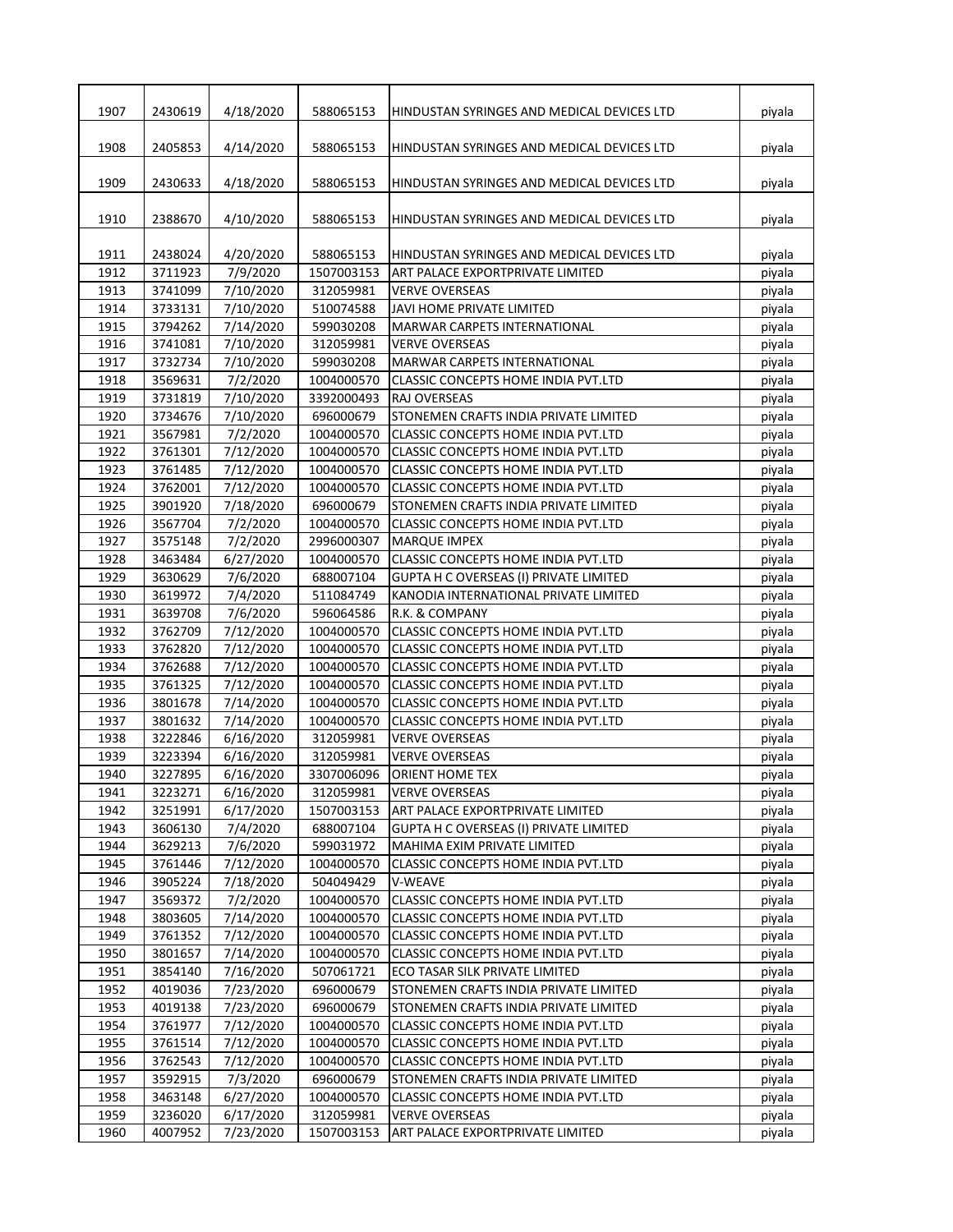| 1961         | 3793782            | 7/14/2020            |                         | 1004000570 CLASSIC CONCEPTS HOME INDIA PVT.LTD                               | piyala |
|--------------|--------------------|----------------------|-------------------------|------------------------------------------------------------------------------|--------|
| 1962         | 4019235            | 7/23/2020            | 696000679               | STONEMEN CRAFTS INDIA PRIVATE LIMITED                                        | piyala |
| 1963         | 3761353            | 7/12/2020            | 1004000570              | CLASSIC CONCEPTS HOME INDIA PVT.LTD                                          | piyala |
| 1964         | 3761495            | 7/12/2020            | 1004000570              | CLASSIC CONCEPTS HOME INDIA PVT.LTD                                          | piyala |
| 1965         | 3762522            | 7/12/2020            | 1004000570              | CLASSIC CONCEPTS HOME INDIA PVT.LTD                                          | piyala |
| 1966         | 3762538            | 7/12/2020            | 1004000570              | CLASSIC CONCEPTS HOME INDIA PVT.LTD                                          | piyala |
| 1967         | 3762699            | 7/12/2020            | 1004000570              | CLASSIC CONCEPTS HOME INDIA PVT.LTD                                          | piyala |
| 1968         | 4019426            | 7/23/2020            | 696000679               | STONEMEN CRAFTS INDIA PRIVATE LIMITED                                        | piyala |
| 1969         | 4109342            | 7/28/2020            | 1004000570              | CLASSIC CONCEPTS HOME INDIA PVT.LTD                                          | piyala |
| 1970         | 3761403            | 7/12/2020            | 1004000570              | CLASSIC CONCEPTS HOME INDIA PVT.LTD                                          | piyala |
| 1971         | 3762258            | 7/12/2020            | 1004000570              | CLASSIC CONCEPTS HOME INDIA PVT.LTD                                          | piyala |
| 1972         | 4019223            | 7/23/2020            | 696000679               | STONEMEN CRAFTS INDIA PRIVATE LIMITED                                        | piyala |
| 1973         | 4019388            | 7/23/2020            | 696000679               | STONEMEN CRAFTS INDIA PRIVATE LIMITED                                        | piyala |
| 1974         | 4019436            | 7/23/2020            | 696000679               | STONEMEN CRAFTS INDIA PRIVATE LIMITED                                        | piyala |
| 1975         | 3186208            | 6/15/2020            | 1596001593              | R.M.C. COLLECTIONS                                                           | piyala |
| 1976         | 3568869            | 7/2/2020             | 1004000570              | CLASSIC CONCEPTS HOME INDIA PVT.LTD                                          | piyala |
| 1977         | 3573221            | 7/2/2020             | 1004000570              | CLASSIC CONCEPTS HOME INDIA PVT.LTD                                          | piyala |
| 1978         | 3604043            | 7/4/2020             | 696000679               | STONEMEN CRAFTS INDIA PRIVATE LIMITED                                        | piyala |
| 1979         | 3570317            | 7/2/2020             | 1004000570              | CLASSIC CONCEPTS HOME INDIA PVT.LTD                                          | piyala |
| 1980         | 3568868            | 7/2/2020             | 1004000570              | CLASSIC CONCEPTS HOME INDIA PVT.LTD                                          | piyala |
| 1981         | 3698166            | 7/9/2020             | 512006695               | <b>KRISSHIV INT</b>                                                          | piyala |
| 1982         | 3762270            | 7/12/2020            | 1004000570              | CLASSIC CONCEPTS HOME INDIA PVT.LTD                                          | piyala |
| 1983         | 3597223            | 7/3/2020             | 588009831               | ASIAN HANDICRAFTS PVT. LTD.                                                  | piyala |
| 1984         | 3593053            | 7/3/2020             | 696000679               | STONEMEN CRAFTS INDIA PRIVATE LIMITED                                        | piyala |
| 1985         | 3482343            | 6/29/2020            | 1004000570              | CLASSIC CONCEPTS HOME INDIA PVT.LTD                                          | piyala |
| 1986         | 3597201            | 7/3/2020             | 588009831               | ASIAN HANDICRAFTS PVT. LTD.                                                  | piyala |
| 1987         | 3573320            | 7/2/2020             | 1004000570              | CLASSIC CONCEPTS HOME INDIA PVT.LTD                                          | piyala |
|              |                    |                      |                         |                                                                              |        |
| 1988<br>1989 | 3516397<br>3463304 | 6/30/2020            | 696000679<br>1004000570 | STONEMEN CRAFTS INDIA PRIVATE LIMITED<br>CLASSIC CONCEPTS HOME INDIA PVT.LTD | piyala |
| 1990         | 3561951            | 6/27/2020            | 507061721               | ECO TASAR SILK PRIVATE LIMITED                                               | piyala |
| 1991         | 3573337            | 7/2/2020<br>7/2/2020 | 1004000570              | <b>CLASSIC CONCEPTS HOME INDIA PVT.LTD</b>                                   | piyala |
| 1992         |                    |                      |                         |                                                                              | piyala |
|              | 3463341            | 6/27/2020            | 1004000570              | <b>CLASSIC CONCEPTS HOME INDIA PVT.LTD</b>                                   | piyala |
| 1993         | 3850671            | 7/16/2020            | 2996000056              | AKANKSHA INTERNATIONAL                                                       | piyala |
| 1994         | 3856864            | 7/16/2020            | 696000679               | STONEMEN CRAFTS INDIA PRIVATE LIMITED                                        | piyala |
| 1995         | 3857114            | 7/16/2020            | 2996000307              | <b>MARQUE IMPEX</b>                                                          | piyala |
| 1996         | 3749303            | 7/11/2020            | 589001981               | TAL                                                                          | piyala |
| 1997         | 3754339            | 7/11/2020            | 589001981               | TAL                                                                          | piyala |
| 1998         | 3875167            | 7/17/2020            | 2996000307              | <b>MARQUE IMPEX</b>                                                          | piyala |
| 1999         | 3832230            | 7/15/2020            | 1507003153              | ART PALACE EXPORTPRIVATE LIMITED                                             | piyala |
| 2000         | 3761384            | 7/12/2020            | 1004000570              | CLASSIC CONCEPTS HOME INDIA PVT.LTD                                          | piyala |
| 2001         | 3762275            | 7/12/2020            | 1004000570              | CLASSIC CONCEPTS HOME INDIA PVT.LTD                                          | piyala |
| 2002         | 3761258            | 7/12/2020            | 1004000570              | CLASSIC CONCEPTS HOME INDIA PVT.LTD                                          | piyala |
| 2003         | 3705221            | 7/9/2020             | 696000679               | STONEMEN CRAFTS INDIA PRIVATE LIMITED                                        | piyala |
| 2004         | 3782285            | 7/13/2020            | 696000679               | STONEMEN CRAFTS INDIA PRIVATE LIMITED                                        | piyala |
| 2005         | 3604014            | 7/4/2020             | 696000679               | STONEMEN CRAFTS INDIA PRIVATE LIMITED                                        | piyala |
| 2006         | 3568716            | 7/2/2020             | 1004000570              | CLASSIC CONCEPTS HOME INDIA PVT.LTD                                          | piyala |
| 2007         | 3568454            | 7/2/2020             | 1004000570              | CLASSIC CONCEPTS HOME INDIA PVT.LTD                                          | piyala |
| 2008         | 3815595            | 7/15/2020            | 504049429               | V-WEAVE                                                                      | piyala |
| 2009         | 3705321            | 7/9/2020             | 696000679               | STONEMEN CRAFTS INDIA PRIVATE LIMITED                                        | piyala |
| 2010         | 3815614            | 7/15/2020            | 504049429               | V-WEAVE                                                                      | piyala |
| 2011         | 3752730            | 7/11/2020            | 1004000570              | CLASSIC CONCEPTS HOME INDIA PVT.LTD                                          | piyala |
| 2012         | 3752799            | 7/11/2020            | 1004000570              | CLASSIC CONCEPTS HOME INDIA PVT.LTD                                          | piyala |
| 2013         | 3752752            | 7/11/2020            | 1004000570              | CLASSIC CONCEPTS HOME INDIA PVT.LTD                                          | piyala |
| 2014         | 3734658            | 7/10/2020            | 696000679               | STONEMEN CRAFTS INDIA PRIVATE LIMITED                                        | piyala |
| 2015         | 3737499            | 7/10/2020            | 1004000570              | CLASSIC CONCEPTS HOME INDIA PVT.LTD                                          | piyala |
| 2016         | 3741069            | 7/10/2020            | 312059981               | <b>VERVE OVERSEAS</b>                                                        | piyala |
| 2017         | 3741072            | 7/10/2020            | 312059981               | <b>VERVE OVERSEAS</b>                                                        | piyala |
| 2018         | 3732729            | 7/10/2020            | 599030208               | MARWAR CARPETS INTERNATIONAL                                                 | piyala |
| 2019         | 3733134            | 7/10/2020            | 510074588               | JAVI HOME PRIVATE LIMITED                                                    | piyala |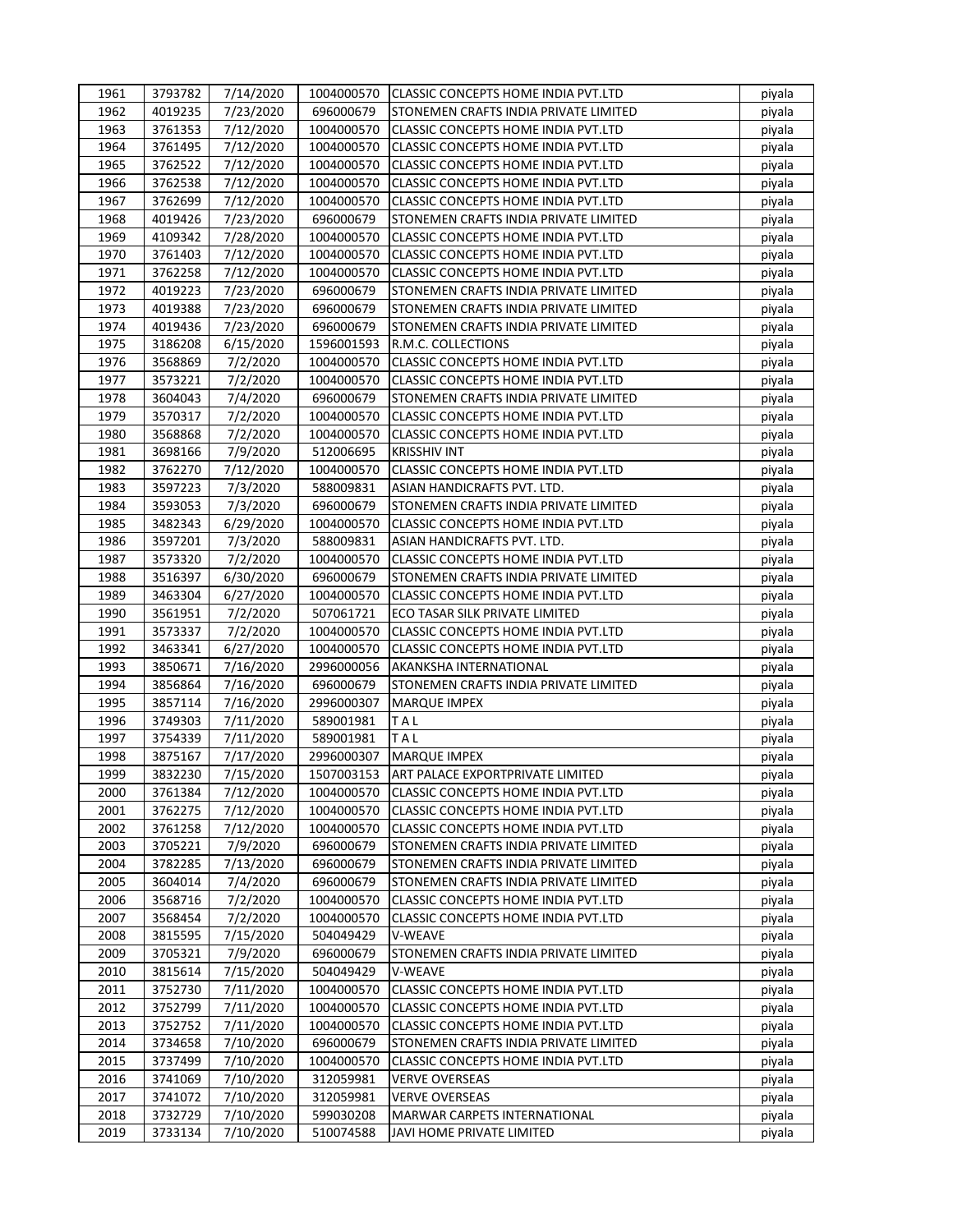| 2020 | 3463197            | 6/27/2020              |            | 1004000570 CLASSIC CONCEPTS HOME INDIA PVT.LTD | piyala |
|------|--------------------|------------------------|------------|------------------------------------------------|--------|
| 2021 | 3575162            | 7/2/2020               | 2996000307 | <b>MARQUE IMPEX</b>                            | piyala |
| 2022 | 3463213            | 6/27/2020              | 1004000570 | <b>CLASSIC CONCEPTS HOME INDIA PVT.LTD</b>     | piyala |
| 2023 | 3561924            | 7/2/2020               | 507061721  | ECO TASAR SILK PRIVATE LIMITED                 | piyala |
| 2024 | 3463498            | 6/27/2020              | 1004000570 | CLASSIC CONCEPTS HOME INDIA PVT.LTD            | piyala |
| 2025 | 3901914            | 7/18/2020              | 696000679  | STONEMEN CRAFTS INDIA PRIVATE LIMITED          | piyala |
| 2026 | 3904994            | 7/18/2020              | 504049429  | V-WEAVE                                        | piyala |
| 2027 | 3905005            | 7/18/2020              | 504049429  | V-WEAVE                                        | piyala |
| 2028 | 3761282            | 7/12/2020              | 1004000570 | <b>CLASSIC CONCEPTS HOME INDIA PVT.LTD</b>     | piyala |
| 2029 | 3754599            | 7/11/2020              | 504049429  | V-WEAVE                                        | piyala |
| 2030 | 3761968            | 7/12/2020              | 1004000570 | CLASSIC CONCEPTS HOME INDIA PVT.LTD            | piyala |
| 2031 | 3761371            | 7/12/2020              | 1004000570 | CLASSIC CONCEPTS HOME INDIA PVT.LTD            | piyala |
| 2032 | 3762304            | 7/12/2020              | 1004000570 | CLASSIC CONCEPTS HOME INDIA PVT.LTD            | piyala |
| 2033 | 3734671            | 7/10/2020              | 696000679  | STONEMEN CRAFTS INDIA PRIVATE LIMITED          | piyala |
| 2034 | 3604053            | 7/4/2020               | 696000679  | STONEMEN CRAFTS INDIA PRIVATE LIMITED          | piyala |
| 2035 | 3794265            | 7/14/2020              | 599030208  | <b>MARWAR CARPETS INTERNATIONAL</b>            | piyala |
| 2036 | 3734650            | 7/10/2020              | 696000679  | STONEMEN CRAFTS INDIA PRIVATE LIMITED          | piyala |
| 2037 | 3588329            | 7/3/2020               | 1004000570 | CLASSIC CONCEPTS HOME INDIA PVT.LTD            | piyala |
| 2038 | 2878527            | 5/28/2020              | 3392000493 | RAJ OVERSEAS                                   | piyala |
| 2039 | 3389373            | 6/24/2020              | 1388005034 | POORNIMA HANDICRAFTS PRIVATE LIMITED           | piyala |
| 2040 | 3334898            | 6/22/2020              | 1004000570 | CLASSIC CONCEPTS HOME INDIA PVT.LTD            | piyala |
| 2041 | 3334904            | 6/22/2020              | 1004000570 | <b>CLASSIC CONCEPTS HOME INDIA PVT.LTD</b>     | piyala |
| 2042 | 3341631            | 6/22/2020              | 1004000570 | CLASSIC CONCEPTS HOME INDIA PVT.LTD            | piyala |
| 2043 | 3789430            | 7/14/2020              | 599031972  | MAHIMA EXIM PRIVATE LIMITED                    | piyala |
| 2044 | 3790801            | 7/14/2020              | 508082633  | TAPIO CREATIONS PRIVATE LIMITED                | piyala |
| 2045 | 3789533            | 7/14/2020              | 599031972  | MAHIMA EXIM PRIVATE LIMITED                    | piyala |
| 2046 | 3789548            | 7/14/2020              | 599031972  | MAHIMA EXIM PRIVATE LIMITED                    | piyala |
| 2047 | 3568202            | 7/2/2020               | 1004000570 | CLASSIC CONCEPTS HOME INDIA PVT.LTD            | piyala |
| 2048 | 3761354            | 7/12/2020              | 1004000570 | CLASSIC CONCEPTS HOME INDIA PVT.LTD            | piyala |
| 2049 | 3905212            | 7/18/2020              | 504049429  | V-WEAVE                                        | piyala |
| 2050 | 3335306            | 6/22/2020              | 1004000570 | CLASSIC CONCEPTS HOME INDIA PVT.LTD            | piyala |
| 2051 | 3341712            | 6/22/2020              | 1004000570 | CLASSIC CONCEPTS HOME INDIA PVT.LTD            | piyala |
| 2052 | 3393026            | 6/24/2020              | 3392000493 | RAJ OVERSEAS                                   | piyala |
| 2053 | 3436568            |                        | 696000679  | STONEMEN CRAFTS INDIA PRIVATE LIMITED          |        |
| 2054 | 3335153            | 6/26/2020<br>6/22/2020 |            |                                                | piyala |
|      |                    |                        | 1004000570 | CLASSIC CONCEPTS HOME INDIA PVT.LTD            | piyala |
| 2055 | 3341700<br>3341744 | 6/22/2020              | 1004000570 | CLASSIC CONCEPTS HOME INDIA PVT.LTD            | piyala |
| 2056 |                    | 6/22/2020              | 1004000570 | CLASSIC CONCEPTS HOME INDIA PVT.LTD            | piyala |
| 2057 | 3389520            | 6/24/2020              | 1388005034 | POORNIMA HANDICRAFTS PRIVATE LIMITED           | piyala |
| 2058 | 3335305            | 6/22/2020              | 1004000570 | <b>CLASSIC CONCEPTS HOME INDIA PVT.LTD</b>     | piyala |
| 2059 | 3341479            | 6/22/2020              | 1004000570 | CLASSIC CONCEPTS HOME INDIA PVT.LTD            | piyala |
| 2060 | 3905336            | 7/18/2020              | 504049429  | V-WEAVE                                        | piyala |
| 2061 | 3762300            | 7/12/2020              | 1004000570 | CLASSIC CONCEPTS HOME INDIA PVT.LTD            | piyala |
| 2062 | 3865618            | 7/17/2020              | 1004000570 | CLASSIC CONCEPTS HOME INDIA PVT.LTD            | piyala |
| 2063 | 3761356            | 7/12/2020              | 1004000570 | CLASSIC CONCEPTS HOME INDIA PVT.LTD            | piyala |
| 2064 | 3761764            | 7/12/2020              | 1004000570 | CLASSIC CONCEPTS HOME INDIA PVT.LTD            | piyala |
| 2065 | 3762833            | 7/12/2020              | 1004000570 | CLASSIC CONCEPTS HOME INDIA PVT.LTD            | piyala |
| 2066 | 2982565            | 6/3/2020               | 510074588  | JAVI HOME PRIVATE LIMITED                      | piyala |
| 2067 | 3004394            | 6/4/2020               | 1507003153 | ART PALACE EXPORTPRIVATE LIMITED               | piyala |
| 2068 | 3803613            | 7/14/2020              | 1004000570 | CLASSIC CONCEPTS HOME INDIA PVT.LTD            | piyala |
| 2069 | 3762838            | 7/12/2020              | 1004000570 | CLASSIC CONCEPTS HOME INDIA PVT.LTD            | piyala |
| 2070 | 3335257            | 6/22/2020              | 1004000570 | CLASSIC CONCEPTS HOME INDIA PVT.LTD            | piyala |
| 2071 | 3335377            | 6/22/2020              | 1004000570 | CLASSIC CONCEPTS HOME INDIA PVT.LTD            | piyala |
| 2072 | 3341702            | 6/22/2020              | 1004000570 | CLASSIC CONCEPTS HOME INDIA PVT.LTD            | piyala |
| 2073 | 3436759            | 6/26/2020              | 696000679  | STONEMEN CRAFTS INDIA PRIVATE LIMITED          | piyala |
| 2074 | 3436766            | 6/26/2020              | 696000679  | STONEMEN CRAFTS INDIA PRIVATE LIMITED          | piyala |
| 2075 | 3761285            | 7/12/2020              | 1004000570 | CLASSIC CONCEPTS HOME INDIA PVT.LTD            | piyala |
| 2076 | 3761264            | 7/12/2020              | 1004000570 | CLASSIC CONCEPTS HOME INDIA PVT.LTD            | piyala |
| 2077 | 3901837            | 7/18/2020              | 696000679  | STONEMEN CRAFTS INDIA PRIVATE LIMITED          | piyala |
| 2078 | 3761271            | 7/12/2020              | 1004000570 | CLASSIC CONCEPTS HOME INDIA PVT.LTD            | piyala |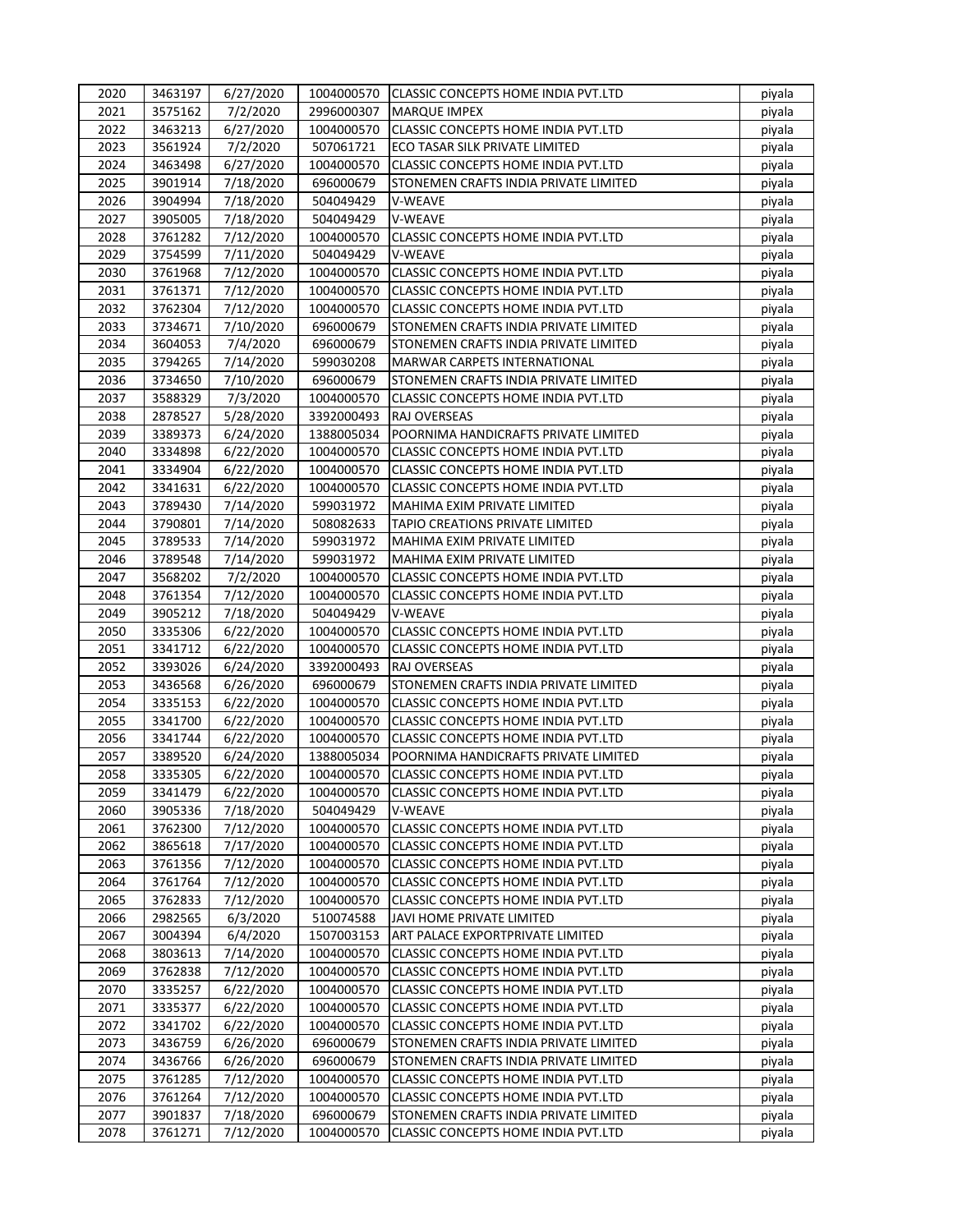| 2079 | 3761778 | 7/12/2020 | 1004000570 | CLASSIC CONCEPTS HOME INDIA PVT.LTD   | piyala |
|------|---------|-----------|------------|---------------------------------------|--------|
| 2080 | 3762552 | 7/12/2020 | 1004000570 | CLASSIC CONCEPTS HOME INDIA PVT.LTD   | piyala |
| 2081 | 3752619 | 7/11/2020 | 1004000570 | CLASSIC CONCEPTS HOME INDIA PVT.LTD   | piyala |
| 2082 | 3752667 | 7/11/2020 | 1004000570 | CLASSIC CONCEPTS HOME INDIA PVT.LTD   | piyala |
| 2083 | 3754658 | 7/11/2020 | 1004000570 | CLASSIC CONCEPTS HOME INDIA PVT.LTD   | piyala |
| 2084 | 3734563 | 7/10/2020 | 696000679  | STONEMEN CRAFTS INDIA PRIVATE LIMITED | piyala |
| 2085 | 3752637 | 7/11/2020 | 1004000570 | CLASSIC CONCEPTS HOME INDIA PVT.LTD   | piyala |
| 2086 | 3452810 | 6/27/2020 | 696000679  | STONEMEN CRAFTS INDIA PRIVATE LIMITED | piyala |
| 2087 | 4008001 | 7/23/2020 | 599031972  | MAHIMA EXIM PRIVATE LIMITED           | piyala |
| 2088 | 4010158 | 7/23/2020 | 588003735  | UNIQUE COLLECTIONS                    | piyala |
| 2089 | 4107243 | 7/28/2020 | 516915002  | U AND I FASHION HOUSE PVT LTD         | piyala |
| 2090 | 4007893 | 7/23/2020 | 599031972  | MAHIMA EXIM PRIVATE LIMITED           | piyala |
| 2091 | 4007984 | 7/23/2020 | 599031972  | MAHIMA EXIM PRIVATE LIMITED           | piyala |
| 2092 | 4007997 | 7/23/2020 | 599031972  | MAHIMA EXIM PRIVATE LIMITED           | piyala |
| 2093 | 4008015 | 7/23/2020 | 599031972  | MAHIMA EXIM PRIVATE LIMITED           | piyala |
| 2094 | 4030190 | 7/24/2020 | 508082633  | TAPIO CREATIONS PRIVATE LIMITED       | piyala |
| 2095 | 3762272 | 7/12/2020 | 1004000570 | CLASSIC CONCEPTS HOME INDIA PVT.LTD   | piyala |
| 2096 | 3809663 | 7/15/2020 | 1004000570 | CLASSIC CONCEPTS HOME INDIA PVT.LTD   | piyala |
| 2097 | 3761430 | 7/12/2020 | 1004000570 | CLASSIC CONCEPTS HOME INDIA PVT.LTD   | piyala |
| 2098 | 3761524 | 7/12/2020 | 1004000570 | CLASSIC CONCEPTS HOME INDIA PVT.LTD   | piyala |
| 2099 | 3849696 | 7/16/2020 | 696000679  | STONEMEN CRAFTS INDIA PRIVATE LIMITED | piyala |
| 2100 | 3905220 | 7/18/2020 | 504049429  | V-WEAVE                               | piyala |
| 2101 | 3881625 | 7/17/2020 | 1388005034 | POORNIMA HANDICRAFTS PRIVATE LIMITED  | piyala |
| 2102 | 3761956 | 7/12/2020 | 1004000570 | CLASSIC CONCEPTS HOME INDIA PVT.LTD   | piyala |
| 2103 | 3568302 | 7/2/2020  | 1004000570 | CLASSIC CONCEPTS HOME INDIA PVT.LTD   | piyala |
| 2104 | 3334967 | 6/22/2020 | 1004000570 | CLASSIC CONCEPTS HOME INDIA PVT.LTD   | piyala |
| 2105 | 3335144 | 6/22/2020 | 1004000570 | CLASSIC CONCEPTS HOME INDIA PVT.LTD   | piyala |
| 2106 | 3341670 | 6/22/2020 | 1004000570 | CLASSIC CONCEPTS HOME INDIA PVT.LTD   | piyala |
| 2107 | 3341761 | 6/22/2020 | 1004000570 | CLASSIC CONCEPTS HOME INDIA PVT.LTD   | piyala |
| 2108 | 3335071 | 6/22/2020 | 1004000570 | CLASSIC CONCEPTS HOME INDIA PVT.LTD   | piyala |
| 2109 | 3341624 | 6/22/2020 | 1004000570 | CLASSIC CONCEPTS HOME INDIA PVT.LTD   | piyala |
| 2110 | 3335070 | 6/22/2020 | 1004000570 | CLASSIC CONCEPTS HOME INDIA PVT.LTD   | piyala |
| 2111 | 3335288 | 6/22/2020 | 1004000570 | CLASSIC CONCEPTS HOME INDIA PVT.LTD   | piyala |
| 2112 | 3341578 | 6/22/2020 | 1004000570 | CLASSIC CONCEPTS HOME INDIA PVT.LTD   | piyala |
| 2113 | 3335368 | 6/22/2020 | 1004000570 | CLASSIC CONCEPTS HOME INDIA PVT.LTD   | piyala |
| 2114 | 3568470 | 7/2/2020  | 1004000570 | CLASSIC CONCEPTS HOME INDIA PVT.LTD   | piyala |
| 2115 | 3752735 | 7/11/2020 | 1004000570 | CLASSIC CONCEPTS HOME INDIA PVT.LTD   | piyala |
| 2116 | 3752728 | 7/11/2020 | 1004000570 | CLASSIC CONCEPTS HOME INDIA PVT.LTD   | piyala |
| 2117 | 3567992 | 7/2/2020  | 1004000570 | CLASSIC CONCEPTS HOME INDIA PVT.LTD   | piyala |
| 2118 | 3588211 | 7/3/2020  | 1004000570 | CLASSIC CONCEPTS HOME INDIA PVT.LTD   | piyala |
| 2119 | 3604085 | 7/4/2020  | 696000679  | STONEMEN CRAFTS INDIA PRIVATE LIMITED | piyala |
| 2120 | 3781685 | 7/13/2020 | 696000679  | STONEMEN CRAFTS INDIA PRIVATE LIMITED | piyala |
| 2121 | 3788886 | 7/14/2020 | 696000679  | STONEMEN CRAFTS INDIA PRIVATE LIMITED | piyala |
| 2122 | 3735196 | 7/10/2020 | 511050623  | <b>GEMIXX EXPORTS</b>                 | piyala |
| 2123 | 3741037 | 7/10/2020 | 312059981  | <b>VERVE OVERSEAS</b>                 | piyala |
| 2124 | 3741064 | 7/10/2020 | 312059981  | <b>VERVE OVERSEAS</b>                 | piyala |
| 2125 | 3781734 | 7/13/2020 | 696000679  | STONEMEN CRAFTS INDIA PRIVATE LIMITED | piyala |
| 2126 | 3733122 | 7/10/2020 | 510074588  | JAVI HOME PRIVATE LIMITED             | piyala |
| 2127 | 3781671 | 7/13/2020 | 696000679  | STONEMEN CRAFTS INDIA PRIVATE LIMITED | piyala |
| 2128 | 3782041 | 7/13/2020 | 2996000056 | AKANKSHA INTERNATIONAL                | piyala |
| 2129 | 3789504 | 7/14/2020 | 696000679  | STONEMEN CRAFTS INDIA PRIVATE LIMITED | piyala |
| 2130 | 3678352 | 7/8/2020  | 599031972  | MAHIMA EXIM PRIVATE LIMITED           | piyala |
| 2131 | 3816437 | 7/15/2020 | 599031972  | MAHIMA EXIM PRIVATE LIMITED           | piyala |
| 2132 | 3734840 | 7/10/2020 | 1004000570 | CLASSIC CONCEPTS HOME INDIA PVT.LTD   | piyala |
| 2133 | 3734707 | 7/10/2020 | 696000679  | STONEMEN CRAFTS INDIA PRIVATE LIMITED | piyala |
| 2134 | 3241433 | 6/17/2020 | 1004000570 | CLASSIC CONCEPTS HOME INDIA PVT.LTD   | piyala |
| 2135 | 3335149 | 6/22/2020 | 1004000570 | CLASSIC CONCEPTS HOME INDIA PVT.LTD   | piyala |
| 2136 | 3341514 | 6/22/2020 | 1004000570 | CLASSIC CONCEPTS HOME INDIA PVT.LTD   | piyala |
| 2137 | 3341561 | 6/22/2020 | 1004000570 | CLASSIC CONCEPTS HOME INDIA PVT.LTD   | piyala |
|      |         |           |            |                                       |        |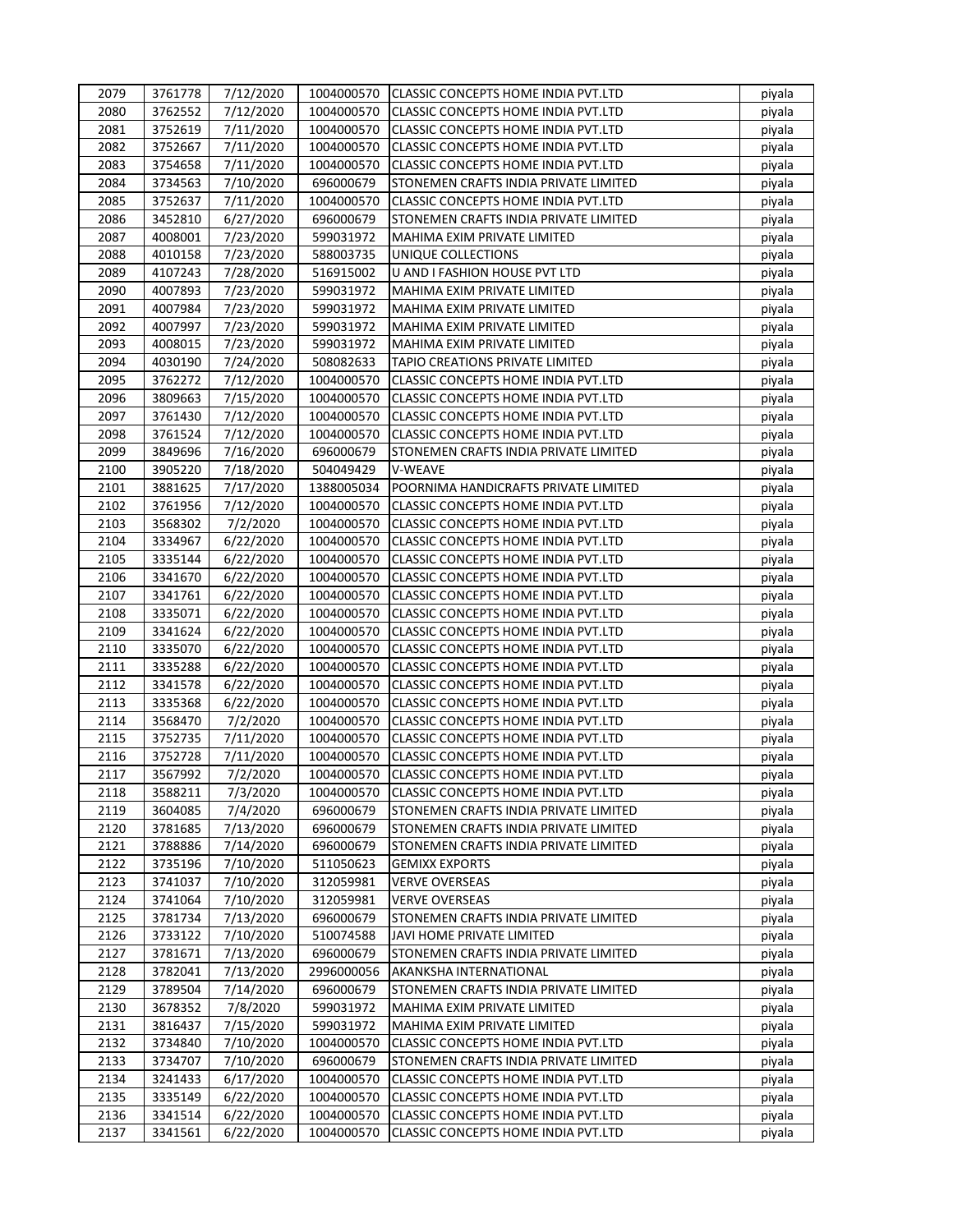| 2138         | 3380586 | 6/24/2020              | 1004000570               | <b>CLASSIC CONCEPTS HOME INDIA PVT.LTD</b>                                 | piyala           |
|--------------|---------|------------------------|--------------------------|----------------------------------------------------------------------------|------------------|
| 2139         | 3436625 | 6/26/2020              | 696000679                | STONEMEN CRAFTS INDIA PRIVATE LIMITED                                      | piyala           |
| 2140         | 3423842 | 6/25/2020              | 3392000493               | <b>RAJ OVERSEAS</b>                                                        | piyala           |
| 2141         | 3474617 | 6/28/2020              | 1004000570               | CLASSIC CONCEPTS HOME INDIA PVT.LTD                                        | piyala           |
| 2142         | 3341763 | 6/22/2020              | 1004000570               | CLASSIC CONCEPTS HOME INDIA PVT.LTD                                        | piyala           |
| 2143         | 3389204 | 6/24/2020              | 1388005034               | POORNIMA HANDICRAFTS PRIVATE LIMITED                                       | piyala           |
| 2144         | 3341654 | 6/22/2020              | 1004000570               | CLASSIC CONCEPTS HOME INDIA PVT.LTD                                        | piyala           |
| 2145         | 3341755 | 6/22/2020              | 1004000570               | CLASSIC CONCEPTS HOME INDIA PVT.LTD                                        | piyala           |
| 2146         | 3603980 | 7/4/2020               | 696000679                | STONEMEN CRAFTS INDIA PRIVATE LIMITED                                      | piyala           |
| 2147         | 3705239 | 7/9/2020               | 696000679                | STONEMEN CRAFTS INDIA PRIVATE LIMITED                                      | piyala           |
| 2148         | 3735838 | 7/10/2020              | 696000679                | STONEMEN CRAFTS INDIA PRIVATE LIMITED                                      | piyala           |
| 2149         | 3794698 | 7/14/2020              | 599031972                | MAHIMA EXIM PRIVATE LIMITED                                                | piyala           |
| 2150         | 3677211 | 7/8/2020               | 599031972                | MAHIMA EXIM PRIVATE LIMITED                                                | piyala           |
| 2151         | 3679779 | 7/8/2020               | 508082633                | TAPIO CREATIONS PRIVATE LIMITED                                            | piyala           |
| 2152         | 3677210 | 7/8/2020               | AJCPK8832F               | <b>KSG MAHIMA</b>                                                          | piyala           |
| 2153         | 3761780 | 7/12/2020              | 1004000570               | CLASSIC CONCEPTS HOME INDIA PVT.LTD                                        | piyala           |
| 2154         | 3801430 | 7/14/2020              | 688007104                | GUPTA H C OVERSEAS (I) PRIVATE LIMITED                                     | piyala           |
| 2155         | 3794696 | 7/14/2020              | 599031972                | MAHIMA EXIM PRIVATE LIMITED                                                | piyala           |
| 2156         | 3904561 | 7/18/2020              | 599031972                | MAHIMA EXIM PRIVATE LIMITED                                                | piyala           |
| 2157         | 3904600 | 7/18/2020              | 599031972                | MAHIMA EXIM PRIVATE LIMITED                                                | piyala           |
| 2158         | 3904627 | 7/18/2020              | 599031972                | MAHIMA EXIM PRIVATE LIMITED                                                | piyala           |
| 2159         | 3516355 | 6/30/2020              | 696000679                | STONEMEN CRAFTS INDIA PRIVATE LIMITED                                      | piyala           |
| 2160         | 3516377 | 6/30/2020              | 696000679                | STONEMEN CRAFTS INDIA PRIVATE LIMITED                                      | piyala           |
| 2161         | 3516578 | 6/30/2020              | 696000679                | STONEMEN CRAFTS INDIA PRIVATE LIMITED                                      | piyala           |
| 2162         | 3592726 | 7/3/2020               | 696000679                | STONEMEN CRAFTS INDIA PRIVATE LIMITED                                      | piyala           |
| 2163         | 4008000 | 7/23/2020              | 599031972                | MAHIMA EXIM PRIVATE LIMITED                                                | piyala           |
| 2164         | 4051058 | 7/24/2020              | 688007104                | GUPTA H C OVERSEAS (I) PRIVATE LIMITED                                     | piyala           |
| 2165         | 4008020 |                        | 599031972                | MAHIMA EXIM PRIVATE LIMITED                                                |                  |
| 2166         | 4051068 | 7/23/2020<br>7/24/2020 | 688007104                | <b>GUPTA H C OVERSEAS (I) PRIVATE LIMITED</b>                              | piyala           |
| 2167         | 4084396 |                        | 599031972                | MAHIMA EXIM PRIVATE LIMITED                                                | piyala           |
| 2168         | 3904647 | 7/27/2020<br>7/18/2020 | 599031972                | MAHIMA EXIM PRIVATE LIMITED                                                | piyala           |
| 2169         | 3904654 | 7/18/2020              | 599031972                | MAHIMA EXIM PRIVATE LIMITED                                                | piyala           |
| 2170         | 3815628 |                        | 504049429                | V-WEAVE                                                                    | piyala           |
| 2171         | 3943345 | 7/15/2020<br>7/20/2020 | 588003735                | UNIQUE COLLECTIONS                                                         | piyala<br>piyala |
| 2172         | 3904604 | 7/18/2020              |                          | MAHIMA EXIM PRIVATE LIMITED                                                |                  |
|              | 3957764 |                        | 599031972                |                                                                            | piyala           |
| 2173<br>2174 | 3904573 | 7/21/2020              | 508082633<br>599031972   | TAPIO CREATIONS PRIVATE LIMITED<br>MAHIMA EXIM PRIVATE LIMITED             | piyala           |
| 2175         | 3904639 | 7/18/2020              |                          |                                                                            | piyala           |
|              |         | 7/18/2020              | 599031972                | MAHIMA EXIM PRIVATE LIMITED                                                | piyala           |
| 2176         | 4096651 | 7/27/2020              | 1004000570<br>1004000570 | CLASSIC CONCEPTS HOME INDIA PVT.LTD<br>CLASSIC CONCEPTS HOME INDIA PVT.LTD | piyala           |
| 2177         | 3761525 | 7/12/2020              |                          |                                                                            | piyala           |
| 2178         | 3801662 | 7/14/2020              | 1004000570               | CLASSIC CONCEPTS HOME INDIA PVT.LTD                                        | piyala           |
| 2179         | 3803632 | 7/14/2020              | 1004000570               | CLASSIC CONCEPTS HOME INDIA PVT.LTD                                        | piyala           |
| 2180         | 4019380 | 7/23/2020              | 696000679                | STONEMEN CRAFTS INDIA PRIVATE LIMITED                                      | piyala           |
| 2181         | 4068717 | 7/25/2020              | 1004000570               | CLASSIC CONCEPTS HOME INDIA PVT.LTD                                        | piyala           |
| 2182         | 4082254 | 7/27/2020              | 1004000570               | CLASSIC CONCEPTS HOME INDIA PVT.LTD                                        | piyala           |
| 2183         | 3761808 | 7/12/2020              | 1004000570               | CLASSIC CONCEPTS HOME INDIA PVT.LTD                                        | piyala           |
| 2184         | 3801593 | 7/14/2020              | 1004000570               | CLASSIC CONCEPTS HOME INDIA PVT.LTD                                        | piyala           |
| 2185         | 3712017 | 7/9/2020               | 1507003153               | ART PALACE EXPORTPRIVATE LIMITED                                           | piyala           |
| 2186         | 3679807 | 7/8/2020               | 1507003153               | ART PALACE EXPORTPRIVATE LIMITED                                           | piyala           |
| 2187         | 3696526 | 7/9/2020               | 1598001124               | <b>SUN-DEEP EXPORTS</b>                                                    | piyala           |
| 2188         | 3385984 | 6/24/2020              | 1004000570               | CLASSIC CONCEPTS HOME INDIA PVT.LTD                                        | piyala           |
| 2189         | 3516144 | 6/30/2020              | 696000679                | STONEMEN CRAFTS INDIA PRIVATE LIMITED                                      | piyala           |
| 2190         | 3516238 | 6/30/2020              | 696000679                | STONEMEN CRAFTS INDIA PRIVATE LIMITED                                      | piyala           |
| 2191         | 3516482 | 6/30/2020              | 696000679                | STONEMEN CRAFTS INDIA PRIVATE LIMITED                                      | piyala           |
| 2192         | 3604092 | 7/4/2020               | 696000679                | STONEMEN CRAFTS INDIA PRIVATE LIMITED                                      | piyala           |
| 2193         | 3516102 | 6/30/2020              | 696000679                | STONEMEN CRAFTS INDIA PRIVATE LIMITED                                      | piyala           |
| 2194         | 3604075 | 7/4/2020               | 696000679                | STONEMEN CRAFTS INDIA PRIVATE LIMITED                                      | piyala           |
| 2195         | 3592895 | 7/3/2020               | 696000679                | STONEMEN CRAFTS INDIA PRIVATE LIMITED                                      | piyala           |
| 2196         | 3482291 | 6/29/2020              | 1004000570               | CLASSIC CONCEPTS HOME INDIA PVT.LTD                                        | piyala           |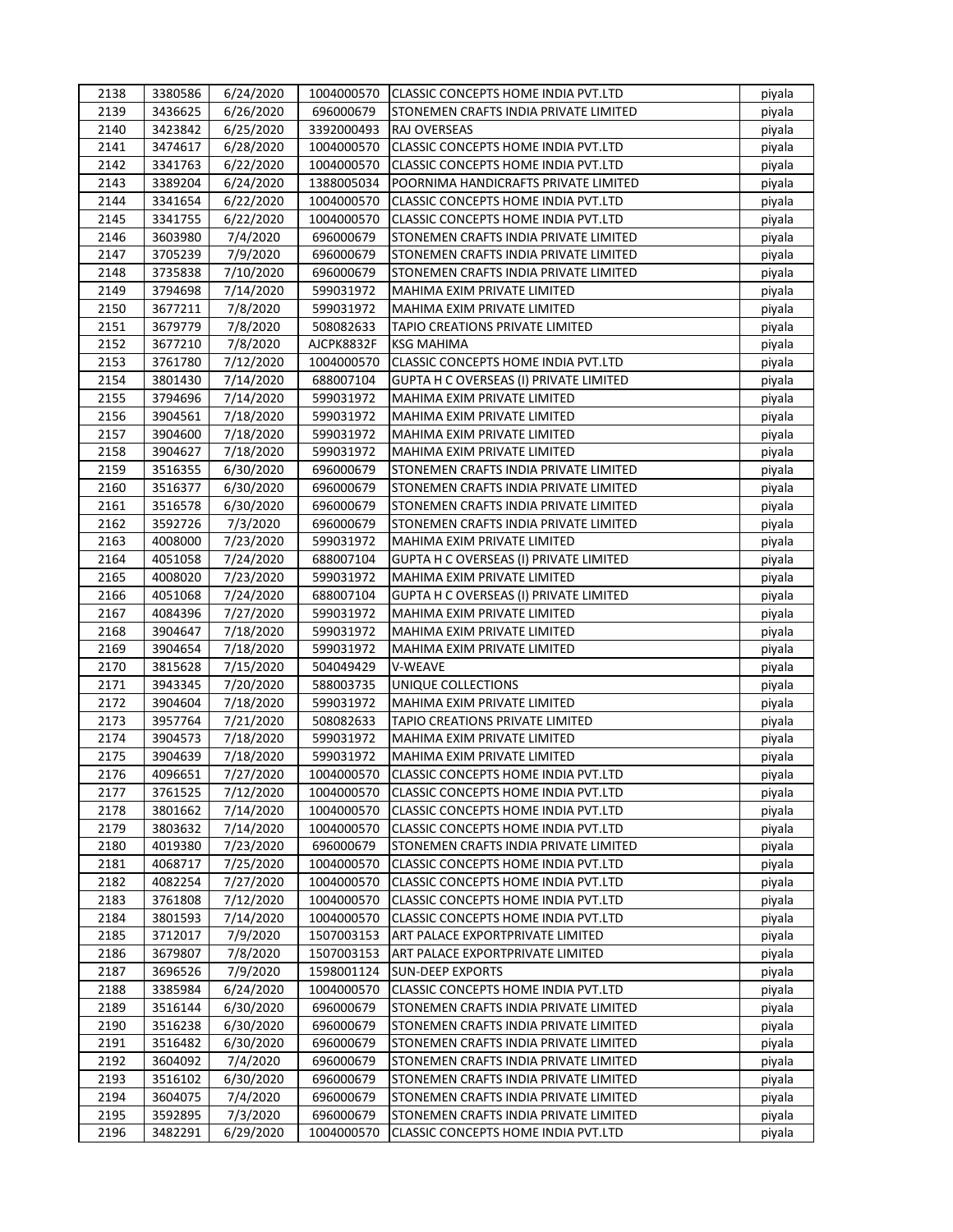| 2197 | 3516577            | 6/30/2020 | 696000679  | STONEMEN CRAFTS INDIA PRIVATE LIMITED      | piyala           |
|------|--------------------|-----------|------------|--------------------------------------------|------------------|
| 2198 | 3592940            | 7/3/2020  | 696000679  | STONEMEN CRAFTS INDIA PRIVATE LIMITED      | piyala           |
| 2199 | 3594210            | 7/3/2020  | 696000679  | STONEMEN CRAFTS INDIA PRIVATE LIMITED      | piyala           |
| 2200 | 4007993            | 7/23/2020 | 599031972  | MAHIMA EXIM PRIVATE LIMITED                | piyala           |
| 2201 | 4060313            | 7/25/2020 | 688007104  | GUPTA H C OVERSEAS (I) PRIVATE LIMITED     | piyala           |
| 2202 | 4107240            | 7/28/2020 | 516915002  | U AND I FASHION HOUSE PVT LTD              | piyala           |
| 2203 | 3794279            | 7/14/2020 | 599030208  | <b>MARWAR CARPETS INTERNATIONAL</b>        | piyala           |
| 2204 | 3904649            | 7/18/2020 | 599031972  | MAHIMA EXIM PRIVATE LIMITED                | piyala           |
| 2205 | 3781388            | 7/13/2020 | 1004000570 | CLASSIC CONCEPTS HOME INDIA PVT.LTD        | piyala           |
| 2206 | 3761348            | 7/12/2020 | 1004000570 | CLASSIC CONCEPTS HOME INDIA PVT.LTD        | piyala           |
| 2207 | 3761448            | 7/12/2020 | 1004000570 | <b>CLASSIC CONCEPTS HOME INDIA PVT.LTD</b> | piyala           |
| 2208 | 3761795            | 7/12/2020 | 1004000570 | CLASSIC CONCEPTS HOME INDIA PVT.LTD        | piyala           |
| 2209 | 4019225            | 7/23/2020 | 696000679  | STONEMEN CRAFTS INDIA PRIVATE LIMITED      | piyala           |
| 2210 | 4067597            | 7/25/2020 | 1004000570 | <b>CLASSIC CONCEPTS HOME INDIA PVT.LTD</b> | piyala           |
| 2211 | 3761281            | 7/12/2020 | 1004000570 | CLASSIC CONCEPTS HOME INDIA PVT.LTD        | piyala           |
| 2212 | 3761367            | 7/12/2020 | 1004000570 | CLASSIC CONCEPTS HOME INDIA PVT.LTD        | piyala           |
| 2213 | 3761807            | 7/12/2020 | 1004000570 | CLASSIC CONCEPTS HOME INDIA PVT.LTD        | piyala           |
| 2214 | 3865595            | 7/17/2020 | 1004000570 | CLASSIC CONCEPTS HOME INDIA PVT.LTD        | piyala           |
| 2215 | 3573365            | 7/2/2020  | 1004000570 | CLASSIC CONCEPTS HOME INDIA PVT.LTD        | piyala           |
| 2216 | 3573541            | 7/2/2020  | 1004000570 | CLASSIC CONCEPTS HOME INDIA PVT.LTD        | piyala           |
| 2217 | 3901815            | 7/18/2020 | 696000679  | STONEMEN CRAFTS INDIA PRIVATE LIMITED      | piyala           |
| 2218 | 3853974            | 7/16/2020 | 1501001485 | A B C INDUSTRIES                           | piyala           |
| 2219 | 3516192            | 6/30/2020 | 696000679  | STONEMEN CRAFTS INDIA PRIVATE LIMITED      | piyala           |
| 2220 | 3516349            | 6/30/2020 | 696000679  | STONEMEN CRAFTS INDIA PRIVATE LIMITED      | piyala           |
| 2221 | 3463289            | 6/27/2020 | 1004000570 | CLASSIC CONCEPTS HOME INDIA PVT.LTD        | piyala           |
| 2222 | 3568715            | 7/2/2020  | 1004000570 | CLASSIC CONCEPTS HOME INDIA PVT.LTD        | piyala           |
| 2223 | 3570528            | 7/2/2020  | 1004000570 | CLASSIC CONCEPTS HOME INDIA PVT.LTD        | piyala           |
| 2224 | 3568107            | 7/2/2020  | 1004000570 | CLASSIC CONCEPTS HOME INDIA PVT.LTD        | piyala           |
| 2225 | 3592830            | 7/3/2020  | 696000679  | STONEMEN CRAFTS INDIA PRIVATE LIMITED      | piyala           |
| 2226 | 3570306            | 7/2/2020  | 1004000570 | CLASSIC CONCEPTS HOME INDIA PVT.LTD        | piyala           |
| 2227 | 3573241            | 7/2/2020  | 1004000570 | CLASSIC CONCEPTS HOME INDIA PVT.LTD        | piyala           |
| 2228 | 3741443            | 7/10/2020 | 312059981  | <b>VERVE OVERSEAS</b>                      | piyala           |
| 2229 | 3712077            | 7/9/2020  | 1507003153 | ART PALACE EXPORTPRIVATE LIMITED           | piyala           |
| 2230 | 3741444            | 7/10/2020 | 312059981  | <b>VERVE OVERSEAS</b>                      | piyala           |
| 2231 | 3781714            | 7/13/2020 | 2996000056 | AKANKSHA INTERNATIONAL                     | piyala           |
| 2232 | 3733961            | 7/10/2020 | 510074588  | JAVI HOME PRIVATE LIMITED                  | piyala           |
| 2233 | 3732757            | 7/10/2020 | 599030208  | MARWAR CARPETS INTERNATIONAL               | piyala           |
| 2234 | 3516186            | 6/30/2020 | 696000679  | STONEMEN CRAFTS INDIA PRIVATE LIMITED      | piyala           |
| 2235 | 3734699            | 7/10/2020 | 696000679  | STONEMEN CRAFTS INDIA PRIVATE LIMITED      | piyala           |
| 2236 | 3604108            | 7/4/2020  | 696000679  | STONEMEN CRAFTS INDIA PRIVATE LIMITED      | piyala           |
| 2237 | 3705326            | 7/9/2020  | 696000679  | STONEMEN CRAFTS INDIA PRIVATE LIMITED      | piyala           |
| 2238 | 3735689            | 7/10/2020 | 696000679  | STONEMEN CRAFTS INDIA PRIVATE LIMITED      | piyala           |
| 2239 |                    | 7/4/2020  | 696000679  | STONEMEN CRAFTS INDIA PRIVATE LIMITED      |                  |
| 2240 | 3604032<br>3604058 | 7/4/2020  | 696000679  | STONEMEN CRAFTS INDIA PRIVATE LIMITED      | piyala<br>piyala |
| 2241 | 3568648            |           | 1004000570 |                                            |                  |
|      |                    | 7/2/2020  |            | CLASSIC CONCEPTS HOME INDIA PVT.LTD        | piyala           |
| 2242 | 3735615            | 7/10/2020 | 696000679  | STONEMEN CRAFTS INDIA PRIVATE LIMITED      | piyala           |
| 2243 | 3020533            | 6/5/2020  | 599030208  | MARWAR CARPETS INTERNATIONAL               | piyala           |
| 2244 | 3003760            | 6/4/2020  | 599030208  | MARWAR CARPETS INTERNATIONAL               | piyala           |
| 2245 | 3003761            | 6/4/2020  | 599030208  | MARWAR CARPETS INTERNATIONAL               | piyala           |
| 2246 | 3055036            | 6/8/2020  | 1598001124 | <b>SUN-DEEP EXPORTS</b>                    | piyala           |
| 2247 | 3955744            | 7/21/2020 | 1004000570 | CLASSIC CONCEPTS HOME INDIA PVT.LTD        | piyala           |
| 2248 | 3516050            | 6/30/2020 | 696000679  | STONEMEN CRAFTS INDIA PRIVATE LIMITED      | piyala           |
| 2249 | 3463022            | 6/27/2020 | 696000679  | STONEMEN CRAFTS INDIA PRIVATE LIMITED      | piyala           |
| 2250 | 3463220            | 6/27/2020 | 1004000570 | CLASSIC CONCEPTS HOME INDIA PVT.LTD        | piyala           |
| 2251 | 3463419            | 6/27/2020 | 1004000570 | CLASSIC CONCEPTS HOME INDIA PVT.LTD        | piyala           |
| 2252 | 3334793            | 6/22/2020 | 1004000570 | CLASSIC CONCEPTS HOME INDIA PVT.LTD        | piyala           |
| 2253 | 3516122            | 6/30/2020 | 696000679  | STONEMEN CRAFTS INDIA PRIVATE LIMITED      | piyala           |
| 2254 | 2965201            | 6/2/2020  | 1004000570 | CLASSIC CONCEPTS HOME INDIA PVT.LTD        | piyala           |
| 2255 | 2967527            | 6/2/2020  | 696000679  | STONEMEN CRAFTS INDIA PRIVATE LIMITED      | piyala           |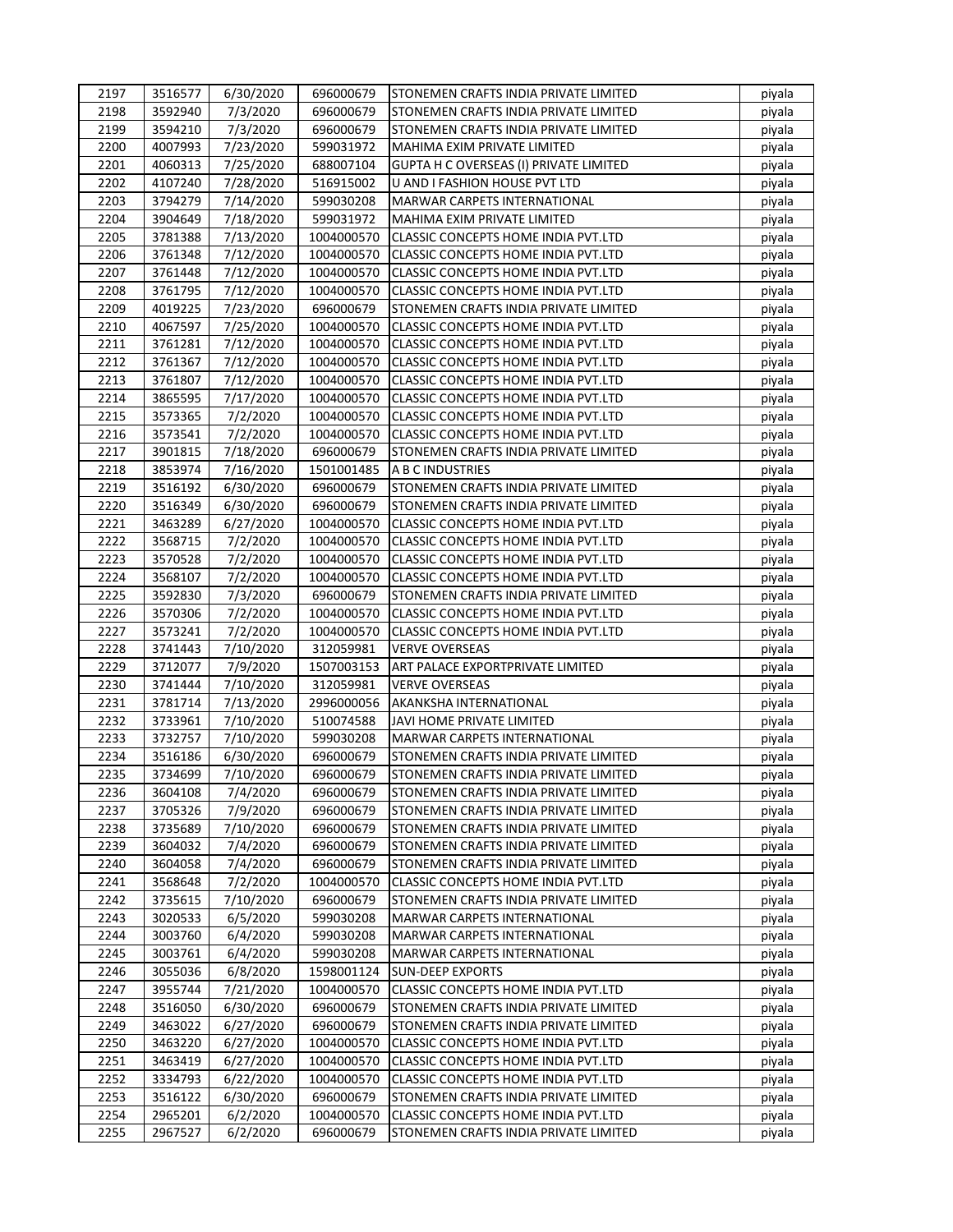| 2256 | 3067316 | 6/8/2020  | 3392000493 | <b>RAJ OVERSEAS</b>                        | piyala |
|------|---------|-----------|------------|--------------------------------------------|--------|
| 2257 | 3463233 | 6/27/2020 | 1004000570 | CLASSIC CONCEPTS HOME INDIA PVT.LTD        | piyala |
| 2258 | 3463370 | 6/27/2020 | 1004000570 | CLASSIC CONCEPTS HOME INDIA PVT.LTD        | piyala |
| 2259 | 3463522 | 6/27/2020 | 1004000570 | CLASSIC CONCEPTS HOME INDIA PVT.LTD        | piyala |
| 2260 | 3463491 | 6/27/2020 | 1004000570 | CLASSIC CONCEPTS HOME INDIA PVT.LTD        | piyala |
| 2261 | 3482320 | 6/29/2020 | 1004000570 | CLASSIC CONCEPTS HOME INDIA PVT.LTD        | piyala |
| 2262 | 3516339 | 6/30/2020 | 696000679  | STONEMEN CRAFTS INDIA PRIVATE LIMITED      | piyala |
| 2263 | 3106469 | 6/10/2020 | 696000679  | STONEMEN CRAFTS INDIA PRIVATE LIMITED      | piyala |
| 2264 | 3265263 | 6/18/2020 | 696000679  | STONEMEN CRAFTS INDIA PRIVATE LIMITED      | piyala |
| 2265 | 3265469 | 6/18/2020 | 696000679  | STONEMEN CRAFTS INDIA PRIVATE LIMITED      | piyala |
| 2266 | 3164691 | 6/13/2020 | 696000679  | STONEMEN CRAFTS INDIA PRIVATE LIMITED      | piyala |
| 2267 | 3516252 | 6/30/2020 | 696000679  | STONEMEN CRAFTS INDIA PRIVATE LIMITED      | piyala |
| 2268 | 3463184 | 6/27/2020 | 1004000570 | CLASSIC CONCEPTS HOME INDIA PVT.LTD        | piyala |
| 2269 | 3463466 | 6/27/2020 | 1004000570 | CLASSIC CONCEPTS HOME INDIA PVT.LTD        | piyala |
| 2270 | 3463470 | 6/27/2020 | 1004000570 | CLASSIC CONCEPTS HOME INDIA PVT.LTD        | piyala |
| 2271 | 3536828 | 7/1/2020  | 1004000570 | CLASSIC CONCEPTS HOME INDIA PVT.LTD        | piyala |
| 2272 | 2967459 | 6/2/2020  | 696000679  | STONEMEN CRAFTS INDIA PRIVATE LIMITED      | piyala |
| 2273 | 3106586 | 6/10/2020 | 696000679  | STONEMEN CRAFTS INDIA PRIVATE LIMITED      | piyala |
| 2274 | 3119264 | 6/11/2020 | 510074588  | JAVI HOME PRIVATE LIMITED                  | piyala |
| 2275 | 3065737 | 6/8/2020  | 3392000493 | RAJ OVERSEAS                               | piyala |
| 2276 | 3073360 | 6/9/2020  | 588018147  | POOJA INTERNATIONAL                        | piyala |
| 2277 | 3111210 | 6/10/2020 | 588018147  | POOJA INTERNATIONAL                        | piyala |
| 2278 | 3111219 | 6/10/2020 | 588018147  | POOJA INTERNATIONAL                        | piyala |
| 2279 | 2983902 | 6/3/2020  | 588018147  | POOJA INTERNATIONAL                        | piyala |
| 2280 | 3052906 | 6/8/2020  | 502049707  | WEAR WELL INDIA PRIVATE LIMITED.           | piyala |
| 2281 | 2980046 | 6/3/2020  | 1004000570 | CLASSIC CONCEPTS HOME INDIA PVT.LTD        | piyala |
| 2282 | 3463440 | 6/27/2020 | 1004000570 | CLASSIC CONCEPTS HOME INDIA PVT.LTD        | piyala |
| 2283 | 3463423 | 6/27/2020 | 1004000570 | CLASSIC CONCEPTS HOME INDIA PVT.LTD        | piyala |
| 2284 | 3482377 | 6/29/2020 | 1004000570 | CLASSIC CONCEPTS HOME INDIA PVT.LTD        | piyala |
| 2285 | 3516272 | 6/30/2020 | 696000679  | STONEMEN CRAFTS INDIA PRIVATE LIMITED      | piyala |
| 2286 | 3436570 | 6/26/2020 | 696000679  | STONEMEN CRAFTS INDIA PRIVATE LIMITED      | piyala |
| 2287 | 3516254 | 6/30/2020 | 696000679  | STONEMEN CRAFTS INDIA PRIVATE LIMITED      | piyala |
| 2288 | 3099802 | 6/10/2020 | 691000107  | UNIQUE EXPORTS                             | piyala |
| 2289 | 3463428 | 6/27/2020 | 1004000570 | CLASSIC CONCEPTS HOME INDIA PVT.LTD        | piyala |
| 2290 | 3463385 | 6/27/2020 | 1004000570 | <b>CLASSIC CONCEPTS HOME INDIA PVT.LTD</b> | piyala |
| 2291 | 3462990 | 6/27/2020 | 696000679  | STONEMEN CRAFTS INDIA PRIVATE LIMITED      | piyala |
| 2292 | 3516340 | 6/30/2020 | 696000679  | STONEMEN CRAFTS INDIA PRIVATE LIMITED      | piyala |
| 2293 | 3463062 | 6/27/2020 | 696000679  | STONEMEN CRAFTS INDIA PRIVATE LIMITED      | piyala |
| 2294 | 3085543 | 6/9/2020  | 3315002894 | <b>ABHI HOME</b>                           | piyala |
| 2295 | 3088877 | 6/9/2020  | 1394004699 | <b>ARTASIA</b>                             | piyala |
| 2296 | 3089555 | 6/9/2020  | 1394004699 | <b>ARTASIA</b>                             | piyala |
| 2297 | 3107391 | 6/10/2020 | 504049429  | V-WEAVE                                    | piyala |
| 2298 | 3064933 | 6/8/2020  | 3392000493 | RAJ OVERSEAS                               | piyala |
| 2299 | 3065580 | 6/8/2020  | 3392000493 | RAJ OVERSEAS                               | piyala |
| 2300 | 3164671 | 6/13/2020 | 696000679  | STONEMEN CRAFTS INDIA PRIVATE LIMITED      | piyala |
| 2301 | 3334919 | 6/22/2020 | 1004000570 | CLASSIC CONCEPTS HOME INDIA PVT.LTD        | piyala |
| 2302 | 3673039 | 7/8/2020  | 507061721  | ECO TASAR SILK PRIVATE LIMITED             | piyala |
| 2303 | 3573461 | 7/2/2020  | 1004000570 | CLASSIC CONCEPTS HOME INDIA PVT.LTD        | piyala |
| 2304 | 3573458 | 7/2/2020  | 1004000570 | CLASSIC CONCEPTS HOME INDIA PVT.LTD        | piyala |
| 2305 | 3588197 | 7/3/2020  | 1004000570 | CLASSIC CONCEPTS HOME INDIA PVT.LTD        | piyala |
| 2306 | 3065353 | 6/8/2020  | 3392000493 | RAJ OVERSEAS                               | piyala |
| 2307 | 3084252 | 6/9/2020  | 696000679  | STONEMEN CRAFTS INDIA PRIVATE LIMITED      | piyala |
| 2308 | 2967452 | 6/2/2020  | 696000679  | STONEMEN CRAFTS INDIA PRIVATE LIMITED      | piyala |
| 2309 | 3259189 | 6/18/2020 | 504049429  | V-WEAVE                                    | piyala |
| 2310 | 3265304 | 6/18/2020 | 696000679  | STONEMEN CRAFTS INDIA PRIVATE LIMITED      | piyala |
| 2311 | 3335296 | 6/22/2020 | 1004000570 | CLASSIC CONCEPTS HOME INDIA PVT.LTD        | piyala |
| 2312 | 3107652 | 6/10/2020 | 696000679  | STONEMEN CRAFTS INDIA PRIVATE LIMITED      | piyala |
| 2313 | 2841286 | 5/26/2020 | 1004000570 | CLASSIC CONCEPTS HOME INDIA PVT.LTD        | piyala |
| 2314 | 2692732 | 5/16/2020 | 1004000570 | CLASSIC CONCEPTS HOME INDIA PVT.LTD        | piyala |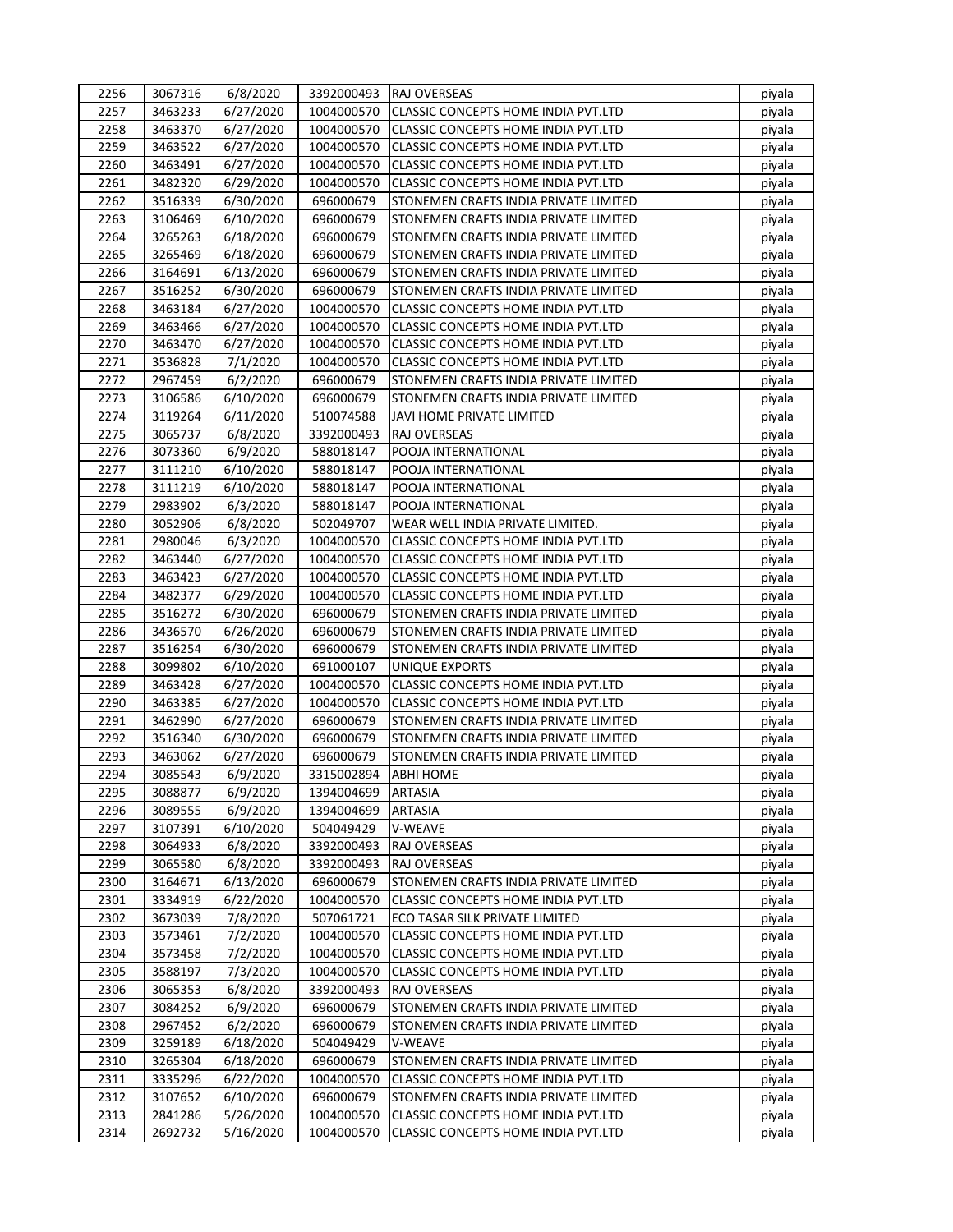| 2315         | 3106358 | 6/10/2020  | 696000679  | STONEMEN CRAFTS INDIA PRIVATE LIMITED      | piyala |
|--------------|---------|------------|------------|--------------------------------------------|--------|
| 2316         | 3107388 | 6/10/2020  | 504049429  | V-WEAVE                                    | piyala |
| 2317         | 3240156 | 6/17/2020  | 1004000570 | CLASSIC CONCEPTS HOME INDIA PVT.LTD        | piyala |
| 2318         | 3241443 | 6/17/2020  | 1004000570 | CLASSIC CONCEPTS HOME INDIA PVT.LTD        | piyala |
| 2319         | 2980023 | 6/3/2020   | 1004000570 | CLASSIC CONCEPTS HOME INDIA PVT.LTD        | piyala |
| 2320         | 3164709 | 6/13/2020  | 696000679  | STONEMEN CRAFTS INDIA PRIVATE LIMITED      | piyala |
| 2321         | 3241456 | 6/17/2020  | 1004000570 | <b>CLASSIC CONCEPTS HOME INDIA PVT.LTD</b> | piyala |
| 2322         | 3265303 | 6/18/2020  | 696000679  | STONEMEN CRAFTS INDIA PRIVATE LIMITED      | piyala |
| 2323         | 3297029 | 6/19/2020  | 3392000493 | RAJ OVERSEAS                               | piyala |
| 2324         | 2979995 | 6/3/2020   | 1004000570 | <b>CLASSIC CONCEPTS HOME INDIA PVT.LTD</b> | piyala |
| 2325         | 3259140 | 6/18/2020  | 504049429  | V-WEAVE                                    | piyala |
| 2326         | 3241459 | 6/17/2020  | 1004000570 | <b>CLASSIC CONCEPTS HOME INDIA PVT.LTD</b> | piyala |
| 2327         | 3167857 | 6/13/2020  | 507061721  | ECO TASAR SILK PRIVATE LIMITED             | piyala |
| 2328         | 3241452 | 6/17/2020  | 1004000570 | CLASSIC CONCEPTS HOME INDIA PVT.LTD        | piyala |
| 2329         | 3001122 | 6/4/2020   | 3392000493 | RAJ OVERSEAS                               | piyala |
| 2330         | 8300122 | 11/16/2019 | 2996000307 | <b>MARQUE IMPEX</b>                        | piyala |
| 2331         | 2980136 | 6/3/2020   | 1004000570 | CLASSIC CONCEPTS HOME INDIA PVT.LTD        | piyala |
| 2332         | 3167861 | 6/13/2020  | 507061721  | ECO TASAR SILK PRIVATE LIMITED             | piyala |
| 2333         | 3241441 | 6/17/2020  | 1004000570 | CLASSIC CONCEPTS HOME INDIA PVT.LTD        | piyala |
| 2334         | 3242033 | 6/17/2020  | 1004000570 | <b>CLASSIC CONCEPTS HOME INDIA PVT.LTD</b> | piyala |
| 2335         | 3265403 | 6/18/2020  | 696000679  | STONEMEN CRAFTS INDIA PRIVATE LIMITED      | piyala |
| 2336         | 3240173 | 6/17/2020  | 1004000570 | CLASSIC CONCEPTS HOME INDIA PVT.LTD        | piyala |
| 2337         | 2744646 | 5/20/2020  | 1004000570 | CLASSIC CONCEPTS HOME INDIA PVT.LTD        | piyala |
| 2338         | 2980117 |            | 1004000570 | CLASSIC CONCEPTS HOME INDIA PVT.LTD        |        |
|              |         | 6/3/2020   |            |                                            | piyala |
| 2339<br>2340 | 3159502 | 6/12/2020  | 588049450  | SUNLORD APPARELS MFG.CO. PVT. LTD.         | piyala |
|              | 3073293 | 6/9/2020   | 589043528  | PEARL GLOBAL INDUSTRIES LIMITED            | piyala |
| 2341         | 3073292 | 6/9/2020   | 589043528  | PEARL GLOBAL INDUSTRIES LIMITED            | piyala |
| 2342         | 3073295 | 6/9/2020   | 589043528  | PEARL GLOBAL INDUSTRIES LIMITED            | piyala |
| 2343         | 3073326 | 6/9/2020   | 589043528  | PEARL GLOBAL INDUSTRIES LIMITED            | piyala |
| 2344         | 3019586 | 6/5/2020   | 2996000307 | <b>MARQUE IMPEX</b>                        | piyala |
| 2345         | 3042800 | 6/6/2020   | 3392000493 | RAJ OVERSEAS                               | piyala |
| 2346         | 2745180 | 5/20/2020  | 1004000570 | CLASSIC CONCEPTS HOME INDIA PVT.LTD        | piyala |
| 2347         | 3107420 | 6/10/2020  | 504049429  | V-WEAVE                                    | piyala |
| 2348         | 3164782 | 6/13/2020  | 696000679  | STONEMEN CRAFTS INDIA PRIVATE LIMITED      | piyala |
| 2349         | 3175474 | 6/13/2020  | 588009831  | ASIAN HANDICRAFTS PVT. LTD.                | piyala |
| 2350         | 3284327 | 6/19/2020  | 1004000570 | CLASSIC CONCEPTS HOME INDIA PVT.LTD        | piyala |
| 2351         | 3265413 | 6/18/2020  | 696000679  | STONEMEN CRAFTS INDIA PRIVATE LIMITED      | piyala |
| 2352         | 3259177 | 6/18/2020  | 504049429  | <b>V-WEAVE</b>                             | piyala |
| 2353         | 3241404 | 6/17/2020  | 1004000570 | CLASSIC CONCEPTS HOME INDIA PVT.LTD        | piyala |
| 2354         | 3342339 | 6/22/2020  | 588009831  | ASIAN HANDICRAFTS PVT. LTD.                | piyala |
| 2355         | 3265458 | 6/18/2020  | 696000679  | STONEMEN CRAFTS INDIA PRIVATE LIMITED      | piyala |
| 2356         | 2745183 | 5/20/2020  | 1004000570 | CLASSIC CONCEPTS HOME INDIA PVT.LTD        | piyala |
| 2357         | 3164754 | 6/13/2020  | 696000679  | STONEMEN CRAFTS INDIA PRIVATE LIMITED      | piyala |
| 2358         | 3167864 | 6/13/2020  | 507061721  | ECO TASAR SILK PRIVATE LIMITED             | piyala |
| 2359         | 2744638 | 5/20/2020  | 1004000570 | CLASSIC CONCEPTS HOME INDIA PVT.LTD        | piyala |
| 2360         | 2744996 | 5/20/2020  | 1004000570 | CLASSIC CONCEPTS HOME INDIA PVT.LTD        | piyala |
| 2361         | 3164703 | 6/13/2020  | 696000679  | STONEMEN CRAFTS INDIA PRIVATE LIMITED      | piyala |
| 2362         | 2745203 | 5/20/2020  | 1004000570 | CLASSIC CONCEPTS HOME INDIA PVT.LTD        | piyala |
| 2363         | 3131482 | 6/11/2020  | 3392000493 | RAJ OVERSEAS                               | piyala |
| 2364         | 3225461 | 6/16/2020  | 510006264  | C L GUPTA EXPORTS LIMITED                  | piyala |
| 2365         | 3167865 | 6/13/2020  | 507061721  | ECO TASAR SILK PRIVATE LIMITED             | piyala |
| 2366         | 2965223 | 6/2/2020   | 1004000570 | CLASSIC CONCEPTS HOME INDIA PVT.LTD        | piyala |
| 2367         | 3167851 | 6/13/2020  | 507061721  | ECO TASAR SILK PRIVATE LIMITED             | piyala |
| 2368         | 3316305 | 6/20/2020  | 599031972  | MAHIMA EXIM PRIVATE LIMITED                | piyala |
| 2369         | 3320848 | 6/20/2020  | 599031972  | MAHIMA EXIM PRIVATE LIMITED                | piyala |
| 2370         | 3316345 | 6/20/2020  | 599031972  | MAHIMA EXIM PRIVATE LIMITED                | piyala |
| 2371         | 3316359 | 6/20/2020  | 599031972  | MAHIMA EXIM PRIVATE LIMITED                | piyala |
| 2372         |         |            | 507061721  |                                            |        |
|              | 3460683 | 6/27/2020  |            | ECO TASAR SILK PRIVATE LIMITED             | piyala |
| 2373         | 3463080 | 6/27/2020  | 696000679  | STONEMEN CRAFTS INDIA PRIVATE LIMITED      | piyala |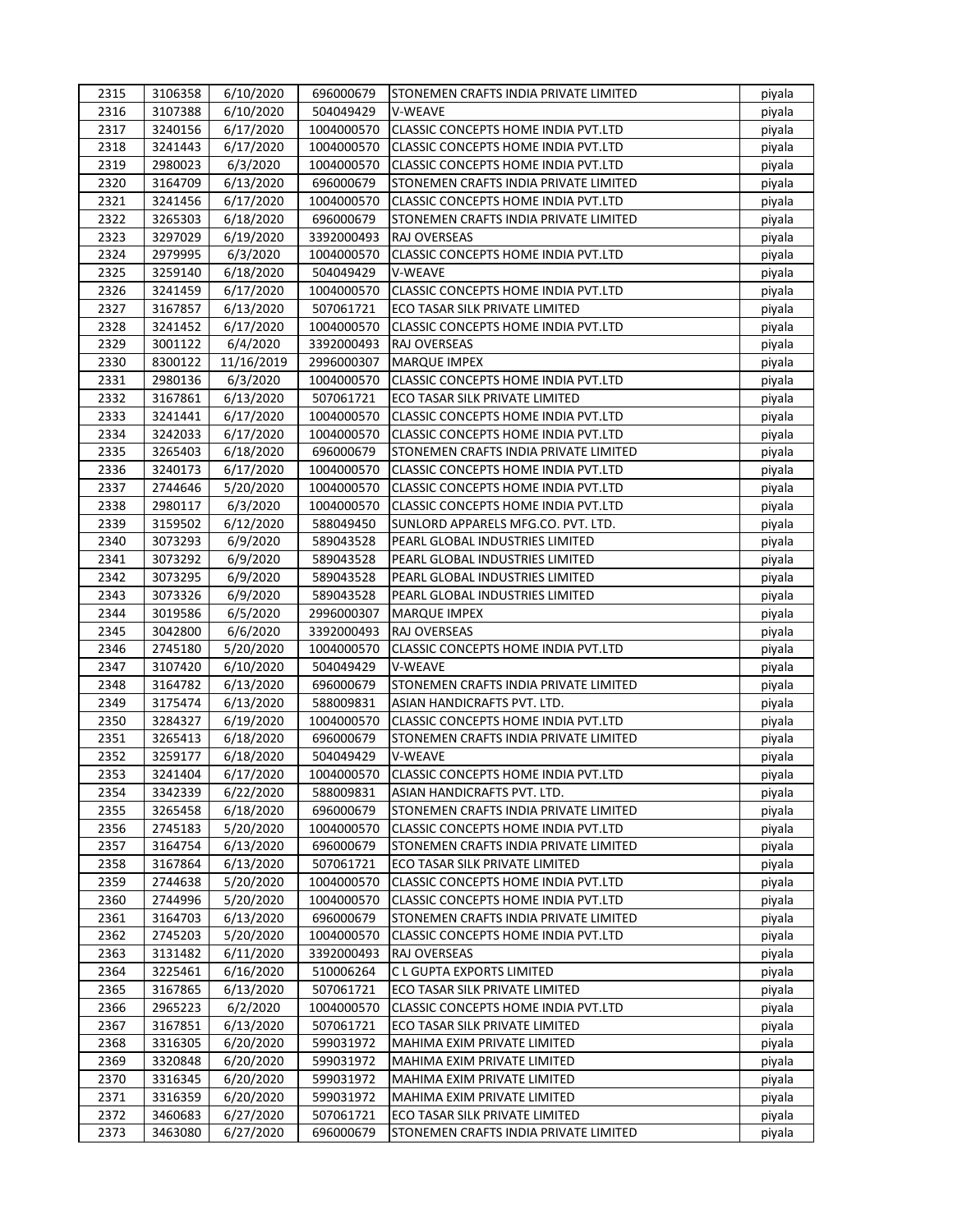| 2374 | 3463111            | 6/27/2020             | 696000679  | ISTONEMEN CRAFTS INDIA PRIVATE LIMITED     | piyala |
|------|--------------------|-----------------------|------------|--------------------------------------------|--------|
| 2375 | 3516465            | 6/30/2020             | 696000679  | STONEMEN CRAFTS INDIA PRIVATE LIMITED      | piyala |
| 2376 | 3167809            | 6/13/2020             | 507061721  | ECO TASAR SILK PRIVATE LIMITED             | piyala |
| 2377 | 3164740            | 6/13/2020             | 696000679  | STONEMEN CRAFTS INDIA PRIVATE LIMITED      | piyala |
| 2378 | 3167856            | 6/13/2020             | 507061721  | ECO TASAR SILK PRIVATE LIMITED             | piyala |
| 2379 | 3245041            | 6/17/2020             | 510006264  | C L GUPTA EXPORTS LIMITED                  | piyala |
| 2380 | 3316312            | 6/20/2020             | 599031972  | <b>MAHIMA EXIM PRIVATE LIMITED</b>         | piyala |
| 2381 | 2744624            | 5/20/2020             | 1004000570 | CLASSIC CONCEPTS HOME INDIA PVT.LTD        | piyala |
| 2382 | 2745151            | 5/20/2020             | 1004000570 | CLASSIC CONCEPTS HOME INDIA PVT.LTD        | piyala |
| 2383 | 3107378            | 6/10/2020             | 504049429  | V-WEAVE                                    | piyala |
| 2384 | 3159151            | 6/12/2020             | 1507003153 | ART PALACE EXPORTPRIVATE LIMITED           | piyala |
| 2385 | 2980076            | 6/3/2020              | 1004000570 | CLASSIC CONCEPTS HOME INDIA PVT.LTD        | piyala |
| 2386 | 2980130            | 6/3/2020              | 1004000570 | CLASSIC CONCEPTS HOME INDIA PVT.LTD        | piyala |
| 2387 | 3106603            | 6/10/2020             | 696000679  | STONEMEN CRAFTS INDIA PRIVATE LIMITED      | piyala |
| 2388 | 2980152            | 6/3/2020              | 1004000570 | CLASSIC CONCEPTS HOME INDIA PVT.LTD        | piyala |
| 2389 | 3106459            | 6/10/2020             | 696000679  | STONEMEN CRAFTS INDIA PRIVATE LIMITED      | piyala |
| 2390 | 3463630            | 6/27/2020             | 1004000570 | CLASSIC CONCEPTS HOME INDIA PVT.LTD        | piyala |
| 2391 | 3517688            | 6/30/2020             | 1596001593 | R.M.C. COLLECTIONS                         | piyala |
| 2392 | 3494252            | 6/29/2020             | 508048222  | <b>HOME D LUXE</b>                         | piyala |
| 2393 | 3463548            | 6/27/2020             | 1004000570 | CLASSIC CONCEPTS HOME INDIA PVT.LTD        | piyala |
| 2394 | 3464134            | 6/27/2020             | 599030208  | MARWAR CARPETS INTERNATIONAL               | piyala |
| 2395 | 3502138            | 6/29/2020             | 312059981  | <b>VERVE OVERSEAS</b>                      | piyala |
| 2396 | 3516177            | 6/30/2020             | 696000679  | STONEMEN CRAFTS INDIA PRIVATE LIMITED      | piyala |
| 2397 | 3516251            | 6/30/2020             | 696000679  | STONEMEN CRAFTS INDIA PRIVATE LIMITED      | piyala |
| 2398 | 3470282            | 6/27/2020             | 696000679  | STONEMEN CRAFTS INDIA PRIVATE LIMITED      | piyala |
| 2399 | 3507838            | 6/30/2020             | 1507003153 | ART PALACE EXPORTPRIVATE LIMITED           | piyala |
| 2400 | 3183066            | 6/15/2020             | 696000679  | STONEMEN CRAFTS INDIA PRIVATE LIMITED      | piyala |
| 2401 | 2980174            | 6/3/2020              | 1004000570 | CLASSIC CONCEPTS HOME INDIA PVT.LTD        | piyala |
| 2402 | 3164840            | 6/13/2020             | 696000679  | STONEMEN CRAFTS INDIA PRIVATE LIMITED      | piyala |
| 2403 | 3167807            | 6/13/2020             | 507061721  | ECO TASAR SILK PRIVATE LIMITED             | piyala |
| 2404 | 2965279            | 6/2/2020              | 1004000570 | CLASSIC CONCEPTS HOME INDIA PVT.LTD        | piyala |
| 2405 | 3158432            | 6/12/2020             | 599030208  | MARWAR CARPETS INTERNATIONAL               | piyala |
| 2406 | 3164712            | 6/13/2020             | 696000679  | STONEMEN CRAFTS INDIA PRIVATE LIMITED      | piyala |
| 2407 | 3366196            | 6/23/2020             | 593024923  | <b>VIDYA EXPORTS</b>                       | piyala |
| 2408 | 3463109            | 6/27/2020             | 696000679  | STONEMEN CRAFTS INDIA PRIVATE LIMITED      | piyala |
| 2409 | 3341572            | 6/22/2020             | 1004000570 | CLASSIC CONCEPTS HOME INDIA PVT.LTD        | piyala |
| 2410 | 3516071            | 6/30/2020             | 696000679  | STONEMEN CRAFTS INDIA PRIVATE LIMITED      | piyala |
| 2411 | 1873785            | 3/3/2020              | 1004000570 | <b>CLASSIC CONCEPTS HOME INDIA PVT.LTD</b> | piyala |
| 2412 | 3259139            | 6/18/2020             | 504049429  | <b>V-WEAVE</b>                             | piyala |
| 2413 | 3259149            | 6/18/2020             | 504049429  | V-WEAVE                                    | piyala |
| 2414 | 3259180            | 6/18/2020             | 504049429  | V-WEAVE                                    | piyala |
| 2415 | 3054196            | 6/8/2020              | 1598001124 | <b>SUN-DEEP EXPORTS</b>                    | piyala |
| 2416 | 2665652            | 5/14/2020             | 507061721  | ECO TASAR SILK PRIVATE LIMITED             | piyala |
| 2417 | 2967484            | 6/2/2020              | 696000679  | STONEMEN CRAFTS INDIA PRIVATE LIMITED      | piyala |
| 2418 | 2933917            | 6/1/2020              | 588018147  | POOJA INTERNATIONAL                        | piyala |
| 2419 | 2934047            | 6/1/2020              | 588018147  | POOJA INTERNATIONAL                        | piyala |
| 2420 | 2934441            | 6/1/2020              | 588018147  | POOJA INTERNATIONAL                        | piyala |
| 2421 |                    |                       |            |                                            |        |
| 2422 | 2933935<br>2828267 | 6/1/2020<br>5/26/2020 | 588018147  | POOJA INTERNATIONAL                        | piyala |
|      |                    |                       | 588018147  | POOJA INTERNATIONAL                        | piyala |
| 2423 | 3265529            | 6/18/2020             | 696000679  | STONEMEN CRAFTS INDIA PRIVATE LIMITED      | piyala |
| 2424 | 3097657            | 6/10/2020             | 599030208  | MARWAR CARPETS INTERNATIONAL               | piyala |
| 2425 | 3068500            | 6/8/2020              | 592030857  | <b>ATTIC PRODUCTS</b>                      | piyala |
| 2426 | 1664190            | 2/25/2020             | 2996001541 | <b>BRASSEX INDIA</b>                       | piyala |
| 2427 | 4822821            | 8/29/2020             | 696000679  | STONEMEN CRAFTS INDIA PRIVATE LIMITED      | piyala |
| 2428 | 4825829            | 8/29/2020             | 696000679  | STONEMEN CRAFTS INDIA PRIVATE LIMITED      | piyala |
| 2429 | 4823028            | 8/29/2020             | 696000679  | STONEMEN CRAFTS INDIA PRIVATE LIMITED      | piyala |
| 2430 | 4826141            | 8/29/2020             | 696000679  | STONEMEN CRAFTS INDIA PRIVATE LIMITED      | piyala |
| 2431 | 4822971            | 8/29/2020             | 696000679  | STONEMEN CRAFTS INDIA PRIVATE LIMITED      | piyala |
| 2432 | 4916004            | 9/2/2020              | 1004000570 | CLASSIC CONCEPTS HOME INDIA PVT.LTD        | piyala |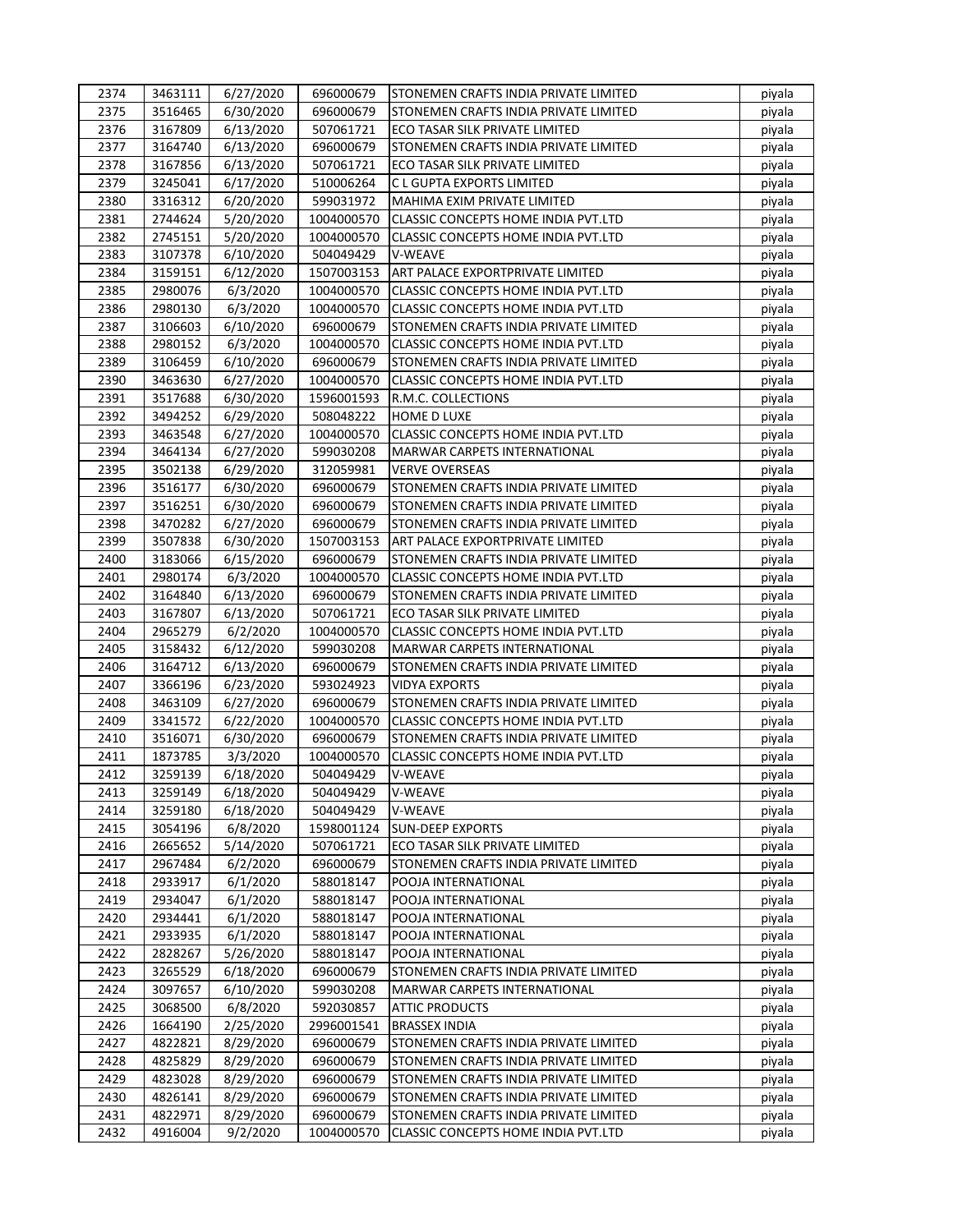| 2433 | 4824482 | 8/29/2020 | 696000679  | STONEMEN CRAFTS INDIA PRIVATE LIMITED      | piyala |
|------|---------|-----------|------------|--------------------------------------------|--------|
| 2434 | 3762529 | 7/12/2020 | 1004000570 | CLASSIC CONCEPTS HOME INDIA PVT.LTD        | piyala |
| 2435 | 4001522 | 7/22/2020 | 1004000570 | CLASSIC CONCEPTS HOME INDIA PVT.LTD        | piyala |
| 2436 | 4019404 | 7/23/2020 | 696000679  | STONEMEN CRAFTS INDIA PRIVATE LIMITED      | piyala |
| 2437 | 4041910 | 7/24/2020 | 507061721  | ECO TASAR SILK PRIVATE LIMITED             | piyala |
| 2438 | 4042001 | 7/24/2020 | 507061721  | ECO TASAR SILK PRIVATE LIMITED             | piyala |
| 2439 | 4058612 | 7/25/2020 | 696000679  | STONEMEN CRAFTS INDIA PRIVATE LIMITED      | piyala |
| 2440 | 4059160 | 7/25/2020 | 696000679  | STONEMEN CRAFTS INDIA PRIVATE LIMITED      | piyala |
| 2441 | 4057717 | 7/25/2020 | 696000679  | STONEMEN CRAFTS INDIA PRIVATE LIMITED      | piyala |
| 2442 | 4092324 | 7/27/2020 | 588009831  | ASIAN HANDICRAFTS PVT. LTD.                | piyala |
| 2443 | 4118460 | 7/28/2020 | 1004000570 | CLASSIC CONCEPTS HOME INDIA PVT.LTD        | piyala |
| 2444 | 3568768 | 7/2/2020  | 1004000570 | CLASSIC CONCEPTS HOME INDIA PVT.LTD        | piyala |
| 2445 | 3801604 | 7/14/2020 | 1004000570 | CLASSIC CONCEPTS HOME INDIA PVT.LTD        | piyala |
| 2446 | 4019377 | 7/23/2020 | 696000679  | STONEMEN CRAFTS INDIA PRIVATE LIMITED      | piyala |
| 2447 | 4019417 | 7/23/2020 | 696000679  | STONEMEN CRAFTS INDIA PRIVATE LIMITED      | piyala |
| 2448 | 4058374 | 7/25/2020 | 696000679  | STONEMEN CRAFTS INDIA PRIVATE LIMITED      | piyala |
| 2449 | 4091393 | 7/27/2020 | 1004000570 | CLASSIC CONCEPTS HOME INDIA PVT.LTD        | piyala |
| 2450 | 3901558 | 7/18/2020 | 1004000570 | CLASSIC CONCEPTS HOME INDIA PVT.LTD        | piyala |
| 2451 | 3903951 | 7/18/2020 | 1004000570 | CLASSIC CONCEPTS HOME INDIA PVT.LTD        | piyala |
| 2452 | 4166193 | 7/30/2020 | 1004000570 | CLASSIC CONCEPTS HOME INDIA PVT.LTD        | piyala |
| 2453 | 4225249 | 8/1/2020  | 504049429  | V-WEAVE                                    | piyala |
| 2454 | 3901081 | 7/18/2020 | 1004000570 | CLASSIC CONCEPTS HOME INDIA PVT.LTD        | piyala |
| 2455 | 3901248 | 7/18/2020 | 1004000570 | CLASSIC CONCEPTS HOME INDIA PVT.LTD        | piyala |
| 2456 | 3901277 | 7/18/2020 | 1004000570 | CLASSIC CONCEPTS HOME INDIA PVT.LTD        | piyala |
| 2457 | 4232798 | 8/2/2020  | 1004000570 | CLASSIC CONCEPTS HOME INDIA PVT.LTD        | piyala |
| 2458 | 4225261 | 8/1/2020  | 504049429  | V-WEAVE                                    | piyala |
| 2459 | 4225530 | 8/1/2020  | 504049429  | V-WEAVE                                    | piyala |
| 2460 | 4118465 | 7/28/2020 | 1004000570 | CLASSIC CONCEPTS HOME INDIA PVT.LTD        | piyala |
| 2461 | 4120381 | 7/28/2020 | 1004000570 | CLASSIC CONCEPTS HOME INDIA PVT.LTD        | piyala |
| 2462 | 4173661 | 7/30/2020 | 696000679  | STONEMEN CRAFTS INDIA PRIVATE LIMITED      | piyala |
| 2463 | 3761815 | 7/12/2020 | 1004000570 | CLASSIC CONCEPTS HOME INDIA PVT.LTD        | piyala |
| 2464 | 3803623 | 7/14/2020 | 1004000570 | CLASSIC CONCEPTS HOME INDIA PVT.LTD        | piyala |
| 2465 | 4166316 | 7/30/2020 | 1004000570 | CLASSIC CONCEPTS HOME INDIA PVT.LTD        | piyala |
| 2466 | 4169242 | 7/30/2020 | 1004000570 | CLASSIC CONCEPTS HOME INDIA PVT.LTD        | piyala |
| 2467 | 4173446 | 7/30/2020 | 696000679  | STONEMEN CRAFTS INDIA PRIVATE LIMITED      | piyala |
| 2468 | 3761311 | 7/12/2020 | 1004000570 | <b>CLASSIC CONCEPTS HOME INDIA PVT.LTD</b> | piyala |
| 2469 | 3988177 | 7/22/2020 | 1004000570 | CLASSIC CONCEPTS HOME INDIA PVT.LTD        | piyala |
| 2470 | 5199745 | 9/15/2020 | 599031972  | MAHIMA EXIM PRIVATE LIMITED                | piyala |
| 2471 | 5199558 | 9/15/2020 | 599031972  | MAHIMA EXIM PRIVATE LIMITED                | piyala |
| 2472 | 5204644 | 9/15/2020 | 513086030  | GYAN INTERNATIONAL PRIVATE LIMITED         | piyala |
| 2473 | 5235101 | 9/17/2020 | 513086030  | GYAN INTERNATIONAL PRIVATE LIMITED         | piyala |
| 2474 | 5199570 | 9/15/2020 | 599031972  | MAHIMA EXIM PRIVATE LIMITED                | piyala |
| 2475 | 5199780 | 9/15/2020 | 599031972  | MAHIMA EXIM PRIVATE LIMITED                | piyala |
| 2476 | 5090635 | 9/10/2020 | 513086030  | <b>GYAN INTERNATIONAL PRIVATE LIMITED</b>  | piyala |
| 2477 | 5199746 | 9/15/2020 | 599031972  | MAHIMA EXIM PRIVATE LIMITED                | piyala |
| 2478 | 5088486 | 9/10/2020 | 513086030  | <b>GYAN INTERNATIONAL PRIVATE LIMITED</b>  | piyala |
| 2479 | 5182188 | 9/15/2020 | 513086030  | GYAN INTERNATIONAL PRIVATE LIMITED         | piyala |
| 2480 | 5199947 | 9/15/2020 | 599031972  | MAHIMA EXIM PRIVATE LIMITED                | piyala |
| 2481 | 5088941 | 9/10/2020 | 513086030  | GYAN INTERNATIONAL PRIVATE LIMITED         | piyala |
| 2482 | 5181587 | 9/15/2020 | 513086030  | GYAN INTERNATIONAL PRIVATE LIMITED         | piyala |
| 2483 | 5199735 | 9/15/2020 | 599031972  | MAHIMA EXIM PRIVATE LIMITED                | piyala |
| 2484 | 5199647 | 9/15/2020 | 599031972  | MAHIMA EXIM PRIVATE LIMITED                | piyala |
| 2485 | 5199727 | 9/15/2020 | 599031972  | MAHIMA EXIM PRIVATE LIMITED                | piyala |
| 2486 | 5199728 | 9/15/2020 | 599031972  | MAHIMA EXIM PRIVATE LIMITED                | piyala |
| 2487 | 5240332 | 9/17/2020 | 513086030  | <b>GYAN INTERNATIONAL PRIVATE LIMITED</b>  | piyala |
| 2488 | 4227383 | 8/1/2020  | 3392000493 | RAJ OVERSEAS                               | piyala |
| 2489 | 4092053 | 7/27/2020 | 1004000570 | CLASSIC CONCEPTS HOME INDIA PVT.LTD        | piyala |
| 2490 | 4225508 | 8/1/2020  | 504049429  | V-WEAVE                                    | piyala |
| 2491 | 4232904 | 8/2/2020  | 1004000570 | CLASSIC CONCEPTS HOME INDIA PVT.LTD        | piyala |
|      |         |           |            |                                            |        |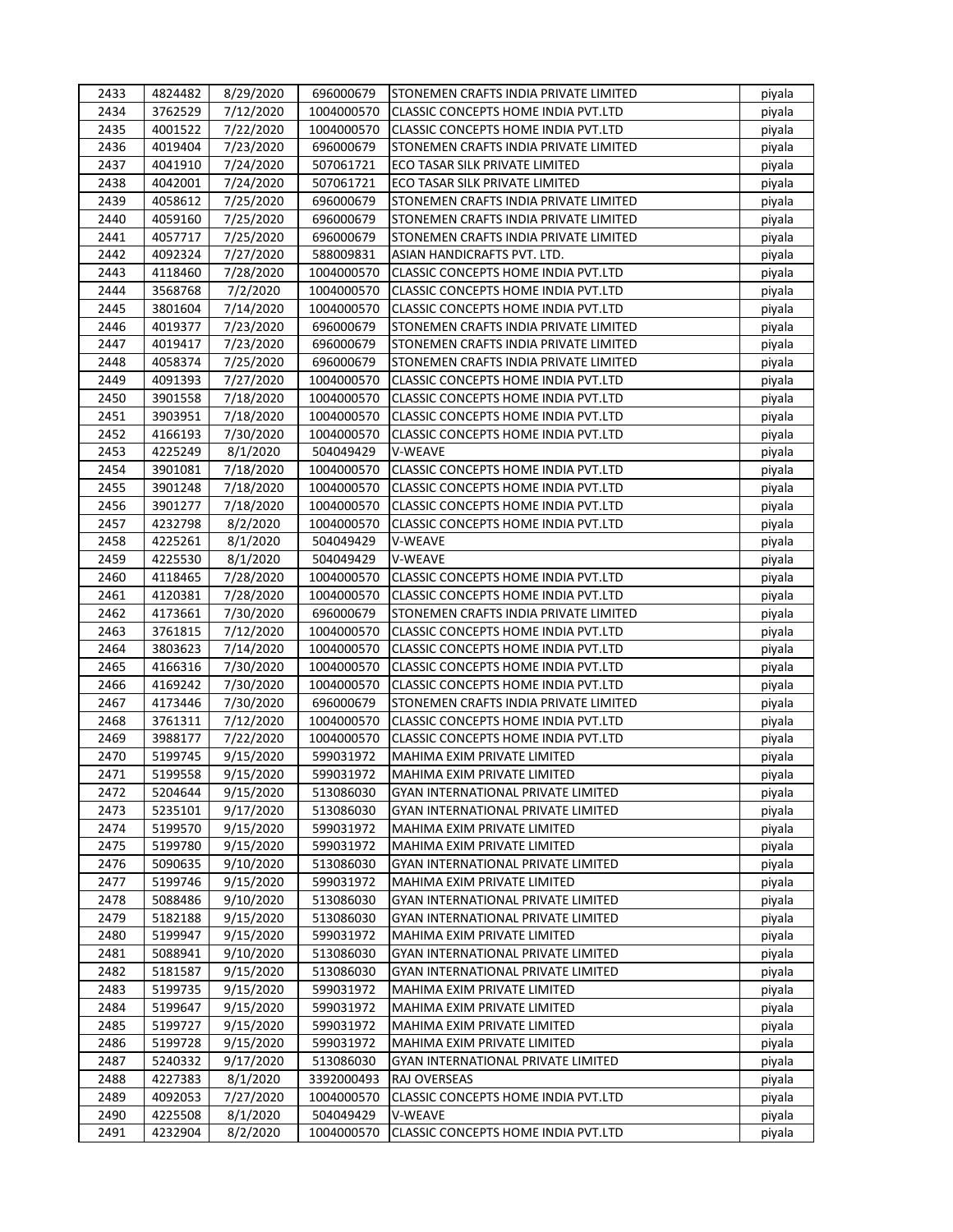| 2492 | 4208462            | 7/31/2020 | 696000679                | STONEMEN CRAFTS INDIA PRIVATE LIMITED                                      | piyala           |
|------|--------------------|-----------|--------------------------|----------------------------------------------------------------------------|------------------|
| 2493 | 4174939            | 7/30/2020 | 696000679                | STONEMEN CRAFTS INDIA PRIVATE LIMITED                                      | piyala           |
| 2494 | 3803559            | 7/14/2020 | 1004000570               | CLASSIC CONCEPTS HOME INDIA PVT.LTD                                        | piyala           |
| 2495 | 4019181            | 7/23/2020 | 696000679                | STONEMEN CRAFTS INDIA PRIVATE LIMITED                                      | piyala           |
| 2496 | 4041942            | 7/24/2020 | 507061721                | ECO TASAR SILK PRIVATE LIMITED                                             | piyala           |
| 2497 | 4058626            | 7/25/2020 | 696000679                | STONEMEN CRAFTS INDIA PRIVATE LIMITED                                      | piyala           |
| 2498 | 4173457            | 7/30/2020 | 696000679                | STONEMEN CRAFTS INDIA PRIVATE LIMITED                                      | piyala           |
| 2499 | 4208611            | 7/31/2020 | 696000679                | STONEMEN CRAFTS INDIA PRIVATE LIMITED                                      | piyala           |
| 2500 | 4227551            | 8/1/2020  | 1501001485               | A B C INDUSTRIES                                                           | piyala           |
| 2501 | 3761241            | 7/12/2020 | 1004000570               | <b>CLASSIC CONCEPTS HOME INDIA PVT.LTD</b>                                 | piyala           |
| 2502 | 3762531            | 7/12/2020 | 1004000570               | CLASSIC CONCEPTS HOME INDIA PVT.LTD                                        | piyala           |
| 2503 | 3762985            | 7/12/2020 | 1004000570               | CLASSIC CONCEPTS HOME INDIA PVT.LTD                                        | piyala           |
| 2504 | 3804578            | 7/14/2020 | 1004000570               | <b>CLASSIC CONCEPTS HOME INDIA PVT.LTD</b>                                 | piyala           |
| 2505 | 3901382            | 7/18/2020 | 1004000570               | CLASSIC CONCEPTS HOME INDIA PVT.LTD                                        | piyala           |
| 2506 | 4120399            | 7/28/2020 | 1004000570               | CLASSIC CONCEPTS HOME INDIA PVT.LTD                                        | piyala           |
| 2507 | 4173607            | 7/30/2020 | 696000679                | STONEMEN CRAFTS INDIA PRIVATE LIMITED                                      | piyala           |
| 2508 | 4178510            | 7/30/2020 | 1501001485               | A B C INDUSTRIES                                                           | piyala           |
| 2509 | 5084300            | 9/10/2020 | 3392000493               | RAJ OVERSEAS                                                               | piyala           |
| 2510 | 4639617            | 8/22/2020 | 1004000570               | CLASSIC CONCEPTS HOME INDIA PVT.LTD                                        | piyala           |
| 2511 | 4523817            | 8/17/2020 | 1004000570               | CLASSIC CONCEPTS HOME INDIA PVT.LTD                                        | piyala           |
| 2512 | 4602520            | 8/20/2020 | 1004000570               | CLASSIC CONCEPTS HOME INDIA PVT.LTD                                        | piyala           |
| 2513 | 4092119            | 7/27/2020 | 1004000570               | <b>CLASSIC CONCEPTS HOME INDIA PVT.LTD</b>                                 | piyala           |
| 2514 | 4316575            | 8/6/2020  | 1004000570               | CLASSIC CONCEPTS HOME INDIA PVT.LTD                                        | piyala           |
| 2515 | 4656338            | 8/24/2020 | 3392000493               | RAJ OVERSEAS                                                               | piyala           |
| 2516 | 4635299            | 8/22/2020 | 1004000570               | CLASSIC CONCEPTS HOME INDIA PVT.LTD                                        | piyala           |
| 2517 | 4506686            | 8/17/2020 | 696000679                | STONEMEN CRAFTS INDIA PRIVATE LIMITED                                      | piyala           |
| 2518 | 4496059            | 8/15/2020 | 696000679                | STONEMEN CRAFTS INDIA PRIVATE LIMITED                                      | piyala           |
| 2519 | 4496228            | 8/15/2020 | 696000679                | STONEMEN CRAFTS INDIA PRIVATE LIMITED                                      |                  |
| 2520 | 4255342            | 8/4/2020  | 588009831                | ASIAN HANDICRAFTS PVT. LTD.                                                | piyala<br>piyala |
| 2521 | 3901411            | 7/18/2020 | 1004000570               | CLASSIC CONCEPTS HOME INDIA PVT.LTD                                        | piyala           |
| 2522 | 3901700            | 7/18/2020 | 1004000570               | CLASSIC CONCEPTS HOME INDIA PVT.LTD                                        | piyala           |
| 2523 | 4169221            | 7/30/2020 | 1004000570               | CLASSIC CONCEPTS HOME INDIA PVT.LTD                                        | piyala           |
| 2524 | 4173430            | 7/30/2020 | 696000679                | STONEMEN CRAFTS INDIA PRIVATE LIMITED                                      |                  |
| 2525 | 4226818            | 8/1/2020  | 504049429                | V-WEAVE                                                                    | piyala<br>piyala |
| 2526 |                    | 7/31/2020 | 696000679                | STONEMEN CRAFTS INDIA PRIVATE LIMITED                                      |                  |
| 2527 | 4208635<br>3901211 | 7/18/2020 | 1004000570               |                                                                            | piyala           |
| 2528 | 3901421            |           | 1004000570               | CLASSIC CONCEPTS HOME INDIA PVT.LTD<br>CLASSIC CONCEPTS HOME INDIA PVT.LTD | piyala           |
| 2529 |                    | 7/18/2020 |                          | CLASSIC CONCEPTS HOME INDIA PVT.LTD                                        | piyala           |
|      | 3901674            | 7/18/2020 | 1004000570               |                                                                            | piyala           |
| 2530 | 3902309            | 7/18/2020 | 1004000570<br>1004000570 | CLASSIC CONCEPTS HOME INDIA PVT.LTD                                        | piyala           |
| 2531 | 3904175            | 7/18/2020 |                          | CLASSIC CONCEPTS HOME INDIA PVT.LTD                                        | piyala           |
| 2532 | 4166303            | 7/30/2020 | 1004000570               | <b>CLASSIC CONCEPTS HOME INDIA PVT.LTD</b>                                 | piyala           |
| 2533 | 4166322            | 7/30/2020 | 1004000570               | CLASSIC CONCEPTS HOME INDIA PVT.LTD                                        | piyala           |
| 2534 | 4173558            | 7/30/2020 | 696000679                | STONEMEN CRAFTS INDIA PRIVATE LIMITED                                      | piyala           |
| 2535 | 4173587            | 7/30/2020 | 696000679                | STONEMEN CRAFTS INDIA PRIVATE LIMITED                                      | piyala           |
| 2536 | 4173674            | 7/30/2020 | 696000679                | STONEMEN CRAFTS INDIA PRIVATE LIMITED                                      | piyala           |
| 2537 | 3761275            | 7/12/2020 | 1004000570               | CLASSIC CONCEPTS HOME INDIA PVT.LTD                                        | piyala           |
| 2538 | 3901608            | 7/18/2020 | 1004000570               | CLASSIC CONCEPTS HOME INDIA PVT.LTD                                        | piyala           |
| 2539 | 4019420            | 7/23/2020 | 696000679                | STONEMEN CRAFTS INDIA PRIVATE LIMITED                                      | piyala           |
| 2540 | 4022295            | 7/23/2020 | 696000679                | STONEMEN CRAFTS INDIA PRIVATE LIMITED                                      | piyala           |
| 2541 | 4160322            | 7/30/2020 | 1596001593               | R.M.C. COLLECTIONS                                                         | piyala           |
| 2542 | 4200163            | 7/31/2020 | 588003735                | UNIQUE COLLECTIONS                                                         | piyala           |
| 2543 | 4237418            | 8/3/2020  | 516915002                | U & I FASHION HOUSE PRIVATE LIMITED                                        | piyala           |
| 2544 | 4135275            | 7/29/2020 | 508082633                | TAPIO CREATIONS PRIVATE LIMITED                                            | piyala           |
| 2545 | 4246818            | 8/3/2020  | 599031972                | MAHIMA EXIM PRIVATE LIMITED                                                | piyala           |
| 2546 | 4161871            | 7/30/2020 | 508082633                | TAPIO CREATIONS PRIVATE LIMITED                                            | piyala           |
| 2547 | 4238606            | 8/3/2020  | 516915002                | U & I FASHION HOUSE PRIVATE LIMITED                                        | piyala           |
| 2548 | 4246740            | 8/3/2020  | 599031972                | MAHIMA EXIM PRIVATE LIMITED                                                | piyala           |
| 2549 | 4246805            | 8/3/2020  | 599031972                | MAHIMA EXIM PRIVATE LIMITED                                                | piyala           |
| 2550 | 4200170            | 7/31/2020 | 588003735                | UNIQUE COLLECTIONS                                                         | piyala           |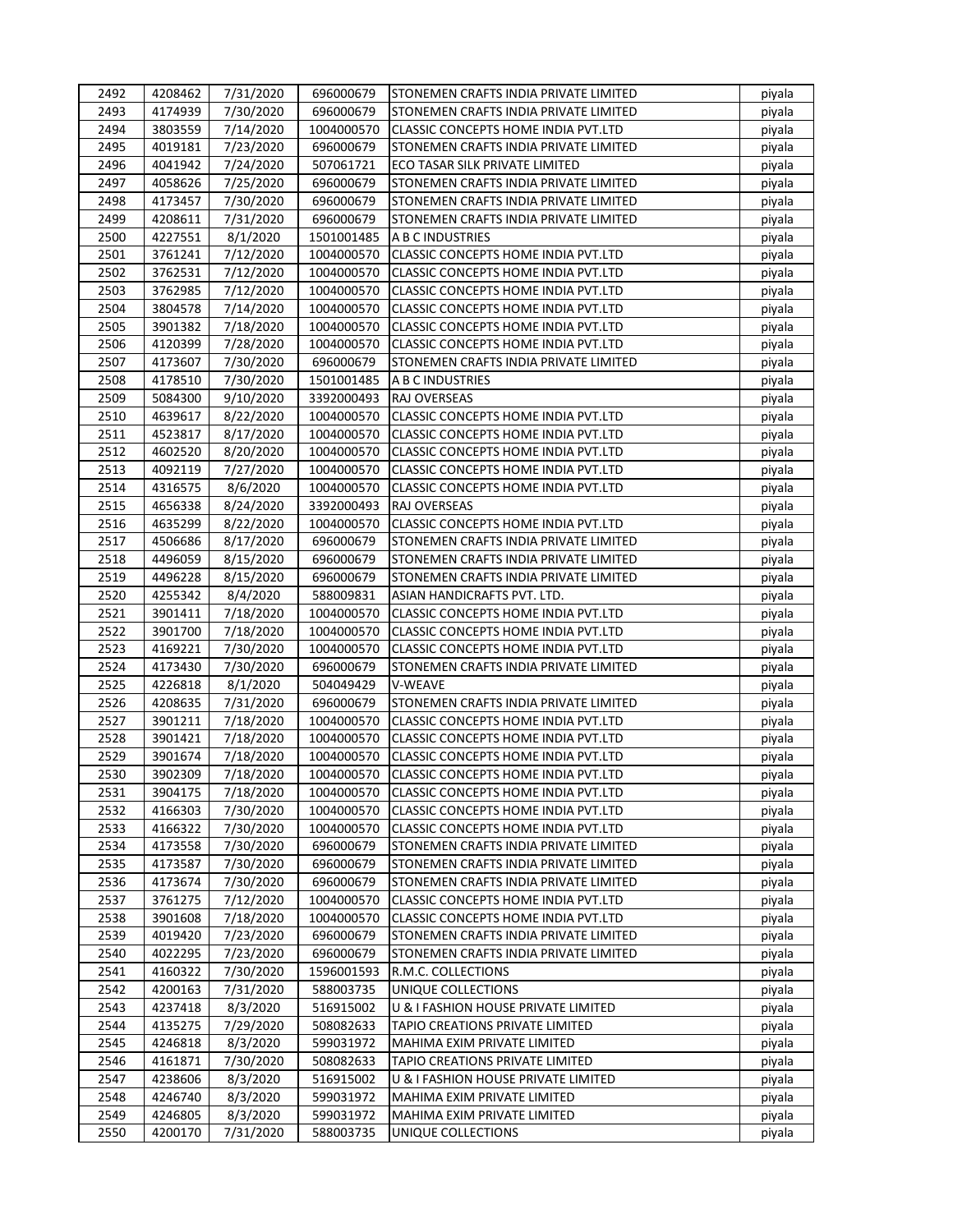| 2551 | 4202019 | 7/31/2020 | 588082465  | IR R TRENDS PRIVATE LIMITED                | piyala |
|------|---------|-----------|------------|--------------------------------------------|--------|
| 2552 | 4246711 | 8/3/2020  | 599031972  | MAHIMA EXIM PRIVATE LIMITED                | piyala |
| 2553 | 4247665 | 8/3/2020  | 599031972  | MAHIMA EXIM PRIVATE LIMITED                | piyala |
| 2554 | 4247745 | 8/3/2020  | 599031972  | MAHIMA EXIM PRIVATE LIMITED                | piyala |
| 2555 | 4294736 | 8/5/2020  | 1004000570 | CLASSIC CONCEPTS HOME INDIA PVT.LTD        | piyala |
| 2556 | 4523587 | 8/17/2020 | 1004000570 | CLASSIC CONCEPTS HOME INDIA PVT.LTD        | piyala |
| 2557 | 4600962 | 8/20/2020 | 507061721  | ECO TASAR SILK PRIVATE LIMITED             | piyala |
| 2558 | 4316214 | 8/6/2020  | 1004000570 | CLASSIC CONCEPTS HOME INDIA PVT.LTD        | piyala |
| 2559 | 4294503 | 8/5/2020  | 1004000570 | CLASSIC CONCEPTS HOME INDIA PVT.LTD        | piyala |
| 2560 | 4635304 | 8/22/2020 | 1004000570 | <b>CLASSIC CONCEPTS HOME INDIA PVT.LTD</b> | piyala |
| 2561 | 4526680 | 8/17/2020 | 1004000570 | <b>CLASSIC CONCEPTS HOME INDIA PVT.LTD</b> | piyala |
| 2562 | 4366548 | 8/9/2020  | 1507003153 | ART PALACE EXPORTPRIVATE LIMITED           | piyala |
| 2563 | 4355991 | 8/8/2020  | 1588001741 | J R EXPORTS PRIVATE LIMITED                | piyala |
| 2564 | 4590300 | 8/20/2020 | 1507003153 | ART PALACE EXPORTPRIVATE LIMITED           | piyala |
| 2565 | 4697462 | 8/25/2020 | 504049429  | V-WEAVE                                    | piyala |
| 2566 | 5138592 | 9/12/2020 | 696000679  | STONEMEN CRAFTS INDIA PRIVATE LIMITED      | piyala |
| 2567 | 3970944 | 7/21/2020 | 599030208  | MARWAR CARPETS INTERNATIONAL               | piyala |
| 2568 | 3999487 | 7/22/2020 | 1596001593 | R.M.C. COLLECTIONS                         | piyala |
| 2569 | 3947122 | 7/20/2020 | 599030208  | <b>MARWAR CARPETS INTERNATIONAL</b>        | piyala |
| 2570 | 4382870 | 8/10/2020 | 599030208  | MARWAR CARPETS INTERNATIONAL               | piyala |
| 2571 | 4292938 | 8/5/2020  | 510074588  | JAVI HOME PRIVATE LIMITED                  | piyala |
| 2572 | 4727108 | 8/26/2020 | 1004000570 | CLASSIC CONCEPTS HOME INDIA PVT.LTD        | piyala |
| 2573 | 4751207 | 8/27/2020 | 696000679  | STONEMEN CRAFTS INDIA PRIVATE LIMITED      | piyala |
| 2574 | 4523596 | 8/17/2020 | 1004000570 | <b>CLASSIC CONCEPTS HOME INDIA PVT.LTD</b> | piyala |
| 2575 | 4673250 | 8/24/2020 | 1004000570 | CLASSIC CONCEPTS HOME INDIA PVT.LTD        | piyala |
| 2576 | 4092565 | 7/27/2020 | 1004000570 | <b>CLASSIC CONCEPTS HOME INDIA PVT.LTD</b> | piyala |
| 2577 | 4316592 | 8/6/2020  | 1004000570 | CLASSIC CONCEPTS HOME INDIA PVT.LTD        | piyala |
| 2578 | 4092576 | 7/27/2020 | 1004000570 | CLASSIC CONCEPTS HOME INDIA PVT.LTD        | piyala |
| 2579 | 5111347 | 9/11/2020 | 501036636  | SARITA HANDA EXPORTS PRIVATE LIMITED       | piyala |
| 2580 | 5138688 | 9/12/2020 | 696000679  | STONEMEN CRAFTS INDIA PRIVATE LIMITED      | piyala |
| 2581 | 5138683 | 9/12/2020 | 696000679  | STONEMEN CRAFTS INDIA PRIVATE LIMITED      | piyala |
| 2582 | 5013339 | 9/7/2020  | 696000679  | STONEMEN CRAFTS INDIA PRIVATE LIMITED      | piyala |
| 2583 | 5013298 | 9/7/2020  | 696000679  | STONEMEN CRAFTS INDIA PRIVATE LIMITED      | piyala |
| 2584 | 4462205 | 8/13/2020 | 504049429  | V-WEAVE                                    | piyala |
| 2585 | 3901099 | 7/18/2020 | 1004000570 | <b>CLASSIC CONCEPTS HOME INDIA PVT.LTD</b> | piyala |
| 2586 | 4295274 | 8/5/2020  | 1004000570 | CLASSIC CONCEPTS HOME INDIA PVT.LTD        | piyala |
| 2587 | 4523426 | 8/17/2020 | 1004000570 | CLASSIC CONCEPTS HOME INDIA PVT.LTD        | piyala |
| 2588 | 4317234 | 8/6/2020  | 1004000570 | CLASSIC CONCEPTS HOME INDIA PVT.LTD        | piyala |
| 2589 | 4496234 | 8/15/2020 | 696000679  | STONEMEN CRAFTS INDIA PRIVATE LIMITED      | piyala |
| 2590 | 4624130 | 8/21/2020 | 1004000570 | CLASSIC CONCEPTS HOME INDIA PVT.LTD        | piyala |
| 2591 | 4672107 | 8/24/2020 | 1004000570 | CLASSIC CONCEPTS HOME INDIA PVT.LTD        | piyala |
| 2592 | 4745395 | 8/27/2020 | 696000679  | STONEMEN CRAFTS INDIA PRIVATE LIMITED      | piyala |
| 2593 | 4672379 | 8/24/2020 | 1004000570 | <b>CLASSIC CONCEPTS HOME INDIA PVT.LTD</b> | piyala |
| 2594 | 4779991 | 8/28/2020 | 1004000570 | CLASSIC CONCEPTS HOME INDIA PVT.LTD        | piyala |
| 2595 | 4746416 | 8/27/2020 | 3392000493 | RAJ OVERSEAS                               | piyala |
| 2596 | 4745266 | 8/27/2020 | 696000679  | STONEMEN CRAFTS INDIA PRIVATE LIMITED      | piyala |
| 2597 | 4756971 | 8/28/2020 | 501036636  | SARITA HANDA EXPORTS PRIVATE LIMITED       |        |
| 2598 | 4744554 |           | 696000679  | STONEMEN CRAFTS INDIA PRIVATE LIMITED      | piyala |
|      | 4624367 | 8/27/2020 |            |                                            | piyala |
| 2599 |         | 8/21/2020 | 1004000570 | CLASSIC CONCEPTS HOME INDIA PVT.LTD        | piyala |
| 2600 | 4523685 | 8/17/2020 | 1004000570 | CLASSIC CONCEPTS HOME INDIA PVT.LTD        | piyala |
| 2601 | 4624370 | 8/21/2020 | 1004000570 | CLASSIC CONCEPTS HOME INDIA PVT.LTD        | piyala |
| 2602 | 4624179 | 8/21/2020 | 1004000570 | CLASSIC CONCEPTS HOME INDIA PVT.LTD        | piyala |
| 2603 | 4160318 | 7/30/2020 | 1596001593 | R.M.C. COLLECTIONS                         | piyala |
| 2604 | 4639566 | 8/22/2020 | 1004000570 | CLASSIC CONCEPTS HOME INDIA PVT.LTD        | piyala |
| 2605 | 4625050 | 8/21/2020 | 1004000570 | CLASSIC CONCEPTS HOME INDIA PVT.LTD        | piyala |
| 2606 | 4458305 | 8/13/2020 | 696000679  | STONEMEN CRAFTS INDIA PRIVATE LIMITED      | piyala |
| 2607 | 4533575 | 8/18/2020 | 504049429  | V-WEAVE                                    | piyala |
| 2608 | 4726944 | 8/26/2020 | 1588001741 | J R EXPORTS PRIVATE LIMITED                | piyala |
| 2609 | 4873469 | 9/1/2020  | 595020933  | <b>KABIR LEATHERS</b>                      | piyala |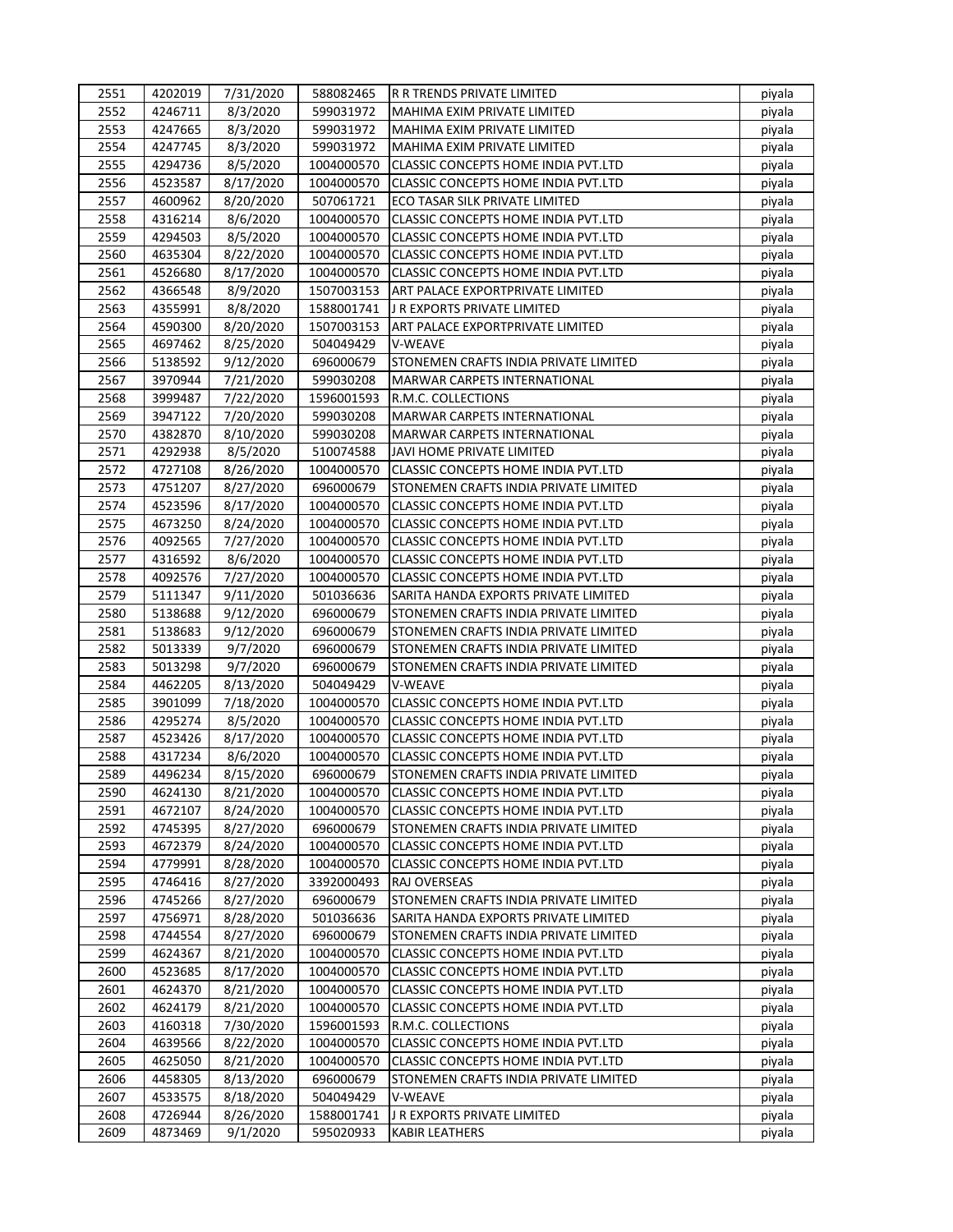| 2610 | 5138618 | 9/12/2020 | 696000679  | STONEMEN CRAFTS INDIA PRIVATE LIMITED      | piyala |
|------|---------|-----------|------------|--------------------------------------------|--------|
| 2611 | 5192319 | 9/15/2020 | 1004000570 | <b>CLASSIC CONCEPTS HOME INDIA PVT.LTD</b> | piyala |
| 2612 | 4848477 | 9/1/2020  | 1004000570 | CLASSIC CONCEPTS HOME INDIA PVT.LTD        | piyala |
| 2613 | 5013006 | 9/7/2020  | 696000679  | STONEMEN CRAFTS INDIA PRIVATE LIMITED      | piyala |
| 2614 | 4772791 | 8/28/2020 | 1004000570 | CLASSIC CONCEPTS HOME INDIA PVT.LTD        | piyala |
| 2615 | 4771605 | 8/28/2020 | 1004000570 | CLASSIC CONCEPTS HOME INDIA PVT.LTD        | piyala |
| 2616 | 4933817 | 9/3/2020  | 1004000570 | CLASSIC CONCEPTS HOME INDIA PVT.LTD        | piyala |
| 2617 | 5013590 | 9/7/2020  | 696000679  | STONEMEN CRAFTS INDIA PRIVATE LIMITED      | piyala |
| 2618 | 4672838 | 8/24/2020 | 1004000570 | CLASSIC CONCEPTS HOME INDIA PVT.LTD        | piyala |
| 2619 | 4673084 | 8/24/2020 | 1004000570 | CLASSIC CONCEPTS HOME INDIA PVT.LTD        | piyala |
| 2620 | 4671939 | 8/24/2020 | 1004000570 | CLASSIC CONCEPTS HOME INDIA PVT.LTD        | piyala |
| 2621 | 4672682 | 8/24/2020 | 1004000570 | CLASSIC CONCEPTS HOME INDIA PVT.LTD        | piyala |
| 2622 | 4672879 | 8/24/2020 | 1004000570 | <b>CLASSIC CONCEPTS HOME INDIA PVT.LTD</b> | piyala |
| 2623 | 4721340 | 8/26/2020 | 507061721  | ECO TASAR SILK PRIVATE LIMITED             | piyala |
| 2624 | 4780634 | 8/28/2020 | 1004000570 | CLASSIC CONCEPTS HOME INDIA PVT.LTD        | piyala |
| 2625 | 4773778 | 8/28/2020 | 1004000570 | CLASSIC CONCEPTS HOME INDIA PVT.LTD        | piyala |
| 2626 | 4672671 | 8/24/2020 | 1004000570 | CLASSIC CONCEPTS HOME INDIA PVT.LTD        | piyala |
| 2627 | 4635389 | 8/22/2020 | 1004000570 | CLASSIC CONCEPTS HOME INDIA PVT.LTD        | piyala |
| 2628 | 4711002 | 8/26/2020 | 1004000570 | CLASSIC CONCEPTS HOME INDIA PVT.LTD        | piyala |
| 2629 | 4855719 | 9/1/2020  | 504049429  | V-WEAVE                                    | piyala |
| 2630 | 4672866 | 8/24/2020 | 1004000570 | <b>CLASSIC CONCEPTS HOME INDIA PVT.LTD</b> | piyala |
| 2631 | 4721034 | 8/26/2020 | 507061721  | ECO TASAR SILK PRIVATE LIMITED             | piyala |
| 2632 | 4662052 | 8/24/2020 | 3392000493 | RAJ OVERSEAS                               | piyala |
| 2633 | 4672116 | 8/24/2020 | 1004000570 | CLASSIC CONCEPTS HOME INDIA PVT.LTD        | piyala |
| 2634 | 4672985 | 8/24/2020 | 1004000570 | CLASSIC CONCEPTS HOME INDIA PVT.LTD        | piyala |
| 2635 | 4820993 | 8/29/2020 | 1004000570 | CLASSIC CONCEPTS HOME INDIA PVT.LTD        | piyala |
| 2636 | 5026771 |           | 588032522  |                                            |        |
|      |         | 9/8/2020  |            | ALPINE APPARELS PVT LTD                    | piyala |
| 2637 | 5138759 | 9/12/2020 | 696000679  | STONEMEN CRAFTS INDIA PRIVATE LIMITED      | piyala |
| 2638 | 5138612 | 9/12/2020 | 696000679  | STONEMEN CRAFTS INDIA PRIVATE LIMITED      | piyala |
| 2639 | 4670509 | 8/24/2020 | 503042226  | MAGNOLIA CLOTHING CO. PVT. LTD.            | piyala |
| 2640 | 3901497 | 7/18/2020 | 1004000570 | CLASSIC CONCEPTS HOME INDIA PVT.LTD        | piyala |
| 2641 | 3901378 | 7/18/2020 | 1004000570 | <b>CLASSIC CONCEPTS HOME INDIA PVT.LTD</b> | piyala |
| 2642 | 3761487 | 7/12/2020 | 1004000570 | CLASSIC CONCEPTS HOME INDIA PVT.LTD        | piyala |
| 2643 | 4159623 | 7/30/2020 | 1004000570 | CLASSIC CONCEPTS HOME INDIA PVT.LTD        | piyala |
| 2644 | 4173409 | 7/30/2020 | 696000679  | STONEMEN CRAFTS INDIA PRIVATE LIMITED      | piyala |
| 2645 | 3901630 | 7/18/2020 | 1004000570 | CLASSIC CONCEPTS HOME INDIA PVT.LTD        | piyala |
| 2646 | 4225244 | 8/1/2020  | 504049429  | V-WEAVE                                    | piyala |
| 2647 | 4721037 | 8/26/2020 | 507061721  | ECO TASAR SILK PRIVATE LIMITED             | piyala |
| 2648 | 4672988 | 8/24/2020 | 1004000570 | CLASSIC CONCEPTS HOME INDIA PVT.LTD        | piyala |
| 2649 | 4821055 | 8/29/2020 | 1004000570 | CLASSIC CONCEPTS HOME INDIA PVT.LTD        | piyala |
| 2650 | 4721212 | 8/26/2020 | 507061721  | ECO TASAR SILK PRIVATE LIMITED             | piyala |
| 2651 | 4402657 | 8/11/2020 | 588045055  | ORIENT CRAFT LIMITED                       | piyala |
| 2652 | 4979916 | 9/5/2020  | 1004000570 | CLASSIC CONCEPTS HOME INDIA PVT.LTD        | piyala |
| 2653 | 5012575 | 9/7/2020  | 1004000570 | CLASSIC CONCEPTS HOME INDIA PVT.LTD        | piyala |
| 2654 | 5117291 | 9/11/2020 | 1004000570 | CLASSIC CONCEPTS HOME INDIA PVT.LTD        | piyala |
| 2655 | 5117561 | 9/11/2020 | 501036636  | SARITA HANDA EXPORTS PRIVATE LIMITED       | piyala |
| 2656 | 4754407 | 8/27/2020 | 696000679  | STONEMEN CRAFTS INDIA PRIVATE LIMITED      | piyala |
| 2657 | 5172656 | 9/14/2020 | 1004000570 | CLASSIC CONCEPTS HOME INDIA PVT.LTD        | piyala |
| 2658 | 3971511 | 7/21/2020 | 599030208  | MARWAR CARPETS INTERNATIONAL               | piyala |
| 2659 | 3932718 | 7/20/2020 | 696000679  | STONEMEN CRAFTS INDIA PRIVATE LIMITED      | piyala |
| 2660 | 3944881 | 7/20/2020 | 599030208  | MARWAR CARPETS INTERNATIONAL               | piyala |
| 2661 | 3973304 | 7/21/2020 | 2996000056 | AKANKSHA INTERNATIONAL                     | piyala |
| 2662 | 4377953 | 8/10/2020 | 588045055  | ORIENT CRAFT LIMITED                       | piyala |
| 2663 | 4523540 | 8/17/2020 | 1004000570 | CLASSIC CONCEPTS HOME INDIA PVT.LTD        | piyala |
| 2664 | 5015574 | 9/7/2020  | 696000679  | STONEMEN CRAFTS INDIA PRIVATE LIMITED      | piyala |
| 2665 | 4933080 | 9/3/2020  | 1004000570 | CLASSIC CONCEPTS HOME INDIA PVT.LTD        | piyala |
| 2666 | 4771916 | 8/28/2020 | 1004000570 | CLASSIC CONCEPTS HOME INDIA PVT.LTD        | piyala |
| 2667 | 4822757 | 8/29/2020 | 696000679  | STONEMEN CRAFTS INDIA PRIVATE LIMITED      | piyala |
| 2668 | 4836984 | 8/31/2020 | 591043335  | <b>DENZ ENTERPRISES</b>                    | piyala |
|      |         |           |            |                                            |        |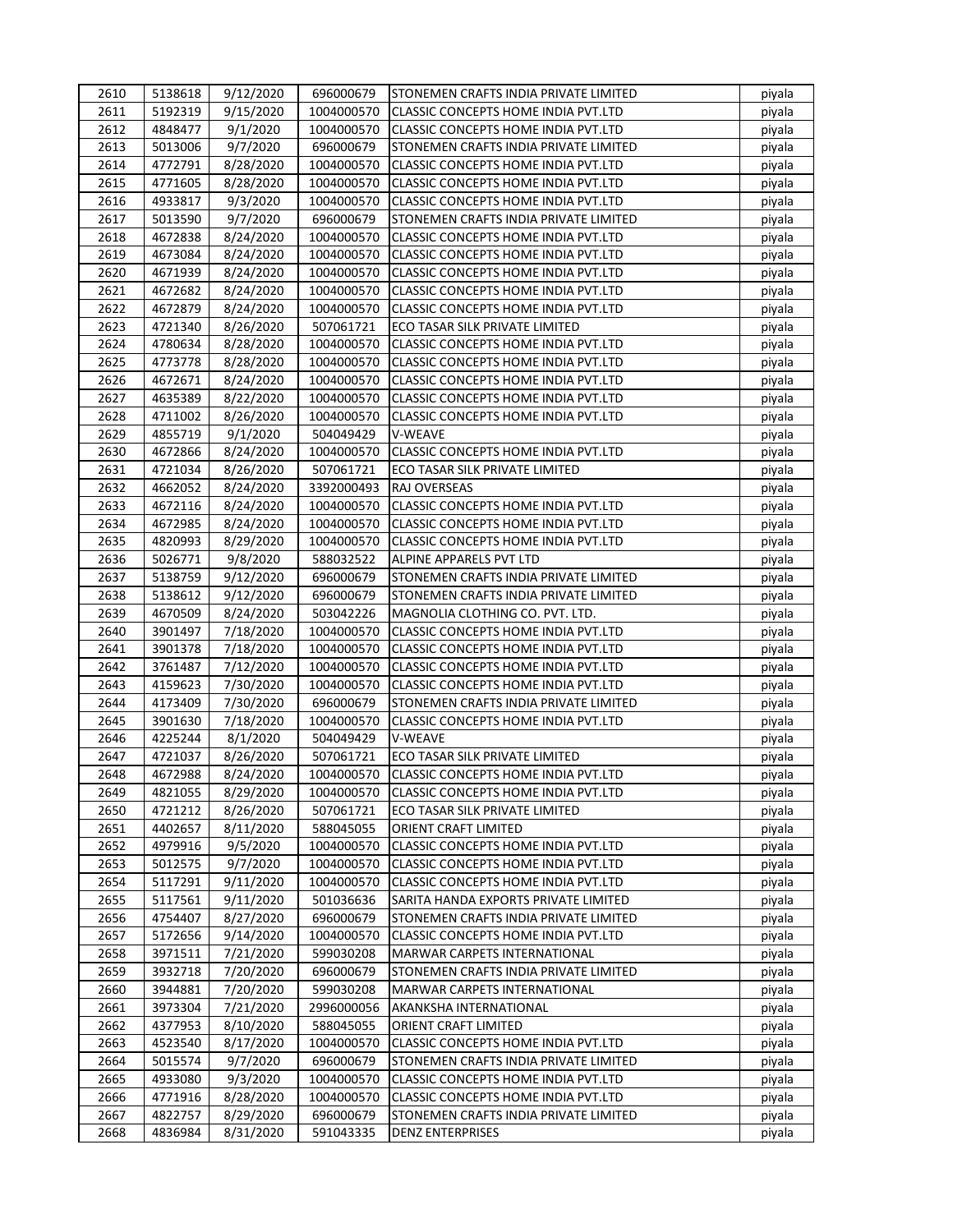| 2669 | 4848455 | 9/1/2020              | 1004000570 | CLASSIC CONCEPTS HOME INDIA PVT.LTD        | piyala |
|------|---------|-----------------------|------------|--------------------------------------------|--------|
| 2670 | 4848590 | 9/1/2020              | 1004000570 | <b>CLASSIC CONCEPTS HOME INDIA PVT.LTD</b> | piyala |
| 2671 | 4771535 | 8/28/2020             | 1004000570 | CLASSIC CONCEPTS HOME INDIA PVT.LTD        | piyala |
| 2672 | 4196777 | 7/31/2020             | 500021121  | RAGA DESIGNS                               | piyala |
| 2673 | 3996086 | 7/22/2020             | 504049429  | V-WEAVE                                    | piyala |
| 2674 | 4152289 | 7/29/2020             | 3300003164 | <b>SHIV SHAKTI EXPORTS</b>                 | piyala |
| 2675 | 4120404 | 7/28/2020             | 1004000570 | CLASSIC CONCEPTS HOME INDIA PVT.LTD        | piyala |
| 2676 | 4181206 | 7/30/2020             | 696000679  | STONEMEN CRAFTS INDIA PRIVATE LIMITED      | piyala |
| 2677 | 3996275 | 7/22/2020             | 504049429  | V-WEAVE                                    | piyala |
| 2678 | 4208569 | 7/31/2020             | 696000679  | STONEMEN CRAFTS INDIA PRIVATE LIMITED      | piyala |
| 2679 | 4369563 | 8/10/2020             | 1004000570 | CLASSIC CONCEPTS HOME INDIA PVT.LTD        | piyala |
| 2680 | 4745118 | 8/27/2020             | 696000679  | STONEMEN CRAFTS INDIA PRIVATE LIMITED      | piyala |
| 2681 | 4794582 | 8/29/2020             | 1004000570 | CLASSIC CONCEPTS HOME INDIA PVT.LTD        | piyala |
| 2682 | 4856618 | 9/1/2020              | 504049429  | V-WEAVE                                    | piyala |
| 2683 | 4462134 | 8/13/2020             | 1004000570 | CLASSIC CONCEPTS HOME INDIA PVT.LTD        | piyala |
| 2684 | 4836872 | 8/31/2020             | 591043335  | <b>DENZ ENTERPRISES</b>                    | piyala |
| 2685 | 5117424 | 9/11/2020             | 1004000570 | CLASSIC CONCEPTS HOME INDIA PVT.LTD        | piyala |
| 2686 | 4848499 | 9/1/2020              | 1004000570 | CLASSIC CONCEPTS HOME INDIA PVT.LTD        | piyala |
| 2687 | 5138640 | 9/12/2020             | 696000679  | STONEMEN CRAFTS INDIA PRIVATE LIMITED      | piyala |
| 2688 | 5138585 | 9/12/2020             | 696000679  | STONEMEN CRAFTS INDIA PRIVATE LIMITED      | piyala |
| 2689 | 5138653 | 9/12/2020             | 696000679  | STONEMEN CRAFTS INDIA PRIVATE LIMITED      | piyala |
| 2690 | 4836840 | 8/31/2020             | 591043335  | <b>DENZ ENTERPRISES</b>                    | piyala |
| 2691 | 4783494 | 8/28/2020             | 3392000493 | <b>RAJ OVERSEAS</b>                        | piyala |
| 2692 | 5013509 | 9/7/2020              | 696000679  | STONEMEN CRAFTS INDIA PRIVATE LIMITED      | piyala |
| 2693 | 4920975 | 9/3/2020              | 3392000493 | <b>RAJ OVERSEAS</b>                        | piyala |
| 2694 | 5013704 | 9/7/2020              | 696000679  | STONEMEN CRAFTS INDIA PRIVATE LIMITED      | piyala |
| 2695 | 5013161 | 9/7/2020              | 696000679  | STONEMEN CRAFTS INDIA PRIVATE LIMITED      | piyala |
| 2696 | 5013463 | 9/7/2020              | 696000679  | STONEMEN CRAFTS INDIA PRIVATE LIMITED      | piyala |
| 2697 | 4800627 | 8/29/2020             | 1004000570 | CLASSIC CONCEPTS HOME INDIA PVT.LTD        | piyala |
| 2698 | 3901524 |                       | 1004000570 | CLASSIC CONCEPTS HOME INDIA PVT.LTD        |        |
| 2699 | 4208458 | 7/18/2020             | 696000679  | STONEMEN CRAFTS INDIA PRIVATE LIMITED      | piyala |
| 2700 | 5013326 | 7/31/2020<br>9/7/2020 | 696000679  | STONEMEN CRAFTS INDIA PRIVATE LIMITED      | piyala |
| 2701 | 4824441 | 8/29/2020             | 696000679  | STONEMEN CRAFTS INDIA PRIVATE LIMITED      | piyala |
| 2702 | 4977666 |                       |            |                                            | piyala |
|      |         | 9/5/2020<br>9/4/2020  | 1004000570 | CLASSIC CONCEPTS HOME INDIA PVT.LTD        | piyala |
| 2703 | 4954862 |                       | 507061721  | ECO TASAR SILK PRIVATE LIMITED             | piyala |
| 2704 | 4932445 | 9/3/2020              | 1004000570 | CLASSIC CONCEPTS HOME INDIA PVT.LTD        | piyala |
| 2705 | 4624461 | 8/21/2020             | 1004000570 | CLASSIC CONCEPTS HOME INDIA PVT.LTD        | piyala |
| 2706 | 5013279 | 9/7/2020              | 696000679  | STONEMEN CRAFTS INDIA PRIVATE LIMITED      | piyala |
| 2707 | 4624479 | 8/21/2020             | 1004000570 | CLASSIC CONCEPTS HOME INDIA PVT.LTD        | piyala |
| 2708 | 5013271 | 9/7/2020              | 696000679  | STONEMEN CRAFTS INDIA PRIVATE LIMITED      | piyala |
| 2709 | 4822638 | 8/29/2020             | 1004000570 | CLASSIC CONCEPTS HOME INDIA PVT.LTD        | piyala |
| 2710 | 4232816 | 8/2/2020              | 1004000570 | CLASSIC CONCEPTS HOME INDIA PVT.LTD        | piyala |
| 2711 | 4294675 | 8/5/2020              | 1004000570 | CLASSIC CONCEPTS HOME INDIA PVT.LTD        | piyala |
| 2712 | 4227555 | 8/1/2020              | 1501001485 | A B C INDUSTRIES                           | piyala |
| 2713 | 4178720 | 7/30/2020             | 1501001485 | A B C INDUSTRIES                           | piyala |
| 2714 | 4771578 | 8/28/2020             | 1004000570 | CLASSIC CONCEPTS HOME INDIA PVT.LTD        | piyala |
| 2715 | 4822753 | 8/29/2020             | 696000679  | STONEMEN CRAFTS INDIA PRIVATE LIMITED      | piyala |
| 2716 | 4640056 | 8/22/2020             | 1004000570 | CLASSIC CONCEPTS HOME INDIA PVT.LTD        | piyala |
| 2717 | 4937185 | 9/3/2020              | 501036636  | SARITA HANDA EXPORTS PRIVATE LIMITED       | piyala |
| 2718 | 4602388 | 8/20/2020             | 1004000570 | CLASSIC CONCEPTS HOME INDIA PVT.LTD        | piyala |
| 2719 | 4822978 | 8/29/2020             | 696000679  | STONEMEN CRAFTS INDIA PRIVATE LIMITED      | piyala |
| 2720 | 4822986 | 8/29/2020             | 696000679  | STONEMEN CRAFTS INDIA PRIVATE LIMITED      | piyala |
| 2721 | 4449616 | 8/13/2020             | 599031972  | MAHIMA EXIM PRIVATE LIMITED                | piyala |
| 2722 | 4286959 | 8/5/2020              | 501066314  | FLOUR TECH ENGINEERS P.LTD.                | piyala |
| 2723 | 4449537 | 8/13/2020             | 599031972  | MAHIMA EXIM PRIVATE LIMITED                | piyala |
| 2724 | 4353327 | 8/8/2020              | 599031972  | MAHIMA EXIM PRIVATE LIMITED                | piyala |
| 2725 | 4527206 | 8/17/2020             | 508082633  | TAPIO CREATIONS PRIVATE LIMITED            | piyala |
| 2726 | 4353340 | 8/8/2020              | 599031972  | MAHIMA EXIM PRIVATE LIMITED                | piyala |
| 2727 | 4353349 | 8/8/2020              | 599031972  | MAHIMA EXIM PRIVATE LIMITED                | piyala |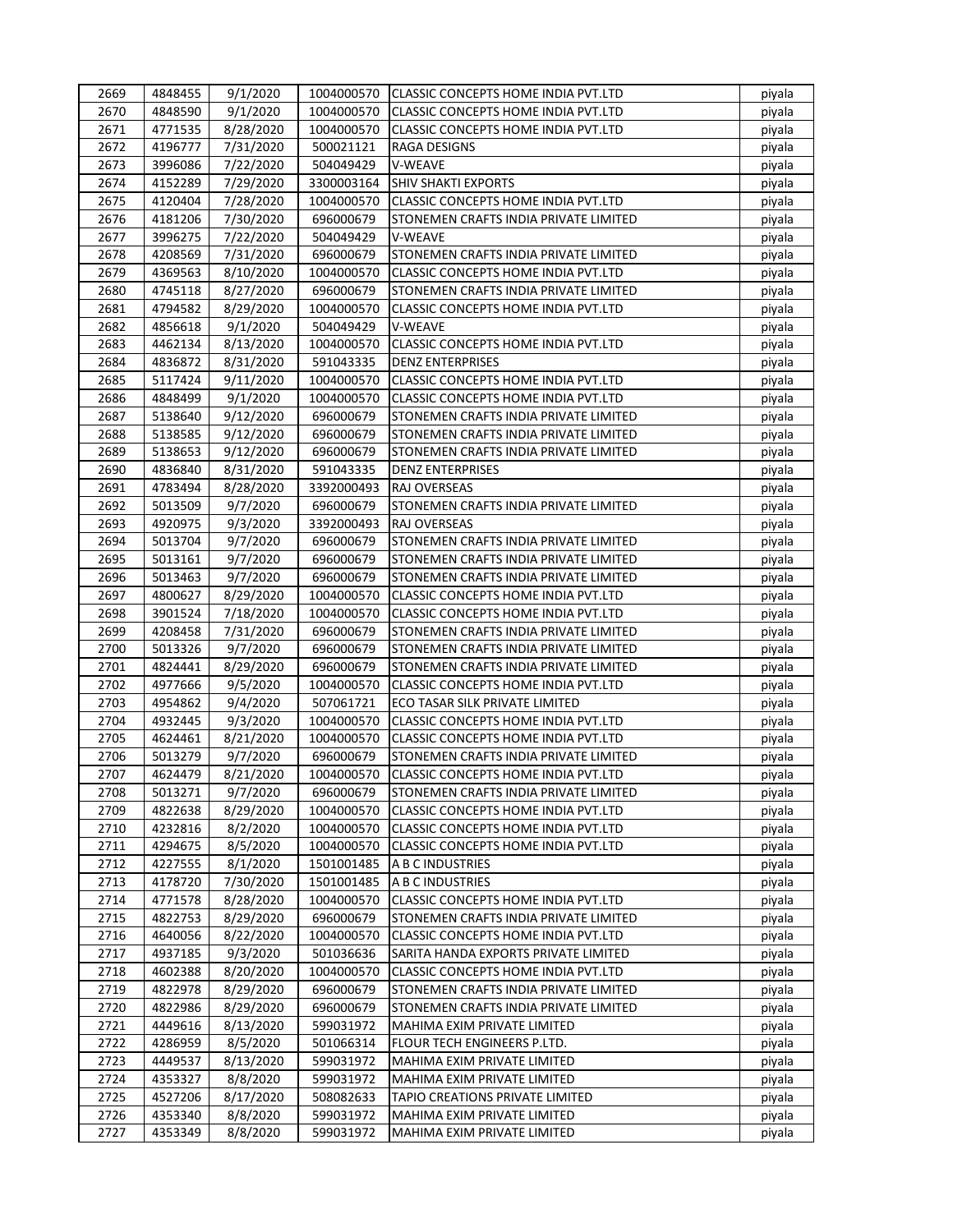| 2728 | 4496104 | 8/15/2020 | 696000679  | ISTONEMEN CRAFTS INDIA PRIVATE LIMITED     | piyala |
|------|---------|-----------|------------|--------------------------------------------|--------|
| 2729 | 4496246 | 8/15/2020 | 696000679  | STONEMEN CRAFTS INDIA PRIVATE LIMITED      | piyala |
| 2730 | 4496222 | 8/15/2020 | 696000679  | STONEMEN CRAFTS INDIA PRIVATE LIMITED      | piyala |
| 2731 | 4208620 | 7/31/2020 | 696000679  | STONEMEN CRAFTS INDIA PRIVATE LIMITED      | piyala |
| 2732 | 4369571 | 8/10/2020 | 1004000570 | CLASSIC CONCEPTS HOME INDIA PVT.LTD        | piyala |
| 2733 | 4449539 | 8/13/2020 | 599031972  | MAHIMA EXIM PRIVATE LIMITED                | piyala |
| 2734 | 4449549 | 8/13/2020 | 599031972  | MAHIMA EXIM PRIVATE LIMITED                | piyala |
| 2735 | 4449558 | 8/13/2020 | 599031972  | MAHIMA EXIM PRIVATE LIMITED                | piyala |
| 2736 | 4449542 | 8/13/2020 | 599031972  | MAHIMA EXIM PRIVATE LIMITED                | piyala |
| 2737 | 4932023 | 9/3/2020  | 1004000570 | <b>CLASSIC CONCEPTS HOME INDIA PVT.LTD</b> | piyala |
| 2738 | 4624381 | 8/21/2020 | 1004000570 | <b>CLASSIC CONCEPTS HOME INDIA PVT.LTD</b> | piyala |
| 2739 | 4413943 | 8/11/2020 | 1004000570 | CLASSIC CONCEPTS HOME INDIA PVT.LTD        | piyala |
| 2740 | 4600963 | 8/20/2020 | 507061721  | ECO TASAR SILK PRIVATE LIMITED             | piyala |
| 2741 | 4337806 | 8/7/2020  | 696000679  | STONEMEN CRAFTS INDIA PRIVATE LIMITED      | piyala |
| 2742 | 4318802 | 8/6/2020  | 507061721  | ECO TASAR SILK PRIVATE LIMITED             | piyala |
| 2743 | 4635344 | 8/22/2020 | 1004000570 | CLASSIC CONCEPTS HOME INDIA PVT.LTD        | piyala |
| 2744 | 4771273 | 8/28/2020 | 1004000570 | CLASSIC CONCEPTS HOME INDIA PVT.LTD        | piyala |
| 2745 | 4915820 | 9/2/2020  | 1004000570 | CLASSIC CONCEPTS HOME INDIA PVT.LTD        | piyala |
| 2746 | 4771280 | 8/28/2020 | 1004000570 | CLASSIC CONCEPTS HOME INDIA PVT.LTD        | piyala |
| 2747 | 4771189 | 8/28/2020 | 1004000570 | CLASSIC CONCEPTS HOME INDIA PVT.LTD        | piyala |
| 2748 | 4673091 | 8/24/2020 | 1004000570 | CLASSIC CONCEPTS HOME INDIA PVT.LTD        | piyala |
| 2749 | 4672239 | 8/24/2020 | 1004000570 | CLASSIC CONCEPTS HOME INDIA PVT.LTD        | piyala |
| 2750 | 4160306 | 7/30/2020 | 1596001593 | R.M.C. COLLECTIONS                         | piyala |
| 2751 | 4601278 | 8/20/2020 | 507061721  | ECO TASAR SILK PRIVATE LIMITED             |        |
| 2752 | 4668617 |           | 504049429  | V-WEAVE                                    | piyala |
| 2753 | 4286880 | 8/24/2020 | 3392000493 | <b>RAJ OVERSEAS</b>                        | piyala |
|      |         | 8/5/2020  |            |                                            | piyala |
| 2754 | 4822985 | 8/29/2020 | 696000679  | STONEMEN CRAFTS INDIA PRIVATE LIMITED      | piyala |
| 2755 | 4672672 | 8/24/2020 | 1004000570 | <b>CLASSIC CONCEPTS HOME INDIA PVT.LTD</b> | piyala |
| 2756 | 4671946 | 8/24/2020 | 1004000570 | CLASSIC CONCEPTS HOME INDIA PVT.LTD        | piyala |
| 2757 | 4915802 | 9/2/2020  | 1004000570 | CLASSIC CONCEPTS HOME INDIA PVT.LTD        | piyala |
| 2758 | 4672686 | 8/24/2020 | 1004000570 | CLASSIC CONCEPTS HOME INDIA PVT.LTD        | piyala |
| 2759 | 4316230 | 8/6/2020  | 1004000570 | <b>CLASSIC CONCEPTS HOME INDIA PVT.LTD</b> | piyala |
| 2760 | 4602360 | 8/20/2020 | 1004000570 | CLASSIC CONCEPTS HOME INDIA PVT.LTD        | piyala |
| 2761 | 4316219 | 8/6/2020  | 1004000570 | CLASSIC CONCEPTS HOME INDIA PVT.LTD        | piyala |
| 2762 | 4601324 | 8/20/2020 | 507061721  | ECO TASAR SILK PRIVATE LIMITED             | piyala |
| 2763 | 4099894 | 7/27/2020 | 1004000570 | CLASSIC CONCEPTS HOME INDIA PVT.LTD        | piyala |
| 2764 | 4316650 | 8/6/2020  | 1004000570 | CLASSIC CONCEPTS HOME INDIA PVT.LTD        | piyala |
| 2765 | 4526765 | 8/17/2020 | 588009831  | ASIAN HANDICRAFTS PVT. LTD.                | piyala |
| 2766 | 4462236 | 8/13/2020 | 1004000570 | <b>CLASSIC CONCEPTS HOME INDIA PVT.LTD</b> | piyala |
| 2767 | 4042117 | 7/24/2020 | 507061721  | ECO TASAR SILK PRIVATE LIMITED             | piyala |
| 2768 | 3905704 | 7/18/2020 | 599051949  | <b>FASHION ACCESSORIES</b>                 | piyala |
| 2769 | 3801731 | 7/14/2020 | 1004000570 | <b>CLASSIC CONCEPTS HOME INDIA PVT.LTD</b> | piyala |
| 2770 | 4019190 | 7/23/2020 | 696000679  | STONEMEN CRAFTS INDIA PRIVATE LIMITED      | piyala |
| 2771 | 4042024 | 7/24/2020 | 507061721  | ECO TASAR SILK PRIVATE LIMITED             | piyala |
| 2772 | 4042199 | 7/24/2020 | 507061721  | ECO TASAR SILK PRIVATE LIMITED             | piyala |
| 2773 | 4041912 | 7/24/2020 | 507061721  | ECO TASAR SILK PRIVATE LIMITED             | piyala |
| 2774 | 3752614 | 7/11/2020 | 1004000570 | CLASSIC CONCEPTS HOME INDIA PVT.LTD        | piyala |
| 2775 | 4041944 | 7/24/2020 | 507061721  | ECO TASAR SILK PRIVATE LIMITED             | piyala |
| 2776 | 4042499 | 7/24/2020 | 507061721  | ECO TASAR SILK PRIVATE LIMITED             | piyala |
| 2777 | 4019402 | 7/23/2020 | 696000679  | STONEMEN CRAFTS INDIA PRIVATE LIMITED      | piyala |
| 2778 | 4047222 | 7/24/2020 | 507061721  | ECO TASAR SILK PRIVATE LIMITED             | piyala |
| 2779 | 3803607 | 7/14/2020 | 1004000570 | CLASSIC CONCEPTS HOME INDIA PVT.LTD        | piyala |
| 2780 | 4496261 | 8/15/2020 | 696000679  | STONEMEN CRAFTS INDIA PRIVATE LIMITED      | piyala |
| 2781 | 4600985 | 8/20/2020 | 507061721  | ECO TASAR SILK PRIVATE LIMITED             | piyala |
| 2782 | 4496253 | 8/15/2020 | 696000679  | STONEMEN CRAFTS INDIA PRIVATE LIMITED      | piyala |
| 2783 | 4601937 | 8/20/2020 | 507061721  | ECO TASAR SILK PRIVATE LIMITED             | piyala |
| 2784 | 4668557 | 8/24/2020 | 504049429  | V-WEAVE                                    | piyala |
| 2785 | 4466994 | 8/13/2020 | 3392000493 | RAJ OVERSEAS                               | piyala |
| 2786 | 4511631 | 8/17/2020 | 1004000570 | CLASSIC CONCEPTS HOME INDIA PVT.LTD        | piyala |
|      |         |           |            |                                            |        |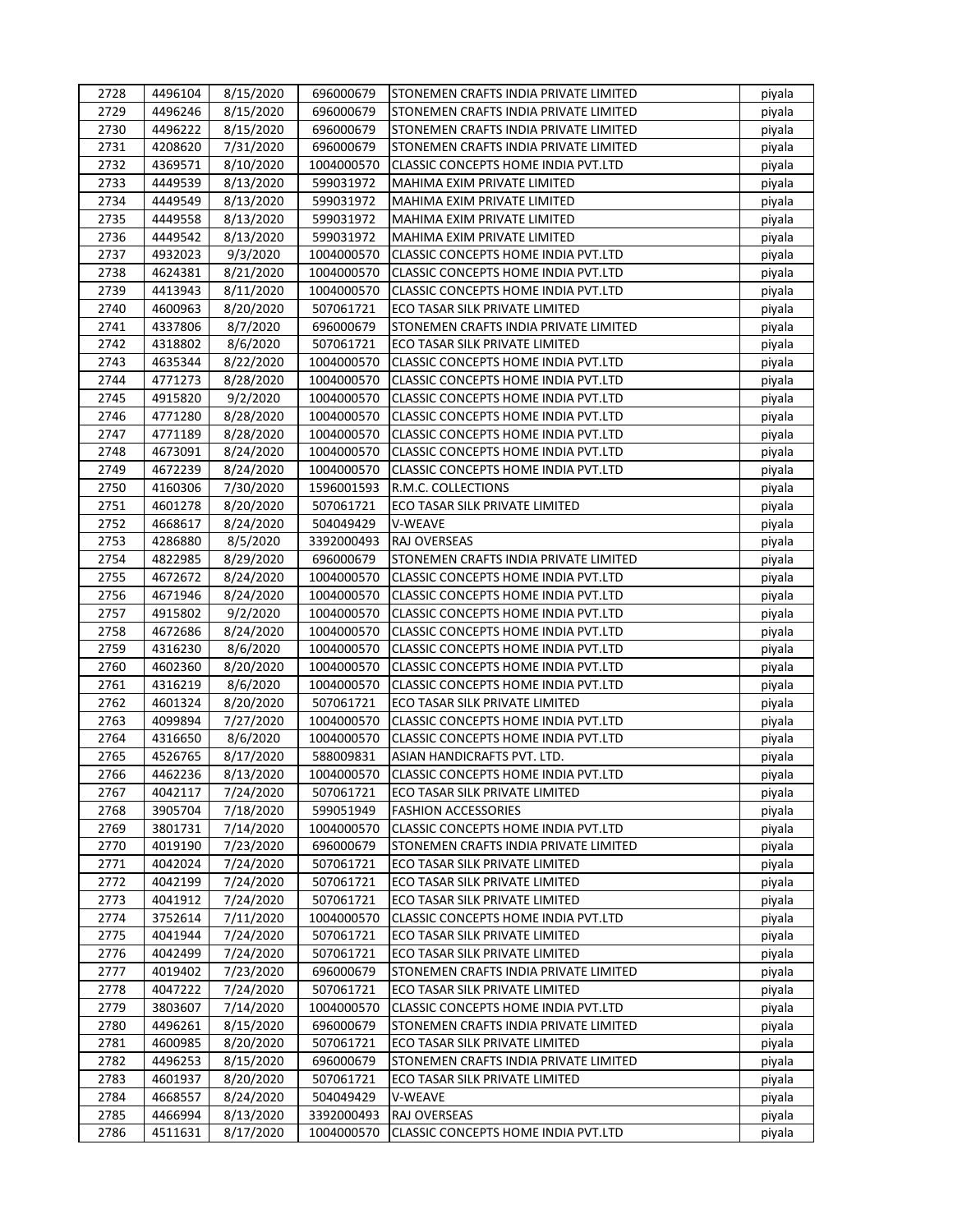| 2787 | 4315816            | 8/6/2020               | 2990000691               | <b>KISHORI JI EXPORTS</b>                                                         | piyala |
|------|--------------------|------------------------|--------------------------|-----------------------------------------------------------------------------------|--------|
| 2788 | 4668619            | 8/24/2020              | 504049429                | V-WEAVE                                                                           | piyala |
| 2789 | 4294536            | 8/5/2020               | 1004000570               | <b>CLASSIC CONCEPTS HOME INDIA PVT.LTD</b>                                        | piyala |
| 2790 | 4496102            | 8/15/2020              | 696000679                | STONEMEN CRAFTS INDIA PRIVATE LIMITED                                             | piyala |
| 2791 | 4635338            | 8/22/2020              | 1004000570               | <b>CLASSIC CONCEPTS HOME INDIA PVT.LTD</b>                                        | piyala |
| 2792 | 4766696            | 8/28/2020              | 3392000493               | RAJ OVERSEAS                                                                      | piyala |
| 2793 | 4760550            | 8/28/2020              | 696000679                | STONEMEN CRAFTS INDIA PRIVATE LIMITED                                             | piyala |
| 2794 | 4227200            | 8/1/2020               | 504049429                | V-WEAVE                                                                           | piyala |
| 2795 | 4097513            | 7/27/2020              | 1004000570               | CLASSIC CONCEPTS HOME INDIA PVT.LTD                                               | piyala |
| 2796 | 4337896            | 8/7/2020               | 696000679                | STONEMEN CRAFTS INDIA PRIVATE LIMITED                                             | piyala |
| 2797 | 4399412            | 8/11/2020              | 588018147                | POOJA INTERNATIONAL                                                               | piyala |
| 2798 | 4337808            | 8/7/2020               | 696000679                | STONEMEN CRAFTS INDIA PRIVATE LIMITED                                             | piyala |
| 2799 | 4359805            | 8/8/2020               | 588009831                | ASIAN HANDICRAFTS PVT. LTD.                                                       | piyala |
| 2800 | 4060402            | 7/25/2020              | 1004000570               | <b>CLASSIC CONCEPTS HOME INDIA PVT.LTD</b>                                        | piyala |
| 2801 | 3761386            | 7/12/2020              | 1004000570               | CLASSIC CONCEPTS HOME INDIA PVT.LTD                                               | piyala |
| 2802 | 3901440            | 7/18/2020              | 1004000570               | CLASSIC CONCEPTS HOME INDIA PVT.LTD                                               | piyala |
| 2803 | 3903977            | 7/18/2020              | 1004000570               | CLASSIC CONCEPTS HOME INDIA PVT.LTD                                               | piyala |
| 2804 | 4264981            | 8/4/2020               | 1004000570               | CLASSIC CONCEPTS HOME INDIA PVT.LTD                                               | piyala |
| 2805 | 4264874            | 8/4/2020               | 1004000570               | CLASSIC CONCEPTS HOME INDIA PVT.LTD                                               | piyala |
| 2806 | 4227359            | 8/1/2020               | 3392000493               | RAJ OVERSEAS                                                                      | piyala |
| 2807 | 3803593            | 7/14/2020              | 1004000570               | CLASSIC CONCEPTS HOME INDIA PVT.LTD                                               | piyala |
| 2808 | 4092423            | 7/27/2020              | 1004000570               | CLASSIC CONCEPTS HOME INDIA PVT.LTD                                               | piyala |
| 2809 | 4235427            | 8/3/2020               | 3392000493               | RAJ OVERSEAS                                                                      | piyala |
| 2810 | 4092122            | 7/27/2020              | 1004000570               | CLASSIC CONCEPTS HOME INDIA PVT.LTD                                               | piyala |
| 2811 | 2652721            | 5/14/2020              | 1004000570               | CLASSIC CONCEPTS HOME INDIA PVT.LTD                                               | piyala |
| 2812 | 2652710            | 5/14/2020              | 1004000570               | CLASSIC CONCEPTS HOME INDIA PVT.LTD                                               | piyala |
| 2813 | 4225288            | 8/1/2020               | 504049429                | V-WEAVE                                                                           | piyala |
| 2814 | 4211814            | 7/31/2020              | 503058670                | AESTHETIC LIVING MERCHANTS PVT. LTD.                                              | piyala |
| 2815 | 3903984            | 7/18/2020              | 1004000570               | CLASSIC CONCEPTS HOME INDIA PVT.LTD                                               | piyala |
| 2816 | 3803625            | 7/14/2020              | 1004000570               | CLASSIC CONCEPTS HOME INDIA PVT.LTD                                               | piyala |
| 2817 | 3901569            | 7/18/2020              | 1004000570               | CLASSIC CONCEPTS HOME INDIA PVT.LTD                                               | piyala |
| 2818 | 3903998            | 7/18/2020              | 1004000570               | <b>CLASSIC CONCEPTS HOME INDIA PVT.LTD</b>                                        | piyala |
| 2819 | 4052060            | 7/24/2020              | 3392000493               | RAJ OVERSEAS                                                                      | piyala |
| 2820 | 5070226            | 9/9/2020               | 696000679                | STONEMEN CRAFTS INDIA PRIVATE LIMITED                                             | piyala |
| 2821 | 3803622            | 7/14/2020              | 1004000570               | <b>CLASSIC CONCEPTS HOME INDIA PVT.LTD</b>                                        | piyala |
| 2822 | 3901286            | 7/18/2020              | 1004000570               |                                                                                   |        |
| 2823 | 3761806            |                        | 1004000570               | CLASSIC CONCEPTS HOME INDIA PVT.LTD<br><b>CLASSIC CONCEPTS HOME INDIA PVT.LTD</b> | piyala |
| 2824 |                    | 7/12/2020              |                          |                                                                                   | piyala |
| 2825 | 4181031<br>3803600 | 7/30/2020<br>7/14/2020 | 1501001485<br>1004000570 | A B C INDUSTRIES<br><b>CLASSIC CONCEPTS HOME INDIA PVT.LTD</b>                    | piyala |
|      |                    |                        |                          |                                                                                   | piyala |
| 2826 | 4264833            | 8/4/2020               | 1004000570               | CLASSIC CONCEPTS HOME INDIA PVT.LTD                                               | piyala |
| 2827 | 4194775            | 7/31/2020              | 507061721                | ECO TASAR SILK PRIVATE LIMITED                                                    | piyala |
| 2828 | 3903953            | 7/18/2020              | 1004000570               | CLASSIC CONCEPTS HOME INDIA PVT.LTD                                               | piyala |
| 2829 | 4159659            | 7/30/2020              | 1004000570               | CLASSIC CONCEPTS HOME INDIA PVT.LTD                                               | piyala |
| 2830 | 4311696            | 8/6/2020               | 1004000570               | CLASSIC CONCEPTS HOME INDIA PVT.LTD                                               | piyala |
| 2831 | 4233260            | 8/2/2020               | 588009831                | ASIAN HANDICRAFTS PVT. LTD.                                                       | piyala |
| 2832 | 4258931            | 8/4/2020               | 1004000570               | CLASSIC CONCEPTS HOME INDIA PVT.LTD                                               | piyala |
| 2833 | 3901709            | 7/18/2020              | 1004000570               | CLASSIC CONCEPTS HOME INDIA PVT.LTD                                               | piyala |
| 2834 | 4316234            | 8/6/2020               | 1004000570               | CLASSIC CONCEPTS HOME INDIA PVT.LTD                                               | piyala |
| 2835 | 4496100            | 8/15/2020              | 696000679                | STONEMEN CRAFTS INDIA PRIVATE LIMITED                                             | piyala |
| 2836 | 4624379            | 8/21/2020              | 1004000570               | CLASSIC CONCEPTS HOME INDIA PVT.LTD                                               | piyala |
| 2837 | 4628257            | 8/21/2020              | 591043335                | <b>DENZ ENTERPRISES</b>                                                           | piyala |
| 2838 | 4092545            | 7/27/2020              | 1004000570               | CLASSIC CONCEPTS HOME INDIA PVT.LTD                                               | piyala |
| 2839 | 4458074            | 8/13/2020              | 696000679                | STONEMEN CRAFTS INDIA PRIVATE LIMITED                                             | piyala |
| 2840 | 3901663            | 7/18/2020              | 1004000570               | CLASSIC CONCEPTS HOME INDIA PVT.LTD                                               | piyala |
| 2841 | 3901694            | 7/18/2020              | 1004000570               | CLASSIC CONCEPTS HOME INDIA PVT.LTD                                               | piyala |
| 2842 | 3901692            | 7/18/2020              | 1004000570               | CLASSIC CONCEPTS HOME INDIA PVT.LTD                                               | piyala |
| 2843 | 3988282            | 7/22/2020              | 1004000570               | CLASSIC CONCEPTS HOME INDIA PVT.LTD                                               | piyala |
| 2844 | 4258933            | 8/4/2020               | 1004000570               | CLASSIC CONCEPTS HOME INDIA PVT.LTD                                               | piyala |
| 2845 | 4208541            | 7/31/2020              | 696000679                | STONEMEN CRAFTS INDIA PRIVATE LIMITED                                             | piyala |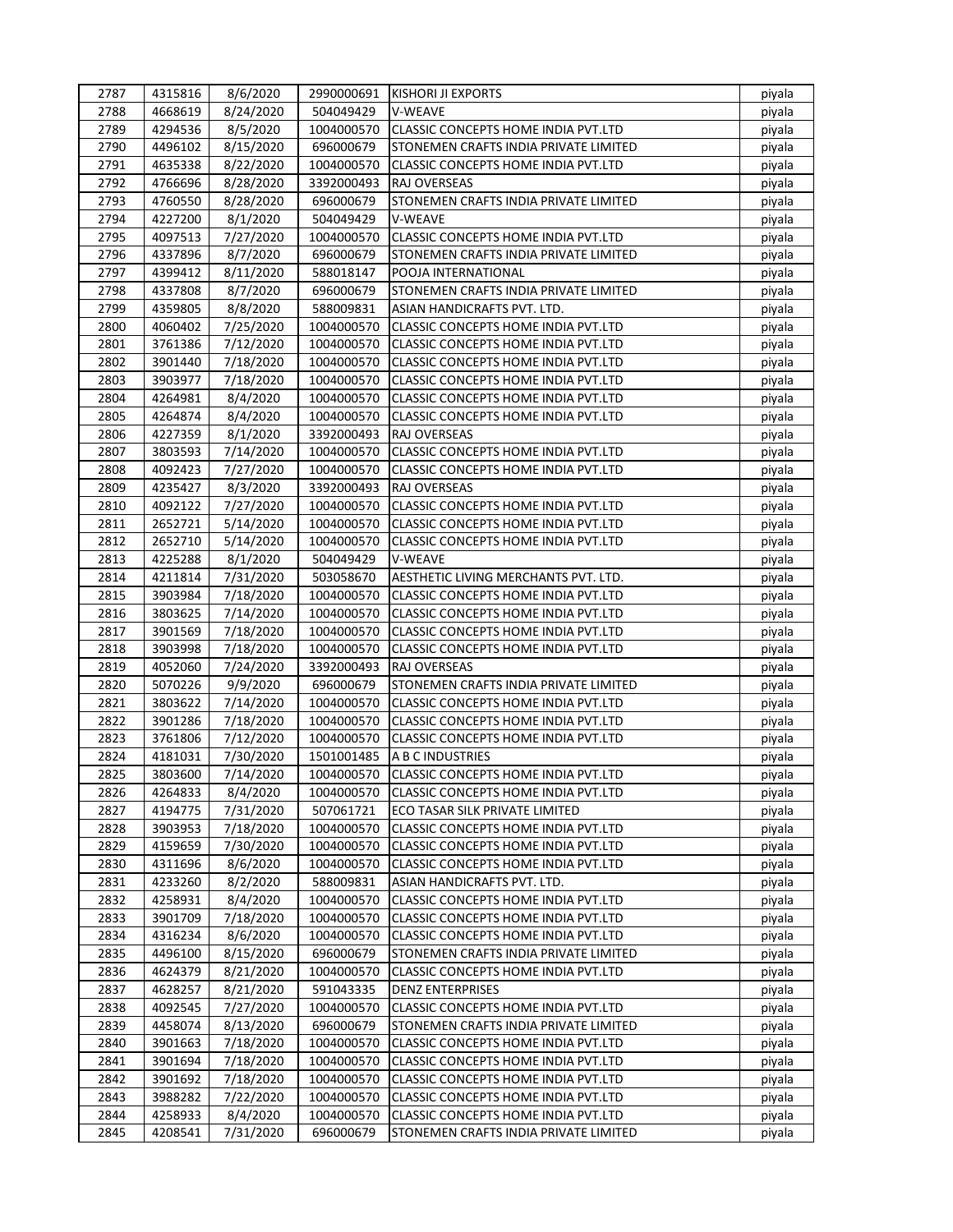| 2846         | 3902285            | 7/18/2020 |                        | 1004000570 CLASSIC CONCEPTS HOME INDIA PVT.LTD                 | piyala           |
|--------------|--------------------|-----------|------------------------|----------------------------------------------------------------|------------------|
| 2847         | 4042272            | 7/24/2020 | 507061721              | ECO TASAR SILK PRIVATE LIMITED                                 | piyala           |
| 2848         | 4169316            | 7/30/2020 | 1004000570             | CLASSIC CONCEPTS HOME INDIA PVT.LTD                            | piyala           |
| 2849         | 4042100            | 7/24/2020 | 507061721              | ECO TASAR SILK PRIVATE LIMITED                                 | piyala           |
| 2850         | 4496145            | 8/15/2020 | 696000679              | STONEMEN CRAFTS INDIA PRIVATE LIMITED                          | piyala           |
| 2851         | 4092443            | 7/27/2020 | 1004000570             | CLASSIC CONCEPTS HOME INDIA PVT.LTD                            | piyala           |
| 2852         | 4634034            | 8/22/2020 | 1004000570             | CLASSIC CONCEPTS HOME INDIA PVT.LTD                            | piyala           |
| 2853         | 4602562            | 8/20/2020 | 1004000570             | CLASSIC CONCEPTS HOME INDIA PVT.LTD                            | piyala           |
| 2854         | 4602370            | 8/20/2020 | 1004000570             | CLASSIC CONCEPTS HOME INDIA PVT.LTD                            | piyala           |
| 2855         | 4635436            | 8/22/2020 | 1004000570             | CLASSIC CONCEPTS HOME INDIA PVT.LTD                            | piyala           |
| 2856         | 4294547            | 8/5/2020  | 1004000570             | CLASSIC CONCEPTS HOME INDIA PVT.LTD                            | piyala           |
| 2857         | 4316698            | 8/6/2020  | 1004000570             | CLASSIC CONCEPTS HOME INDIA PVT.LTD                            | piyala           |
| 2858         | 4294687            | 8/5/2020  | 1004000570             | <b>CLASSIC CONCEPTS HOME INDIA PVT.LTD</b>                     | piyala           |
| 2859         | 4337860            | 8/7/2020  | 696000679              | STONEMEN CRAFTS INDIA PRIVATE LIMITED                          | piyala           |
| 2860         | 4337793            | 8/7/2020  | 696000679              | STONEMEN CRAFTS INDIA PRIVATE LIMITED                          | piyala           |
| 2861         | 4166392            | 7/30/2020 | 1004000570             | CLASSIC CONCEPTS HOME INDIA PVT.LTD                            | piyala           |
| 2862         | 4166404            | 7/30/2020 | 1004000570             | CLASSIC CONCEPTS HOME INDIA PVT.LTD                            | piyala           |
| 2863         | 5064011            | 9/9/2020  | 591004020              | <b>CENTURY OVERSEAS</b>                                        | piyala           |
| 2864         | 4942183            | 9/3/2020  | 508082633              | TAPIO CREATIONS PRIVATE LIMITED                                | piyala           |
| 2865         | 4533584            | 8/18/2020 | 504049429              | V-WEAVE                                                        | piyala           |
| 2866         | 4637371            | 8/22/2020 | 1004000570             | CLASSIC CONCEPTS HOME INDIA PVT.LTD                            | piyala           |
| 2867         | 4523734            | 8/17/2020 | 1004000570             | CLASSIC CONCEPTS HOME INDIA PVT.LTD                            | piyala           |
| 2868         | 4639846            | 8/22/2020 | 1004000570             | <b>CLASSIC CONCEPTS HOME INDIA PVT.LTD</b>                     | piyala           |
| 2869         | 3828236            | 7/15/2020 | 599031972              | MAHIMA EXIM PRIVATE LIMITED                                    | piyala           |
| 2870         | 3881325            | 7/17/2020 | 688007104              | <b>GUPTA H C OVERSEAS (I) PRIVATE LIMITED</b>                  | piyala           |
| 2871         | 3828372            | 7/15/2020 | 599031972              | MAHIMA EXIM PRIVATE LIMITED                                    | piyala           |
| 2872         | 3854399            | 7/16/2020 | 508082633              | TAPIO CREATIONS PRIVATE LIMITED                                | piyala           |
| 2873         | 3828365            | 7/15/2020 | 599031972              | MAHIMA EXIM PRIVATE LIMITED                                    | piyala           |
| 2874         | 3828233            | 7/15/2020 | 599031972              | MAHIMA EXIM PRIVATE LIMITED                                    | piyala           |
| 2875         | 4496098            | 8/15/2020 | 696000679              | STONEMEN CRAFTS INDIA PRIVATE LIMITED                          | piyala           |
| 2876         | 4533587            | 8/18/2020 | 504049429              | <b>V-WEAVE</b>                                                 | piyala           |
| 2877         | 4496103            | 8/15/2020 | 696000679              | STONEMEN CRAFTS INDIA PRIVATE LIMITED                          | piyala           |
| 2878         | 4488194            | 8/14/2020 | 1004000570             | CLASSIC CONCEPTS HOME INDIA PVT.LTD                            | piyala           |
| 2879         | 4496236            | 8/15/2020 | 696000679              | STONEMEN CRAFTS INDIA PRIVATE LIMITED                          | piyala           |
| 2880         | 4458328            | 8/13/2020 | 696000679              | STONEMEN CRAFTS INDIA PRIVATE LIMITED                          | piyala           |
| 2881         | 4488215            | 8/14/2020 | 1004000570             | CLASSIC CONCEPTS HOME INDIA PVT.LTD                            |                  |
| 2882         | 4496122            | 8/15/2020 | 696000679              | STONEMEN CRAFTS INDIA PRIVATE LIMITED                          | piyala<br>piyala |
| 2883         | 4353374            |           | 599031972              | MAHIMA EXIM PRIVATE LIMITED                                    |                  |
|              |                    | 8/8/2020  |                        |                                                                | piyala           |
| 2884<br>2885 | 4353380<br>4397908 | 8/8/2020  | 599031972<br>508082633 | MAHIMA EXIM PRIVATE LIMITED<br>TAPIO CREATIONS PRIVATE LIMITED | piyala<br>piyala |
|              |                    | 8/11/2020 |                        |                                                                |                  |
| 2886         | 4515011            | 8/17/2020 | AJCPK8832F             | <b>KSG MAHIMA</b>                                              | piyala           |
| 2887         | 4353390            | 8/8/2020  | 599031972              | MAHIMA EXIM PRIVATE LIMITED                                    | piyala           |
| 2888         | 4358231            | 8/8/2020  | 599031972              | MAHIMA EXIM PRIVATE LIMITED                                    | piyala           |
| 2889         | 4353399            | 8/8/2020  | 599031972              | MAHIMA EXIM PRIVATE LIMITED                                    | piyala           |
| 2890         | 4496113            | 8/15/2020 | 696000679              | STONEMEN CRAFTS INDIA PRIVATE LIMITED                          | piyala           |
| 2891         | 4496148            | 8/15/2020 | 696000679              | STONEMEN CRAFTS INDIA PRIVATE LIMITED                          | piyala           |
| 2892         | 4208615            | 7/31/2020 | 696000679              | STONEMEN CRAFTS INDIA PRIVATE LIMITED                          | piyala           |
| 2893         | 4334614            | 8/7/2020  | 1004000570             | CLASSIC CONCEPTS HOME INDIA PVT.LTD                            | piyala           |
| 2894         | 4303110            | 8/6/2020  | 508082633              | TAPIO CREATIONS PRIVATE LIMITED                                | piyala           |
| 2895         | 4635291            | 8/22/2020 | 1004000570             | CLASSIC CONCEPTS HOME INDIA PVT.LTD                            | piyala           |
| 2896         | 4353342            | 8/8/2020  | 599031972              | MAHIMA EXIM PRIVATE LIMITED                                    | piyala           |
| 2897         | 4515023            | 8/17/2020 | AJCPK8832F             | <b>KSG MAHIMA</b>                                              | piyala           |
| 2898         | 4353296            | 8/8/2020  | 599031972              | MAHIMA EXIM PRIVATE LIMITED                                    | piyala           |
| 2899         | 4353302            | 8/8/2020  | 599031972              | MAHIMA EXIM PRIVATE LIMITED                                    | piyala           |
| 2900         | 4515036            | 8/17/2020 | 599031972              | MAHIMA EXIM PRIVATE LIMITED                                    | piyala           |
| 2901         | 4526130            | 8/17/2020 | 3392000493             | RAJ OVERSEAS                                                   | piyala           |
| 2902         | 4689378            | 8/25/2020 | 513086030              | GYAN INTERNATIONAL PRIVATE LIMITED                             | piyala           |
| 2903         | 6295460            | 11/3/2020 | 1004000570             | CLASSIC CONCEPTS HOME INDIA PVT.LTD                            | piyala           |
| 2904         | 5495309            | 9/28/2020 | 588009831              | ASIAN HANDICRAFTS PVT. LTD.                                    | piyala           |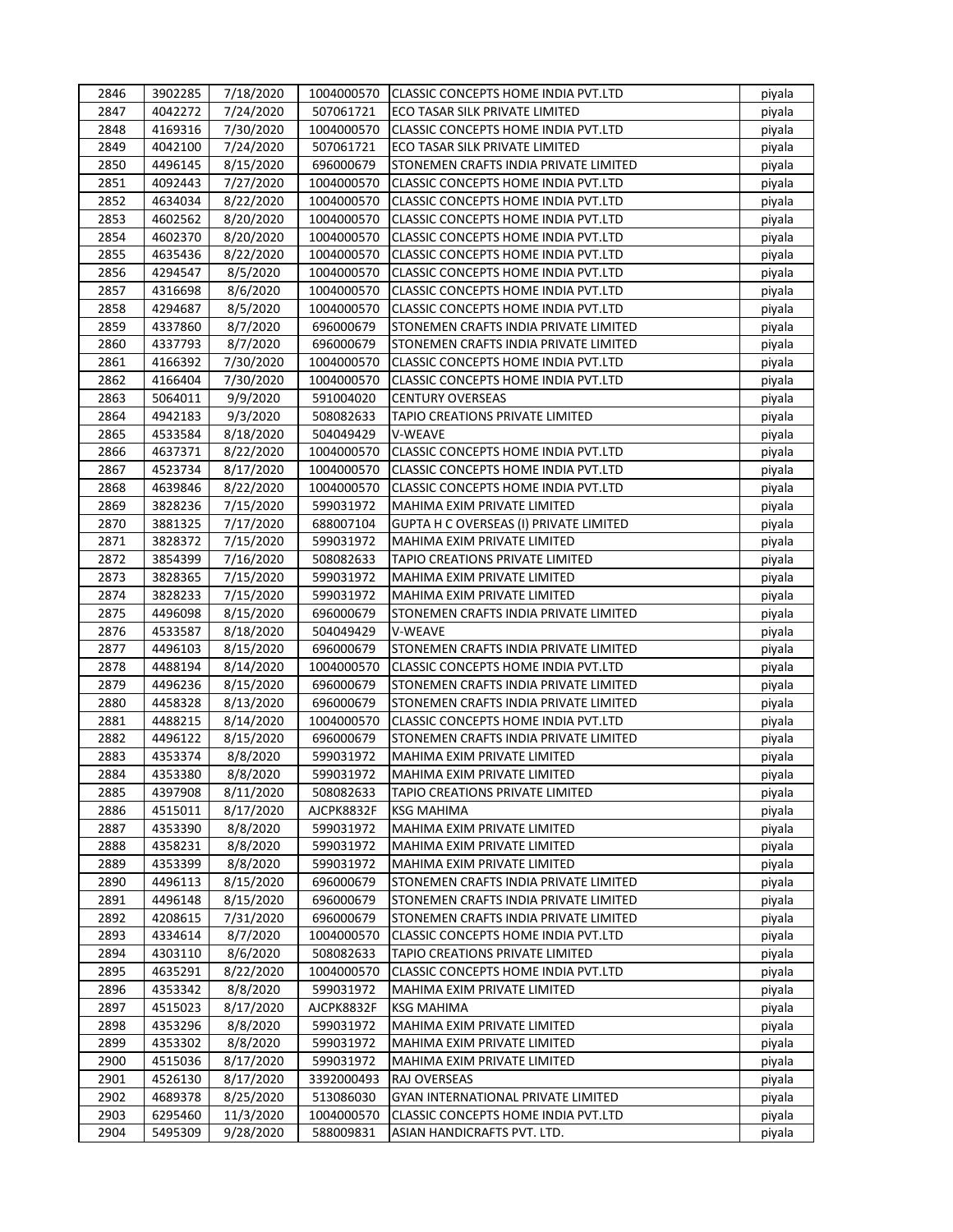| 2905 | 5429947 | 9/25/2020  | 1004000570 | CLASSIC CONCEPTS HOME INDIA PVT.LTD        | piyala |
|------|---------|------------|------------|--------------------------------------------|--------|
| 2906 | 5495330 | 9/28/2020  | 588009831  | ASIAN HANDICRAFTS PVT. LTD.                | piyala |
| 2907 | 6411075 | 11/7/2020  | 1004000570 | CLASSIC CONCEPTS HOME INDIA PVT.LTD        | piyala |
| 2908 | 6255870 | 10/31/2020 | 1004000570 | CLASSIC CONCEPTS HOME INDIA PVT.LTD        | piyala |
| 2909 | 6410934 | 11/7/2020  | 1004000570 | CLASSIC CONCEPTS HOME INDIA PVT.LTD        | piyala |
| 2910 | 6411038 | 11/7/2020  | 1004000570 | CLASSIC CONCEPTS HOME INDIA PVT.LTD        | piyala |
| 2911 | 5994846 | 10/20/2020 | 1004000570 | CLASSIC CONCEPTS HOME INDIA PVT.LTD        | piyala |
| 2912 | 5798913 | 10/12/2020 | 507061721  | ECO TASAR SILK PRIVATE LIMITED             | piyala |
| 2913 | 6279856 | 11/2/2020  | 1596001593 | R.M.C. COLLECTIONS                         | piyala |
| 2914 | 5930855 | 10/17/2020 | 1596001593 | R.M.C. COLLECTIONS                         | piyala |
| 2915 | 6411458 | 11/7/2020  | 1004000570 | CLASSIC CONCEPTS HOME INDIA PVT.LTD        | piyala |
| 2916 | 6255665 | 10/31/2020 | 1004000570 | CLASSIC CONCEPTS HOME INDIA PVT.LTD        | piyala |
| 2917 | 6256117 | 10/31/2020 | 1004000570 | CLASSIC CONCEPTS HOME INDIA PVT.LTD        | piyala |
| 2918 |         |            |            |                                            |        |
|      | 6256096 | 10/31/2020 | 1004000570 | CLASSIC CONCEPTS HOME INDIA PVT.LTD        | piyala |
| 2919 | 6256450 | 10/31/2020 | 1004000570 | CLASSIC CONCEPTS HOME INDIA PVT.LTD        | piyala |
| 2920 | 5360488 | 9/22/2020  | 1004000570 | CLASSIC CONCEPTS HOME INDIA PVT.LTD        | piyala |
| 2921 | 6224230 | 10/30/2020 | 507061721  | ECO TASAR SILK PRIVATE LIMITED             | piyala |
| 2922 | 6411348 | 11/7/2020  | 1004000570 | CLASSIC CONCEPTS HOME INDIA PVT.LTD        | piyala |
| 2923 | 6043295 | 10/22/2020 | 507061721  | ECO TASAR SILK PRIVATE LIMITED             | piyala |
| 2924 | 5150225 | 9/14/2020  | 510073034  | CENTEX INTERNATIONAL PRIVATE LIMITED       | piyala |
| 2925 | 4824786 | 8/29/2020  | 696000679  | STONEMEN CRAFTS INDIA PRIVATE LIMITED      | piyala |
| 2926 | 4824500 | 8/29/2020  | 696000679  | STONEMEN CRAFTS INDIA PRIVATE LIMITED      | piyala |
| 2927 | 4166531 | 7/30/2020  | 1004000570 | CLASSIC CONCEPTS HOME INDIA PVT.LTD        | piyala |
| 2928 | 6408732 | 11/7/2020  | 507061721  | ECO TASAR SILK PRIVATE LIMITED             | piyala |
| 2929 | 6410969 | 11/7/2020  | 1004000570 | CLASSIC CONCEPTS HOME INDIA PVT.LTD        | piyala |
| 2930 | 6411471 | 11/7/2020  | 1004000570 | CLASSIC CONCEPTS HOME INDIA PVT.LTD        | piyala |
| 2931 | 6119189 | 10/26/2020 | 504049429  | V-WEAVE                                    | piyala |
| 2932 | 5798885 | 10/12/2020 | 507061721  | ECO TASAR SILK PRIVATE LIMITED             | piyala |
| 2933 | 6471006 | 11/10/2020 | 596055935  | LA-DEMURE                                  | piyala |
| 2934 | 5430714 | 9/25/2020  | 1004000570 | CLASSIC CONCEPTS HOME INDIA PVT.LTD        | piyala |
| 2935 | 5429865 | 9/25/2020  | 1004000570 | CLASSIC CONCEPTS HOME INDIA PVT.LTD        | piyala |
| 2936 | 6408703 | 11/7/2020  | 507061721  | ECO TASAR SILK PRIVATE LIMITED             | piyala |
| 2937 | 6411179 | 11/7/2020  | 1004000570 | <b>CLASSIC CONCEPTS HOME INDIA PVT.LTD</b> | piyala |
| 2938 | 5379843 | 9/23/2020  | 507040635  | KAVSET EXPORTS PRIVATE LIMITED             | piyala |
| 2939 | 5430134 | 9/25/2020  | 1004000570 | CLASSIC CONCEPTS HOME INDIA PVT.LTD        | piyala |
| 2940 | 4848486 | 9/1/2020   | 1004000570 | CLASSIC CONCEPTS HOME INDIA PVT.LTD        | piyala |
| 2941 | 5361102 | 9/22/2020  | 1004000570 | CLASSIC CONCEPTS HOME INDIA PVT.LTD        | piyala |
| 2942 |         |            |            |                                            |        |
|      | 5350807 | 9/22/2020  | 504049429  | V-WEAVE                                    | piyala |
| 2943 | 6255730 | 10/31/2020 | 1004000570 | CLASSIC CONCEPTS HOME INDIA PVT.LTD        | piyala |
| 2944 | 6256124 | 10/31/2020 | 1004000570 | CLASSIC CONCEPTS HOME INDIA PVT.LTD        | piyala |
| 2945 | 6408664 | 11/7/2020  | 507061721  | ECO TASAR SILK PRIVATE LIMITED             | piyala |
| 2946 | 6577341 | 11/16/2020 | 507061721  | ECO TASAR SILK PRIVATE LIMITED             | piyala |
| 2947 | 6411368 | 11/7/2020  | 1004000570 | CLASSIC CONCEPTS HOME INDIA PVT.LTD        | piyala |
| 2948 | 4927559 | 9/3/2020   | 1004000570 | CLASSIC CONCEPTS HOME INDIA PVT.LTD        | piyala |
| 2949 | 5495293 | 9/28/2020  | 588009831  | ASIAN HANDICRAFTS PVT. LTD.                | piyala |
| 2950 | 5451541 | 9/26/2020  | 1004000570 | CLASSIC CONCEPTS HOME INDIA PVT.LTD        | piyala |
| 2951 | 5479307 | 9/28/2020  | 511050623  | GEMIXX EXPORTS                             | piyala |
| 2952 | 5463520 | 9/26/2020  | 504049429  | V-WEAVE                                    | piyala |
| 2953 | 5610550 | 10/3/2020  | 1004000570 | CLASSIC CONCEPTS HOME INDIA PVT.LTD        | piyala |
| 2954 | 6411261 | 11/7/2020  | 1004000570 | CLASSIC CONCEPTS HOME INDIA PVT.LTD        | piyala |
| 2955 | 6304163 | 11/3/2020  | 506016498  | R R HASTKALA UDYOG PRIVATE LIMITED         | piyala |
| 2956 | 6575603 | 11/16/2020 | 507061721  | ECO TASAR SILK PRIVATE LIMITED             | piyala |
| 2957 | 6412610 | 11/7/2020  | 1004000570 | CLASSIC CONCEPTS HOME INDIA PVT.LTD        | piyala |
| 2958 | 5652564 | 10/6/2020  | 510073034  | CENTEX INTERNATIONAL PRIVATE LIMITED       | piyala |
| 2959 | 4760162 | 8/28/2020  | 696000679  | STONEMEN CRAFTS INDIA PRIVATE LIMITED      | piyala |
| 2960 | 4635428 | 8/22/2020  | 1004000570 | CLASSIC CONCEPTS HOME INDIA PVT.LTD        | piyala |
| 2961 | 5013539 | 9/7/2020   | 696000679  | STONEMEN CRAFTS INDIA PRIVATE LIMITED      | piyala |
| 2962 | 5013332 | 9/7/2020   | 696000679  | STONEMEN CRAFTS INDIA PRIVATE LIMITED      | piyala |
| 2963 | 4756798 | 8/28/2020  | 696000679  | STONEMEN CRAFTS INDIA PRIVATE LIMITED      | piyala |
|      |         |            |            |                                            |        |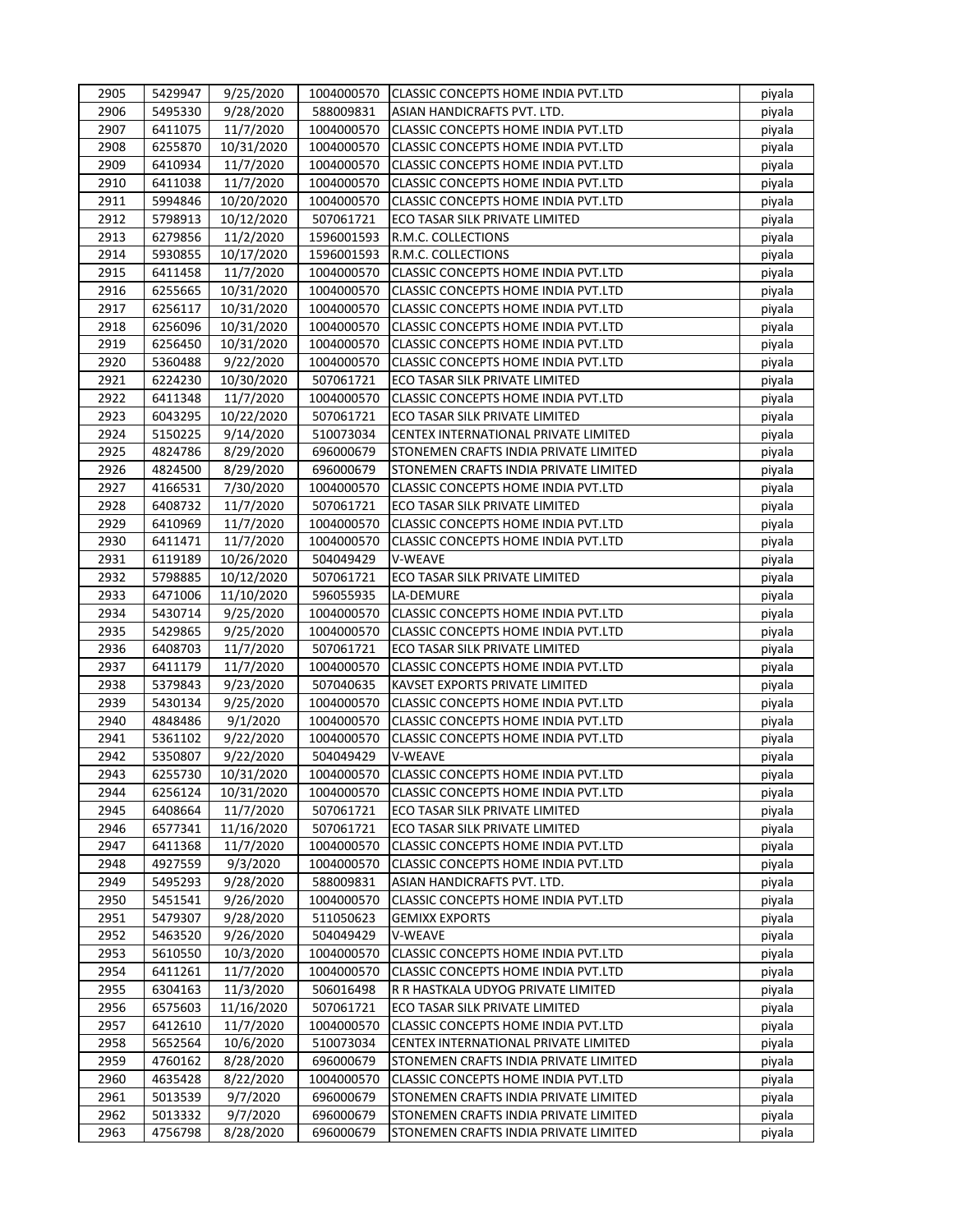| 2964 | 3783038            | 7/13/2020  | 696000679               | <b>ISTONEMEN CRAFTS INDIA PRIVATE LIMITED</b> | piyala |
|------|--------------------|------------|-------------------------|-----------------------------------------------|--------|
| 2965 | 5026762            | 9/8/2020   | 588032522               | ALPINE APPARELS PVT LTD                       | piyala |
| 2966 | 4932206            | 9/3/2020   | 591004020               | <b>CENTURY OVERSEAS</b>                       | piyala |
| 2967 | 5483995            | 9/28/2020  | 1588001741              | J R EXPORTS PRIVATE LIMITED                   | piyala |
| 2968 | 5451207            | 9/26/2020  | AAJCR3960L              | RADIAANT EXPOVISION PRIVATE LIMITED           | piyala |
| 2969 | 4848497            | 9/1/2020   | 1004000570              | CLASSIC CONCEPTS HOME INDIA PVT.LTD           | piyala |
| 2970 | 4859806            | 9/1/2020   | 588003735               | UNIQUE COLLECTIONS                            | piyala |
| 2971 | 4848507            | 9/1/2020   | 1004000570              | CLASSIC CONCEPTS HOME INDIA PVT.LTD           | piyala |
| 2972 | 5013159            | 9/7/2020   | 696000679               | STONEMEN CRAFTS INDIA PRIVATE LIMITED         | piyala |
| 2973 | 6255824            | 10/31/2020 | 1004000570              | CLASSIC CONCEPTS HOME INDIA PVT.LTD           | piyala |
| 2974 | 6255875            | 10/31/2020 | 1004000570              | CLASSIC CONCEPTS HOME INDIA PVT.LTD           | piyala |
| 2975 | 6636400            | 11/19/2020 | 588056138               | PEE EMPRO EXPORTS P LTD                       | piyala |
| 2976 | 5900984            | 10/16/2020 | 1004000570              | CLASSIC CONCEPTS HOME INDIA PVT.LTD           | piyala |
| 2977 | 5900986            | 10/16/2020 | 1004000570              | CLASSIC CONCEPTS HOME INDIA PVT.LTD           | piyala |
| 2978 | 5901588            | 10/16/2020 | 1004000570              | CLASSIC CONCEPTS HOME INDIA PVT.LTD           | piyala |
| 2979 | 5743490            | 10/9/2020  | 1004000570              | CLASSIC CONCEPTS HOME INDIA PVT.LTD           | piyala |
| 2980 | 5901640            | 10/16/2020 | 1004000570              | CLASSIC CONCEPTS HOME INDIA PVT.LTD           | piyala |
| 2981 | 5521349            | 9/29/2020  | 599030208               | MARWAR CARPETS INTERNATIONAL                  | piyala |
| 2982 | 3569985            | 7/2/2020   | 1004000570              | CLASSIC CONCEPTS HOME INDIA PVT.LTD           | piyala |
| 2983 | 4883350            | 9/1/2020   | 513086030               | GYAN INTERNATIONAL PRIVATE LIMITED            | piyala |
| 2984 | 5013261            | 9/7/2020   | 696000679               | STONEMEN CRAFTS INDIA PRIVATE LIMITED         | piyala |
| 2985 | 4979849            | 9/5/2020   | 1004000570              | CLASSIC CONCEPTS HOME INDIA PVT.LTD           | piyala |
| 2986 | 5463477            | 9/26/2020  | 504049429               | V-WEAVE                                       | piyala |
| 2987 | 5429877            | 9/25/2020  | 1004000570              | CLASSIC CONCEPTS HOME INDIA PVT.LTD           | piyala |
| 2988 | 5465415            | 9/26/2020  | 504049429               | V-WEAVE                                       | piyala |
| 2989 | 5138678            | 9/12/2020  | 696000679               | STONEMEN CRAFTS INDIA PRIVATE LIMITED         | piyala |
| 2990 | 5170601            | 9/14/2020  | 1004000570              | CLASSIC CONCEPTS HOME INDIA PVT.LTD           | piyala |
| 2991 | 5016179            | 9/7/2020   | 696000679               | STONEMEN CRAFTS INDIA PRIVATE LIMITED         | piyala |
| 2992 | 5119044            | 9/11/2020  | 501036636               | SARITA HANDA EXPORTS PRIVATE LIMITED          | piyala |
| 2993 | 5138641            | 9/12/2020  | 696000679               | STONEMEN CRAFTS INDIA PRIVATE LIMITED         | piyala |
| 2994 | 4756820            | 8/28/2020  | 696000679               | STONEMEN CRAFTS INDIA PRIVATE LIMITED         | piyala |
| 2995 | 5138646            | 9/12/2020  | 696000679               | STONEMEN CRAFTS INDIA PRIVATE LIMITED         | piyala |
| 2996 | 5350757            | 9/22/2020  | 504049429               | V-WEAVE                                       | piyala |
| 2997 | 5463527            | 9/26/2020  | 504049429               | V-WEAVE                                       | piyala |
| 2998 | 5451218            | 9/26/2020  | 1004000570              | CLASSIC CONCEPTS HOME INDIA PVT.LTD           | piyala |
| 2999 | 5535971            | 9/30/2020  | 501036636               | SARITA HANDA EXPORTS PRIVATE LIMITED          | piyala |
| 3000 | 5516661            | 9/29/2020  | 1004000570              | CLASSIC CONCEPTS HOME INDIA PVT.LTD           | piyala |
| 3001 | 5463483            | 9/26/2020  | 504049429               | V-WEAVE                                       | piyala |
| 3002 | 5433552            | 9/25/2020  | 1004000570              | CLASSIC CONCEPTS HOME INDIA PVT.LTD           | piyala |
| 3003 | 5293523            | 9/19/2020  | 1004000570              | CLASSIC CONCEPTS HOME INDIA PVT.LTD           | piyala |
| 3004 | 5430137            | 9/25/2020  | 1004000570              | CLASSIC CONCEPTS HOME INDIA PVT.LTD           | piyala |
| 3005 | 5430192            | 9/25/2020  | 1004000570              | CLASSIC CONCEPTS HOME INDIA PVT.LTD           | piyala |
| 3006 | 5429872            | 9/25/2020  | 1004000570              | CLASSIC CONCEPTS HOME INDIA PVT.LTD           | piyala |
| 3007 | 6411474            | 11/7/2020  | 1004000570              | CLASSIC CONCEPTS HOME INDIA PVT.LTD           | piyala |
| 3008 | 6118196            | 10/26/2020 | 1004000570              | CLASSIC CONCEPTS HOME INDIA PVT.LTD           | piyala |
| 3009 | 6240578            | 10/31/2020 | 504049429               | V-WEAVE                                       | piyala |
| 3010 | 6043372            | 10/22/2020 | 507061721               | ECO TASAR SILK PRIVATE LIMITED                | piyala |
| 3011 |                    | 10/26/2020 |                         | <b>CLASSIC CONCEPTS HOME INDIA PVT.LTD</b>    |        |
| 3012 | 6118225<br>6240469 |            | 1004000570<br>504049429 | V-WEAVE                                       | piyala |
|      |                    | 10/31/2020 |                         |                                               | piyala |
| 3013 | 6240522            | 10/31/2020 | 504049429               | V-WEAVE                                       | piyala |
| 3014 | 6224226            | 10/30/2020 | 507061721               | ECO TASAR SILK PRIVATE LIMITED                | piyala |
| 3015 | 6043300            | 10/22/2020 | 507061721               | ECO TASAR SILK PRIVATE LIMITED                | piyala |
| 3016 | 6043349            | 10/22/2020 | 507061721               | ECO TASAR SILK PRIVATE LIMITED                | piyala |
| 3017 | 6118546            | 10/26/2020 | 1004000570              | CLASSIC CONCEPTS HOME INDIA PVT.LTD           | piyala |
| 3018 | 6043333            | 10/22/2020 | 507061721               | ECO TASAR SILK PRIVATE LIMITED                | piyala |
| 3019 | 6020575            | 10/21/2020 | 1004000570              | CLASSIC CONCEPTS HOME INDIA PVT.LTD           | piyala |
| 3020 | 6043341            | 10/22/2020 | 507061721               | ECO TASAR SILK PRIVATE LIMITED                | piyala |
| 3021 | 5672315            | 10/6/2020  | 1004000570              | CLASSIC CONCEPTS HOME INDIA PVT.LTD           | piyala |
| 3022 | 6158434            | 10/28/2020 | 511019181               | DHARAM STAINLESS STEEL PRIVATE LIMITED        | piyala |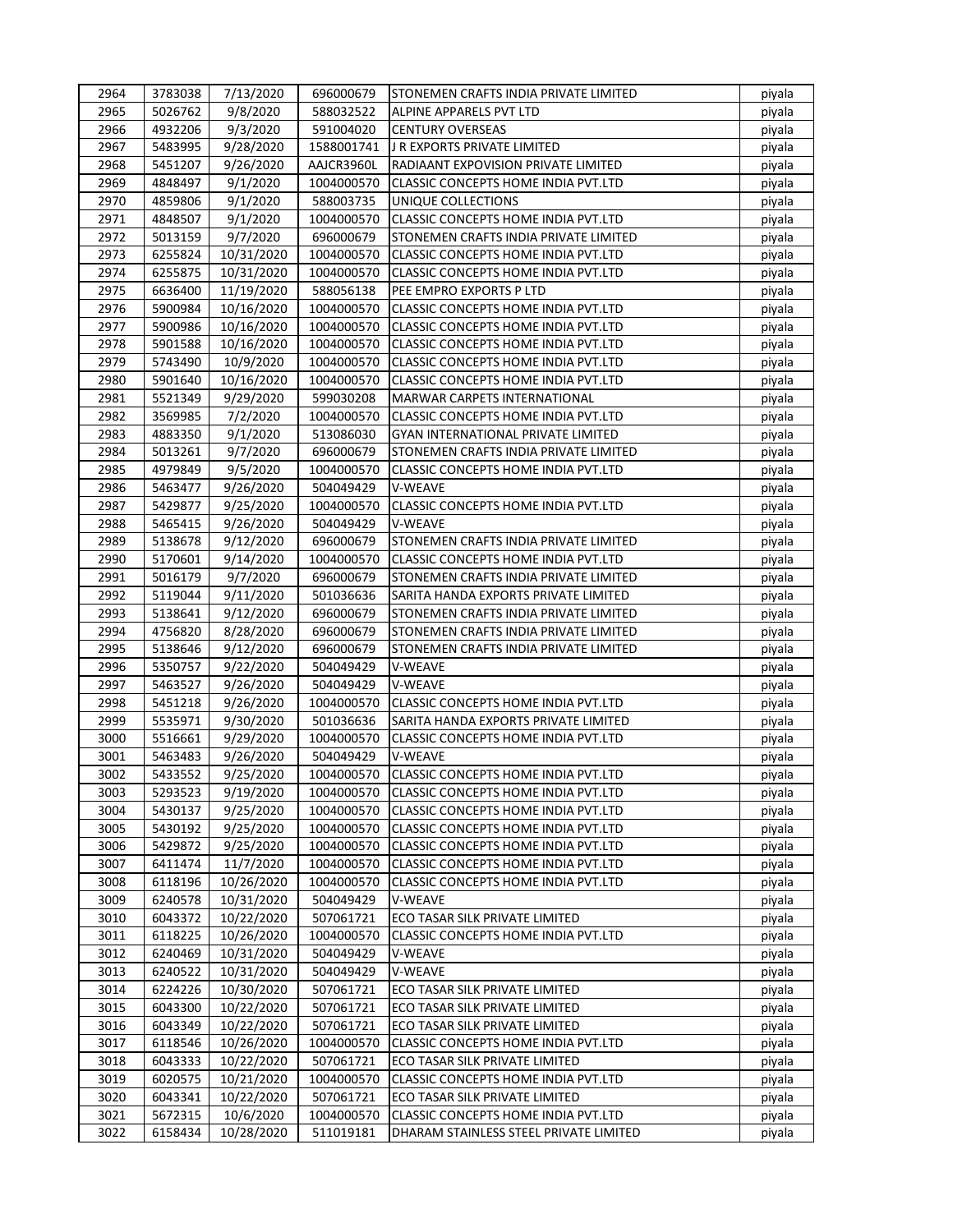| 3023 | 6118569 | 10/26/2020 | 1004000570 | CLASSIC CONCEPTS HOME INDIA PVT.LTD        | piyala |
|------|---------|------------|------------|--------------------------------------------|--------|
| 3024 | 4711035 | 8/26/2020  | 588018147  | POOJA INTERNATIONAL                        | piyala |
| 3025 | 6043491 | 10/22/2020 | 507061721  | ECO TASAR SILK PRIVATE LIMITED             | piyala |
| 3026 | 6240453 | 10/31/2020 | 504049429  | V-WEAVE                                    | piyala |
| 3027 | 6043461 | 10/22/2020 | 507061721  | ECO TASAR SILK PRIVATE LIMITED             | piyala |
| 3028 | 6255670 | 10/31/2020 | 1004000570 | CLASSIC CONCEPTS HOME INDIA PVT.LTD        | piyala |
| 3029 | 6224188 | 10/30/2020 | 507061721  | ECO TASAR SILK PRIVATE LIMITED             | piyala |
| 3030 | 5798901 | 10/12/2020 | 507061721  | ECO TASAR SILK PRIVATE LIMITED             | piyala |
| 3031 | 6240468 | 10/31/2020 | 504049429  | V-WEAVE                                    | piyala |
| 3032 | 5798880 | 10/12/2020 | 507061721  | ECO TASAR SILK PRIVATE LIMITED             | piyala |
| 3033 | 6043314 | 10/22/2020 | 507061721  | ECO TASAR SILK PRIVATE LIMITED             | piyala |
| 3034 | 6118180 | 10/26/2020 | 1004000570 | CLASSIC CONCEPTS HOME INDIA PVT.LTD        | piyala |
| 3035 | 6118665 | 10/26/2020 | 1004000570 | CLASSIC CONCEPTS HOME INDIA PVT.LTD        | piyala |
| 3036 | 6118701 | 10/26/2020 | 1004000570 | CLASSIC CONCEPTS HOME INDIA PVT.LTD        | piyala |
| 3037 | 6043371 | 10/22/2020 | 507061721  | ECO TASAR SILK PRIVATE LIMITED             | piyala |
| 3038 | 6117584 | 10/26/2020 | 1004000570 | CLASSIC CONCEPTS HOME INDIA PVT.LTD        | piyala |
| 3039 | 6408669 | 11/7/2020  | 507061721  | ECO TASAR SILK PRIVATE LIMITED             | piyala |
| 3040 | 6408721 | 11/7/2020  | 507061721  | ECO TASAR SILK PRIVATE LIMITED             | piyala |
| 3041 | 5748381 | 10/9/2020  | 1004000570 | CLASSIC CONCEPTS HOME INDIA PVT.LTD        | piyala |
| 3042 | 6105157 | 10/26/2020 | 1004000570 | <b>CLASSIC CONCEPTS HOME INDIA PVT.LTD</b> | piyala |
| 3043 | 6118019 | 10/26/2020 | 1004000570 | CLASSIC CONCEPTS HOME INDIA PVT.LTD        | piyala |
| 3044 | 6119123 | 10/26/2020 | 504049429  | V-WEAVE                                    | piyala |
| 3045 | 6043340 | 10/22/2020 | 507061721  | ECO TASAR SILK PRIVATE LIMITED             | piyala |
| 3046 | 6118279 | 10/26/2020 | 1004000570 | <b>CLASSIC CONCEPTS HOME INDIA PVT.LTD</b> | piyala |
| 3047 | 6119147 | 10/26/2020 | 504049429  | V-WEAVE                                    | piyala |
| 3048 | 6117869 | 10/26/2020 | 1004000570 | CLASSIC CONCEPTS HOME INDIA PVT.LTD        | piyala |
| 3049 | 6118631 | 10/26/2020 | 1004000570 | CLASSIC CONCEPTS HOME INDIA PVT.LTD        | piyala |
| 3050 | 6119539 | 10/26/2020 | 1004000570 | CLASSIC CONCEPTS HOME INDIA PVT.LTD        | piyala |
| 3051 | 6119540 | 10/26/2020 | 1004000570 | CLASSIC CONCEPTS HOME INDIA PVT.LTD        | piyala |
| 3052 | 5994584 | 10/20/2020 | 1004000570 | CLASSIC CONCEPTS HOME INDIA PVT.LTD        | piyala |
| 3053 | 6408743 | 11/7/2020  | 507061721  | ECO TASAR SILK PRIVATE LIMITED             | piyala |
| 3054 | 6411313 | 11/7/2020  | 1004000570 | CLASSIC CONCEPTS HOME INDIA PVT.LTD        | piyala |
| 3055 | 6411400 | 11/7/2020  | 1004000570 | CLASSIC CONCEPTS HOME INDIA PVT.LTD        | piyala |
| 3056 | 6437504 | 11/9/2020  | 588009831  | ASIAN HANDICRAFTS PVT. LTD.                | piyala |
| 3057 | 6354075 | 11/5/2020  | 1004000570 | CLASSIC CONCEPTS HOME INDIA PVT.LTD        | piyala |
| 3058 | 6256336 | 10/31/2020 | 1004000570 | CLASSIC CONCEPTS HOME INDIA PVT.LTD        | piyala |
| 3059 | 6255585 | 10/31/2020 | 1004000570 | CLASSIC CONCEPTS HOME INDIA PVT.LTD        | piyala |
| 3060 | 5180063 | 9/15/2020  | 3392000493 | RAJ OVERSEAS                               | piyala |
| 3061 | 6256347 | 10/31/2020 | 1004000570 | CLASSIC CONCEPTS HOME INDIA PVT.LTD        | piyala |
| 3062 | 4822972 | 8/29/2020  | 696000679  | STONEMEN CRAFTS INDIA PRIVATE LIMITED      | piyala |
| 3063 | 4672831 | 8/24/2020  | 1004000570 | CLASSIC CONCEPTS HOME INDIA PVT.LTD        | piyala |
| 3064 | 4824762 | 8/29/2020  | 696000679  | STONEMEN CRAFTS INDIA PRIVATE LIMITED      | piyala |
| 3065 | 4822763 | 8/29/2020  | 696000679  | STONEMEN CRAFTS INDIA PRIVATE LIMITED      | piyala |
| 3066 | 4822658 | 8/29/2020  | 696000679  | STONEMEN CRAFTS INDIA PRIVATE LIMITED      | piyala |
| 3067 | 4523674 | 8/17/2020  | 1004000570 | <b>CLASSIC CONCEPTS HOME INDIA PVT.LTD</b> | piyala |
| 3068 | 4635301 | 8/22/2020  | 1004000570 | CLASSIC CONCEPTS HOME INDIA PVT.LTD        | piyala |
| 3069 | 4635369 | 8/22/2020  | 1004000570 | CLASSIC CONCEPTS HOME INDIA PVT.LTD        | piyala |
| 3070 | 4822878 | 8/29/2020  | 696000679  | STONEMEN CRAFTS INDIA PRIVATE LIMITED      | piyala |
| 3071 | 4824373 | 8/29/2020  | 696000679  | STONEMEN CRAFTS INDIA PRIVATE LIMITED      | piyala |
| 3072 | 4848589 | 9/1/2020   | 1004000570 | <b>CLASSIC CONCEPTS HOME INDIA PVT.LTD</b> | piyala |
| 3073 | 4915821 | 9/2/2020   | 1004000570 | CLASSIC CONCEPTS HOME INDIA PVT.LTD        | piyala |
| 3074 | 4824470 | 8/29/2020  | 696000679  | STONEMEN CRAFTS INDIA PRIVATE LIMITED      | piyala |
| 3075 | 4826102 | 8/29/2020  | 696000679  | STONEMEN CRAFTS INDIA PRIVATE LIMITED      | piyala |
| 3076 | 4672885 | 8/24/2020  | 1004000570 | CLASSIC CONCEPTS HOME INDIA PVT.LTD        | piyala |
| 3077 | 4832414 | 8/30/2020  | 696000679  | STONEMEN CRAFTS INDIA PRIVATE LIMITED      | piyala |
| 3078 | 4794562 | 8/29/2020  | 1004000570 | CLASSIC CONCEPTS HOME INDIA PVT.LTD        | piyala |
| 3079 | 5485727 | 9/28/2020  | 1004000570 | CLASSIC CONCEPTS HOME INDIA PVT.LTD        | piyala |
| 3080 | 5350763 | 9/22/2020  | 504049429  | V-WEAVE                                    | piyala |
| 3081 | 5272701 | 9/18/2020  | 507061721  | ECO TASAR SILK PRIVATE LIMITED             | piyala |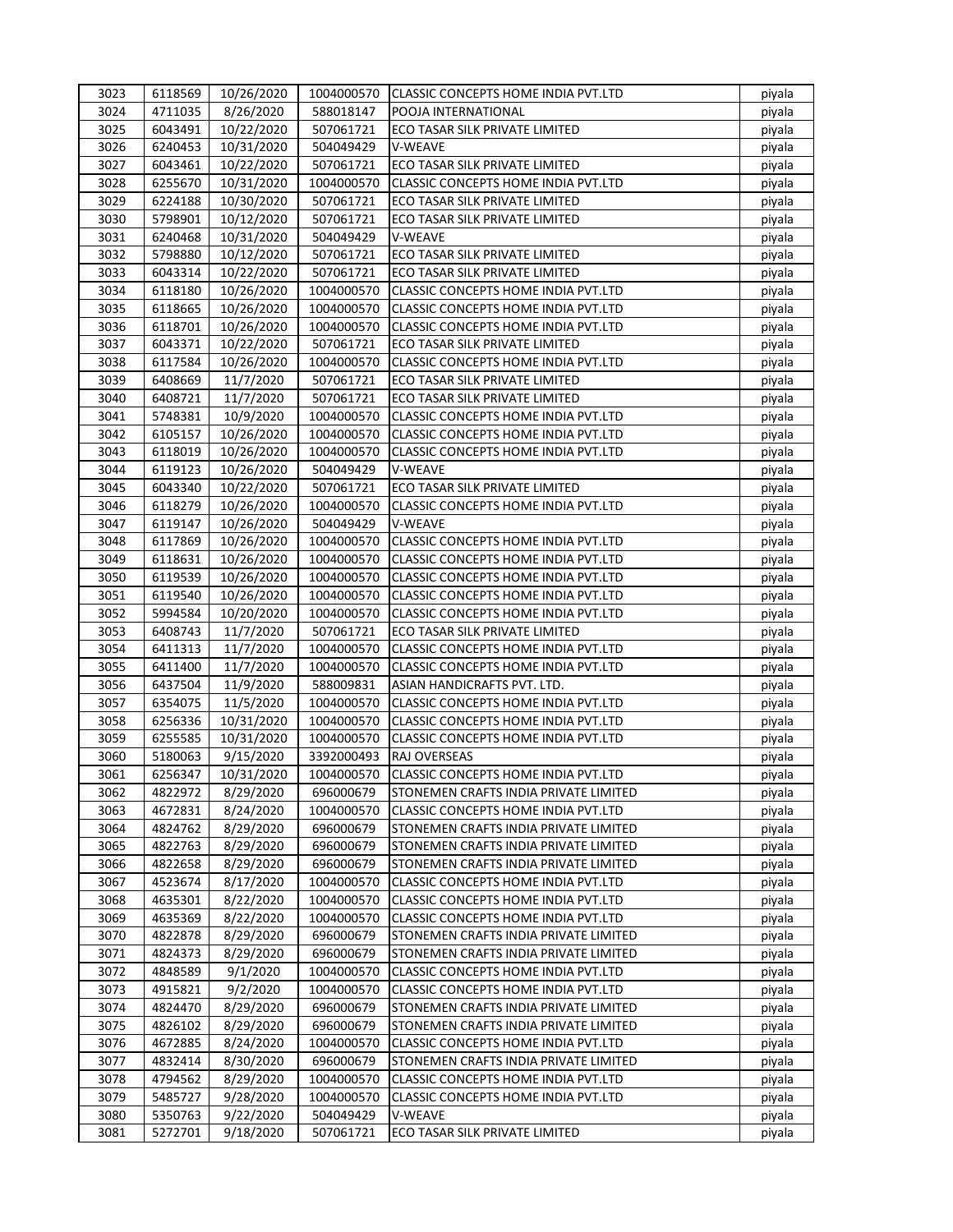| 3082 | 5743337 | 10/9/2020  | 1004000570 | CLASSIC CONCEPTS HOME INDIA PVT.LTD        | piyala |
|------|---------|------------|------------|--------------------------------------------|--------|
| 3083 | 5767645 | 10/10/2020 | 504049429  | V-WEAVE                                    | piyala |
| 3084 | 4915875 | 9/2/2020   | 1004000570 | CLASSIC CONCEPTS HOME INDIA PVT.LTD        | piyala |
| 3085 | 5463450 | 9/26/2020  | 504049429  | V-WEAVE                                    | piyala |
| 3086 | 5361058 | 9/22/2020  | 1004000570 | CLASSIC CONCEPTS HOME INDIA PVT.LTD        | piyala |
| 3087 | 4848594 | 9/1/2020   | 1004000570 | CLASSIC CONCEPTS HOME INDIA PVT.LTD        | piyala |
| 3088 | 5431457 | 9/25/2020  | 1004000570 | CLASSIC CONCEPTS HOME INDIA PVT.LTD        | piyala |
| 3089 | 5360183 | 9/22/2020  | 1004000570 | CLASSIC CONCEPTS HOME INDIA PVT.LTD        | piyala |
| 3090 | 5617532 | 10/3/2020  | 1004000570 | CLASSIC CONCEPTS HOME INDIA PVT.LTD        | piyala |
| 3091 | 5276310 | 9/18/2020  | 3392000493 | RAJ OVERSEAS                               | piyala |
| 3092 | 5275514 | 9/18/2020  | 3392000493 | RAJ OVERSEAS                               | piyala |
| 3093 | 5430336 | 9/25/2020  | 1004000570 | CLASSIC CONCEPTS HOME INDIA PVT.LTD        | piyala |
| 3094 | 5341862 | 9/22/2020  | 505033062  | RICHA GLOBAL EXPORTS PRIVATE LIMITED       | piyala |
| 3095 | 5429976 |            | 1004000570 | CLASSIC CONCEPTS HOME INDIA PVT.LTD        |        |
|      |         | 9/25/2020  |            |                                            | piyala |
| 3096 | 6411045 | 11/7/2020  | 1004000570 | CLASSIC CONCEPTS HOME INDIA PVT.LTD        | piyala |
| 3097 | 6411213 | 11/7/2020  | 1004000570 | CLASSIC CONCEPTS HOME INDIA PVT.LTD        | piyala |
| 3098 | 6412605 | 11/7/2020  | 1004000570 | CLASSIC CONCEPTS HOME INDIA PVT.LTD        | piyala |
| 3099 | 6408734 | 11/7/2020  | 507061721  | ECO TASAR SILK PRIVATE LIMITED             | piyala |
| 3100 | 6411494 | 11/7/2020  | 1004000570 | CLASSIC CONCEPTS HOME INDIA PVT.LTD        | piyala |
| 3101 | 5430118 | 9/25/2020  | 1004000570 | CLASSIC CONCEPTS HOME INDIA PVT.LTD        | piyala |
| 3102 | 5617759 | 10/3/2020  | 1004000570 | CLASSIC CONCEPTS HOME INDIA PVT.LTD        | piyala |
| 3103 | 6043853 | 10/22/2020 | 507061721  | ECO TASAR SILK PRIVATE LIMITED             | piyala |
| 3104 | 6411120 | 11/7/2020  | 1004000570 | <b>CLASSIC CONCEPTS HOME INDIA PVT.LTD</b> | piyala |
| 3105 | 6256272 | 10/31/2020 | 1004000570 | CLASSIC CONCEPTS HOME INDIA PVT.LTD        | piyala |
| 3106 | 6478767 | 11/10/2020 | 1004000570 | CLASSIC CONCEPTS HOME INDIA PVT.LTD        | piyala |
| 3107 | 5429937 | 9/25/2020  | 1004000570 | CLASSIC CONCEPTS HOME INDIA PVT.LTD        | piyala |
| 3108 | 5610577 | 10/3/2020  | 1004000570 | CLASSIC CONCEPTS HOME INDIA PVT.LTD        | piyala |
| 3109 | 5611237 | 10/3/2020  | 1004000570 | CLASSIC CONCEPTS HOME INDIA PVT.LTD        | piyala |
| 3110 | 5672328 | 10/6/2020  | 1004000570 | CLASSIC CONCEPTS HOME INDIA PVT.LTD        | piyala |
| 3111 | 5672795 | 10/6/2020  | 1004000570 | CLASSIC CONCEPTS HOME INDIA PVT.LTD        | piyala |
| 3112 | 6118044 | 10/26/2020 | 1004000570 | CLASSIC CONCEPTS HOME INDIA PVT.LTD        | piyala |
| 3113 | 6118738 | 10/26/2020 | 1004000570 | CLASSIC CONCEPTS HOME INDIA PVT.LTD        | piyala |
| 3114 | 6001342 | 10/21/2020 | 1004000570 | CLASSIC CONCEPTS HOME INDIA PVT.LTD        | piyala |
| 3115 | 5994554 | 10/20/2020 | 1004000570 | CLASSIC CONCEPTS HOME INDIA PVT.LTD        | piyala |
| 3116 | 5994478 | 10/20/2020 | 1004000570 | CLASSIC CONCEPTS HOME INDIA PVT.LTD        | piyala |
| 3117 | 5743425 | 10/9/2020  | 1004000570 | CLASSIC CONCEPTS HOME INDIA PVT.LTD        | piyala |
| 3118 | 5994732 | 10/20/2020 | 1004000570 | CLASSIC CONCEPTS HOME INDIA PVT.LTD        | piyala |
| 3119 | 5994473 | 10/20/2020 | 1004000570 | CLASSIC CONCEPTS HOME INDIA PVT.LTD        | piyala |
| 3120 | 5743518 | 10/9/2020  | 1004000570 | CLASSIC CONCEPTS HOME INDIA PVT.LTD        | piyala |
| 3121 | 5743519 | 10/9/2020  | 1004000570 | CLASSIC CONCEPTS HOME INDIA PVT.LTD        | piyala |
| 3122 | 5985514 | 10/20/2020 | 1004000570 | CLASSIC CONCEPTS HOME INDIA PVT.LTD        | piyala |
| 3123 | 6118497 | 10/26/2020 | 1004000570 | CLASSIC CONCEPTS HOME INDIA PVT.LTD        | piyala |
| 3124 | 6119202 | 10/26/2020 | 504049429  | V-WEAVE                                    | piyala |
| 3125 | 6043362 | 10/22/2020 | 507061721  | ECO TASAR SILK PRIVATE LIMITED             | piyala |
| 3126 | 6411291 | 11/7/2020  | 1004000570 | <b>CLASSIC CONCEPTS HOME INDIA PVT.LTD</b> | piyala |
| 3127 | 6411383 | 11/7/2020  | 1004000570 | CLASSIC CONCEPTS HOME INDIA PVT.LTD        | piyala |
| 3128 | 6411437 | 11/7/2020  | 1004000570 | CLASSIC CONCEPTS HOME INDIA PVT.LTD        |        |
| 3129 | 6411442 |            | 1004000570 |                                            | piyala |
|      |         | 11/7/2020  |            | CLASSIC CONCEPTS HOME INDIA PVT.LTD        | piyala |
| 3130 | 6412536 | 11/7/2020  | 1004000570 | CLASSIC CONCEPTS HOME INDIA PVT.LTD        | piyala |
| 3131 | 5767642 | 10/10/2020 | 504049429  | V-WEAVE                                    | piyala |
| 3132 | 5798956 | 10/12/2020 | 507061721  | ECO TASAR SILK PRIVATE LIMITED             | piyala |
| 3133 | 6411287 | 11/7/2020  | 1004000570 | CLASSIC CONCEPTS HOME INDIA PVT.LTD        | piyala |
| 3134 | 6411336 | 11/7/2020  | 1004000570 | CLASSIC CONCEPTS HOME INDIA PVT.LTD        | piyala |
| 3135 | 5767681 | 10/10/2020 | 504049429  | V-WEAVE                                    | piyala |
| 3136 | 6224166 | 10/30/2020 | 507061721  | ECO TASAR SILK PRIVATE LIMITED             | piyala |
| 3137 | 6118189 | 10/26/2020 | 1004000570 | CLASSIC CONCEPTS HOME INDIA PVT.LTD        | piyala |
| 3138 | 6118226 | 10/26/2020 | 1004000570 | CLASSIC CONCEPTS HOME INDIA PVT.LTD        | piyala |
| 3139 | 5954151 | 10/19/2020 | 594057906  | <b>WEAVETEX OVERSEAS</b>                   | piyala |
| 3140 | 5990668 | 10/20/2020 | 512006695  | <b>KRISSHIV INT</b>                        | piyala |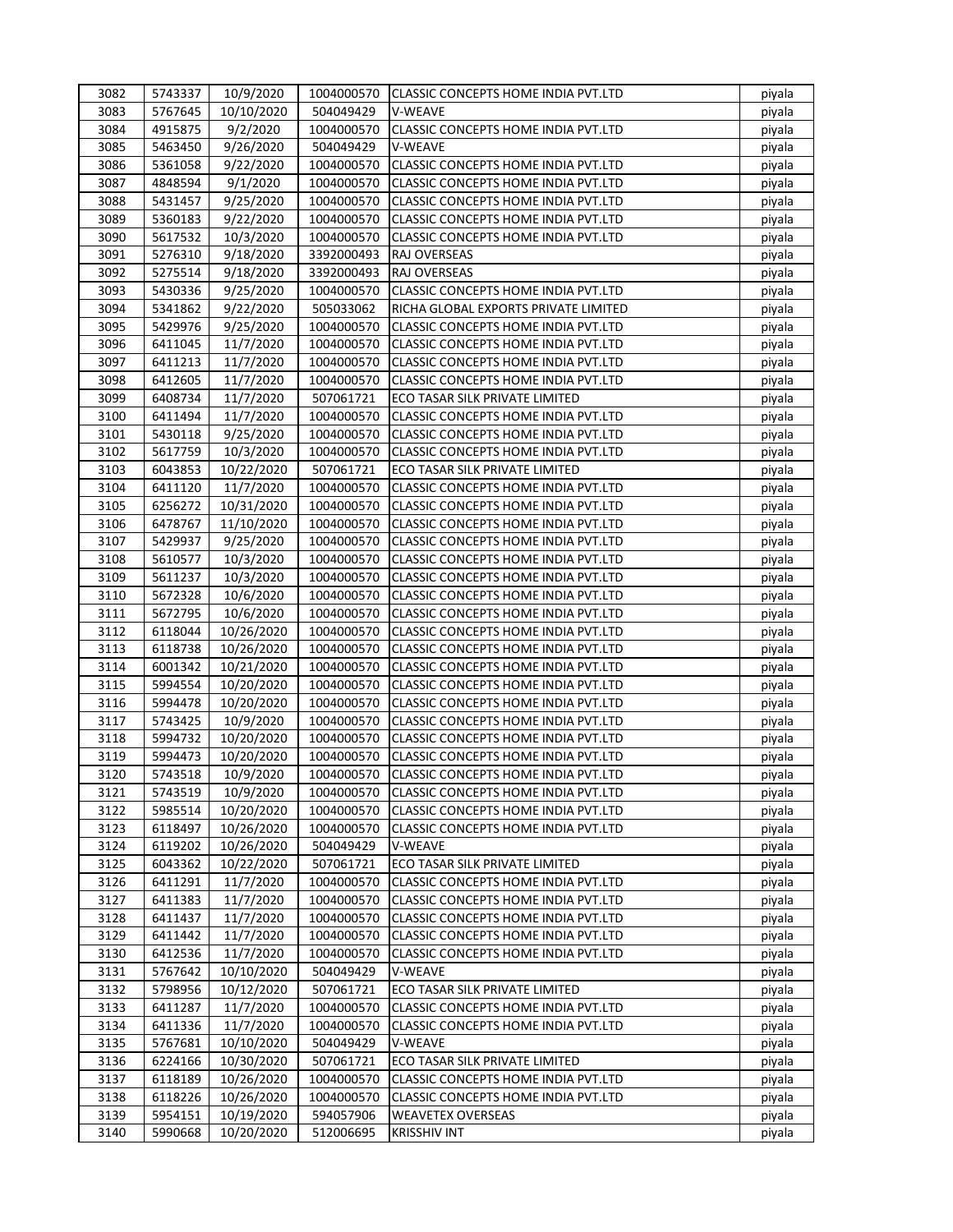| 3141 | 6255751 | 10/31/2020 | 1004000570 | <b>CLASSIC CONCEPTS HOME INDIA PVT.LTD</b> | piyala |
|------|---------|------------|------------|--------------------------------------------|--------|
| 3142 | 6256067 | 10/31/2020 | 1004000570 | <b>CLASSIC CONCEPTS HOME INDIA PVT.LTD</b> | piyala |
| 3143 | 5769096 | 10/10/2020 | 504049429  | V-WEAVE                                    | piyala |
| 3144 | 5901596 | 10/16/2020 | 1004000570 | CLASSIC CONCEPTS HOME INDIA PVT.LTD        | piyala |
| 3145 | 5798859 | 10/12/2020 | 507061721  | ECO TASAR SILK PRIVATE LIMITED             | piyala |
| 3146 | 5901018 | 10/16/2020 | 1004000570 | CLASSIC CONCEPTS HOME INDIA PVT.LTD        | piyala |
| 3147 | 5767664 | 10/10/2020 | 504049429  | V-WEAVE                                    | piyala |
| 3148 | 6043308 | 10/22/2020 | 507061721  | ECO TASAR SILK PRIVATE LIMITED             | piyala |
| 3149 | 6043317 | 10/22/2020 | 507061721  | ECO TASAR SILK PRIVATE LIMITED             | piyala |
| 3150 | 6043363 | 10/22/2020 | 507061721  | ECO TASAR SILK PRIVATE LIMITED             | piyala |
| 3151 | 5901581 | 10/16/2020 | 1004000570 | CLASSIC CONCEPTS HOME INDIA PVT.LTD        | piyala |
| 3152 | 5994450 | 10/20/2020 | 1004000570 | CLASSIC CONCEPTS HOME INDIA PVT.LTD        | piyala |
|      |         |            |            |                                            |        |
| 3153 | 5994571 | 10/20/2020 | 1004000570 | CLASSIC CONCEPTS HOME INDIA PVT.LTD        | piyala |
| 3154 | 6256304 | 10/31/2020 | 1004000570 | CLASSIC CONCEPTS HOME INDIA PVT.LTD        | piyala |
| 3155 | 6043380 | 10/22/2020 | 507061721  | ECO TASAR SILK PRIVATE LIMITED             | piyala |
| 3156 | 4796010 | 8/29/2020  | 1004000570 | CLASSIC CONCEPTS HOME INDIA PVT.LTD        | piyala |
| 3157 | 5798900 | 10/12/2020 | 507061721  | ECO TASAR SILK PRIVATE LIMITED             | piyala |
| 3158 | 5798978 | 10/12/2020 | 507061721  | ECO TASAR SILK PRIVATE LIMITED             | piyala |
| 3159 | 6043292 | 10/22/2020 | 507061721  | ECO TASAR SILK PRIVATE LIMITED             | piyala |
| 3160 | 5901677 | 10/16/2020 | 1004000570 | CLASSIC CONCEPTS HOME INDIA PVT.LTD        | piyala |
| 3161 | 6915443 | 12/2/2020  | 504049429  | V-WEAVE                                    | piyala |
| 3162 | 6678695 | 11/21/2020 | 507061721  | ECO TASAR SILK PRIVATE LIMITED             | piyala |
| 3163 | 7162333 | 12/12/2020 | 507061721  | ECO TASAR SILK PRIVATE LIMITED             | piyala |
| 3164 | 7162328 | 12/12/2020 | 507061721  | ECO TASAR SILK PRIVATE LIMITED             | piyala |
| 3165 | 6043316 | 10/22/2020 | 507061721  | ECO TASAR SILK PRIVATE LIMITED             | piyala |
| 3166 | 6713236 | 11/23/2020 | 599051949  | <b>FASHION ACCESSORIES</b>                 | piyala |
| 3167 | 6411394 | 11/7/2020  | 1004000570 | CLASSIC CONCEPTS HOME INDIA PVT.LTD        | piyala |
| 3168 | 5672540 | 10/6/2020  | 1004000570 | CLASSIC CONCEPTS HOME INDIA PVT.LTD        | piyala |
| 3169 | 7067529 | 12/8/2020  | 1596001593 | R.M.C. COLLECTIONS                         | piyala |
| 3170 | 5830190 | 10/13/2020 | 1004000570 | CLASSIC CONCEPTS HOME INDIA PVT.LTD        | piyala |
| 3171 | 5431270 | 9/25/2020  | 1004000570 | CLASSIC CONCEPTS HOME INDIA PVT.LTD        | piyala |
| 3172 | 5331717 | 9/21/2020  | 588009831  | ASIAN HANDICRAFTS PVT. LTD.                | piyala |
| 3173 | 5743532 | 10/9/2020  | 1004000570 | CLASSIC CONCEPTS HOME INDIA PVT.LTD        | piyala |
| 3174 | 5748390 | 10/9/2020  | 1004000570 | CLASSIC CONCEPTS HOME INDIA PVT.LTD        | piyala |
| 3175 | 6313045 | 11/3/2020  | 512014370  | DURGA AGROEQUIP PRIVATE LIMITED            | piyala |
| 3176 | 7336199 | 12/19/2020 | 588009831  | ASIAN HANDICRAFTS PVT. LTD.                | piyala |
| 3177 | 7045418 | 12/7/2020  | 510074588  | JAVI HOME PRIVATE LIMITED                  | piyala |
|      |         |            |            |                                            |        |
| 3178 | 5902963 | 10/16/2020 | 1004000570 | CLASSIC CONCEPTS HOME INDIA PVT.LTD        | piyala |
| 3179 | 7659282 | 1/4/2021   | 599051949  | <b>FASHION ACCESSORIES</b>                 | piyala |
| 3180 | 5879486 | 10/15/2020 | 1397009152 | <b>BALAJI EXPORTS</b>                      | piyala |
| 3181 | 5994561 | 10/20/2020 | 1004000570 | CLASSIC CONCEPTS HOME INDIA PVT.LTD        | piyala |
| 3182 | 7595297 | 12/31/2020 | 507061721  | ECO TASAR SILK PRIVATE LIMITED             | piyala |
| 3183 | 7336196 | 12/19/2020 | 588009831  | ASIAN HANDICRAFTS PVT. LTD.                | piyala |
| 3184 | 7787893 | 1/9/2021   | 504049429  | V-WEAVE                                    | piyala |
| 3185 | 7761461 | 1/8/2021   | 501024131  | YATI OVERSEAS PRIVATE LIMITED              | piyala |
| 3186 | 7759479 | 1/7/2021   | 501024131  | YATI OVERSEAS PRIVATE LIMITED              | piyala |
| 3187 | 7721043 | 1/6/2021   | 1501001485 | A B C INDUSTRIES                           | piyala |
| 3188 | 7270951 | 12/17/2020 | 507061721  | ECO TASAR SILK PRIVATE LIMITED             | piyala |
| 3189 | 7336192 | 12/19/2020 | 588009831  | ASIAN HANDICRAFTS PVT. LTD.                | piyala |
| 3190 | 7322710 | 12/19/2020 | 504049429  | V-WEAVE                                    | piyala |
| 3191 | 7323393 | 12/19/2020 | 504049429  | V-WEAVE                                    | piyala |
| 3192 | 7657660 | 1/4/2021   | 504049429  | V-WEAVE                                    | piyala |
| 3193 | 7595298 | 12/31/2020 | 507061721  | ECO TASAR SILK PRIVATE LIMITED             | piyala |
| 3194 | 7576676 | 12/30/2020 | 4199001981 | <b>SUN ART EXPORTERS</b>                   | piyala |
| 3195 | 7608800 | 12/31/2020 | 501024131  | YATI OVERSEAS PRIVATE LIMITED              | piyala |
| 3196 | 7610107 | 12/31/2020 | 501024131  | YATI OVERSEAS PRIVATE LIMITED              | piyala |
| 3197 | 7270760 | 12/17/2020 | 507061721  | ECO TASAR SILK PRIVATE LIMITED             | piyala |
| 3198 | 7611527 | 12/31/2020 | 501024131  | YATI OVERSEAS PRIVATE LIMITED              | piyala |
| 3199 | 7833886 | 1/11/2021  | 588009831  | ASIAN HANDICRAFTS PVT. LTD.                | piyala |
|      |         |            |            |                                            |        |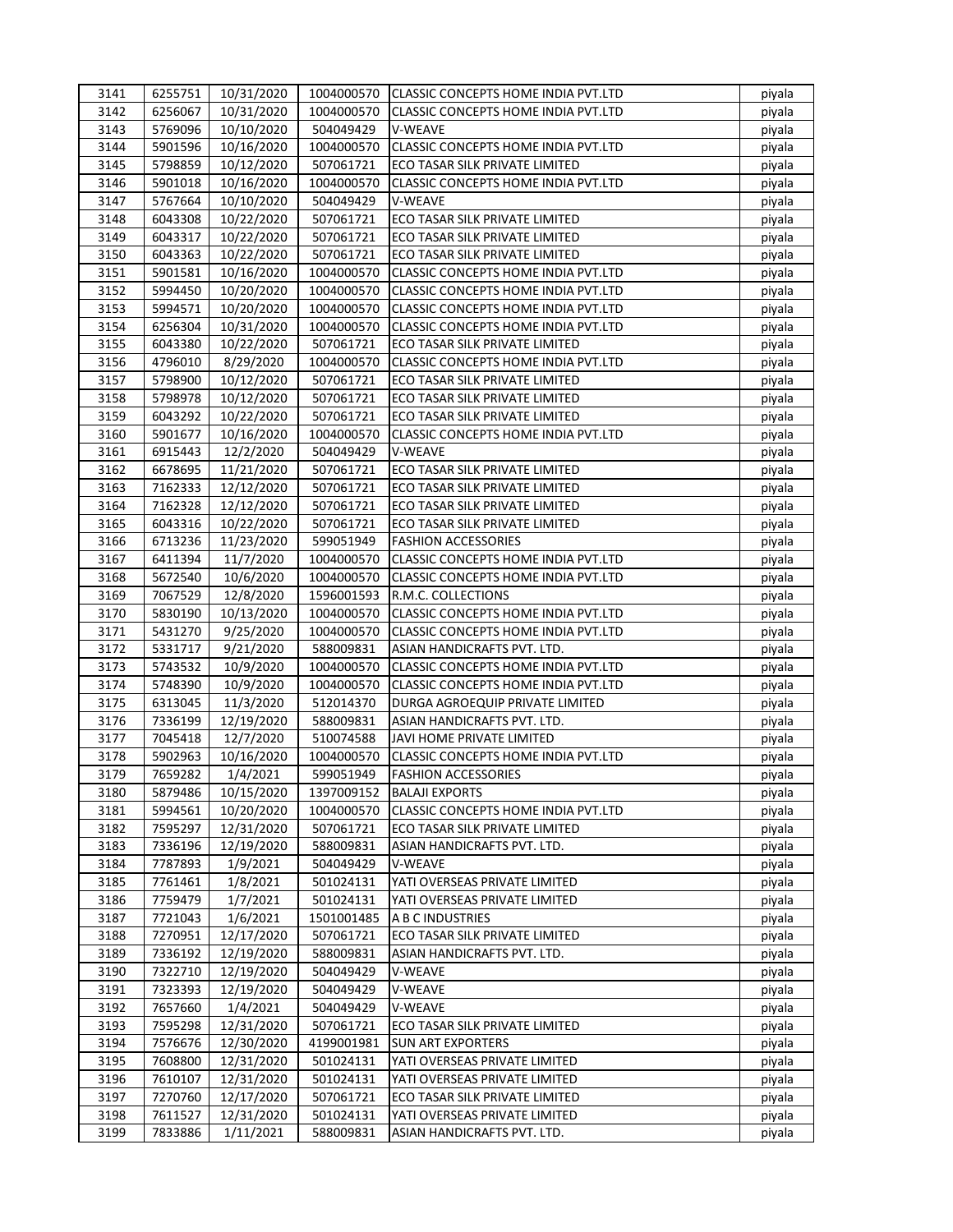| 3200 | 7762181 | 1/8/2021   | 501024131  | YATI OVERSEAS PRIVATE LIMITED              | piyala           |
|------|---------|------------|------------|--------------------------------------------|------------------|
| 3201 | 5880242 | 10/15/2020 | 1004000570 | CLASSIC CONCEPTS HOME INDIA PVT.LTD        | piyala           |
| 3202 | 5837849 | 10/14/2020 | 514033452  | <b>SPEY MEDICAL PVT LTD</b>                | piyala           |
| 3203 | 5748202 | 10/9/2020  | 1004000570 | CLASSIC CONCEPTS HOME INDIA PVT.LTD        | piyala           |
| 3204 | 5748328 | 10/9/2020  | 1004000570 | CLASSIC CONCEPTS HOME INDIA PVT.LTD        | piyala           |
| 3205 | 7672457 | 1/4/2021   | 504049429  | <b>V-WEAVE</b>                             | piyala           |
| 3206 | 7720990 | 1/6/2021   | 1501001485 | A B C INDUSTRIES                           | piyala           |
| 3207 | 6256687 | 10/31/2020 | 1004000570 | CLASSIC CONCEPTS HOME INDIA PVT.LTD        | piyala           |
| 3208 | 5672750 | 10/6/2020  | 1004000570 | CLASSIC CONCEPTS HOME INDIA PVT.LTD        | piyala           |
| 3209 | 5672811 | 10/6/2020  | 1004000570 | CLASSIC CONCEPTS HOME INDIA PVT.LTD        | piyala           |
| 3210 | 5743357 | 10/9/2020  | 1004000570 | CLASSIC CONCEPTS HOME INDIA PVT.LTD        | piyala           |
| 3211 | 5751391 | 10/9/2020  | 4199001981 | <b>SUN ART EXPORTERS</b>                   | piyala           |
| 3212 | 5748319 | 10/9/2020  | 1004000570 | CLASSIC CONCEPTS HOME INDIA PVT.LTD        | piyala           |
| 3213 | 5517219 | 9/29/2020  | 1004000570 | CLASSIC CONCEPTS HOME INDIA PVT.LTD        | piyala           |
| 3214 | 7755046 | 1/7/2021   | 1501001485 | A B C INDUSTRIES                           | piyala           |
| 3215 | 7521598 | 12/28/2020 | 588009831  | ASIAN HANDICRAFTS PVT. LTD.                | piyala           |
| 3216 | 7672462 | 1/4/2021   | 504049429  | V-WEAVE                                    | piyala           |
| 3217 | 7721046 | 1/6/2021   | 1501001485 | A B C INDUSTRIES                           | piyala           |
| 3218 | 5430243 | 9/25/2020  | 1004000570 | <b>CLASSIC CONCEPTS HOME INDIA PVT.LTD</b> | piyala           |
| 3219 | 5430350 | 9/25/2020  | 1004000570 | CLASSIC CONCEPTS HOME INDIA PVT.LTD        | piyala           |
| 3220 | 5429878 | 9/25/2020  | 1004000570 | <b>CLASSIC CONCEPTS HOME INDIA PVT.LTD</b> | piyala           |
| 3221 | 5350822 | 9/22/2020  | 504049429  | V-WEAVE                                    | piyala           |
| 3222 | 7462152 | 12/25/2020 | 505033062  | RICHA GLOBAL EXPORTS PRIVATE LIMITED       | piyala           |
| 3223 | 5370629 | 9/23/2020  | 1004000570 | CLASSIC CONCEPTS HOME INDIA PVT.LTD        | piyala           |
| 3224 | 5431370 | 9/25/2020  | 1004000570 | CLASSIC CONCEPTS HOME INDIA PVT.LTD        |                  |
| 3225 | 5385320 | 9/23/2020  | 1004000570 | CLASSIC CONCEPTS HOME INDIA PVT.LTD        | piyala<br>piyala |
|      |         |            |            |                                            |                  |
| 3226 | 6958441 | 12/3/2020  | 1507003153 | ARTPALACE EXPORT PRIVATE LIMITED           | piyala           |
| 3227 | 7462179 | 12/25/2020 | 505033062  | RICHA GLOBAL EXPORTS PRIVATE LIMITED       | piyala           |
| 3228 | 7467854 | 12/26/2020 | 505033062  | RICHA GLOBAL EXPORTS PRIVATE LIMITED       | piyala           |
| 3229 | 6847321 | 11/28/2020 | 507061721  | ECO TASAR SILK PRIVATE LIMITED             | piyala           |
| 3230 | 6805214 | 11/27/2020 | 507061721  | ECO TASAR SILK PRIVATE LIMITED             | piyala           |
| 3231 | 6805347 | 11/27/2020 | 507061721  | ECO TASAR SILK PRIVATE LIMITED             | piyala           |
| 3232 | 6805219 | 11/27/2020 | 507061721  | ECO TASAR SILK PRIVATE LIMITED             | piyala           |
| 3233 | 6847317 | 11/28/2020 | 507061721  | ECO TASAR SILK PRIVATE LIMITED             | piyala           |
| 3234 | 6924682 | 12/2/2020  | 1588001741 | J R EXPORTS PRIVATE LIMITED                | piyala           |
| 3235 | 7462170 | 12/25/2020 | 505033062  | RICHA GLOBAL EXPORTS PRIVATE LIMITED       | piyala           |
| 3236 | 5880555 | 10/15/2020 | 1004000570 | CLASSIC CONCEPTS HOME INDIA PVT.LTD        | piyala           |
| 3237 | 7895164 | 1/13/2021  | 1501001485 | A B C INDUSTRIES                           | piyala           |
| 3238 | 7933958 | 1/15/2021  | 501024131  | YATI OVERSEAS PRIVATE LIMITED              | piyala           |
| 3239 | 7908922 | 1/14/2021  | 503069272  | AAKAAR IRON CREATIONS PVT. LTD.            | piyala           |
| 3240 | 7932673 | 1/15/2021  | 588009831  | ASIAN HANDICRAFTS PVT. LTD.                | piyala           |
| 3241 | 7556031 | 12/30/2020 | 500073082  | MODELAMA EXPORTS PRIVATE LIMITED           | piyala           |
| 3242 | 6043359 | 10/22/2020 | 507061721  | ECO TASAR SILK PRIVATE LIMITED             | piyala           |
| 3243 | 6119105 | 10/26/2020 | 504049429  | V-WEAVE                                    | piyala           |
| 3244 | 7555997 | 12/30/2020 | 500073082  | MODELAMA EXPORTS PRIVATE LIMITED           | piyala           |
| 3245 | 6117578 | 10/26/2020 | 1004000570 | CLASSIC CONCEPTS HOME INDIA PVT.LTD        | piyala           |
| 3246 | 6043390 | 10/22/2020 | 507061721  | ECO TASAR SILK PRIVATE LIMITED             | piyala           |
| 3247 | 6043307 | 10/22/2020 | 507061721  | ECO TASAR SILK PRIVATE LIMITED             | piyala           |
| 3248 | 6043477 | 10/22/2020 | 507061721  | ECO TASAR SILK PRIVATE LIMITED             | piyala           |
| 3249 | 6120068 | 10/26/2020 | 1004000570 | CLASSIC CONCEPTS HOME INDIA PVT.LTD        | piyala           |
| 3250 | 6043447 | 10/22/2020 | 507061721  | ECO TASAR SILK PRIVATE LIMITED             | piyala           |
| 3251 | 6118527 | 10/26/2020 | 1004000570 | CLASSIC CONCEPTS HOME INDIA PVT.LTD        | piyala           |
| 3252 | 6118689 | 10/26/2020 | 1004000570 | CLASSIC CONCEPTS HOME INDIA PVT.LTD        | piyala           |
| 3253 | 6120101 | 10/26/2020 | 1004000570 | CLASSIC CONCEPTS HOME INDIA PVT.LTD        | piyala           |
| 3254 | 5902866 | 10/16/2020 | 1004000570 | CLASSIC CONCEPTS HOME INDIA PVT.LTD        | piyala           |
| 3255 | 6243474 | 10/31/2020 | 504049429  | V-WEAVE                                    | piyala           |
| 3256 | 6915411 | 12/2/2020  | 504049429  | V-WEAVE                                    | piyala           |
| 3257 | 7014596 | 12/5/2020  | 504049429  | V-WEAVE                                    | piyala           |
| 3258 | 6118717 | 10/26/2020 | 1004000570 | CLASSIC CONCEPTS HOME INDIA PVT.LTD        | piyala           |
|      |         |            |            |                                            |                  |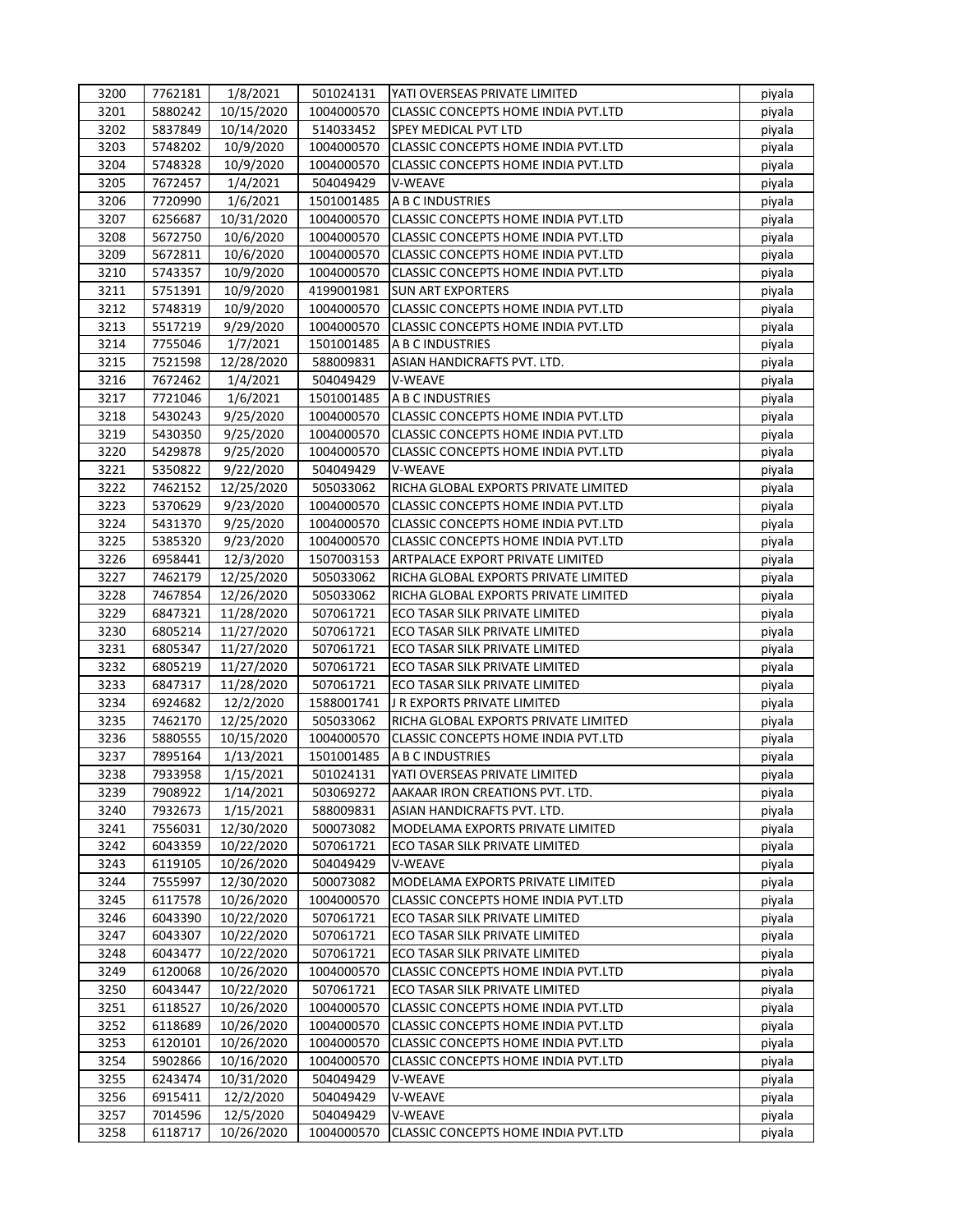| 3259 | 6118484 | 10/26/2020 | 1004000570 | CLASSIC CONCEPTS HOME INDIA PVT.LTD        | piyala |
|------|---------|------------|------------|--------------------------------------------|--------|
| 3260 | 7322813 | 12/19/2020 | 504049429  | V-WEAVE                                    | piyala |
| 3261 | 7051555 | 12/8/2020  | 505033062  | RICHA GLOBAL EXPORTS PRIVATE LIMITED       | piyala |
| 3262 | 6407982 | 11/7/2020  | 1004000570 | <b>CLASSIC CONCEPTS HOME INDIA PVT.LTD</b> | piyala |
| 3263 | 6560938 | 11/13/2020 | 596055935  | LA-DEMURE                                  | piyala |
| 3264 | 6915476 | 12/2/2020  | 504049429  | V-WEAVE                                    | piyala |
| 3265 | 7014587 | 12/5/2020  | 504049429  | V-WEAVE                                    | piyala |
| 3266 | 7168657 | 12/12/2020 | 504049429  | V-WEAVE                                    | piyala |
| 3267 | 5615135 | 10/3/2020  | 688000819  | MIRZA INTERNATIONAL LIMITED                | piyala |
| 3268 | 5654593 | 10/6/2020  | 513086030  | <b>GYAN INTERNATIONAL PRIVATE LIMITED</b>  | piyala |
| 3269 | 5614224 | 10/3/2020  | 688000819  | MIRZA INTERNATIONAL LIMITED                | piyala |
| 3270 | 6255711 | 10/31/2020 | 1004000570 | CLASSIC CONCEPTS HOME INDIA PVT.LTD        | piyala |
| 3271 | 4679468 | 8/25/2020  | 505033062  | RICHA GLOBAL EXPORTS PRIVATE LIMITED       | piyala |
| 3272 | 4598766 | 8/20/2020  | 504013793  | JAK GROUP PVT.LTD.                         | piyala |
| 3273 | 7213452 | 12/15/2020 | 500073082  | MODELAMA EXPORTS PRIVATE LIMITED           | piyala |
| 3274 | 7080212 | 12/9/2020  | 588056138  | PEE EMPRO EXPORTS P LTD                    | piyala |
| 3275 | 7080262 | 12/9/2020  | 588056138  | PEE EMPRO EXPORTS P LTD                    | piyala |
| 3276 | 6728326 | 11/24/2020 | 500021121  | RAGA DESIGNS                               | piyala |
| 3277 | 6224218 | 10/30/2020 | 507061721  | ECO TASAR SILK PRIVATE LIMITED             | piyala |
| 3278 | 6224203 | 10/30/2020 | 507061721  | ECO TASAR SILK PRIVATE LIMITED             | piyala |
| 3279 | 5430211 | 9/25/2020  | 1004000570 | CLASSIC CONCEPTS HOME INDIA PVT.LTD        | piyala |
| 3280 | 6117570 | 10/26/2020 | 1004000570 | CLASSIC CONCEPTS HOME INDIA PVT.LTD        | piyala |
| 3281 | 6117597 | 10/26/2020 | 1004000570 | CLASSIC CONCEPTS HOME INDIA PVT.LTD        | piyala |
| 3282 | 6730939 | 11/24/2020 | 504049429  | V-WEAVE                                    | piyala |
| 3283 | 6717789 | 11/23/2020 | 504049429  | <b>V-WEAVE</b>                             | piyala |
| 3284 | 6678697 | 11/21/2020 | 507061721  | ECO TASAR SILK PRIVATE LIMITED             | piyala |
| 3285 | 6283169 | 11/2/2020  | 593024923  | <b>VIDYA EXPORTS</b>                       | piyala |
| 3286 | 6711234 | 11/23/2020 | AAJCR3960L | RADIAANT EXPOVISION PRIVATE LIMITED        | piyala |
| 3287 | 6734784 | 11/24/2020 | AAJCR3960L | RADIAANT EXPOVISION PRIVATE LIMITED        | piyala |
| 3288 | 3948690 | 7/20/2020  | 595023916  | <b>VENUS HOTELWARE PRIVATE LIMITED</b>     | piyala |
| 3289 | 4631443 | 8/21/2020  | 688011608  | <b>OVERSEAS TRADE LINKERS</b>              | piyala |
| 3290 | 3709580 | 7/9/2020   | 699000149  | <b>AMIT EXPORTS</b>                        | piyala |
| 3291 | 6255686 | 10/31/2020 | 1004000570 | <b>CLASSIC CONCEPTS HOME INDIA PVT.LTD</b> | piyala |
| 3292 | 6170033 | 10/28/2020 | 512006695  | <b>KRISSHIV INT</b>                        | piyala |
| 3293 | 5748495 | 10/9/2020  | 1004000570 | CLASSIC CONCEPTS HOME INDIA PVT.LTD        | piyala |
| 3294 | 5743259 | 10/9/2020  | 1004000570 | CLASSIC CONCEPTS HOME INDIA PVT.LTD        | piyala |
| 3295 | 5743884 | 10/9/2020  | 1004000570 | CLASSIC CONCEPTS HOME INDIA PVT.LTD        | piyala |
| 3296 | 5743354 | 10/9/2020  | 1004000570 | CLASSIC CONCEPTS HOME INDIA PVT.LTD        | piyala |
| 3297 | 5879638 | 10/15/2020 | 1004000570 | CLASSIC CONCEPTS HOME INDIA PVT.LTD        | piyala |
| 3298 | 5830844 | 10/13/2020 | 1004000570 | CLASSIC CONCEPTS HOME INDIA PVT.LTD        | piyala |
| 3299 | 5994551 | 10/20/2020 | 1004000570 | <b>CLASSIC CONCEPTS HOME INDIA PVT.LTD</b> | piyala |
| 3300 | 5748268 | 10/9/2020  | 1004000570 | CLASSIC CONCEPTS HOME INDIA PVT.LTD        | piyala |
| 3301 | 7468239 | 12/26/2020 | 504049429  | V-WEAVE                                    | piyala |
| 3302 | 7450454 | 12/24/2020 | 507061721  | ECO TASAR SILK PRIVATE LIMITED             | piyala |
| 3303 | 7450406 | 12/24/2020 | 507061721  | ECO TASAR SILK PRIVATE LIMITED             | piyala |
| 3304 | 7450411 | 12/24/2020 | 507061721  | ECO TASAR SILK PRIVATE LIMITED             | piyala |
| 3305 | 7450453 | 12/24/2020 | 507061721  | ECO TASAR SILK PRIVATE LIMITED             | piyala |
| 3306 | 7468259 | 12/26/2020 | 504049429  | V-WEAVE                                    | piyala |
| 3307 | 7041559 | 12/7/2020  | 1397009152 | <b>BALAJI EXPORTS</b>                      | piyala |
| 3308 | 7450409 | 12/24/2020 | 507061721  | ECO TASAR SILK PRIVATE LIMITED             | piyala |
| 3309 | 7468233 | 12/26/2020 | 504049429  | V-WEAVE                                    | piyala |
| 3310 | 6411066 | 11/7/2020  | 1004000570 | CLASSIC CONCEPTS HOME INDIA PVT.LTD        | piyala |
| 3311 | 6411229 | 11/7/2020  | 1004000570 | CLASSIC CONCEPTS HOME INDIA PVT.LTD        | piyala |
| 3312 | 6255561 | 10/31/2020 | 1004000570 | CLASSIC CONCEPTS HOME INDIA PVT.LTD        | piyala |
| 3313 | 6411080 | 11/7/2020  | 1004000570 | CLASSIC CONCEPTS HOME INDIA PVT.LTD        | piyala |
| 3314 | 6255990 | 10/31/2020 | 1004000570 | CLASSIC CONCEPTS HOME INDIA PVT.LTD        | piyala |
| 3315 | 6256031 | 10/31/2020 | 1004000570 | CLASSIC CONCEPTS HOME INDIA PVT.LTD        | piyala |
| 3316 | 6255532 | 10/31/2020 | 1004000570 | CLASSIC CONCEPTS HOME INDIA PVT.LTD        | piyala |
| 3317 | 6255597 | 10/31/2020 | 1004000570 | CLASSIC CONCEPTS HOME INDIA PVT.LTD        | piyala |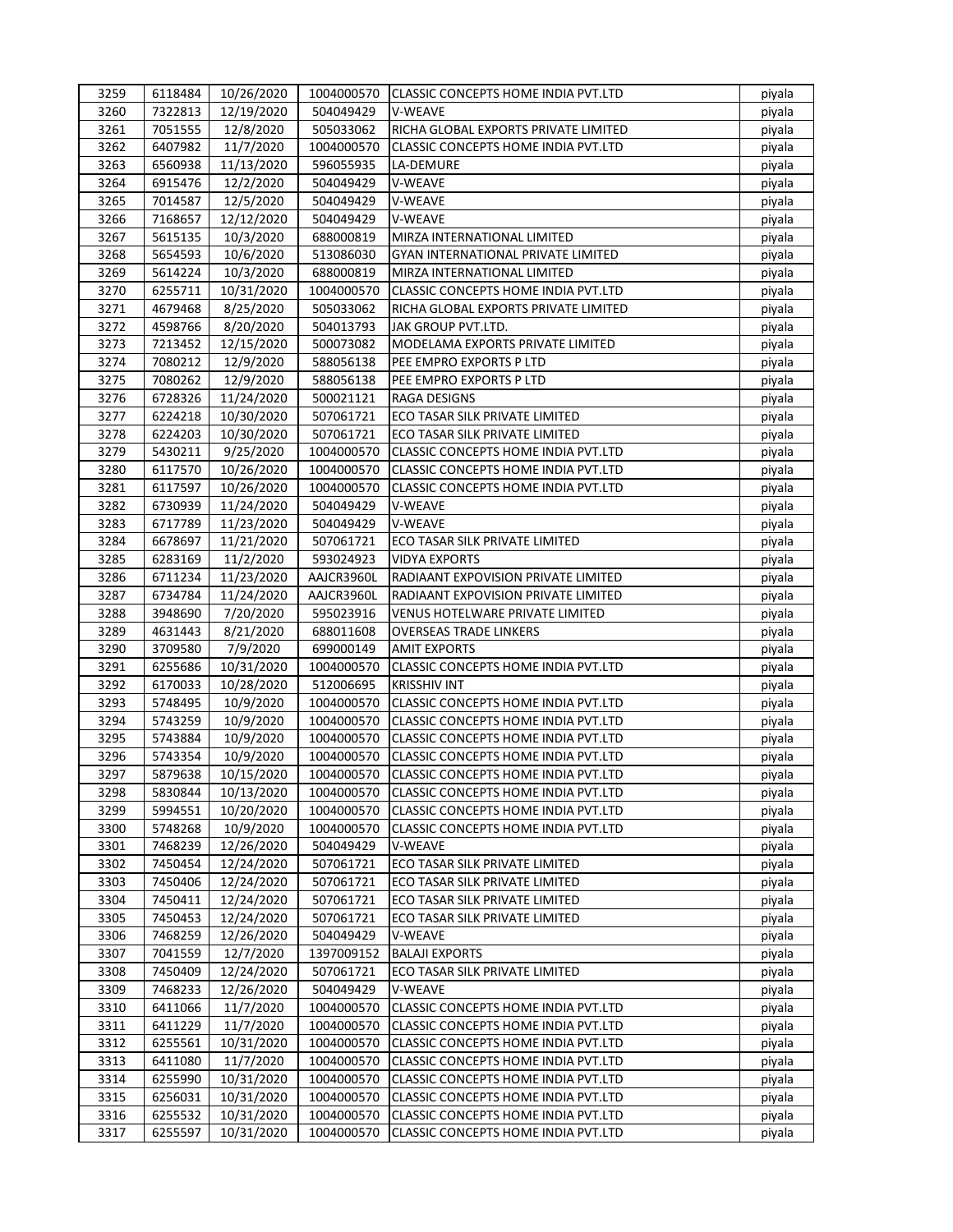| 3318 | 6255896 | 10/31/2020 | 1004000570 | <b>CLASSIC CONCEPTS HOME INDIA PVT.LTD</b> | piyala |
|------|---------|------------|------------|--------------------------------------------|--------|
| 3319 | 6255989 | 10/31/2020 | 1004000570 | <b>CLASSIC CONCEPTS HOME INDIA PVT.LTD</b> | piyala |
| 3320 | 6256002 | 10/31/2020 | 1004000570 | CLASSIC CONCEPTS HOME INDIA PVT.LTD        | piyala |
| 3321 | 6410868 | 11/7/2020  | 1004000570 | <b>CLASSIC CONCEPTS HOME INDIA PVT.LTD</b> | piyala |
| 3322 | 6411070 | 11/7/2020  | 1004000570 | CLASSIC CONCEPTS HOME INDIA PVT.LTD        | piyala |
| 3323 | 6411125 | 11/7/2020  | 1004000570 | <b>CLASSIC CONCEPTS HOME INDIA PVT.LTD</b> | piyala |
| 3324 | 6411147 | 11/7/2020  | 1004000570 | CLASSIC CONCEPTS HOME INDIA PVT.LTD        | piyala |
| 3325 | 6386199 | 11/6/2020  | 1004000570 | CLASSIC CONCEPTS HOME INDIA PVT.LTD        | piyala |
| 3326 | 6255623 | 10/31/2020 | 1004000570 | CLASSIC CONCEPTS HOME INDIA PVT.LTD        | piyala |
| 3327 | 6256128 | 10/31/2020 | 1004000570 | CLASSIC CONCEPTS HOME INDIA PVT.LTD        | piyala |
| 3328 | 7013551 | 12/5/2020  | 504049429  | V-WEAVE                                    | piyala |
| 3329 | 5748181 | 10/9/2020  | 1004000570 | CLASSIC CONCEPTS HOME INDIA PVT.LTD        | piyala |
| 3330 | 5748175 |            | 1004000570 | CLASSIC CONCEPTS HOME INDIA PVT.LTD        |        |
|      |         | 10/9/2020  |            |                                            | piyala |
| 3331 | 5483209 | 9/28/2020  | 596055935  | LA-DEMURE                                  | piyala |
| 3332 | 5672796 | 10/6/2020  | 1004000570 | CLASSIC CONCEPTS HOME INDIA PVT.LTD        | piyala |
| 3333 | 6256029 | 10/31/2020 | 1004000570 | CLASSIC CONCEPTS HOME INDIA PVT.LTD        | piyala |
| 3334 | 6410988 | 11/7/2020  | 1004000570 | CLASSIC CONCEPTS HOME INDIA PVT.LTD        | piyala |
| 3335 | 7247712 | 12/16/2020 | 588056138  | PEE EMPRO EXPORTS P LTD                    | piyala |
| 3336 | 5995082 | 10/20/2020 | 1004000570 | CLASSIC CONCEPTS HOME INDIA PVT.LTD        | piyala |
| 3337 | 5463447 | 9/26/2020  | 504049429  | V-WEAVE                                    | piyala |
| 3338 | 5351197 | 9/22/2020  | 504049429  | V-WEAVE                                    | piyala |
| 3339 | 5437182 | 9/25/2020  | 507061721  | ECO TASAR SILK PRIVATE LIMITED             | piyala |
| 3340 | 5437159 | 9/25/2020  | 507061721  | ECO TASAR SILK PRIVATE LIMITED             | piyala |
| 3341 | 5877738 | 10/15/2020 | 1004000570 | <b>CLASSIC CONCEPTS HOME INDIA PVT.LTD</b> | piyala |
| 3342 | 6847318 | 11/28/2020 | 507061721  | ECO TASAR SILK PRIVATE LIMITED             | piyala |
| 3343 | 6412625 | 11/7/2020  | 1004000570 | CLASSIC CONCEPTS HOME INDIA PVT.LTD        | piyala |
| 3344 | 6770279 | 11/25/2020 | 1394004699 | <b>ARTASIA</b>                             | piyala |
| 3345 | 6678720 | 11/21/2020 | 507061721  | ECO TASAR SILK PRIVATE LIMITED             | piyala |
| 3346 | 7013550 | 12/5/2020  | 504049429  | <b>V-WEAVE</b>                             | piyala |
| 3347 | 7152661 | 12/11/2020 | 688000819  | MIRZA INTERNATIONAL LIMITED                | piyala |
| 3348 | 7290946 | 12/18/2020 | 506016498  | R R HASTKALA UDYOG PRIVATE LIMITED         | piyala |
| 3349 | 7162374 | 12/12/2020 | 507061721  | ECO TASAR SILK PRIVATE LIMITED             | piyala |
| 3350 | 7929473 | 1/15/2021  | 1501001485 | A B C INDUSTRIES                           | piyala |
| 3351 | 7953786 | 1/16/2021  | 504049429  | V-WEAVE                                    | piyala |
| 3352 | 7956459 | 1/16/2021  | 2996000056 | AKANKSHA INTERNATIONAL                     | piyala |
| 3353 | 7953728 | 1/16/2021  | 504049429  | V-WEAVE                                    | piyala |
| 3354 | 7956292 | 1/16/2021  | 2996000056 | AKANKSHA INTERNATIONAL                     | piyala |
| 3355 | 7981764 | 1/18/2021  | 501024131  | YATI OVERSEAS PRIVATE LIMITED              | piyala |
| 3356 | 8024421 | 1/20/2021  | 504049429  | V-WEAVE                                    | piyala |
| 3357 | 7300838 | 12/18/2020 | 388023724  | <b>FAZE THREE LIMITED</b>                  | piyala |
| 3358 | 7300519 |            | 388023724  |                                            |        |
|      |         | 12/18/2020 |            | <b>FAZE THREE LIMITED</b>                  | piyala |
| 3359 | 6781152 | 11/26/2020 | ABGFA6127K | <b>AAN CLOTHINGS LLP</b>                   | piyala |
| 3360 | 8668569 | 2/15/2021  | 501024131  | YATI OVERSEAS PRIVATE LIMITED              | piyala |
| 3361 | 3480163 | 6/29/2020  | 588018147  | POOJA INTERNATIONAL                        | piyala |
| 3362 | 3506199 | 6/30/2020  | 588018147  | POOJA INTERNATIONAL                        | piyala |
| 3363 | 3181541 | 6/15/2020  | 588018147  | POOJA INTERNATIONAL                        | piyala |
| 3364 | 8215519 | 1/28/2021  | 504049429  | V-WEAVE                                    | piyala |
| 3365 | 8259413 | 1/29/2021  | 595023916  | VENUS HOTELWARE PRIVATE LIMITED            | piyala |
| 3366 | 3402928 | 6/25/2020  | 513086030  | <b>GYAN INTERNATIONAL PRIVATE LIMITED</b>  | piyala |
| 3367 | 1906176 | 3/5/2020   | 1004000570 | CLASSIC CONCEPTS HOME INDIA PVT.LTD        | piyala |
| 3368 | 8282443 | 1/30/2021  | 1201001803 | <b>KAY EXPORTS</b>                         | piyala |
| 3369 | 8404646 | 2/4/2021   | 501024131  | YATI OVERSEAS PRIVATE LIMITED              | piyala |
| 3370 | 8404844 | 2/4/2021   | 501024131  | YATI OVERSEAS PRIVATE LIMITED              | piyala |
| 3371 | 8217393 | 1/28/2021  | 507061721  | ECO TASAR SILK PRIVATE LIMITED             | piyala |
| 3372 | 7984377 | 1/18/2021  | 501024131  | YATI OVERSEAS PRIVATE LIMITED              | piyala |
| 3373 | 7895221 | 1/13/2021  | 1501001485 | A B C INDUSTRIES                           | piyala |
| 3374 | 7932892 | 1/15/2021  | 1501001485 | A B C INDUSTRIES                           | piyala |
| 3375 | 7913864 | 1/14/2021  | 501024131  | YATI OVERSEAS PRIVATE LIMITED              | piyala |
| 3376 | 7998984 | 1/19/2021  | 1397009152 | <b>BALAJI EXPORTS</b>                      | piyala |
|      |         |            |            |                                            |        |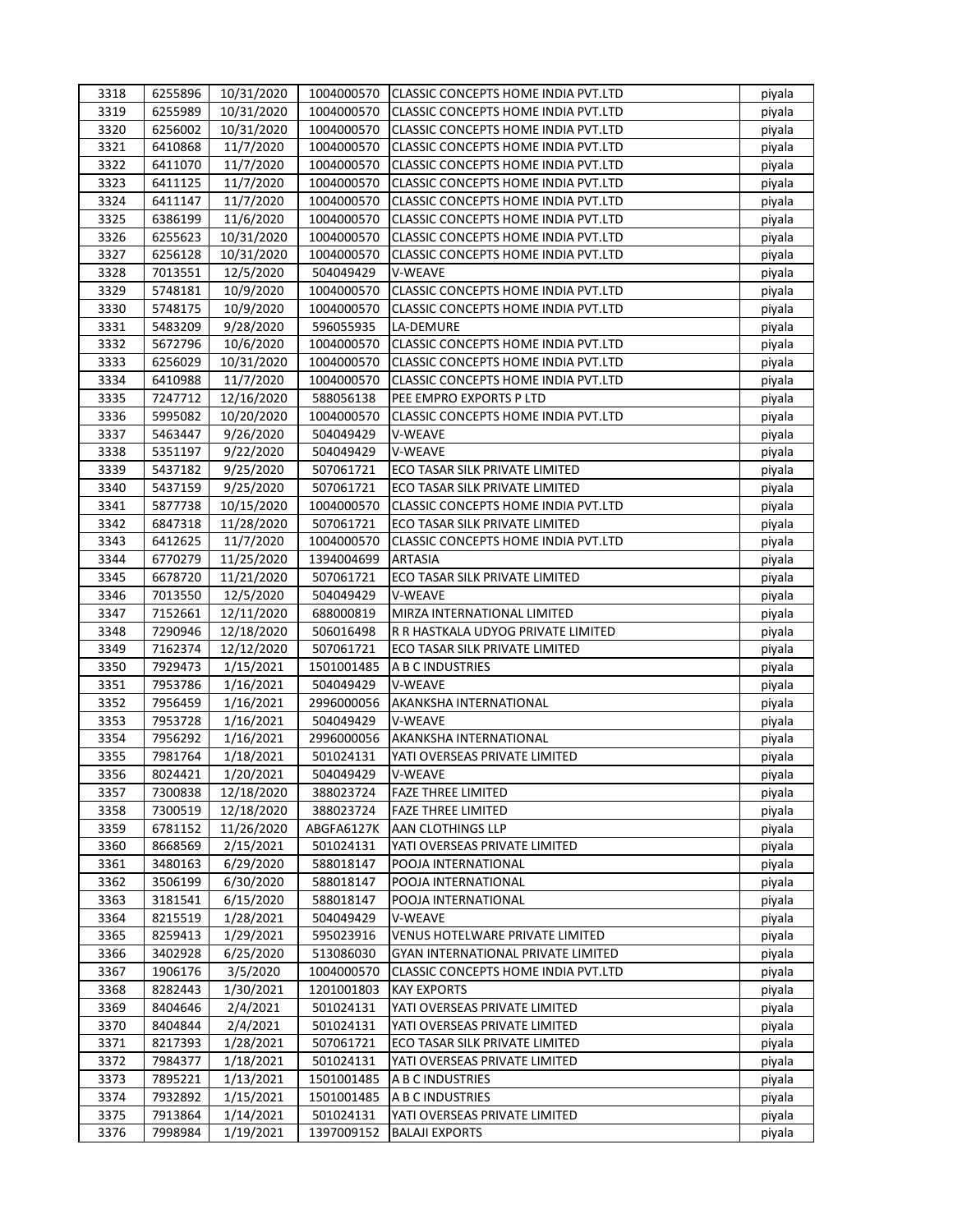| 3377         | 8447495            | 2/6/2021                 | 510028195              | MONSOON IMPEX PVT. LTD.                    | piyala           |
|--------------|--------------------|--------------------------|------------------------|--------------------------------------------|------------------|
| 3378         | 8490184            | 2/8/2021                 | 510074588              | <b>JAVI HOME PRIVATE LIMITED</b>           | piyala           |
| 3379         | 7953753            | 1/16/2021                | 504049429              | V-WEAVE                                    | piyala           |
| 3380         | 7954096            | 1/16/2021                | 504049429              | V-WEAVE                                    | piyala           |
| 3381         | 7929589            | 1/15/2021                | 1501001485             | A B C INDUSTRIES                           | piyala           |
| 3382         | 7953782            | 1/16/2021                | 504049429              | V-WEAVE                                    | piyala           |
| 3383         | 7842892            | 1/12/2021                | 501024131              | YATI OVERSEAS PRIVATE LIMITED              | piyala           |
| 3384         | 8406868            | 2/4/2021                 | 501024131              | YATI OVERSEAS PRIVATE LIMITED              | piyala           |
| 3385         | 8384430            | 2/3/2021                 | 501024131              | YATI OVERSEAS PRIVATE LIMITED              | piyala           |
| 3386         | 8407304            | 2/4/2021                 | 501024131              | YATI OVERSEAS PRIVATE LIMITED              | piyala           |
| 3387         | 8215780            | 1/28/2021                | 504049429              | V-WEAVE                                    | piyala           |
| 3388         | 6575532            | 11/16/2020               | 507061721              | ECO TASAR SILK PRIVATE LIMITED             | piyala           |
| 3389         | 6575535            | 11/16/2020               | 507061721              | ECO TASAR SILK PRIVATE LIMITED             | piyala           |
| 3390         | 6411253            | 11/7/2020                | 1004000570             | <b>CLASSIC CONCEPTS HOME INDIA PVT.LTD</b> | piyala           |
| 3391         | 7787855            | 1/9/2021                 | 504049429              | V-WEAVE                                    | piyala           |
| 3392         | 7788879            | 1/9/2021                 | 507061721              | ECO TASAR SILK PRIVATE LIMITED             | piyala           |
| 3393         | 8092825            | 1/22/2021                | 588089231              | PANORAMA EXPORTS P LTD                     | piyala           |
| 3394         | 8092892            | 1/22/2021                | 588089231              | PANORAMA EXPORTS P LTD                     | piyala           |
| 3395         | 7787909            | 1/9/2021                 | 504049429              | V-WEAVE                                    | piyala           |
| 3396         | 6915433            | 12/2/2020                | 504049429              | V-WEAVE                                    | piyala           |
| 3397         | 8063858            | 1/21/2021                | 504049429              | V-WEAVE                                    | piyala           |
| 3398         | 8066865            | 1/21/2021                | 1501001485             | A B C INDUSTRIES                           | piyala           |
| 3399         | 7953766            | 1/16/2021                | 504049429              | V-WEAVE                                    | piyala           |
| 3400         | 8026116            | 1/20/2021                | 595023916              | VENUS HOTELWARE PRIVATE LIMITED            |                  |
| 3401         |                    |                          |                        | V-WEAVE                                    | piyala           |
| 3402         | 8152313<br>8072487 | 1/25/2021<br>1/21/2021   | 504049429<br>501024131 | YATI OVERSEAS PRIVATE LIMITED              | piyala<br>piyala |
| 3403         | 8072278            | 1/21/2021                | 501024131              | YATI OVERSEAS PRIVATE LIMITED              | piyala           |
| 3404         | 8072416            |                          | 501024131              | YATI OVERSEAS PRIVATE LIMITED              |                  |
| 3405         | 8066825            | 1/21/2021<br>1/21/2021   | 1501001485             | A B C INDUSTRIES                           | piyala<br>piyala |
| 3406         | 2450546            | 4/21/2020                | 588045055              | ORIENT CRAFT LIMITED                       | piyala           |
| 3407         | 3689273            | 7/8/2020                 | 2996000307             | <b>MARQUE IMPEX</b>                        | piyala           |
|              |                    |                          |                        |                                            |                  |
| 3408         | 2442572            | 4/20/2020                | 588065153              | HINDUSTAN SYRINGES AND MEDICAL DEVICES LTD | piyala           |
| 3409         | 8066826            | 1/21/2021                | 1501001485             | A B C INDUSTRIES                           | piyala           |
| 3410         | 7874396            | 1/13/2021                | 588056138              | PEE EMPRO EXPORTS P LTD                    | piyala           |
| 3411         | 8292123            | 1/30/2021                | 388078375              | ALLANASONS PRIVATE LIMITED                 | piyala           |
| 3412         | 8150158            | 1/25/2021                | 501024131              | YATI OVERSEAS PRIVATE LIMITED              | piyala           |
| 3413         | 8152510            | 1/25/2021                | 595023916              | <b>VENUS HOTELWARE PRIVATE LIMITED</b>     | piyala           |
| 3414         | 8156578            | 1/25/2021                | 504049429              | V-WEAVE                                    | piyala           |
| 3415         | 8152352            | 1/25/2021                | 504049429              | V-WEAVE                                    | piyala           |
| 3416         | 8148620            | 1/25/2021                | 501024131              | YATI OVERSEAS PRIVATE LIMITED              | piyala           |
| 3417         | 8066867            | 1/21/2021                | 1501001485             | A B C INDUSTRIES                           | piyala           |
| 3418         | 7755985            | 1/7/2021                 | 505033062              | RICHA GLOBAL EXPORTS PRIVATE LIMITED       | piyala           |
| 3419         | 7272961            | 12/17/2020               | 513086030              | <b>GYAN INTERNATIONAL PRIVATE LIMITED</b>  | piyala           |
| 3420         | 7932933            | 1/15/2021                | 1501001485             | A B C INDUSTRIES                           | piyala           |
| 3421         | 7168653            | 12/12/2020               | 504049429              | V-WEAVE                                    | piyala           |
| 3422         |                    |                          |                        |                                            |                  |
|              |                    |                          |                        |                                            |                  |
|              | 7162332            | 12/12/2020               | 507061721              | ECO TASAR SILK PRIVATE LIMITED             | piyala           |
| 3423         | 6717799            | 11/23/2020               | 504049429              | V-WEAVE                                    | piyala           |
| 3424         | 7270751            | 12/17/2020               | 507061721              | ECO TASAR SILK PRIVATE LIMITED             | piyala           |
| 3425         | 8256971            | 1/29/2021                | 595023916              | <b>VENUS HOTELWARE PRIVATE LIMITED</b>     | piyala           |
| 3426<br>3427 | 6915430            | 12/2/2020                | 504049429<br>504049429 | V-WEAVE<br>V-WEAVE                         | piyala           |
| 3428         | 6717338<br>6601040 | 11/23/2020<br>11/17/2020 | 507061721              | ECO TASAR SILK PRIVATE LIMITED             | piyala<br>piyala |
| 3429         | 6915626            | 12/2/2020                | 504049429              | V-WEAVE                                    | piyala           |
| 3430         | 6805245            | 11/27/2020               | 507061721              | ECO TASAR SILK PRIVATE LIMITED             | piyala           |
| 3431         | 8390075            | 2/4/2021                 | 516001847              | <b>VINTAGE LINEAGE</b>                     | piyala           |
| 3432         | 6499013            | 11/11/2020               | 599030208              | MARWAR CARPETS INTERNATIONAL               | piyala           |
| 3433         | 5385189            | 9/23/2020                | 506030121              | SUMITRA WOODCRAFT PVT LTD                  | piyala           |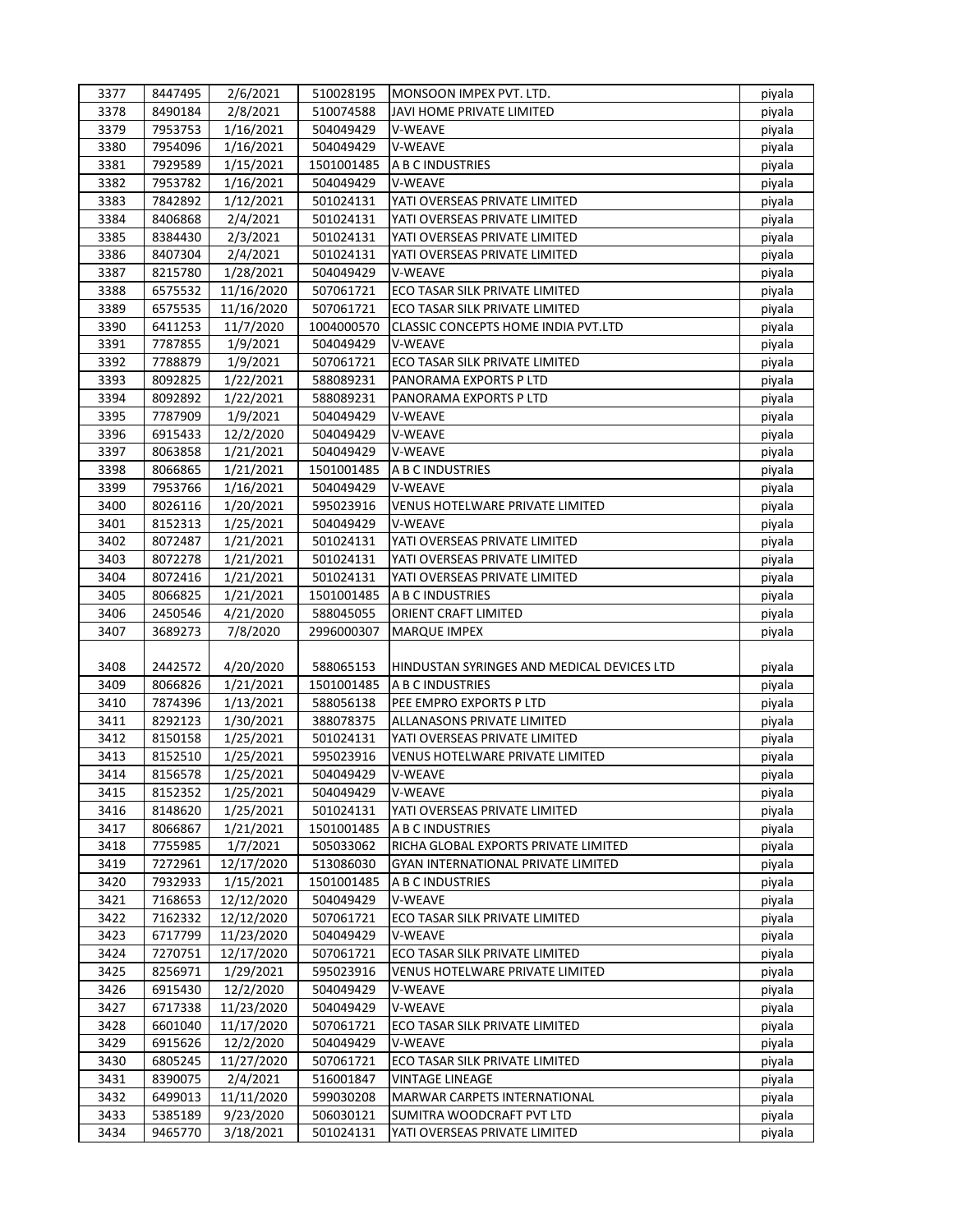| 3435 | 8460660            | 2/6/2021   | 504049429              | <b>V-WEAVE</b>                         | piyala |
|------|--------------------|------------|------------------------|----------------------------------------|--------|
| 3436 | 6384401            | 11/6/2020  | 388023724              | <b>FAZE THREE LIMITED</b>              | piyala |
| 3437 | 9261844            | 3/10/2021  | 699000149              | <b>AMIT EXPORTS</b>                    | piyala |
| 3438 | 9401618            | 3/16/2021  | 501024131              | YATI OVERSEAS PRIVATE LIMITED          | piyala |
| 3439 | 9623422            | 3/24/2021  | 501024131              | YATI OVERSEAS PRIVATE LIMITED          | piyala |
| 3440 | 9284563            | 3/11/2021  | 507061721              | ECO TASAR SILK PRIVATE LIMITED         | piyala |
| 3441 | 9284561            | 3/11/2021  | 507061721              | ECO TASAR SILK PRIVATE LIMITED         | piyala |
| 3442 | 9290896            | 3/11/2021  | 506030121              | SUMITRA WOODCRAFT PRIVATE LIMITED      | piyala |
| 3443 | 9548696            | 3/22/2021  | ABGFA6127K             | <b>AAN CLOTHINGS LLP</b>               | piyala |
| 3444 | 9401370            | 3/16/2021  | 501024131              | YATI OVERSEAS PRIVATE LIMITED          | piyala |
| 3445 | 9284629            | 3/11/2021  | 504049429              | V-WEAVE                                | piyala |
| 3446 | 9347125            | 3/14/2021  | 501024131              | YATI OVERSEAS PRIVATE LIMITED          | piyala |
| 3447 | 9393049            | 3/16/2021  | 588009831              | ASIAN HANDICRAFTS PVT. LTD.            | piyala |
| 3448 | 8681173            | 2/16/2021  | 588045055              | ORIENT CRAFT LIMITED                   | piyala |
| 3449 | 9402376            | 3/16/2021  | 501024131              | YATI OVERSEAS PRIVATE LIMITED          | piyala |
| 3450 | 9436372            | 3/17/2021  | 505033062              | RICHA GLOBAL EXPORTS PRIVATE LIMITED   | piyala |
| 3451 | 9240178            | 3/10/2021  | 699000149              | <b>AMIT EXPORTS</b>                    | piyala |
| 3452 | 9600903            | 3/24/2021  | ABGFA6127K             | <b>AAN CLOTHINGS LLP</b>               | piyala |
| 3453 | 7225665            | 12/15/2020 | 506030121              | SUMITRA WOODCRAFT PRIVATE LIMITED      | piyala |
| 3454 | 7226391            | 12/15/2020 | 506030121              | SUMITRA WOODCRAFT PRIVATE LIMITED      | piyala |
| 3455 | 9240179            | 3/10/2021  | 699000149              | <b>AMIT EXPORTS</b>                    | piyala |
| 3456 | 9284584            | 3/11/2021  | 504049429              | V-WEAVE                                | piyala |
| 3457 | 9105274            | 3/4/2021   | 588045055              | ORIENT CRAFT LIMITED                   | piyala |
| 3458 | 7847975            | 1/12/2021  | ABGFA6127K             | AAN CLOTHINGS LLP                      | piyala |
| 3459 | 7810784            | 1/11/2021  | 505033062              | RICHA GLOBAL EXPORTS PRIVATE LIMITED   | piyala |
| 3460 | 9105275            | 3/4/2021   | 588045055              | ORIENT CRAFT LIMITED                   | piyala |
| 3461 | 9042848            | 3/2/2021   | 588045055              | ORIENT CRAFT LIMITED                   | piyala |
| 3462 |                    |            |                        |                                        |        |
|      | 9100338            | 3/4/2021   | 588045055              | ORIENT CRAFT LIMITED                   | piyala |
| 3463 | 9070732            | 3/3/2021   | 510073034              | CENTEX INTERNATIONAL PRIVATE LIMITED   | piyala |
| 3464 | 9041886            | 3/2/2021   | 588045055              | ORIENT CRAFT LIMITED                   | piyala |
| 3465 | 9042851            | 3/2/2021   | 588045055              | ORIENT CRAFT LIMITED                   | piyala |
| 3466 | 9070767<br>9070769 | 3/3/2021   | 510073034              | CENTEX INTERNATIONAL PRIVATE LIMITED   | piyala |
| 3467 |                    | 3/3/2021   | 510073034              | CENTEX INTERNATIONAL PRIVATE LIMITED   | piyala |
| 3468 | 9041883<br>9105199 | 3/2/2021   | 588045055<br>588045055 | ORIENT CRAFT LIMITED                   | piyala |
| 3469 |                    | 3/4/2021   |                        | ORIENT CRAFT LIMITED                   | piyala |
| 3470 | 7138217            | 12/11/2020 | 388023724              | <b>FAZE THREE LIMITED</b>              | piyala |
| 3471 | 9145286            | 3/5/2021   | 501024131              | YATI OVERSEAS PRIVATE LIMITED          | piyala |
| 3472 | 6533191            | 11/12/2020 | 1507003153             | ARTPALACE EXPORT PRIVATE LIMITED       | piyala |
| 3473 | 7136929            | 12/11/2020 | 388023724              | <b>FAZE THREE LIMITED</b>              | piyala |
| 3474 | 7138177            | 12/11/2020 | 388023724              | <b>FAZE THREE LIMITED</b>              | piyala |
| 3475 | 7137041            | 12/11/2020 | 388023724              | <b>FAZE THREE LIMITED</b>              | piyala |
| 3476 | 8559074            | 2/11/2021  | 588002721              | RICHA & CO                             | piyala |
| 3477 | 8545200            | 2/10/2021  | 500073082              | MODELAMA EXPORTS PRIVATE LIMITED       | piyala |
| 3478 | 8495266            | 2/8/2021   | 501024131              | YATI OVERSEAS PRIVATE LIMITED          | piyala |
| 3479 | 8929652            | 2/25/2021  | 507061721              | ECO TASAR SILK PRIVATE LIMITED         | piyala |
| 3480 | 8721597            | 2/17/2021  | 516001847              | <b>VINTAGE LINEAGE</b>                 | piyala |
| 3481 | 8902466            | 2/24/2021  | 501024131              | YATI OVERSEAS PRIVATE LIMITED          | piyala |
| 3482 | 8919260            | 2/25/2021  | 598000984              | <b>GAURAV INTERNATIONAL</b>            | piyala |
| 3483 | 8915478            | 2/25/2021  | 598000984              | <b>GAURAV INTERNATIONAL</b>            | piyala |
| 3484 | 5414888            | 9/24/2020  | 508082633              | TAPIO CREATIONS PRIVATE LIMITED        | piyala |
| 3485 | 5448517            | 9/26/2020  | 588055590              | MADAN TRADING COMPANY PRIVATE LTD      | piyala |
| 3486 | 8785330            | 2/20/2021  | 511019181              | DHARAM STAINLESS STEEL PRIVATE LIMITED | piyala |
| 3487 | 7468272            | 12/26/2020 | 504049429              | V-WEAVE                                | piyala |
| 3488 | 9240149            | 3/10/2021  | 699000149              | <b>AMIT EXPORTS</b>                    | piyala |
| 3489 | 9240177            | 3/10/2021  | 699000149              | <b>AMIT EXPORTS</b>                    | piyala |
| 3490 | 9240164            | 3/10/2021  | 699000149              | <b>AMIT EXPORTS</b>                    | piyala |
| 3491 | 8823149            | 2/22/2021  | 504049429              | V-WEAVE                                | piyala |
| 3492 | 8463540            | 2/6/2021   | 507061721              | ECO TASAR SILK PRIVATE LIMITED         | piyala |
| 3493 | 8601405            | 2/12/2021  | 595023916              | VENUS HOTELWARE PRIVATE LIMITED        | piyala |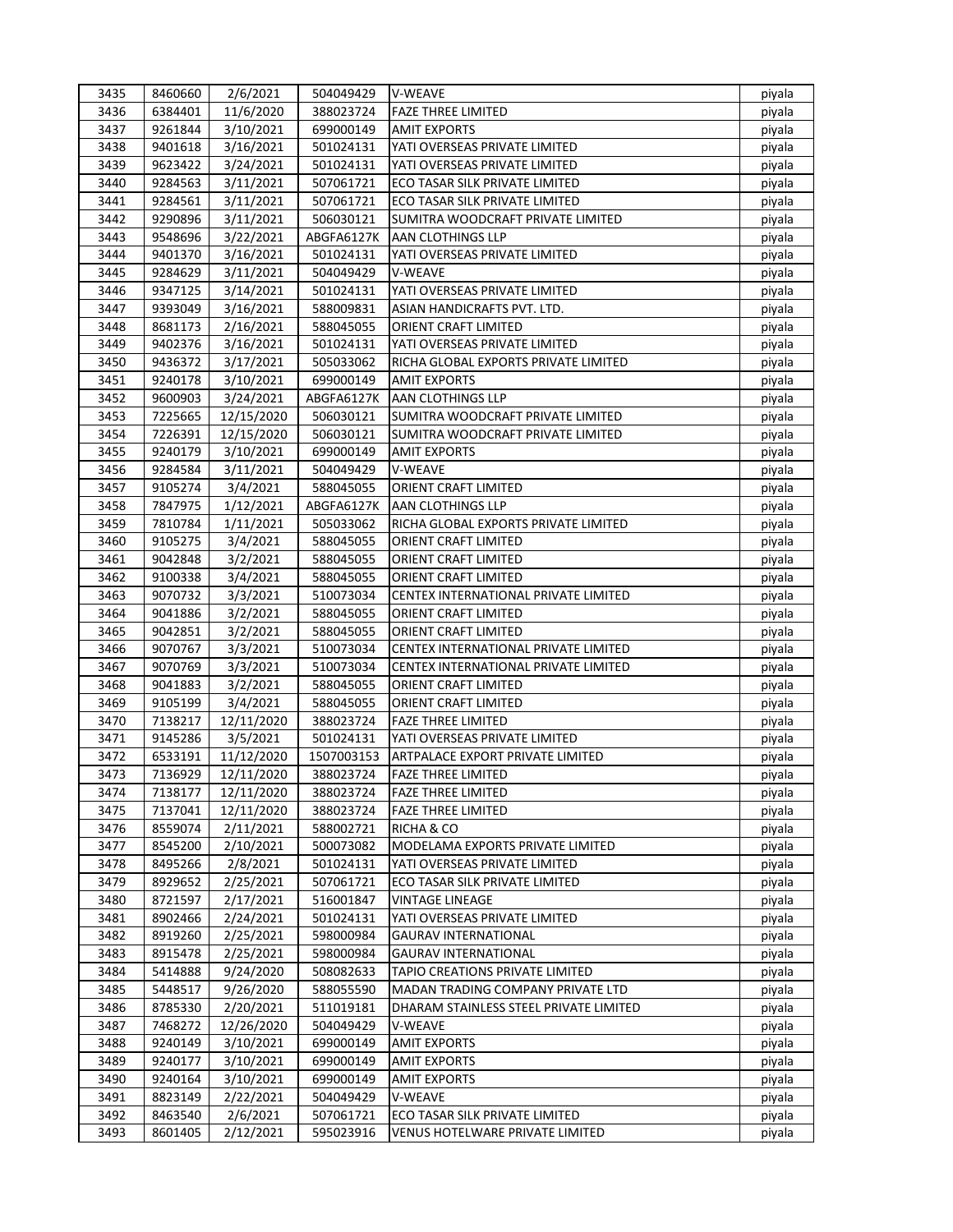| 3494 | 8973401 | 2/27/2021  | 501024131  | <b>IYATI OVERSEAS PRIVATE LIMITED</b>      | piyala |
|------|---------|------------|------------|--------------------------------------------|--------|
| 3495 | 8849301 | 2/23/2021  | 1397009152 | <b>BALAJI EXPORTS</b>                      | piyala |
| 3496 | 8889112 | 2/24/2021  | 588045055  | <b>ORIENT CRAFT LIMITED</b>                | piyala |
| 3497 | 8871218 | 2/23/2021  | 511019181  | DHARAM STAINLESS STEEL PRIVATE LIMITED     | piyala |
| 3498 | 8823126 | 2/22/2021  | 504049429  | V-WEAVE                                    | piyala |
| 3499 | 8524329 | 2/9/2021   | 506030121  | SUMITRA WOODCRAFT PRIVATE LIMITED          | piyala |
| 3500 | 8630563 | 2/13/2021  | 507061721  | ECO TASAR SILK PRIVATE LIMITED             | piyala |
| 3501 | 8504538 | 2/9/2021   | 501024131  | YATI OVERSEAS PRIVATE LIMITED              | piyala |
| 3502 | 7450481 | 12/24/2020 | 507061721  | ECO TASAR SILK PRIVATE LIMITED             | piyala |
| 3503 | 8462414 | 2/6/2021   | 507061721  | ECO TASAR SILK PRIVATE LIMITED             | piyala |
| 3504 | 8608617 | 2/12/2021  | 699000149  | <b>AMIT EXPORTS</b>                        | piyala |
| 3505 | 8505906 | 2/9/2021   | 501024131  | YATI OVERSEAS PRIVATE LIMITED              | piyala |
| 3506 | 9916940 | 4/6/2021   | 1397009152 | <b>BALAJI EXPORTS</b>                      | piyala |
| 3507 | 9719164 | 3/27/2021  | 504049429  | V-WEAVE                                    | piyala |
| 3508 | 1048637 | 4/12/2021  | 501024131  | YATI OVERSEAS PRIVATE LIMITED              | piyala |
| 3509 | 1063004 | 4/12/2021  | 513031278  | TANGERINE DESIGN PVT. LTD.                 | piyala |
| 3510 | 1511815 | 5/1/2021   | 599051949  | <b>FASHION ACCESSORIES</b>                 | piyala |
| 3511 | 1533558 | 5/3/2021   | 501024131  | YATI OVERSEAS PRIVATE LIMITED              | piyala |
| 3512 | 1535961 | 5/3/2021   | 1004000570 | CLASSIC CONCEPTS HOME INDIA PVT.LTD        | piyala |
| 3513 | 1536097 | 5/3/2021   | 1004000570 | CLASSIC CONCEPTS HOME INDIA PVT.LTD        | piyala |
| 3514 | 1542362 | 5/3/2021   | 1004000570 | CLASSIC CONCEPTS HOME INDIA PVT.LTD        | piyala |
| 3515 | 1549861 | 5/4/2021   | 1004000570 | CLASSIC CONCEPTS HOME INDIA PVT.LTD        | piyala |
| 3516 | 1585079 | 5/5/2021   | 1004000570 | CLASSIC CONCEPTS HOME INDIA PVT.LTD        | piyala |
| 3517 | 1160847 | 4/16/2021  | 1004000570 | CLASSIC CONCEPTS HOME INDIA PVT.LTD        | piyala |
| 3518 | 1511860 | 5/1/2021   | 2996000307 | <b>MARQUE IMPEX</b>                        | piyala |
| 3519 | 1511865 | 5/1/2021   | 2996000307 | <b>MARQUE IMPEX</b>                        | piyala |
| 3520 | 1537941 | 5/3/2021   | 501024131  | YATI OVERSEAS PRIVATE LIMITED              | piyala |
| 3521 | 1539293 | 5/3/2021   | 2996000307 | <b>MARQUE IMPEX</b>                        | piyala |
| 3522 | 1539351 | 5/3/2021   | 2996000307 | <b>MARQUE IMPEX</b>                        | piyala |
| 3523 | 1546796 | 5/4/2021   | 501024131  | YATI OVERSEAS PRIVATE LIMITED              | piyala |
| 3524 | 1547976 | 5/4/2021   | 501024131  | YATI OVERSEAS PRIVATE LIMITED              | piyala |
| 3525 | 1585078 | 5/5/2021   | 1004000570 | <b>CLASSIC CONCEPTS HOME INDIA PVT.LTD</b> | piyala |
| 3526 | 1588133 | 5/5/2021   | 1501001485 | A B C INDUSTRIES                           | piyala |
| 3527 | 1232769 | 4/20/2021  | 1501001485 | A B C INDUSTRIES                           | piyala |
| 3528 | 1621617 | 5/7/2021   | 501024131  | YATI OVERSEAS PRIVATE LIMITED              | piyala |
| 3529 | 1458200 | 4/29/2021  | 1501001485 | A B C INDUSTRIES                           | piyala |
| 3530 | 1459606 | 4/29/2021  | 1501001485 | A B C INDUSTRIES                           | piyala |
| 3531 | 1621686 | 5/7/2021   | 501024131  | YATI OVERSEAS PRIVATE LIMITED              | piyala |
| 3532 | 1464138 | 4/29/2021  | 1501001485 | A B C INDUSTRIES                           | piyala |
| 3533 | 1512354 | 5/1/2021   | 599051949  | <b>FASHION ACCESSORIES</b>                 | piyala |
| 3534 | 1539166 | 5/3/2021   | 2996000307 | <b>MARQUE IMPEX</b>                        | piyala |
| 3535 | 1539181 | 5/3/2021   | 588009831  | ASIAN HANDICRAFTS PRIVATE LIMITED          | piyala |
| 3536 | 1551146 | 5/4/2021   | 506030121  | SUMITRA WOODCRAFT PRIVATE LIMITED          | piyala |
| 3537 | 1050607 | 4/12/2021  | 2996000056 | AKANKSHA INTERNATIONAL                     | piyala |
| 3538 | 9869399 | 4/3/2021   | 507061721  | ECO TASAR SILK PRIVATE LIMITED             | piyala |
| 3539 | 1607987 | 5/6/2021   | 2996000307 | <b>MARQUE IMPEX</b>                        | piyala |
| 3540 | 1461709 | 4/29/2021  | 1501001485 | A B C INDUSTRIES                           | piyala |
| 3541 | 1461808 | 4/29/2021  | 1501001485 | A B C INDUSTRIES                           | piyala |
| 3542 | 1461823 | 4/29/2021  | 1501001485 | A B C INDUSTRIES                           | piyala |
| 3543 | 9865038 | 4/3/2021   | 504049429  | V-WEAVE                                    | piyala |
| 3544 | 9903417 | 4/5/2021   | 588032522  | ALPINE APPARELS PVT LTD                    | piyala |
| 3545 | 9858031 | 4/3/2021   | 1508000841 | <b>MALTI RUGS</b>                          | piyala |
| 3546 | 9950542 | 4/7/2021   | 2996000307 | <b>MARQUE IMPEX</b>                        | piyala |
| 3547 | 1017041 | 4/10/2021  | 2996000307 | <b>MARQUE IMPEX</b>                        | piyala |
| 3548 | 1392543 | 4/27/2021  | 503001678  | VAMANI OVERSEAS PRIVATE LIMITED            | piyala |
| 3549 | 1608578 | 5/6/2021   | 2996000307 | <b>MARQUE IMPEX</b>                        | piyala |
| 3550 | 1608876 | 5/6/2021   | 506030121  | SUMITRA WOODCRAFT PRIVATE LIMITED          | piyala |
| 3551 | 1458125 | 4/29/2021  | 1501001485 | A B C INDUSTRIES                           | piyala |
| 3552 | 1461811 | 4/29/2021  | 1501001485 | A B C INDUSTRIES                           | piyala |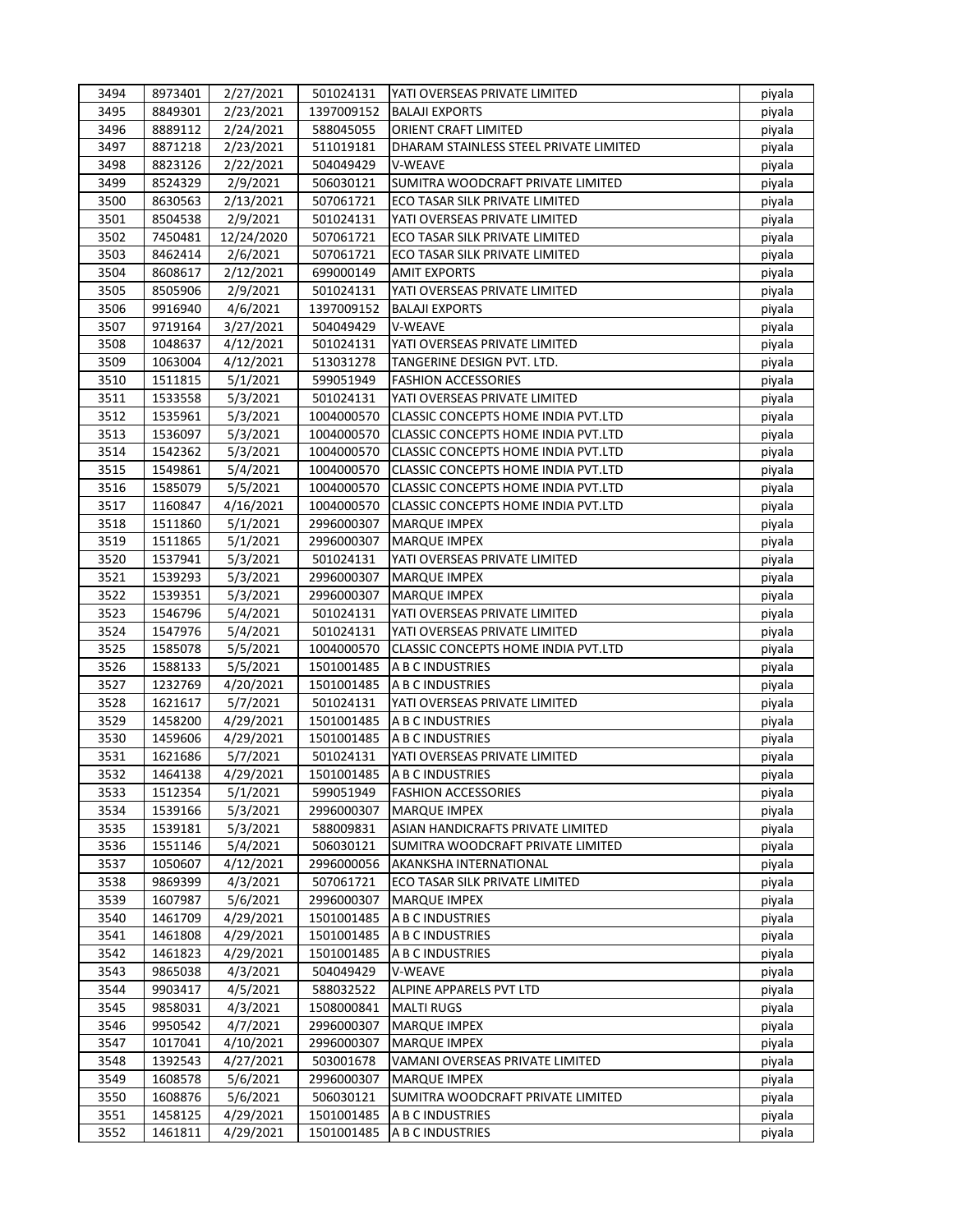| 3553         | 1461820            | 4/29/2021              |                          | 1501001485 A B C INDUSTRIES                                      | piyala           |
|--------------|--------------------|------------------------|--------------------------|------------------------------------------------------------------|------------------|
| 3554         | 1621705            | 5/7/2021               | 501024131                | YATI OVERSEAS PRIVATE LIMITED                                    | piyala           |
| 3555         | 1233970            | 4/20/2021              | 1501001485               | A B C INDUSTRIES                                                 | piyala           |
| 3556         | 9923593            | 4/6/2021               | 2996000307               | <b>MARQUE IMPEX</b>                                              | piyala           |
| 3557         | 9872117            | 4/3/2021               | 1004000570               | CLASSIC CONCEPTS HOME INDIA PVT.LTD                              | piyala           |
| 3558         | 9993726            | 4/9/2021               | 501024131                | YATI OVERSEAS PRIVATE LIMITED                                    | piyala           |
| 3559         | 1540266            | 5/3/2021               | 2996000056               | AKANKSHA INTERNATIONAL                                           | piyala           |
| 3560         | 4979821            | 9/5/2020               | 1004000570               | CLASSIC CONCEPTS HOME INDIA PVT.LTD                              | piyala           |
| 3561         | 1476058            | 4/30/2021              | 1004000570               | CLASSIC CONCEPTS HOME INDIA PVT.LTD                              | piyala           |
| 3562         | 1315735            | 4/23/2021              | 1004000570               | CLASSIC CONCEPTS HOME INDIA PVT.LTD                              | piyala           |
| 3563         | 1252853            | 4/21/2021              | 1501001485               | A B C INDUSTRIES                                                 | piyala           |
| 3564         | 1352195            | 4/24/2021              | 588009831                | ASIAN HANDICRAFTS PRIVATE LIMITED                                | piyala           |
| 3565         | 9913099            | 4/6/2021               | 501024131                | YATI OVERSEAS PRIVATE LIMITED                                    | piyala           |
| 3566         | 9874609            | 4/3/2021               | 1004000570               | CLASSIC CONCEPTS HOME INDIA PVT.LTD                              | piyala           |
| 3567         | 9958456            | 4/8/2021               | 2996000307               | <b>MARQUE IMPEX</b>                                              | piyala           |
| 3568         | 1404832            | 4/27/2021              | 2996000056               | AKANKSHA INTERNATIONAL                                           | piyala           |
| 3569         | 1315967            | 4/23/2021              | 1004000570               | CLASSIC CONCEPTS HOME INDIA PVT.LTD                              | piyala           |
| 3570         | 1177436            | 4/17/2021              | 1004000570               | CLASSIC CONCEPTS HOME INDIA PVT.LTD                              | piyala           |
| 3571         | 5883187            | 10/15/2020             | 506030121                | SUMITRA WOODCRAFT PVT LTD                                        | piyala           |
| 3572         | 6376801            | 11/6/2020              | 503069272                | AAKAAR IRON CREATIONS PVT. LTD.                                  | piyala           |
| 3573         | 6172182            | 10/28/2020             | 506030121                | SUMITRA WOODCRAFT PVT LTD                                        | piyala           |
| 3574         | 9518985            | 3/20/2021              | 504049429                | V-WEAVE                                                          | piyala           |
| 3575         | 1345378            | 4/24/2021              | 2996000307               | <b>MARQUE IMPEX</b>                                              | piyala           |
| 3576         | 1345144            | 4/24/2021              | 2996000307               | <b>MARQUE IMPEX</b>                                              | piyala           |
| 3577         | 1404131            | 4/27/2021              | 2996000307               | <b>MARQUE IMPEX</b>                                              | piyala           |
| 3578         | 9950555            | 4/7/2021               | 505033062                | RICHA GLOBAL EXPORTS PRIVATE LIMITED                             | piyala           |
| 3579         | 1208637            | 4/19/2021              | 2996000307               | <b>MARQUE IMPEX</b>                                              | piyala           |
| 3580         | 1160690            | 4/16/2021              | 1004000570               | CLASSIC CONCEPTS HOME INDIA PVT.LTD                              | piyala           |
| 3581         | 9976499            | 4/8/2021               | 1501001485               | A B C INDUSTRIES                                                 | piyala           |
| 3582         | 9808189            | 4/1/2021               | 510073034                | CENTEX INTERNATIONAL PRIVATE LIMITED                             | piyala           |
| 3583         | 9927817            | 4/6/2021               | 505033062                | RICHA GLOBAL EXPORTS PRIVATE LIMITED                             | piyala           |
| 3584         | 9950487            | 4/7/2021               | 505033062                | RICHA GLOBAL EXPORTS PRIVATE LIMITED                             | piyala           |
| 3585         | 9922358            | 4/6/2021               | 505033062                | RICHA GLOBAL EXPORTS PRIVATE LIMITED                             | piyala           |
| 3586         | 1502362            | 5/1/2021               | 501024131                | YATI OVERSEAS PRIVATE LIMITED                                    | piyala           |
| 3587         | 1506933            | 5/1/2021               |                          | <b>BASANT</b>                                                    |                  |
| 3588         | 1506947            | 5/1/2021               | 1398010910<br>1398010910 | <b>BASANT</b>                                                    | piyala           |
| 3589         | 1506953            |                        | 1398010910               | <b>BASANT</b>                                                    | piyala<br>piyala |
| 3590         | 1161446            | 5/1/2021<br>4/16/2021  | 1004000570               | CLASSIC CONCEPTS HOME INDIA PVT.LTD                              |                  |
| 3591         | 1252687            | 4/21/2021              | 1501001485               | A B C INDUSTRIES                                                 | piyala           |
| 3592         | 1381391            |                        | 501024131                | YATI OVERSEAS PRIVATE LIMITED                                    | piyala           |
| 3593         | 1204373            | 4/26/2021<br>4/19/2021 | 1004000570               |                                                                  | piyala           |
| 3594         | 9903912            | 4/5/2021               | 1397009152               | CLASSIC CONCEPTS HOME INDIA PVT.LTD<br><b>BALAJI EXPORTS</b>     | piyala           |
|              | 9867354            |                        |                          |                                                                  | piyala           |
| 3595<br>3596 | 9952466            | 4/3/2021<br>4/7/2021   | 1004000570<br>1394004699 | CLASSIC CONCEPTS HOME INDIA PVT.LTD<br><b>ARTASIA</b>            | piyala           |
|              |                    |                        |                          |                                                                  | piyala           |
| 3597         | 9922384            | 4/6/2021               | 505033062                | RICHA GLOBAL EXPORTS PRIVATE LIMITED                             | piyala           |
| 3598<br>3599 | 1621627<br>1623948 | 5/7/2021<br>5/7/2021   | 501024131<br>503069272   | YATI OVERSEAS PRIVATE LIMITED<br>AAKAAR IRON CREATIONS PVT. LTD. | piyala           |
|              |                    |                        |                          |                                                                  | piyala           |
| 3600         | 1476072            | 4/30/2021              | 1004000570               | CLASSIC CONCEPTS HOME INDIA PVT.LTD                              | piyala           |
| 3601         | 1535295            | 5/3/2021               | 501024131                | YATI OVERSEAS PRIVATE LIMITED                                    | piyala           |
| 3602         | 1549869            | 5/4/2021               | 1004000570               | CLASSIC CONCEPTS HOME INDIA PVT.LTD                              | piyala           |
| 3603         | 1570713            | 5/5/2021               | 1004000570               | CLASSIC CONCEPTS HOME INDIA PVT.LTD                              | piyala           |
| 3604         | 1582856            | 5/5/2021               | 2996000307               | <b>MARQUE IMPEX</b>                                              | piyala           |
| 3605         | 1588085            | 5/5/2021               | 1501001485               | A B C INDUSTRIES                                                 | piyala           |
| 3606         | 1598580            | 5/6/2021               | 1501001485               | A B C INDUSTRIES                                                 | piyala           |
| 3607         | 1381817            | 4/26/2021              | 501024131                | YATI OVERSEAS PRIVATE LIMITED                                    | piyala           |
| 3608         | 1393374            | 4/27/2021              | 591043335                | <b>DENZ ENTERPRISES</b>                                          | piyala           |
| 3609         | 1457628            | 4/29/2021              | 1501001485               | A B C INDUSTRIES                                                 | piyala           |
| 3610         | 1458110            | 4/29/2021              | 1501001485               | A B C INDUSTRIES                                                 | piyala           |
| 3611         | 1621688            | 5/7/2021               | 501024131                | YATI OVERSEAS PRIVATE LIMITED                                    | piyala           |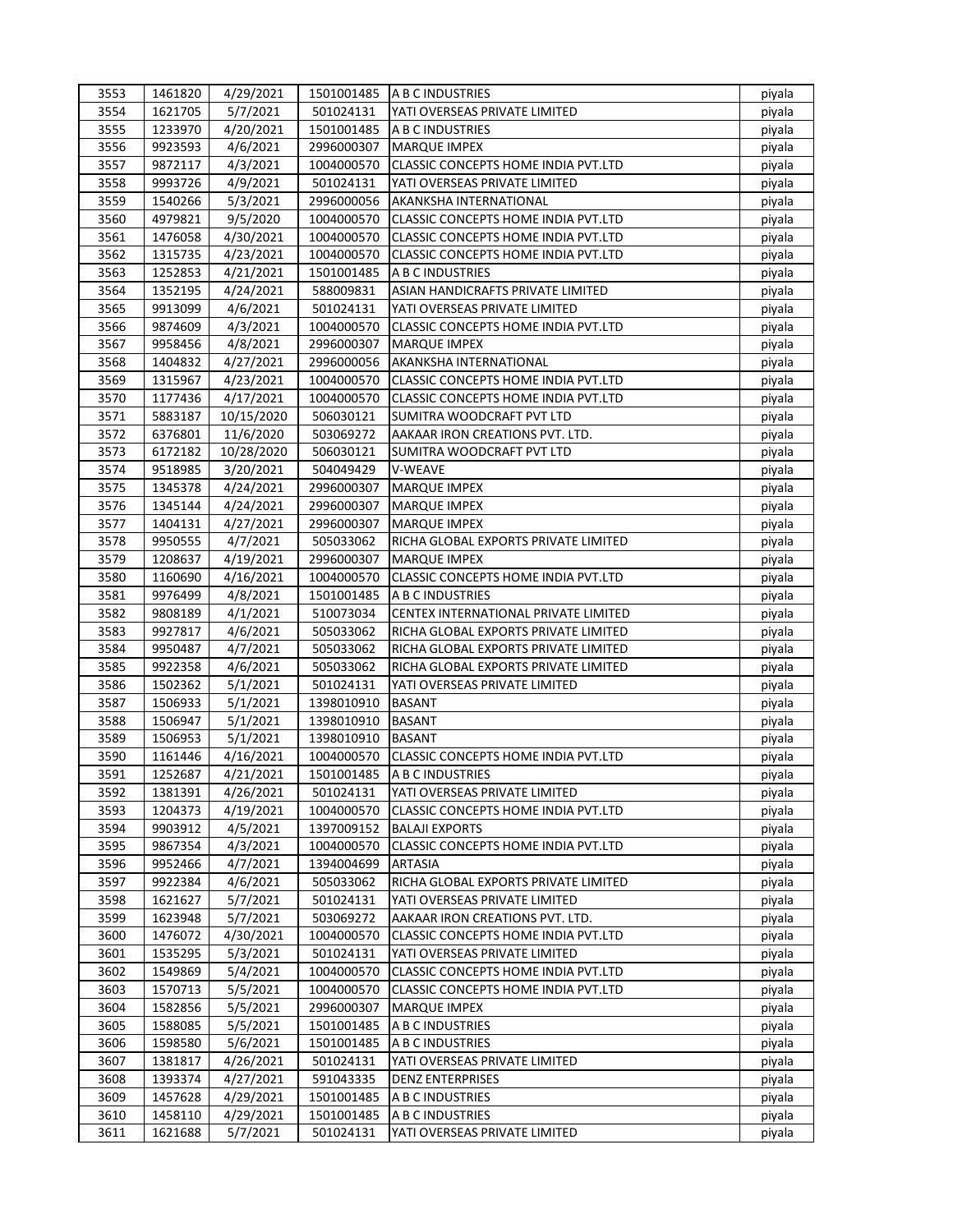| 3612 | 1476189 | 4/30/2021 |            | 1004000570 CLASSIC CONCEPTS HOME INDIA PVT.LTD | piyala |
|------|---------|-----------|------------|------------------------------------------------|--------|
| 3613 | 1502630 | 5/1/2021  | 388023724  | <b>FAZE THREE LIMITED</b>                      | piyala |
| 3614 | 1541994 | 5/3/2021  | 1004000570 | CLASSIC CONCEPTS HOME INDIA PVT.LTD            | piyala |
| 3615 | 1547571 | 5/4/2021  | 501024131  | YATI OVERSEAS PRIVATE LIMITED                  | piyala |
| 3616 | 1549797 | 5/4/2021  | 1004000570 | CLASSIC CONCEPTS HOME INDIA PVT.LTD            | piyala |
| 3617 | 1585401 | 5/5/2021  | 1004000570 | CLASSIC CONCEPTS HOME INDIA PVT.LTD            | piyala |
| 3618 | 1314830 | 4/23/2021 | 1004000570 | <b>CLASSIC CONCEPTS HOME INDIA PVT.LTD</b>     | piyala |
| 3619 | 1457593 | 4/29/2021 | 1501001485 | A B C INDUSTRIES                               | piyala |
| 3620 | 1621710 | 5/7/2021  | 501024131  | YATI OVERSEAS PRIVATE LIMITED                  | piyala |
| 3621 | 1621790 | 5/7/2021  | 501024131  | YATI OVERSEAS PRIVATE LIMITED                  | piyala |
| 3622 | 1537944 | 5/3/2021  | 501024131  | YATI OVERSEAS PRIVATE LIMITED                  | piyala |
| 3623 | 1555451 | 5/4/2021  | 1004000570 | CLASSIC CONCEPTS HOME INDIA PVT.LTD            | piyala |
| 3624 | 1457540 | 4/29/2021 | 1501001485 | A B C INDUSTRIES                               | piyala |
| 3625 | 1458193 | 4/29/2021 | 1501001485 | A B C INDUSTRIES                               | piyala |
| 3626 | 1460922 | 4/29/2021 | 2996000307 | <b>MARQUE IMPEX</b>                            | piyala |
| 3627 | 1461642 | 4/29/2021 | 1501001485 | A B C INDUSTRIES                               | piyala |
| 3628 | 1621666 | 5/7/2021  | 501024131  | YATI OVERSEAS PRIVATE LIMITED                  | piyala |
| 3629 | 1476074 | 4/30/2021 | 1004000570 | CLASSIC CONCEPTS HOME INDIA PVT.LTD            | piyala |
| 3630 | 9819474 | 4/1/2021  | 1004000570 | <b>CLASSIC CONCEPTS HOME INDIA PVT.LTD</b>     | piyala |
| 3631 | 1214023 | 4/19/2021 | 2996000307 | <b>MARQUE IMPEX</b>                            | piyala |
| 3632 | 1177566 | 4/17/2021 | 1004000570 | <b>CLASSIC CONCEPTS HOME INDIA PVT.LTD</b>     | piyala |
| 3633 | 9331433 | 3/13/2021 | 588018147  | POOJA INTERNATIONAL                            | piyala |
| 3634 | 1078487 | 4/13/2021 | 2996000307 | <b>MARQUE IMPEX</b>                            | piyala |
| 3635 | 1128697 | 4/15/2021 | 2996000307 | <b>MARQUE IMPEX</b>                            | piyala |
| 3636 | 9819841 | 4/1/2021  | 1004000570 | <b>CLASSIC CONCEPTS HOME INDIA PVT.LTD</b>     | piyala |
| 3637 | 1177381 | 4/17/2021 | 1004000570 | <b>CLASSIC CONCEPTS HOME INDIA PVT.LTD</b>     | piyala |
| 3638 | 1208152 | 4/19/2021 | 2996000307 | <b>MARQUE IMPEX</b>                            | piyala |
| 3639 | 4941696 | 9/3/2020  | 2996000307 | <b>MARQUE IMPEX</b>                            | piyala |
| 3640 | 1580605 | 5/5/2021  | 592042707  | RAHUL FASHIONS PRIVATE LIMITED                 | piyala |
| 3641 | 1542059 | 5/3/2021  | 1004000570 | CLASSIC CONCEPTS HOME INDIA PVT.LTD            | piyala |
| 3642 | 1621654 | 5/7/2021  | 501024131  | YATI OVERSEAS PRIVATE LIMITED                  | piyala |
| 3643 | 1621620 | 5/7/2021  | 501024131  | YATI OVERSEAS PRIVATE LIMITED                  | piyala |
| 3644 | 1542047 | 5/3/2021  | 1004000570 | CLASSIC CONCEPTS HOME INDIA PVT.LTD            | piyala |
| 3645 | 1649920 | 5/8/2021  | 388023724  | <b>FAZE THREE LIMITED</b>                      | piyala |
| 3646 | 1623901 | 5/7/2021  | 501024131  | YATI OVERSEAS PRIVATE LIMITED                  | piyala |
| 3647 | 1262675 | 4/21/2021 | 2996000307 | <b>MARQUE IMPEX</b>                            | piyala |
| 3648 | 1099645 | 4/14/2021 | 1501001485 | A B C INDUSTRIES                               | piyala |
| 3649 | 1002918 | 4/9/2021  | 1004000570 | CLASSIC CONCEPTS HOME INDIA PVT.LTD            | piyala |
| 3650 | 1002702 | 4/9/2021  | 1004000570 | CLASSIC CONCEPTS HOME INDIA PVT.LTD            | piyala |
| 3651 | 1159399 | 4/16/2021 | 504049429  | <b>V-WEAVE</b>                                 | piyala |
| 3652 | 1345203 | 4/24/2021 | 2996000307 | <b>MARQUE IMPEX</b>                            | piyala |
| 3653 | 1002659 | 4/9/2021  | 1004000570 | CLASSIC CONCEPTS HOME INDIA PVT.LTD            | piyala |
| 3654 | 1266375 | 4/21/2021 | 2996000307 | <b>MARQUE IMPEX</b>                            | piyala |
| 3655 | 1252338 | 4/21/2021 | 1501001485 | A B C INDUSTRIES                               | piyala |
| 3656 | 1535971 | 5/3/2021  | 1004000570 | CLASSIC CONCEPTS HOME INDIA PVT.LTD            | piyala |
| 3657 | 1585193 | 5/5/2021  | 1004000570 | CLASSIC CONCEPTS HOME INDIA PVT.LTD            | piyala |
| 3658 | 1623891 | 5/7/2021  | 501024131  | YATI OVERSEAS PRIVATE LIMITED                  | piyala |
| 3659 | 1537129 | 5/3/2021  | 1004000570 | CLASSIC CONCEPTS HOME INDIA PVT.LTD            | piyala |
| 3660 | 1621625 | 5/7/2021  | 501024131  | YATI OVERSEAS PRIVATE LIMITED                  | piyala |
| 3661 | 1621632 | 5/7/2021  | 501024131  | YATI OVERSEAS PRIVATE LIMITED                  | piyala |
| 3662 | 1588101 | 5/5/2021  | 1501001485 | A B C INDUSTRIES                               | piyala |
| 3663 | 1648473 | 5/8/2021  | 501024131  | YATI OVERSEAS PRIVATE LIMITED                  | piyala |
| 3664 | 1602679 | 5/6/2021  | 1004000570 | CLASSIC CONCEPTS HOME INDIA PVT.LTD            | piyala |
| 3665 | 1604005 | 5/6/2021  | 503069272  | AAKAAR IRON CREATIONS PVT. LTD.                | piyala |
| 3666 | 1461732 | 4/29/2021 | 1501001485 | A B C INDUSTRIES                               | piyala |
| 3667 | 8938643 | 2/26/2021 | 500073082  | MODELAMA EXPORTS PRIVATE LIMITED               | piyala |
| 3668 | 1580511 | 5/5/2021  | 592042707  | RAHUL FASHIONS PRIVATE LIMITED                 | piyala |
| 3669 | 9602443 | 3/24/2021 | 510073034  | CENTEX INTERNATIONAL PRIVATE LIMITED           | piyala |
| 3670 | 9631395 | 3/25/2021 | 598000984  | <b>GAURAV INTERNATIONAL</b>                    | piyala |
|      |         |           |            |                                                |        |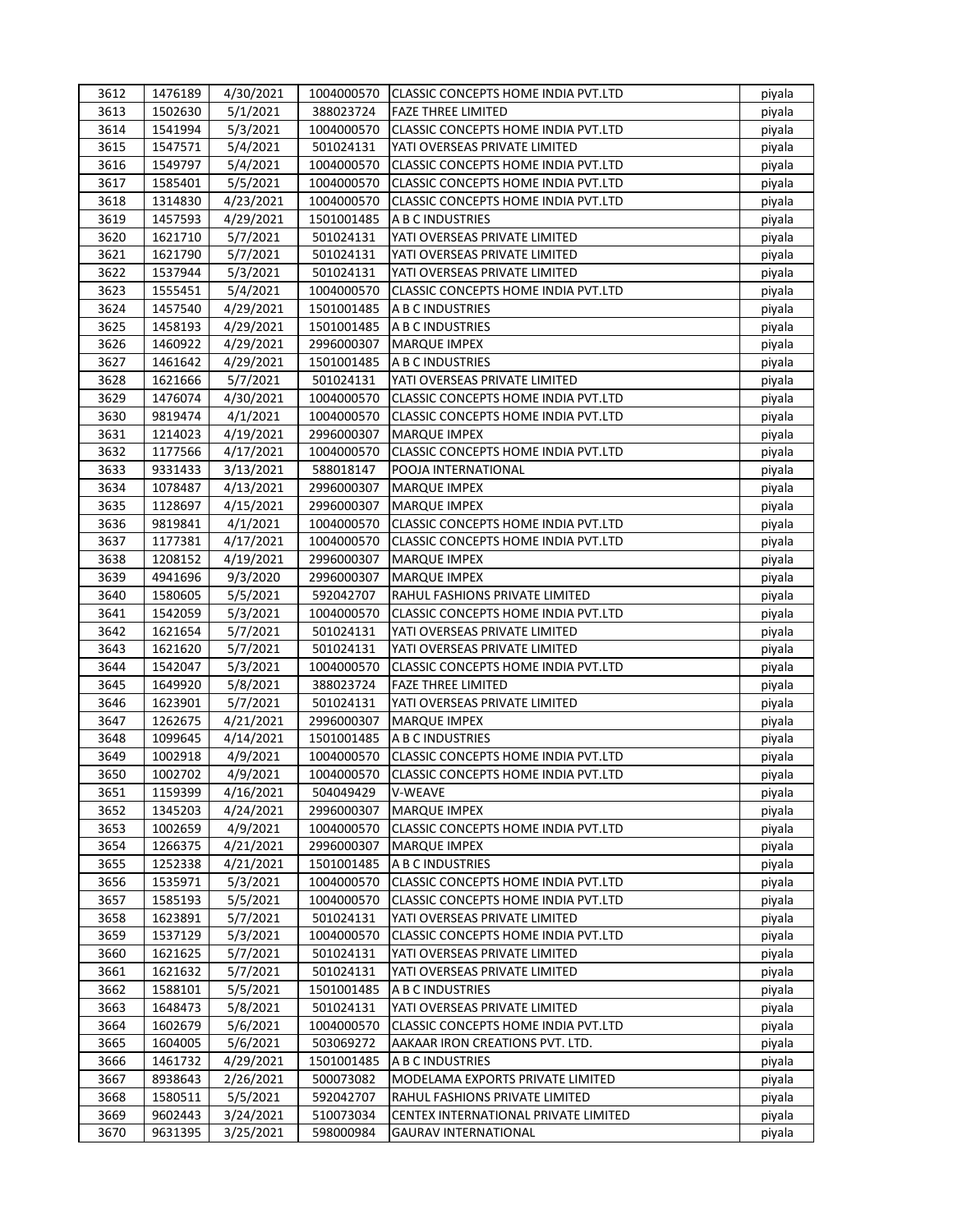| 3671 | 9602467 | 3/24/2021 | 510073034               | CENTEX INTERNATIONAL PRIVATE LIMITED       | piyala           |
|------|---------|-----------|-------------------------|--------------------------------------------|------------------|
| 3672 | 9617184 | 3/24/2021 | 598000984               | <b>GAURAV INTERNATIONAL</b>                | piyala           |
| 3673 | 1585080 | 5/5/2021  | 1004000570              | CLASSIC CONCEPTS HOME INDIA PVT.LTD        | piyala           |
| 3674 | 1621652 | 5/7/2021  | 501024131               | YATI OVERSEAS PRIVATE LIMITED              | piyala           |
| 3675 | 1512522 | 5/1/2021  | 504049429               | V-WEAVE                                    | piyala           |
| 3676 | 1512529 | 5/1/2021  | 504049429               | V-WEAVE                                    | piyala           |
| 3677 | 1296504 | 4/22/2021 | 2996000307              | <b>MARQUE IMPEX</b>                        | piyala           |
| 3678 | 9623423 | 3/24/2021 | 501024131               | YATI OVERSEAS PRIVATE LIMITED              | piyala           |
| 3679 | 9626542 | 3/24/2021 | 501024131               | YATI OVERSEAS PRIVATE LIMITED              | piyala           |
| 3680 | 9979835 | 4/8/2021  | 592005461               | UNIMAX LABORATORIES                        | piyala           |
| 3681 | 2479787 | 6/17/2021 | 588045055               | ORIENT CRAFT LIMITED                       | piyala           |
| 3682 | 2412821 | 6/14/2021 | 501024131               | YATI OVERSEAS PRIVATE LIMITED              | piyala           |
| 3683 | 2534546 | 6/19/2021 | 388023724               | <b>FAZE THREE LIMITED</b>                  | piyala           |
| 3684 | 2534701 | 6/19/2021 | 388023724               | <b>FAZE THREE LIMITED</b>                  | piyala           |
| 3685 | 2228004 | 6/5/2021  | 388023724               | <b>FAZE THREE LIMITED</b>                  | piyala           |
| 3686 | 2598166 | 6/22/2021 | 2996000307              | <b>MARQUE IMPEX</b>                        | piyala           |
| 3687 | 2333034 | 6/10/2021 | 2996000307              | <b>MARQUE IMPEX</b>                        | piyala           |
| 3688 | 2315028 | 6/9/2021  | 2996000307              | <b>MARQUE IMPEX</b>                        | piyala           |
| 3689 | 2336324 | 6/10/2021 | 1004000570              | <b>CLASSIC CONCEPTS HOME INDIA PVT.LTD</b> | piyala           |
| 3690 | 2068543 | 5/28/2021 | 1004000570              | <b>CLASSIC CONCEPTS HOME INDIA PVT.LTD</b> | piyala           |
| 3691 | 2315070 | 6/9/2021  | 2996000307              | <b>MARQUE IMPEX</b>                        | piyala           |
| 3692 | 2315164 | 6/9/2021  | 501024131               | YATI OVERSEAS PRIVATE LIMITED              | piyala           |
| 3693 | 2315710 | 6/9/2021  | 501024131               | YATI OVERSEAS PRIVATE LIMITED              | piyala           |
| 3694 | 2067933 | 5/28/2021 | 1004000570              | CLASSIC CONCEPTS HOME INDIA PVT.LTD        | piyala           |
| 3695 | 2420664 | 6/15/2021 | 510073034               | CENTEX INTERNATIONAL PRIVATE LIMITED       | piyala           |
| 3696 | 2455842 | 6/16/2021 | 598000984               | <b>GAURAV INTERNATIONAL</b>                | piyala           |
| 3697 | 2566861 | 6/21/2021 | 2996000307              | <b>MARQUE IMPEX</b>                        | piyala           |
| 3698 | 2421108 | 6/15/2021 | 501024131               | YATI OVERSEAS PRIVATE LIMITED              | piyala           |
| 3699 | 2336761 | 6/10/2021 | 1004000570              | CLASSIC CONCEPTS HOME INDIA PVT.LTD        | piyala           |
| 3700 | 2315880 | 6/9/2021  | 2996000307              | <b>MARQUE IMPEX</b>                        | piyala           |
| 3701 | 2287907 | 6/8/2021  | 2996000307              | <b>MARQUE IMPEX</b>                        | piyala           |
| 3702 | 2067732 | 5/28/2021 | 1004000570              | CLASSIC CONCEPTS HOME INDIA PVT.LTD        | piyala           |
| 3703 | 2267991 | 6/7/2021  | 2996000307              | <b>MARQUE IMPEX</b>                        | piyala           |
| 3704 | 1968007 | 5/24/2021 | 1004000570              | CLASSIC CONCEPTS HOME INDIA PVT.LTD        | piyala           |
| 3705 | 2068596 | 5/28/2021 | 1004000570              | CLASSIC CONCEPTS HOME INDIA PVT.LTD        | piyala           |
| 3706 | 2068805 |           | 1004000570              | CLASSIC CONCEPTS HOME INDIA PVT.LTD        |                  |
| 3707 | 2218403 | 5/28/2021 | 501024131               |                                            | piyala<br>piyala |
|      |         | 6/4/2021  |                         | YATI OVERSEAS PRIVATE LIMITED              |                  |
|      |         |           |                         |                                            |                  |
| 3708 | 2268546 | 6/7/2021  | 503058670               | AESTHETIC LIVING MERCHANTS PRIVATE LIMITED | piyala           |
| 3709 | 2469367 | 6/16/2021 | 500021121<br>2996000307 | <b>RAGA DESIGNS</b>                        | piyala           |
| 3710 | 2167516 | 6/2/2021  |                         | <b>MARQUE IMPEX</b>                        | piyala           |
| 3711 | 2262115 | 6/7/2021  | 501024131               | YATI OVERSEAS PRIVATE LIMITED              | piyala           |
| 3712 | 2265129 | 6/7/2021  | 501024131               | YATI OVERSEAS PRIVATE LIMITED              | piyala           |
|      |         |           |                         |                                            |                  |
| 3713 | 2289881 | 6/8/2021  | 503058670               | AESTHETIC LIVING MERCHANTS PRIVATE LIMITED | piyala           |
| 3714 | 2067642 | 5/28/2021 | 1004000570              | <b>CLASSIC CONCEPTS HOME INDIA PVT.LTD</b> | piyala           |
| 3715 | 2266365 | 6/7/2021  | 501024131               | YATI OVERSEAS PRIVATE LIMITED              | piyala           |
| 3716 | 2746672 | 6/28/2021 | 506030121               | SUMITRA WOODCRAFT PRIVATE LIMITED          | piyala           |
| 3717 | 2777407 | 6/29/2021 | 3392000493              | RAJ OVERSEAS                               | piyala           |
| 3718 | 2475868 | 6/17/2021 | 699000149               | <b>AMIT EXPORTS</b>                        | piyala           |
| 3719 | 2416479 | 6/14/2021 | 501024131               | YATI OVERSEAS PRIVATE LIMITED              | piyala           |
| 3720 | 2421100 | 6/15/2021 | 501024131               | YATI OVERSEAS PRIVATE LIMITED              | piyala           |
|      |         |           |                         |                                            |                  |
| 3721 | 2439385 | 6/15/2021 | 503058670               | AESTHETIC LIVING MERCHANTS PRIVATE LIMITED | piyala           |
| 3722 | 2421412 | 6/15/2021 | 501024131               | YATI OVERSEAS PRIVATE LIMITED              | piyala           |
| 3723 | 2440952 | 6/15/2021 | 501024131               | YATI OVERSEAS PRIVATE LIMITED              | piyala           |
| 3724 | 2336310 | 6/10/2021 | 1004000570              | CLASSIC CONCEPTS HOME INDIA PVT.LTD        | piyala           |
| 3725 | 2421172 | 6/15/2021 | 506030121               | SUMITRA WOODCRAFT PRIVATE LIMITED          | piyala           |
| 3726 | 2421435 | 6/15/2021 | 506030121               | SUMITRA WOODCRAFT PRIVATE LIMITED          | piyala           |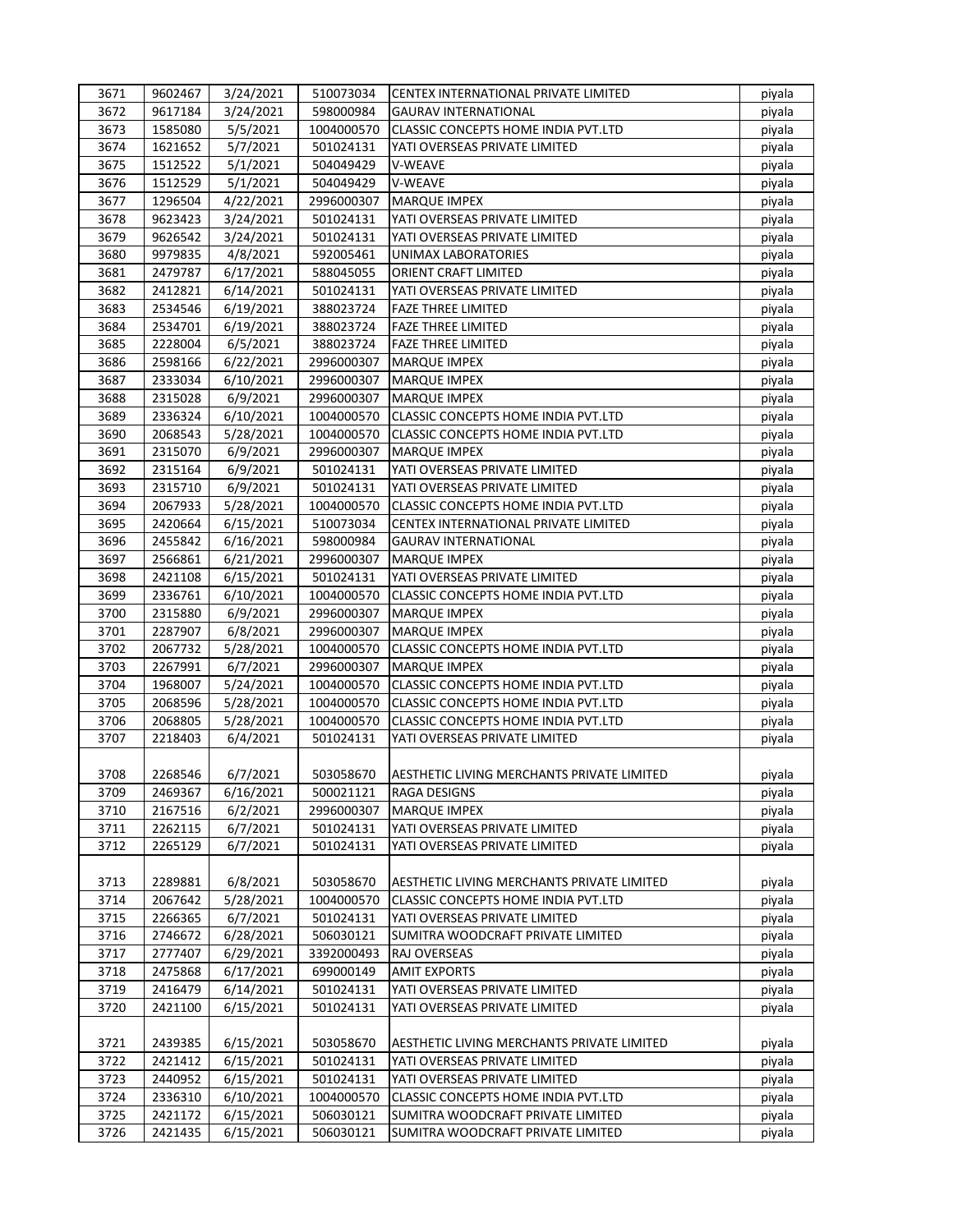| 3727 | 2228177 | 6/5/2021  | 388023724  | lFAZE THREE LIMITED                        | piyala |
|------|---------|-----------|------------|--------------------------------------------|--------|
| 3728 | 1838903 | 5/18/2021 | 1004000570 | <b>CLASSIC CONCEPTS HOME INDIA PVT.LTD</b> | piyala |
| 3729 | 1864865 | 5/19/2021 | 1004000570 | CLASSIC CONCEPTS HOME INDIA PVT.LTD        | piyala |
| 3730 | 2412576 | 6/14/2021 | 501024131  | YATI OVERSEAS PRIVATE LIMITED              | piyala |
| 3731 | 2415645 | 6/14/2021 | 501024131  | YATI OVERSEAS PRIVATE LIMITED              | piyala |
| 3732 | 2551485 | 6/20/2021 | 506030121  | SUMITRA WOODCRAFT PRIVATE LIMITED          | piyala |
| 3733 | 2333037 | 6/10/2021 | 2996000307 | <b>MARQUE IMPEX</b>                        | piyala |
| 3734 | 2414544 | 6/14/2021 | 501024131  | YATI OVERSEAS PRIVATE LIMITED              | piyala |
| 3735 | 2421077 | 6/15/2021 | 501024131  | YATI OVERSEAS PRIVATE LIMITED              | piyala |
|      |         |           |            |                                            |        |
| 3736 | 2439366 | 6/15/2021 | 503058670  | AESTHETIC LIVING MERCHANTS PRIVATE LIMITED | piyala |
| 3737 | 2443613 | 6/15/2021 | 501024131  | YATI OVERSEAS PRIVATE LIMITED              | piyala |
| 3738 | 2443617 | 6/15/2021 | 501024131  | YATI OVERSEAS PRIVATE LIMITED              | piyala |
|      |         |           |            |                                            |        |
| 3739 | 2710876 | 6/26/2021 | 503058670  | AESTHETIC LIVING MERCHANTS PRIVATE LIMITED | piyala |
| 3740 | 2613116 | 6/23/2021 | 589035533  | <b>SHYAM EXPORTS</b>                       | piyala |
| 3741 | 2456884 | 6/16/2021 | 1004000570 | CLASSIC CONCEPTS HOME INDIA PVT.LTD        | piyala |
| 3742 | 2542724 | 6/19/2021 | 2996000307 | <b>MARQUE IMPEX</b>                        | piyala |
| 3743 | 2090515 | 5/29/2021 | 2996000307 | <b>MARQUE IMPEX</b>                        | piyala |
| 3744 | 2517018 | 6/18/2021 | 501024131  | YATI OVERSEAS PRIVATE LIMITED              | piyala |
| 3745 | 2475491 | 6/17/2021 | 3305001364 | <b>MAA COLLECTIONS</b>                     | piyala |
| 3746 | 2444265 | 6/15/2021 | 501024131  | YATI OVERSEAS PRIVATE LIMITED              | piyala |
| 3747 | 2336866 | 6/10/2021 | 1004000570 | CLASSIC CONCEPTS HOME INDIA PVT.LTD        | piyala |
| 3748 | 2397578 | 6/14/2021 | 507040635  | KAVSET EXPORTS PRIVATE LIMITED             | piyala |
| 3749 | 2266372 | 6/7/2021  | 599030208  | MARWAR CARPETS INTERNATIONAL               | piyala |
| 3750 | 2032134 | 5/27/2021 | 1507003153 | ARTPALACE EXPORT PRIVATE LIMITED           | piyala |
| 3751 | 2440417 | 6/15/2021 | 501024131  | YATI OVERSEAS PRIVATE LIMITED              | piyala |
| 3752 | 2440187 | 6/15/2021 | 1004000570 | CLASSIC CONCEPTS HOME INDIA PVT.LTD        | piyala |
| 3753 | 2011731 | 5/26/2021 | 510074588  | JAVI HOME PRIVATE LIMITED                  | piyala |
| 3754 | 2440381 | 6/15/2021 | 1004000570 | CLASSIC CONCEPTS HOME INDIA PVT.LTD        | piyala |
| 3755 | 2218279 | 6/4/2021  | 2996000307 | <b>MARQUE IMPEX</b>                        | piyala |
| 3756 | 2481481 | 6/17/2021 | AAJCR3960L | RADIAANT EXPOVISION PRIVATE LIMITED        | piyala |
| 3757 | 2542722 | 6/19/2021 | 2996000307 | <b>MARQUE IMPEX</b>                        | piyala |
| 3758 | 1865911 | 5/19/2021 | 1501001485 | A B C INDUSTRIES                           | piyala |
| 3759 | 2123355 | 5/31/2021 | 2996000307 | <b>MARQUE IMPEX</b>                        | piyala |
| 3760 | 2120457 | 5/31/2021 | 2996000056 | AKANKSHA INTERNATIONAL                     | piyala |
| 3761 | 2123593 | 5/31/2021 | 2996000307 | <b>MARQUE IMPEX</b>                        | piyala |
| 3762 | 1461653 | 4/29/2021 | 1501001485 | A B C INDUSTRIES                           | piyala |
| 3763 | 1563923 | 5/4/2021  | 592030857  | <b>ATTIC PRODUCTS</b>                      | piyala |
| 3764 | 1623937 | 5/7/2021  | 501024131  | YATI OVERSEAS PRIVATE LIMITED              | piyala |
| 3765 | 1650378 | 5/8/2021  | 501024131  | YATI OVERSEAS PRIVATE LIMITED              | piyala |
| 3766 | 1716430 | 5/11/2021 | 501024131  | YATI OVERSEAS PRIVATE LIMITED              | piyala |
| 3767 | 1588107 | 5/5/2021  | 1501001485 | A B C INDUSTRIES                           | piyala |
| 3768 | 1621624 | 5/7/2021  | 501024131  | YATI OVERSEAS PRIVATE LIMITED              | piyala |
| 3769 | 1697115 | 5/11/2021 | 503069272  | AAKAAR IRON CREATIONS PVT. LTD.            | piyala |
| 3770 | 1535308 | 5/3/2021  | 501024131  | YATI OVERSEAS PRIVATE LIMITED              | piyala |
| 3771 | 1585106 | 5/5/2021  | 1004000570 | CLASSIC CONCEPTS HOME INDIA PVT.LTD        | piyala |
| 3772 | 1659220 | 5/8/2021  | 504049429  | V-WEAVE                                    | piyala |
| 3773 | 1588105 | 5/5/2021  | 1501001485 | A B C INDUSTRIES                           | piyala |
| 3774 | 1716177 | 5/11/2021 | 501024131  | YATI OVERSEAS PRIVATE LIMITED              | piyala |
| 3775 | 1585109 | 5/5/2021  | 1004000570 | CLASSIC CONCEPTS HOME INDIA PVT.LTD        | piyala |
| 3776 | 1588061 | 5/5/2021  | 1501001485 | A B C INDUSTRIES                           | piyala |
| 3777 | 1588076 | 5/5/2021  | 1501001485 | A B C INDUSTRIES                           |        |
| 3778 | 1588115 | 5/5/2021  | 1501001485 | A B C INDUSTRIES                           | piyala |
| 3779 |         | 5/6/2021  |            | <b>MARQUE IMPEX</b>                        | piyala |
|      | 1607879 |           | 2996000307 |                                            | piyala |
| 3780 | 1674091 | 5/10/2021 | 507040635  | KAVSET EXPORTS PRIVATE LIMITED             | piyala |
| 3781 | 1535636 | 5/3/2021  | 501024131  | YATI OVERSEAS PRIVATE LIMITED              | piyala |
| 3782 | 1539324 | 5/3/2021  | 2996000307 | <b>MARQUE IMPEX</b>                        | piyala |
| 3783 | 1542450 | 5/3/2021  | 1004000570 | CLASSIC CONCEPTS HOME INDIA PVT.LTD        | piyala |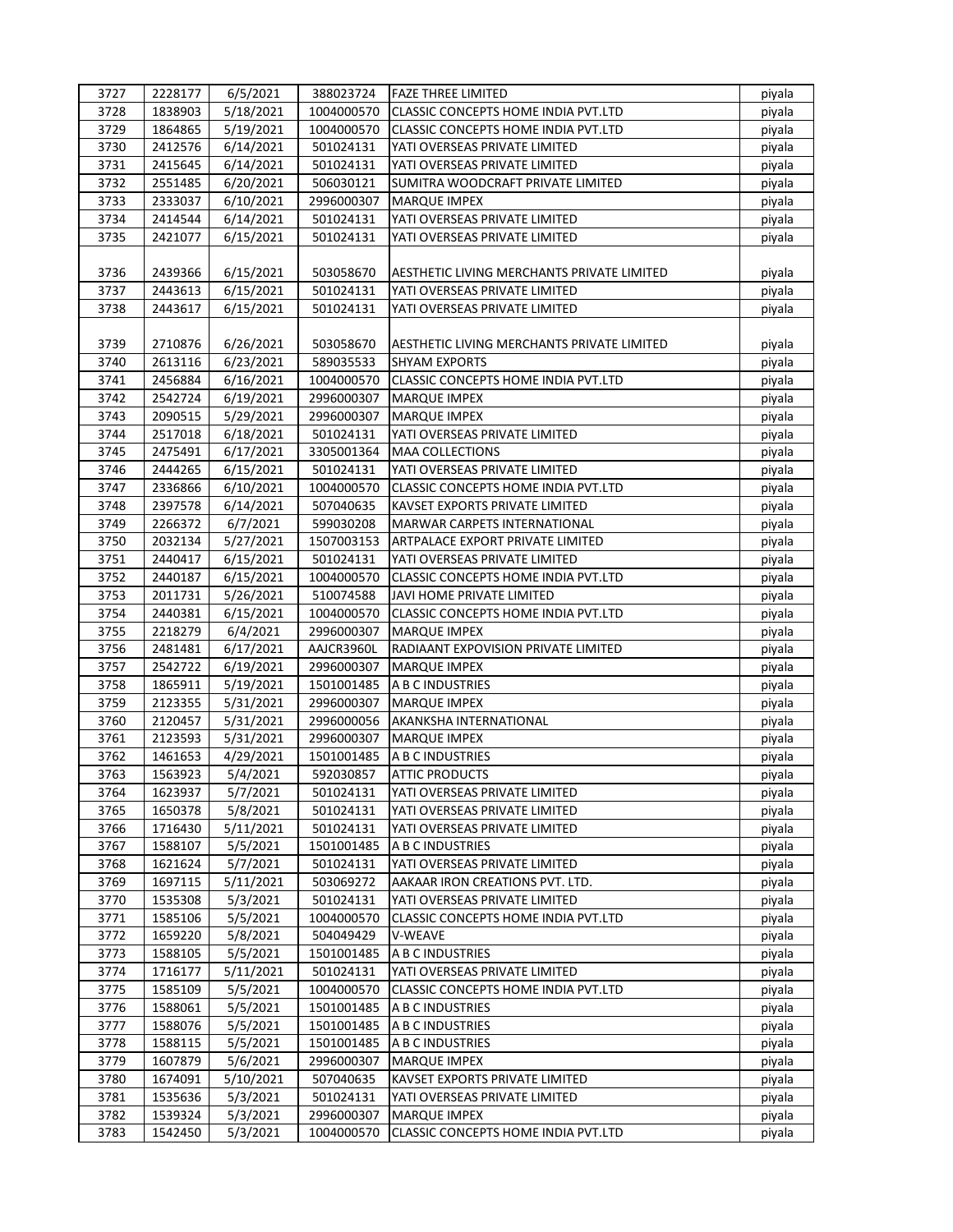| 3784 | 1542703            | 5/3/2021             | 1004000570             | CLASSIC CONCEPTS HOME INDIA PVT.LTD        | piyala           |
|------|--------------------|----------------------|------------------------|--------------------------------------------|------------------|
| 3785 | 1626771            | 5/7/2021             | 503001678              | VAMANI OVERSEAS PRIVATE LIMITED            | piyala           |
| 3786 | 1849787            | 5/18/2021            | 691000107              | UNIQUE EXPORTS                             | piyala           |
| 3787 | 1838327            | 5/18/2021            | 1004000570             | CLASSIC CONCEPTS HOME INDIA PVT.LTD        | piyala           |
| 3788 | 1838230            | 5/18/2021            | 1004000570             | <b>CLASSIC CONCEPTS HOME INDIA PVT.LTD</b> | piyala           |
| 3789 | 1871336            | 5/19/2021            | 2996000307             | <b>MARQUE IMPEX</b>                        | piyala           |
| 3790 | 1754720            | 5/13/2021            | 1004000570             | CLASSIC CONCEPTS HOME INDIA PVT.LTD        | piyala           |
| 3791 | 1838907            | 5/18/2021            | 1004000570             | CLASSIC CONCEPTS HOME INDIA PVT.LTD        | piyala           |
| 3792 | 1829100            | 5/17/2021            | 2996000056             | AKANKSHA INTERNATIONAL                     | piyala           |
| 3793 | 1536117            | 5/3/2021             | 1004000570             | CLASSIC CONCEPTS HOME INDIA PVT.LTD        | piyala           |
| 3794 | 1588121            | 5/5/2021             | 1501001485             | A B C INDUSTRIES                           | piyala           |
| 3795 | 1588140            | 5/5/2021             | 1501001485             | A B C INDUSTRIES                           | piyala           |
| 3796 | 1621754            | 5/7/2021             | 501024131              | YATI OVERSEAS PRIVATE LIMITED              | piyala           |
| 3797 | 1621718            | 5/7/2021             | 501024131              | YATI OVERSEAS PRIVATE LIMITED              | piyala           |
| 3798 | 1673278            | 5/10/2021            | 1004000570             | CLASSIC CONCEPTS HOME INDIA PVT.LTD        | piyala           |
| 3799 | 1919981            | 5/21/2021            | 2996000307             | <b>MARQUE IMPEX</b>                        | piyala           |
| 3800 | 1838319            | 5/18/2021            | 1004000570             | CLASSIC CONCEPTS HOME INDIA PVT.LTD        | piyala           |
| 3801 | 1904013            | 5/21/2021            | 2996000307             | <b>MARQUE IMPEX</b>                        | piyala           |
| 3802 | 1838357            | 5/18/2021            | 1004000570             | <b>CLASSIC CONCEPTS HOME INDIA PVT.LTD</b> | piyala           |
| 3803 | 1817191            | 5/17/2021            | 507061721              | ECO TASAR SILK PRIVATE LIMITED             | piyala           |
| 3804 | 1838278            | 5/18/2021            | 1004000570             | CLASSIC CONCEPTS HOME INDIA PVT.LTD        | piyala           |
| 3805 | 1838328            | 5/18/2021            | 1004000570             | CLASSIC CONCEPTS HOME INDIA PVT.LTD        | piyala           |
| 3806 | 1838363            | 5/18/2021            | 1004000570             | CLASSIC CONCEPTS HOME INDIA PVT.LTD        | piyala           |
| 3807 | 2133602            | 6/1/2021             | 388078375              | ALLANASONS PRIVATE LIMITED                 | piyala           |
| 3808 | 1621626            | 5/7/2021             | 501024131              | YATI OVERSEAS PRIVATE LIMITED              | piyala           |
| 3809 | 1494177            | 4/30/2021            | 501024131              | YATI OVERSEAS PRIVATE LIMITED              | piyala           |
| 3810 | 1588093            | 5/5/2021             | 1501001485             | A B C INDUSTRIES                           | piyala           |
| 3811 | 1598571            | 5/6/2021             | 1501001485             | A B C INDUSTRIES                           |                  |
| 3812 | 1598578            |                      | 1501001485             | A B C INDUSTRIES                           | piyala           |
| 3813 | 1621683            | 5/6/2021<br>5/7/2021 | 501024131              | YATI OVERSEAS PRIVATE LIMITED              | piyala<br>piyala |
| 3814 | 1585114            | 5/5/2021             | 1004000570             | <b>CLASSIC CONCEPTS HOME INDIA PVT.LTD</b> | piyala           |
| 3815 | 1588152            |                      | 1501001485             | A B C INDUSTRIES                           |                  |
| 3816 | 1621629            | 5/5/2021             | 501024131              | YATI OVERSEAS PRIVATE LIMITED              | piyala           |
| 3817 |                    | 5/7/2021<br>5/7/2021 |                        |                                            | piyala           |
| 3818 | 1621690<br>1621711 | 5/7/2021             | 501024131<br>501024131 | YATI OVERSEAS PRIVATE LIMITED              | piyala           |
|      |                    |                      |                        | YATI OVERSEAS PRIVATE LIMITED              | piyala           |
| 3819 | 1621752            | 5/7/2021             | 501024131              | YATI OVERSEAS PRIVATE LIMITED              | piyala           |
| 3820 | 1621753            | 5/7/2021             | 501024131              | YATI OVERSEAS PRIVATE LIMITED              | piyala           |
| 3821 | 1918315            | 5/21/2021            | 2996000307             | <b>MARQUE IMPEX</b>                        | piyala           |
| 3822 | 1682044            | 5/10/2021            | 511019181              | DHARAM STAINLESS STEEL PRIVATE LIMITED     | piyala           |
| 3823 | 1753893            | 5/13/2021            | 1501001485             | A B C INDUSTRIES                           | piyala           |
| 3824 | 1754690            | 5/13/2021            | 1004000570             | CLASSIC CONCEPTS HOME INDIA PVT.LTD        | piyala           |
| 3825 | 1839808            | 5/18/2021            | 2996000307             | <b>MARQUE IMPEX</b>                        | piyala           |
| 3826 | 1598588            | 5/6/2021             | 1501001485             | A B C INDUSTRIES                           | piyala           |
| 3827 | 1601255            | 5/6/2021             | 1501001485             | A B C INDUSTRIES                           | piyala           |
| 3828 | 1641606            | 5/7/2021             | 1004000570             | CLASSIC CONCEPTS HOME INDIA PVT.LTD        | piyala           |
| 3829 | 1648902            | 5/8/2021             | 1508000841             | <b>MALTI RUGS</b>                          | piyala           |
| 3830 | 1621728            | 5/7/2021             | 501024131              | YATI OVERSEAS PRIVATE LIMITED              | piyala           |
| 3831 | 1650297            | 5/8/2021             | 501024131              | YATI OVERSEAS PRIVATE LIMITED              | piyala           |
| 3832 | 1658487            | 5/8/2021             | 588009831              | ASIAN HANDICRAFTS PRIVATE LIMITED          | piyala           |
| 3833 | 1621631            | 5/7/2021             | 501024131              | YATI OVERSEAS PRIVATE LIMITED              | piyala           |
| 3834 | 1588092            | 5/5/2021             | 1501001485             | A B C INDUSTRIES                           | piyala           |
| 3835 | 1588097            | 5/5/2021             | 1501001485             | A B C INDUSTRIES                           | piyala           |
| 3836 | 1588111            | 5/5/2021             | 1501001485             | A B C INDUSTRIES                           | piyala           |
| 3837 | 1588132            | 5/5/2021             | 1501001485             | A B C INDUSTRIES                           | piyala           |
| 3838 | 1588170            | 5/5/2021             | 1501001485             | A B C INDUSTRIES                           | piyala           |
| 3839 | 1588178            | 5/5/2021             | 1501001485             | A B C INDUSTRIES                           | piyala           |
| 3840 | 1608814            | 5/6/2021             | 506030121              | SUMITRA WOODCRAFT PRIVATE LIMITED          | piyala           |
| 3841 | 1621691            | 5/7/2021             | 501024131              | YATI OVERSEAS PRIVATE LIMITED              | piyala           |
| 3842 | 1379084            | 4/26/2021            | 504049429              | V-WEAVE                                    | piyala           |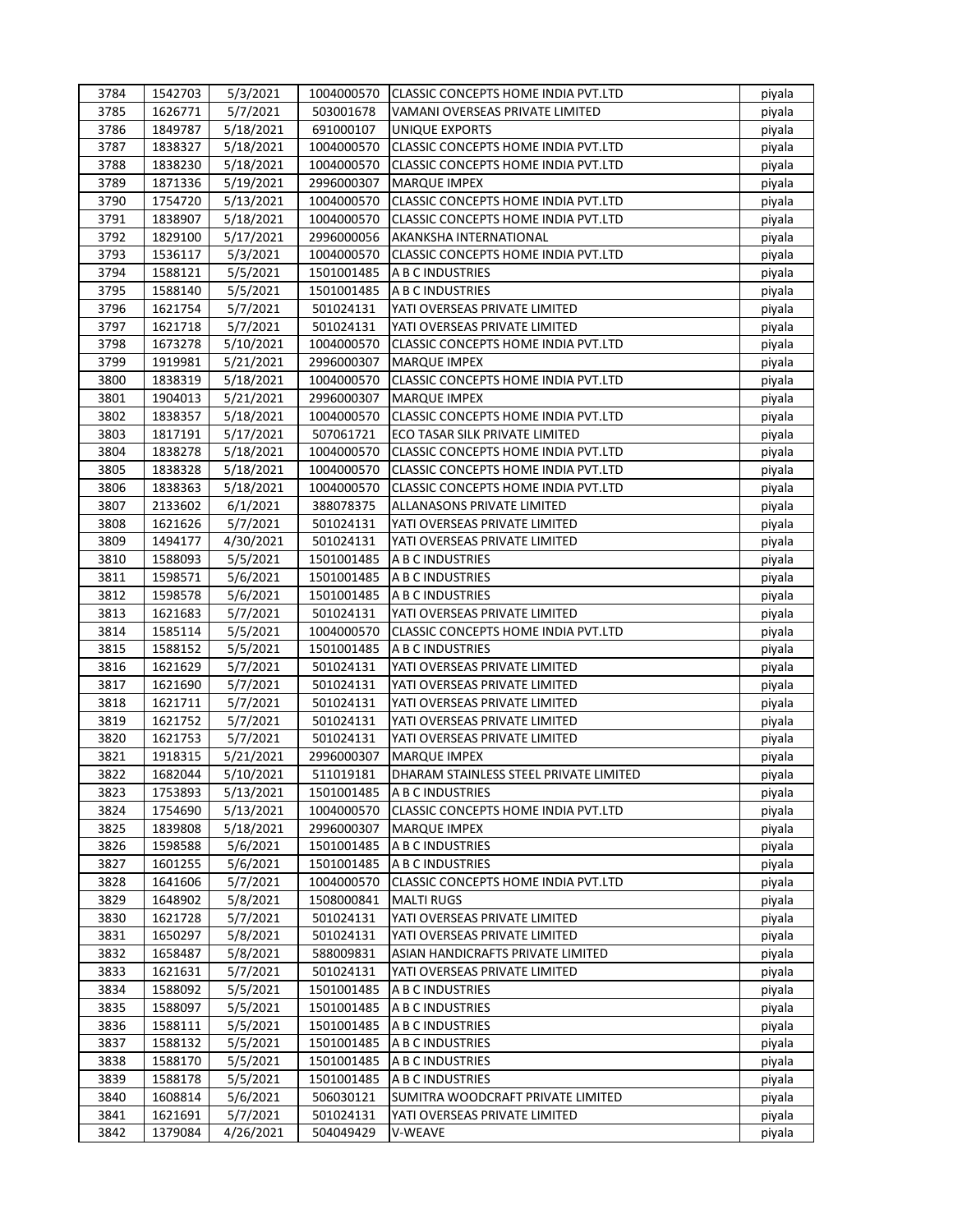| 3843 | 1381925 | 4/26/2021 | 501024131  | YATI OVERSEAS PRIVATE LIMITED              | piyala |
|------|---------|-----------|------------|--------------------------------------------|--------|
| 3844 | 2062979 | 5/28/2021 | 1004000570 | <b>CLASSIC CONCEPTS HOME INDIA PVT.LTD</b> | piyala |
| 3845 | 2033894 | 5/27/2021 | 1507003153 | ARTPALACE EXPORT PRIVATE LIMITED           | piyala |
| 3846 | 1648879 | 5/8/2021  | 501024131  | YATI OVERSEAS PRIVATE LIMITED              | piyala |
| 3847 | 1713366 | 5/11/2021 | 2996000307 | <b>MARQUE IMPEX</b>                        | piyala |
| 3848 | 1721275 | 5/12/2021 | 501024131  | YATI OVERSEAS PRIVATE LIMITED              | piyala |
| 3849 | 1609094 | 5/6/2021  | 509020291  | PRITS LEATHER EXPORTS PRIVATE LIMITED      | piyala |
| 3850 | 1588098 | 5/5/2021  | 1501001485 | A B C INDUSTRIES                           | piyala |
| 3851 | 1588134 | 5/5/2021  | 1501001485 | A B C INDUSTRIES                           | piyala |
| 3852 | 1598481 | 5/6/2021  | 1501001485 | A B C INDUSTRIES                           | piyala |
| 3853 | 1598907 |           | 1501001485 | A B C INDUSTRIES                           |        |
|      | 1535635 | 5/6/2021  |            |                                            | piyala |
| 3854 |         | 5/3/2021  | 501024131  | YATI OVERSEAS PRIVATE LIMITED              | piyala |
| 3855 | 1542174 | 5/3/2021  | 1004000570 | CLASSIC CONCEPTS HOME INDIA PVT.LTD        | piyala |
| 3856 | 1542324 | 5/3/2021  | 1004000570 | CLASSIC CONCEPTS HOME INDIA PVT.LTD        | piyala |
| 3857 | 1543162 | 5/3/2021  | 501024131  | YATI OVERSEAS PRIVATE LIMITED              | piyala |
| 3858 | 1588095 | 5/5/2021  | 1501001485 | A B C INDUSTRIES                           | piyala |
| 3859 | 1588102 | 5/5/2021  | 1501001485 | A B C INDUSTRIES                           | piyala |
| 3860 | 1542299 | 5/3/2021  | 1004000570 | CLASSIC CONCEPTS HOME INDIA PVT.LTD        | piyala |
| 3861 | 1648921 | 5/8/2021  | 1508000841 | <b>MALTI RUGS</b>                          | piyala |
| 3862 | 1716471 | 5/11/2021 | 501024131  | YATI OVERSEAS PRIVATE LIMITED              | piyala |
| 3863 | 1573891 | 5/5/2021  | 1398010910 | <b>BASANT</b>                              | piyala |
| 3864 | 1588056 | 5/5/2021  | 1501001485 | A B C INDUSTRIES                           | piyala |
| 3865 | 1541862 | 5/3/2021  | 1004000570 | CLASSIC CONCEPTS HOME INDIA PVT.LTD        | piyala |
| 3866 | 1716018 | 5/11/2021 | 501024131  | YATI OVERSEAS PRIVATE LIMITED              | piyala |
| 3867 | 1716434 | 5/11/2021 | 501024131  | YATI OVERSEAS PRIVATE LIMITED              | piyala |
| 3868 | 2013598 | 5/26/2021 | 2996000307 | <b>MARQUE IMPEX</b>                        | piyala |
| 3869 | 2105289 | 5/31/2021 | 599030208  | <b>MARWAR CARPETS INTERNATIONAL</b>        | piyala |
| 3870 | 1588173 | 5/5/2021  | 1501001485 | A B C INDUSTRIES                           | piyala |
| 3871 | 1621646 | 5/7/2021  | 501024131  | YATI OVERSEAS PRIVATE LIMITED              | piyala |
| 3872 | 1658519 | 5/8/2021  | 588009831  | ASIAN HANDICRAFTS PRIVATE LIMITED          | piyala |
|      |         |           |            |                                            |        |
| 3873 | 1716057 | 5/11/2021 | 501024131  | YATI OVERSEAS PRIVATE LIMITED              | piyala |
| 3874 | 2192227 | 6/3/2021  | 1507003153 | ARTPALACE EXPORT PRIVATE LIMITED           | piyala |
| 3875 | 2136032 | 6/1/2021  | 3300003164 | <b>SHIV SHAKTI EXPORTS</b>                 | piyala |
| 3876 | 1712657 | 5/11/2021 | 2996000307 | <b>MARQUE IMPEX</b>                        | piyala |
| 3877 | 1716060 | 5/11/2021 | 501024131  | YATI OVERSEAS PRIVATE LIMITED              | piyala |
| 3878 | 1753955 | 5/13/2021 | 1004000570 | CLASSIC CONCEPTS HOME INDIA PVT.LTD        | piyala |
| 3879 | 1862792 | 5/19/2021 | 1004000570 | CLASSIC CONCEPTS HOME INDIA PVT.LTD        | piyala |
| 3880 | 1863390 | 5/19/2021 | 1004000570 | CLASSIC CONCEPTS HOME INDIA PVT.LTD        | piyala |
| 3881 | 1862989 | 5/19/2021 | 1004000570 | <b>CLASSIC CONCEPTS HOME INDIA PVT.LTD</b> | piyala |
| 3882 | 1893105 | 5/20/2021 | 2996000307 | <b>MARQUE IMPEX</b>                        | piyala |
| 3883 | 1862993 | 5/19/2021 | 1004000570 | CLASSIC CONCEPTS HOME INDIA PVT.LTD        | piyala |
| 3884 | 1871402 | 5/19/2021 | 2996000307 | <b>MARQUE IMPEX</b>                        | piyala |
| 3885 | 1641912 | 5/7/2021  | 1004000570 | CLASSIC CONCEPTS HOME INDIA PVT.LTD        | piyala |
| 3886 | 1862917 | 5/19/2021 | 1004000570 | CLASSIC CONCEPTS HOME INDIA PVT.LTD        | piyala |
| 3887 | 1691940 | 5/10/2021 | 2996000056 | AKANKSHA INTERNATIONAL                     | piyala |
| 3888 | 1647430 | 5/8/2021  | 501024131  | YATI OVERSEAS PRIVATE LIMITED              | piyala |
| 3889 | 1314556 | 4/23/2021 | 1004000570 | CLASSIC CONCEPTS HOME INDIA PVT.LTD        | piyala |
| 3890 | 1598565 | 5/6/2021  | 1501001485 | A B C INDUSTRIES                           | piyala |
| 3891 | 2091301 | 5/29/2021 | 3392000493 | RAJ OVERSEAS                               | piyala |
| 3892 | 1642949 | 5/7/2021  | 1004000570 | CLASSIC CONCEPTS HOME INDIA PVT.LTD        | piyala |
| 3893 | 1716070 | 5/11/2021 | 501024131  | YATI OVERSEAS PRIVATE LIMITED              | piyala |
| 3894 | 1588130 | 5/5/2021  | 1501001485 | A B C INDUSTRIES                           | piyala |
|      |         |           |            |                                            |        |
| 3895 | 1698855 | 5/11/2021 | 1501001485 | A B C INDUSTRIES                           | piyala |
| 3896 | 1754707 | 5/13/2021 | 1004000570 | CLASSIC CONCEPTS HOME INDIA PVT.LTD        | piyala |
| 3897 | 1753968 | 5/13/2021 | 1004000570 | CLASSIC CONCEPTS HOME INDIA PVT.LTD        | piyala |
| 3898 | 1754003 | 5/13/2021 | 1004000570 | CLASSIC CONCEPTS HOME INDIA PVT.LTD        | piyala |
| 3899 | 1727414 | 5/12/2021 | 1398010910 | <b>BASANT</b>                              | piyala |
| 3900 | 1744589 | 5/13/2021 | 501024131  | YATI OVERSEAS PRIVATE LIMITED              | piyala |
| 3901 | 1726474 | 5/12/2021 | 699000149  | <b>AMIT EXPORTS</b>                        | piyala |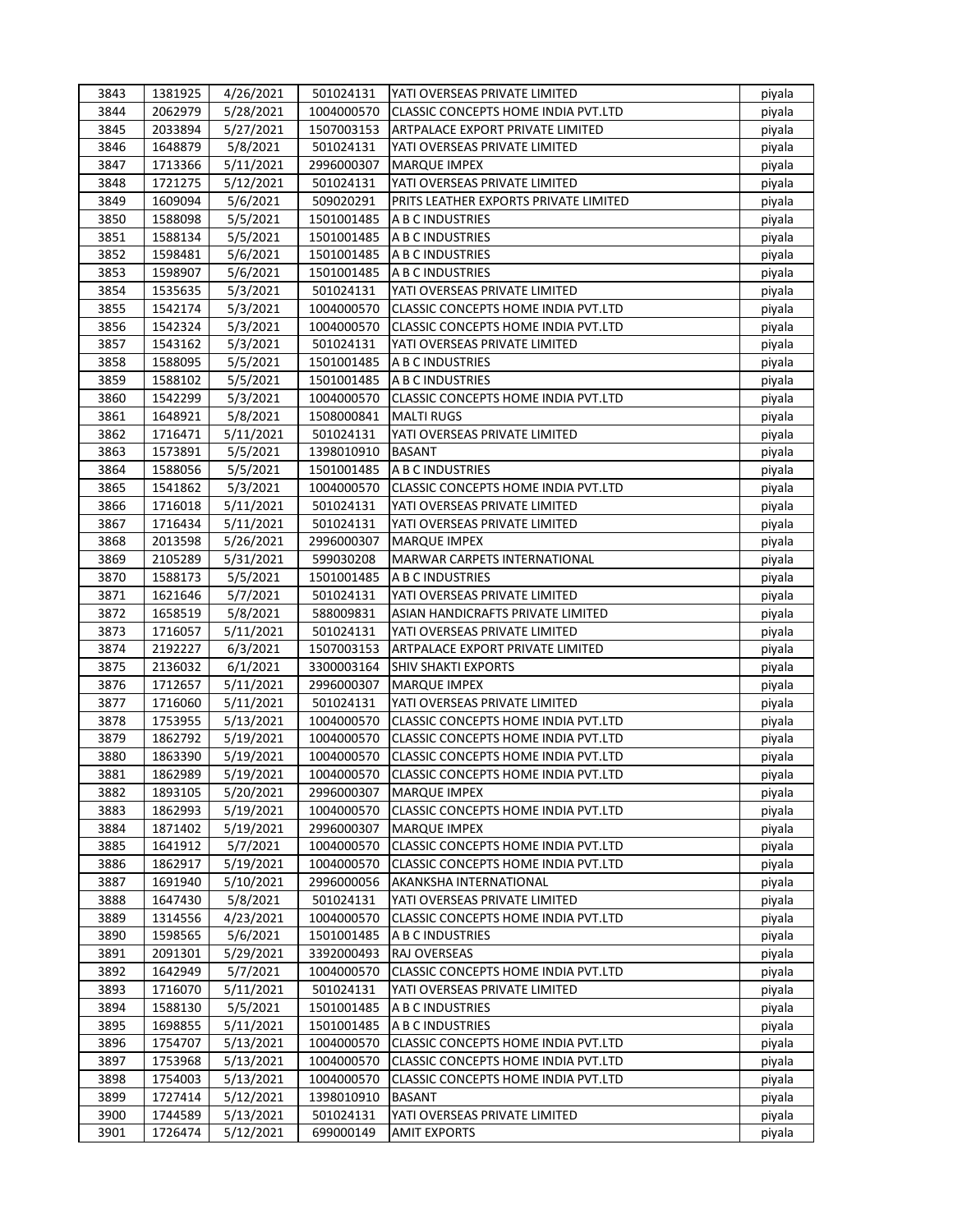| 3902 | 1713980 | 5/11/2021 | 2996000307 | <b>MARQUE IMPEX</b>                         | piyala |
|------|---------|-----------|------------|---------------------------------------------|--------|
| 3903 | 1726418 | 5/12/2021 | 699000149  | <b>AMIT EXPORTS</b>                         | piyala |
| 3904 | 1862800 | 5/19/2021 | 1004000570 | CLASSIC CONCEPTS HOME INDIA PVT.LTD         | piyala |
| 3905 | 1862791 | 5/19/2021 | 1004000570 | CLASSIC CONCEPTS HOME INDIA PVT.LTD         | piyala |
| 3906 | 1863366 | 5/19/2021 | 1004000570 | <b>CLASSIC CONCEPTS HOME INDIA PVT.LTD</b>  | piyala |
| 3907 | 1966745 | 5/24/2021 | 504049429  | V-WEAVE                                     | piyala |
| 3908 | 1536166 | 5/3/2021  | 1004000570 | CLASSIC CONCEPTS HOME INDIA PVT.LTD         | piyala |
| 3909 | 1536066 | 5/3/2021  | 1004000570 | CLASSIC CONCEPTS HOME INDIA PVT.LTD         | piyala |
| 3910 | 2123598 | 5/31/2021 | 2996000307 | <b>MARQUE IMPEX</b>                         | piyala |
| 3911 | 1817215 | 5/17/2021 | 507061721  | ECO TASAR SILK PRIVATE LIMITED              | piyala |
| 3912 | 1966743 | 5/24/2021 | 504049429  | V-WEAVE                                     | piyala |
| 3913 | 1863461 | 5/19/2021 | 1004000570 | CLASSIC CONCEPTS HOME INDIA PVT.LTD         | piyala |
| 3914 | 1964446 | 5/24/2021 | 588009831  | ASIAN HANDICRAFTS PRIVATE LIMITED           | piyala |
| 3915 | 1966715 | 5/24/2021 | 504049429  | V-WEAVE                                     | piyala |
| 3916 | 1865856 | 5/19/2021 | 1501001485 | A B C INDUSTRIES                            | piyala |
| 3917 | 1853126 | 5/19/2021 | 510073034  | CENTEX INTERNATIONAL PRIVATE LIMITED        | piyala |
| 3918 | 1853138 | 5/19/2021 | 510073034  | CENTEX INTERNATIONAL PRIVATE LIMITED        | piyala |
| 3919 | 1853100 | 5/19/2021 | 510073034  | CENTEX INTERNATIONAL PRIVATE LIMITED        | piyala |
| 3920 | 1853109 | 5/19/2021 | 510073034  | CENTEX INTERNATIONAL PRIVATE LIMITED        | piyala |
| 3921 | 1853111 | 5/19/2021 | 510073034  | CENTEX INTERNATIONAL PRIVATE LIMITED        | piyala |
| 3922 | 1853131 | 5/19/2021 | 510073034  | CENTEX INTERNATIONAL PRIVATE LIMITED        | piyala |
| 3923 | 1734310 | 5/12/2021 | 505033062  | RICHA GLOBAL EXPORTS PRIVATE LIMITED        | piyala |
| 3924 | 1918329 | 5/21/2021 | 2996000307 | <b>MARQUE IMPEX</b>                         | piyala |
| 3925 | 1862799 | 5/19/2021 | 1004000570 | <b>CLASSIC CONCEPTS HOME INDIA PVT.LTD</b>  | piyala |
| 3926 | 1919083 | 5/21/2021 | 2996000307 | <b>MARQUE IMPEX</b>                         | piyala |
| 3927 | 1864906 | 5/19/2021 | 1004000570 | CLASSIC CONCEPTS HOME INDIA PVT.LTD         | piyala |
| 3928 | 1853128 | 5/19/2021 | 510073034  | CENTEX INTERNATIONAL PRIVATE LIMITED        | piyala |
| 3929 | 1904545 | 5/21/2021 | 588002721  | RICHA & CO                                  | piyala |
| 3930 | 2090516 | 5/29/2021 | 2996000307 | <b>MARQUE IMPEX</b>                         | piyala |
| 3931 | 3201407 | 7/17/2021 | 506030121  | SUMITRA WOODCRAFT PRIVATE LIMITED           | piyala |
| 3932 | 3184585 | 7/16/2021 | 2996000307 | <b>MARQUE IMPEX</b>                         | piyala |
| 3933 | 3863646 | 7/17/2020 | 696000679  | STONEMEN CRAFTS INDIA PRIVATE LIMITED       | piyala |
|      |         |           |            |                                             |        |
| 3934 | 3186431 | 7/16/2021 | 1004000570 | CLASSIC CONCEPTS HOME INDIA PRIVATE LIMITED | piyala |
| 3935 | 3232790 | 7/19/2021 | 599051949  | <b>FASHION ACCESSORIES</b>                  | piyala |
| 3936 | 3027049 | 7/9/2021  | 388023724  | <b>FAZE THREE LIMITED</b>                   | piyala |
| 3937 | 3027357 | 7/9/2021  | 2996000307 | <b>MARQUE IMPEX</b>                         | piyala |
| 3938 | 3448495 | 7/28/2021 | 506030121  | SUMITRA WOODCRAFT PRIVATE LIMITED           | piyala |
| 3939 | 2352091 | 6/11/2021 | 1588001741 | J R EXPORTS PRIVATE LIMITED                 | piyala |
| 3940 | 3281319 | 7/21/2021 | 588009831  | ASIAN HANDICRAFTS PRIVATE LIMITED           | piyala |
| 3941 | 2862896 | 7/2/2021  | AAYFR0449Q | <b>RINEVALS EXIM</b>                        | piyala |
| 3942 | 3243005 | 7/19/2021 | 3392000493 | RAJ OVERSEAS                                | piyala |
| 3943 | 2901156 | 7/5/2021  | 596040148  | <b>OVERSEAS TRADE LINKERS</b>               | piyala |
| 3944 | 3227705 | 7/19/2021 | 507040635  | KAVSET EXPORTS PRIVATE LIMITED              | piyala |
|      |         |           |            |                                             |        |
| 3945 | 3034093 | 7/10/2021 | 1004000570 | CLASSIC CONCEPTS HOME INDIA PRIVATE LIMITED | piyala |
| 3946 | 3392464 | 7/26/2021 | 1398010910 | <b>BASANT</b>                               | piyala |
| 3947 | 2893849 | 7/4/2021  | AAFCB6732N | <b>BINDAL POWERTECH PRIVATE LIMITED</b>     | piyala |
| 3948 | 3041814 | 7/10/2021 | 506030121  | SUMITRA WOODCRAFT PRIVATE LIMITED           | piyala |
|      |         |           |            |                                             |        |
| 3949 |         |           | 1004000570 |                                             |        |
|      | 2572669 | 6/21/2021 |            | CLASSIC CONCEPTS HOME INDIA PRIVATE LIMITED | piyala |
| 3950 | 3066845 | 7/12/2021 | 599051949  | <b>FASHION ACCESSORIES</b>                  | piyala |
| 3951 | 3066851 | 7/12/2021 | 599051949  | <b>FASHION ACCESSORIES</b>                  | piyala |
| 3952 | 3024184 | 7/9/2021  | 599051949  | <b>FASHION ACCESSORIES</b>                  | piyala |
| 3953 | 3025108 | 7/9/2021  | 599051949  | <b>FASHION ACCESSORIES</b>                  | piyala |
| 3954 | 3067661 | 7/12/2021 | 599051949  | <b>FASHION ACCESSORIES</b>                  | piyala |
| 3955 | 3094207 | 7/13/2021 | 599051949  | <b>FASHION ACCESSORIES</b>                  | piyala |
| 3956 | 3066857 | 7/12/2021 | 599051949  | <b>FASHION ACCESSORIES</b>                  | piyala |
| 3957 | 3066858 | 7/12/2021 | 599051949  | <b>FASHION ACCESSORIES</b>                  | piyala |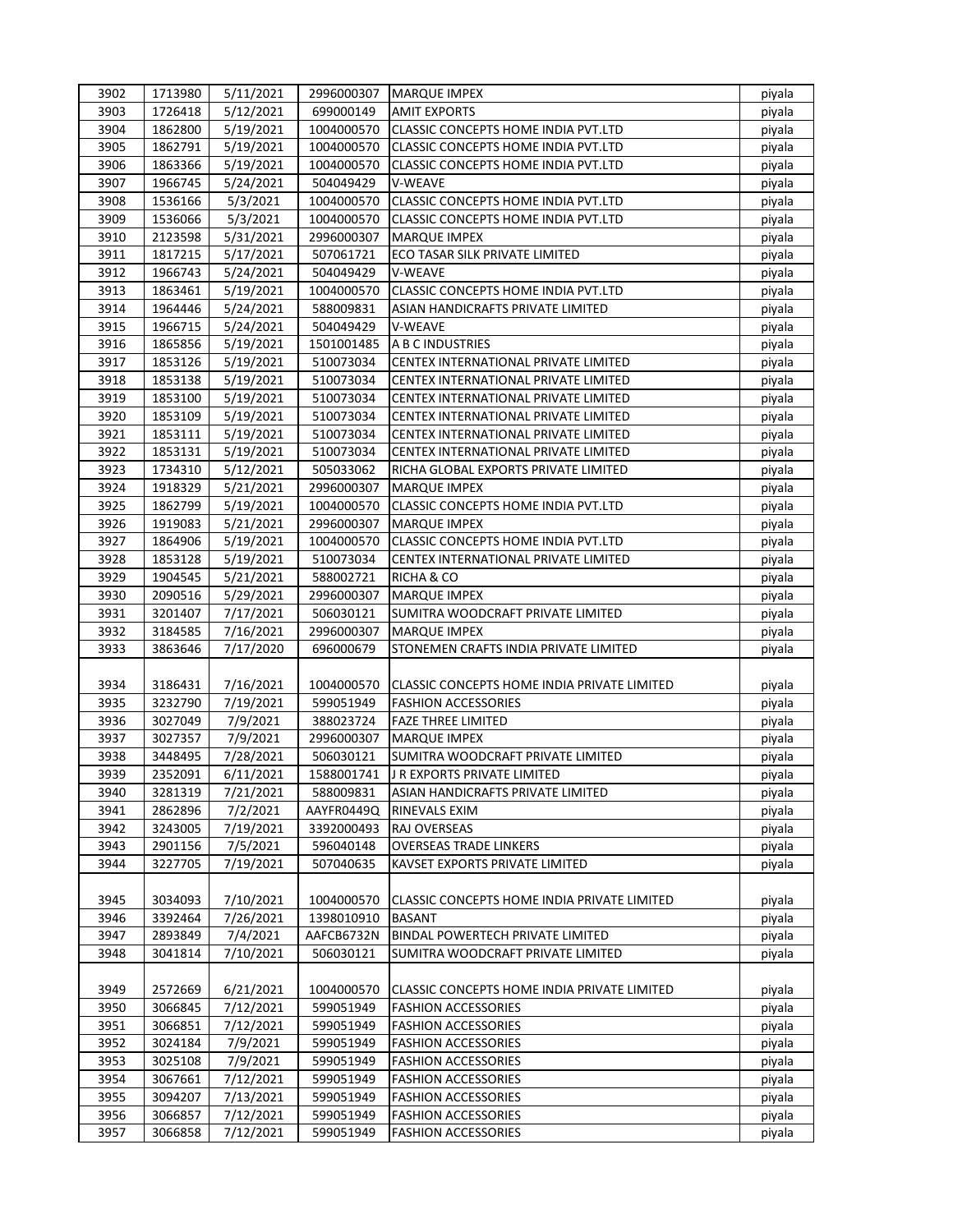| 3958 | 2953846 | 7/7/2021  | 2996000307 | MARQUE IMPEX                                | piyala |
|------|---------|-----------|------------|---------------------------------------------|--------|
| 3959 | 2993232 | 7/8/2021  | 2996000307 | <b>MARQUE IMPEX</b>                         | piyala |
| 3960 | 3098134 | 7/13/2021 | 599051949  | <b>FASHION ACCESSORIES</b>                  | piyala |
| 3961 | 3060750 | 7/12/2021 | 599051949  | <b>FASHION ACCESSORIES</b>                  | piyala |
| 3962 | 3060733 | 7/12/2021 | 599051949  | <b>FASHION ACCESSORIES</b>                  | piyala |
|      |         |           |            |                                             |        |
| 3963 | 2572666 | 6/21/2021 | 1004000570 | CLASSIC CONCEPTS HOME INDIA PRIVATE LIMITED | piyala |
|      |         |           |            |                                             |        |
| 3964 | 2596902 | 6/22/2021 | 1004000570 | CLASSIC CONCEPTS HOME INDIA PRIVATE LIMITED | piyala |
| 3965 | 3097988 | 7/13/2021 | 599051949  | <b>FASHION ACCESSORIES</b>                  | piyala |
| 3966 | 3041813 | 7/10/2021 |            | SUMITRA WOODCRAFT PRIVATE LIMITED           |        |
|      | 3027005 |           | 506030121  |                                             | piyala |
| 3967 |         | 7/9/2021  | 2996000307 | <b>MARQUE IMPEX</b>                         | piyala |
|      |         |           |            |                                             |        |
| 3968 | 2574159 | 6/21/2021 | 1004000570 | CLASSIC CONCEPTS HOME INDIA PRIVATE LIMITED | piyala |
|      |         |           |            |                                             |        |
| 3969 | 2596635 | 6/22/2021 | 1004000570 | CLASSIC CONCEPTS HOME INDIA PRIVATE LIMITED | piyala |
| 3970 | 2953535 | 7/7/2021  | 2996000307 | <b>MARQUE IMPEX</b>                         | piyala |
| 3971 | 3098076 | 7/13/2021 | 599051949  | <b>FASHION ACCESSORIES</b>                  | piyala |
| 3972 | 3092983 | 7/13/2021 | 599051949  | <b>FASHION ACCESSORIES</b>                  | piyala |
| 3973 | 2675669 | 6/25/2021 | 3392000493 | RAJ OVERSEAS                                | piyala |
| 3974 | 2554949 | 6/21/2021 | 501024131  | YATI OVERSEAS PRIVATE LIMITED               | piyala |
| 3975 | 2727758 | 6/28/2021 | 506030121  | SUMITRA WOODCRAFT PRIVATE LIMITED           | piyala |
| 3976 | 3153988 | 7/15/2021 | 1507003153 | ARTPALACE EXPORT PRIVATE LIMITED            | piyala |
|      |         |           |            |                                             |        |
| 3977 | 2710949 | 6/26/2021 | 503058670  | AESTHETIC LIVING MERCHANTS PRIVATE LIMITED  | piyala |
| 3978 | 2740855 | 6/28/2021 | 2996000307 | <b>MARQUE IMPEX</b>                         | piyala |
| 3979 | 2831266 | 7/1/2021  | 2996000307 | <b>MARQUE IMPEX</b>                         | piyala |
| 3980 | 2837295 | 7/1/2021  | 2996000307 | <b>MARQUE IMPEX</b>                         | piyala |
| 3981 | 3112177 | 7/14/2021 | AAJCR3960L | RADIAANT EXPOVISION PRIVATE LIMITED         | piyala |
| 3982 | 3102087 | 7/13/2021 | AAJCR3960L | RADIAANT EXPOVISION PRIVATE LIMITED         | piyala |
| 3983 | 2993684 | 7/8/2021  | 599051949  | <b>FASHION ACCESSORIES</b>                  | piyala |
| 3984 | 3071238 | 7/12/2021 | 504049429  | V-WEAVE                                     | piyala |
| 3985 | 2234153 | 6/5/2021  | 505033062  | RICHA GLOBAL EXPORTS PRIVATE LIMITED        | piyala |
| 3986 | 2234171 | 6/5/2021  | 505033062  | RICHA GLOBAL EXPORTS PRIVATE LIMITED        | piyala |
| 3987 | 2234154 | 6/5/2021  | 505033062  | RICHA GLOBAL EXPORTS PRIVATE LIMITED        | piyala |
|      |         | 6/7/2021  |            |                                             |        |
| 3988 | 2260690 |           | 505033062  | RICHA GLOBAL EXPORTS PRIVATE LIMITED        | piyala |
| 3989 | 2280724 | 6/8/2021  | 505033062  | RICHA GLOBAL EXPORTS PRIVATE LIMITED        | piyala |
| 3990 | 2260752 | 6/7/2021  | 505033062  | RICHA GLOBAL EXPORTS PRIVATE LIMITED        | piyala |
| 3991 | 2260756 | 6/7/2021  | 505033062  | RICHA GLOBAL EXPORTS PRIVATE LIMITED        | piyala |
| 3992 | 3330197 | 7/23/2021 | 388023724  | <b>FAZE THREE LIMITED</b>                   | piyala |
| 3993 | 2035380 | 5/27/2021 | 388078375  | ALLANASONS PRIVATE LIMITED                  | piyala |
| 3994 | 2713701 | 6/26/2021 | 1508000841 | <b>MALTI RUGS</b>                           | piyala |
| 3995 | 2728146 | 6/28/2021 | 505033062  | RICHA GLOBAL EXPORTS PRIVATE LIMITED        | piyala |
| 3996 | 2561505 | 6/21/2021 | 688000819  | MIRZA INTERNATIONAL LIMITED                 | piyala |
| 3997 | 2694790 | 6/26/2021 | 388023724  | <b>FAZE THREE LIMITED</b>                   | piyala |
| 3998 | 3210772 | 7/17/2021 | 599051949  | <b>FASHION ACCESSORIES</b>                  | piyala |
| 3999 | 3282937 | 7/21/2021 | 506030121  | SUMITRA WOODCRAFT PRIVATE LIMITED           | piyala |
| 4000 | 2847134 | 7/2/2021  | 588045055  | ORIENT CRAFT LIMITED                        | piyala |
| 4001 | 2710573 | 6/26/2021 | 502049707  | WEAR WELL INDIA PRIVATE LIMITED             | piyala |
| 4002 | 3211373 | 7/17/2021 | 599051949  | <b>FASHION ACCESSORIES</b>                  | piyala |
| 4003 | 3210749 | 7/17/2021 | 599051949  | <b>FASHION ACCESSORIES</b>                  | piyala |
| 4004 | 3231400 | 7/19/2021 | 599051949  | <b>FASHION ACCESSORIES</b>                  | piyala |
| 4005 | 2689266 | 6/25/2021 | 501024131  | YATI OVERSEAS PRIVATE LIMITED               | piyala |
| 4006 | 2693513 | 6/26/2021 | 501024131  | YATI OVERSEAS PRIVATE LIMITED               | piyala |
| 4007 | 2694657 | 6/26/2021 | 388023724  | <b>FAZE THREE LIMITED</b>                   | piyala |
|      |         |           |            |                                             |        |
| 4008 | 2596698 | 6/22/2021 | 1004000570 | CLASSIC CONCEPTS HOME INDIA PRIVATE LIMITED | piyala |
| 4009 | 2755095 | 6/29/2021 | 504049429  | V-WEAVE                                     | piyala |
| 4010 | 2686242 | 6/25/2021 | 501024131  | YATI OVERSEAS PRIVATE LIMITED               | piyala |
|      |         |           |            |                                             |        |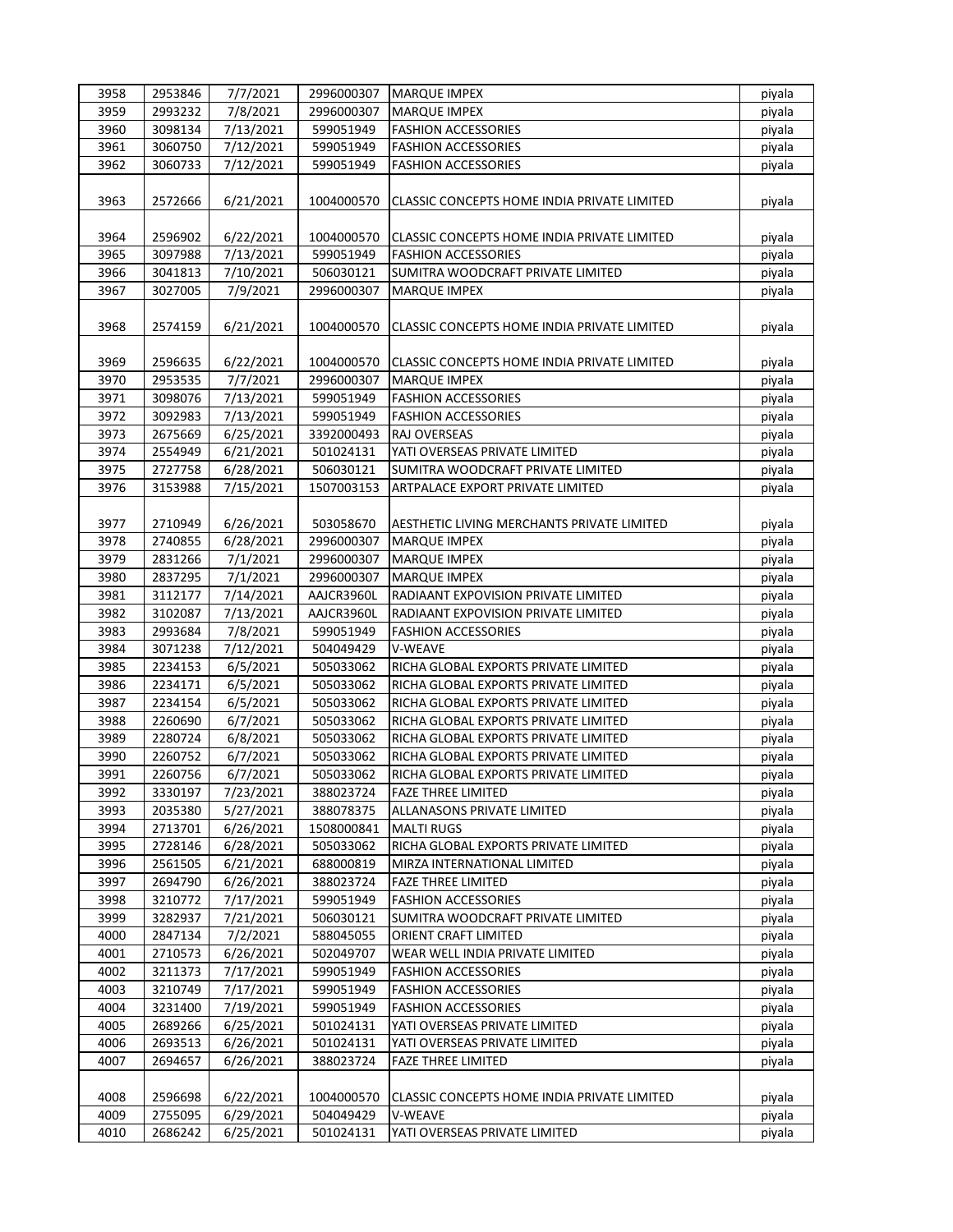| 4011         | 2769473            | 6/29/2021              | 501024131              | YATI OVERSEAS PRIVATE LIMITED                                  | piyala           |
|--------------|--------------------|------------------------|------------------------|----------------------------------------------------------------|------------------|
| 4012         | 2693613            | 6/26/2021              | 501024131              | YATI OVERSEAS PRIVATE LIMITED                                  | piyala           |
| 4013         | 2681859            | 6/25/2021              | 501024131              | YATI OVERSEAS PRIVATE LIMITED                                  | piyala           |
| 4014         | 2685543            | 6/25/2021              | 505033062              | RICHA GLOBAL EXPORTS PRIVATE LIMITED                           | piyala           |
| 4015         | 2884692            | 7/3/2021               | 2996000307             | <b>MARQUE IMPEX</b>                                            | piyala           |
| 4016         | 3060592            | 7/12/2021              | 1398010910             | <b>BASANT</b>                                                  | piyala           |
| 4017         | 2686202            | 6/25/2021              | 501024131              | YATI OVERSEAS PRIVATE LIMITED                                  | piyala           |
|              |                    |                        |                        |                                                                |                  |
| 4018         | 2749928            | 6/28/2021              | 501024131              | YATI OVERSEAS PRIVATE LIMITED                                  | piyala           |
|              |                    |                        |                        |                                                                |                  |
| 4019         | 2710924            | 6/26/2021              | 503058670              | AESTHETIC LIVING MERCHANTS PRIVATE LIMITED                     | piyala           |
| 4020         | 2916214            | 7/5/2021               | 599051949              | <b>FASHION ACCESSORIES</b>                                     | piyala           |
| 4021         | 2953829            | 7/7/2021               | 2996000307             | <b>MARQUE IMPEX</b>                                            | piyala           |
| 4022         | 2916297            | 7/5/2021               | 599051949              | <b>FASHION ACCESSORIES</b>                                     | piyala           |
|              |                    |                        |                        |                                                                |                  |
| 4023         | 2596839            | 6/22/2021              | 1004000570             | CLASSIC CONCEPTS HOME INDIA PRIVATE LIMITED                    | piyala           |
| 4024         | 2681654            | 6/25/2021              | 501024131              | YATI OVERSEAS PRIVATE LIMITED                                  | piyala           |
|              |                    |                        |                        |                                                                |                  |
| 4025         | 2710881            | 6/26/2021              | 503058670              | AESTHETIC LIVING MERCHANTS PRIVATE LIMITED                     | piyala           |
| 4026         | 2916293            | 7/5/2021               | 599051949              | <b>FASHION ACCESSORIES</b>                                     | piyala           |
| 4027         | 2920395            | 7/5/2021               | 2996000056             | AKANKSHA INTERNATIONAL                                         | piyala           |
| 4028         | 3354717            | 7/24/2021              | AAJCR3960L             | RADIAANT EXPOVISION PRIVATE LIMITED                            | piyala           |
| 4029         | 2829029            | 7/1/2021               | 588045055              | ORIENT CRAFT LIMITED                                           | piyala           |
| 4030         |                    |                        |                        |                                                                |                  |
|              | 2487223            | 6/17/2021              | 2996000307             | <b>MARQUE IMPEX</b>                                            | piyala           |
|              |                    |                        |                        |                                                                |                  |
| 4031         | 2887737            | 7/3/2021               | 503058670              | AESTHETIC LIVING MERCHANTS PRIVATE LIMITED                     | piyala           |
| 4032         | 3050971            | 7/12/2021              | 505033062              | RICHA GLOBAL EXPORTS PRIVATE LIMITED                           | piyala           |
| 4033         | 2336645            | 6/10/2021              | 1004000570             | CLASSIC CONCEPTS HOME INDIA PVT.LTD                            | piyala           |
| 4034         | 2554871            | 6/21/2021              | 501024131              | YATI OVERSEAS PRIVATE LIMITED                                  | piyala           |
| 4035         | 3004016            | 7/9/2021               | 505033062              | RICHA GLOBAL EXPORTS PRIVATE LIMITED                           | piyala           |
| 4036         | 3038364            | 7/10/2021              | 1004000570             | CLASSIC CONCEPTS HOME INDIA PRIVATE LIMITED                    | piyala           |
| 4037         | 2630945            | 6/23/2021              | 1004000570             | CLASSIC CONCEPTS HOME INDIA PRIVATE LIMITED                    | piyala           |
| 4038         | 2909582            | 7/5/2021               | AAJCR3960L             | RADIAANT EXPOVISION PRIVATE LIMITED                            | piyala           |
| 4039         | 3418548            | 7/27/2021              | 599051949              | <b>FASHION ACCESSORIES</b>                                     | piyala           |
| 4040         | 3395213            | 7/26/2021              | 599051949              | <b>FASHION ACCESSORIES</b>                                     |                  |
| 4041         |                    |                        |                        |                                                                | piyala           |
|              | 3412829            | 7/27/2021              | 599051949              | <b>FASHION ACCESSORIES</b>                                     | piyala           |
| 4042         | 2425203            | 6/15/2021              | 688000819              | MIRZA INTERNATIONAL LIMITED                                    | piyala           |
| 4043         | 2417112            | 6/14/2021              | 502049707              | WEAR WELL INDIA PRIVATE LIMITED                                | piyala           |
| 4044         | 2417126            | 6/14/2021              | 502049707              | WEAR WELL INDIA PRIVATE LIMITED                                | piyala           |
| 4045         | 2417639            | 6/14/2021              | 502049707              | WEAR WELL INDIA PRIVATE LIMITED                                | piyala           |
| 4046         | 2392625            | 6/14/2021              | 505033062              | RICHA GLOBAL EXPORTS PRIVATE LIMITED                           | piyala           |
| 4047         | 2392626            | 6/14/2021              | 505033062              | RICHA GLOBAL EXPORTS PRIVATE LIMITED                           | piyala           |
| 4048         | 2417090            | 6/14/2021              | 502049707              | WEAR WELL INDIA PRIVATE LIMITED                                | piyala           |
| 4049         | 2435850            | 6/15/2021              | 502049707              | WEAR WELL INDIA PRIVATE LIMITED                                | piyala           |
| 4050         | 2278213            | 6/8/2021               | 593008570              | ORION CONMERX PRIVATE LIMITED                                  | piyala           |
| 4051         | 2426602            | 6/15/2021              | 688000819              | MIRZA INTERNATIONAL LIMITED                                    | piyala           |
| 4052         | 2435751            | 6/15/2021              | 502049707              | WEAR WELL INDIA PRIVATE LIMITED                                | piyala           |
| 4053         | 2417088            | 6/14/2021              | 502049707              | WEAR WELL INDIA PRIVATE LIMITED                                | piyala           |
| 4054         | 2417096            | 6/14/2021              | 502049707              | WEAR WELL INDIA PRIVATE LIMITED                                | piyala           |
| 4055         | 2435762            | 6/15/2021              | 502049707              | WEAR WELL INDIA PRIVATE LIMITED                                | piyala           |
| 4056         | 2436252            | 6/15/2021              | 502049707              | WEAR WELL INDIA PRIVATE LIMITED                                | piyala           |
|              |                    |                        |                        |                                                                |                  |
|              |                    |                        |                        |                                                                |                  |
| 4057         | 2426100            | 6/15/2021              | 688000819              | MIRZA INTERNATIONAL LIMITED                                    | piyala           |
| 4058         | 2435837            | 6/15/2021              | 502049707              | WEAR WELL INDIA PRIVATE LIMITED                                | piyala           |
| 4059         | 2417099            | 6/14/2021              | 502049707              | WEAR WELL INDIA PRIVATE LIMITED                                | piyala           |
| 4060         | 2435756            | 6/15/2021              | 502049707              | WEAR WELL INDIA PRIVATE LIMITED                                | piyala           |
| 4061         | 3155066            | 7/15/2021              | 506030121              | SUMITRA WOODCRAFT PRIVATE LIMITED                              | piyala           |
| 4062<br>4063 | 2693611<br>2693614 | 6/26/2021<br>6/26/2021 | 501024131<br>501024131 | YATI OVERSEAS PRIVATE LIMITED<br>YATI OVERSEAS PRIVATE LIMITED | piyala<br>piyala |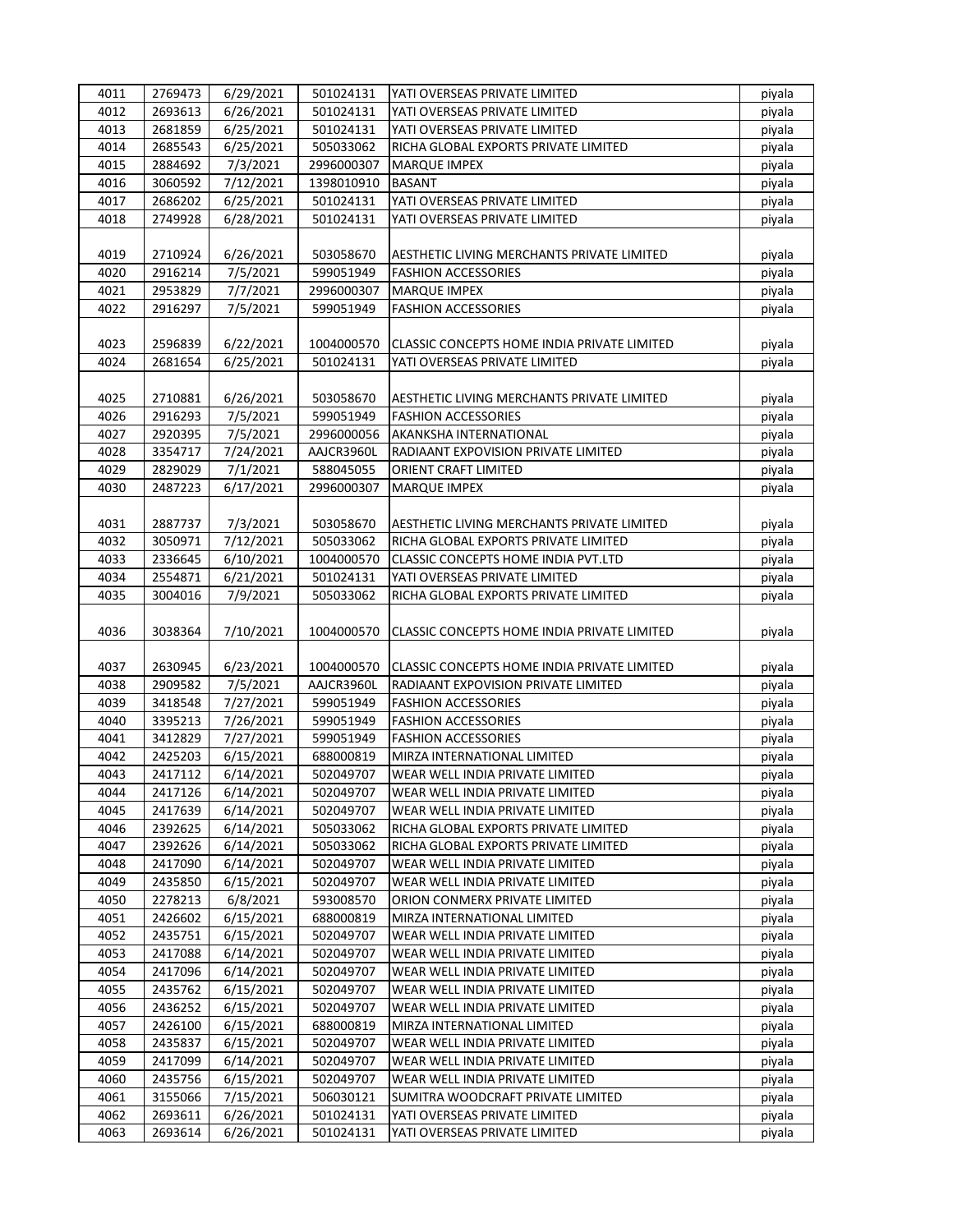| 4064 | 2756730 | 6/29/2021  | 1004000570 | CLASSIC CONCEPTS HOME INDIA PRIVATE LIMITED | piyala           |
|------|---------|------------|------------|---------------------------------------------|------------------|
| 4065 | 2743235 | 6/28/2021  | 501024131  | YATI OVERSEAS PRIVATE LIMITED               | piyala           |
| 4066 | 2554855 | 6/21/2021  | 501024131  | YATI OVERSEAS PRIVATE LIMITED               | piyala           |
| 4067 | 3380502 | 7/26/2021  | 599051949  | <b>FASHION ACCESSORIES</b>                  | piyala           |
| 4068 | 3389349 | 7/26/2021  | 599051949  | <b>FASHION ACCESSORIES</b>                  | piyala           |
|      |         |            |            |                                             |                  |
| 4069 | 3186428 | 7/16/2021  | 1004000570 | CLASSIC CONCEPTS HOME INDIA PRIVATE LIMITED | piyala           |
| 4070 | 3324744 | 7/23/2021  | ABGFA6127K | AAN CLOTHINGS LLP                           | piyala           |
| 4071 | 3218516 | 7/18/2021  | 500023115  | <b>BALDEV METALS PRIVATE LIMITED</b>        | piyala           |
| 4072 | 3117955 | 7/14/2021  | 500010790  | RATAN ALUMINUM RECYCLING PRIVATE LIMITED    | piyala           |
| 4073 | 4059831 | 5/9/2019   | AUSPV2426R | PREMIUM ENTERPRISES                         | piyala           |
| 4074 | 5803921 | 6/26/2018  | 307055078  | <b>GLOBAL PAPER LINK</b>                    | palwal           |
| 4075 | 8579056 | 10/30/2018 | 3311000536 | <b>GARG EXIM</b>                            | palwal           |
| 4076 | 8579057 | 10/30/2018 | 3311000536 | <b>GARG EXIM</b>                            | palwal           |
| 4077 | 6799870 | 8/9/2018   | 596001568  | M.M. CASTINGS PVT.LTD.                      | palwal           |
| 4078 | 8674292 | 12/2/2019  | 598017437  | VISHAL PIPES LTD.                           | palwal           |
| 4079 | 4261985 | 8/4/2020   | 500037299  | <b>NARANG EXPORTS</b>                       | palwal           |
| 4080 | 4621562 | 8/21/2020  | 500037299  | <b>NARANG EXPORTS</b>                       | palwal           |
| 4081 | 3411755 | 6/25/2020  | 500037299  | <b>NARANG EXPORTS</b>                       | palwal           |
| 4082 | 2645737 | 5/13/2020  | 510006264  | C L GUPTA EXPORTS LIMITED                   | palwal           |
| 4083 | 5543825 | 9/30/2020  | 500037299  | <b>NARANG EXPORTS</b>                       | palwal           |
| 4084 | 2708432 | 5/18/2020  | 588001881  | HINDUSTAN VACUUM GLASS PVT LTD.             | palwal           |
| 4085 | 3473156 | 6/28/2020  | 597005621  | <b>DHINGRA SCOTWAYS</b>                     | palwal           |
| 4086 | 5133731 | 9/12/2020  | 696000679  | STONEMEN CRAFTS INDIA PRIVATE LIMITED       | palwal           |
| 4087 | 2384537 | 4/9/2020   | 500037299  | <b>NARANG EXPORTS</b>                       | palwal           |
| 4088 | 2384065 | 4/9/2020   | 500037299  | <b>NARANG EXPORTS</b>                       | palwal           |
| 4089 | 3614308 | 7/4/2020   | 514041218  | EBRO TILDA PRIVATE LIMITED                  | palwal           |
| 4090 | 3638060 | 7/6/2020   | 514041218  | EBRO TILDA PRIVATE LIMITED                  | palwal           |
| 4091 | 3664414 | 7/7/2020   | 514041218  | EBRO TILDA PRIVATE LIMITED                  | palwal           |
| 4092 | 3664395 | 7/7/2020   | 514041218  | <b>EBRO TILDA PRIVATE LIMITED</b>           | palwal           |
| 4093 | 3638063 | 7/6/2020   | 514041218  | EBRO TILDA PRIVATE LIMITED                  | palwal           |
| 4094 | 3638064 | 7/6/2020   | 514041218  | EBRO TILDA PRIVATE LIMITED                  | palwal           |
| 4095 | 3638044 | 7/6/2020   | 514041218  | EBRO TILDA PRIVATE LIMITED                  | palwal           |
| 4096 | 3588943 | 7/3/2020   | 514041218  | EBRO TILDA PRIVATE LIMITED                  | palwal           |
| 4097 | 3664387 | 7/7/2020   | 514041218  | EBRO TILDA PRIVATE LIMITED                  |                  |
| 4098 | 3616753 | 7/4/2020   | 514041218  | EBRO TILDA PRIVATE LIMITED                  | palwal           |
| 4099 |         |            | 603001602  |                                             | palwal<br>palwal |
|      | 3438771 | 6/26/2020  |            | RASIK PRODUCTS PVT. LTD.                    |                  |
| 4100 | 4458867 | 8/13/2020  | 1316908810 | <b>BRIJ HONEY PRIVATE LIMITED</b>           | palwal           |
| 4101 | 2694283 | 5/16/2020  | 503051331  | FLEET GASKETS INDIA PVT. LTD.,              | palwal           |
| 4102 | 3588769 | 7/3/2020   | 514041218  | EBRO TILDA PRIVATE LIMITED                  | palwal           |
| 4103 | 3588758 | 7/3/2020   | 514041218  | EBRO TILDA PRIVATE LIMITED                  | palwal           |
| 4104 | 3588457 | 7/3/2020   | 514041218  | EBRO TILDA PRIVATE LIMITED                  | palwal           |
| 4105 | 3588941 | 7/3/2020   | 514041218  | EBRO TILDA PRIVATE LIMITED                  | palwal           |
| 4106 | 2240542 | 3/18/2020  | 598017437  | VISHAL PIPES LTD.                           | palwal           |
| 4107 | 2239420 | 3/18/2020  | 598017437  | VISHAL PIPES LTD.                           | palwal           |
| 4108 | 9524666 | 10/27/2017 | 307055078  | <b>GLOBAL PAPER LINK</b>                    | palwal           |
| 4109 | 5013978 | 9/7/2020   | AASCA5195K | ASTRECA MART PRIVATE LIMITED                | palwal           |
| 4110 | 8566149 | 2/11/2021  | 588001881  | HINDUSTAN VACUUM GLASS PVT LTD.             | palwal           |
| 4111 | 5995470 | 10/20/2020 | 503051331  | FLEET GASKETS INDIA PVT. LTD.,              | palwal           |
| 4112 | 9785135 | 3/31/2021  | 588001881  | HINDUSTAN VACUUM GLASS PRIVATE LIMITED.     | palwal           |
| 4113 | 9785136 | 3/31/2021  | 588001881  | HINDUSTAN VACUUM GLASS PRIVATE LIMITED.     | palwal           |
| 4114 | 9789425 | 3/31/2021  | 588001881  | HINDUSTAN VACUUM GLASS PRIVATE LIMITED.     | palwal           |
| 4115 | 1181182 | 4/17/2021  | 2988001031 | <b>DESIGNCO</b>                             | palwal           |
| 4116 | 1408389 | 4/27/2021  | 309087562  | U S PHARMA (INDIA) PRIVATE LIMITED          | palwal           |
| 4117 | 2310322 | 6/9/2021   | 500037299  | <b>NARANG EXPORTS</b>                       | palwal           |
| 4118 | 2310249 | 6/9/2021   | 500037299  | NARANG EXPORTS                              | palwal           |
| 4119 | 2310279 | 6/9/2021   | 500037299  | <b>NARANG EXPORTS</b>                       | palwal           |
| 4120 | 1320052 | 4/23/2021  | 2988001031 | <b>DESIGNCO</b>                             | palwal           |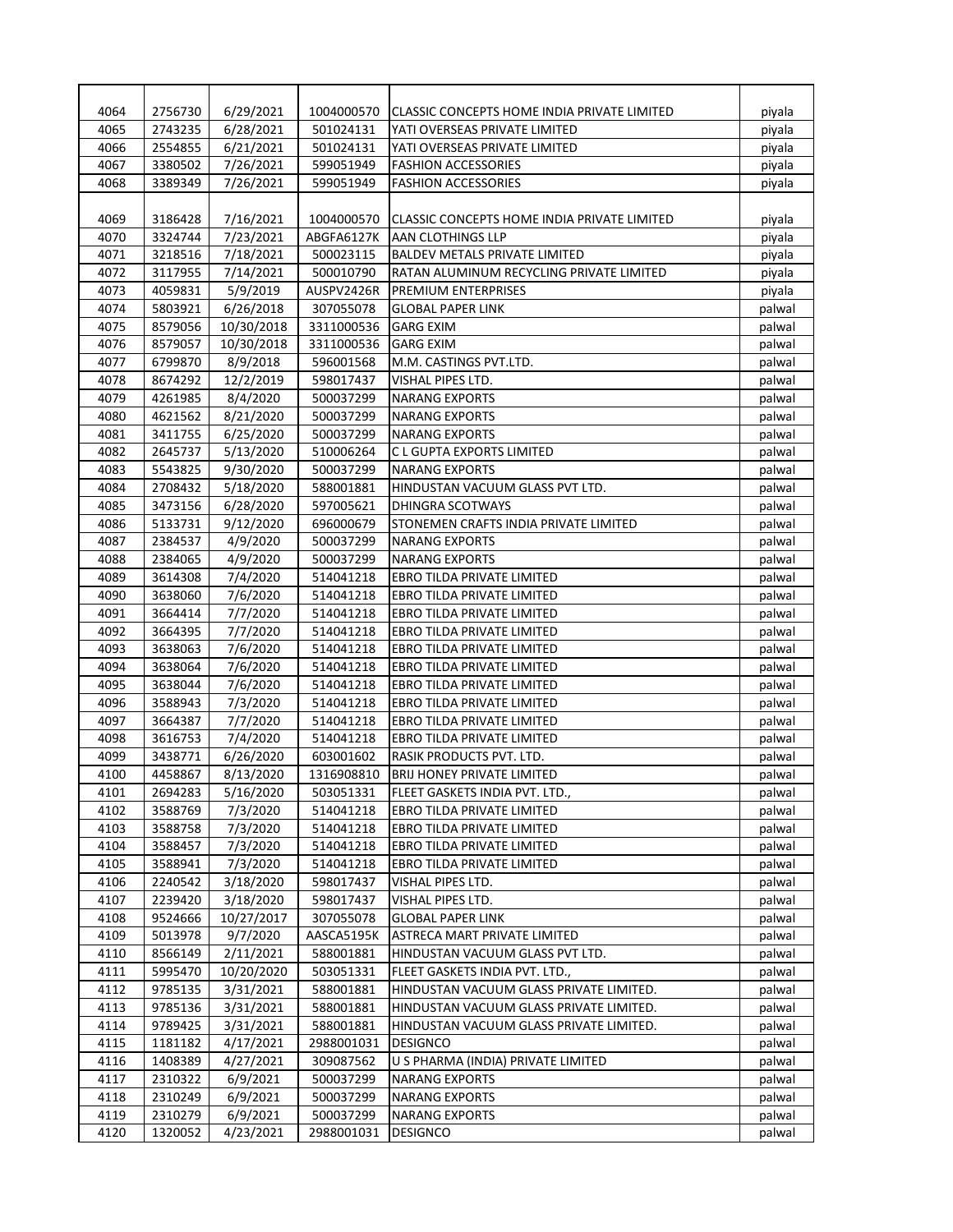| 4121 | 9154230 | 3/6/2021   | 588001881  | HINDUSTAN VACUUM GLASS PVT LTD.            | palwal |
|------|---------|------------|------------|--------------------------------------------|--------|
| 4122 | 1240457 | 4/20/2021  | 588001881  | HINDUSTAN VACUUM GLASS PRIVATE LIMITED.    | palwal |
| 4123 | 2600345 | 6/22/2021  | 510006264  | C L GUPTA EXPORTS LIMITED                  | palwal |
| 4124 | 2238254 | 6/5/2021   | 500037299  | <b>NARANG EXPORTS</b>                      | palwal |
| 4125 | 7256120 | 12/16/2020 | 596001568  | M.M.CASTINGS PRIVATE LIMITED               | palwal |
| 4126 | 8140619 | 1/25/2021  | 508013739  | <b>MEDI LIFE INDUSTRIES</b>                | palwal |
| 4127 | 2958976 | 7/7/2021   | 505050625  | <b>ESSEL FOUNDRIES PRIVATE LIMITED</b>     | palwal |
| 4128 | 1865515 | 5/19/2021  | 505050625  | <b>ESSEL FOUNDRIES PRIVATE LIMITED</b>     | palwal |
| 4129 | 2874555 | 5/28/2020  | 312042159  | MAHINDRA DEFENCE SYSTEMS LTD               | palwal |
| 4130 | 1510175 | 5/1/2021   | 2988001031 | <b>DESIGNCO</b>                            | palwal |
| 4131 | 3484555 | 7/29/2021  | 510006264  | C L GUPTA EXPORTS LIMITED                  | palwal |
| 4132 | 4690789 | 5/7/2018   | 508003300  | CASEWELL DRILLING SERVICES PRIVATE LIMITED | patli  |
|      |         |            |            |                                            |        |
| 4133 | 8678544 | 11/2/2018  | 508003300  | CASEWELL DRILLING SERVICES PRIVATE LIMITED | patli  |
| 4134 | 7079180 | 8/23/2018  | 507067649  | SHREE AMBA INDUSTRIES                      | patli  |
| 4135 | 7438291 | 9/7/2018   | 500050902  | Y.M.BARKSHAN INTERNATIONAL                 | patli  |
| 4136 | 7602224 | 9/15/2018  | 593011635  | ASHISH TECHNICAL SERVICES PVT.LTD.         | patli  |
| 4137 | 6041767 | 7/5/2018   | 409043257  | SRI VADIVUDAI AMMAN STEEL CO               | patli  |
| 4138 | 2249681 | 2/22/2019  | 511101775  | <b>BANSAL TRADING CO</b>                   | patli  |
| 4139 | 1357954 | 1/16/2019  | 592023052  | AMTEK AUTO LTD.                            | patli  |
| 4140 | 7840487 | 9/26/2018  | 514004126  | GDF EXPORTS PVT LTD.                       | patli  |
| 4141 | 7189676 | 8/28/2018  | 591047519  | <b>SURYA ROSHNI LIMITED</b>                | patli  |
| 4142 | 5400205 | 6/7/2018   | 508003300  | CASEWELL DRILLING SERVICES PRIVATE LIMITED | patli  |
| 4143 | 8008966 | 10/3/2018  | 507067649  | SHREE AMBA INDUSTRIES                      | patli  |
| 4144 | 8047477 | 10/5/2018  | 514062169  | <b>STEELEX EXPORTS PVT LTD</b>             | patli  |
| 4145 | 7283222 | 8/31/2018  | 507067649  | SHREE AMBA INDUSTRIES                      | patli  |
| 4146 | 7383204 | 9/5/2018   | AAGCK9774J | KAMESHWARAM LOGOSTIC PRIVATE LIMITED       | patli  |
| 4147 | 7183451 | 8/28/2018  | 510009395  | COLUMBIA MACHINES CO.                      | patli  |
| 4148 | 7555230 | 9/13/2018  | 514004126  | <b>GDF EXPORTS PVT LTD.</b>                | patli  |
| 4149 | 8075626 | 10/6/2018  | 593011635  | ASHISH TECHNICAL SERVICES PVT.LTD.         | patli  |
| 4150 | 3310078 | 4/6/2019   | 592023052  | <b>AMTEK AUTO LTD.</b>                     | patli  |
| 4151 | 6835041 | 8/11/2018  | 507067649  | SHREE AMBA INDUSTRIES                      | patli  |
| 4152 | 6852453 | 8/13/2018  | 507067649  | SHREE AMBA INDUSTRIES                      | patli  |
| 4153 | 4457370 | 4/25/2018  | 597005940  | ROOP AUTOMOTIVES LTD.                      | patli  |
| 4154 | 6410625 | 7/23/2018  | 509051995  | PACKAGING SOLUTIONS                        | patli  |
| 4155 | 6459651 | 7/25/2018  | 307055078  | <b>GLOBAL PAPER LINK</b>                   | patli  |
| 4156 | 6775991 | 9/7/2019   | BOYPM9801G | <b>SAMBHAL OVERSEAS</b>                    | patli  |
| 4157 | 6840392 | 9/10/2019  | 592023052  | <b>AMTEK AUTO LIMITED</b>                  | patli  |
| 4158 |         |            |            |                                            |        |
|      | 7114183 | 9/23/2019  | 509009484  | <b>NEPTUNE EXPORTS</b>                     | patli  |
| 4159 | 4406372 | 5/24/2019  | 507067649  | SHREE AMBA INDUSTRIES                      | patli  |
| 4160 | 6775998 | 9/7/2019   |            | BOYPM9801G SAMBHAL OVERSEAS                | patli  |
| 4161 | 5771442 | 7/24/2019  | 799000973  | TOYOTA TSUSHO INDIA PVT LTD                | patli  |
| 4162 | 8147975 | 11/9/2019  | 508003300  | CASEWELL DRILLING SERVICES PRIVATE LIMITED | patli  |
| 4163 | 6799346 | 11/26/2020 | AAECI9304C | INVINZER IMPEX PRIVATE LIMITED             | patli  |
| 4164 | 8388807 | 11/20/2019 | BAPPS4025P | <b>SRNS EXPORTS</b>                        | patli  |
| 4165 | 3006823 | 6/4/2020   | 509021301  | CONTINENTAL PACKAGING                      | patli  |
| 4166 | 2009652 | 3/9/2020   | 504039237  | LIFELONG MEDITECH PRIVATE LTD.             | patli  |
| 4167 | 3438258 | 6/26/2020  | 509009484  | <b>NEPTUNE EXPORTS</b>                     | patli  |
| 4168 | 1852055 | 3/3/2020   | 589054716  | LABORATE PHARMACEUTICAL INDIA LIMITED      | patli  |
| 4169 | 3586608 | 7/3/2020   | 514042141  | NEELKANTH INTERNATIONAL                    | patli  |
| 4170 | 2646221 | 5/13/2020  | 504039237  | LIFELONG MEDITECH PRIVATE LTD.             | patli  |
| 4171 | 4733229 | 8/27/2020  | 504039237  | LIFELONG MEDITECH PRIVATE LTD.             | patli  |
| 4172 | 4068249 | 7/25/2020  | 504039237  | LIFELONG MEDITECH PRIVATE LTD.             | patli  |
| 4173 | 2909292 | 5/30/2020  | 504039237  | LIFELONG MEDITECH PRIVATE LTD.             | patli  |
| 4174 | 3583016 | 7/3/2020   | 510070183  | <b>NITIN STEELS</b>                        | patli  |
| 4175 | 3863991 | 7/17/2020  | 514074353  | ALPS LIFE SCIENCES PRIVATE LIMITED         | patli  |
| 4176 | 7466405 | 12/25/2020 | 799000973  | TOYOTA TSUSHO INDIA PRIVATE LIMITED        | patli  |
| 4177 | 5932530 | 10/17/2020 | 514004126  | <b>GDF EXPORTS PVT LTD.</b>                | patli  |
| 4178 | 1950182 | 3/6/2020   | 504039237  | LIFELONG MEDITECH PRIVATE LTD.             | patli  |
| 4179 | 2439475 | 4/20/2020  | 589054716  | LABORATE PHARMACEUTICAL INDIA LIMITED      | patli  |
|      |         |            |            |                                            |        |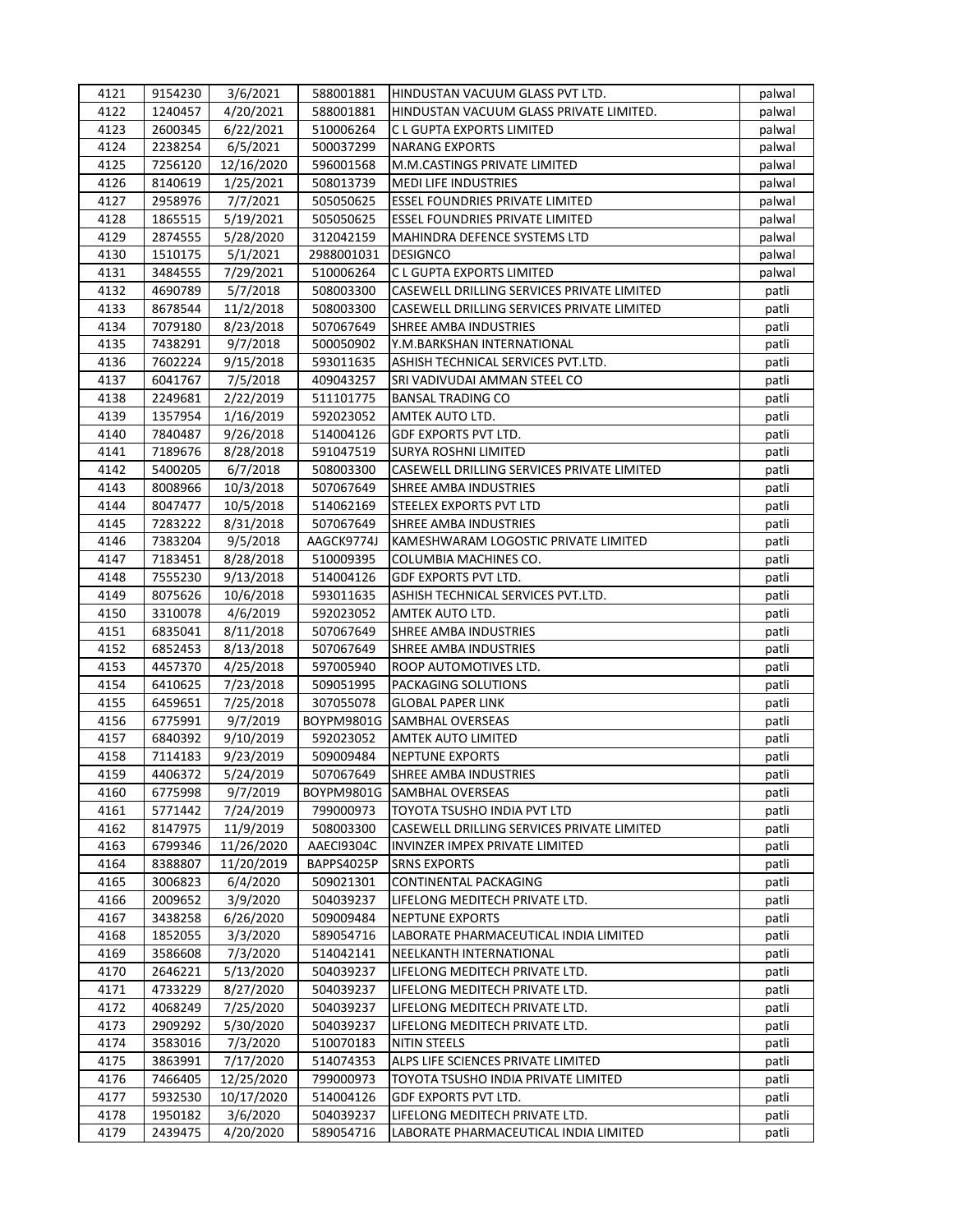| 4180 | 2439477 | 4/20/2020  | 589054716  | LABORATE PHARMACEUTICAL INDIA LIMITED                              | patli |
|------|---------|------------|------------|--------------------------------------------------------------------|-------|
| 4181 | 1763223 | 2/28/2020  | 592023052  | <b>AMTEK AUTO LIMITED</b>                                          | patli |
| 4182 | 6243737 | 10/31/2020 | 514042141  | NEELKANTH INTERNATIONAL                                            | patli |
| 4183 | 6279758 | 11/2/2020  | 589054716  | LABORATE PHARMACEUTICAL INDIA LIMITED                              | patli |
| 4184 | 8327920 | 2/1/2021   | 504039237  | LIFELONG MEDITECH PRIVATE LIMITED                                  | patli |
| 4185 | 6000423 | 10/21/2020 | 514042141  | NEELKANTH INTERNATIONAL                                            | patli |
| 4186 | 7774637 | 1/8/2021   | 504047655  | SUPERON SCHWEISSTECHNIK INDIA LIMITED                              | patli |
| 4187 | 7865994 | 1/12/2021  | 504047655  | SUPERON SCHWEISSTECHNIK INDIA LIMITED                              | patli |
| 4188 | 5878413 | 10/15/2020 | AAGCC8998J | CAPSTONE POLYWEAVE PRIVATE LIMITED                                 | patli |
| 4189 | 2794844 | 6/30/2021  | 508003300  | CASEWELL DRILLING SERVICES PRIVATE LIMITED                         | patli |
| 4190 | 3128091 | 7/14/2021  | 514062169  | STEELEX EXPORTS PRIVATE LIMITED                                    | patli |
| 4191 | 2805098 | 6/30/2021  | 388078375  | ALLANASONS PRIVATE LIMITED                                         | patli |
| 4192 | 1368406 | 4/26/2021  | ABACS5417M | SU-VASTIKA SYSTEMS PRIVATE LIMITED                                 | patli |
| 4193 | 3022339 | 7/9/2021   | BAPPS4025P | <b>SRNS EXPORTS</b>                                                | patli |
| 4194 | 2997009 | 7/8/2021   | 589054716  | LABORATE PHARMACEUTICALS INDIA LTD                                 | patli |
| 4195 | 8433141 | 2/5/2021   | ABLFA4951A | <b>ADVANCE FOOTWEAR</b>                                            | patli |
| 4196 | 7499088 | 12/28/2020 | 514062169  | STEELEX EXPORTS PRIVATE LIMITED                                    | patli |
|      |         |            |            |                                                                    |       |
| 4197 | 8080872 | 1/22/2021  | 313025690  | AMBIKA GLOBAL FOODS AND BEVERAGES PRIVATE LIMITED                  | patli |
| 4198 | 8592158 | 2/12/2021  | ALTPC6736B | <b>TRISHYA INTERNATIONAL</b>                                       | patli |
| 4199 | 7982313 | 1/18/2021  | 409043257  |                                                                    |       |
| 4200 | 1150996 | 4/16/2021  | AAGCC8998J | SRI VADIVUDAI AMMAN STEEL CO<br>CAPSTONE POLYWEAVE PRIVATE LIMITED | patli |
|      |         |            |            |                                                                    | patli |
| 4201 | 6484189 | 11/11/2020 | ABLFA4951A | <b>ADVANCE FOOTWEAR</b>                                            | patli |
| 4202 | 9146368 | 3/5/2021   | 514042141  | NEELKANTH INTERNATIONAL                                            | patli |
| 4203 | 8318717 | 2/1/2021   | 589054716  | LABORATE PHARMACEUTICALS INDIA LTD                                 | patli |
| 4204 | 8347383 | 2/2/2021   | 589054716  | LABORATE PHARMACEUTICALS INDIA LTD                                 | patli |
| 4205 | 9623258 | 3/24/2021  | 388078375  | ALLANASONS PRIVATE LIMITED                                         | patli |
| 4206 | 9682509 | 3/26/2021  | 514062169  | STEELEX EXPORTS PRIVATE LIMITED                                    | patli |
| 4207 | 8556881 | 2/10/2021  | 799000973  | TOYOTA TSUSHO INDIA PRIVATE LIMITED                                | patli |
| 4208 | 7414039 | 12/23/2020 | 589054716  | LABORATE PHARMACEUTICALS INDIA LTD                                 | patli |
| 4209 | 6930540 | 12/2/2020  | 409043257  | SRI VADIVUDAI AMMAN STEEL CO                                       | patli |
| 4210 | 9061698 | 3/2/2021   | 799000973  | TOYOTA TSUSHO INDIA PRIVATE LIMITED                                | patli |
| 4211 | 1542972 | 5/3/2021   | ABACS5417M | SU-VASTIKA SYSTEMS PRIVATE LIMITED                                 | patli |
|      |         |            |            |                                                                    |       |
| 4212 | 9851305 | 4/2/2021   | 515920576  | FORECH MINING & CONSTRUCTION INTERNATIONAL LLP                     | patli |
| 4213 | 6139258 | 10/27/2020 | ENSPD2863K | PIXEL TRADING CO.                                                  | patli |
| 4214 | 9874254 | 4/3/2021   | 597067856  | SAGA INTERNATIONAL                                                 | patli |
| 4215 | 1292073 | 4/22/2021  | 504039237  | LIFELONG MEDITECH PRIVATE LIMITED                                  | patli |
| 4216 | 8975965 | 2/27/2021  | ABLFA4951A | ADVANCE FOOTWEAR                                                   | patli |
| 4217 | 9016426 | 3/1/2021   | ABACS5417M | SU-VASTIKA SYSTEMS PRIVATE LIMITED                                 | patli |
| 4218 | 1789925 | 5/15/2021  | AAGCC8998J | CAPSTONE POLYWEAVE PRIVATE LIMITED                                 | patli |
| 4219 | 1512441 | 5/1/2021   | 388078375  | ALLANASONS PRIVATE LIMITED                                         | patli |
| 4220 | 6212887 | 10/30/2020 | 589054716  | LABORATE PHARMACEUTICAL INDIA LIMITED                              | patli |
| 4221 | 6304805 | 11/3/2020  | 589054716  | LABORATE PHARMACEUTICAL INDIA LIMITED                              | patli |
| 4222 | 5984880 | 10/20/2020 | 589054716  | LABORATE PHARMACEUTICAL INDIA LIMITED                              | patli |
| 4223 | 1369667 | 4/26/2021  | 596030151  | ARGL LIMITED                                                       | patli |
| 4224 | 2504839 | 6/18/2021  | 513044931  | RENOVA SALES CORPORATION                                           | patli |
| 4225 | 5991476 | 7/3/2018   | 712031600  | S K INTERNATIONAL STONES PVT LTD                                   | rew   |
| 4226 | 6433541 | 7/24/2018  | 712031600  | S K INTERNATIONAL STONES PVT LTD                                   | rew   |
| 4227 | 8026096 | 10/4/2018  | 712031600  | S K INTERNATIONAL STONES PVT LTD                                   | rew   |
| 4228 | 5976755 | 7/3/2018   | 712031600  | S K INTERNATIONAL STONES PVT LTD                                   | rew   |
| 4229 | 7011904 | 8/20/2018  | 712031600  | S K INTERNATIONAL STONES PVT LTD                                   | rew   |
| 4230 | 4549966 | 5/30/2019  | 712031600  | S K INTERNATIONAL STONES PVT LTD                                   | rew   |
| 4231 | 4467573 | 5/27/2019  | 712031600  | S K INTERNATIONAL STONES PVT LTD                                   | rew   |
| 4232 | 6960332 | 8/17/2018  | 712031600  | S K INTERNATIONAL STONES PVT LTD                                   | rew   |
| 4233 | 7863741 | 9/27/2018  | 712031600  | S K INTERNATIONAL STONES PVT LTD                                   | rew   |
| 4234 | 4121719 | 4/10/2018  | 915017172  | SMR EXPO INDIA PVT LTD                                             | rew   |
| 4235 | 6303648 | 7/18/2018  | 712031600  | S K INTERNATIONAL STONES PVT LTD                                   | rew   |
| 4236 | 7477304 | 9/10/2018  | 712031600  | S K INTERNATIONAL STONES PVT LTD                                   | rew   |
|      |         |            |            |                                                                    |       |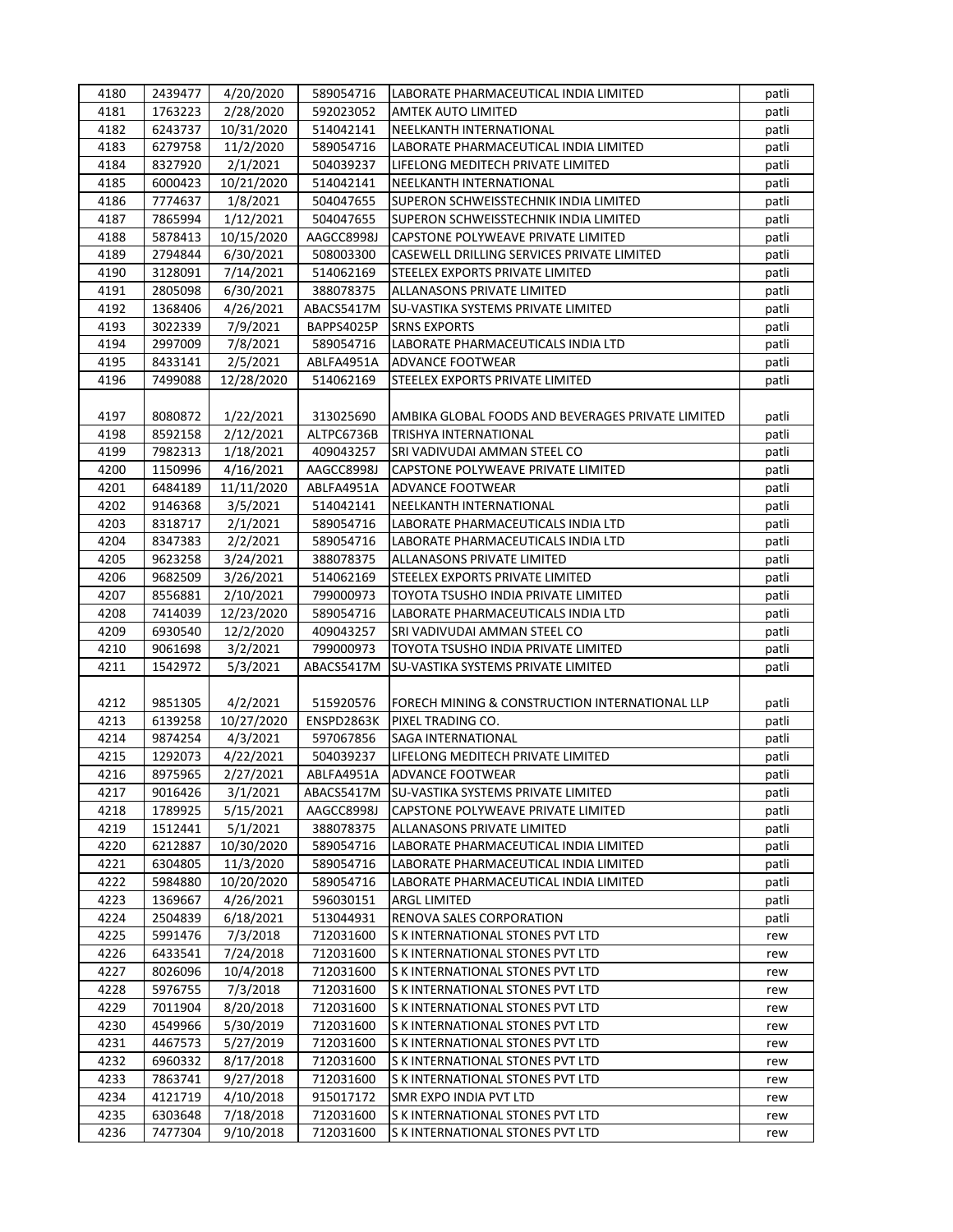| 4237 | 2566952 | 3/7/2019   | 712031600  | <b>S K INTERNATIONAL STONES PVT LTD</b>     | rew |
|------|---------|------------|------------|---------------------------------------------|-----|
| 4238 | 6981764 | 8/18/2018  | 712031600  | S K INTERNATIONAL STONES PVT LTD            | rew |
| 4239 | 8980597 | 12/16/2019 | 712031600  | SK INTERNATIONAL STONES PRIVATE LIMITED     | rew |
| 4240 | 2075273 | 3/12/2020  | 712031600  | SK INTERNATIONAL STONES PRIVATE LIMITED     | rew |
| 4241 | 2818284 | 3/18/2019  | 2598000391 | PUSHPIT STEELS PRIVATE LIMTED,              | rew |
| 4242 | 2565072 | 6/21/2021  | 596004729  | BECTON DICKINSON INDIA PRIVATE LIMITED.     | rew |
| 4243 | 2628888 | 6/23/2021  | 596004729  | BECTON DICKINSON INDIA PRIVATE LIMITED.     | rew |
| 4244 | 2209752 | 6/4/2021   | 596004729  | BECTON DICKINSON INDIA PRIVATE LIMITED.     | rew |
| 4245 | 2336278 | 6/10/2021  | 596004729  | BECTON DICKINSON INDIA PRIVATE LIMITED.     | rew |
| 4246 | 2573970 | 6/21/2021  | 596004729  | BECTON DICKINSON INDIA PRIVATE LIMITED.     | rew |
| 4247 | 3021668 | 7/9/2021   | 205023291  | DIWAKAR ENTERPRISES PRIVATE LIMITED,        | rew |
| 4248 | 2938035 | 7/6/2021   | 205023291  | DIWAKAR ENTERPRISES PRIVATE LIMITED,        | rew |
| 4249 | 2912787 | 7/5/2021   | 205023291  | DIWAKAR ENTERPRISES PRIVATE LIMITED,        | rew |
| 4250 | 3073243 | 7/12/2021  | 205023291  | DIWAKAR ENTERPRISES PRIVATE LIMITED,        | rew |
| 4251 | 3021690 | 7/9/2021   | 205023291  | DIWAKAR ENTERPRISES PRIVATE LIMITED,        | rew |
| 4252 | 3073242 | 7/12/2021  | 205023291  | DIWAKAR ENTERPRISES PRIVATE LIMITED,        | rew |
| 4253 | 2912558 | 7/5/2021   | 205023291  | DIWAKAR ENTERPRISES PRIVATE LIMITED,        | rew |
| 4254 | 3030229 | 7/9/2021   | 516913611  | SHRI BALAJI TUBES                           | rew |
| 4255 | 7410864 | 12/23/2020 | 596004729  | BECTON DICKINSON INDIA PRIVATE LIMITED      | rew |
| 4256 | 9398575 | 3/16/2021  | 596004729  | BECTON DICKINSON INDIA PRIVATE LIMITED.     | rew |
| 4257 | 2685385 | 6/25/2021  | 596004729  | BECTON DICKINSON INDIA PRIVATE LIMITED.     | rew |
| 4258 | 2599516 | 6/22/2021  | 596004729  | BECTON DICKINSON INDIA PRIVATE LIMITED.     | rew |
| 4259 | 1917669 | 5/21/2021  | 596004729  | BECTON DICKINSON INDIA PRIVATE LIMITED.     | rew |
| 4260 | 1865225 | 5/19/2021  | 596004729  | BECTON DICKINSON INDIA PRIVATE LIMITED.     | rew |
| 4261 | 8214804 | 1/28/2021  | 596004729  | BECTON DICKINSON INDIA PRIVATE LIMITED.     | rew |
| 4262 | 8247062 | 1/29/2021  | 596004729  | BECTON DICKINSON INDIA PRIVATE LIMITED.     | rew |
| 4263 | 3963455 | 4/3/2018   | 598041176  | ANJUSHREE IMPEX                             | ppg |
| 4264 | 3994126 | 4/4/2018   | 598041176  | ANJUSHREE IMPEX                             | ppg |
| 4265 | 4035157 | 4/6/2018   | AAGCT2489M | TONCHI EXPORTS PRIVATE LIMITED              | ppg |
| 4266 | 3965221 | 4/3/2018   | 598041176  | <b>ANJUSHREE IMPEX</b>                      | ppg |
| 4267 | 3909585 | 3/31/2018  | 514079835  | PARAS INTERNATIONAL                         | ppg |
| 4268 | 3946807 | 4/2/2018   | AAGCT2489M | TONCHI EXPORTS PRIVATE LIMITED              | ppg |
| 4269 | 3984524 | 4/4/2018   | 598041176  | ANJUSHREE IMPEX                             | ppg |
| 4270 | 3983282 | 4/4/2018   | 598041176  | ANJUSHREE IMPEX                             | ppg |
| 4271 | 4123837 | 4/10/2018  | 1308005423 | IMASEN MANUFACTURING INDIA PVT. LTD.        | ppg |
| 4272 | 3956549 | 4/3/2018   | 508030781  | MEDITECH (INDIA)                            | ppg |
| 4273 | 3984481 | 4/4/2018   | 598041176  | ANJUSHREE IMPEX                             | ppg |
| 4274 | 3985914 | 4/4/2018   | 598041176  | ANJUSHREE IMPEX                             | ppg |
| 4275 | 3896394 | 3/31/2018  |            | AAGCT2489M   TONCHI EXPORTS PRIVATE LIMITED | ppg |
| 4276 | 3965425 | 4/3/2018   | 598041176  | ANJUSHREE IMPEX                             | ppg |
| 4277 | 3909647 | 3/31/2018  | 514079835  | PARAS INTERNATIONAL                         | ppg |
| 4278 | 3963546 | 4/3/2018   | 598041176  | ANJUSHREE IMPEX                             | ppg |
| 4279 | 3966416 | 4/3/2018   | 598041176  | ANJUSHREE IMPEX                             | ppg |
| 4280 | 4162647 | 4/12/2018  | 514090740  | <b>FAMUS INTERNATIONAL</b>                  | ppg |
| 4281 | 4056891 | 4/7/2018   | 588062626  | MUNJAL SHOWA LTD                            | ppg |
| 4282 | 4115427 | 4/10/2018  | 588128180  | KUTUB KHANA ISHAYAT-UL-ISLAM(REGD.)         | ppg |
| 4283 | 4158729 | 4/12/2018  | 507046889  | PRECISION TRANSMISSION INTERNATIONAL        | ppg |
| 4284 | 4332796 | 4/20/2018  | 588128180  | KUTUB KHANA ISHAYAT-UL-ISLAM(REGD.)         | ppg |
| 4285 | 4011820 | 4/5/2018   | 311039821  | BLISS & JOY MERCANTILE PRIVATE LIMITED      | ppg |
| 4286 | 4012128 | 4/5/2018   | 311039821  | BLISS & JOY MERCANTILE PRIVATE LIMITED      | ppg |
| 4287 | 4235080 | 4/16/2018  | 509032036  | SUKH INTERNATIONAL                          | ppg |
| 4288 | 4031279 | 4/6/2018   | 511060394  | <b>FABRICS TRADES</b>                       | ppg |
| 4289 | 4165699 | 4/12/2018  | 504029002  | ALPNA COTTAGE INDUSTRIES                    | ppg |
| 4290 | 4320693 | 4/19/2018  | 506022986  | SARAS TOBACCO CO                            | ppg |
| 4291 | 4235068 | 4/16/2018  | 509032036  | SUKH INTERNATIONAL                          | ppg |
| 4292 | 4097816 | 4/9/2018   | 508085250  | LGF SYSMAC ( INDIA) PVT.LTD.                | ppg |
| 4293 | 9780996 | 11/8/2017  | ACDPJ8301L | <b>JAIN EMPORIUM</b>                        | ppg |
| 4294 | 4213010 | 4/14/2018  | AAGCT2489M | TONCHI EXPORTS PRIVATE LIMITED              | ppg |
| 4295 | 4116818 | 4/10/2018  | 515063070  | TAKRIM AHMED                                | ppg |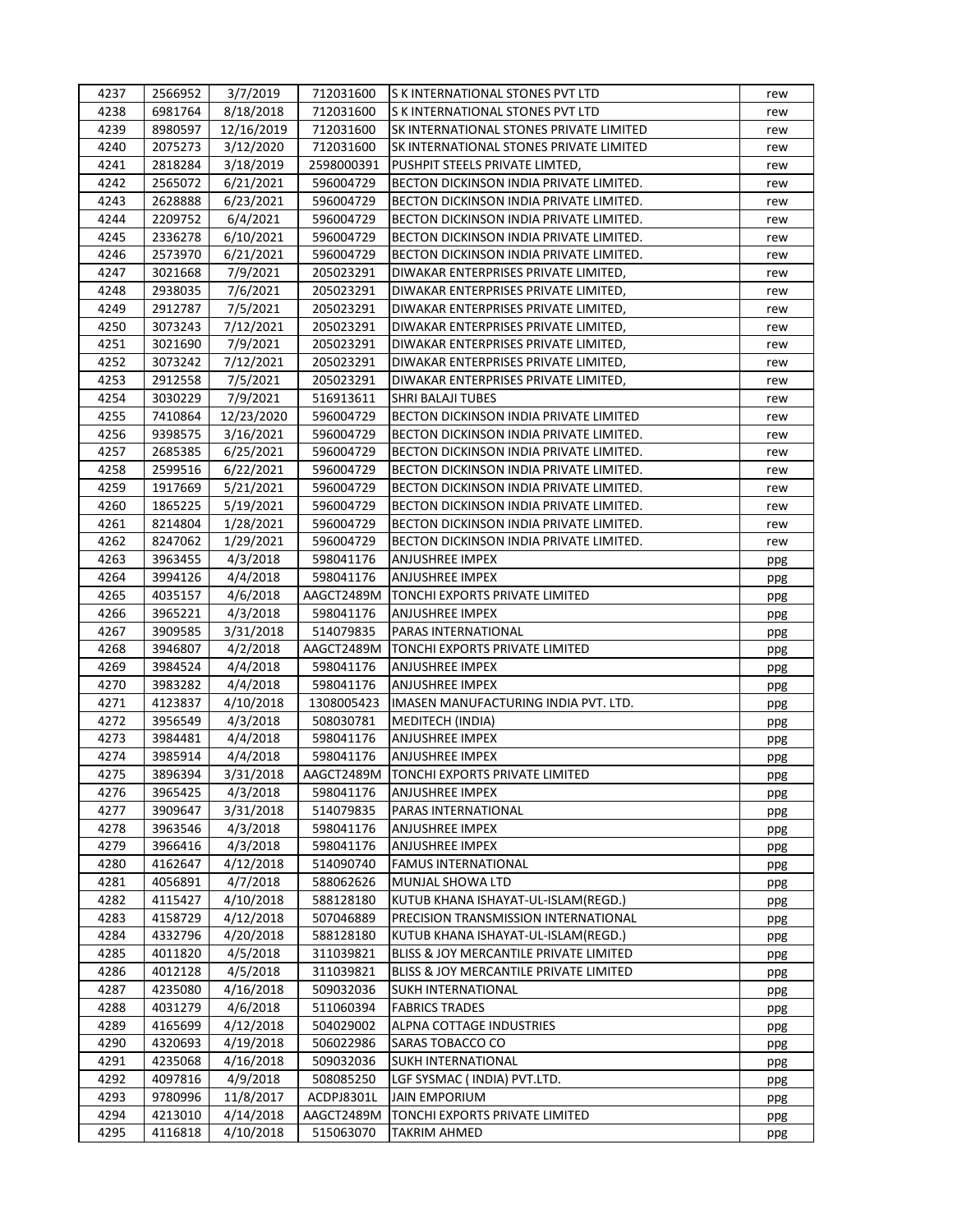| 4296 | 4183970 | 4/13/2018  | 513087044  | <b>DESIGN CONCEPTS</b>                     | ppg |
|------|---------|------------|------------|--------------------------------------------|-----|
| 4297 | 4060148 | 4/7/2018   | 516978462  | <b>NANAK DASS INDUSTRIES</b>               | ppg |
| 4298 | 4136729 | 4/11/2018  | 512068704  | <b>RDHS CORPORATION</b>                    | ppg |
| 4299 | 4165298 | 4/12/2018  | 3011014116 | A.S.TOOLS BELTS                            | ppg |
| 4300 | 4297118 | 4/18/2018  | AAJPA5920E | SHREE MAHA MANGLAGAURI EXPORTS             | ppg |
| 4301 | 7654602 | 9/18/2018  | 1305009517 | <b>NATIONAL ARTS</b>                       | ppg |
| 4302 | 1693528 | 1/31/2019  | ATYPC3054H | AAROHI OVERSEAS                            | ppg |
| 4303 | 1693988 | 1/31/2019  | ATYPC3054H | AAROHI OVERSEAS                            | ppg |
| 4304 | 2567944 | 3/7/2019   | 601006232  | RAMSONS INDUSTRIES                         | ppg |
| 4305 | 4479298 | 4/26/2018  | AASFP4973F | PAWAN AND RAJ BERIWALA ENTERPRISES LLP     | ppg |
| 4306 | 4495567 | 4/27/2018  | 501021027  | NAEEM INTERNATIONAL                        | ppg |
| 4307 | 4012474 | 4/5/2018   | 694001392  | MASTER INDIA INTERNATIONAL                 |     |
| 4308 | 4506756 | 4/27/2018  | 504035576  | ISHAN HERBOTECH INTRERNATIONAL             | ppg |
| 4309 |         |            |            | STORK RUBBER PRODUCTS PVT.LTD.             | ppg |
|      | 4491832 | 4/27/2018  | 594074258  |                                            | ppg |
| 4310 | 4610753 | 5/3/2018   | 507046889  | PRECISION TRANSMISSION INTERNATIONAL       | ppg |
| 4311 | 5065708 | 5/23/2018  | 602005400  | R.R. INTERNATIONAL                         | ppg |
| 4312 | 4651382 | 5/4/2018   | ABFFM8383A | <b>MADAAN MOTORS</b>                       | ppg |
| 4313 | 5088084 | 5/24/2018  | AAGCT2489M | TONCHI EXPORTS PRIVATE LIMITED             | ppg |
| 4314 | 4873578 | 5/15/2018  | 514079835  | PARAS INTERNATIONAL                        | ppg |
| 4315 | 4668105 | 5/5/2018   | 6110001236 | PRADIP KUMAR SHARMA                        | ppg |
| 4316 | 5137131 | 5/26/2018  | 595047246  | AAR KAY INDUSTRIES                         | ppg |
| 4317 | 2546060 | 3/7/2019   | 513001743  | VANDANA TRADESERVE PRIVATE LIMITED         | ppg |
| 4318 | 4797352 | 5/11/2018  | 504073931  | <b>KATYANI EXPORTS</b>                     | ppg |
| 4319 | 4738859 | 5/9/2018   | 595047246  | AAR KAY INDUSTRIES                         | ppg |
| 4320 | 5006264 | 5/21/2018  | 509023932  | PARSWA EXPORTS PVT.LTD.,                   | ppg |
| 4321 | 4741088 | 5/9/2018   | 514079835  | PARAS INTERNATIONAL                        | ppg |
| 4322 | 4692670 | 5/7/2018   | 507065492  | <b>RITIKA ENTERPRISES</b>                  | ppg |
| 4323 | 4575964 | 5/1/2018   | 514079835  | PARAS INTERNATIONAL                        | ppg |
| 4324 | 4754809 | 5/9/2018   | 596046880  | KUZINS OVERSEAS INDIA                      | ppg |
| 4325 | 4575245 | 5/1/2018   | 591004925  | <b>GREYSHAM INTERNATIONAL</b>              | ppg |
| 4326 | 5064657 | 5/23/2018  | 501035206  | SHREE MAHAGAURI EXPORTS                    | ppg |
| 4327 | 5312661 | 6/2/2018   | 508025141  | AISHANI INTERNATIONAL                      | ppg |
| 4328 | 4436812 | 4/25/2018  | 501035206  | SHREE MAHAGAURI EXPORTS                    | ppg |
| 4329 | 4593275 | 5/2/2018   | 513045341  | CART STUDIO                                | ppg |
| 4330 | 4577126 | 5/1/2018   | 514079835  | PARAS INTERNATIONAL                        | ppg |
| 4331 | 4811900 | 5/11/2018  | 509011012  | AAR CREATIONS                              | ppg |
| 4332 | 3808941 | 4/29/2019  | 513022031  | ACORN CHEMIGREEN PRIVATE LIMITED           | ppg |
| 4333 | 4577143 | 5/1/2018   | 514079835  | PARAS INTERNATIONAL                        | ppg |
| 4334 | 5171524 | 5/28/2018  | 514079835  | PARAS INTERNATIONAL                        | ppg |
| 4335 | 5134904 | 5/26/2018  | 1598002325 | LAXMANS ART EMPORIUM                       |     |
| 4336 | 5034623 | 5/22/2018  | 514079835  | PARAS INTERNATIONAL                        | ppg |
| 4337 | 4778840 | 5/10/2018  | 506048641  | ROZAL IMPEX                                | ppg |
|      |         | 5/5/2018   |            | SHRI KRISHNA INTERNATIONAL                 | ppg |
| 4338 | 4675783 |            | 597017891  |                                            | ppg |
|      |         |            |            |                                            |     |
| 4339 | 4794965 | 5/11/2018  | 596047223  | PARAGON INSTRUMENTATION ENGINEERS PVT.LTD. | ppg |
| 4340 | 4852566 | 5/14/2018  | 514043717  | THE RUG REPUBLIC                           | ppg |
| 4341 | 4805874 | 5/11/2018  | AAGCT2489M | TONCHI EXPORTS PRIVATE LIMITED             | ppg |
| 4342 | 4743906 | 5/9/2018   | 506020002  | <b>B.K.EXPORTS</b>                         | ppg |
| 4343 | 5215842 | 5/30/2018  | 504073931  | KATYANI EXPORTS                            | ppg |
| 4344 | 5174148 | 5/28/2018  | 504073931  | <b>KATYANI EXPORTS</b>                     | ppg |
| 4345 | 9701737 | 12/18/2018 | ATFPK6044C | <b>VOLCANO IMPEX</b>                       | ppg |
| 4346 | 7911913 | 9/28/2018  | 511027621  | SHAKTI METALLICS PRIVATE LIMITED           | ppg |
| 4347 | 5152629 | 5/28/2018  | 509011012  | <b>AAR CREATIONS</b>                       | ppg |
| 4348 | 5034647 | 5/22/2018  | 514079835  | PARAS INTERNATIONAL                        | ppg |
| 4349 | 4873543 | 5/15/2018  | 514079835  | PARAS INTERNATIONAL                        | ppg |
| 4350 | 5165712 | 5/28/2018  | 598022406  | TEJINDRA ELECTRIC WORKS(REGD)              | ppg |
| 4351 | 3373920 | 4/9/2019   | 508059721  | <b>BODYCARE CREATIONS LIMITED</b>          | ppg |
| 4352 | 5588668 | 6/15/2018  | 591009714  | DIPIN CREATIONS INDIA                      | ppg |
| 4353 | 5380194 | 6/6/2018   | 505042193  | <b>VISIONS INTERNATIONAL</b>               | ppg |
|      |         |            |            |                                            |     |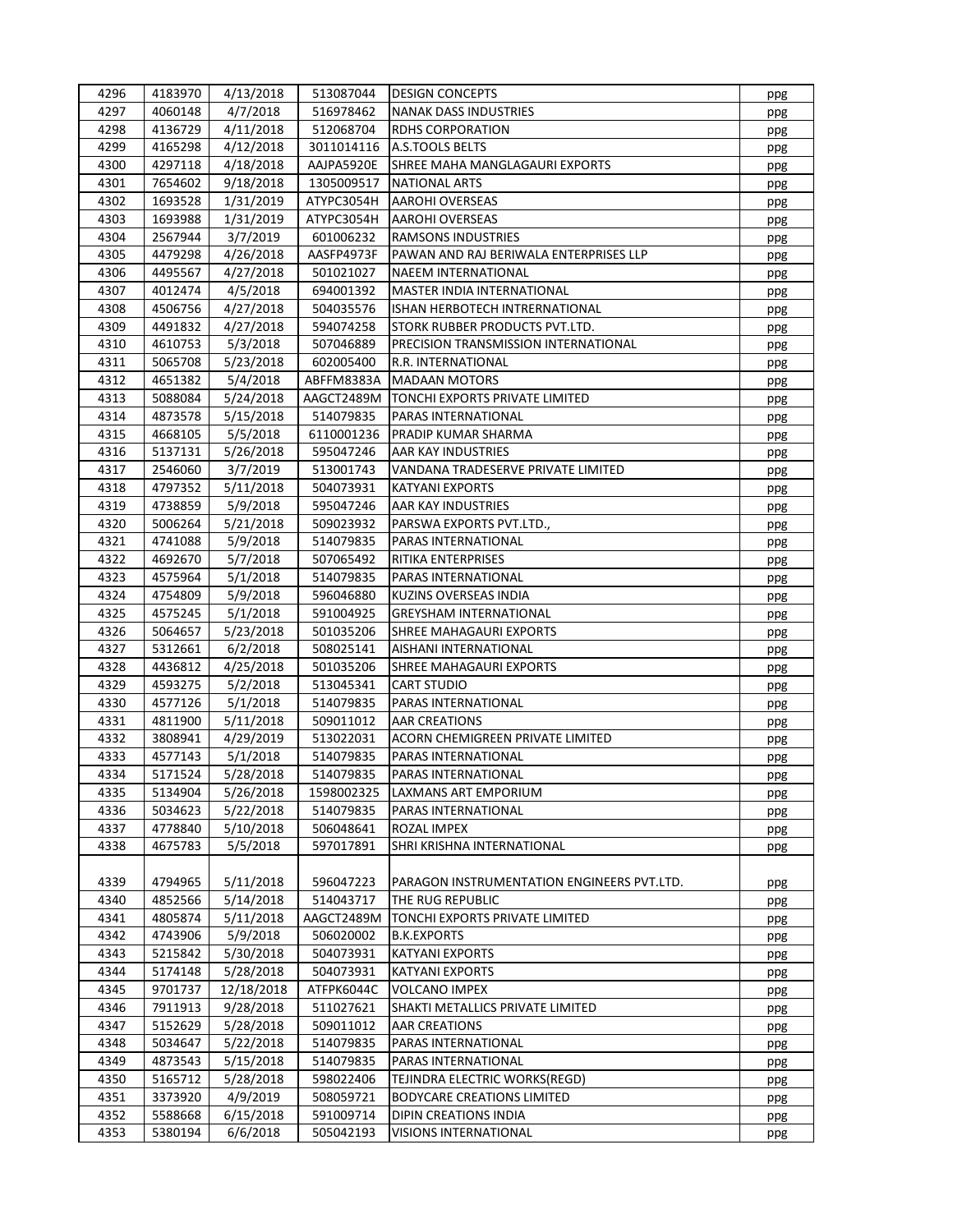| 4354 | 5528842            | 6/13/2018  | 612001890  | K.K.INTERNATIONAL                    | ppg |
|------|--------------------|------------|------------|--------------------------------------|-----|
| 4355 | 5529791            | 6/13/2018  | ABFFM8383A | <b>MADAAN MOTORS</b>                 | ppg |
| 4356 | 5864966            | 6/28/2018  | 508025141  | AISHANI INTERNATIONAL                | ppg |
| 4357 | 5787082            | 6/25/2018  | 504073931  | <b>KATYANI EXPORTS</b>               | ppg |
| 4358 | 5356312            | 6/5/2018   | 514079835  | PARAS INTERNATIONAL                  | ppg |
| 4359 | 5429758            | 6/8/2018   | 514079835  | PARAS INTERNATIONAL                  | ppg |
| 4360 | 5635061            | 6/18/2018  | AAGCT2489M | TONCHI EXPORTS PRIVATE LIMITED       | ppg |
| 4361 | 5740475            | 6/22/2018  | 514079835  | PARAS INTERNATIONAL                  | ppg |
| 4362 | 5478822            | 6/11/2018  | 507085817  | AYUSH AQUA SYSTEM                    | ppg |
| 4363 | 5421036            | 6/7/2018   | 512068704  | <b>RDHS CORPORATION</b>              | ppg |
| 4364 | 8634579            | 11/30/2019 | AUIPB3801A | <b>GK TRADERS</b>                    | ppg |
| 4365 | 5841318            | 6/27/2018  | AHVPG0378H | <b>ANKS COLLECTION</b>               | ppg |
| 4366 | 5867187            | 6/28/2018  | 514079835  | PARAS INTERNATIONAL                  | ppg |
| 4367 | 5501231            | 6/12/2018  | 594074258  | STORK RUBBER PRODUCTS PVT.LTD.       | ppg |
| 4368 | 5493084            | 6/11/2018  | 503054585  | <b>PUNEET EXPORTS</b>                | ppg |
| 4369 | 5790085            | 6/25/2018  | 504073931  | KATYANI EXPORTS                      | ppg |
| 4370 | 5875150            | 6/28/2018  | AASFB2774Q | <b>BLUE SEA CORPORATION</b>          | ppg |
| 4371 | 5554335            | 6/14/2018  | 1306004489 | <b>SARC ORIGINAL</b>                 | ppg |
| 4372 | 5504853            | 6/12/2018  | 602005400  | R.R. INTERNATIONAL                   | ppg |
| 4373 | 8531870            | 10/27/2018 | 508025141  | AISHANI INTERNATIONAL                | ppg |
| 4374 | 8178265            | 10/11/2018 | 508025141  | AISHANI INTERNATIONAL                | ppg |
| 4375 | 8052183            | 10/5/2018  | 508025141  | AISHANI INTERNATIONAL                | ppg |
| 4376 | 8087710            | 10/6/2018  | 508025141  | AISHANI INTERNATIONAL                | ppg |
| 4377 | 8045847            | 10/5/2018  | 508025141  | AISHANI INTERNATIONAL                | ppg |
| 4378 | 1696851            | 1/31/2019  | ATYPC3054H | <b>AAROHI OVERSEAS</b>               | ppg |
| 4379 | 2341853            | 1/22/2018  | 514079835  | PARAS INTERNATIONAL                  | ppg |
| 4380 | 1374290            | 12/6/2017  | 505033453  | R.S.EXPORTS                          | ppg |
| 4381 | 9135711            | 10/6/2017  | 517545845  | <b>MEERA EXPORTS</b>                 | ppg |
| 4382 | 3909558            | 3/31/2018  | 514079835  | PARAS INTERNATIONAL                  | ppg |
| 4383 | 2545895            | 1/31/2018  | 514079835  | PARAS INTERNATIONAL                  | ppg |
| 4384 | 1965320            | 1/3/2018   | 593000641  | MADAAN MOTORS,                       | ppg |
| 4385 | 2760343            | 2/9/2018   | 514079835  | PARAS INTERNATIONAL                  | ppg |
| 4386 | 2937939            | 3/23/2019  | 588079359  | SARA SAE PRIVATE LIMITED             | ppg |
| 4387 | 3015772            | 3/26/2019  | 588079359  | SARA SAE PRIVATE LIMITED             | ppg |
| 4388 | 6617357            | 8/1/2018   | 598066284  | SAKAR INTERNATIONAL PVT LTD          | ppg |
| 4389 | 7081985            | 8/23/2018  | 508059721  | BODYCARE CREATIONS LIMITED           | ppg |
| 4390 | 6932927            | 8/16/2018  | 1308005423 | IMASEN MANUFACTURING INDIA PVT. LTD. | ppg |
| 4391 | 5343226            | 6/4/2018   | AAOHA7080C | <b>SATKARTAR EXPORTS</b>             | ppg |
| 4392 | 7842973            | 9/26/2018  |            | ABFFM8383A   MADAAN MOTORS           | ppg |
| 4393 | 7403219            | 9/6/2018   | 511027621  | SHAKTI METALLICS PRIVATE LIMITED     |     |
| 4394 | 7095813            | 8/23/2018  | AAGCT2489M | TONCHI EXPORTS PRIVATE LIMITED       | ppg |
| 4395 | 7001364            | 8/20/2018  | 515011011  | SOKHBROS OVERSEAS INC                | ppg |
| 4396 | 7019447            | 8/20/2018  | ABFFM8383A | <b>MADAAN MOTORS</b>                 | ppg |
| 4397 | 7077556            | 8/23/2018  | 509049621  | <b>MAAHIR EXPORTS</b>                | ppg |
| 4398 | 7077321            | 8/23/2018  | 509049621  | <b>MAAHIR EXPORTS</b>                | ppg |
| 4399 | 7241390            | 8/30/2018  | 514079835  | PARAS INTERNATIONAL                  | ppg |
| 4400 | 7064481            | 8/22/2018  | AAGCT2489M | TONCHI EXPORTS PRIVATE LIMITED       | ppg |
| 4401 |                    |            |            | IMPACT HEALTHCARE PRIVATE LIMITED    | ppg |
| 4402 | 7287199<br>7246005 | 8/31/2018  | 510047181  |                                      | ppg |
|      |                    | 8/30/2018  | 588079359  | SARA SAE PRIVATE LIMITED             | ppg |
| 4403 | 7352084            | 9/4/2018   | ABFFM8383A | <b>MADAAN MOTORS</b>                 | ppg |
| 4404 | 6648584            | 8/2/2018   | AAGCT2489M | TONCHI EXPORTS PRIVATE LIMITED       | ppg |
| 4405 | 6181694            | 7/12/2018  | 4102000054 | GROZ ENGINEERING TOOLS PVT. LTD.     | ppg |
| 4406 | 6106871            | 7/9/2018   | 514079835  | PARAS INTERNATIONAL                  | ppg |
| 4407 | 6288773            | 7/17/2018  | 514079835  | PARAS INTERNATIONAL                  | ppg |
| 4408 | 6259713            | 7/16/2018  | 588074829  | <b>SAREEN SPORTS INDUSTRIES</b>      | ppg |
| 4409 | 6587600            | 7/31/2018  | ABFFM8383A | <b>MADAAN MOTORS</b>                 | ppg |
| 4410 | 6206776            | 7/13/2018  | 505023288  | ALERT INDIA PVT.LTD.                 | ppg |
| 4411 | 5128882            | 5/26/2018  | 593000641  | MADAAN MOTORS,                       | ppg |
| 4412 | 6266122            | 7/16/2018  | 515042226  | PAWAN ENTERPRISES                    | ppg |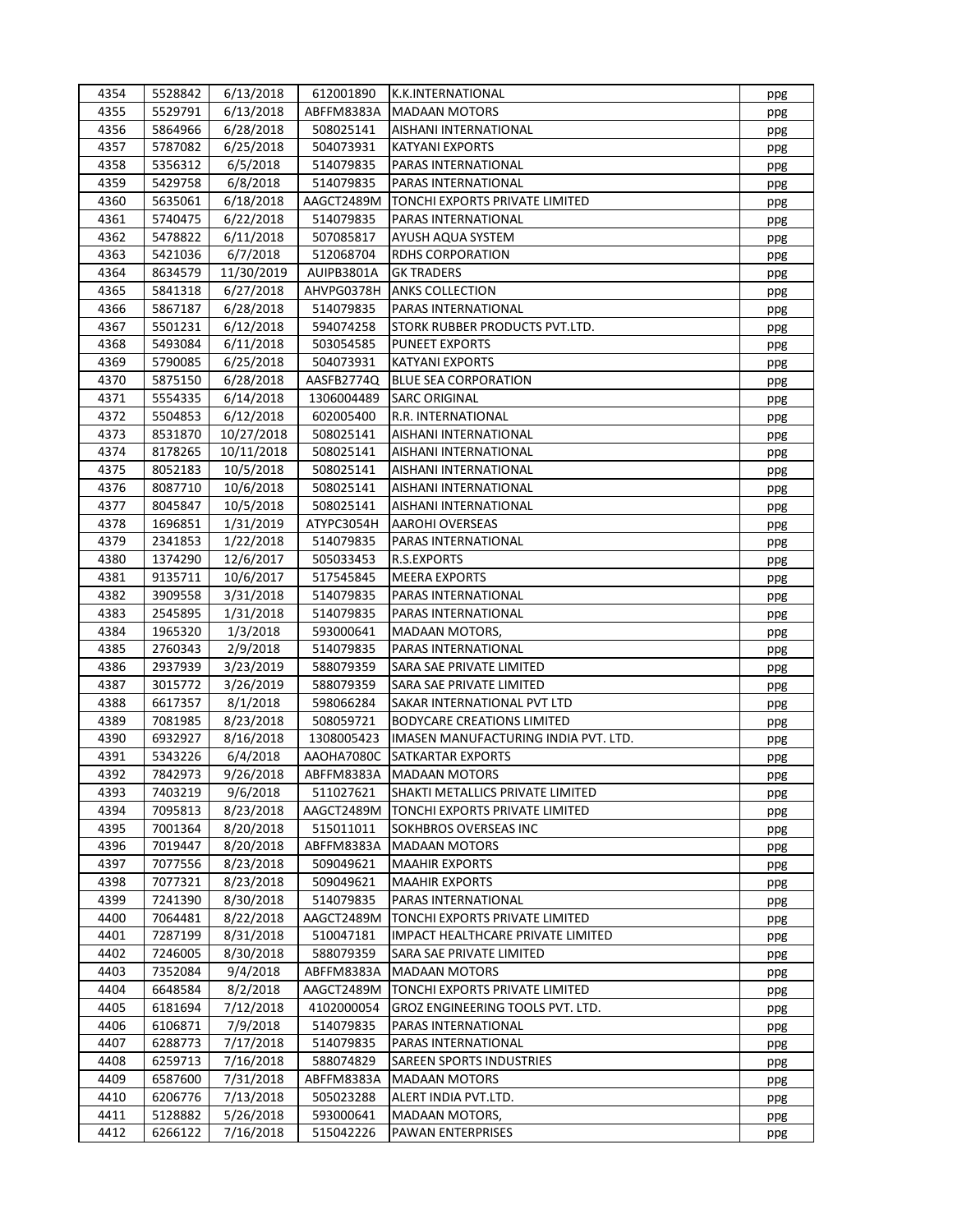| 4413 | 6425176 | 7/24/2018  | 593055446  | <b>THE KINGS</b>                                      | ppg        |
|------|---------|------------|------------|-------------------------------------------------------|------------|
| 4414 | 6507251 | 7/28/2018  | AAGCT2489M | TONCHI EXPORTS PRIVATE LIMITED                        | ppg        |
| 4415 | 6449991 | 7/25/2018  | 588164925  | <b>TECHNO PHARMCHEM</b>                               | ppg        |
| 4416 | 6032432 | 7/5/2018   | 606004548  | CREATIVE & CROFTS INDUSTRIES INDIA PVT LTD.           | ppg        |
| 4417 | 6065394 | 7/6/2018   | 596046006  | <b>AARDEE SPECIALS</b>                                | ppg        |
| 4418 | 6157341 | 7/11/2018  | 514079835  | PARAS INTERNATIONAL                                   | ppg        |
| 4419 | 6051689 | 7/6/2018   | 505043483  | <b>SCIENTIFIC INDUSTRIES</b>                          | ppg        |
| 4420 | 6289271 | 7/17/2018  | 514079835  | PARAS INTERNATIONAL                                   | ppg        |
| 4421 | 6532794 | 7/30/2018  | AAGCT2489M | TONCHI EXPORTS PRIVATE LIMITED                        | ppg        |
| 4422 | 6378322 | 7/21/2018  | AAGCT2489M | TONCHI EXPORTS PRIVATE LIMITED                        | ppg        |
| 4423 | 6450304 | 7/25/2018  | 517525470  | <b>KAPIL CREATIONS</b>                                | ppg        |
| 4424 | 5956590 | 7/2/2018   | 588164925  | <b>TECHNO PHARMCHEM</b>                               | ppg        |
| 4425 | 8207349 | 10/12/2018 | 1308005423 | IMASEN MANUFACTURING INDIA PVT. LTD.                  | ppg        |
| 4426 | 8460925 | 10/25/2018 | ABFFM8383A | <b>MADAAN MOTORS</b>                                  | ppg        |
| 4427 | 8134345 | 10/9/2018  | 506048641  | ROZAL IMPEX                                           | ppg        |
| 4428 | 7576252 | 9/14/2018  | 605006610  | SAUMITRA INTERNATIONAL                                | ppg        |
| 4429 | 6929645 | 8/16/2018  | 504073931  | <b>KATYANI EXPORTS</b>                                | ppg        |
| 4430 | 7682590 | 9/19/2018  | 598025669  | RAMANUJ INDUSTRIES                                    | ppg        |
| 4431 | 7085553 | 8/23/2018  | 602005400  | R.R. INTERNATIONAL                                    | ppg        |
| 4432 | 6650006 | 8/2/2018   | 593033043  | <b>MILLAT BOOK CENTRE</b>                             | ppg        |
| 4433 | 6986804 | 8/18/2018  | 597005621  | DHINGRA SCOTWAYS                                      | ppg        |
| 4434 | 6367651 | 7/20/2018  | 504073931  | <b>KATYANI EXPORTS</b>                                | ppg        |
| 4435 | 6529721 | 7/30/2018  | 510067590  | ALTECH AUTOMOTIVE                                     | ppg        |
| 4436 | 6325949 | 7/19/2018  | ABFFM8383A | <b>MADAAN MOTORS</b>                                  | ppg        |
| 4437 | 8455607 | 10/24/2018 | ABFFM8383A | <b>MADAAN MOTORS</b>                                  | ppg        |
| 4438 | 8455738 | 10/24/2018 | ABFFM8383A | <b>MADAAN MOTORS</b>                                  | ppg        |
| 4439 | 7933211 | 9/29/2018  | 514079835  | PARAS INTERNATIONAL                                   | ppg        |
| 4440 | 7789128 | 9/24/2018  | 506048641  | ROZAL IMPEX                                           | ppg        |
| 4441 | 7789229 | 9/24/2018  | 506048641  | ROZAL IMPEX                                           | ppg        |
| 4442 | 4932730 | 5/17/2018  | 501035206  | SHREE MAHAGAURI EXPORTS                               | ppg        |
| 4443 | 4936830 | 5/17/2018  | 501035206  | SHREE MAHAGAURI EXPORTS                               | ppg        |
| 4444 | 5047818 | 5/23/2018  | 501035206  | SHREE MAHAGAURI EXPORTS                               | ppg        |
| 4445 | 4449496 | 4/25/2018  | 501035206  | SHREE MAHAGAURI EXPORTS                               | ppg        |
| 4446 | 4879381 | 5/15/2018  | 508025141  | AISHANI INTERNATIONAL                                 | ppg        |
| 4447 | 4386354 | 4/23/2018  | 501035206  | SHREE MAHAGAURI EXPORTS                               | ppg        |
| 4448 | 4428272 | 4/24/2018  | 508025141  | AISHANI INTERNATIONAL                                 | ppg        |
| 4449 | 4864970 | 5/15/2018  | 501035206  | SHREE MAHAGAURI EXPORTS                               | ppg        |
| 4450 | 4706593 | 5/7/2018   | 508025141  | AISHANI INTERNATIONAL                                 | ppg        |
| 4451 | 4598519 | 5/2/2018   | 501035206  | SHREE MAHAGAURI EXPORTS                               | ppg        |
| 4452 | 4841142 | 5/14/2018  | 501035206  | SHREE MAHAGAURI EXPORTS                               |            |
| 4453 | 5608368 | 6/16/2018  | 508025141  | AISHANI INTERNATIONAL                                 | ppg<br>ppg |
| 4454 | 4696951 | 5/7/2018   | 501035206  | SHREE MAHAGAURI EXPORTS                               | ppg        |
| 4455 | 4913833 | 5/17/2018  | 508025141  | AISHANI INTERNATIONAL                                 |            |
| 4456 | 5003812 | 5/21/2018  | 501035206  | SHREE MAHAGAURI EXPORTS                               | ppg<br>ppg |
| 4457 | 4637856 | 5/4/2018   | 508025141  | AISHANI INTERNATIONAL                                 |            |
| 4458 | 6697614 | 8/4/2018   | 508059721  | <b>BODYCARE CREATIONS LIMITED</b>                     | ppg        |
| 4459 | 7241393 | 8/30/2018  | 514079835  | PARAS INTERNATIONAL                                   | ppg        |
| 4460 | 8267937 | 10/15/2018 | AAIPG1075H | <b>CERA HOSPITALITY HUB</b>                           | ppg        |
| 4461 | 7960818 | 10/1/2018  | 601006232  | RAMSONS INDUSTRIES                                    | ppg        |
| 4462 | 7988107 | 10/3/2018  | 598066284  | SAKAR INTERNATIONAL PVT LTD                           | ppg        |
| 4463 |         |            |            |                                                       | ppg        |
| 4464 | 8217703 | 10/12/2018 | 504085271  | NEOCONCEPT ENTERPRISES<br>NJ OVERSEAS PRIVATE LIMITED | ppg        |
| 4465 | 8432012 | 10/24/2018 | 514059591  | <b>MADAAN MOTORS</b>                                  | ppg        |
| 4466 | 5289637 | 7/2/2019   | ABFFM8383A |                                                       | ppg        |
|      | 8461087 | 10/25/2018 | ABFFM8383A | <b>MADAAN MOTORS</b>                                  | ppg        |
| 4467 | 8071832 | 10/6/2018  | 593055446  | THE KINGS                                             | ppg        |
| 4468 | 8035841 | 10/4/2018  | 506048641  | ROZAL IMPEX                                           | ppg        |
| 4469 | 7933169 | 9/29/2018  | 514079835  | PARAS INTERNATIONAL                                   | ppg        |
| 4470 | 6776806 | 8/8/2018   | 599019646  | H.R.INTERNATIONAL                                     | ppg        |
| 4471 | 7920679 | 9/29/2018  | 501035206  | SHREE MAHAGAURI EXPORTS                               | ppg        |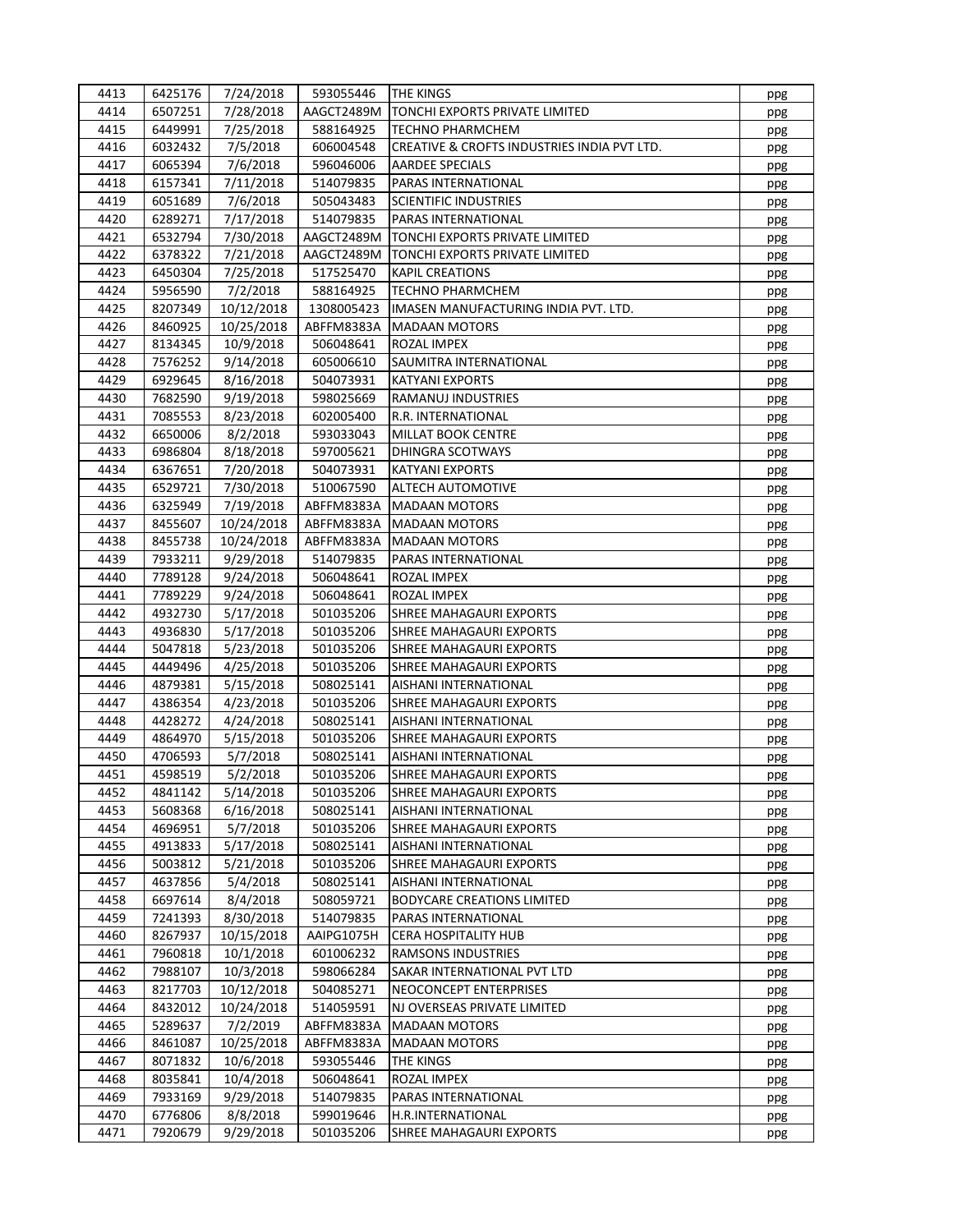| 4472 | 7350887 | 9/4/2018   | 501035206  | <b>SHREE MAHAGAURI EXPORTS</b>              | ppg |
|------|---------|------------|------------|---------------------------------------------|-----|
| 4473 | 7235109 | 8/30/2018  | 501035206  | SHREE MAHAGAURI EXPORTS                     | ppg |
| 4474 | 7554665 | 9/13/2018  | 501035206  | SHREE MAHAGAURI EXPORTS                     | ppg |
| 4475 | 7581890 | 9/14/2018  | 501035206  | SHREE MAHAGAURI EXPORTS                     | ppg |
| 4476 | 7741169 | 9/22/2018  | 501035206  | SHREE MAHAGAURI EXPORTS                     | ppg |
| 4477 | 7363444 | 9/4/2018   | 501035206  | SHREE MAHAGAURI EXPORTS                     | ppg |
| 4478 | 7363484 | 9/4/2018   | 501035206  | SHREE MAHAGAURI EXPORTS                     | ppg |
| 4479 | 7928435 | 9/29/2018  | 501035206  | SHREE MAHAGAURI EXPORTS                     | ppg |
| 4480 | 7704717 | 9/20/2018  | 501035206  | SHREE MAHAGAURI EXPORTS                     | ppg |
| 4481 | 7604318 | 9/15/2018  | 501035206  | SHREE MAHAGAURI EXPORTS                     | ppg |
| 4482 | 7672640 | 9/19/2018  | 508025141  | AISHANI INTERNATIONAL                       | ppg |
| 4483 | 7549343 | 9/13/2018  | 501035206  | SHREE MAHAGAURI EXPORTS                     | ppg |
| 4484 | 7302433 | 9/1/2018   | 501035206  | SHREE MAHAGAURI EXPORTS                     | ppg |
| 4485 | 7626903 | 9/17/2018  | 501035206  | SHREE MAHAGAURI EXPORTS                     | ppg |
| 4486 | 3962940 | 4/3/2018   | 513087044  | <b>DESIGN CONCEPTS</b>                      | ppg |
| 4487 | 3962699 | 4/3/2018   | 513087044  | <b>DESIGN CONCEPTS</b>                      | ppg |
| 4488 | 5178601 | 5/28/2018  | AAGCT2489M | TONCHI EXPORTS PRIVATE LIMITED              | ppg |
| 4489 | 7927084 | 9/29/2018  | 513022031  | ACORN CHEMIGREEN PRIVATE LIMITED            | ppg |
| 4490 | 8253392 | 10/15/2018 | 588036641  | SPORTS LAND OVERSEAS PVT. LTD.              | ppg |
| 4491 | 2748190 | 3/15/2019  | 588079359  | SARA SAE PRIVATE LIMITED                    | ppg |
| 4492 | 5593836 | 7/16/2019  | 588079359  | SARA SAE PRIVATE LIMITED                    | ppg |
| 4493 | 4784863 | 5/10/2018  | 501035206  | SHREE MAHAGAURI EXPORTS                     | ppg |
| 4494 | 6855098 | 8/13/2018  | 514079835  | PARAS INTERNATIONAL                         | ppg |
| 4495 | 6710157 | 8/6/2018   | 606004548  | CREATIVE & CROFTS INDUSTRIES INDIA PVT LTD. | ppg |
| 4496 | 7116728 | 8/24/2018  | ABFFM8383A | <b>MADAAN MOTORS</b>                        | ppg |
| 4497 | 6988052 | 8/18/2018  | ABFFM8383A | <b>MADAAN MOTORS</b>                        | ppg |
| 4498 | 6855123 | 8/13/2018  | 514079835  | PARAS INTERNATIONAL                         | ppg |
| 4499 | 4551669 | 5/30/2019  | BWCPA0031L | <b>IRFAN INTERNATIONAL</b>                  | ppg |
| 4500 | 9538168 | 1/9/2020   | FGCPP6550H | SHREE VENKATESHWARA ENTERPRISES             | ppg |
| 4501 | 7225324 | 8/29/2018  | AAGCT2489M | TONCHI EXPORTS PRIVATE LIMITED              | ppg |
| 4502 | 7143133 | 8/25/2018  | AAGCT2489M | TONCHI EXPORTS PRIVATE LIMITED              | ppg |
| 4503 | 7437753 | 9/7/2018   | 514079835  | PARAS INTERNATIONAL                         | ppg |
| 4504 | 5634208 | 6/18/2018  | 593015321  | DELCO INTERNATIONAL PVT.LTD.                | ppg |
| 4505 | 5866301 | 6/28/2018  | 592007901  | STAR PUBLISHERS DISTRIBUTORS                | ppg |
| 4506 | 5853495 | 6/27/2018  | 592007901  | STAR PUBLISHERS DISTRIBUTORS                | ppg |
| 4507 | 7287851 | 8/31/2018  | 510047181  | IMPACT HEALTHCARE PRIVATE LIMITED           | ppg |
| 4508 | 6685063 | 8/4/2018   | 514079835  | PARAS INTERNATIONAL                         | ppg |
| 4509 | 7020275 | 8/20/2018  | 514079835  | PARAS INTERNATIONAL                         | ppg |
| 4510 | 6706038 | 8/6/2018   | AAGCT2489M | TONCHI EXPORTS PRIVATE LIMITED              | ppg |
| 4511 | 7437754 | 9/7/2018   | 514079835  | PARAS INTERNATIONAL                         | ppg |
| 4512 | 7394751 | 9/6/2018   | 593055446  | THE KINGS                                   | ppg |
| 4513 | 7437708 | 9/7/2018   | 514079835  | PARAS INTERNATIONAL                         | ppg |
| 4514 | 6685672 | 8/4/2018   | 514079835  | PARAS INTERNATIONAL                         | ppg |
| 4515 | 7475084 | 9/10/2018  | 598010181  | <b>BHARAT ENGINEERING CO.</b>               | ppg |
| 4516 | 6822086 | 8/10/2018  | 501066721  | <b>KENNY EXPORTS</b>                        | ppg |
| 4517 | 7241387 | 8/30/2018  | 514079835  | PARAS INTERNATIONAL                         | ppg |
| 4518 | 6736857 | 8/7/2018   | 515011011  | SOKHBROS OVERSEAS INC                       | ppg |
| 4519 | 7502312 | 9/11/2018  | 512068704  | <b>RDHS CORPORATION</b>                     | ppg |
| 4520 | 7160370 | 8/27/2018  | 3092001737 | <b>KING EXPORTS</b>                         | ppg |
| 4521 | 6988359 | 8/18/2018  | ABFFM8383A | <b>MADAAN MOTORS</b>                        | ppg |
| 4522 | 7535973 | 9/12/2018  | 507046889  | PRECISION TRANSMISSION INTERNATIONAL        | ppg |
| 4523 | 7403226 | 9/6/2018   | 601006232  | <b>RAMSONS INDUSTRIES</b>                   | ppg |
| 4524 | 7361807 | 9/4/2018   | 595062393  | B.J.K. OVERSEAS                             | ppg |
| 4525 | 7818181 | 9/25/2018  | 501050833  | SMRIDHI MANUFACTURING CO.PVT.LTD.           | ppg |
| 4526 | 7287468 | 8/31/2018  | 510047181  | IMPACT HEALTHCARE PRIVATE LIMITED           | ppg |
| 4527 | 6852482 | 8/13/2018  | AAGCT2489M | TONCHI EXPORTS PRIVATE LIMITED              | ppg |
| 4528 | 7234755 | 8/30/2018  | 606007547  | <b>BIG-B SHOES</b>                          | ppg |
| 4529 | 6959723 | 8/17/2018  | AAGCT2489M | TONCHI EXPORTS PRIVATE LIMITED              | ppg |
| 4530 | 7851236 | 9/26/2018  | ABFFM8383A | <b>MADAAN MOTORS</b>                        | ppg |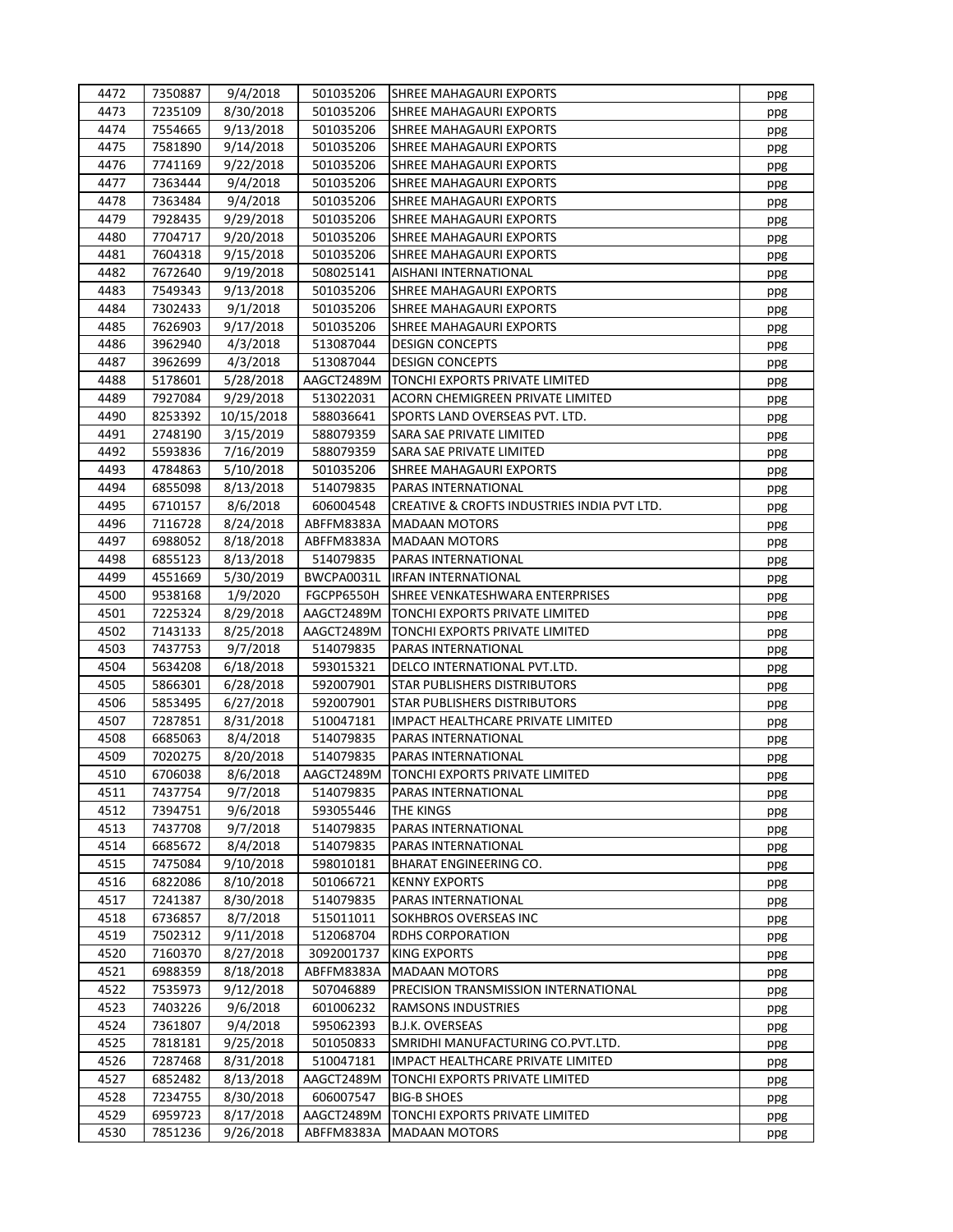| 4531 | 6802473 | 8/9/2018   |            | AAGCT2489M   TONCHI EXPORTS PRIVATE LIMITED        | ppg |
|------|---------|------------|------------|----------------------------------------------------|-----|
| 4532 | 6782649 | 8/9/2018   | 508030781  | <b>MEDITECH (INDIA)</b>                            | ppg |
| 4533 | 7020293 | 8/20/2018  | 514079835  | PARAS INTERNATIONAL                                | ppg |
|      |         |            |            |                                                    |     |
| 4534 | 6938082 | 8/16/2018  | 511008465  | SWETS INFORMATION SERVICES PRIVATE LIMITED         | ppg |
| 4535 | 1568088 | 5/4/2021   | 515055298  | <b>NYANSHI EXPORTS</b>                             | ppg |
| 4536 | 8690623 | 2/16/2021  | 515051829  | SAGAR ENTERPRISES                                  |     |
| 4537 | 2945877 | 7/6/2021   | 508048125  | RAJ IMPEX                                          | ppg |
|      |         |            |            |                                                    | ppg |
| 4538 | 9100589 | 3/4/2021   | 515051829  | SAGAR ENTERPRISES                                  | ppg |
| 4539 | 7619953 | 1/1/2021   | 515051829  | SAGAR ENTERPRISES                                  | ppg |
| 4540 | 3011380 | 7/9/2021   | 595047246  | AAR KAY INDUSTRIES                                 | ppg |
| 4541 | 3294478 | 7/22/2021  | 595047246  | AAR KAY INDUSTRIES                                 | ppg |
| 4542 | 8817145 | 2/22/2021  | 515051829  | SAGAR ENTERPRISES                                  | ppg |
| 4543 | 8664174 | 2/15/2021  | 515051829  | <b>SAGAR ENTERPRISES</b>                           | ppg |
| 4544 | 3267963 | 7/20/2021  | 508048125  | RAJ IMPEX                                          | ppg |
| 4545 | 9432226 | 3/17/2021  | 515051829  | SAGAR ENTERPRISES                                  | ppg |
| 4546 | 7081806 | 12/9/2020  | 591035197  | <b>SUNIRA EXPORTS</b>                              | ppg |
| 4547 | 4276153 | 8/5/2020   | 509011012  | <b>AAR CREATIONS</b>                               | ppg |
| 4548 | 7677189 | 1/4/2021   | 509011012  | <b>AAR CREATIONS</b>                               | ppg |
| 4549 | 5362189 | 9/22/2020  | 515055298  | <b>NYANSHI EXPORTS</b>                             | ppg |
| 4550 | 4236551 | 8/3/2020   | 2999002009 | SWITAMBER INDIA                                    | ppg |
| 4551 | 3329441 | 6/21/2020  | BLQPA4616J | <b>ISTS TRADERS</b>                                | ppg |
| 4552 | 6511806 | 11/11/2020 | 515051829  | SAGAR ENTERPRISES                                  | ppg |
| 4553 | 9071695 | 10/4/2017  | 588096181  | KEHR SURGICAL PVT. LTD.                            | ppg |
| 4554 | 3868822 | 7/17/2020  | 509049621  | <b>MAAHIR EXPORTS</b>                              | ppg |
| 4555 | 6018130 | 10/21/2020 | 515051829  | SAGAR ENTERPRISES                                  | ppg |
| 4556 | 3454213 | 7/28/2021  | 508034396  | <b>AMAR AUTOMOBILES</b>                            |     |
| 4557 | 3453984 | 7/28/2021  | 514049871  | SHIVANI INTERNATIONAL                              | ppg |
| 4558 | 8154476 |            | 615006931  | STYLISH INDIA EXPORT                               | ppg |
| 4559 |         | 1/25/2021  |            |                                                    | ppg |
|      | 8302422 | 1/31/2021  | 501048596  | SHIV SHAKTI HANDICRAFTS                            | ppg |
| 4560 | 4447501 | 8/13/2020  | 509049621  | <b>MAAHIR EXPORTS</b>                              | ppg |
| 4561 | 7879626 | 1/13/2021  | 589052781  | <b>VIDUR EXPORTS</b>                               | ppg |
|      |         |            |            |                                                    |     |
| 4562 | 7076473 | 12/9/2020  | AAKCM6214D | MUSHIR ALAM PERFUMES AND COSMETICS PRIVATE LIMITED | ppg |
| 4563 | 8451557 | 2/6/2021   | 589052781  | <b>VIDUR EXPORTS</b>                               | ppg |
| 4564 | 6011091 | 10/21/2020 | 598027084  | <b>INDIAN CORK INDUSTRIES</b>                      | ppg |
| 4565 | 9711830 | 12/18/2018 | 588079359  | SARA SAE PRIVATE LIMITED                           | ppg |
| 4566 | 7080329 | 12/9/2020  | CGUPK7174H | <b>BOUNTY BUNNY MERCHANTS</b>                      | ppg |
| 4567 | 8142179 | 1/25/2021  | 589052781  | <b>VIDUR EXPORTS</b>                               | ppg |
| 4568 | 8335175 | 2/2/2021   | 509049621  | <b>MAAHIR EXPORTS</b>                              | ppg |
| 4569 | 4746935 | 8/27/2020  | 592023508  | YOGMAYA MAHALAKSHMI EXPORTS                        | ppg |
| 4570 | 4136369 | 7/29/2020  | 592023508  | YOGMAYA MAHALAKSHMI EXPORTS                        | ppg |
| 4571 | 8705422 | 2/17/2021  | 592023508  | YOGMAYA MAHALAKSHMI EXPORTS                        | ppg |
| 4572 | 7881038 | 1/13/2021  | 509049621  | <b>MAAHIR EXPORTS</b>                              | ppg |
| 4573 | 4136839 | 7/29/2020  | 592023508  | YOGMAYA MAHALAKSHMI EXPORTS                        | ppg |
| 4574 | 8554977 | 2/10/2021  | 509049621  | <b>MAAHIR EXPORTS</b>                              | ppg |
| 4575 | 4631639 | 6/3/2019   | AFYPM7972C | <b>GLOBAL LINK EXPORTS</b>                         | ppg |
| 4576 | 4863001 | 6/14/2019  | 1308005423 | IMASEN MANUFACTURING INDIA PVT. LTD.               | ppg |
| 4577 | 5236859 | 6/29/2019  | BESPK4402B | AREEB IMPEX                                        |     |
| 4578 | 5996642 | 8/2/2019   | 504085913  | SHAKTI MACHINE TOOLS                               | ppg |
| 4579 | 6974002 | 9/17/2019  | 1308005423 | IMASEN MANUFACTURING INDIA PVT. LTD.               | ppg |
| 4580 | 6120289 |            | 508059721  |                                                    | ppg |
|      |         | 8/8/2019   |            | <b>BODYCARE CREATIONS LIMITED</b>                  | ppg |
| 4581 | 6232041 | 8/13/2019  | 508059721  | <b>BODYCARE CREATIONS LIMITED</b>                  | ppg |
| 4582 | 2214485 | 3/18/2020  | DYIPS5048P | J. R. ENGINEERING WORKS                            | ppg |
| 4583 | 6108164 | 10/26/2020 | BCUPA6917P | N2EXPORT                                           | ppg |
| 4584 | 1040563 | 1/30/2020  | AASFV3757D | <b>VDL SPEED EXPORT</b>                            | ppg |
| 4585 | 1040520 | 1/30/2020  | AASFV3757D | <b>VDL SPEED EXPORT</b>                            | ppg |
| 4586 | 8850241 | 11/13/2018 | 508059721  | <b>BODYCARE CREATIONS LIMITED</b>                  | ppg |
| 4587 | 1546668 | 2/20/2020  | 3010013639 | SVC TEXTILE COMPANY PVT. LTD.                      | ppg |